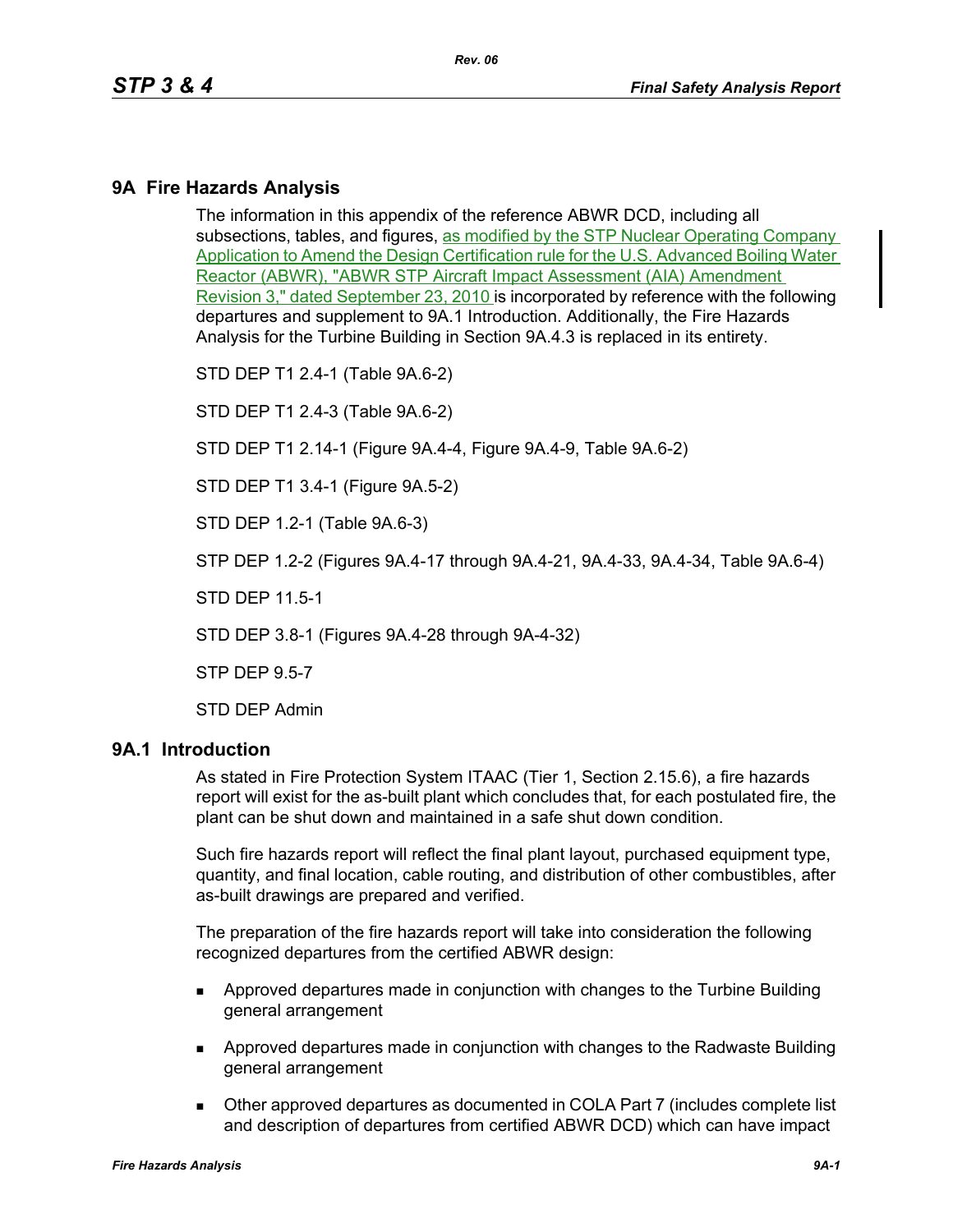on fire zoning, fire loading, location of safety-related structures, equipment and components and which affect the fire hazards analysis

*Rev. 06*

The above departures will be reviewed using the same criteria used in the certified ABWR design. These criteria consider potential fire hazards and assess the effect of postulated fires on the ability to shutdown and cooldown the reactor to a cold shutdown condition; each postulated fire will be documented in the fire hazard report. (COM 9A-1)

# **9A.4 Analysis**

STD DEP T1 2.4-3

STD DEP T1 2.14-1 (Figure 9A.4-4, Figure 9A.4-9)

STD DEP T1 3.4-1

STP DEP 1.2-2 (Figures 9A-4-17 through 9A-4-21, 9A.4-33, 9A.4-34, Table 9A.6-4)

STD DEP 3.8-1 (Figures 9A.4-28 through 9A-4-32)

## **9A.4.1.1.4 RCIC Room A (Rm No. 112)**

*(5) Combustibles Present:*

| <b>Fire Loading</b>                                                              | <b>Total Heat of Combustion (MJ)</b>                                             |
|----------------------------------------------------------------------------------|----------------------------------------------------------------------------------|
| 17 m of divisional cable trays containing<br>14 kg/m of XLPE-FR cable insulation | 727 MJ/m <sup>2</sup> , NCLL (727 MJ/m <sup>2</sup> maximum<br>average) applies. |
| <b>106 liters of Class III B lube oil.</b>                                       | $4.6 \times 10^3$                                                                |

- *(13) Remarks:*
	- *(a) The room contains electrical cables in trays. Cable insulation in trays is discussed in Subsection 9A.3.4.*
	- *(b)* Not Used

#### **9A.4.1.3.3 Emergency Electric Room A (Rm No. 310)**

- *(1) Fire Area—F3100*
- *(2) Equipment: See Table 9A.6-2*

| <b>Safety-Related</b> | <b>Provides Core Cooling</b> |
|-----------------------|------------------------------|
| Yes, D1               | Yes, D1                      |

*(3) Radioactive Material Present—None.*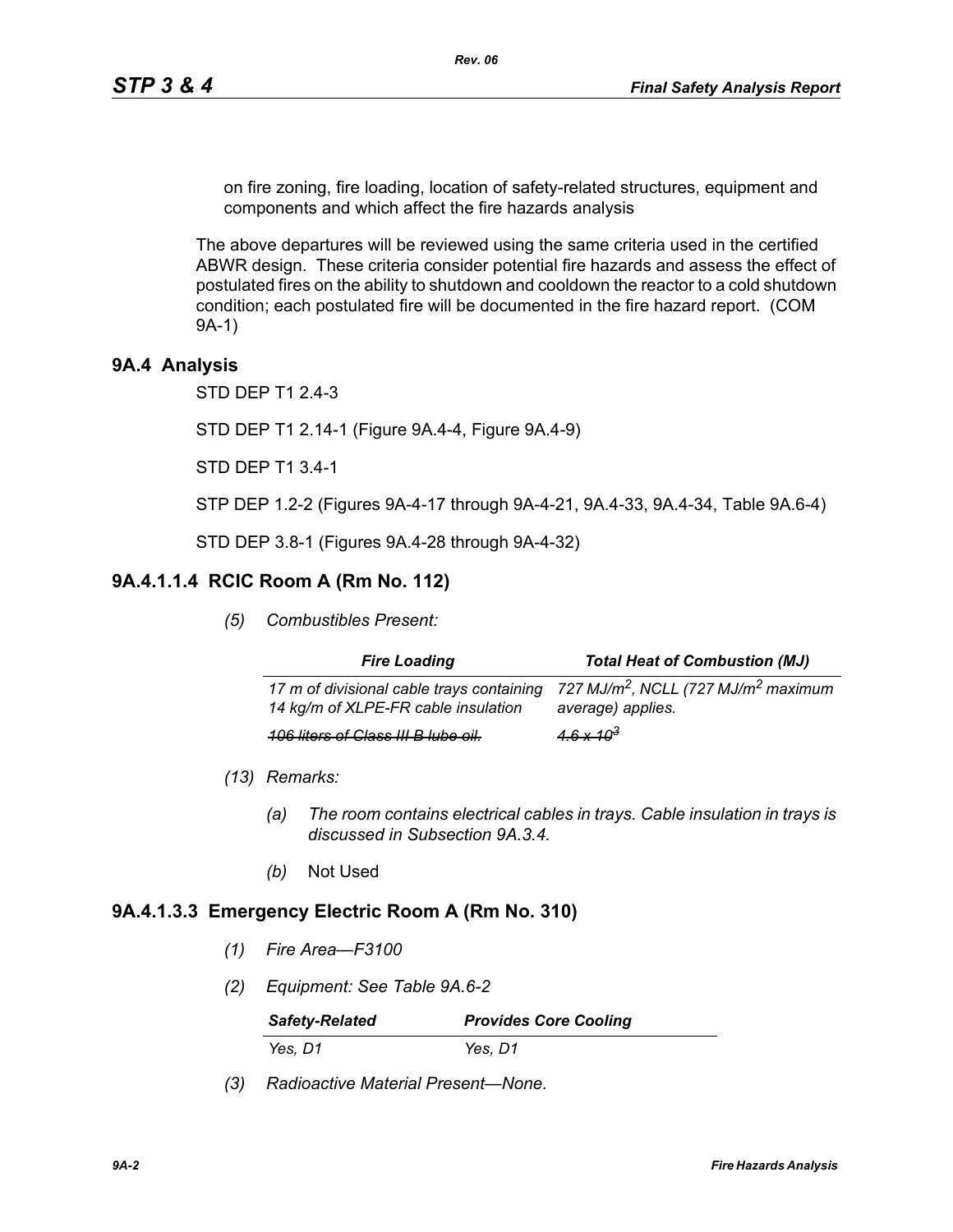*(4) Qualifications of Fire Barriers—Floor, the exterior wall common with corridor (clean area for personnel access) leading to the control building, the wall common with RIP panel room (Rm 315), the wall common with the elevator and the stairwell, the wall common with corridor A (Rm 311), the wall common with corridor D (Rm 344), the wall common with room 342, the wall common with division 4 multiplexing* Remote Digital Logic Controller *room (Rm 381), and the ceiling which is in common with fire area F4900, F4100, F4101, F4102 on the 12300 mm level, and Fire area F1200 on the 8500 mm level are of 3 h fire-resistive concrete construction. The remainder of the walls are concrete and are not rated as they are internal to fire area F3100. There is one 3 h fire-resistive double door which provides access from the control building, and one 3 h fire resistive door which provides access to division 4 multiplexing* Remote Digital Logic Controller *room*.

# **9A.4.1.3.21 Emergency Electrical Room B (Rm No. 326)**

*(4) Qualifications of Fire Barriers—The wall common with the emergency electrical room C (Rm 337), the wall common with corridor C (Rm. 335), the wall common with the corridor B (Rm 321), the portion of the wall common with elevator and stair tower 3, the wall common with* the *RIP Panel Room (320), the exterior wall, the floor and the ceiling are of 3 h fire-resistive concrete construction. Two 3 h fire-resistive double doors provide access and*  egress from the emergency electrical room C (Rm 337) and the RIP Panel *room (Rm 320). Two piping spaces are entered to*enter *this room at elevation 10300 mm to facilitate the FCS piping to the next elevation. The walls of these piping spaces are fire barrier of 3 h fire resistive concrete construction.*

# **9A.4.1.3.27 Corridor D (Rm No. 344)**

*(4) Qualifications of Fire Barriers—The wall common with RPV instrument rack IV room (Rm345), The wall common with RIP Panel room (Rm 340), The wall common with Remote Shutdown Panel Rooms (RM 341 and Rm 383), The wall common with division 4 Remote Multiplexing* Remote Digital Logic Controller *unit room (Rm 381) and portion of the wall common with Emergency Electrical Room A (Rm 310), the wall common with room 342, and portion of the ceiling which is in common with fire area F3400 on the 8500 mm level are fire barriers and are of 3 h fire-resistive concrete construction. Primary containment acts as one wall of the room. The remainder of the walls, the remainder of the ceiling, and the floor are concrete and are not rated as they are internal to fire area F1200. Access to the corridor is provided from corridor B (Rm. No. 321) via an open direct connection, and from room 342 via a 3 hour fire-resistive door.*

# **9A.4.1.3.28 RIP Panel A Room (Rm No. 340)**

*(4) Qualifications of Fire Barriers—Floor, the building exterior wall, the wall common with Remote Shutdown Panel Room A (Rm 341), the wall common with division 4 Remote multiplexing* Remote Digital Logic Controller *Unit (Rm*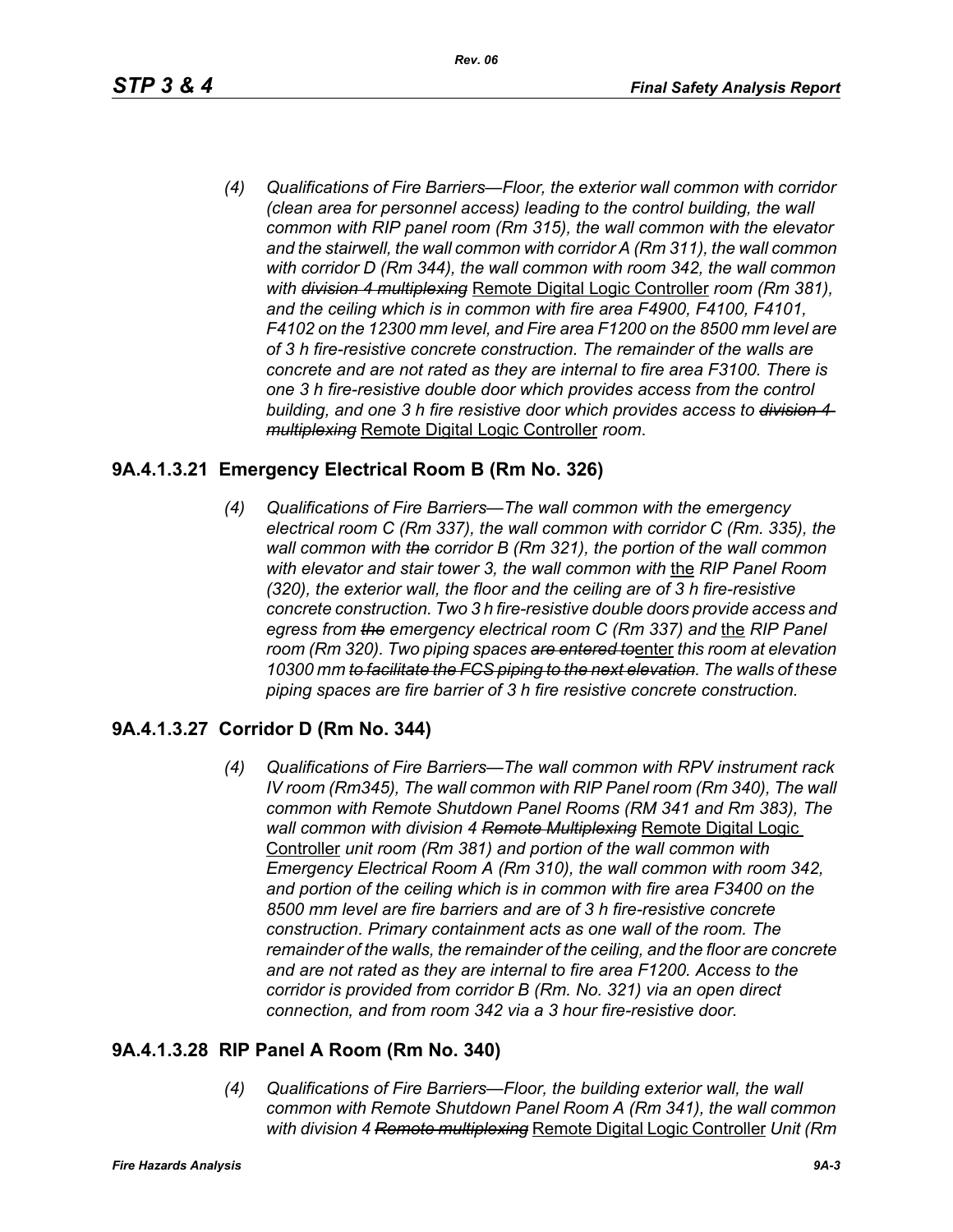*381), the wall common with corridor D (Rm 344), The wall common with elevator No.4, and portion of the ceiling which is common to fire area F4201 are of 3 h fire-resistive concrete construction. The remaining walls, and the remainder of ceiling are concrete and are not rated as they are internal to fire area F3200. Access to the room is provided via a 3 h fire-resistive double door from the corridor (R/B clean area) leading to control building, and via a direct opening from room 320.*

## **9A.4.1.3.38 Division 4** *Remote Multiplexing* **Remote Digital Logic Controller Room (Rm No. 381)**

# **9A.4.1.4.8 Corridor C (Equipment Entry) (Rm No. 430A and 430B)**

*(4) Qualifications of Fire Barriers—Room 430 is divided into rooms 430A and 403B. Room 430B provides a separate fire area F4303 between room 430A (fire area F4301) and room 410 (fire area F4101). There is a 3-hour fire rated door at each end of room 430B providing a vestibule between room 430A and*  room 410. The floors and walls of room 430B serve as fire barriers and are of *3-hour fire-resistive concrete construction. The ceiling of room 430B is not rated as it is common to room 530B above within fire area F4303. Room 430B provides access to ECCS Valve Room C (Rm 431) via a 3-hour fire-rated door. The walls common with the C diesel generator room (Rm 432), valve room (C) (Rm 431), corridor B (Rm 420), the Flammability Control System room (Rm 436) and the exterior wall serve as fire barriers and are of 3 h fireresistive concrete construction. The floor of room 430A is also a fire barrier to limit the size of the fire areas below and to protect the lower regions of the building, which contains the majority of the ESF equipment. The walls of room 430A are concrete and are not rated as they are internal to fire area F4301. A section of the ceiling common to fire areas F4300, F1300 and F3300 above is of 3 h fire-resistive concrete construction. The remainder of the ceiling is not fire rated as it is internal to fire area F4301. Access to corridor A room 430A is provided from room 430B and corridor B (Rm 420) via 3 h fireresistive doors. Room 430A provides direct access to the electrical and instrumentation penetration room (Rm 433) through a non-rated door and valve room (C) (Rm 431) and the Flammability Control System room (Rm 436) through a 3 h fire-rated door. There is an open hatch in Room 430A to the floors above. A large steel non-fire-rated door provides access to the reactor building for moving in fuel and other large loads.*

#### **9A.4.1.4.11 Flammability Control System Room (Div. 3) (Rm No. 436)Not Used**

- *(1) Fire Area—F4320*
- *(2) Equipment: See Table 9A.6-2*

*Safety-Related Provides Core Cooling*

*Yes, D1, and D2 No*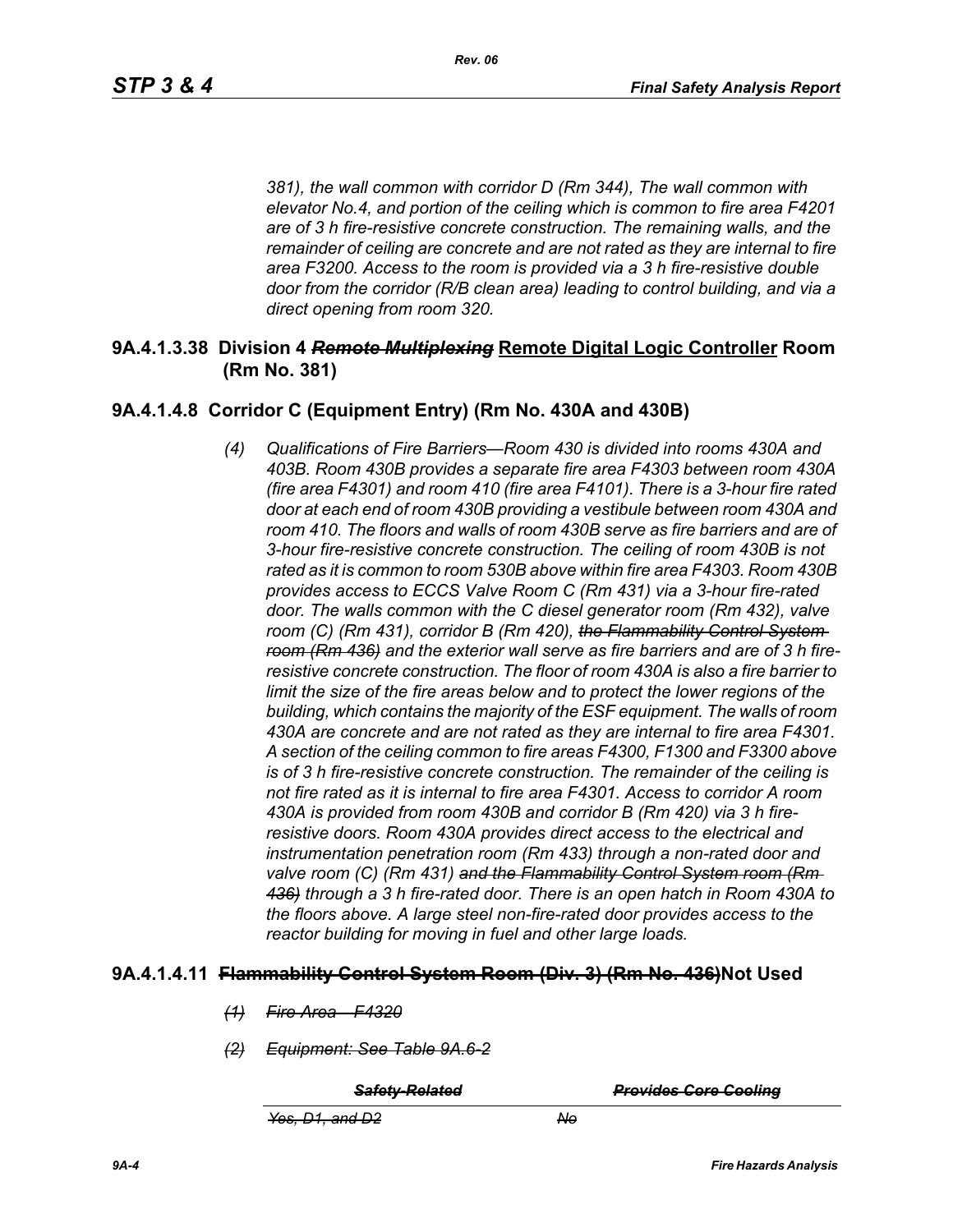- *(3) Radioactive Material Present None that can be released as a result of fire.*
- *(4) Qualifications of Fire Barriers—The floor and interior and exterior walls are fire barriers and are of 3 h fire-resistive concrete construction. The ceiling is formed by the bottom of the spent fuel storage pool (F4301) and is a 3 h fire barrier. Personnel access is provided via a 3 h fire-resistive door from corridor C (Rm 430).*
- *(5) Combustibles Present:*
- *(6) Detection Provided—Class A supervised POC in the room and manual alarm Fire Loading Total Heat of Combustion (MJ)*

| <del>rire Loading</del> | <del>10tal fleat of Compustion (MJ)</del>                          |
|-------------------------|--------------------------------------------------------------------|
| <del>Cable Tray</del>   | 727 MJ/M <sup>2</sup> NCLL (727 MJ/M <sup>2</sup> maximum average) |
|                         | appplies                                                           |

*pull station at Col. 5.9-F.2 and 2.1-F.1.*

- *(7) Suppression Available*
- *(8) Fire Protection Design Criteria Employed:*

| <b>Type</b>                   | I acotion/Actuation<br><del>Locanom Aciuanom</del> |
|-------------------------------|----------------------------------------------------|
| Standpipe and hose reel       | <del>Col. 2.2-F.1/Manual</del>                     |
| <b>ABC hand extinguishers</b> | <del>Col. 2.1-F.1/Manual</del>                     |

- *(a) The function is located in a separate fire resistive enclosure.*
- *(b) Fire detection and suppression capability is provided and accessible.*
- *(9) Consequences of Fire—The postulated fire assumes the loss of the function.*

*Smoke from a fire will be removed by the EHVAC(B) system operating in its smoke removal mode.*

- *(10) Consequences of Fire Suppression—Suppression extinguishes the fire. Refer to Section 3.4, "Water Level (Flood) Design", for the drain system.*
- *(11) Design Criteria Used for Protection Against Inadvertent Operation, Careless Operation or Rupture of the Suppression System:*
	- *(a) Location of the manual suppression system external to the room*
	- *(b) Provision of raised supports for the equipment*
	- *(c) Refer to Section 3.4, "Water Level (Flood) Design", for the drain system.*
	- *(d) ANSI B31.1 standpipe (rupture unlikely)*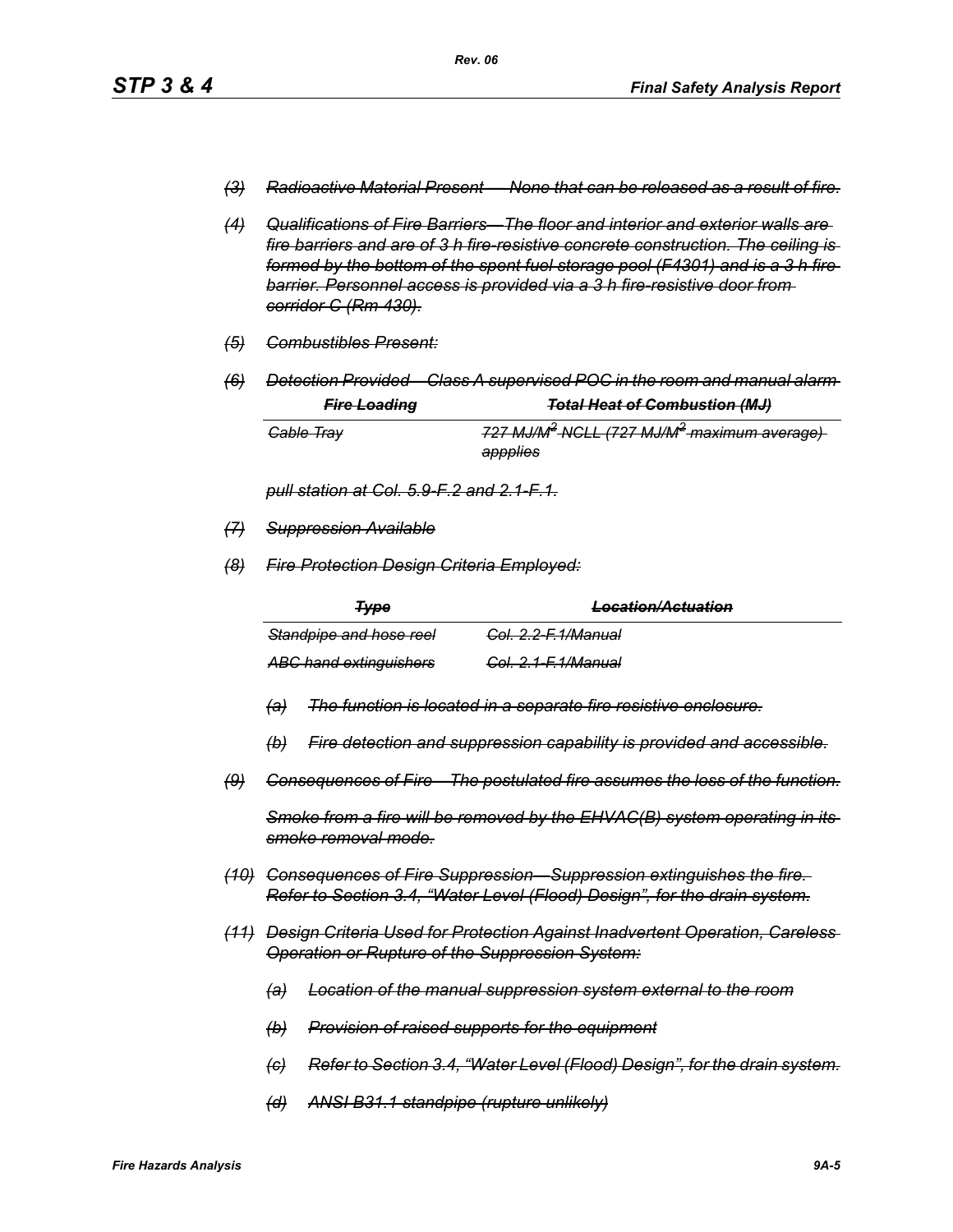- *(12) Fire Containment or Inhibiting Methods Employed:*
	- *(a) The functions are located in a separate fire-resistive enclosure.*
	- *(b) The means of fire detection, suppression and alarming are provided and accessible.*
- *(13) Remarks—None.*

## **9A.4.1.4.12 Corridor B (Rm No. 420)**

*(4) Qualifications of Fire Barriers—The walls common with the Flammability Control System Room (Rm 425), the elevator and stair well walls, the Diesel Generator B Room (Rm 423) and the ECCS Valve B Room (Rm 421) serve as fire barriers and are of 3 h fire-resistive concrete construction. The floor is also a fire barrier to limit the size of the fire areas below and to protect the lower regions of the building, which contains the majority of the ESF equipment. The walls common with the E and I Penetration Room (Rm 422) and the ceiling are fire-resistive concrete but are nonrated as they are internal to fire area F4201. Access to the corridor is provided from corridor D (Rm 445), corridor C (Rm 430) and stairs and elevator No.3. A 3 h fire damper is installed in the HVAC duct (located next to the elevator) where it passes through the fire barrier floor to the division 2 areas on the level below. This fire barrier divides the division 2 area of the building to limit the magnitude of possible damage due to a single fire.*

#### **9A.4.1.4.15 Diesel Generator B Room (Rm No. 423)**

*(4) Qualifications of Fire Barriers—The building exterior walls, the walls common with Corridor B (Rm 420), the wall common with FCS room (Rm 425), the wall common with stair wells (Rms 193 and 329), and the floor are of 3 h fire resistive concrete construction. The interior partition walls, and ceiling are not fire rated as they are internal to fire F4200. The ceiling of the room is not a fire barrier as the fan room is located directly above this diesel generator*  room. The exterior wall of the room has a removable section for removal of *equipment from the diesel generator room. Access to this room is provided from the Clean Area Access C/D (Rm 426) through a 3 h fire-rated door and through the removable section of the external wall.*

#### **9A.4.1.4.27 Not Used**

- *(1) Fire Area—F4230*
- *(2) Equipment: See Table 9A.6-2*

*Safety-Related Provides Core Cooling*

*Yes, D2 No*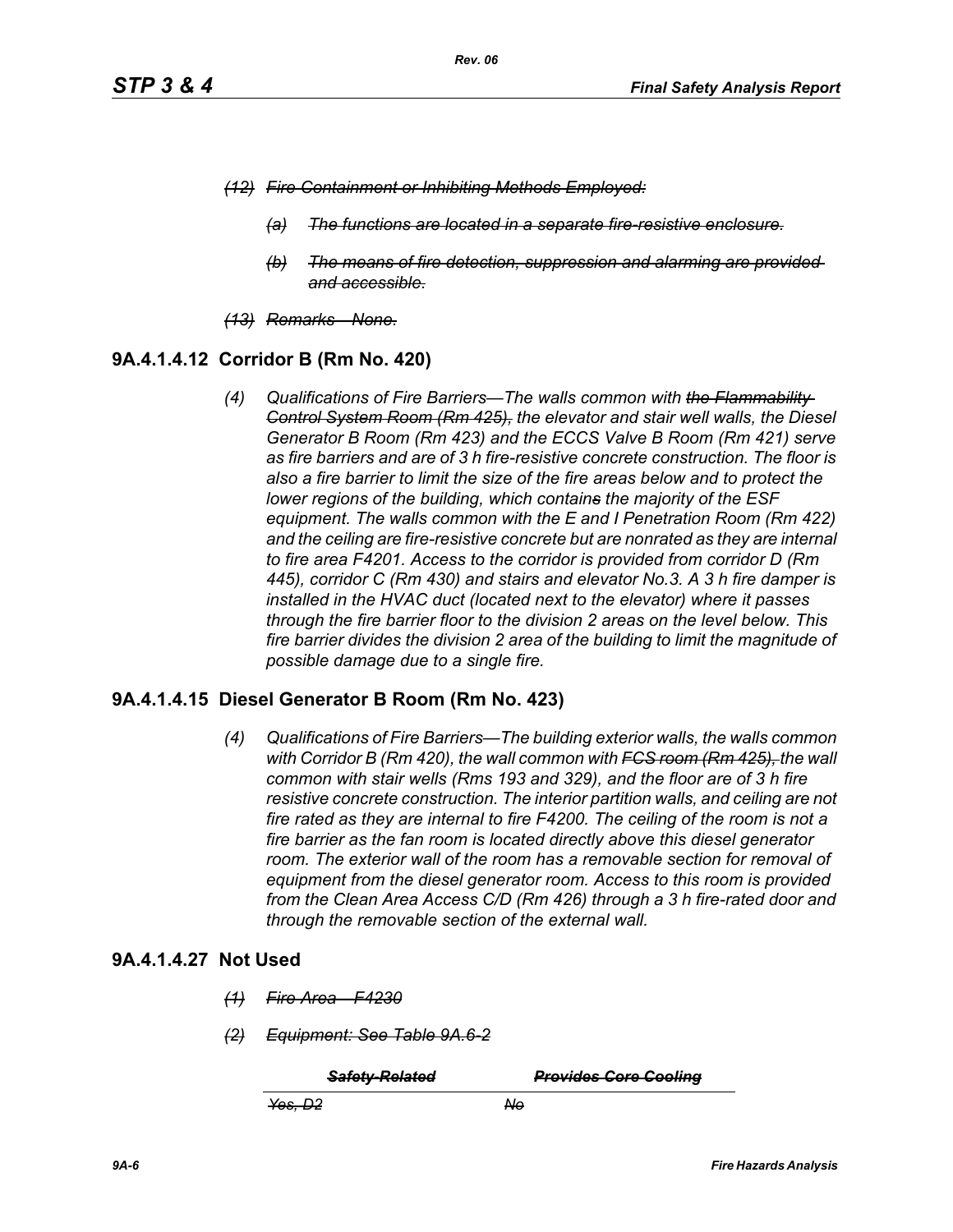- *(3) Radioactive Material Present—None that can be released as a result of fire.*
- *(4) Qualifications of Fire Barriers—The floor and interior and exterior walls are fire barriers and are of 3 h fire-resistive concrete construction. The ceiling is formed by the bottom of the spent fuel storage pool (F4301) and is a 3 h fire barrier. Access to the room is provided from Corridor B (Rm 420) through with a three hour fire-rated door.*
- *(5) Combustibles Present:*
- *(6) Detection Provided—Class A supervised POC in the room and manual alarm*

|                       | <b>Fire Loading</b> | <b>Total Heat of Combustion (MJ)</b>                      |
|-----------------------|---------------------|-----------------------------------------------------------|
| <del>Cable Tray</del> |                     | 272 MJ/m <sup>2</sup> NGLL (727 MJ/m <sup>2</sup> maximum |
|                       |                     | <del>average) applies</del>                               |

*pull station at Col. 2.1-F.1.*

*(7) Suppression Available:*

| <del>Typ</del> e              | <u>Location/Actuation</u><br><del>Locanom Acidanom</del> |
|-------------------------------|----------------------------------------------------------|
| Standpipe and hose reel       | <del>Col. 2.1-F.1/Manual</del>                           |
| <b>ABC hand extinguishers</b> | <del>Col. 2.1-F.1/Manual</del>                           |

- *(8) Fire Protection Design Criteria Employed:*
	- *(a) The function is located in a separate fire resistive enclosure.*
	- *(b) Fire detection and suppression capability is provided and accessible.*
- *(9) Consequences of Fire—The postulated fire assumes the loss of the function. Smoke from a fire will be removed by the EHVAC(B) system operating in its smoke removal mode.*
- *(10) Consequences of Fire Suppression—Suppression extinguishes the fire. Refer to Section 3.4, "Water Level (Flood) Design", for the drain system.*
- *(11) Design Criteria Used for Protection Against Inadvertent Operation, Careless Operation or Rupture of the Suppression System:*
	- *(a) Location of the manual suppression system external to the room*
	- *(b) Provision of raised supports for the equipment*
	- *(c) Refer to Section 3.4, "Water Level (Flood) Design", for the drain system.*
	- *(d) ANSI B31.1 standpipe (rupture unlikely)*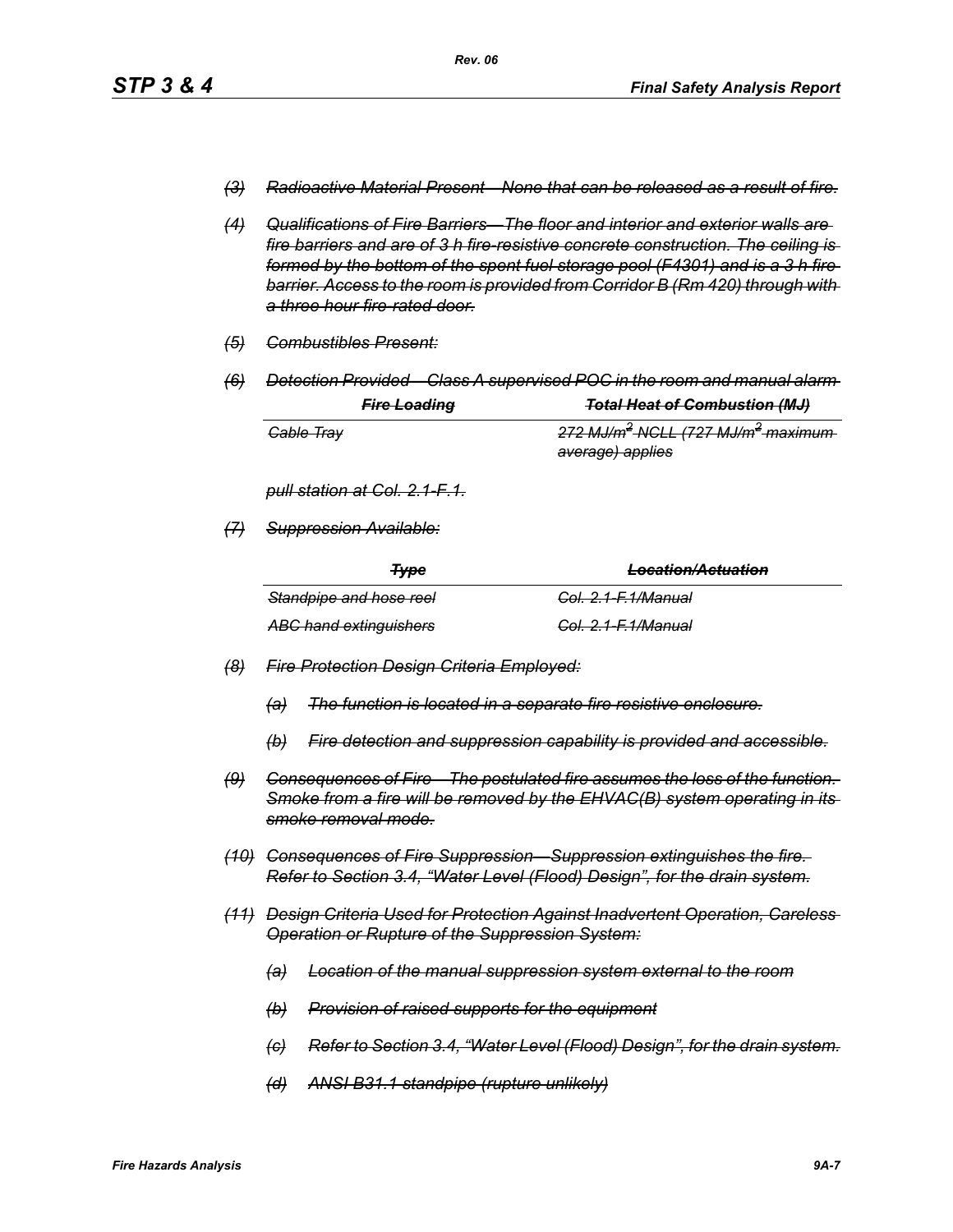- *(12) Fire Containment or Inhibiting Methods Employed:*
	- *(a) The functions are located in a separate fire-resistive enclosure.*
	- *(b) The means of fire detection, suppression and alarming are provided and accessible.*
- *(13) Remarks—None.*

#### **9A.4.2.5.6 Recirc Internal Pump MG Sets and Control PanelsRm Nos. 501,502,503 and 504**

- *(4) Qualification of Fire Barriers—The MG set and control room spaces (consisting of Rm Nos. 501, 502, 503 and 504) are in a common fire area. The walls enclosing these spaces are common to adjacent fire areas FC4220 and FC4310 and are designated as fire barriers. Therefore they are of three hour fire-resistive concrete construction. The ceiling is common to fire areas FC4910, FC6210 and FC1210 above and is of three hour fire-resistive concrete construction. The floor is common the*to *fire area FC4910 below and is also of three hour fire-resistive concrete construction. Access to Rm Nos. 501 and 503 is provided from Rm No. 521 via three hour fire rated doors. Rm Nos. 502 and 504 are accessible from Rm Nos. 501 and 503, respectively.*
- *(5) Combustibles Present—(NCLL Applies)*

| <b>Fire Loading</b>                                                                                    | <b>Total Heat of Combustion (MJ)</b>                            |
|--------------------------------------------------------------------------------------------------------|-----------------------------------------------------------------|
| Lubricating oil internal to the MG Sets<br><b>Gable in trays Electrical</b><br><b>PanelsNegligible</b> | 727 MJ/m2 NGLL (727 MJ/m2 maximum<br>average) appliesNegligible |

*(9) Consequences of Fire—Postulated fire assumes loss of the function. Loss of the RIP MG Sets will either necessitate a manual scram or initiate an automatic scram. Room cooling is provided by coolers which receive chilled water from the turbine building chilled water system. Room purge (supply and exhaust) is provided by the division 2 HVAC which would be switched to the smoke removal mode upon detection of smoke. The combustion products would then be exhausted directly to the atmosphere without being returned to the division 2 areas. Smoke detection is provided in the branch exhaust duct for the non-safety-related rooms in this fire area (Rm Nos. 501, 502, 503, and 504). This is an aid to determining that a fire is in the non-safety-related rooms and not in the division 2 rooms served by the common purge system. Refer to Subsection 9.5.1.1.6 for additional information.*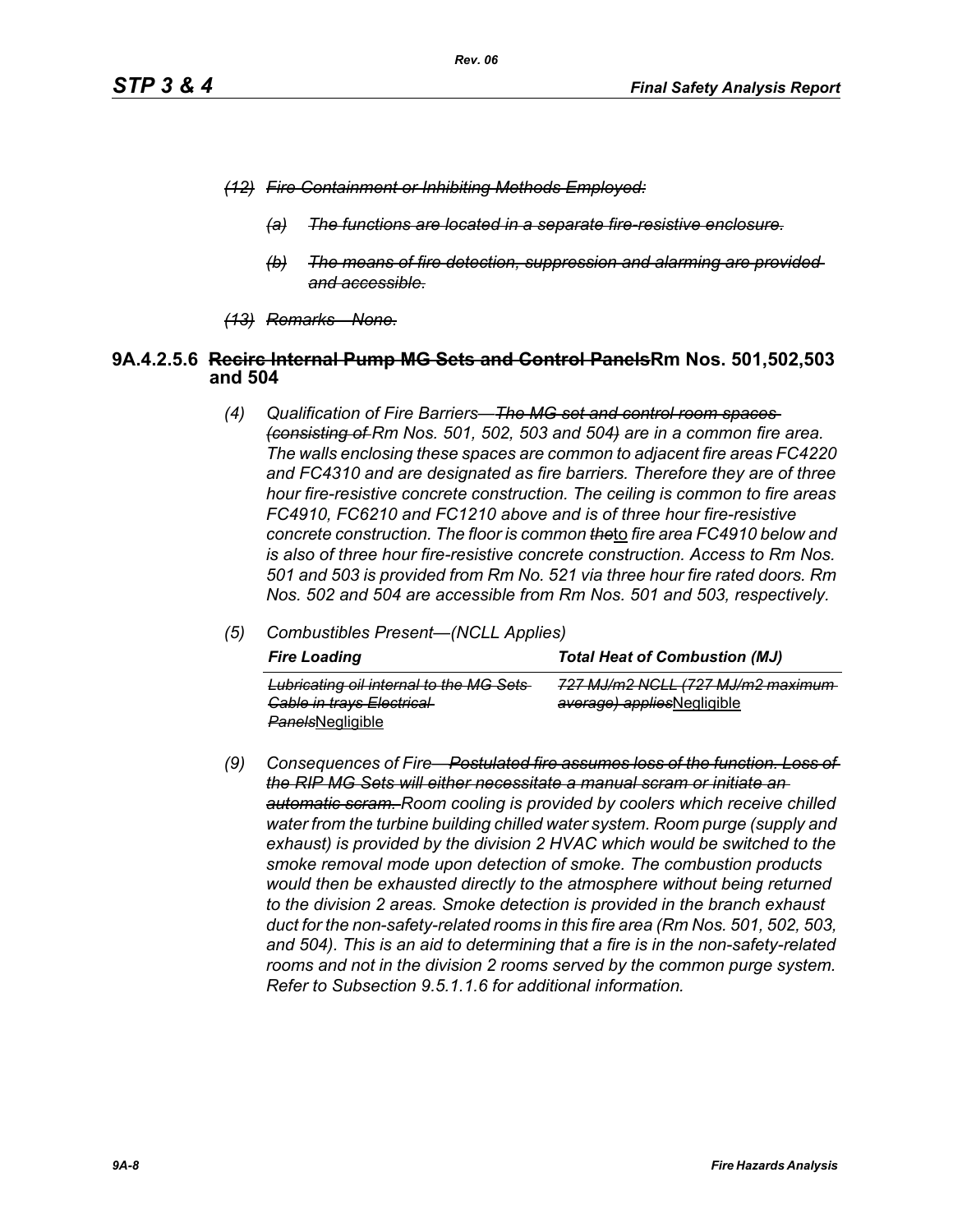- *(13) Remarks:*
	- (a) *Room exhaust and makeup air capability is provided by the division 2 control building HVAC System*.
	- (b) The Recirc. Internal Pump MG Sets and Control Panels have been relocated to the Control Building Annex.

## **9A.4.2.5.8 Passageway (Rm No. 521)**

*(4) Qualification of Fire Barriers—Rm No. 521 is a passageway which provides equipment and personnel access to the RIP MG Set rooms*Rm. Nos. 501 and 503 *(FC5010) via three hour fire-resistive doors. The interior walls and building exterior walls of Rm No. 521 are designated as fire barriers and are of three hour fire-resistive concrete construction. Portion of the ceiling of Rm No. 521 is common to fire areas FC4220 and FC4310 above and is of three hour fire-resistive concrete construction. The remaining portion of the ceiling is not fire rated barrier. The floor is common to fire area FC4910 below and is also of three hour fireresistive concrete construction. Access to Rm No. 521 from above and below is provided by a stairwell (Rm No.325) and from room 592 via a 3 h fire rated door.*

#### **9A.4.3 Turbine Building**

STD DEP 1.2-2

## **9A.4.3.1 Floor B1F (El. 2.3m (2'-2")) - See Figure 9A.4-17 and Table 9A.4.3.1 Summary of Fire Protection Criteria Floor B1F**

#### **9A.4.3.1.1 Fire Area – FT1500 (General Area)**

(1) Fire Area Boundary Description

Floor B1F shares fire area FT1500 with all other floors in the Turbine Building. Large overhead openings exist between floor B1F and mezzanine MB1F in the high pressure condensate pump area (room 132) and condenser vacuum pump area (room 121).

Open metal grating and non-fire rated equipment access hatches are installed in different locations/elevations between floor B1F and the upper floors in fire area FT1500.

The low pressure condensate pump area (room 140) extends vertically up to and through a non-fire rated equipment hatch in the turbine operating deck floor (floor 3F, elevation 27.8m (85'-10 ½")).

Non-fire rated equipment access hatches between floor B1F and floor MB1F exist in the northwest corridor, high pressure heater drain pump area (room 113), and turbine cooling water equipment area (room 224).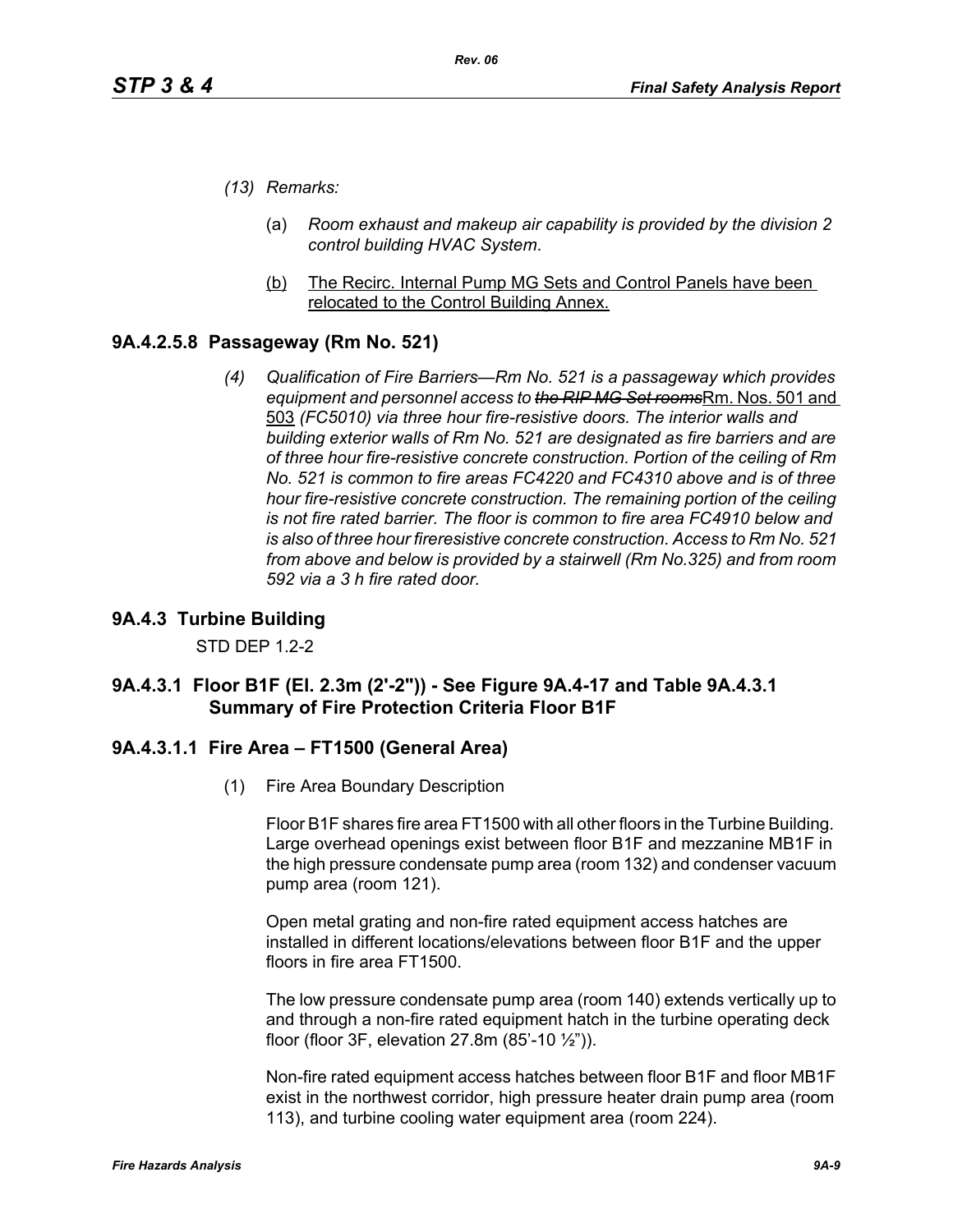The resin storage tank area and condensate filter backwash receiving tank area extend from floor B1F up through floor MB1F to their respective ceilings at the underside of floor 1F (elevation 12.3m (35'-0")). In the resin storage tank area (room 1X1) open grating is located at elevation 6.3m (15'-3 $\frac{1}{2}$ ") (floor MB1F).

The offgas charcoal adsorber area (room 112) extends vertically upward through floors MB1F and 1F to the underside of floor 2F (elevation 19.7m (59'-3 ½")). In room 112, metal grating is installed at elevation 12.3m (floor 1F (35'-0")) with an non-fire rated equipment access hatch at room ceiling level, elevation 19.7m (59'-3 ½") (floor 2F).

Open grating is also installed above the B1F floor level in and around the main condenser area (room 120) at elevation 4.5m (9'-6 $\frac{1}{2}$ ").

Fire area FT1500 is bounded by:

- The Turbine Building exterior walls
- The interior walls enclosing stairwell no. 2 (room 122, fire area FT1503)
- The interior walls enclosing stairwell no. 4 (room 249, fire area FT2504)
- The interior walls enclosing stairwell no. 6 (room 1X3, fire area FT15X1)
- The interior walls enclosing stairwell no. 7 (room 1X4, fire area FT15X2)
- The interior wall between this floor and the stairwell (room 141, fire area FT15X3) leading down to the access to the Radwaste Tunnel and condensate filter backwash transfer pump area (room 144).
- The floor above the Radwaste Tunnel.
- The ceiling beneath the oil purification unit (room 230, fire area FT2500) on floor MB1F
- The ceiling beneath the oil storage tank (room 1Y1, fire area FT15Y3)) on floor MB1F
- The ceiling beneath the EHC hydraulic power unit (room 232, fire area FT15Y4) on floor MB1F
- (2) Equipment: See Table 9A.6-4

| <b>Safety-Related</b> | <b>Provides Core Cooling</b> |
|-----------------------|------------------------------|
| Yes                   | Nο                           |

- (3) Radioactive Material Present—None that can be released as a result of fire.
- (4) Qualification of Fire Barriers –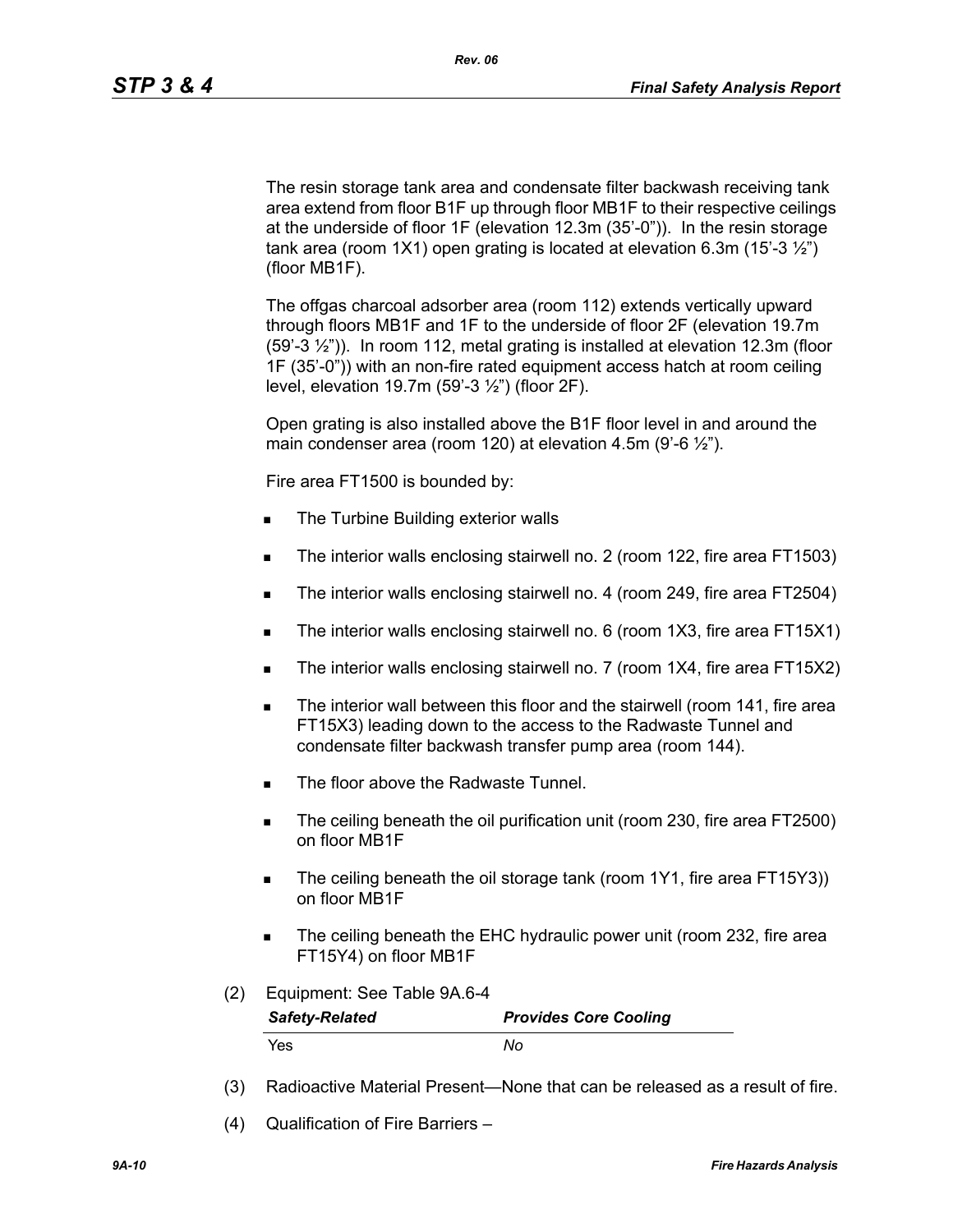The Turbine Building is classified as Type IA construction in accordance with the International Building Code (IBC), 2006. Type IA construction is noncombustible. The building structural frame, and all exterior and interior bearing walls, are required to be of 3 hour fire-resistive construction. The building floor is required to be of not less than 2 hour fire resistive construction, including supporting beams and joists. Also, the building roof is required to be of not less than 1  $\frac{1}{2}$  hour fire resistive construction.

The enclosed stairwells that serve floor B1F, stairwell nos. 2, 4, 6 and 7 are of 2 hour fire-resistive concrete construction. Enclosed stairwell nos. 2 and 4 serve to access and exit controlled areas within the Turbine Building and extend vertically upwards to floor  $3F$  at elevation 27.8m (85'-10  $\frac{1}{2}$ "). Enclosed stairwell nos. 6 and 7 provide for access and exit from uncontrolled Turbine Building areas associated with the Turbine Cooling Water (TCW) System and extend upwards to floor 1F at grade (elevation 12.3m (35'-0")).

Enclosed stairwell nos. 2, 4, 6 and 7 are separate fire areas and are discussed in subsections 9A.4.3.1.2 through 9A.4.3.1.5 (fire areas FT1503, FT2504, FT15X1, and FT15X2, respectively).

The Radwaste Tunnel is separated from the Turbine Building by 3 hour fireresistive concrete construction. This separation includes interior walls between the condensate filter backwash receiving tank area (room 143), condensate filter backwash transfer pump area (room 144), and the B1F floor at elevation 2.3m (2'-2"), adjacent to and above the Radwaste Tunnel.

An unenclosed stairway leading down to the Radwaste Tunnel and condensate filter backwash transfer pump area (room 144) is located in room 141. This stairway is separated from the Turbine Building by a 3 hour fireresistive concrete wall and 3 hour fire-rated door.

The Radwaste Tunnel is separated from the Turbine Building exterior by 3 hour fire-resistive concrete construction along the west side of the building. Also, the pipe space exterior to the Turbine Building along the south wall at this elevation is of 3 hour fire-resistive concrete construction.

The remaining exterior walls are constructed of concrete backed by exterior fill.

Remaining floor areas are made up of the concrete base mat.

The remaining portion of the ceiling of floor B1F is concrete but is not designated as a fire-resistive barrier except where this ceiling falls beneath floor areas associated with the lube oil purification unit (room 230, fire area FT2500), EHC hydraulic power unit (room 232, fire area FT15Y4), and turbine lube oil storage tank areas (room 1Y1, fire area FT15Y3) located on floor MB1F.

(5) Combustibles Present: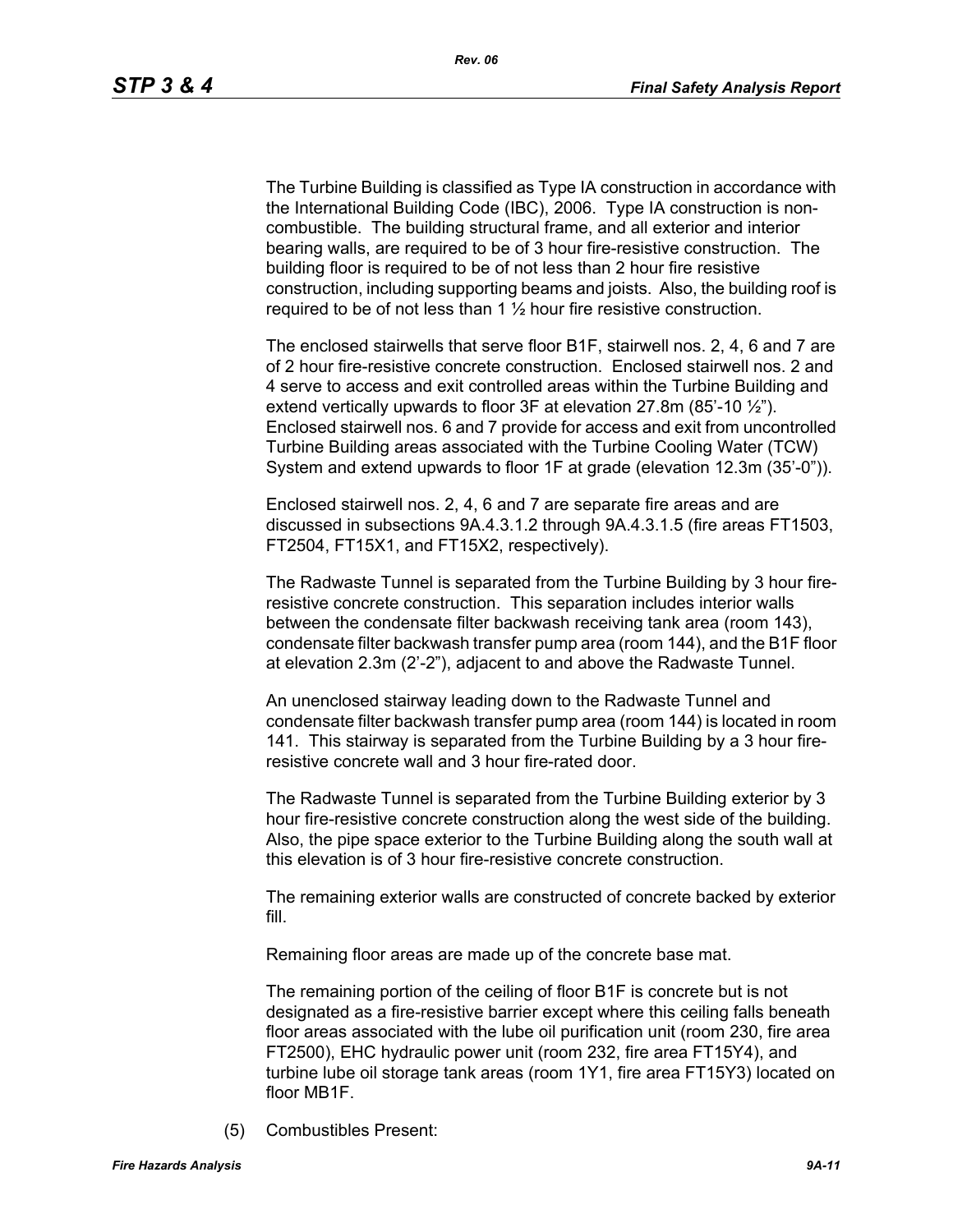| <b>Fire Loading</b>                                                       | <b>Total Heat of Combustion</b><br>(MJ) |
|---------------------------------------------------------------------------|-----------------------------------------|
| (a) Cable in conduit, and less than the<br>equivalent of 0.6m cable trays | Acceptable                              |
| (b) Limited quantities of lubricants in<br>pumps                          | Negligible                              |
| Charcoal in offgas charcoal bed<br>(C)                                    | Does not contribute to fire<br>loading  |
| Resin in resin storage tanks<br>(d)                                       | Does not contribute to fire<br>loading  |

- (6) Detection Provided Class A supervised POC, and manual alarm pull stations at Columns – Rows (C-R) TA.4-T7.5, TJ.7-T7.5, TJ.6-T2.2, TG.3-T2.
- (7) Suppression Available:

| <b>Type</b>                                                                                                                                                                                                                                                                                            | <b>Location/Actuation</b>                                                                                                                                                                                                                                                                                                            |
|--------------------------------------------------------------------------------------------------------------------------------------------------------------------------------------------------------------------------------------------------------------------------------------------------------|--------------------------------------------------------------------------------------------------------------------------------------------------------------------------------------------------------------------------------------------------------------------------------------------------------------------------------------|
| Modified Class III standpipes                                                                                                                                                                                                                                                                          | Stairwells No.2 <122>.<br>No.4 <249>, No.6, and No.7                                                                                                                                                                                                                                                                                 |
| ABC hand extinguishers and hose stations                                                                                                                                                                                                                                                               | TA.1-T6.4, TB.9-T6.4, TC.5-<br>T6.3, TD.2-T6.1, TE.3-T7, TG-<br>T7.2, TB.7-T5.8, TB.1-T5.2,<br>TA.9-T7.8, TC.8-T7.8, TE.7-<br>T7.8, TG.5-T7.8, TH.3-T7.8,<br>TC.2-T3.2, TB.1-T2.9, TB.2-<br>T1.1, TC.6-T2.2, TE.1-T2,<br>TF.9-T2, TC.4-T4, TD.1-T5.6,<br>TG-T5.7, TH.1-T3.9, TG.4-T2.1,<br>TJ-T2.1, TH.3-T4.1, TJ.9-T4.1,<br>TH.8-T6 |
| Wet pipe sprinkler system<br>Design density 12.2 L/min-m <sup>2</sup> (0.3 gpm/ft <sup>2</sup> )<br>over 464.5 m <sup>2</sup> (5000 ft <sup>2</sup> )<br>Wet Pipe Sprinkler<br>Design density 8.2 L/min-m <sup>2</sup> (0.20 gpm/ft <sup>2</sup> )<br>over 139 m <sup>2</sup> (1,500 ft <sup>2</sup> ) | Throughout floor B1F<br><b>Stairwell Access to Radwaste</b>                                                                                                                                                                                                                                                                          |
|                                                                                                                                                                                                                                                                                                        | Tunnel (Room 141)                                                                                                                                                                                                                                                                                                                    |

- (8) Fire Protection Design Criteria Employed:
	- (a) Fire detection and suppression capability is provided and accessible;
	- (b) Fire stops are provided for penetrations through rated fire barriers.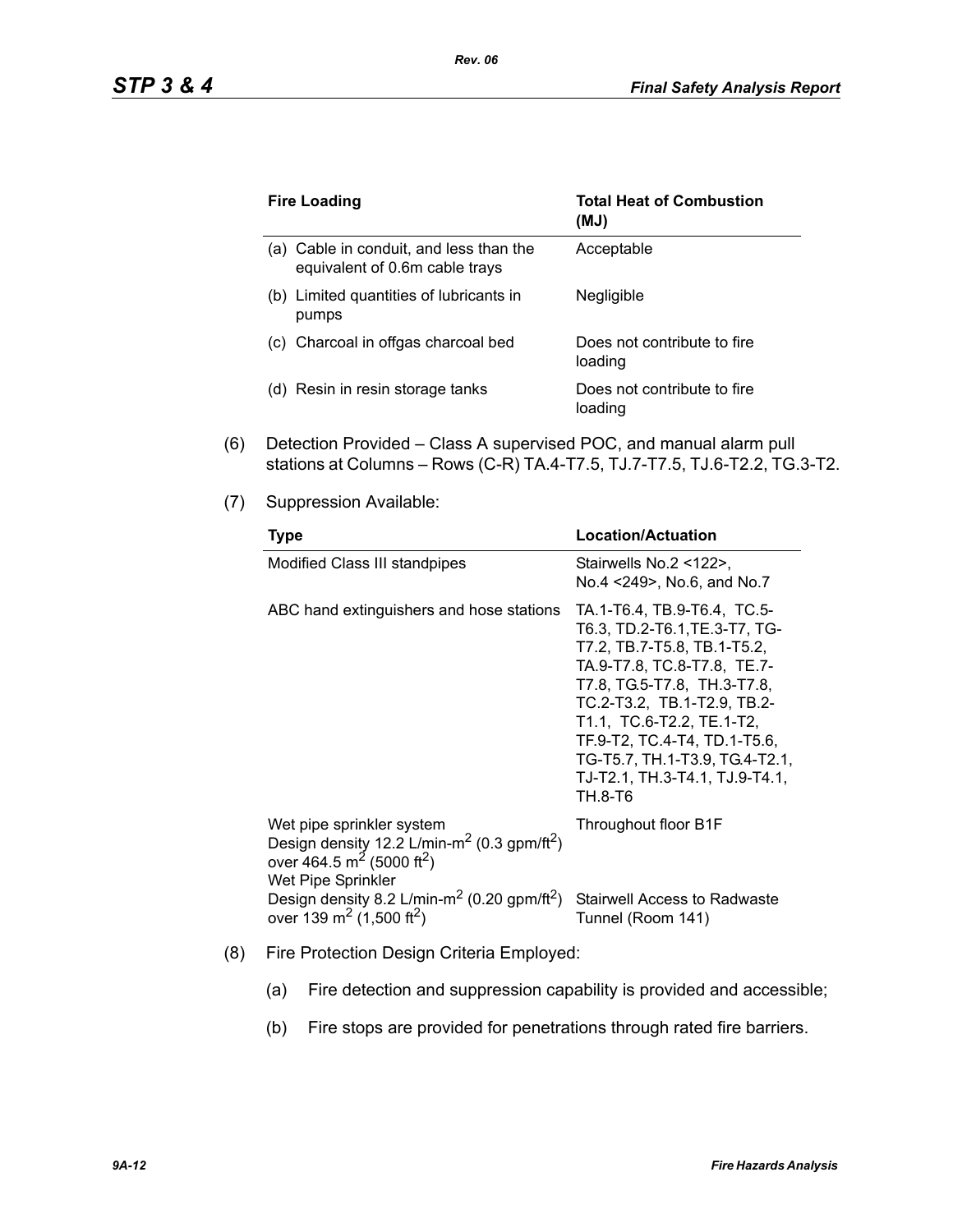- (9) Consequences of Fire Postulated fire assumes loss of function. Smoke from a fire would be removed by the normal HVAC system except for the following rooms:
	- (a) Rooms 110 and 142 by normal HVAC and process exhaust.
	- (b) Rooms 112 and 144 by process exhaust.
- (10) Consequences of Fire Suppression Suppression extinguishes the fire. Refer to to Section 3.4, "Water Level (Flood) Design," for drain system.
- (11) Design Criteria Used for Protection Against Inadvertent Operation, Careless Operation or Rupture of the Suppression System:
	- (a) Provision of raised supports for the equipment
	- (b) Refer to Section 3.4, "Water Level (Flood) Design," for drain system.
- (12) Fire Containment or Inhibiting Methods Employed:
	- (a) Fire stops are provided for penetrations through fire rated barriers.
	- (b) The means of fire detection, suppression and alarming are provided and accessible.
- (13) Remarks:
	- (a) Smoke detectors and temperature controllers are mounted in the exhaust duct of the offgas system to detect any fire in the charcoal beds. The fire is contained by isolating the charcoal adsorber vessel and purging the vessel with nitrogen gas.
	- (b) The following safety-related equipment representing all four safety divisions is mounted on this floor: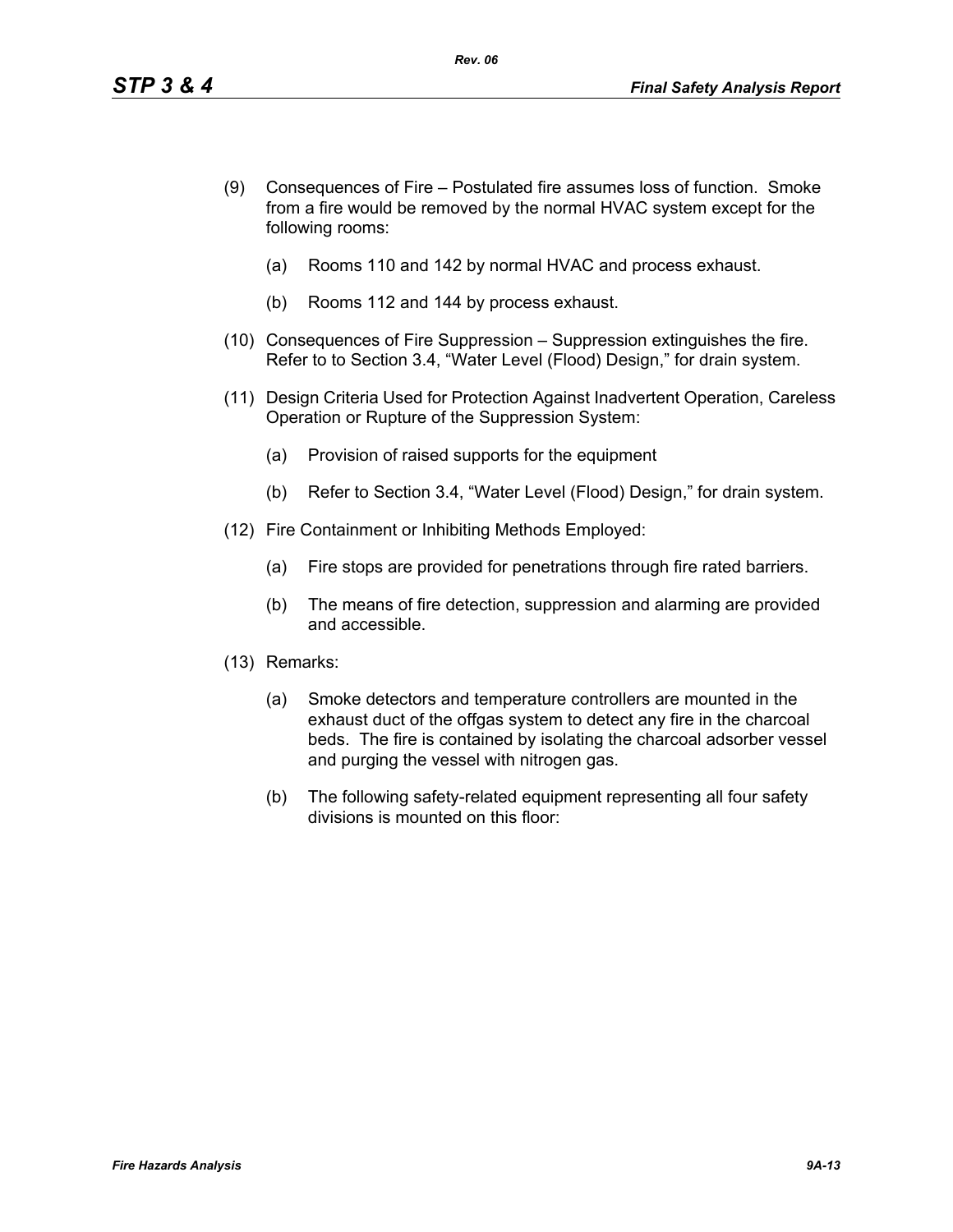B21-PT301 A-D

- (c) Section 9A.5, Special Cases, provides justification for locating equipment from multiple safety divisions on this floor of the turbine building.
- (d) Electrical cable insulation in conduit does not represent a combustible fire load.
- (e) The total flow of the wet pipe sprinkler system on floor B1F with a 1893 L/min (500 gpm) hose stream allowance is estimated to be 10,410 L/min (2750 gpm).
- (f) The total flow of the wet pipe sprinkler system in the stairwell access to the Radwaste Tunnel (Room 141) with a 1893 L/min (500 gpm) hose stream allowance is estimated to be 3,596 L/min (950 gpm).

#### **9A.4.3.1.2 Fire Area – FT1503 (Stairwell No. 2 – Room 122)**

(1) Fire Area Boundary Description

Stairwell No. 2 serves controlled areas inside the Turbine Building at floor level B1F.

Fire area FT1503 extends vertically upward from floor B1F through floor MB1F, and adjacent to floors 1F, 2F, and 3F (elevation 27.8m (85'-10 ½")).

Access is provided to stairwell no. 2 from B1F and each of the upper floors.

Stairwell no. 2 is a separate fire area bounded by interior fire walls at floor levels B1F and MB1F. At floors 1F, 2F, and 3F, stairwell no. 2 is bounded by interior and exterior fire-resistive walls.

(2) Equipment – See Table 9A.6-4

| <b>Safety Related</b> | <b>Provides Core Cooling</b> |
|-----------------------|------------------------------|
| No.                   | N٥                           |

- (3) Radioactive Material Present None.
- (4) Qualification of Fire Barriers At floor levels B1F and MB1F, walls enclosing stairwell no. 2 are a minimum of 2 hour fire-resistive concrete construction. Stairwell doors are a minimum of 1-1/2 hour fire rated (doors are 3-hour fire rated for consistency throughout the Turbine Building). The floor is the concrete basemat of floor B1F.

At floor levels 1F, 2F, and 3F, interior and exterior walls are of 3 hour fireresistive concrete construction. Doors leading into stairwell no. 2 from inside the Turbine Building are a minimum of 1-1/2 hour fire rated (doors are 3-hour fire rated for consistency throughout the Turbine Building) at all levels. The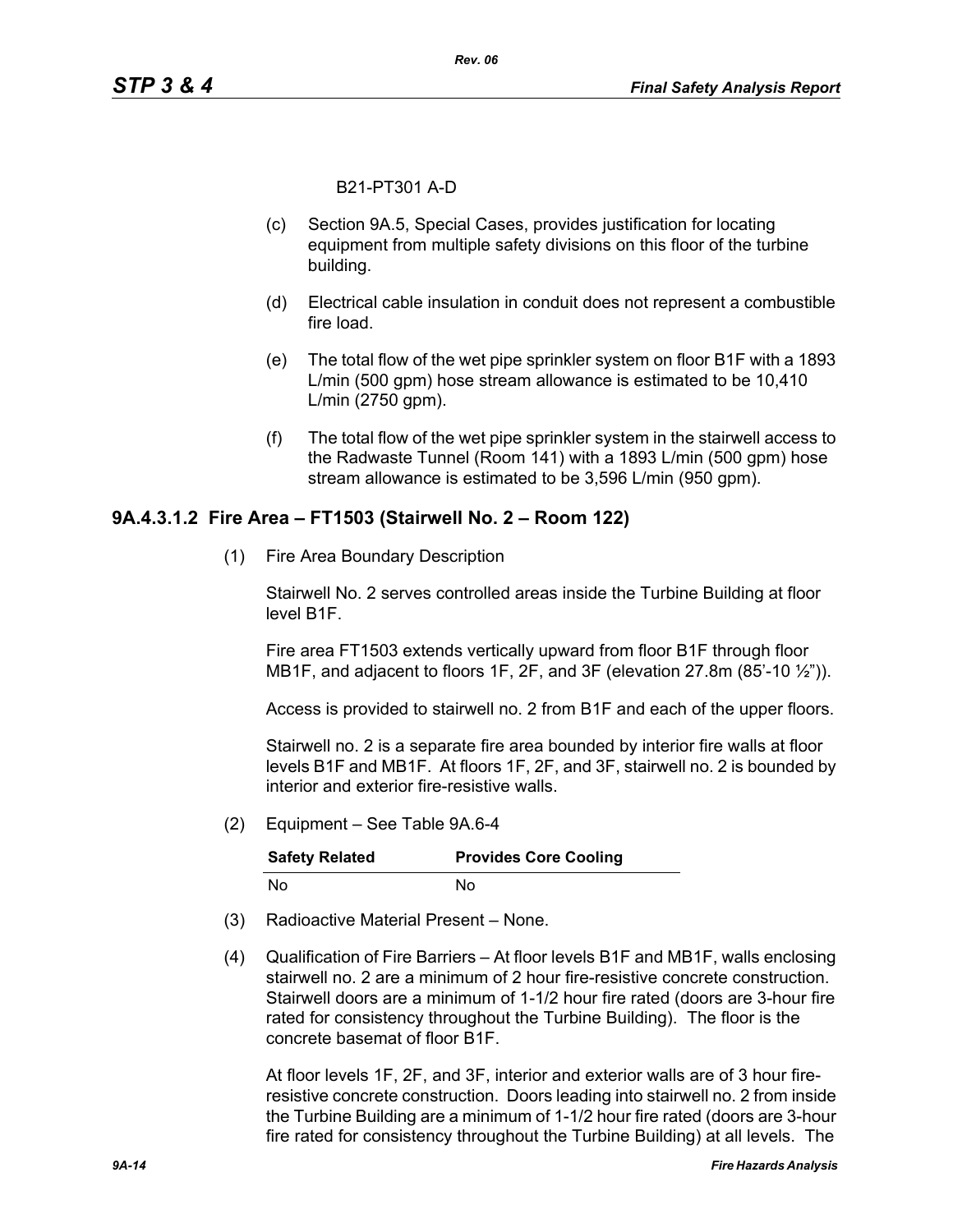door at the exit discharge at grade level (floor 1F, elevation 12.3m) is a 3 hour fire rated door.

- (5) Combustibles Present No significant quantities of exposed combustibles.
- (6) Detection Provided Class A supervised POC at each building floor elevation and manual pull station external to the enclosed stairway at each floor elevation.
- (7) Suppression Available:

| Type                                                                                             | <b>Location/Actuation</b> |
|--------------------------------------------------------------------------------------------------|---------------------------|
| Modified Class III standpipe                                                                     | Stairwell No.2 <122>      |
| ABC portable (hand) extinguishers and<br>hose station                                            | TG4-T2.1                  |
| Wet pipe sprinkler system<br>Design density 6.1 L/min-m <sup>2</sup> (0.15 gpm/ft <sup>2</sup> ) | Stairwell No. 2           |

- (8) Fire Protection Design Criteria Employed:
	- (a) The stairwell is located in a separate fire-resistive enclosure.
	- (b) Fire detection and suppression capability is provided and accessible.
- (9) Consequences of Fire The postulated fire assumes loss of function of the enclosed stairway. Smoke from a fire would be removed by the normal HVAC system.
- (10) Consequences of Fire Suppression Suppression extinguishes the fire. Refer to to Section 3.4, "Water Level (Flood) Design," for drain system.
- (11) Design Criteria Used for Protection Against Inadvertent Operation, Careless Operation or Rupture of the Suppression System:
	- (a) Refer to Section 3.4, "Water Level (Flood) Design," for drain system.
- (12) Fire Containment or Inhibiting Methods Employed:
	- (a) The function is provided in a fire-resistive enclosure.
	- (b) Fire stops are provided for penetrations through fire rated barriers.
	- (c) The means of fire detection, suppression and alarming are provided and accessible.
- (13) Remarks The total flow of the wet pipe sprinkler system with a 1893 L/min (500 gpm) hose stream allowance is estimated to be 3,218 L/min (850 gpm).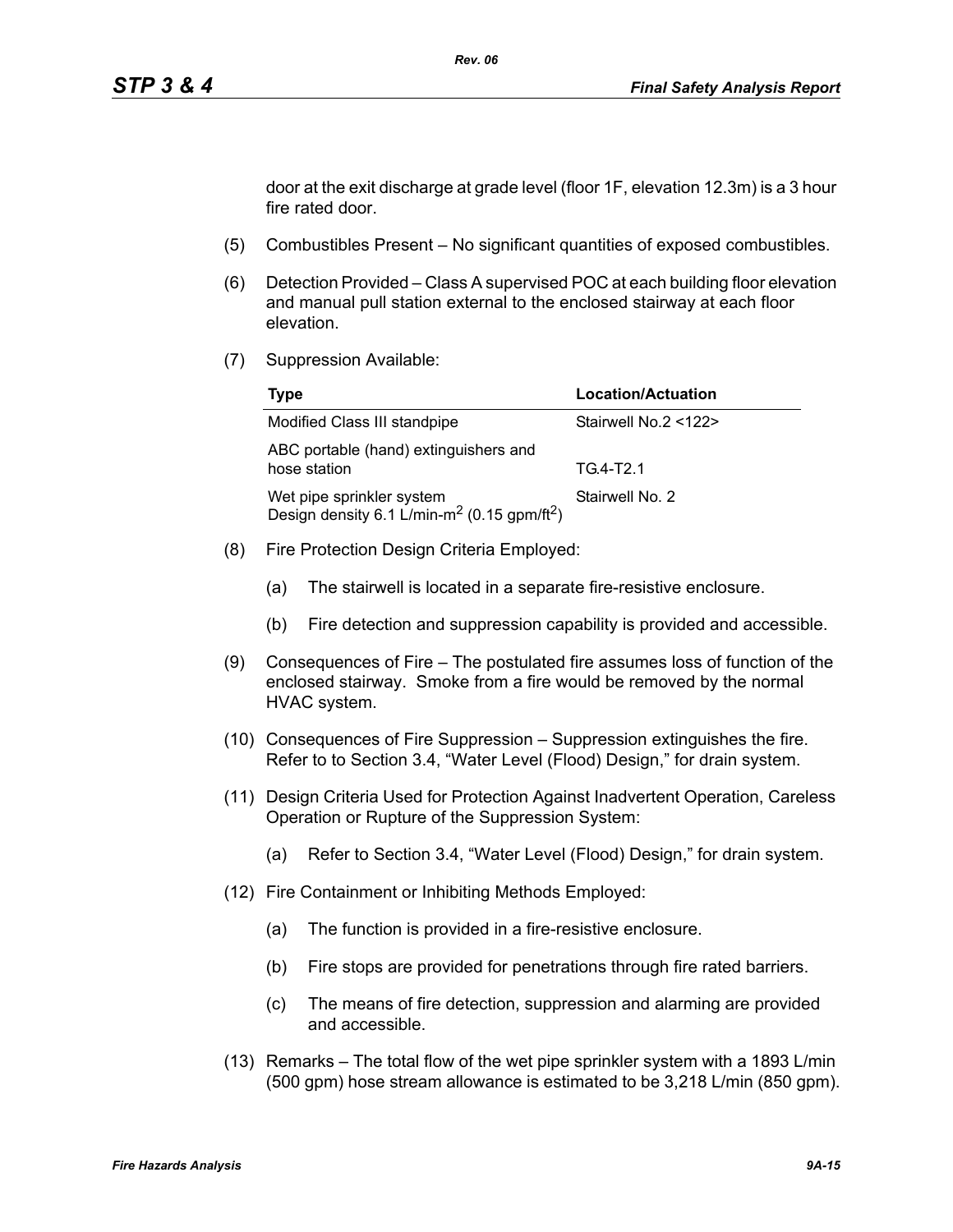# **9A.4.3.1.3 Fire Area – FT2504 (Stairwell No. 4 – Room 249)**

(1) Fire Area Boundary Description

Stairwell No. 4 serves controlled areas inside the Turbine Building at floor level B1F.

Fire area FT2504 extends vertically upward from floor B1F through floor MB1F, and adjacent to floors 1F, 2F, and 3F (elevation 27.8m (85'-10 1/2")).

Access is provided to stairwell no. 4 from B1F and each of the upper floors.

Stairwell no. 4 is a separate fire area bounded by interior and exterior fireresistive walls at floor levels B1F, MB1F, 1F, 2F, and 3F.

(2) Equipment:

| <b>Safety Related</b> | <b>Provides Core Cooling</b> |
|-----------------------|------------------------------|
| - No                  | No                           |

- (3) Radioactive Material Present None.
- (4) Qualification of Fire Barriers At floor levels B1F, MB1F, 1F, 2F, and 3F, interior walls enclosing stairwell no. 4 are a minimum of 2 hour fire-resistive concrete construction. Stairwell doors are a minimum of 1-1/2 hour fire rated (doors are 3-hour fire rated for consistency throughout the Turbine Building). The floor is the concrete basemat of floor B1F.

At floor levels 1F, 2F, and 3F, exterior walls are of 3 hour fire-resistive concrete construction. Doors leading into stairwell no. 4 from inside the Turbine Building are a minimum of 1-1/2 hour fire rated (doors are 3-hour fire rated for consistency throughout the Turbine Building) at all levels. The door at the exit discharge at grade level (floor 1F, elevation 12.3m (35'-0")) is a 3 hour fire rated door.

- (5) Combustibles Present No significant quantities of exposed combustibles.
- (6) Class A supervised POC at each building floor elevation and manual pull station external to the enclosed stairway at each floor elevation.
- (7) Suppression Available:

| Type                                                                                             | Location/Actuation    |
|--------------------------------------------------------------------------------------------------|-----------------------|
| Modified Class III standpipe                                                                     | Stairwell No.4 <249>  |
| ABC portable (hand) extinguishers and<br>hose stations                                           | TA.1-T6.4, TA.9-T7.8, |
| Wet pipe sprinkler system<br>Design density 6.1 L/min-m <sup>2</sup> (0.15 gpm/ft <sup>2</sup> ) | Stairwell No. 4       |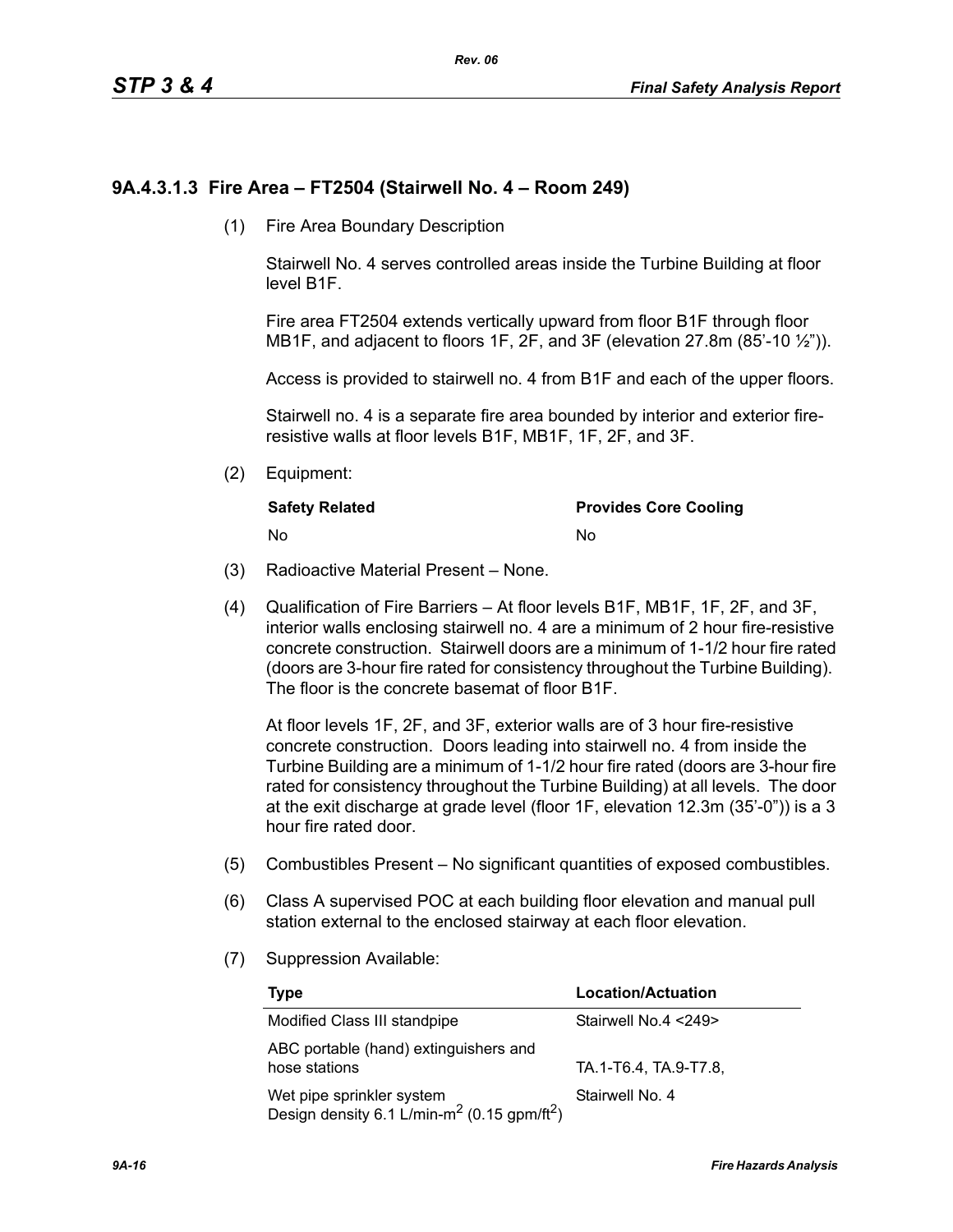- (8) Fire Protection Design Criteria Employed:
	- (a) The stairwell is located in a separate fire-resistive enclosure.
	- (b) Fire detection and suppression capability is provided and accessible.
- (9) Consequences of Fire The postulated fire assumes loss of function of the enclosed stairway. Smoke from a fire would be removed by the normal HVAC system.
- (10) Consequences of Fire Suppression Suppression extinguishes the fire. Refer to to Section 3.4, "Water Level (Flood) Design," for drain system.
- (11) Design Criteria Used for Protection Against Inadvertent Operation, Careless Operation or Rupture of the Suppression System:
	- (a) Refer to Section 3.4, "Water Level (Flood) Design," for drain system.
- (12) Fire Containment or Inhibiting Methods Employed:
	- (a) The function is provided in a fire-resistive enclosure.
	- (b) Fire stops are provided for penetrations through fire rated barriers.
	- (c) The means of fire detection, suppression and alarming are provided and accessible.
- (13) Remarks The total flow of the wet pipe sprinkler system with a 1893 L/min (500 gpm) hose stream allowance is estimated to be 3,218 L/min (850 gpm).

#### **9A.4.3.1.4 Fire Area – FT15X1 (Stairwell No. 6 - Room 1X3)**

(1) Fire Area Boundary Description

Stairwell No. 6 serves uncontrolled areas associated with the turbine cooling water system inside the Turbine Building at floor level B1F, and adjustable speed drive equipment at floor levels MB1F and 1F.

Fire area FT15X1 extends vertically upward from floor B1F, through floor MB1F, and terminates on floor 1F (elevation 12.3m (35'-0")).

Access is provided to stairwell no. 6 from B1F and each of the upper floors.

Stairwell no. 6 is a separate fire area bounded by interior and exterior fireresistive walls at floor levels B1F, MB1F, and 1F.

(2) Equipment:

| <b>Safety Related</b> | <b>Provides Core Cooling</b> |
|-----------------------|------------------------------|
| - No                  | Nο                           |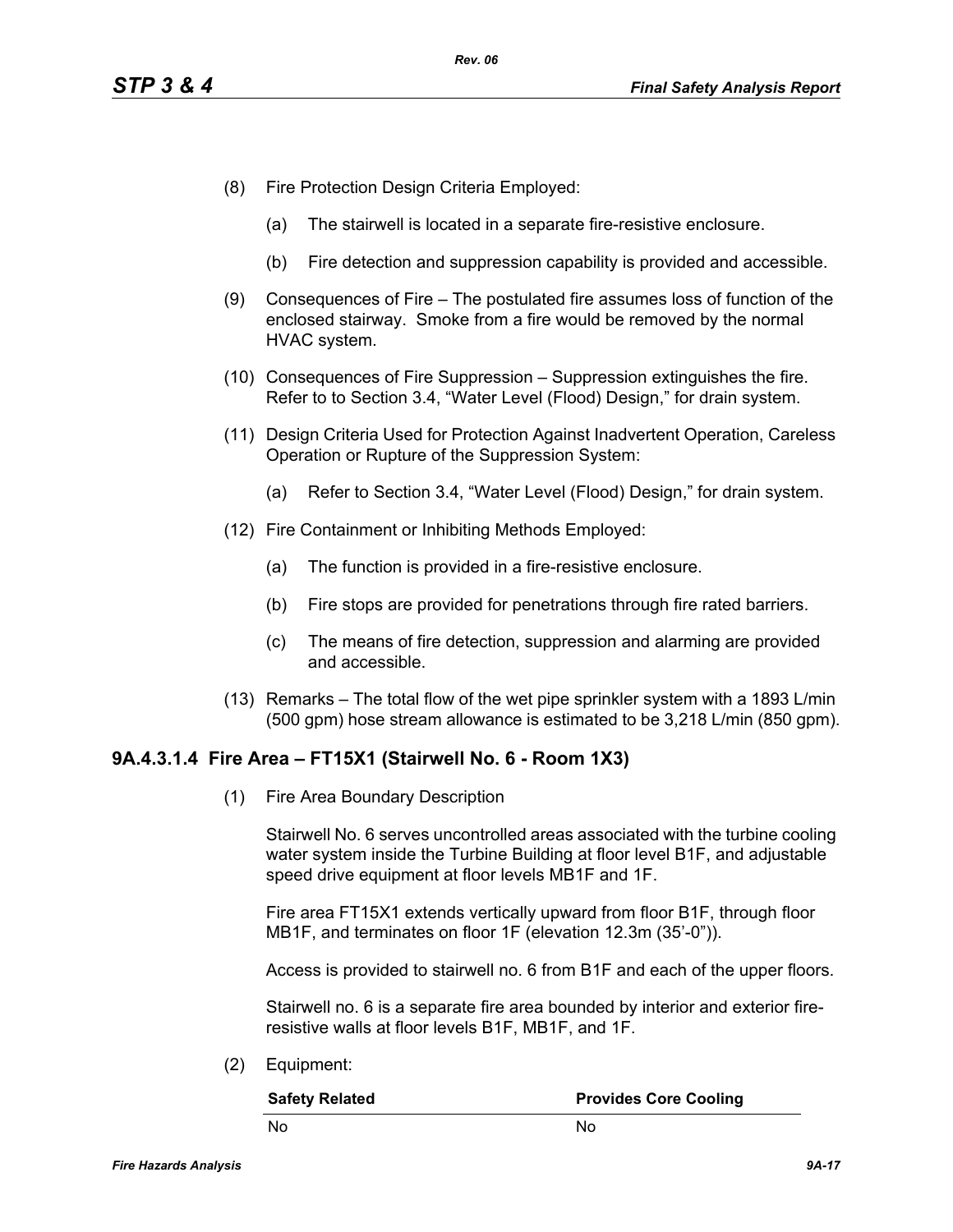- (3) Radioactive Material Present None.
- (4) Qualification of Fire Barriers At floor levels B1F, MB1F, and 1F interior walls enclosing stairwell no. 6 are a minimum of 2 hour fire-resistive concrete construction. Stairwell doors are a minimum of 1-1/2 hour fire rated (doors are 3-hour fire rated for consistency throughout the Turbine Building). The floor is the concrete basemat of floor B1F.

At floor level 1F, the exterior wall is of 3 hour fire-resistive concrete construction. Doors leading into stairwell no. 6 from inside the Turbine Building are a minimum of 1-1/2 hour fire rated (doors are 3-hour fire rated for consistency throughout the Turbine Building) at all levels. The door at the exit discharge at grade level (floor 1F, elevation 12.3m (35'-0")) is a 3 hour fire rated door.

- (5) Combustibles Present No significant quantities of exposed combustibles.
- (6) Class A supervised POC at each building floor elevation and manual pull station external to the enclosed stairway at each floor elevation.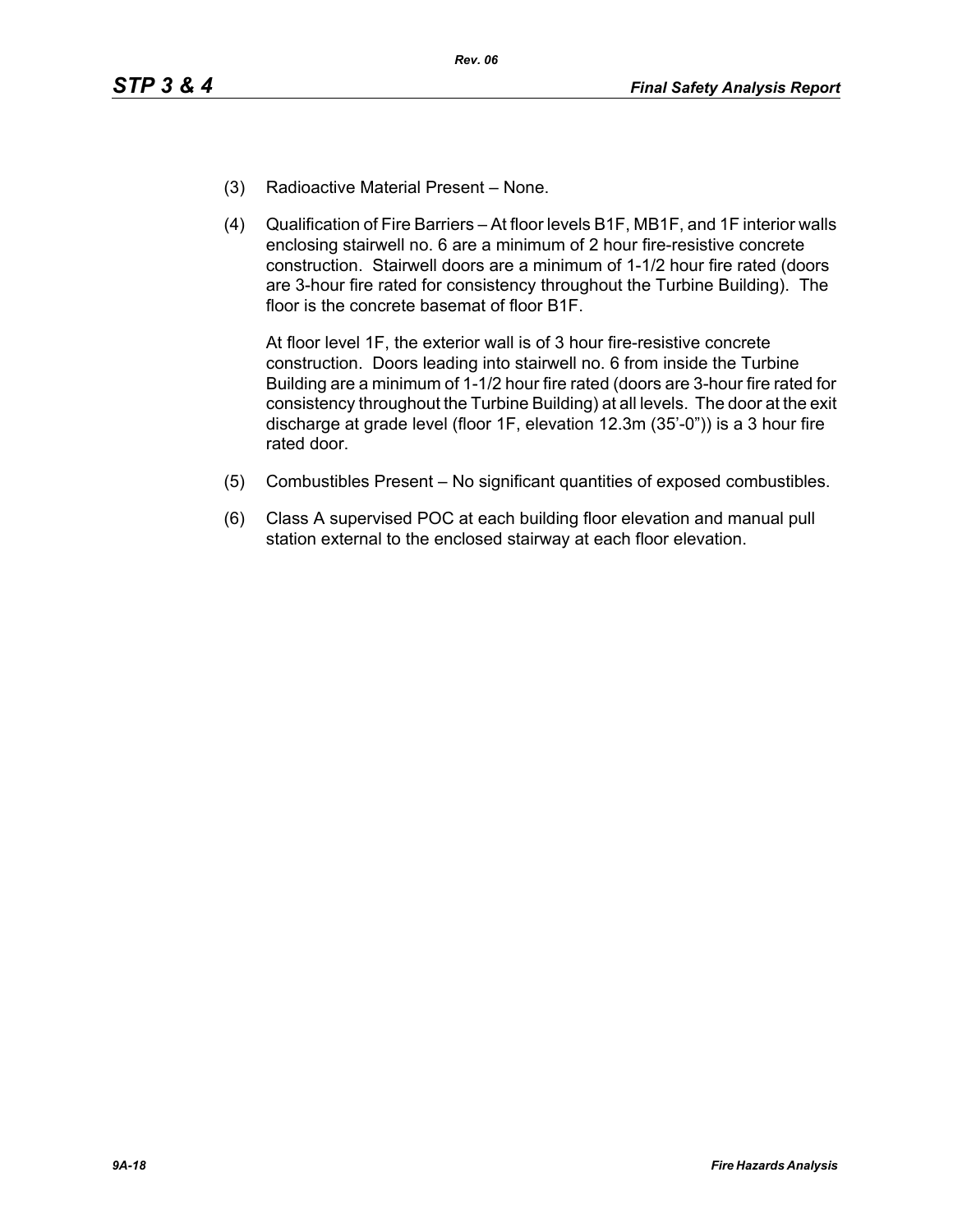(7) Suppression Available:

| Type                                                                                             | Location/Actuation |
|--------------------------------------------------------------------------------------------------|--------------------|
| Modified Class III standpipe                                                                     | Stairwell No.6     |
| ABC portable (hand) extinguishers and<br>hose station                                            | $T.J-T2.1$         |
| Wet pipe sprinkler system<br>Design density 6.1 L/min-m <sup>2</sup> (0.15 gpm/ft <sup>2</sup> ) | Stairwell No. 6    |

- (8) Fire Protection Design Criteria Employed:
	- (a) The stairwell is located in a separate fire-resistive enclosure.
	- (b) Alternate access and egress routes are provided by a separate enclosed stairwell at this floor level (stairwell no. 7).
	- (c) Fire detection and suppression capability is provided and accessible.
- (9) Consequences of Fire The postulated fire assumes loss of function of the enclosed stairway. Access to other enclosed stairways at this floor level is maintained. Smoke from a fire would be removed by the normal HVAC system.
- (10) Consequences of Fire Suppression Suppression extinguishes the fire. Refer to to Section 3.4, "Water Level (Flood) Design," for drain system.
- (11) Design Criteria Used for Protection Against Inadvertent Operation, Careless Operation or Rupture of the Suppression System:
	- (a) Refer to Section 3.4, "Water Level (Flood) Design," for drain system.
- (12) Fire Containment or Inhibiting Methods Employed:
	- (a) The function is provided in a fire-resistive enclosure.
	- (b) Fire stops are provided for penetrations through fire rated barriers.
	- (c) The means of fire detection, suppression and alarming are provided and accessible.
- (13) Remarks The total flow of the wet pipe sprinkler system with a 1893 L/min (500 gpm) hose stream allowance is estimated to be 3,218 L/min (850 gpm).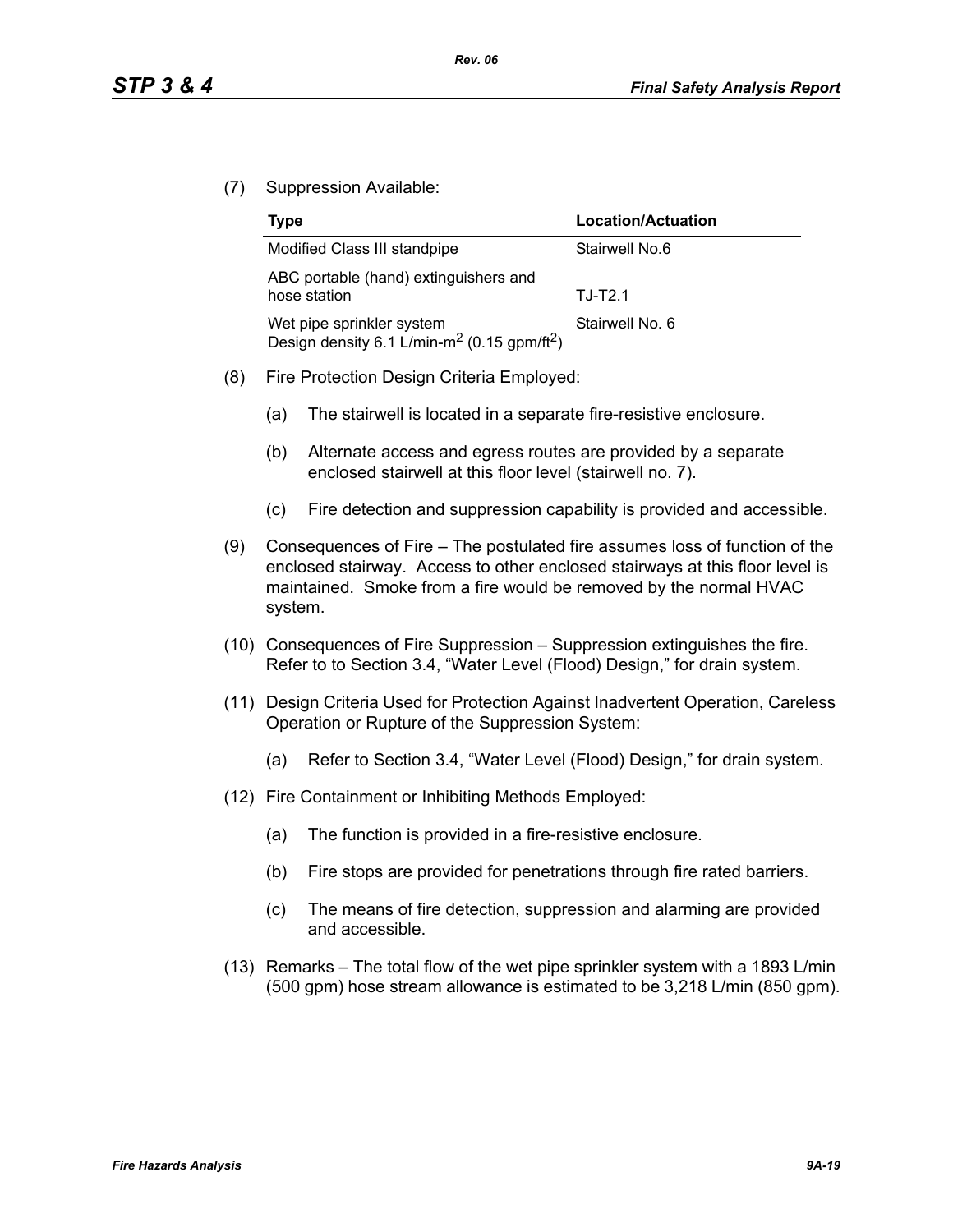# **9A.4.3.1.5 Fire Area – FT15X2 (Stairwell No. 7 – Room )**

(1) Fire Area Boundary Description

Stairwell No. 7 serves uncontrolled areas associated with the turbine cooling water system inside the Turbine Building at floor level B1F, and adjustable speed drive equipment at floor levels MB1F and 1F.

Fire area FT15X2 extends vertically upward from floor B1F, through floor MB1F, and terminates on floor 1F.(elevation 12.3m (35'-0")).

Access is provided to stairwell no. 6 from B1F and each of the upper floors.

Stairwell no. 7 is a separate fire area bounded by interior and exterior fireresistive walls at floor levels B1F, MB1F, and 1F.

(2) Equipment:

| <b>Safety Related</b> | <b>Provides Core Cooling</b> |
|-----------------------|------------------------------|
| No                    | N٥                           |

- (3) Radioactive Material Present None.
- (4) Qualification of Fire Barriers At floor levels B1F, MB1F, and 1F interior walls enclosing stairwell no. 7 are a minimum of 2 hour fire-resistive concrete construction. Stairwell doors are a minimum of 1-1/2 hour fire rated (doors are 3-hour fire rated for consistency throughout the Turbine Building). The floor is the concrete basemat of floor B1F.

At floor level 1F, the exterior wall is of 3 hour fire-resistive concrete construction. Doors leading into stairwell no. 7 from inside the Turbine Building are a minimum of 1-1/2 hour fire rated (doors are 3-hour fire rated for consistency throughout the Turbine Building) at all levels. The door at the exit discharge at grade level (floor 1F, elevation 12.3m (35'-0")) is a 3 hour fire rated door.

- (5) Combustibles Present No significant quantities of exposed combustibles.
- (6) Class A supervised POC at each building floor elevation and manual pull station external to the enclosed stairway at each floor elevation.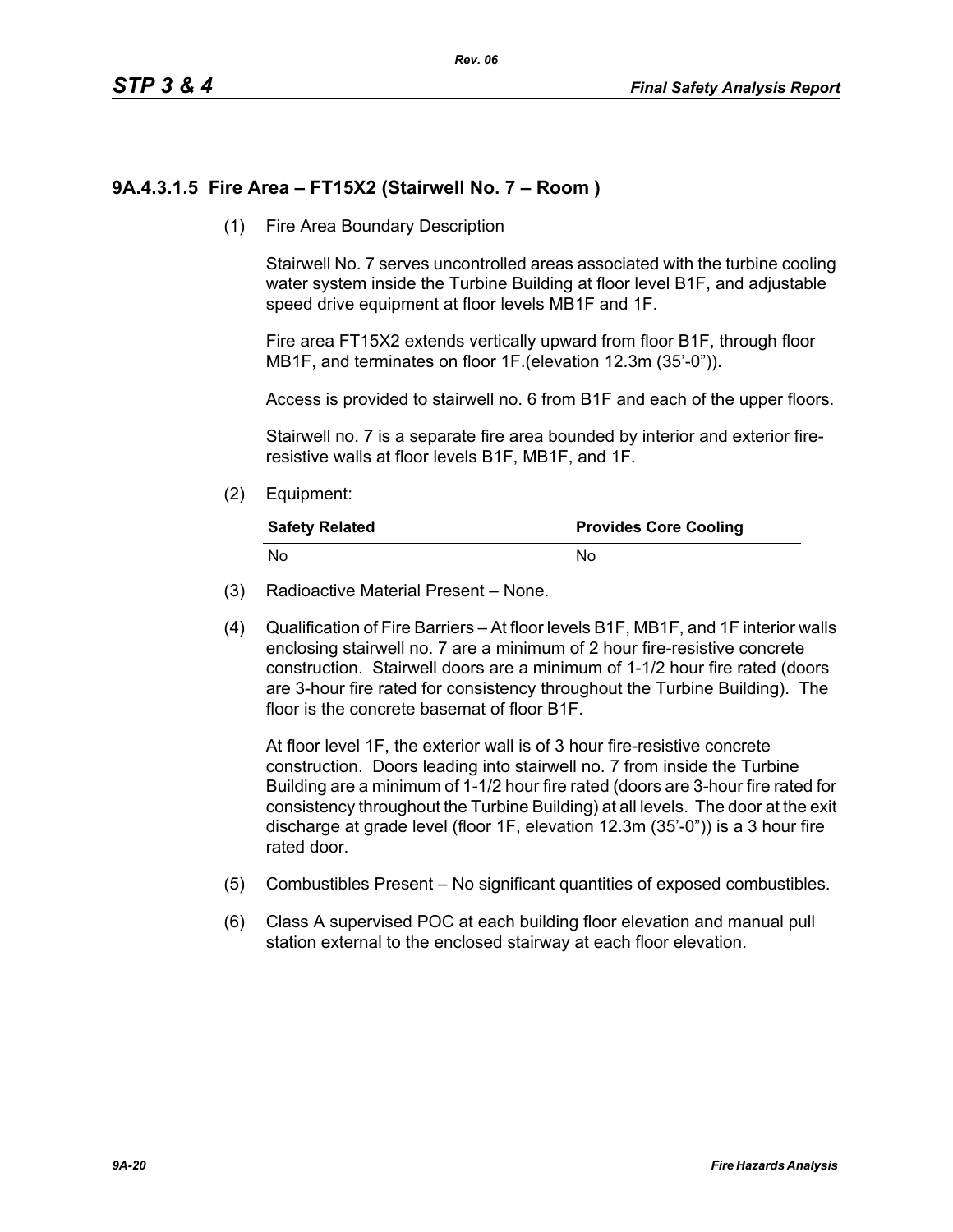(7) Suppression Available:

|     | <b>Type</b>                                                                                      | Location/Actuation |
|-----|--------------------------------------------------------------------------------------------------|--------------------|
|     | Modified Class III standpipe                                                                     | Stairwell No.7     |
|     | ABC portable (hand) extinguishers and<br>hose station                                            | TH.8-T6            |
|     | Wet pipe sprinkler system<br>Design density 6.1 L/min-m <sup>2</sup> (0.15 gpm/ft <sup>2</sup> ) | Stairwell No. 7    |
| (8) | Fire Protection Design Criteria Employed:                                                        |                    |

- (a) The stairwell is located in a separate fire-resistive enclosure.
- (b) Alternate access and egress routes are provided by a separate enclosed stairwell at this floor level (stairwell no. 6).
- (c) Fire detection and suppression capability is provided and accessible.
- (9) Consequences of Fire The postulated fire assumes loss of function of the enclosed stairway. Access to other enclosed stairways at this floor level is maintained. Smoke from a fire would be removed by the normal HVAC system.
- (10) Consequences of Fire Suppression Suppression extinguishes the fire. Refer to to Section 3.4, "Water Level (Flood) Design," for drain system.
- (11) Design Criteria Used for Protection Against Inadvertent Operation, Careless Operation or Rupture of the Suppression System:
	- (a) Refer to Section 3.4, "Water Level (Flood) Design," for drain system.
- (12) Fire Containment or Inhibiting Methods Employed:
	- (a) The function is provided in a fire-resistive enclosure.
	- (b) Fire stops are provided for penetrations through fire rated barriers.
	- (c) The means of fire detection, suppression and alarming are provided and accessible.
- (13) Remarks The total flow of the wet pipe sprinkler system with a 1893 L/min (500 gpm) hose stream allowance is estimated to be 3,218 L/min (850 gpm).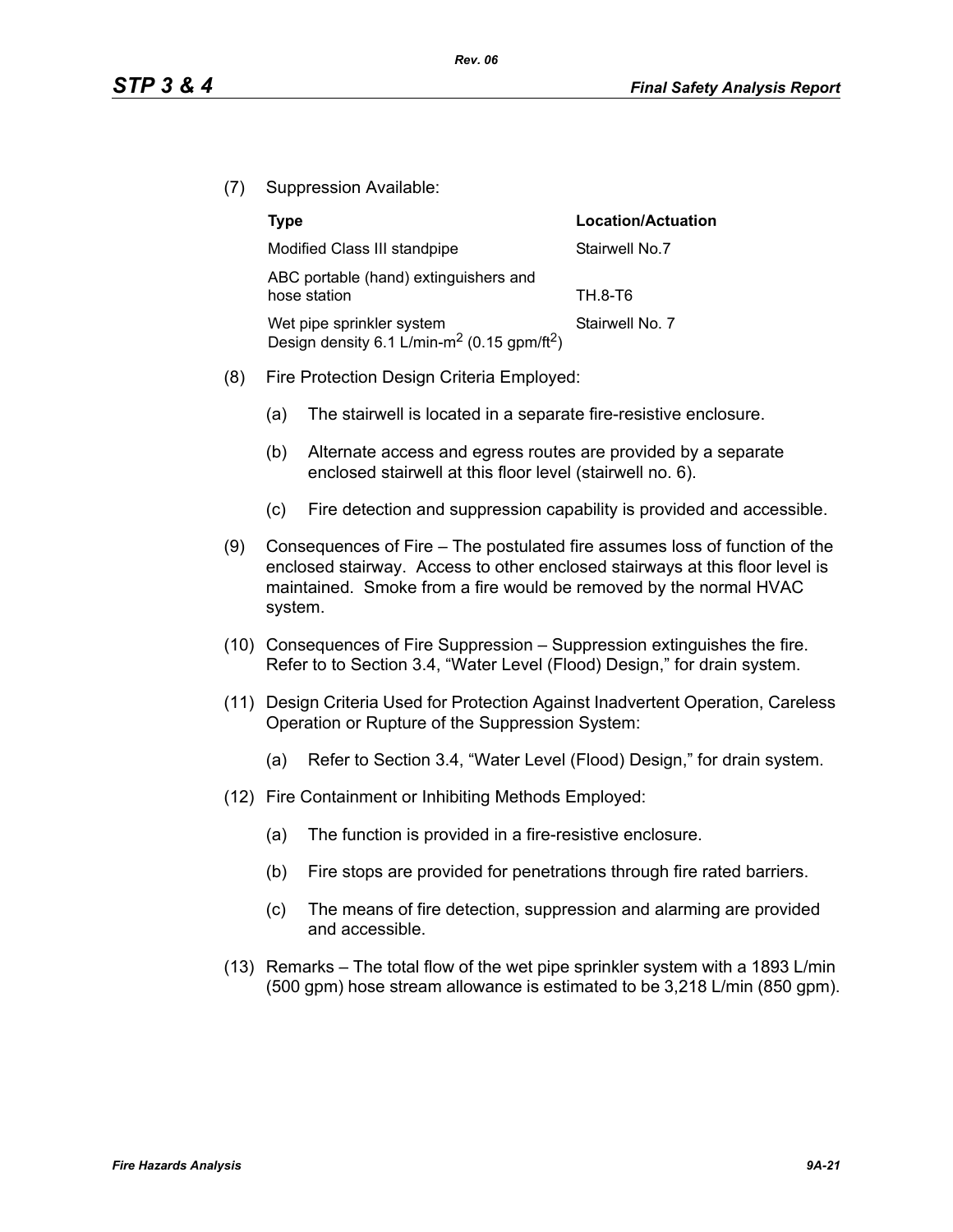|                        | <b>Description</b> | Adjacent<br><b>Fire Area</b> | <b>Adjacent Fire Area</b><br><b>Description</b> | <b>Fire Rated</b><br>Separation                                | <b>Fire Separation</b><br>Criteria                                           | Automatic<br>Suppression<br><b>Type</b> | <b>Density</b>                                                                                                                                                        | Suppression<br>Criteria                                                                          |
|------------------------|--------------------|------------------------------|-------------------------------------------------|----------------------------------------------------------------|------------------------------------------------------------------------------|-----------------------------------------|-----------------------------------------------------------------------------------------------------------------------------------------------------------------------|--------------------------------------------------------------------------------------------------|
| FT1500<br>General Area |                    | FT1503                       | Stairwell No. 2 (Room<br>122)                   | Walls: 2-hour fire<br>resistive<br>Doors: 3-hour fire<br>rated | Walls: NFPA 101,<br>paragraph 8.5.6.(1)<br>Doors: NFPA 101,<br>Table 8.3.4.2 | Wet pipe sprinkler                      | $0.30$ gpm/ft <sup>2</sup><br>$(12.2 \text{ L/min-m}^2)$<br>over minimum<br>application of 5000 ft <sup>2</sup><br>(464.5 m <sup>2</sup> )<br>Total flow (Est.): 2750 | (a) NFPA 804, 2006,<br>paragraph 10.8.2.1(2)<br>(b) NEIL LCM, March<br>2008,<br>A3.2.20.5.2.1.1. |
|                        |                    | FT2504                       | Stairwell No. 4 (Room<br>249)                   | Walls: 2-hour fire<br>resistive<br>Doors: 3-hour fire          | Walls: NFPA 101,<br>paragraph 8.5.6.(1)<br>Doors:NFPA 101,                   | gpm (10,410 L/min)                      |                                                                                                                                                                       |                                                                                                  |
|                        |                    |                              |                                                 |                                                                | rated                                                                        | Table 8.3.4.2                           |                                                                                                                                                                       |                                                                                                  |
|                        |                    | FT15X1                       | Stairwell No. 6 (Room<br>1X3)                   | Walls: 2-hour fire<br>resistive                                | Walls: NFPA 101,<br>paragraph 8.5.6.(1)                                      |                                         |                                                                                                                                                                       |                                                                                                  |
|                        |                    |                              |                                                 | Doors: 3-hour fire<br>rated                                    | Doors: NFPA 101,<br>Table 8.3.4.2                                            |                                         |                                                                                                                                                                       |                                                                                                  |
|                        |                    | FT15X2                       | Stairwell No. 7 (Room<br>1X4)                   | Walls: 2-hour fire<br>resistive                                | Walls: NFPA 101,<br>paragraph 8.5.6.(1)                                      |                                         |                                                                                                                                                                       |                                                                                                  |
|                        |                    |                              |                                                 | Doors: 3-hour fire<br>rated                                    | Doors: NFPA 101,<br>Table 8.3.4.2                                            |                                         |                                                                                                                                                                       |                                                                                                  |

*STP 3 & 4*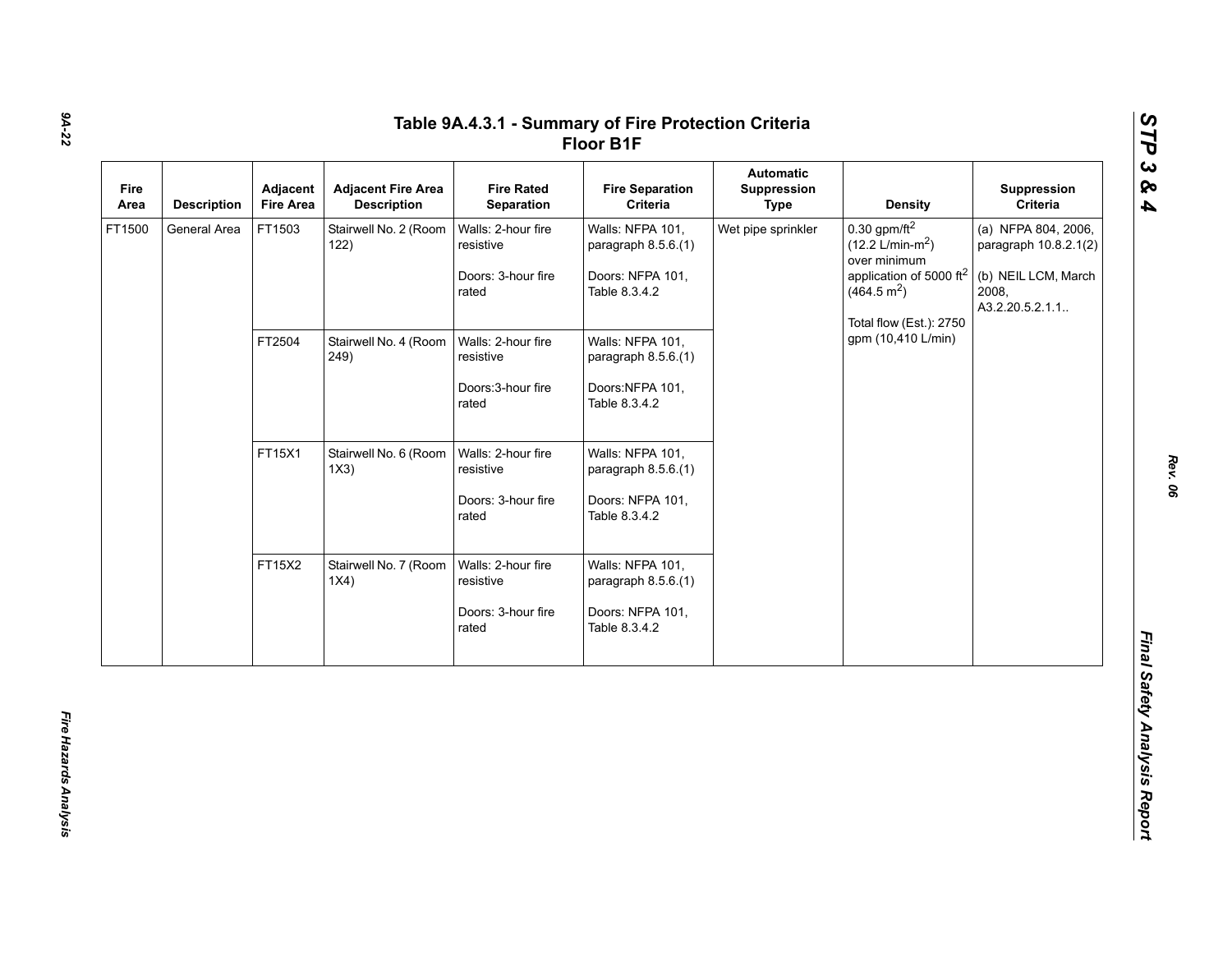|              |                    |                                           |                                                      |                                                                                                              | Floor B1F (Continued)                                                                                                                                                                                                                                                                                                           |                                                |                                                                                                                                                                                             |                                                                                                  |
|--------------|--------------------|-------------------------------------------|------------------------------------------------------|--------------------------------------------------------------------------------------------------------------|---------------------------------------------------------------------------------------------------------------------------------------------------------------------------------------------------------------------------------------------------------------------------------------------------------------------------------|------------------------------------------------|---------------------------------------------------------------------------------------------------------------------------------------------------------------------------------------------|--------------------------------------------------------------------------------------------------|
| Fire<br>Area | <b>Description</b> | Adjacent<br><b>Fire Area</b>              | <b>Adjacent Fire Area</b><br><b>Description</b>      | <b>Fire Rated</b><br>Separation                                                                              | <b>Fire Separation</b><br>Criteria                                                                                                                                                                                                                                                                                              | <b>Automatic</b><br>Suppression<br><b>Type</b> | <b>Density</b>                                                                                                                                                                              | Suppression<br>Criteria                                                                          |
| FT1500       | General Area       | External to<br>Turbine<br><b>Building</b> | Radwaste Tunnel                                      | <b>Exterior Turbine</b><br><b>Building Wall:</b><br>3-hour fire resistive<br>Floor: 3-hour fire<br>resistive | NEIL LCM, March<br>2008, 3.2.9.1<br>NFPA 804, paragraph<br>8.1.2.3<br>Also, based on (IBC)<br>H-4 Occupancy and<br>Type 1A construction<br>Exterior Turbine Bldg.<br>Wall:<br>IBC, 2006, Table 601<br>Turbine Bldg. Floor<br>over Radwaste<br>Building (treated as<br>separation between<br>buildings):<br>IBC, 2006, Table 601 | Wet pipe sprinkler                             | $0.30$ gpm/ft <sup>2</sup><br>$(12.2 \text{ L/min-m}^2)$<br>over minimum<br>application of 5000 ft <sup>2</sup><br>(464.5 m <sup>2</sup> )<br>Total flow (Est.): 2750<br>gpm (10,410 L/min) | (a) NFPA 804, 2006,<br>paragraph 10.8.2.1(2)<br>(b) NEIL LCM, March<br>2008,<br>A3.2.20.5.2.1.1. |
|              |                    | FT15X3                                    | Stairwell Access to<br>Radwaste Tunnel<br>(Room 141) | Wall: 3-hour fire<br>resistive                                                                               | NEIL LCM, March<br>2008, 3.2.9.1                                                                                                                                                                                                                                                                                                |                                                |                                                                                                                                                                                             |                                                                                                  |
|              |                    |                                           |                                                      | Door: 3-hour fire<br>rated                                                                                   | NFPA 804, paragraph<br>8.1.2.3                                                                                                                                                                                                                                                                                                  |                                                |                                                                                                                                                                                             |                                                                                                  |
|              |                    |                                           |                                                      |                                                                                                              | Also, based on (IBC)<br>H-4 Occupancy and<br>Type 1A construction                                                                                                                                                                                                                                                               |                                                |                                                                                                                                                                                             |                                                                                                  |
|              |                    |                                           |                                                      |                                                                                                              | Exterior Turbine Bldg.<br>Wall:                                                                                                                                                                                                                                                                                                 |                                                |                                                                                                                                                                                             |                                                                                                  |
|              |                    |                                           |                                                      |                                                                                                              | IBC, 2006, Table 601                                                                                                                                                                                                                                                                                                            |                                                |                                                                                                                                                                                             |                                                                                                  |
|              |                    |                                           |                                                      |                                                                                                              | Turbine Bldg. Floor<br>over Radwaste<br>Building (treated as<br>separation between<br>buildings):                                                                                                                                                                                                                               |                                                |                                                                                                                                                                                             |                                                                                                  |
|              |                    |                                           |                                                      |                                                                                                              | IBC, 2006, Table 601                                                                                                                                                                                                                                                                                                            |                                                |                                                                                                                                                                                             |                                                                                                  |

*STP 3 & 4*

9A-23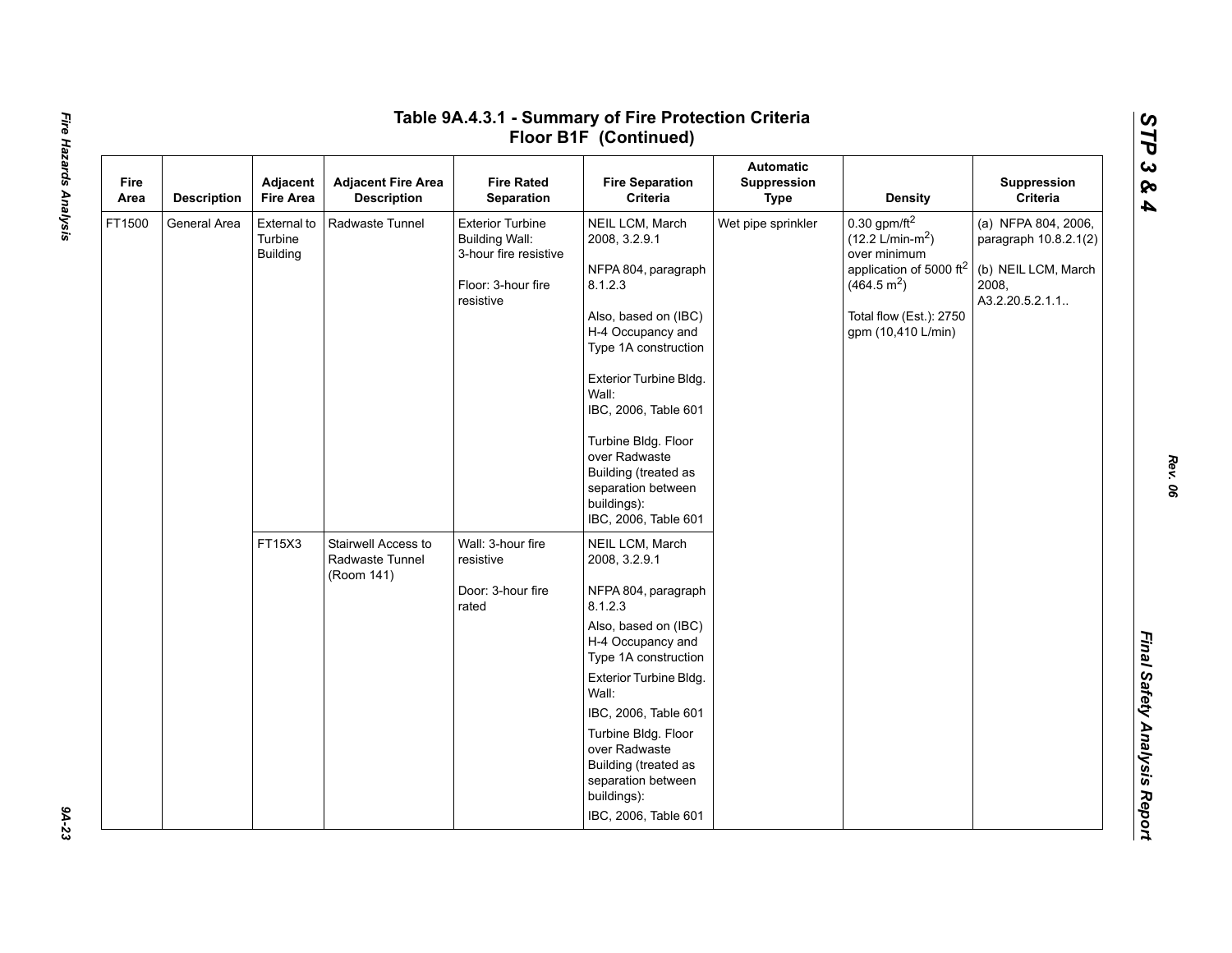| Fire<br>Area           | <b>Description</b>            | Adjacent<br><b>Fire Area</b> | <b>Adjacent Fire Area</b><br><b>Description</b>             | <b>Fire Rated</b><br>Separation                                | <b>Fire Separation</b><br>Criteria                                           | <b>Automatic</b><br>Suppression<br><b>Type</b> | <b>Density</b>                                                                                                                                                        | Suppression<br>Criteria                                                                          |
|------------------------|-------------------------------|------------------------------|-------------------------------------------------------------|----------------------------------------------------------------|------------------------------------------------------------------------------|------------------------------------------------|-----------------------------------------------------------------------------------------------------------------------------------------------------------------------|--------------------------------------------------------------------------------------------------|
| FT1500<br>General Area |                               | FT2500                       | Lube Oil Purification<br>Unit on Floor MB1F<br>(Room 230)   | Ceiling: 3-hour fire<br>resistive                              | NEIL LCM, March<br>2008, 3.2.9.1<br>NFPA 804, paragraph<br>8.1.2.3           | Wet pipe sprinkler                             | $0.30$ gpm/ft <sup>2</sup><br>$(12.2 \text{ L/min-m}^2)$<br>over minimum<br>application of 5000 ft <sup>2</sup><br>(464.5 m <sup>2</sup> )<br>Total flow (Est.): 2750 | (a) NFPA 804, 2006,<br>paragraph 10.8.2.1(2)<br>(b) NEIL LCM, March<br>2008,<br>A3.2.20.5.2.1.1. |
|                        |                               | FT15Y3                       | Lube Oil Storage<br>Tanks on Floor MB1F<br>(Room 1Y1)       | Ceiling: 3-hour fire<br>resistive                              | NEIL LCM, March<br>2008, 3.2.9.1<br>NFPA 804, paragraph<br>8.1.2.3           |                                                | gpm (10,410 L/min)                                                                                                                                                    |                                                                                                  |
|                        |                               | FT15Y4                       | <b>EHC Hydraulic Power</b><br>Unit Floor MB1F<br>(Room 232) | Ceiling: 3-hour fire<br>resistive                              | NEIL LCM, March<br>2008, 3.2.9.1                                             |                                                |                                                                                                                                                                       |                                                                                                  |
| FT1503                 | Stairwell No. 2<br>(Room 122) | FT1500                       | General Area                                                | Walls: 2-hour fire<br>resistive<br>Doors: 3-hour fire<br>rated | Walls: NFPA 101,<br>paragraph 8.5.6.(1)<br>Doors: NFPA 101,<br>Table 8.3.4.2 | Wet pipe sprinkler                             | $0.15$ gpm/ft <sup>2</sup><br>$(6.1 \text{ L/min-m}^2)$ over<br>1500 ft <sup>2</sup> (139 m <sup>2</sup> )<br>Total flow (Est.): 850<br>gpm (3218 L/min)              | Ordinary Hazard<br>Group 1 per NFPA<br>13, paragraph 5.3.1                                       |
| FT2504                 | Stairwell No. 4<br>(Room 249) | FT1500                       | General Area                                                | Walls: 2-hour fire<br>resistive<br>Doors: 3-hour fire<br>rated | Walls: NFPA 101,<br>paragraph 8.5.6.(1)<br>Doors: NFPA 101,<br>Table 8.3.4.2 | Wet pipe sprinkler                             | $0.15$ gpm/ft <sup>2</sup><br>$(6.1 \text{ L/min-m}^2)$ over<br>1500 ft <sup>2</sup> (139 m <sup>2</sup> )<br>Total flow (Est.): 850<br>gpm (3218 L/min)              | Ordinary Hazard<br>Group 1 per NFPA<br>13, paragraph 5.3.1                                       |

*Rev. 06*

*STP 3 & 4*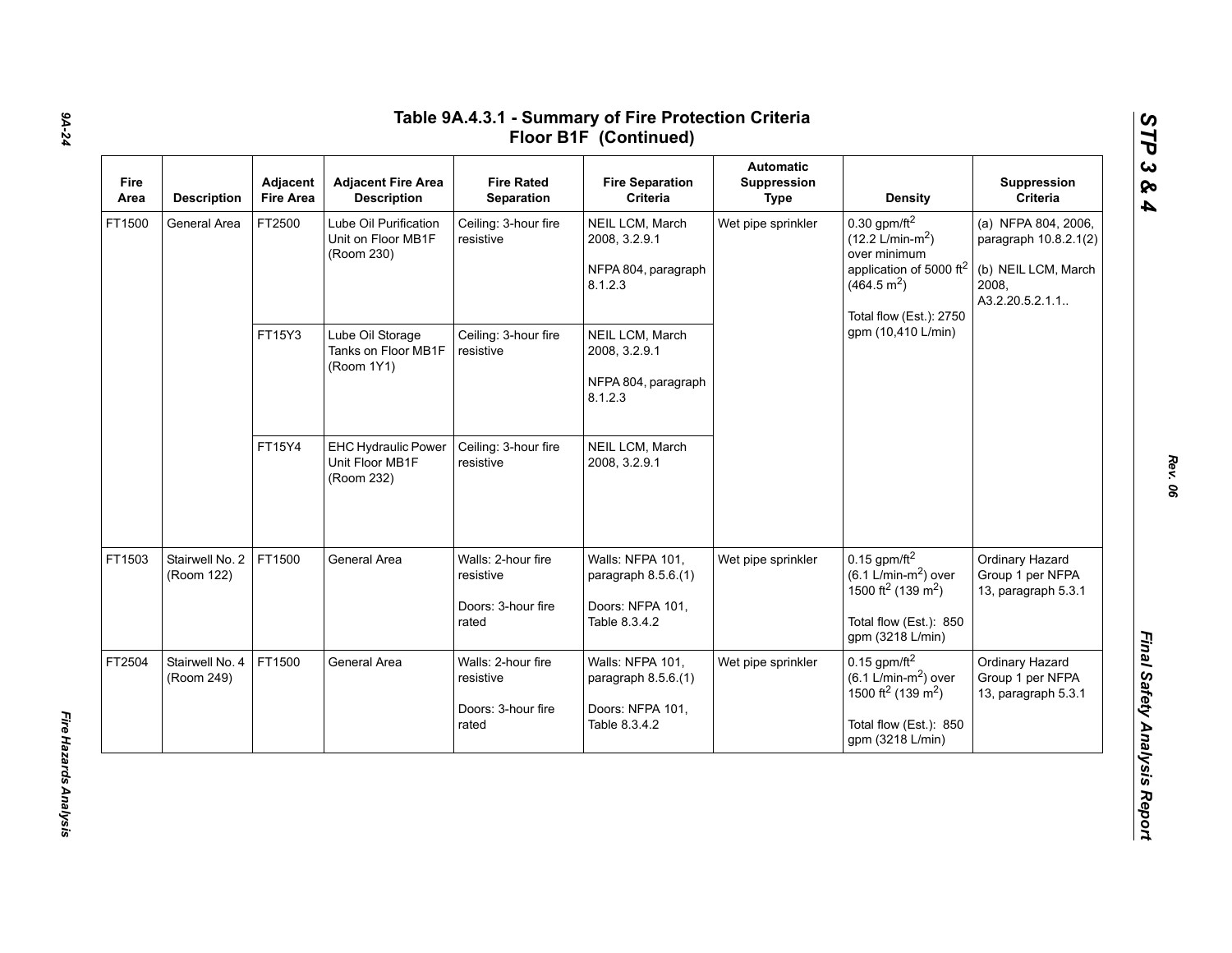| Fire<br>Area | <b>Description</b>                                         | Adjacent<br><b>Fire Area</b> | <b>Adjacent Fire Area</b><br><b>Description</b> | <b>Fire Rated</b><br>Separation                                                                   | <b>Fire Separation</b><br>Criteria                                                                                                                                                                                                                                                                                              | <b>Automatic</b><br>Suppression<br><b>Type</b> | <b>Density</b>                                                                                                                                               | Suppression<br>Criteria                                    |
|--------------|------------------------------------------------------------|------------------------------|-------------------------------------------------|---------------------------------------------------------------------------------------------------|---------------------------------------------------------------------------------------------------------------------------------------------------------------------------------------------------------------------------------------------------------------------------------------------------------------------------------|------------------------------------------------|--------------------------------------------------------------------------------------------------------------------------------------------------------------|------------------------------------------------------------|
| FT15X1       | Stairwell No. 6<br>(Room 1X3)                              | FT1500                       | General Area                                    | Walls: 2-hour fire<br>resistive<br>Doors: 3-hour fire<br>rated                                    | Walls: NFPA 101,<br>paragraph 8.5.6.(1)<br>Doors: NFPA 101,<br>Table 8.3.4.2                                                                                                                                                                                                                                                    | Wet pipe sprinkler                             | $0.15$ gpm/ft <sup>2</sup><br>$(6.1$ L/min-m <sup>2</sup> ) over<br>1500 ft <sup>2</sup> (139 m <sup>2</sup> )<br>Total flow (Est.): 850<br>gpm (3218 L/min) | Ordinary Hazard<br>Group 1 per NFPA<br>13, paragraph 5.3.1 |
| FT15X2       | Stairwell No. 7<br>(Room 1X4)                              | FT1500                       | General Area                                    | Walls: 2-hour fire<br>resistive<br>Doors: 3-hour fire<br>rated                                    | Walls: NFPA 101,<br>paragraph 8.5.6.(1)<br>Doors: NFPA 101,<br>Table 8.3.4.2                                                                                                                                                                                                                                                    | Wet pipe sprinkler                             | $0.15$ gpm/ft <sup>2</sup><br>$(6.1 \text{ L/min-m}^2)$ over<br>1500 ft <sup>2</sup> (139 m <sup>2</sup> )<br>Total flow (Est.): 850<br>gpm (3218 L/min)     | Ordinary Hazard<br>Group 1 per NFPA<br>13, paragraph 5.3.1 |
| FT15X3       | Stairwell<br>Access to<br>Radwaste<br>Tunnel (Room<br>141) | FT1500                       | General Area                                    | Wall: 3-hour fire<br>resistive<br>Door: 3-hour fire<br>rated<br>Ceiling: 3-hour fire<br>resistive | NEIL LCM, March<br>2008, 3.2.9.1<br>NFPA 804, paragraph<br>8.1.2.3<br>Also, based on (IBC)<br>H-4 Occupancy and<br>Type 1A construction<br>Exterior Turbine Bldg.<br>Wall:<br>IBC, 2006, Table 601<br>Turbine Bldg. Floor<br>over Radwaste<br>Building (treated as<br>separation between<br>buildings):<br>IBC, 2006, Table 601 | Wet pipe sprinkler                             | $0.20$ gpm/ft <sup>2</sup><br>$(8.2 \text{ L/min-m}^2)$ over<br>1500 ft <sup>2</sup> (139 m <sup>2</sup> )<br>Total flow (Est.): 950<br>gpm (3596 L/min)     | Ordinary Hazard<br>Group 2 per NFPA<br>13, paragraph 5.3.2 |

*STP 3 & 4*

9A-25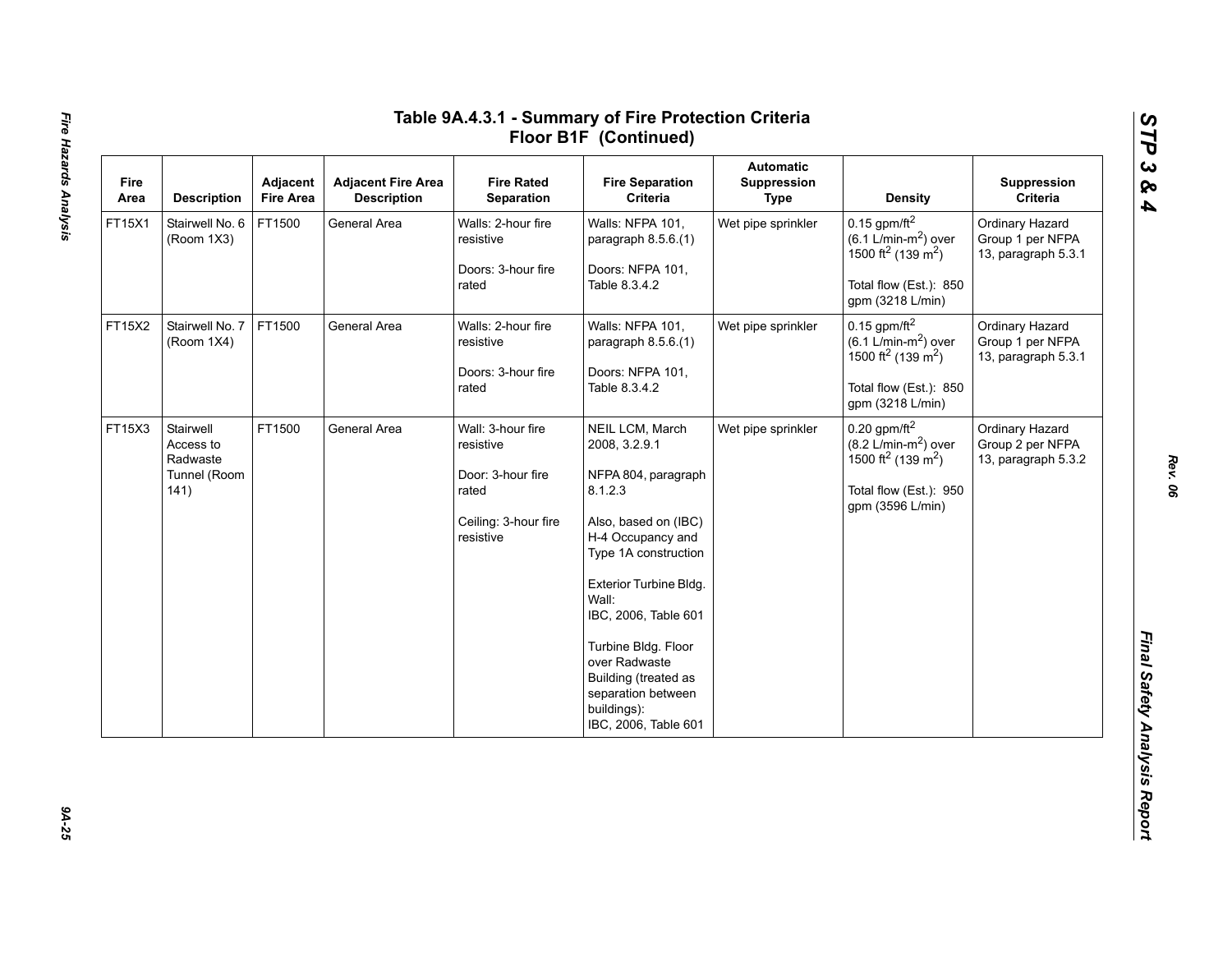# **9A.4.3.2 Floor MB1F (El. 6.3m (15'-3 ½")) - See Figure 9A.4-18 and Table 9A.4.3.2 Summary of Fire Protection Criteria Floor MB1F**

# **9A.4.3.2.1 Fire Area - FT1500 (General Area)**

(1) Fire Area Boundary Description

Floor MB1F shares fire area FT1500 with all other floors in the Turbine Building. Large overhead openings exist between floor MB1F and B1F over the high pressure condensate pump area (room 132) and condenser vacuum pump area (room 121).

Open metal grating and non-fire rated equipment access hatches are installed in different locations/elevations between floor MB1F and the upper and lower floors in fire area FT1500.

The low pressure condensate pump area (room 140) extends vertically up from floor B1F, through floors MB1F, 1F and 2F, to and through an non-fire rated equipment hatch in the turbine operating deck floor (floor 3F, elevation 27.8m (85'-10 ½")).

Non-fire rated equipment access hatches are installed in the floor between MB1F and floor B1F in the northwest corridor area (room 242), in the pipe space over the high pressure heater drain pump area, and in the adjustable speed drive area (room 214-2) over the turbine cooling water equipment area below.

The resin storage tank area (room 1X1) and condensate filter backwash receiving tank area (room 143) extend from floor B1F up through floor MB1F to their respective ceilings at the underside of floor 1F (elevation 12.3m (35'-  $0")$ ).

The offgas charcoal adsorber area (room 112) extends vertically upward from floor B1F through floors MB1F and 1F to the underside of floor 2F (elevation 19.7m (59'-3 ½")). Room 112 is part of fire area FT1500. In the off-gas charcoal bed area (room 112), metal grating is installed at elevation 12.3m (floor 1F) with an non-fire rated equipment access hatch at room ceiling level, elevation 19.7m (59'-3 ½") (floor 2F).

Access to the resin storage tank area (room 1X1) and condensate filter backwash receiving tank area (room 143) is from floor MB1F – these areas are part of fire area FT1500. In room 1X1 open grating is installed at this floor level.

Fire area FT1500 is bounded by:

The Turbine Building exterior walls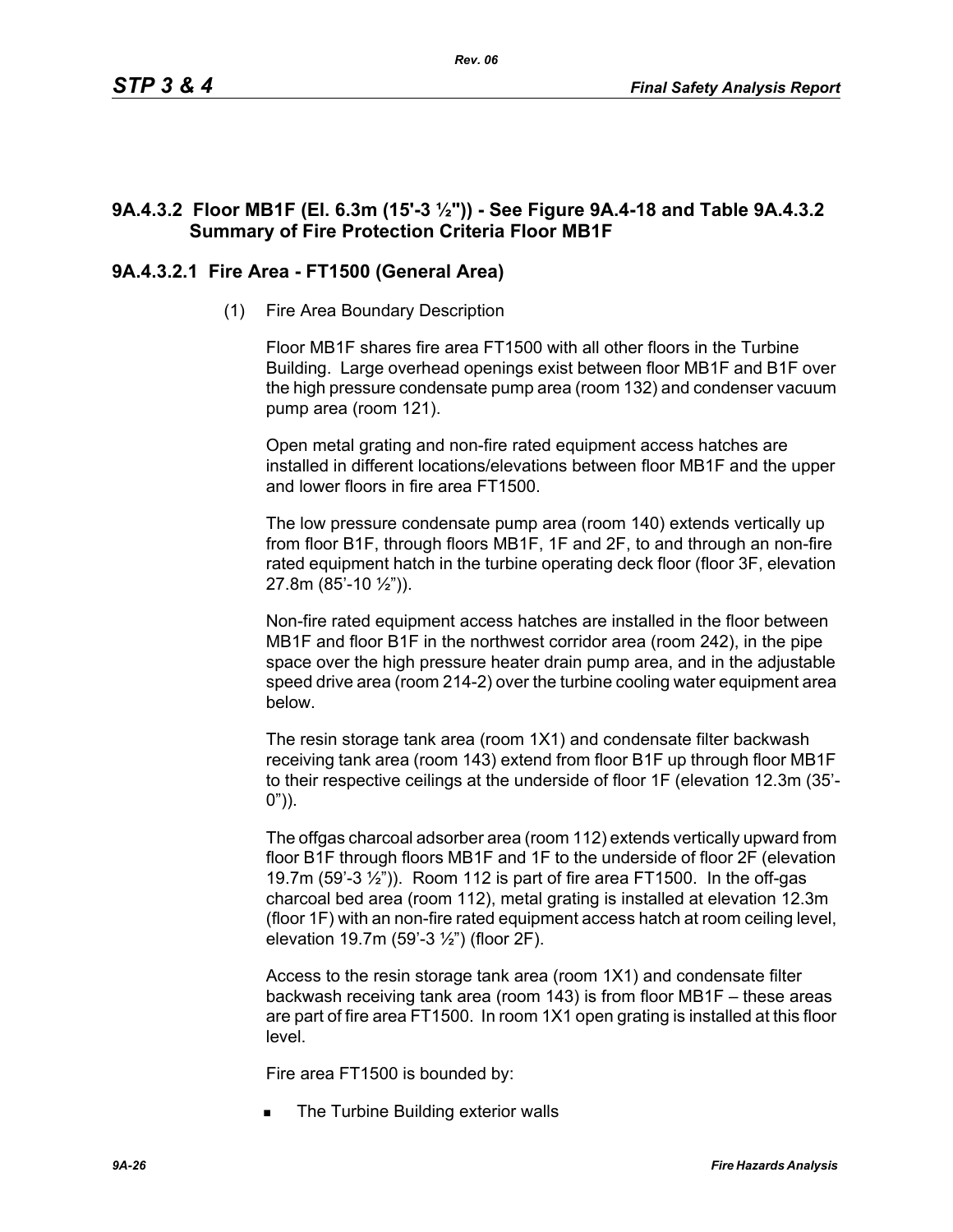- The interior walls enclosing stairwell no. 2 (room 122, fire area FT1503)
- The interior walls enclosing stairwell no. 3 (room 212, fire area FT2502)
- The interior walls enclosing stairwell no. 4 (room 249, fire area FT2504)
- The interior walls enclosing stairwell no. 6 (room 1X3, fire area FT15X1)
- The interior walls enclosing stairwell no. 7 (room 1X4, fire area FT15X2)
- **The interior walls enclosing the elevator shaft (room 250, fire area** FT15Y2)
- **The floor above the access to the Radwaste Tunnel, Room 141, on floor** B1F below
- **The interior walls enclosing the area housing the lube oil purification unit** (room 230, fire area FT2500)
- The interior walls enclosing the area housing the lube oil storage tanks (room 1Y1, fire area FT15Y3)
- The interior walls enclosing the area housing the EHC hydraulic power unit (room 232, fire area FT15Y4)
- **The interior wall between the house boiler area (room 247, fire area** FT2503) and this fire area, along building column line T8.
- The interior wall between the chiller area (room 248, fire area FT1501) and this fire area, along column line T8.
- (2) Equipment See Table 9A.6-4

| <b>Safety Related</b> | <b>Provides Core Cooling</b> |
|-----------------------|------------------------------|
| No                    | No                           |

- (3) Radioactive Material Present None that can be released as a result of fire.
- (4) Qualification of Fire Barriers –

The Turbine Building is classified as Type IA construction in accordance with the International Building Code (IBC), 2006. Type IA construction is noncombustible. The building structural frame, and all exterior and interior bearing walls, are required to be of 3 hour fire-resistive construction. The building floor is required to be of not less than 2 hour fire resistive construction, including supporting beams and joists. Also, the building roof is required to be of not less than  $1\frac{1}{2}$  hour fire resistive construction.

The enclosed stairwells that serve floor MB1F, stairwell nos. 1, 2, 3, 4, 6, 7 and 8 are of 2 hour fire-resistive concrete construction.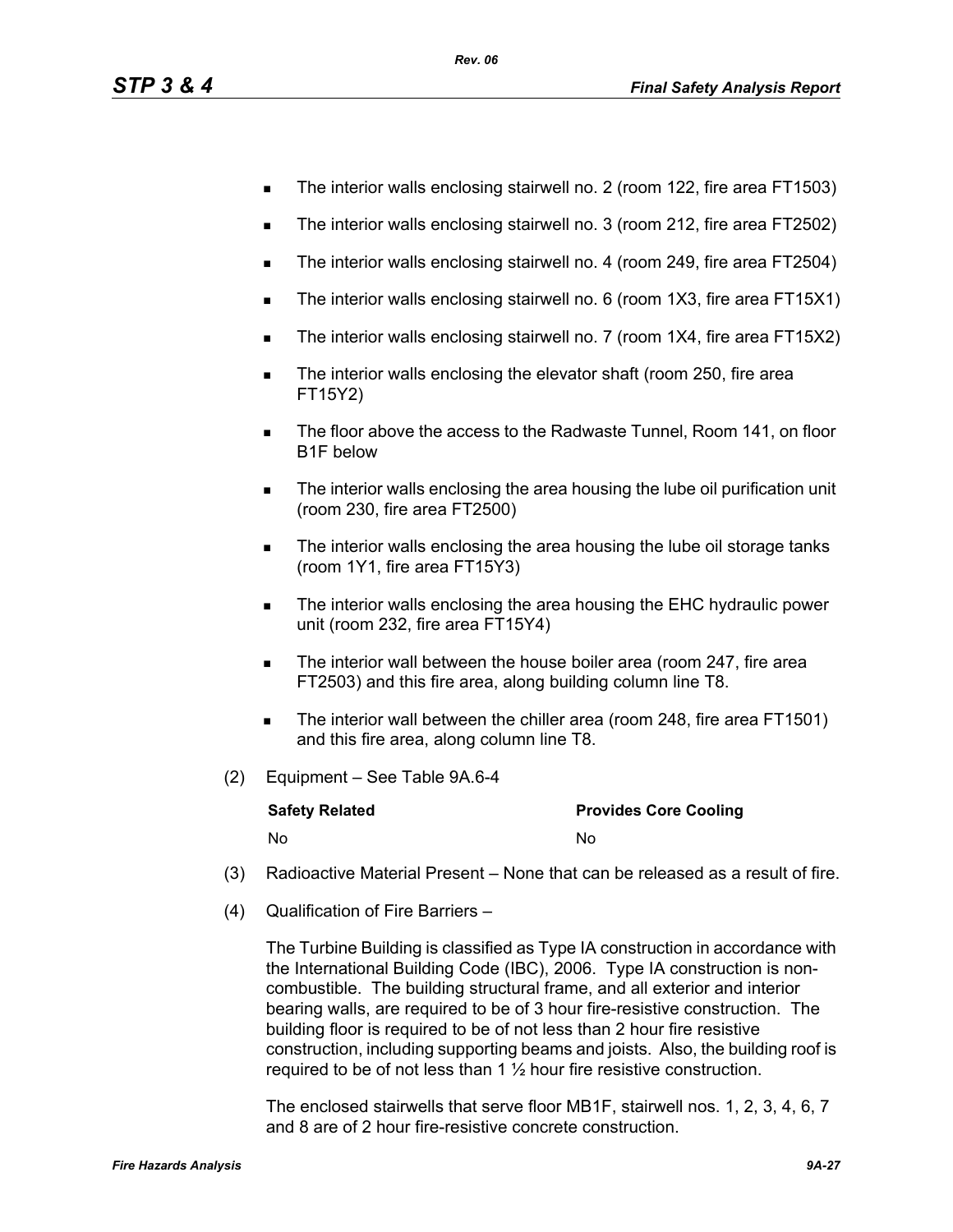Enclosed stairwell nos. 2, 4, 6, and 7 are separate fire areas and are discussed in subsections 9A.4.3.1.2 through 9A.4.3.1.5 (fire areas FT1503, FT2504, FT15X1, and FT15X2).

*Rev. 06*

Enclosed stairwells 1, 3 and 8 are described in subsections 9A.4.3.2.2 through 9A.4.3.2.4 (fire areas FT1502, FT2502 and FT15Y1), respectively.

The elevator shaft (room 250) is of 2 hour fire-resistive concrete construction, is a separate fire area (FT15Y2), and is described in subsection 9A.4.3.2.5.

The walls enclosing the lube oil purification unit (room 230, fire area FT2500), lube oil storage tank area (room 1Y1, fire area FT15Y3), and the EHC hydraulic power unit (room 232, fire area FT15Y4) are separated from fire area FT1500 by 3 hour fire-resistive concrete construction with 3 hour fire rated doors. These rooms are described as separate fire areas in subsections 9A.4.3.2.6 through 9A.4.3.2.8, respectively.

The house boiler area (room 247, fire area FT2503) is separated from fire area FT1500 by 3 hour fire-resistive concrete construction along building column line T8. The fire area (FT2503) associated with room 247 is addressed in subsection 9A.4.3.2.9.

The HNCW chiller area (room 248) and instrument, service, and breathing air system area (room 111) are located in one fire area (FT1501) and separated from fire area FT1500 by 2 hour fire-resistive concrete construction along building column line T8. Fire area FT1501 is discussed in subsection 9A.4.3.2.10.

The Turbine Building is separated from the horizontal passageway that runs exterior and parallel to the southernmost building wall by 3 hour fire-resistive concrete construction. This horizontal passageway provides a protected exit and access from the Turbine Building to the Control Building and Service Building.

On the west side and exterior to the Turbine Building, between elevation 6.3m (MB1F) and elevation 12.3m (35'-0") (grade) is a large exposed dry pit. The exterior Turbine Building wall at this location is of 3 hour fire-resistive construction.

The remaining exterior walls are of 3 hour fire-resistive concrete construction, consistent with the requirements of the IBC, and are backed by exterior fill.

Remaining floor areas are concrete basemat or 2 hour fire-resistive concrete construction consistent with the requirements of the IBC for a Type IA structure.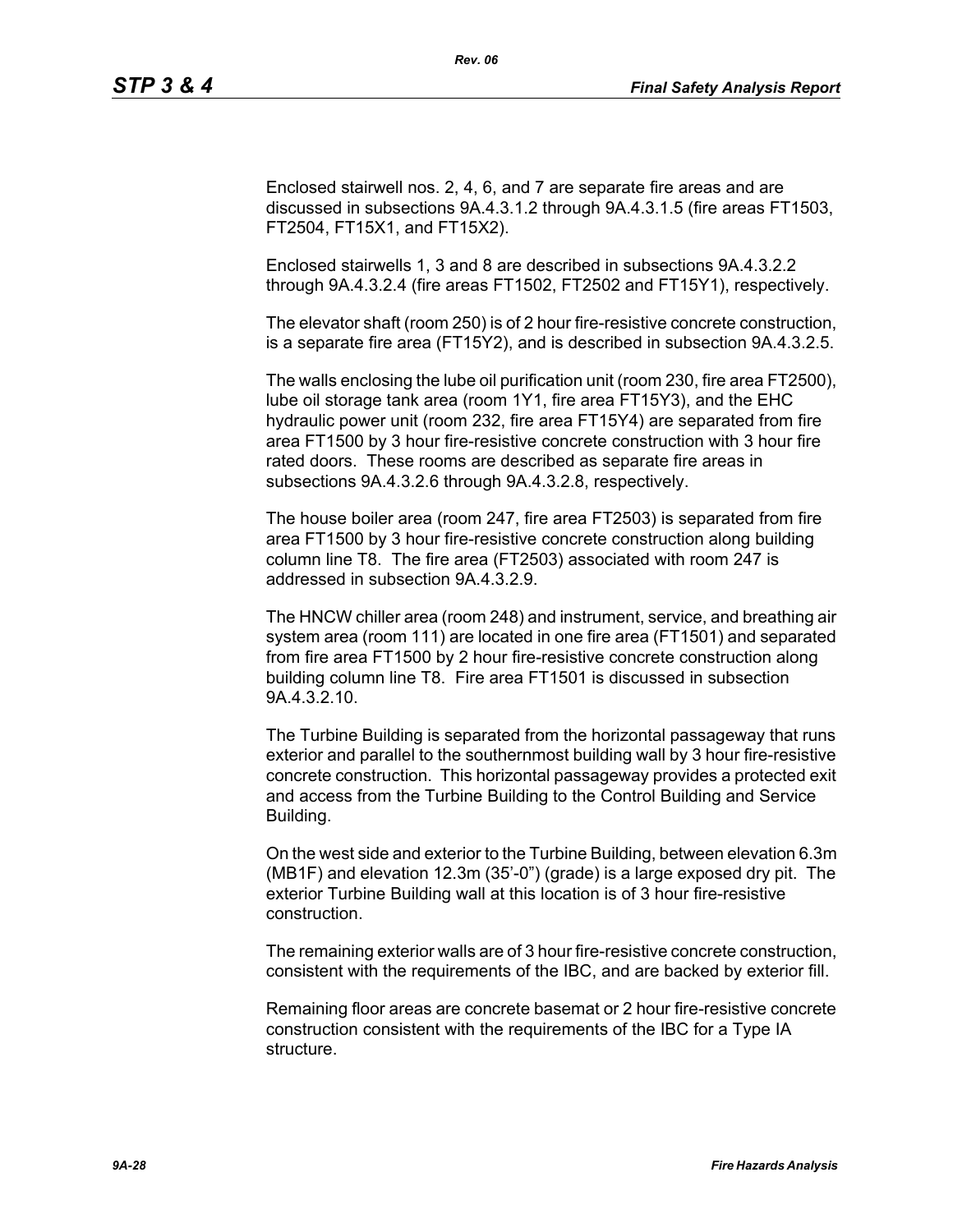(5) Combustibles Present:

| <b>Fire Loading</b>                                                       | <b>Total Heat of Combustion</b><br>(MJ) |
|---------------------------------------------------------------------------|-----------------------------------------|
| (a) Cable in conduit, and less than the<br>equivalent of 0.6m cable trays | Acceptable                              |
| (b) Limited quantities of lubricants in<br>pumps                          | Negligible                              |
| (c) Charcoal in offgas charcoal bed                                       | Does not contribute to fire<br>loading  |
| Resin in resin storage tanks<br>(d)                                       | Does not contribute to fire<br>loading  |

(6) Detection Provided – Class A supervised POC, and manual alarm pull stations at Columns – Rows (C-R)

Manual Pull Locations: TA.4-T7.5, TH.5-T7.9, TJ.7-T7.5, TJ.6-T2.2, TG.6-T2, TJ.9-T6.8, TJ.9-T6.1, TJ.9-T3.1.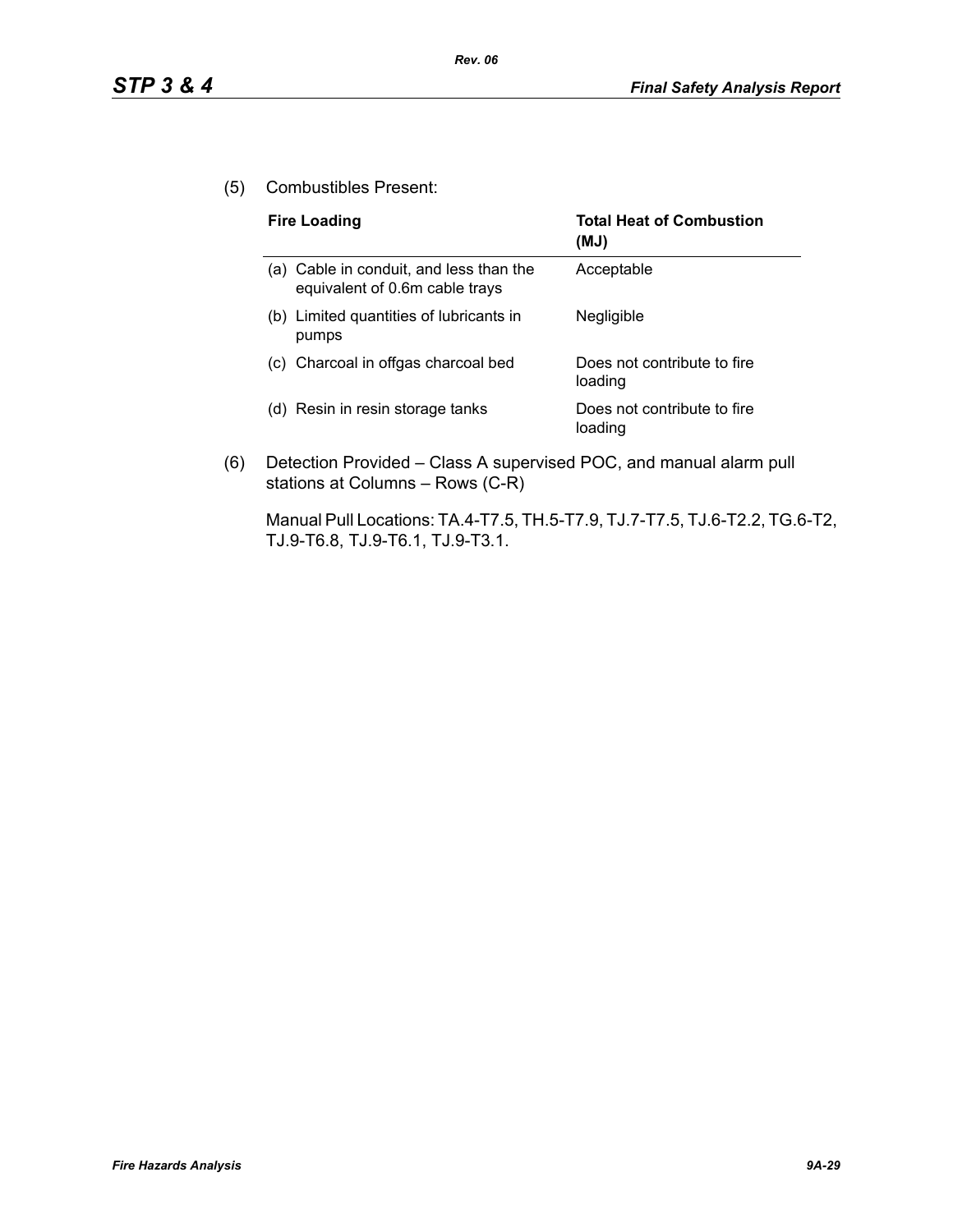## (7) Suppression Available:

| <b>Type</b>                                            | <b>Location/Actuation</b>                                                                                                                                                                                                                                                                                                                                                                                                                                                                                                                                      |
|--------------------------------------------------------|----------------------------------------------------------------------------------------------------------------------------------------------------------------------------------------------------------------------------------------------------------------------------------------------------------------------------------------------------------------------------------------------------------------------------------------------------------------------------------------------------------------------------------------------------------------|
| Modified Class III standpipes                          | Stairwells No.2 <122>, No.3<br><212>, No.4 <249>, No.6, and<br>No.7                                                                                                                                                                                                                                                                                                                                                                                                                                                                                            |
| ABC portable (hand) extinguishers and<br>hose stations | TA.9-T1.1, TA.1-T6.4,<br>TB-T2.9, TB-T5.2, TC.2-T4.2,<br>TB.6-T7.8, TD.4-T7.8,<br>TF.3-T7.8, TH.2-T7.8,<br>TH.5-T6.3, TH.8-T4.5,<br>TG.8-T2.9.<br>TB.9-T7, TC.9-T6.2, TG-T6.2,<br>TJ.9-T7.2, TJ.1-T5.8,<br>TJ.9-T5.1, TJ.1-T3.7,<br>TJ.9-T2.6, TJ.1-T1.1,<br>TG.9-T1.8<br><1Y1> TH.5-T2.8<br><232> TH.7-T3, TH.8-T4.5<br><230> TH.5-T6.3<br><ft2503><br/>&lt;247&gt; TA.6-T8.1, TA.9-T9.1<br/><ft1501><br/>TC.8-T8.1, TH.5-T8.3,<br/>TC.2-T9.3, TE.1-T9, TF.9-T9,<br/>TH.5-T8.3, TJ.9-T9.4,<br/>TH.9-T9.4, TF.9-T9.4,<br/>TE-T9.9, TC.1-T9.9</ft1501></ft2503> |
| Wet pipe sprinkler system                              | Throughout floor MB1F                                                                                                                                                                                                                                                                                                                                                                                                                                                                                                                                          |

Wet pipe sprinkler system Design density 12.2 L/min-m<sup>2</sup> (0.3 gpm/ft<sup>2</sup>) over 464.5 m<sup>2</sup> (5000 ft<sup>2</sup>)

- (8) Fire Protection Design Criteria Employed:
	- (a) Fire detection and suppression capability is provided and accessible;
	- (b) Fire stops are provided for penetrations through rated fire barriers.
- (9) Consequences of Fire Postulated fire assumes loss of function. Smoke from a fire would be removed by the normal HVAC system except for the following rooms:
	- (a) Room 142 by normal HVAC and process exhaust.
	- (b) Room 112 by process exhaust.
- (10) Consequences of Fire Suppression Suppression extinguishes the fire. Refer to Section 3.4, "Water Level (Flood) Design," for drain system.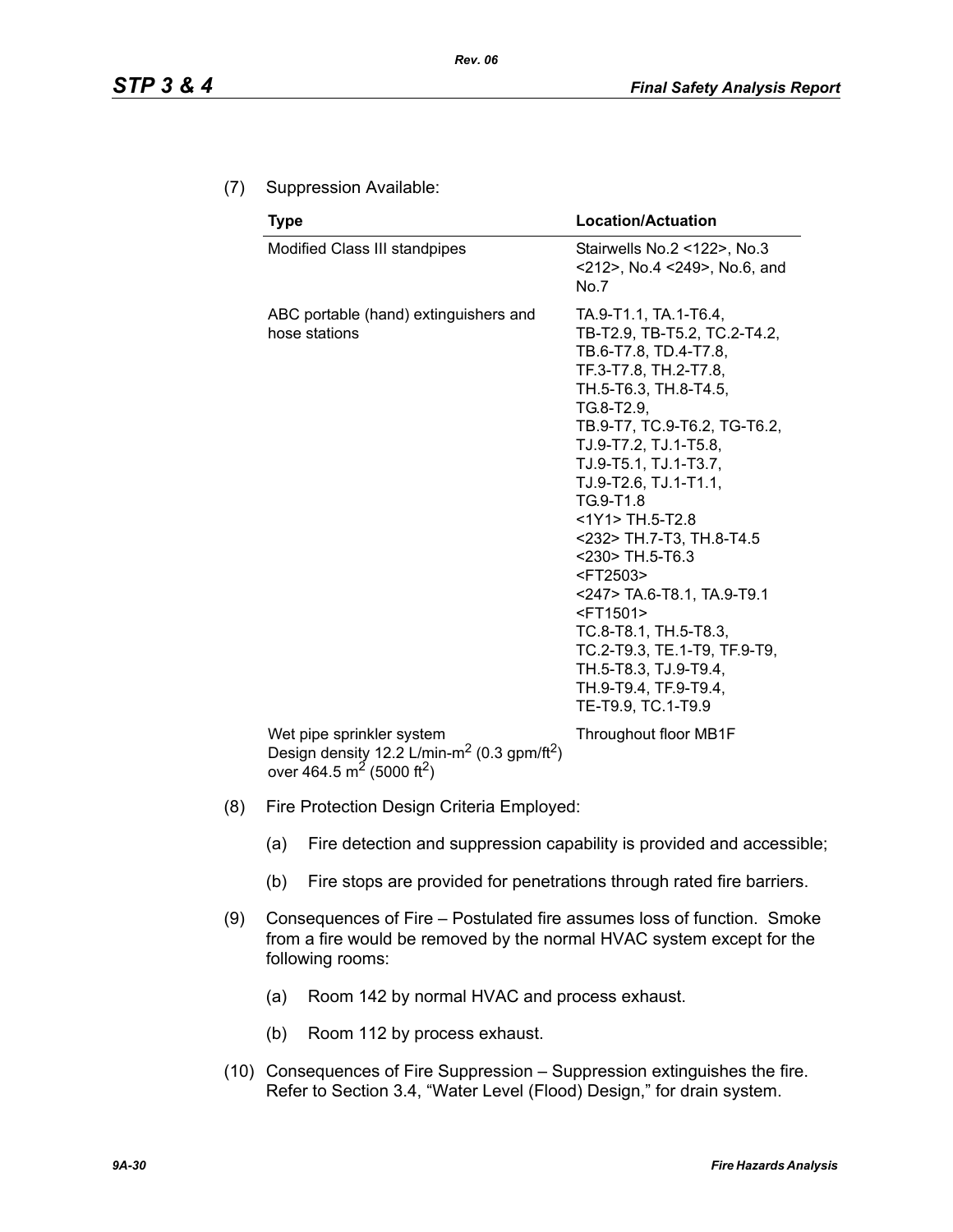- (11) Design Criteria Used for Protection Against Inadvertent Operation, Careless Operation or Rupture of the Suppression System:
	- (a) Provision of raised supports for the equipment
	- (b) Refer to Section 3.4, "Water Level (Flood) Design," for drain system.
- (12) Fire Containment or Inhibiting Methods Employed:
	- (a) Fire stops are provided for penetrations through fire rated barriers.
	- (b) The means of fire detection, suppression and alarming are provided and accessible.
- (13) Remarks:
	- (a) Smoke detectors, and temperature controllers are mounted in the exhaust duct of the offgas system to detect any fire in the charcoal beds. The fire is contained by isolating the charcoal adsorber vessel and purging the vessel with nitrogen gas.
	- (b) Electrical cable insulation in conduit does not represent a combustible fire load.
	- (c) The total flow of the wet pipe sprinkler system on floor MB1F with a 1893 L/min (500 gpm) hose stream allowance is estimated to be 10,410 L/min (2750 gpm).

#### **9A.4.3.2.2 Fire Area – FT1502 (Stairwell No. 1 – Room 114)**

(1) Fire Area Boundary Description

Stairwell No. 1 serves uncontrolled areas inside the Turbine Building at floor levels MB1F, 1F, and 2F.

Fire area FT1502 extends vertically upward from floor MB1F through floor 2F (elevation 24.4m  $(74^{\degree}-8\frac{1}{2^{\degree}})$ ). Stairwell no. 1 is bounded by interior and exterior fire-resistive concrete construction.

Access is provided to stairwell no. 1 from floor MB1F and each of the upper floors.

(2) Equipment – See Table 9A.6-4

| <b>Safety Related</b> | <b>Provides Core Cooling</b> |
|-----------------------|------------------------------|
| . No                  | Nο                           |

(3) Radioactive Material Present – None.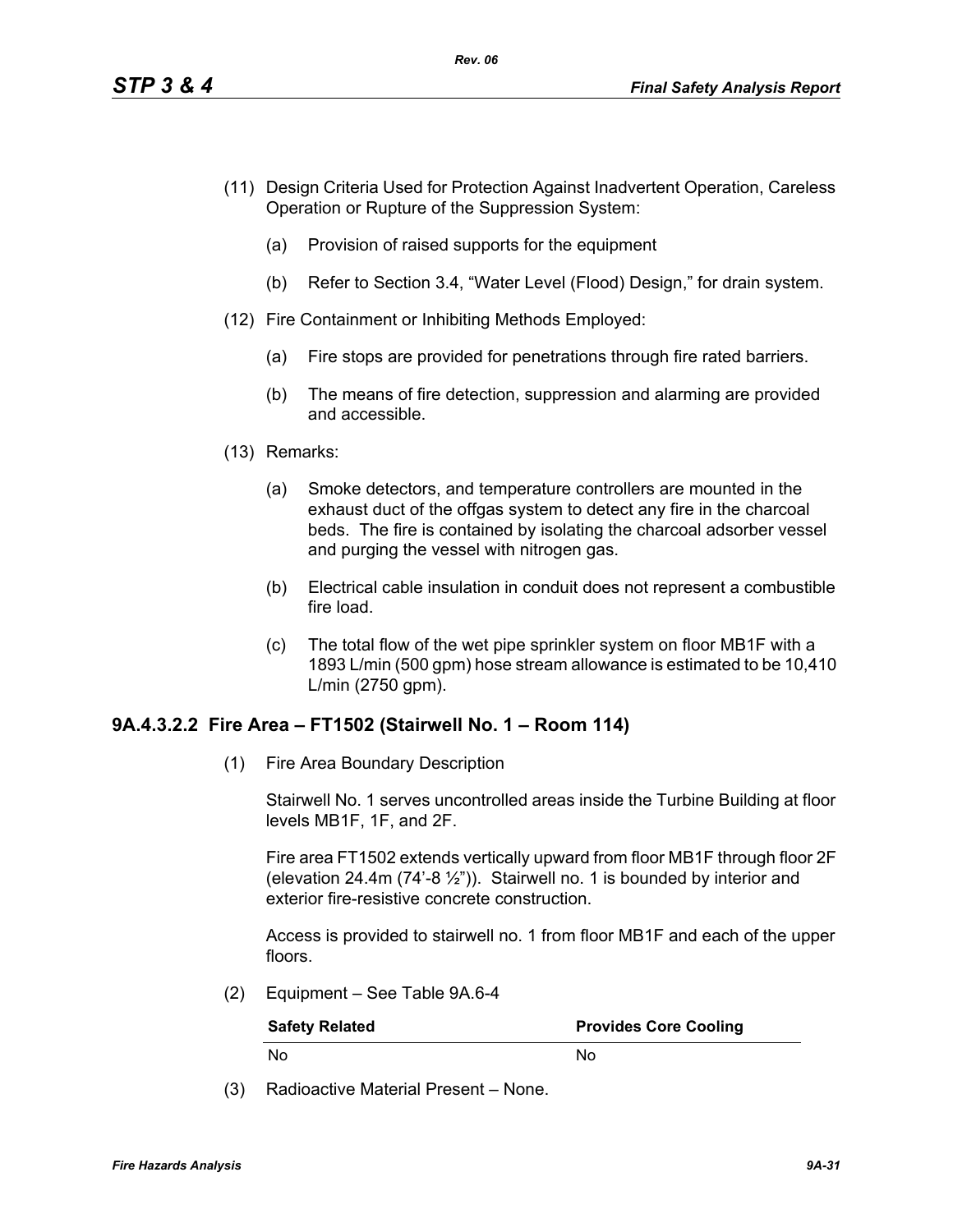(4) Qualification of Fire Barriers – At floor levels MB1F, 1F and 2F; interior walls enclosing stairwell no. 1 are a minimum of 2 hour fire-resistive concrete construction. Exterior walls are of 3 hour fire-resistive concrete construction.

Interior stairwell doors are a minimum of 1-1/2 hour fire rated (doors are 3 hour fire rated for consistency throughout the Turbine Building). The door at the exit discharge at grade level (floor 1F, elevation 12.3m) is a 3 hour fire rated door.

The floor is the concrete basemat of floor MB1F.

- (5) Combustibles Present No significant quantities of exposed combustibles.
- (6) Detection Provided Class A supervised POC at each building floor elevation and manual pull station external to the enclosed stairway at each floor elevation.
- (7) Suppression Available:

| Type                                                                                      | Location/Actuation     |
|-------------------------------------------------------------------------------------------|------------------------|
| Modified Class III standpipe                                                              | Stairwell No. 1 < 114> |
| ABC portable (hand) extinguishers and<br>hose station                                     | T.J.9-T9.4             |
| Wet Pipe Sprinkler<br>Design density 6.1 L/min-m <sup>2</sup> (0.15 gpm/ft <sup>2</sup> ) | Stairwell No. 1        |

- (8) Fire Protection Design Criteria Employed:
	- (a) The stairwell is located in a separate fire-resistive enclosure.
	- (b) Fire detection and suppression capability is provided and accessible.
- (9) Consequences of Fire The postulated fire assumes loss of function of the enclosed stairway. Smoke from a fire would be removed by the normal HVAC system.
- (10) Consequences of Fire Suppression Suppression extinguishes the fire. Refer to Section 3.4, "Water Level (Flood) Design," for drain system.
- (11) Design Criteria Used for Protection Against Inadvertent Operation, Careless Operation or Rupture of the Suppression System:
	- (a) Refer to Section 3.4, "Water Level (Flood) Design," for drain system.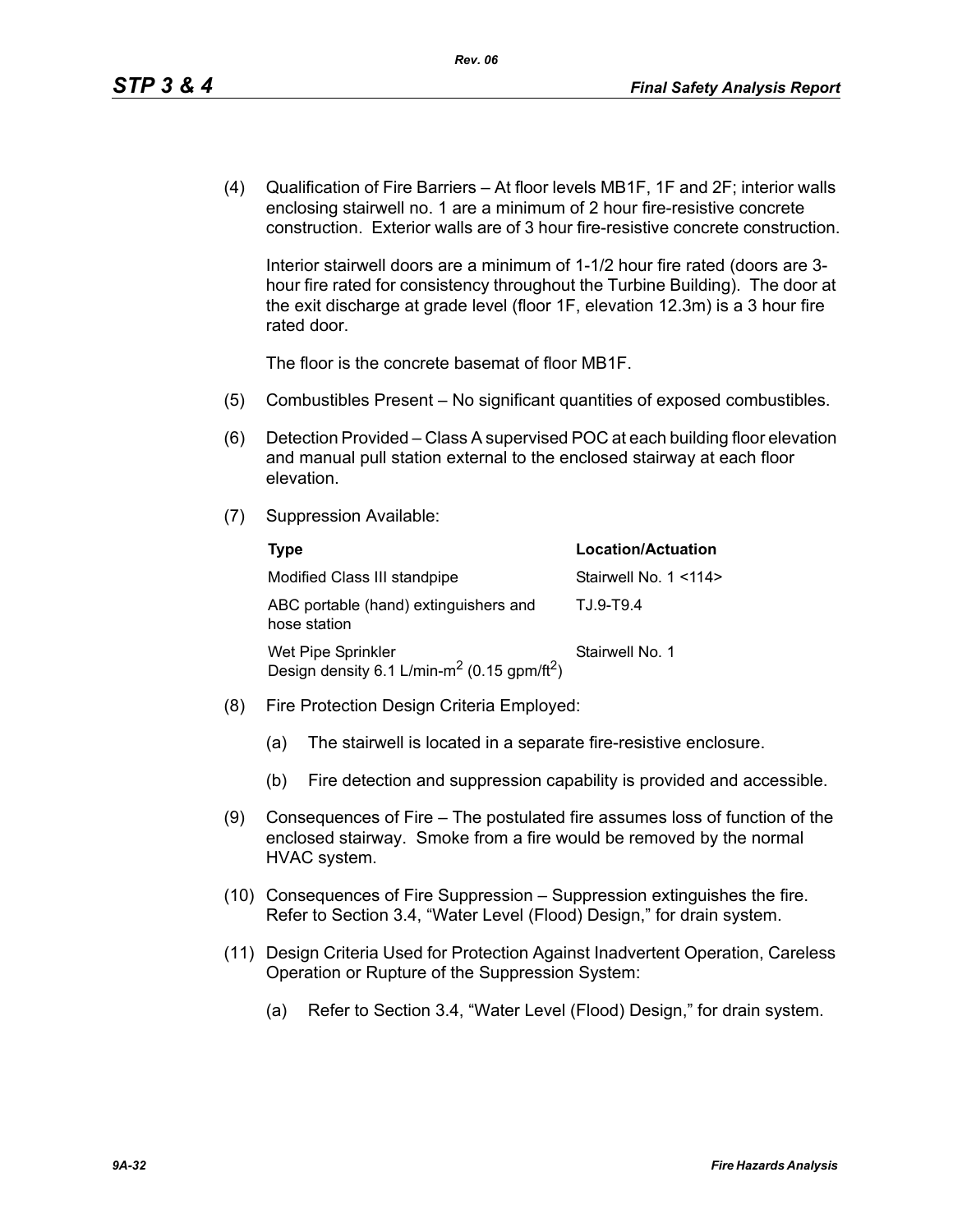- (12) Fire Containment or Inhibiting Methods Employed:
	- (a) The function is provided in a fire-resistive enclosure.
	- (b) Fire stops are provided for penetrations through fire rated barriers.
	- (c) The means of fire detection, suppression and alarming are provided and accessible.
- (13) Remarks The total flow of the wet pipe sprinkler system with a 1893 L/min (500 gpm) hose stream allowance is estimated to be 3,218 L/min (850 gpm).

#### **9A.4.3.2.3 Fire Area – FT2502 (Stairwell No. 3 – Room 212)**

(1) Fire Area Boundary Description

Stairwell No. 3 serves controlled areas inside the Turbine Building at floor levels MB1F, 1F, 2F and 3F.

Fire area FT2502 extends vertically upward from floor MB1F through floor 3F (elevation 27.8m  $(85'-10\frac{1}{2})$ ). Stairwell no. 3 is bounded by interior fireresistive concrete construction.

Access is provided to stairwell no. 3 from floor MB1F and each of the upper floors.

(2) Equipment – See Table 9A.6-4

| <b>Safety Related</b> | <b>Provides Core Cooling</b> |
|-----------------------|------------------------------|
| - No                  | N٥                           |

- (3) Radioactive Material Present None.
- (4) Qualification of Fire Barriers At floor levels MB1F, 1F, 2F and 3F, walls enclosing stairwell no. 3 are a minimum of 2 hour fire-resistive concrete construction. Stairwell doors are a minimum of 1-1/2 hour fire rated (doors are 3-hour fire rated for consistency throughout the Turbine Building). The floor is the concrete basemat of floor MB1F.
- (5) Combustibles Present No significant quantities of exposed combustibles.
- (6) Detection Provided Class A supervised POC at each building floor elevation and manual pull station external to the enclosed stairway at each floor elevation.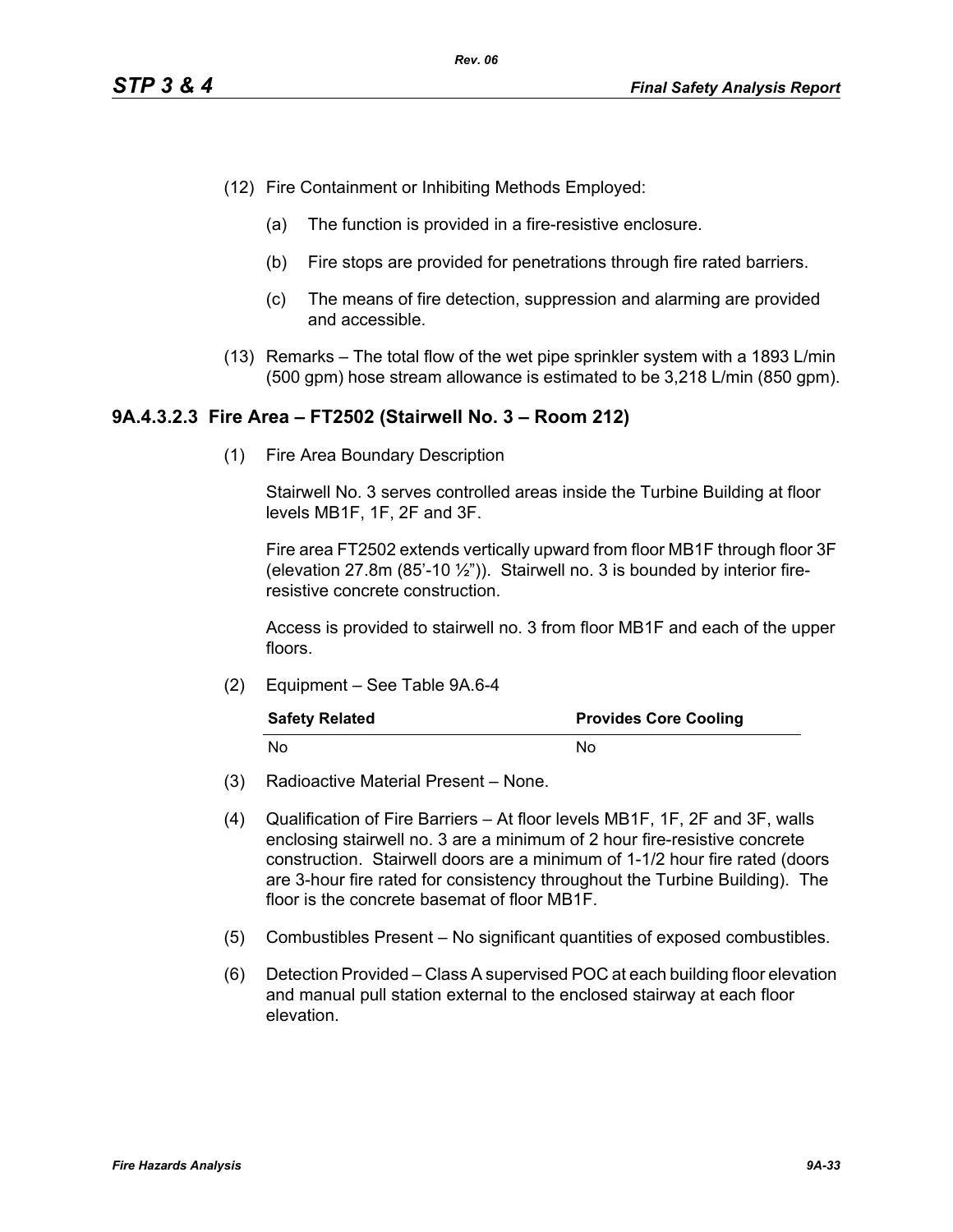(7) Suppression Available:

| Type                                                                                      | Location/Actuation   |
|-------------------------------------------------------------------------------------------|----------------------|
| Modified Class III standpipe                                                              | Stairwell No.3 <212> |
| ABC portable (hand) extinguishers and<br>hose station                                     | TH 2-T7.8            |
| Wet Pipe Sprinkler<br>Design density 6.1 L/min-m <sup>2</sup> (0.15 gpm/ft <sup>2</sup> ) | Stairwell No. 3      |

- (8) Fire Protection Design Criteria Employed:
	- (a) The stairwell is located in a separate fire-resistive enclosure.
	- (b) Alternate access and egress routes are provided by separate enclosed stairways at this floor level.
	- (c) Fire detection and suppression capability is provided and accessible.
- (9) Consequences of Fire The postulated fire assumes loss of function of the enclosed stairway. Smoke from a fire would be removed by the normal HVAC system.
- (10) Consequences of Fire Suppression Suppression extinguishes the fire. Refer to Section 3.4, "Water Level (Flood) Design," for drain system.
- (11) Design Criteria Used for Protection Against Inadvertent Operation, Careless Operation or Rupture of the Suppression System:
	- (a) Refer to Section 3.4, "Water Level (Flood) Design," for drain system.
- (12) Fire Containment or Inhibiting Methods Employed:
	- (a) The function is provided in a fire-resistive enclosure.
	- (b) Fire stops are provided for penetrations through fire rated barriers.
	- (c) The means of fire detection, suppression and alarming are provided and accessible.
- (13) Remarks The total flow of the wet pipe sprinkler system with a 1893 L/min (500 gpm) hose stream allowance is estimated to be 3,218 L/min (850 gpm).

# **9A.4.3.2.4 Fire Area – FT15Y1 (Stairwell No. 8 – Room 1Y5)**

(1) Fire Area Boundary Description

Stairwell No. 8 serves uncontrolled areas inside the Turbine Building at floor levels MB1F, 1F, 2F, 3F and 4F.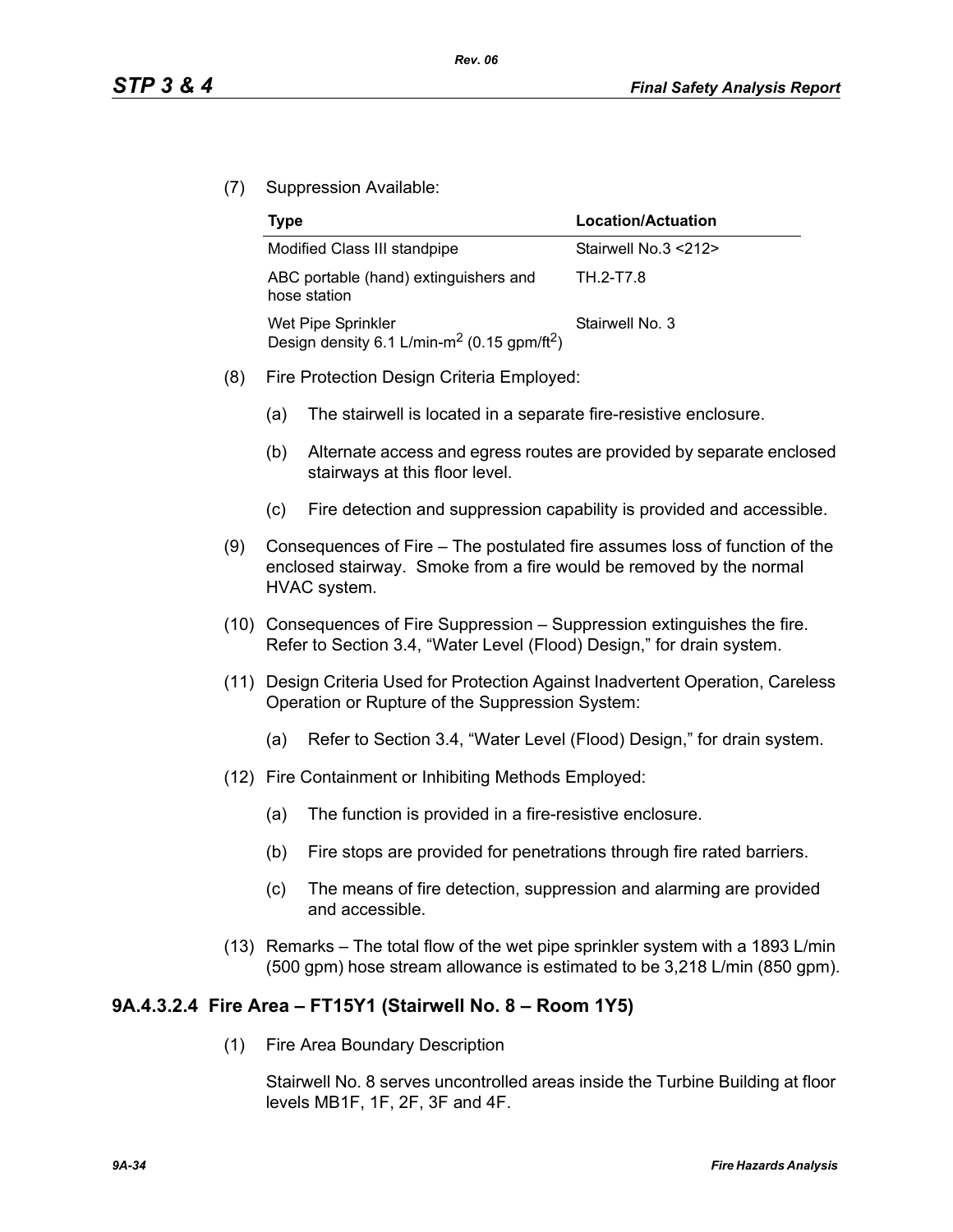Fire area FT15Y1 extends vertically upward from floor MB1F through floor 4F (elevation 38.3m). Stairwell no. 8 is bounded by interior and exterior fireresistive concrete construction.

Access is provided to stairwell no. 8 from floor MB1F and each of the upper floors.

(2) Equipment – See Table 9A.6-4

| <b>Safety Related</b> | <b>Provides Core Cooling</b> |
|-----------------------|------------------------------|
| . No                  | N٥                           |

- (3) Radioactive Material Present None.
- (4) Qualification of Fire Barriers At floor levels MB1F, 1F, 2F, 3F and 4F, interior walls enclosing stairwell no. 8 are a minimum of 2 hour fire-resistive concrete construction. Exterior walls are of 3 hour fire-resistive concrete construction.

Interior stairwell doors are a minimum of 1-1/2 hour fire rated (doors are 3 hour fire rated for consistency throughout the Turbine Building). The door at the exit discharge at grade level (floor 1F, elevation 12.3m) is a 3 hour fire rated door.

The floor is the concrete basemat of floor MB1F.

- (5) Combustibles Present No significant quantities of exposed combustibles.
- (6) Detection Provided Class A supervised POC at each building floor elevation and manual pull station external to the enclosed stairway at each floor elevation.
- (7) Suppression Available:

| Type                                                                                      | <b>Location/Actuation</b> |
|-------------------------------------------------------------------------------------------|---------------------------|
| Modified Class III standpipe                                                              | Stairwell No.8            |
| ABC portable (hand) extinguishers and<br>hose station                                     | TA 6-T8.1                 |
| Wet Pipe Sprinkler<br>Design density 6.1 L/min-m <sup>2</sup> (0.15 gpm/ft <sup>2</sup> ) | Stairwell No. 8           |

- (8) Fire Protection Design Criteria Employed:
	- (a) The stairwell is located in a separate fire-resistive enclosure.
	- (b) Fire detection and suppression capability is provided and accessible.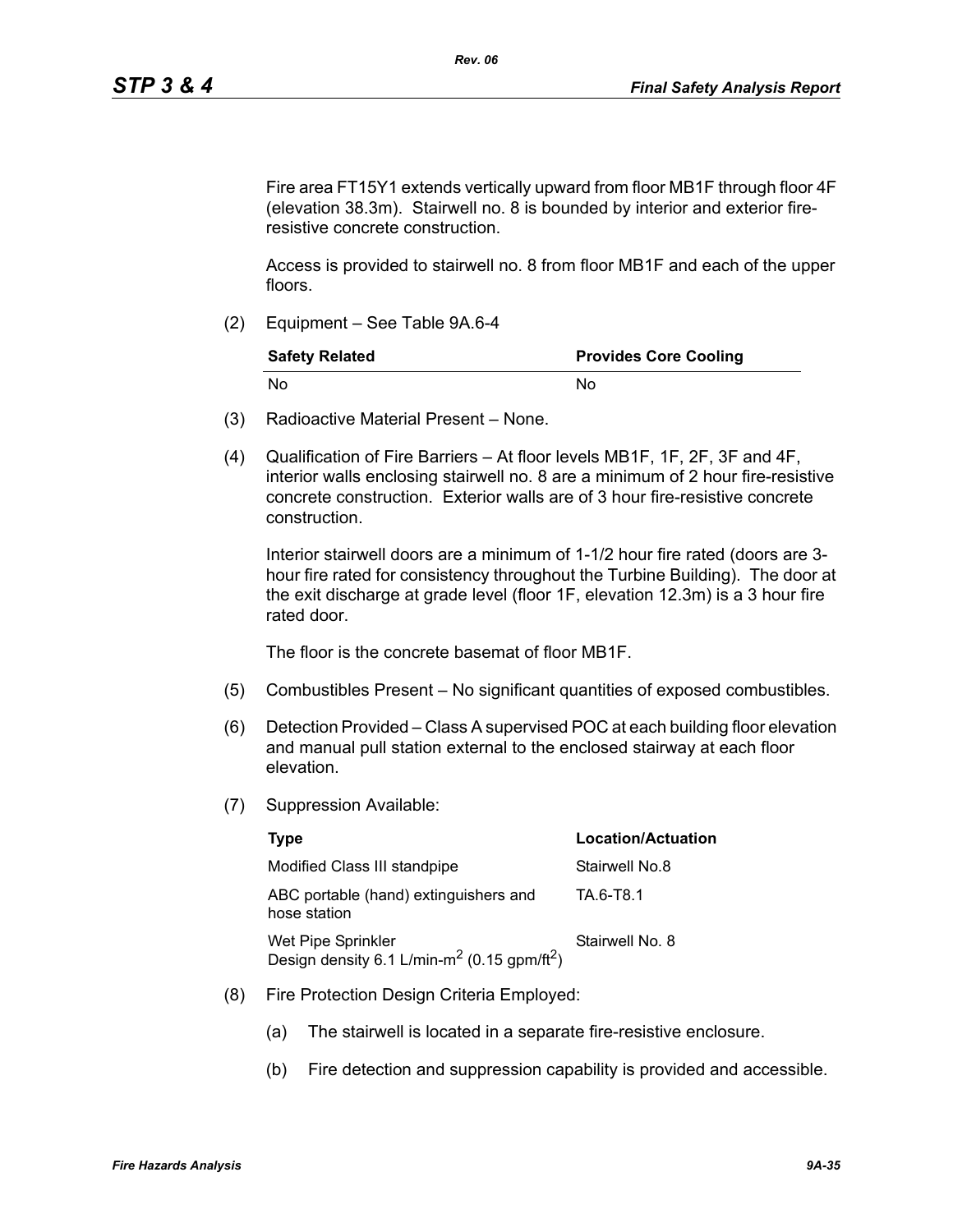- (9) Consequences of Fire The postulated fire assumes loss of function of the enclosed stairway. Smoke from a fire would be removed by the normal HVAC system.
- (10) Consequences of Fire Suppression Suppression extinguishes the fire. Refer to Section 3.4, "Water Level (Flood) Design," for drain system.
- (11) Design Criteria Used for Protection Against Inadvertent Operation, Careless Operation or Rupture of the Suppression System:
	- (a) Refer to Section 3.4, "Water Level (Flood) Design," for drain system.
- (12) Fire Containment or Inhibiting Methods Employed:
	- (a) The function is provided in a fire-resistive enclosure.
	- (b) Fire stops are provided for penetrations through fire rated barriers.
	- (c) The means of fire detection, suppression and alarming are provided and accessible.
- (13) Remarks The total flow of the wet pipe sprinkler system with a 1893 L/min (500 gpm) hose stream allowance is estimated to be 3,218 L/min (850 gpm).

#### **9A.4.3.2.5 Fire Area – FT15Y2 (Elevator Shaft – Room 250)**

(1) Fire Area Boundary Description

The elevator shaft serves controlled areas inside the Turbine Building. Fire area FT15Y2 extends vertically upward from floor MB1F through floors 1F, 2F, and 3F (elevation 27.8m (85'-10 $\frac{1}{2}$ ")). This fire area is bounded by interior fire-resistive walls.

(2) Equipment – See Table 9A.6-4

| <b>Safety Related</b> | <b>Provides Core Cooling</b> |
|-----------------------|------------------------------|
| No                    | Nο                           |

- (3) Radioactive Material Present None.
- (4) Qualification of Fire Barriers The walls enclosing the elevator shaft are of a minimum of 2 hour fire-resistive concrete construction. Elevator doors are 1- 1/2 hour fire rated doors.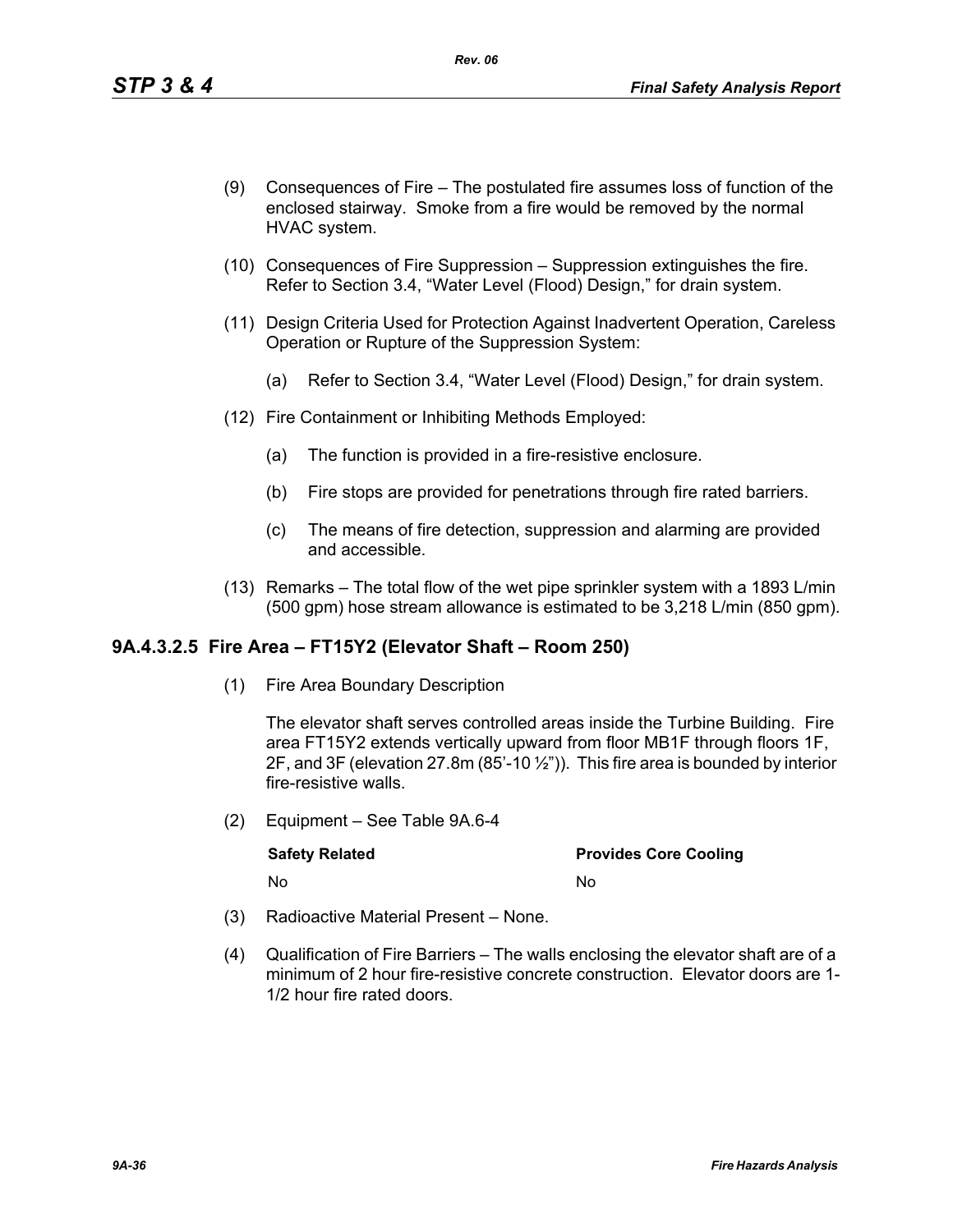- (5) Combustibles Present (NCLL Applies) (6) Detection Provided – Class A supervised POC in the elevator shaft and manual pull station near the elevator door at each elevation. (7) Suppression Available: (8) Fire Protection Design Criteria Employed: (a) The stairwell is located in a separate fire-resistive enclosure. (b) Alternate access and egress routes are provided by separate enclosed stairways at this floor level. (c) Fire detection and suppression capability is provided and accessible. (9) Consequences of Fire – The postulated fire assumes loss of function of the enclosed elevator shaft. Smoke from a fire would be removed by the normal HVAC system. (10) Consequences of Fire Suppression – Suppression extinguishes the fire. Refer to Section 3.4, "Water Level (Flood) Design," for drain system. (11) Design Criteria Used for Protection Against Inadvertent Operation, Careless Operation or Rupture of the Suppression System: (a) Refer to Section 3.4, "Water Level (Flood) Design," for drain system. (12) Fire Containment or Inhibiting Methods Employed: (a) The function is provided in a fire-resistive enclosure. (b) Fire stops are provided for penetrations through fire rated barriers. **Fire Loading Total Heat of Combustion (MJ)** Electrical Cables 727 MJ/m2 NCLL (727 MJ/m2 maximum average) applies Small amount of elevator motor lubricants Negligible **Type Location/Actuation** Modified Class III standpipe Stairwell No.3 <212> ABC portable (hand) extinguishers and hose station TH.2-T7.8 Wet Pipe Sprinkler Design density 8.2 L/min-m<sup>2</sup> (0.20 gpm/ft<sup>2</sup>) Elevator Shaft
	- (c) The means of fire detection, suppression and alarming are provided and accessible.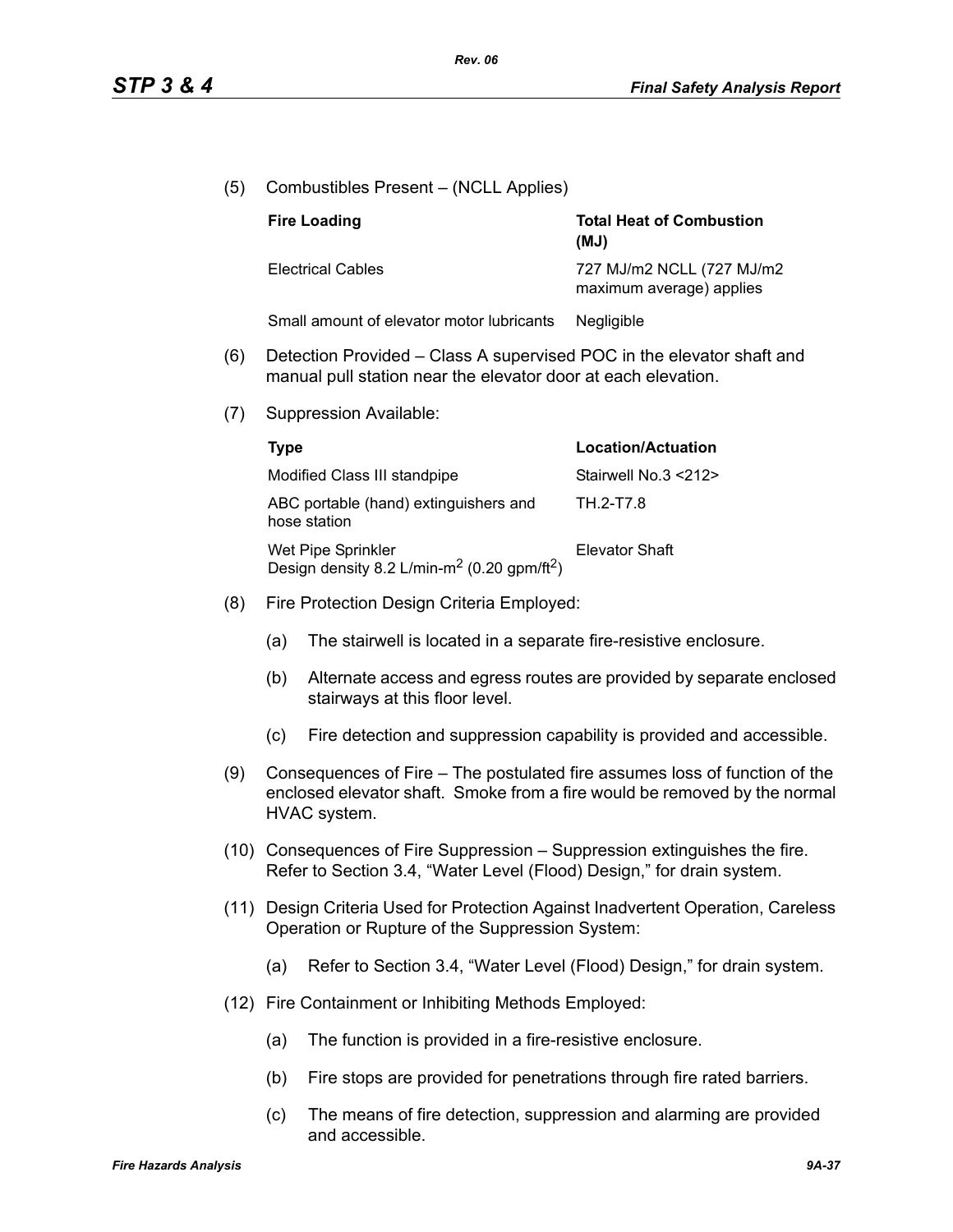(13) Remarks – The total flow of the wet pipe sprinkler system with a 1893 L/min (500 gpm) hose stream allowance is estimated to be 3,596 L/min (950 gpm).

# **9A.4.3.2.6 Fire Area – FT2500 (Lube Oil Purification Unit - Room 230)**

(1) Fire Area Boundary Description

The interior walls, ceiling and floor of fire area FT2500, containing the lube oil purification unit, consists of fire-resistive concrete construction.

(2) Equipment – See Table 9A.6-4

| <b>Safety Related</b> | <b>Provides Core Cooling</b> |
|-----------------------|------------------------------|
| . No                  | No                           |

- (3) Radioactive Material Present None.
- (4) Qualification of Fire Barriers The walls, ceiling and floor enclosing the lube oil purification unit (room 230) are of 3 hour fire-resistive-concrete construction with 3 hour fire rated doors.
- (5) Combustibles Present:

| <b>Fire Loading</b>                                                                      | <b>Total Heat of Combustion</b><br>(MJ) |
|------------------------------------------------------------------------------------------|-----------------------------------------|
| Turbine Lube Oil. Class IIIB<br>Combustible Liquid<br>Volume: 7,571 L (2000 gal.) (Est.) | 316,500 MJ (299,984,105 Btu)            |

- (6) Detection Provided Class A supervised rate compensated thermal detectors. The detection system is a cross zoned system requiring two detectors, one in each zone to sense fire before initiating the suppression system. A manual alarm pull station is located at each door.
- (7) Suppression Available:

| Type                                                                                                                 | Location/Actuation   |
|----------------------------------------------------------------------------------------------------------------------|----------------------|
| Modified Class III standpipe                                                                                         | Stairwell No.3 <212> |
| ABC portable (hand) extinguishers and<br>hose station                                                                | TH.5-T6.3            |
| Deluge foam water spray system<br>Foam water density: 20.4 L/min-m <sup>2</sup> (0.5<br>gpm/ft <sup>2</sup> ) (Est.) | Room 230             |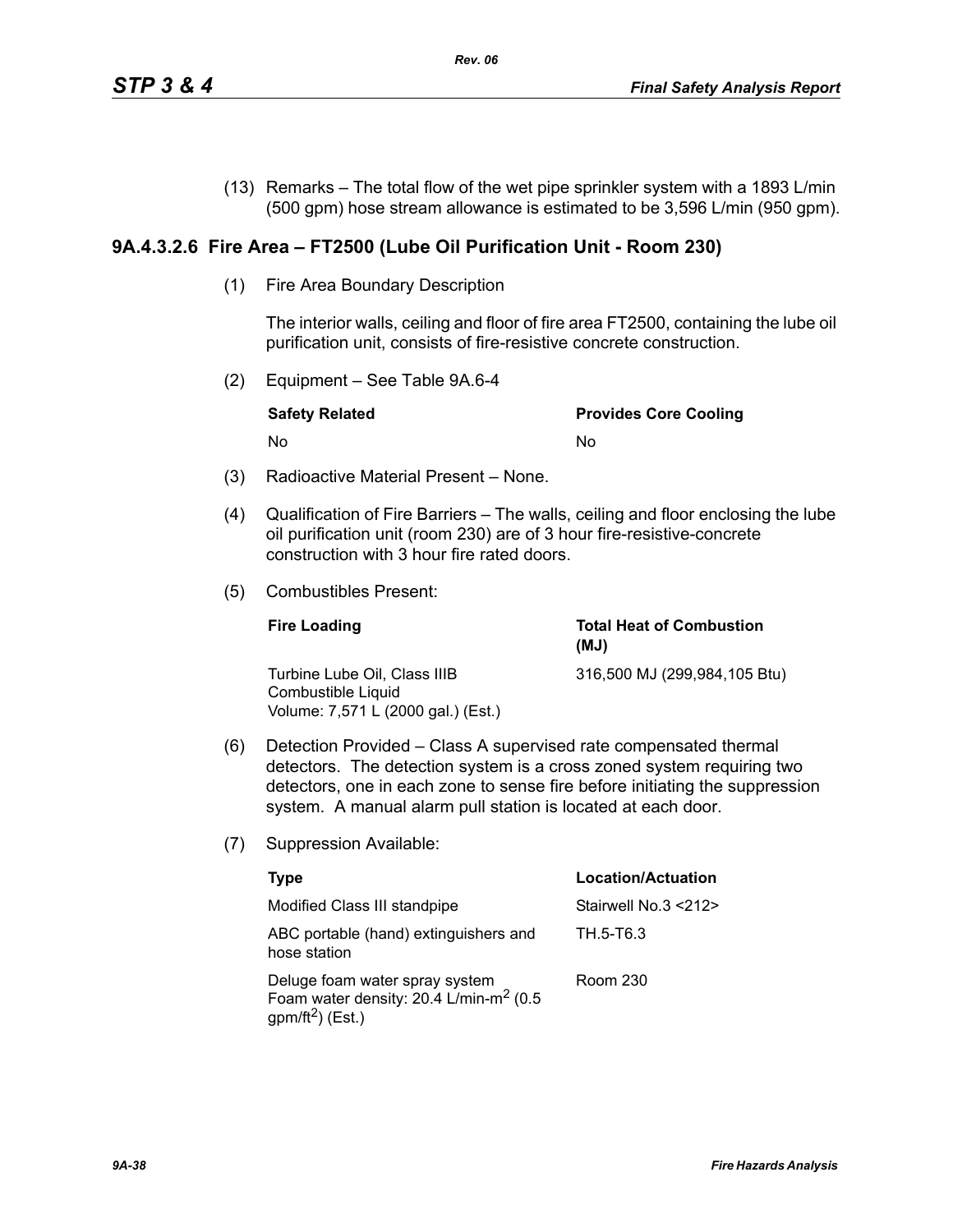- (8) Fire Protection Design Criteria Employed:
	- (a) Room 230 is configured as a separate fire-resistive enclosure.
	- (b) Alternate access and egress routes are provided by separate enclosed stairways at this floor level.
	- (c) Fire detection and suppression capability is provided and accessible.
- (9) Consequences of Fire The postulated fire assumes loss of function of the enclosed area and affected equipment. Smoke from a fire would be removed by the normal HVAC system.
- (10) Consequences of Fire Suppression Suppression extinguishes the fire. Refer to Section 3.4, "Water Level (Flood) Design," for drain system.
- (11) Design Criteria Used for Protection Against Inadvertent Operation, Careless Operation or Rupture of the Suppression System:
	- (a) Location of the manual suppression system external to the room
	- (b) Provision of raised supports for equipment
	- (c) Refer to Section 3.4, "Water Level (Flood) Design," for drain system.
	- (d) Cross zoned detectors for initiation of deluge system
- (12) Fire Containment or Inhibiting Methods Employed:
	- (a) The function is provided in a fire-resistive enclosure.
	- (b) Fire stops are provided for penetrations through fire rated barriers.
	- (c) The means of fire detection, suppression and alarming are provided and accessible.
- (13) Remarks –The lube oil purification unit contains approximately 7,571 L (2,000 gallons), therefore the deluge foam water sprinkler system must be capable of suppressing any fire in this room. The total flow of the deluge foam sprinkler system with a 1893 L/min (500 gpm) hose stream allowance is estimated to be 3,710 L/min (980 gpm).

# **9A.4.3.2.7 Fire Area –FT15Y3 (Lube Oil Storage Tank Area - Room 1Y1)**

(1) Fire Area Boundary Description

The interior walls, ceiling and floor of fire area FT15Y3, containing two (2) lube oil storage tanks, consists of fire-resistive concrete construction.

(2) Equipment – See Table 9A.6-4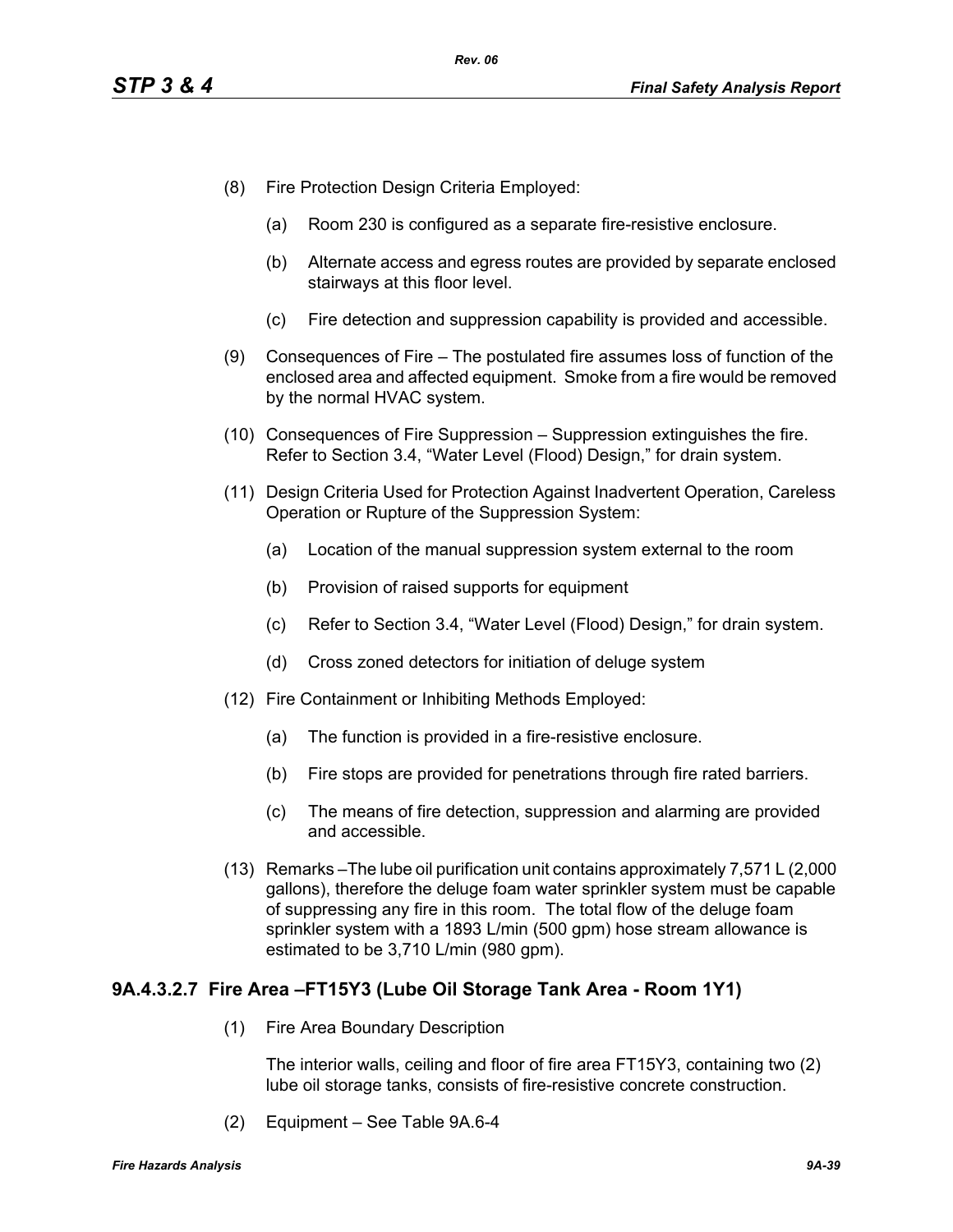| <b>Safety Related</b> | <b>Provides Core Cooling</b> |
|-----------------------|------------------------------|
| N٥                    | N٥                           |
| .<br>- -              |                              |

- (3) Radioactive Material Present None.
- (4) Qualification of Fire Barriers The walls, ceiling and floor enclosing the lube oil storage tanks (room 1Y1, fire area FT15Y3) are of 3 hour fire-resistiveconcrete construction with 3 hour fire rated doors.
- (5) Combustibles Present:

| <b>Fire Loading</b>                   | <b>Total Heat of Combustion</b><br>(MJ) |
|---------------------------------------|-----------------------------------------|
| Turbine Lube Oil, Class IIIB          | 3,402,375 MJ (3,224,829,130)            |
| Combustible Liquid                    | Btu)                                    |
| Volume: 81,386 L (21,500 gal.) (Est.) |                                         |

- (6) Detection Provided Class A supervised rate compensated thermal detectors. The detection system is a cross zoned system requiring two detectors, one in each zone to sense fire before initiating the suppression system. A manual alarm pull station is located at each door.
- (7) Suppression Available:

| Type                                                                                                        | Location/Actuation   |
|-------------------------------------------------------------------------------------------------------------|----------------------|
| Modified Class III standpipe                                                                                | Stairwell No.2 <122> |
| ABC portable (hand) extinguishers and<br>hose stations                                                      | TH.5-T2.8, TG.8-T2.9 |
| Deluge foam water spray system<br>Foam water density: 20.4 L/min-m <sup>2</sup> (0.5<br>$gpm/ft^2$ ) (Est.) | Room 1Y1             |

- (8) Fire Protection Design Criteria Employed:
	- (a) Room 1Y1 is configured as a separate fire-resistive enclosure.
	- (b) Alternate access and egress routes are provided by separate enclosed stairways at this floor level.
	- (c) Fire detection and suppression capability is provided and accessible.
- (9) Consequences of Fire The postulated fire assumes loss of function of the enclosed area and affected equipment. Smoke from a fire would be removed by the normal HVAC system.
- (10) Consequences of Fire Suppression Suppression extinguishes the fire. Refer to Section 3.4, "Water Level (Flood) Design," for drain system.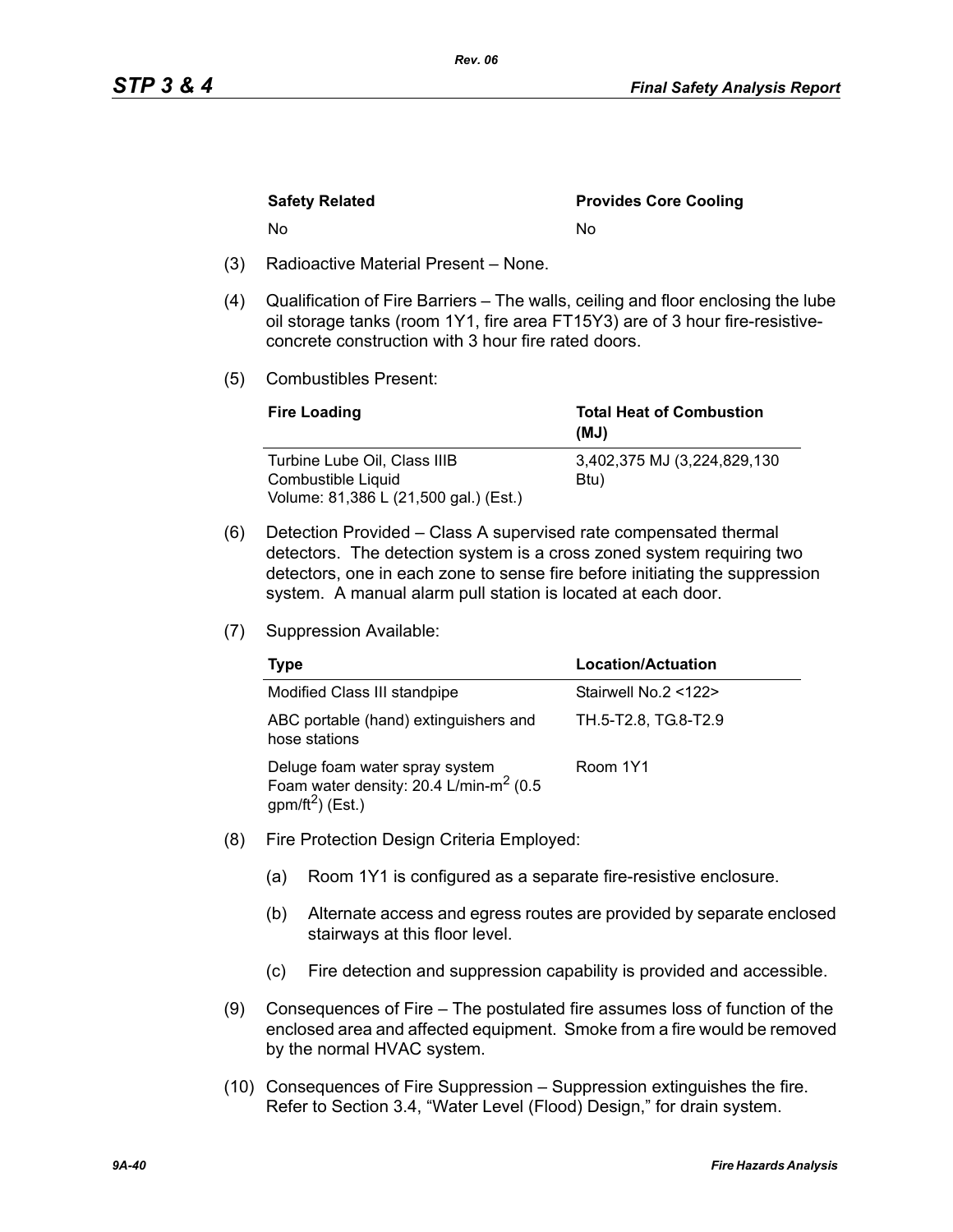- (11) Design Criteria Used for Protection Against Inadvertent Operation, Careless Operation or Rupture of the Suppression System:
	- (a) Location of the manual suppression system external to the room
	- (b) Provision of raised supports for equipment
	- (c) Refer to Section 3.4, "Water Level (Flood) Design," for drain system.
	- (d) Cross zoned detectors for initiation of deluge system
- (12) Fire Containment or Inhibiting Methods Employed:
	- (a) The function is provided in a fire-resistive enclosure.
	- (b) Fire stops are provided for penetrations through fire rated barriers.
	- (c) The means of fire detection, suppression and alarming are provided and accessible.
- (13) Remarks –The lube oil storage tank area contains approximately 81,386 L (21,500 gallons), therefore the deluge foam water sprinkler system must be capable of suppressing any fire in this room. The total flow of the deluge foam sprinkler system with a 1893 L/min (500 gpm) hose stream allowance is estimated to be 5,867 L/min (1,550 gpm).

# **9A.4.3.2.8 Fire Area –FT15Y4 (EHC hydraulic power unit - Room 232)**

(1) Fire Area Boundary Description

The interior walls, ceiling and floor of fire area FT15Y4, containing the EHC hydraulic power unit, consists of fire-resistive concrete construction.

(2) Equipment – See Table 9A.6-4

| <b>Safety Related</b> | <b>Provides Core Cooling</b> |
|-----------------------|------------------------------|
| Yes                   | N٥                           |

- (3) Radioactive Material Present None.
- (4) Qualification of Fire Barriers The walls, ceiling and floor enclosing EHC hydraulic power unit (room 1Y1, fire area FT15Y4) are of 3 hour fire-resistiveconcrete construction with 3 hour fire rated doors.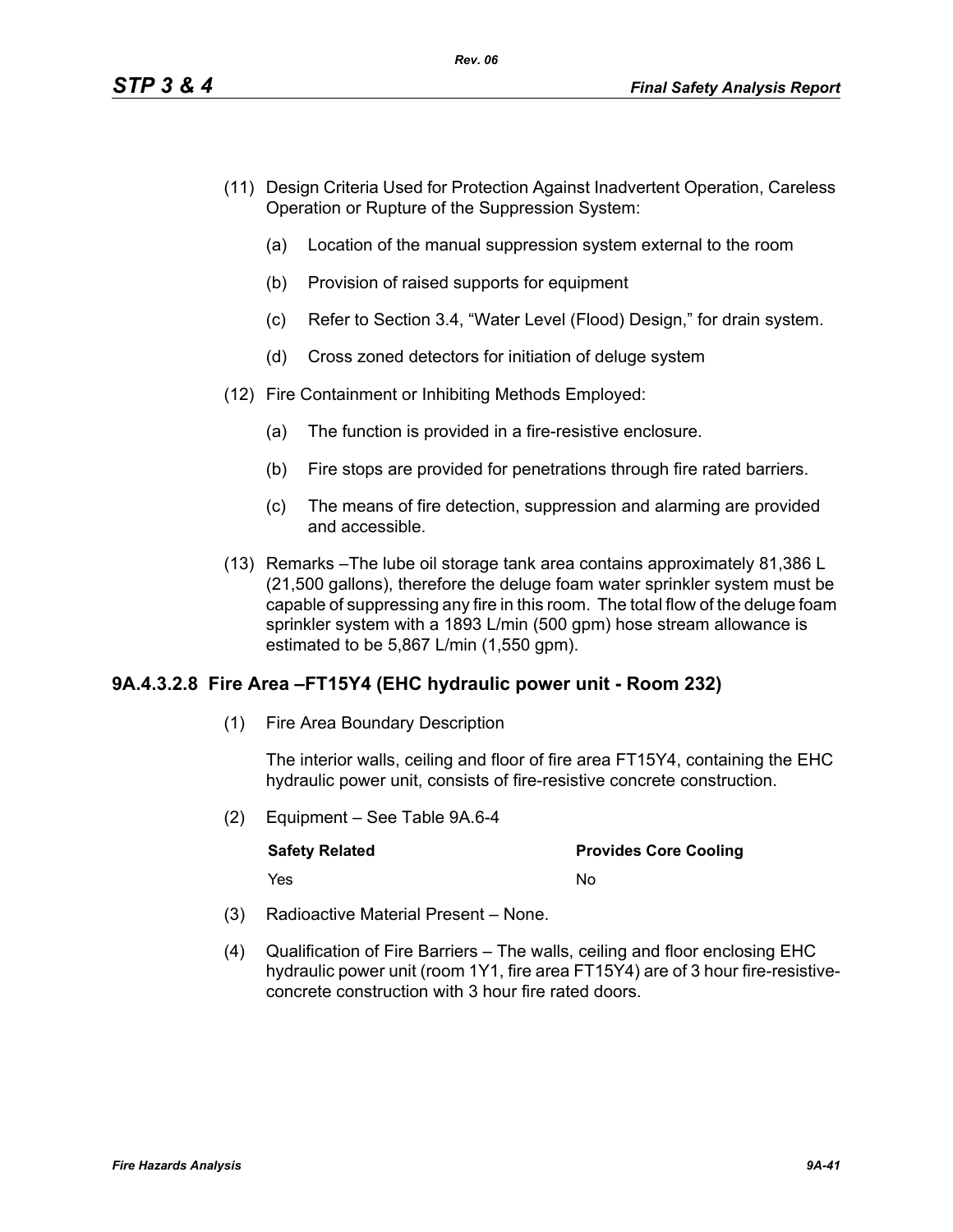(5) Combustibles Present:

| <b>Fire Loading</b>                               | <b>Total Heat of Combustion</b><br>(MJ) |
|---------------------------------------------------|-----------------------------------------|
| Hydraulic Fluid, Class IIIB<br>Combustible Liquid | 269,025 MJ (254,986,489 Btu)            |
| Volume: 6,435 L (1700 gal.) (Est.)                |                                         |

- (6) Detection Provided Class A supervised rate compensated thermal detectors. The detection system is a cross zoned system requiring two detectors, one in each zone to sense fire before initiating the suppression system. A manual alarm pull station is located at each door.
- (7) Suppression Available:

| Type                                                                                                                 | <b>Location/Actuation</b>     |
|----------------------------------------------------------------------------------------------------------------------|-------------------------------|
| Modified Class III standpipe                                                                                         | Stairwell No.2 <122>          |
| ABC portable (hand) extinguishers and<br>hose stations                                                               | TH.7-T3, TH.8-T4.5, TG.8-T2.9 |
| Deluge foam water spray system<br>Foam water density: 20.4 L/min-m <sup>2</sup> (0.5<br>gpm/ft <sup>2</sup> ) (Est.) | Room 232                      |

- (8) Fire Protection Design Criteria Employed:
	- (a) Room 232 is configured as a separate fire-resistive enclosure.
	- (b) Alternate access and egress routes are provided by separate enclosed stairways at this floor level.
	- (c) Fire detection and suppression capability is provided and accessible.
- (9) Consequences of Fire The postulated fire assumes loss of function of the enclosed area and affected equipment. Smoke from a fire would be removed by the normal HVAC system.
- (10) Consequences of Fire Suppression Suppression extinguishes the fire. Refer to Section 3.4, "Water Level (Flood) Design," for drain system.
- (11) Design Criteria Used for Protection Against Inadvertent Operation, Careless Operation or Rupture of the Suppression System:
	- (a) Location of the manual suppression system external to the room
	- (b) Provision of raised supports for equipment
	- (c) Refer to Section 3.4, "Water Level (Flood) Design," for drain system.
	- (d) Cross zoned detectors for initiation of deluge system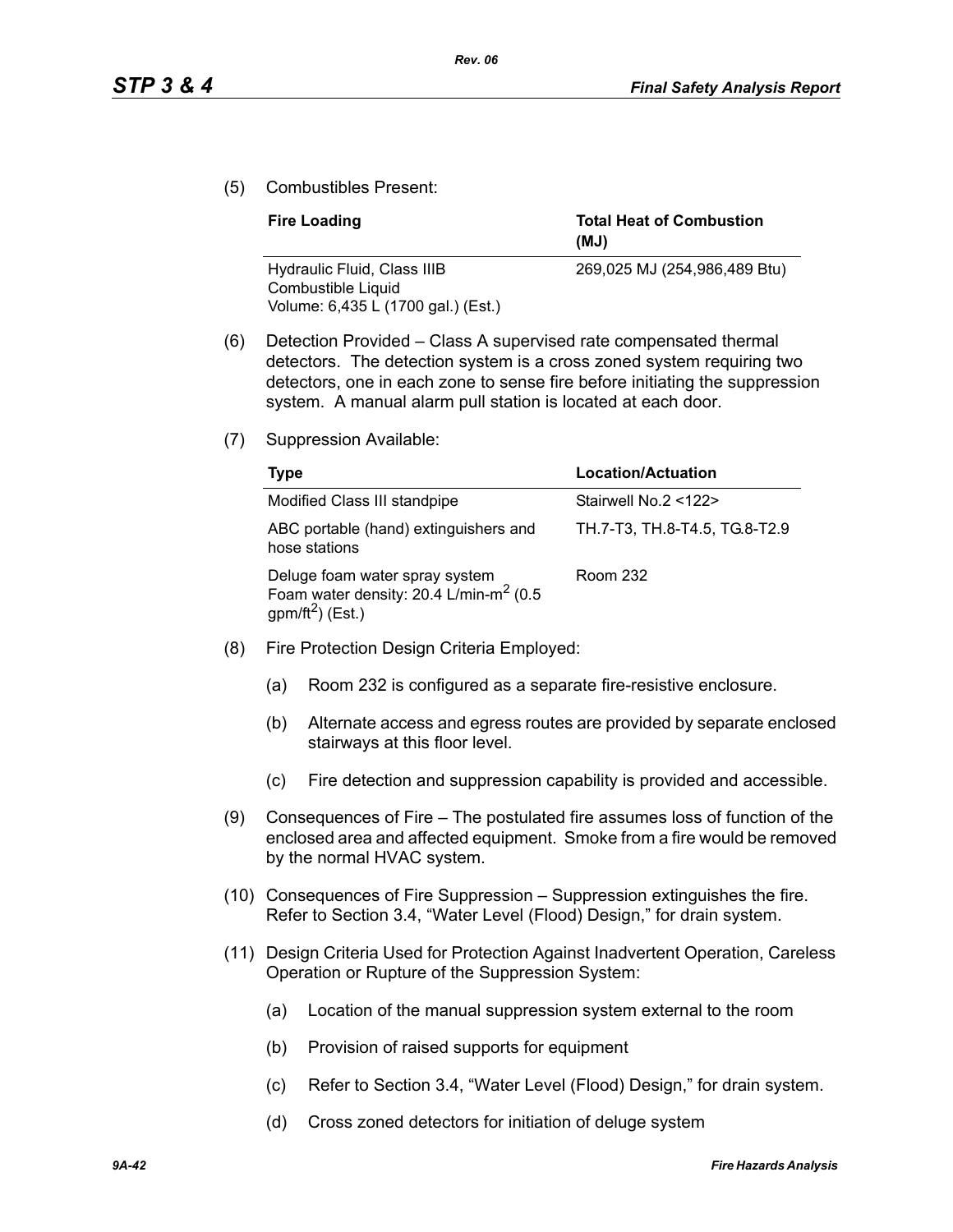- (12) Fire Containment or Inhibiting Methods Employed:
	- (a) The function is provided in a fire-resistive enclosure.
	- (b) Fire stops are provided for penetrations through fire rated barriers.
	- (c) The means of fire detection, suppression and alarming are provided and accessible.
- (13) Remarks:
	- (a) The EHC hydraulic power unit contains approximately 6,435 L (1,700 gallons), therefore the deluge foam water sprinkler system must be capable of suppressing any fire in this room. The total flow of the deluge foam sprinkler system with a 1893 L/min (500 gpm) hose stream allowance is estimated to be 5,072 L/min (1,340 gpm).
	- (b) The following safety-related equipment representing all four safety divisions is mounted on this floor:

C71-PS002 A-D

(c) Section 9A.5, Special Cases, provides justification for locating equipment from multiple safety divisions on this floor of the turbine building.

# **9A.4.3.2.9 Fire Area –FT2503 (House Boiler Area - Room 247)**

(1) Fire Area Boundary Description

The house boiler area (room 247) is enclosed by fire-resistive construction. The interior and exterior walls and ceiling that enclose house boiler equipment are of fire-resistive concrete construction.

Adjacent fire areas separated from room 247 include the HCNW chiller area (room 248) instrument, service and breathing air system equipment areas (rooms 111 and 1Y2) in fire area FT1501 and stairwell no. 8 (room 1Y5, fire area FT15Y1). Also, the combustion gas turbine area (room 317 – FT3500) is located on floor 1F above.

The house boiler area floor is the concrete basemat.

The house boiler area is an uncontrolled access area. Fire-resistive concrete construction separates room 247 from controlled access areas in the Turbine Building along column line T8.

The main portion of Room 247 extends vertically upward to the underside of floor 2F (elevation 19.7m). Separation between room 247 at this level for this area and the adjacent combustion turbine generator area (room 248 –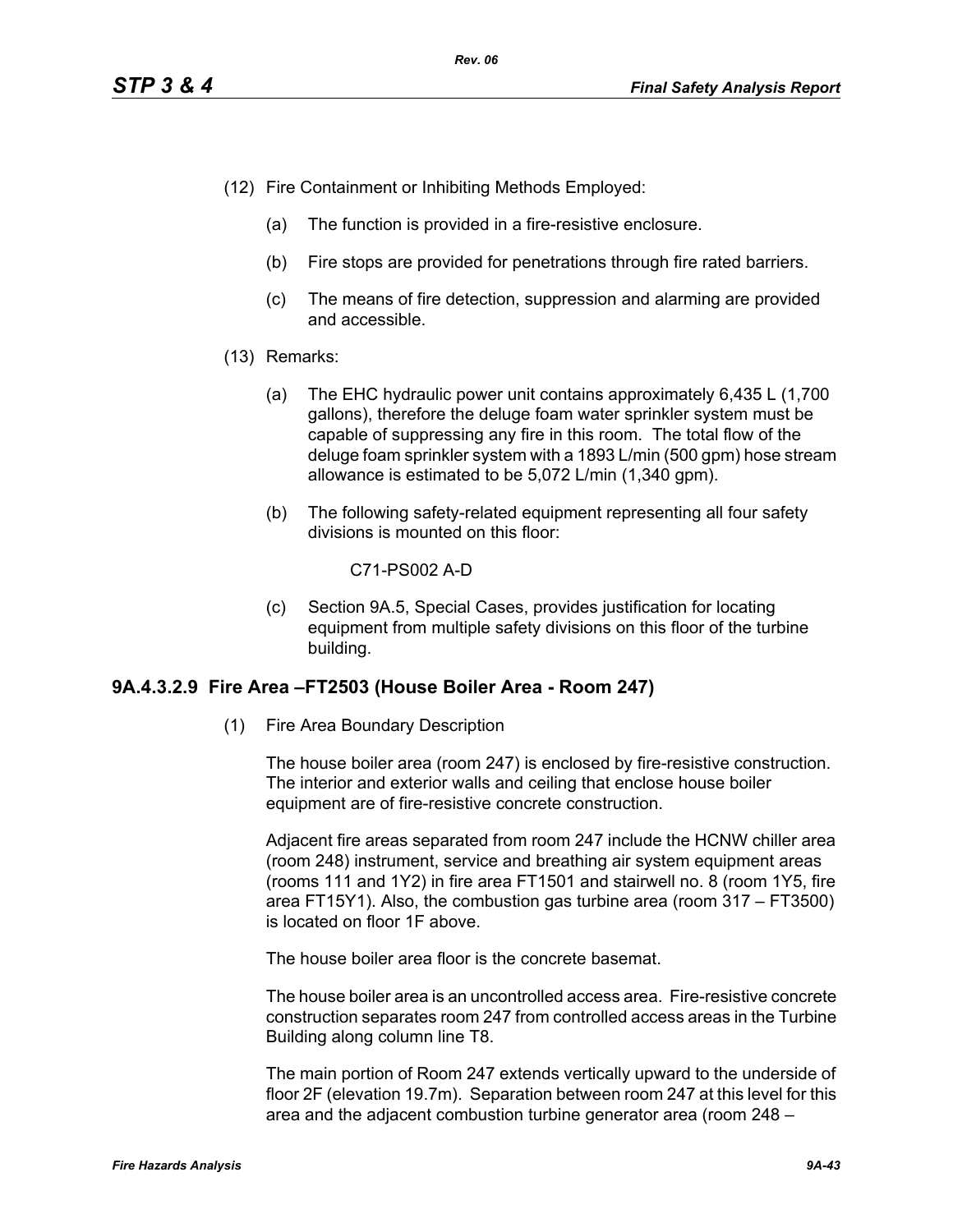FT3500) is provided by fire-resistive concrete construction, including the ceiling, above which is switchgear room 'B' (room 310 – FT1501).

*Rev. 06*

(2) Equipment – See Table 9A.6-4

No No

**Safety Related Community Community Provides Core Cooling** 

- (3) Radioactive Material Present None.
- (4) Qualification of Fire Barriers The interior and exterior walls and ceiling that enclose the house boiler area (room 247 – FT2503) are of 3 hour fire-rated concrete construction with 3 hour fire rated doors.

The enclosed stairwell that serves the house boiler area on floor MB1F, stairwell no. 8, is of 2 hour fire-resistive concrete construction.

# STP DEP 9.5-7

(5) Combustibles Present:

| <b>Fire Loading</b> |                                                       | <b>Total Heat of Combustion</b><br>(MJ) |
|---------------------|-------------------------------------------------------|-----------------------------------------|
|                     | (a) Cable in conduit, and dispersed in<br>cable trays | Limited quantities                      |
|                     | (b) Lubricants in pumps                               | Negligible                              |

Note:The house boiler is electric which eliminates the possibility of fire involving significant quantities of combustible liquid in this area.

(6) Detection Provided – Class A supervised POC at each building floor elevation and manual pull station external to the enclosed stairway at each floor elevation.

Manual Pull Location: TA.3-T8.2

(7) Suppression Available:

| Type                                                                                            | <b>Location/Actuation</b> |
|-------------------------------------------------------------------------------------------------|---------------------------|
| Modified Class III standpipe                                                                    | Stairwell No.8            |
| ABC portable (hand) extinguishers and<br>hose stations                                          | TA.6-T8.1, TA.9-T9.1      |
| Wet pipe sprinkler system<br>Design density 10.2 L/min-m <sup>2</sup> (0.25<br>$gpm/\bar{ft}^2$ | Room 247                  |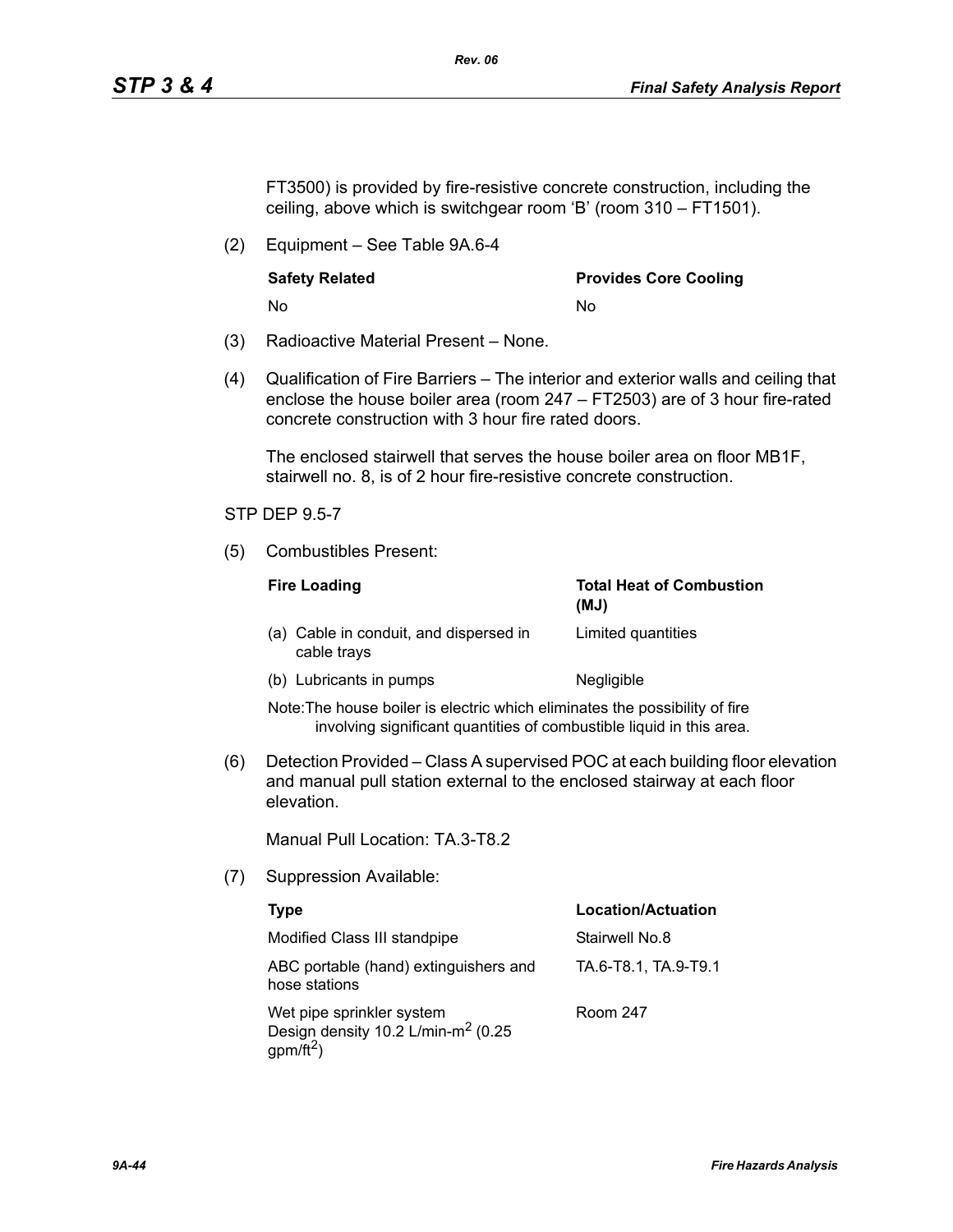- (8) Fire Protection Design Criteria Employed:
	- (a) Room 247 is configured as a separate fire-resistive enclosure.
	- (b) Fire detection and suppression capability is provided and accessible.
- (9) Consequences of Fire The postulated fire assumes loss of function of the enclosed area and affected equipment. Smoke from a fire would be removed by the normal HVAC system.
- (10) Consequences of Fire Suppression Suppression extinguishes the fire. Refer to Section 3.4, "Water Level (Flood) Design," for drain system.
- (11) Design Criteria Used for Protection Against Inadvertent Operation, Careless Operation or Rupture of the Suppression System:
	- (a) Provision of raised supports and equipment
	- (b) Refer to Section 3.4, "Water Level (Flood) Design," for drain system.
- (12) Fire Containment or Inhibiting Methods Employed:
	- (a) The function is provided in a fire-resistive enclosure.
	- (b) Fire stops are provided for penetrations through fire rated barriers.
	- (c) The means of fire detection, suppression and alarming are provided and accessible.
- (13) Remarks:
	- (a) The total flow of the wet pipe sprinkler system with a 1893 L/min (500 gpm) hose stream allowance is estimated to be 9,615 L/min (2,540 gpm).
	- (b) Electrical cable insulation in conduit does not represent a combustible fire load.

# **9A.4.3.2.10 Fire Area –FT1501 (HNCW Chiller Area – Room 248, Instrument and Service Air Equipment Area (Room 111) and Breathing Air Equipment Area - Room 1Y2)**

(1) Fire Area Boundary Description

Non fire-resistive walls separate the HNCW chiller are (room 248), instrument and service air system equipment area (room 111) and breathing air system equipment area (room 1Y2). These rooms are part of the same fire area (FT1501).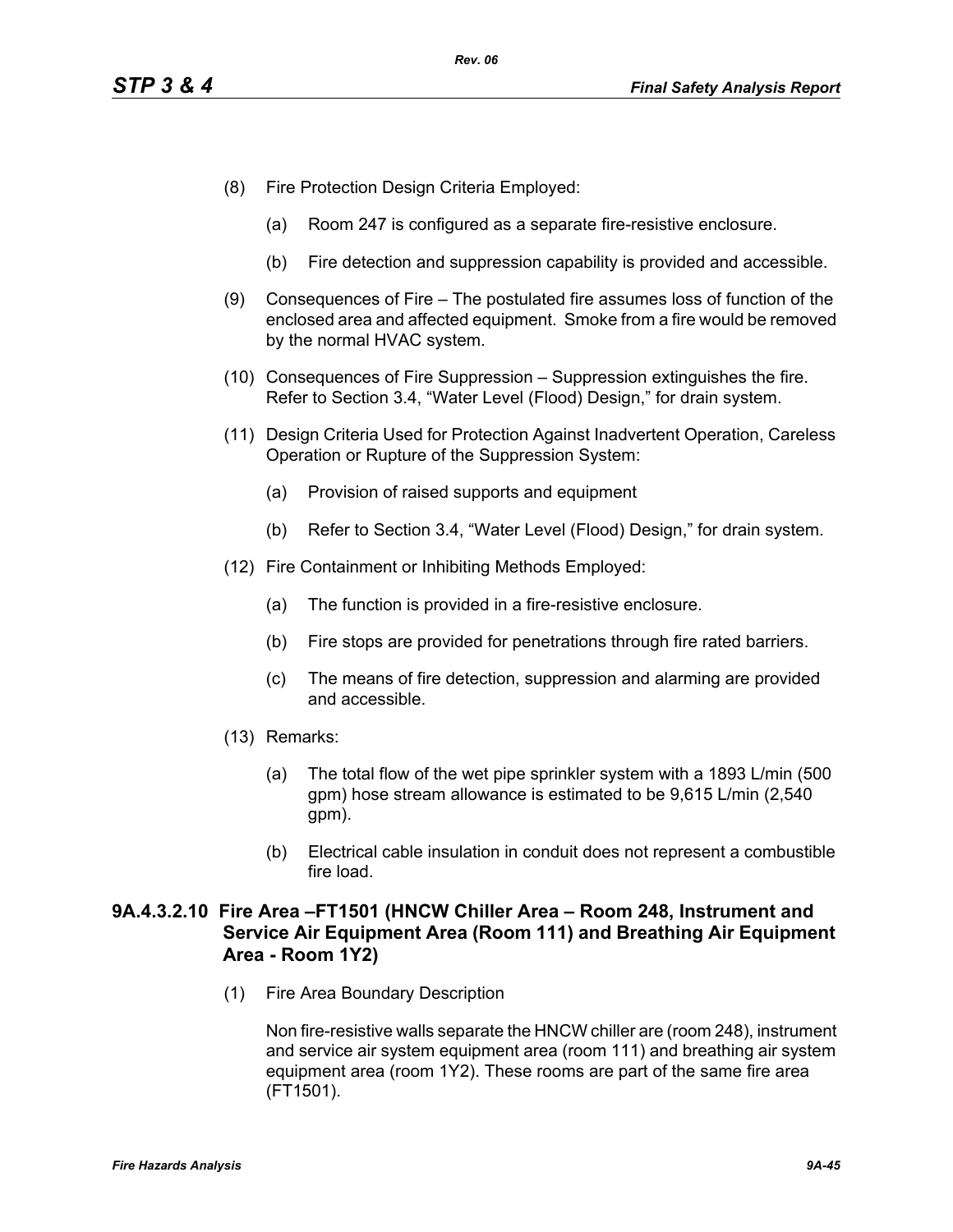Fire area FT 1501 is separated by fire-resistive construction from enclosed stairwell no. 3, the elevator shaft, enclosed stairwell no. 1, and the adjacent house boiler area (room 247).

*Rev. 06*

The ceiling in this fire area separates rooms 248 and 111 from the combustion turbine generator area (rooms 317 and 2X8 - FT3500) on floor 1F above and is of fire-resistive construction.

The ceiling in fire area FT1501 provides a fire-resistive separation between rooms 248 and 111 and the combustion turbine generator switchgear room (room 2X5 - FT25X1) on floor 1F above.

The ceiling in fire area FT1501 also provides a fire-resistant separation between rooms 248, 111 and 1Y2 and switchgear room 'B' (room 210 - FT25X3) on floor 1F above.

The HNCW chiller area (room 248), instrument and service air equipment area (room 111) and breathing air equipment area (room 1Y2) are uncontrolled access areas. Fire-resistive concrete construction separates fire area FT1501 from controlled access areas in the Turbine Building associated with fire area FT1500 along cloumn line T8.

The floor beneath FT1501 is concrete basemat.

(2) Equipment - See Table 9A.6-4.

**Safety Related Safety Related Provides Core Cooling** 

No No

- (3) Radioactive Material Present None.
- (4) Qualification of Fire Barriers The interior and exterior walls that enclose fire area FT1501, which includes the HNCW chiller area (room 248), instrument and service air equipment area (room 111) and breathing air equipment area (room 1Y2), are of 3 hour fire-resistive concrete construction with the exception of bounding walls separating this area from enclosed stairwells, elevator shaft, and ceiling.

The ceiling is of a minimum of 1 hour fire-resistive construction.

Enclosed stairwells no. 1 and 3, and the elevator shaft, are of 2 hour fire-resistive concrete construction. These components are described separately in subsections 9A.4.3.2.2, 9A.4.3.2.3, and 9A.4.3.2.5, respectively.

(5) Combustibles Present: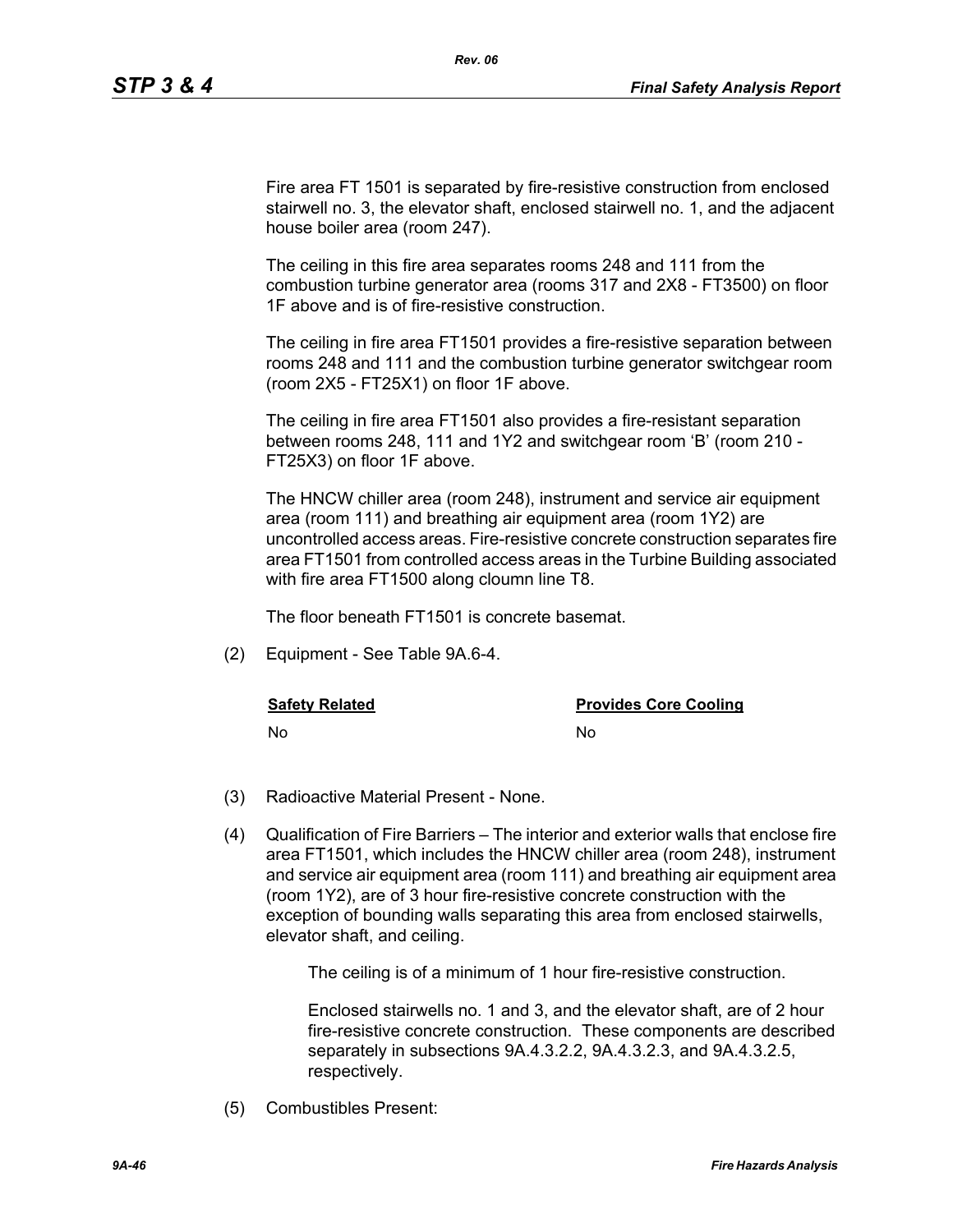|     | <b>Fire Loading</b>                                                                                                            | <b>Total Heat of Combustion</b><br>(MJ)                                                                                       |
|-----|--------------------------------------------------------------------------------------------------------------------------------|-------------------------------------------------------------------------------------------------------------------------------|
|     | (a) Cable in conduit, and dispersed in<br>cable trays                                                                          | Acceptable                                                                                                                    |
|     | (b) Limited quantity of lubricants in pumps                                                                                    | Negligible                                                                                                                    |
| (6) | Detection Provided – Class A supervised POC at each building floor elevation<br>and manual pull stations.                      |                                                                                                                               |
|     | Manual Pull Locations: TJ.6-T9.8, TJ.9-T9.1                                                                                    |                                                                                                                               |
| (7) | Suppression Available:                                                                                                         |                                                                                                                               |
|     | <b>Type</b>                                                                                                                    | <b>Location/Actuation</b>                                                                                                     |
|     | Modified Class III standpipes                                                                                                  | Stairwells No. 1 <114>                                                                                                        |
|     | ABC portable (hand) extinguishers and<br>hose stations                                                                         | TC.8-T8.1, TH.5-T8.3,<br>TC.2-T9.3, TE.1-T9, TF.9-T9,<br>TH.5-T8.3, TJ.9-T9.4,<br>TH.9-T9.4, TF.9-T9.4,<br>TE-T9.9, TC.1-T9.9 |
|     | Wet pipe sprinkler system<br>Design density: 8.2 L/min-m <sup>2</sup> (0.20 gpm/ft <sup>2</sup> )<br>over 1500 ft <sup>2</sup> | Rooms 248, 111 and 1Y2                                                                                                        |

- (8) Fire Protection Design Criterial Employed:
	- (a) Fire detection and suppression capability is provided and accessible.
	- (b) Fire stops are provided for penetrations through fire rated barriers.
- (9) Consequences of Fire The postulated fire assumes loss of function of the enclosed area and affected equipment. Smoke from a fire would be removed by the normal HVAC system.
- (10) Consequences of Fire Suppression Suppression extinguished the fire. Refer to Section 3.4, "Water Level (Flood) Design," for drain system.
- (11) Design Criteria Used for Protection Against Inadvertent Operation, Careless Operation or Rupture of the Suppression System:
	- (a) Provision of raised supports for equipment
	- (b) Refer to Section 3.4, "Water Level (Flood Design,": for drain system.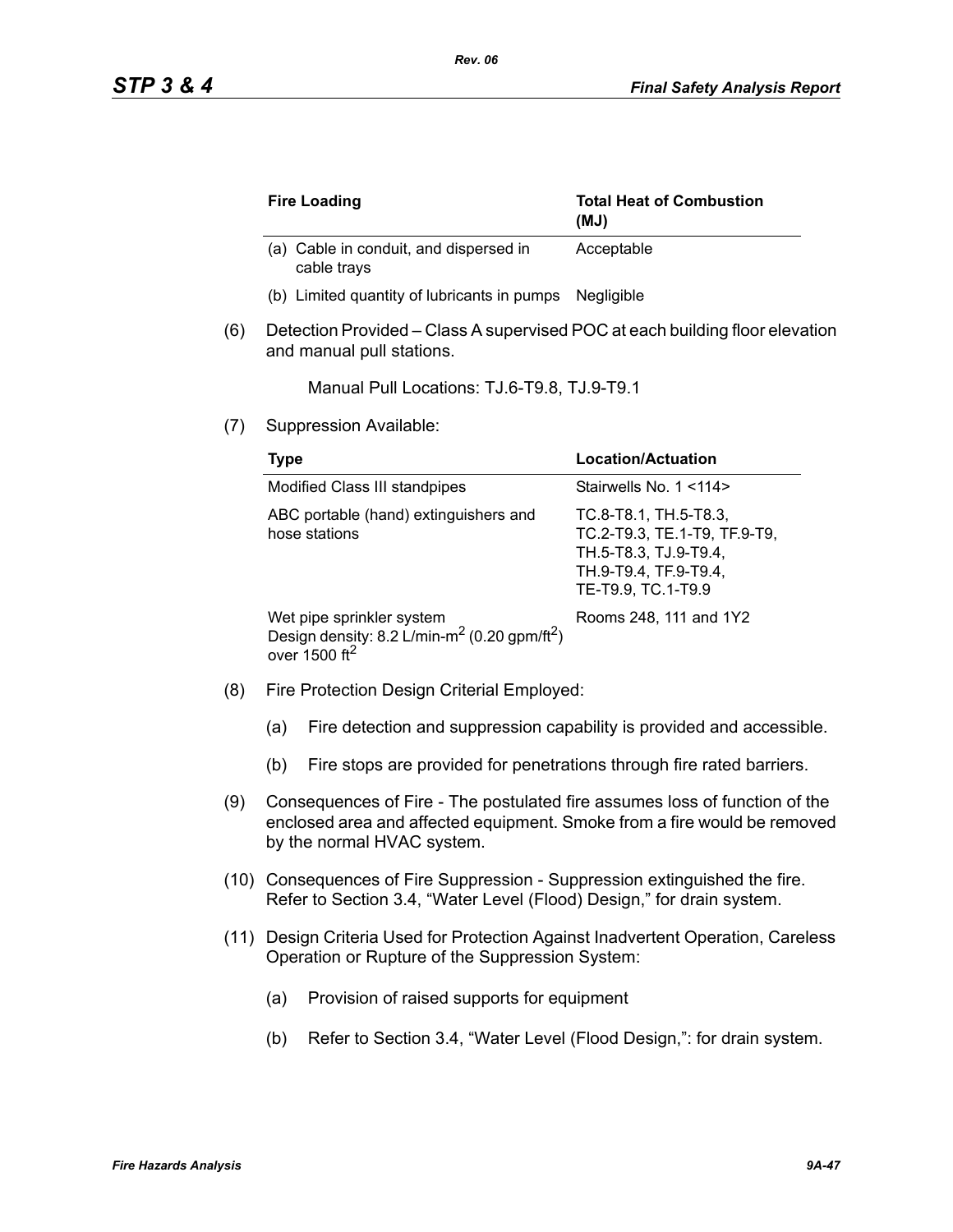- (12) Fire Containment or Inhibiting Methods Employed:
	- (a) Fire stops are provided for penetrations through fire rated barriers.
	- (b) The means of fire detection, suppression and alarming are provided and accessible.
- (13) Remarks:
	- (a) The total flow of the wet pipe sprinkler system with a 1893 L/min (500 gpm) hose stream allowance is estimated to be 3,596 L/min (950 gpm).
	- (b) Electrical cable insulation in conduit does not represent a combustible fire load.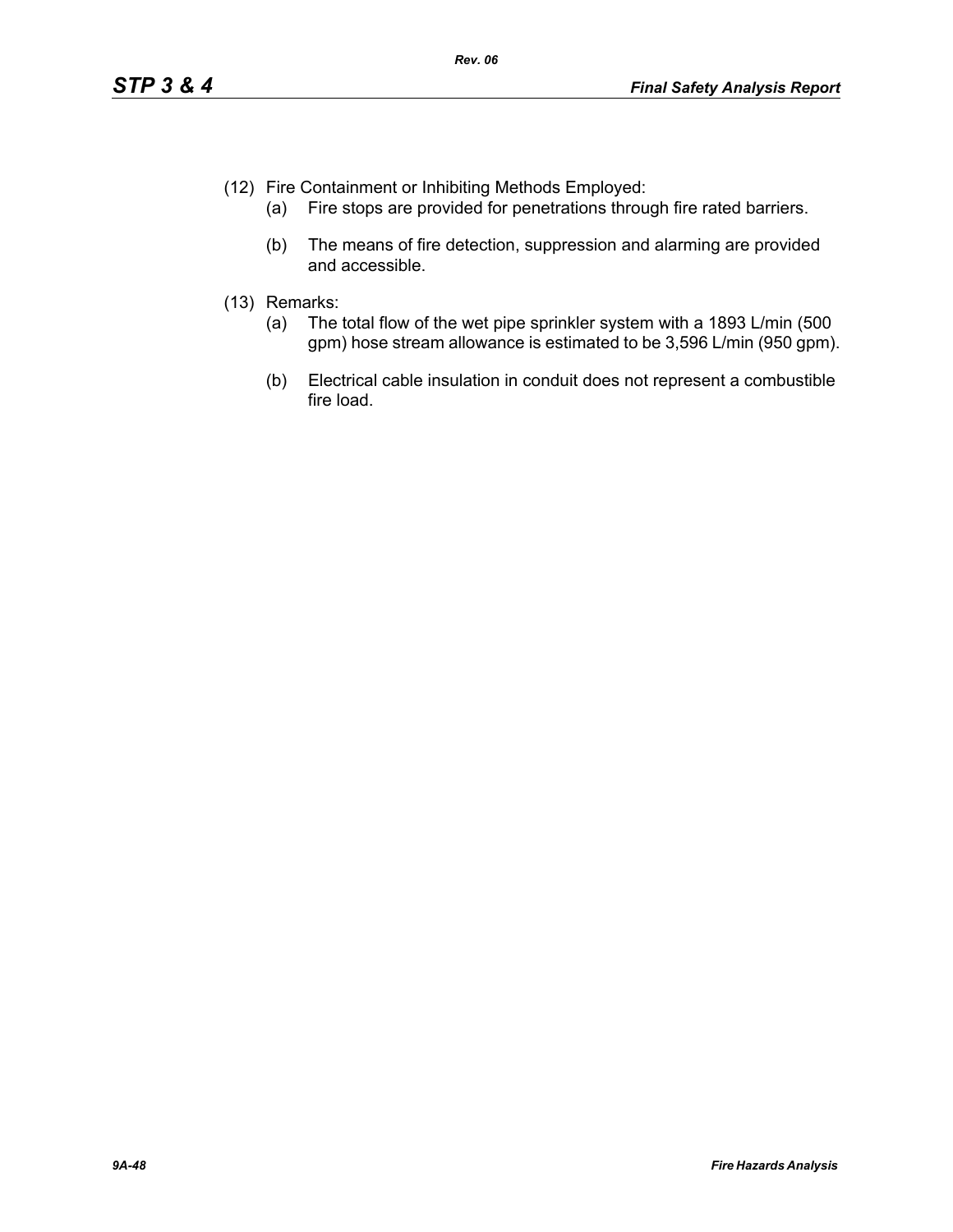| <b>Fire Area</b> | <b>Description</b> | <b>Adjacent</b><br><b>Fire Area</b> | <b>Adjacent Fire Area</b><br><b>Description</b> | <b>Fire Rated</b><br>Separation                                    | <b>Fire Separation</b><br>Criteria                                           | <b>Automatic</b><br>Suppression<br><b>Type</b> | <b>Density</b>                                                                                                                   | <b>Suppression Criteria</b>                                                 |
|------------------|--------------------|-------------------------------------|-------------------------------------------------|--------------------------------------------------------------------|------------------------------------------------------------------------------|------------------------------------------------|----------------------------------------------------------------------------------------------------------------------------------|-----------------------------------------------------------------------------|
| FT1500           | General Area       | FT1503                              | Stairwell No. 2 (Room<br>122)                   | Walls: 2-hour fire<br>resistive<br>Doors: 3-hour fire<br>rated     | Walls: NFPA 101,<br>paragraph 8.5.6.(1)<br>Doors: NFPA 101,<br>Table 8.3.4.2 | Wet pipe sprinkler                             | 0.30 gpm/ft $^2$<br>$(12.2 \text{ L/min-m}^2)$<br>over minimum<br>application of 5000 ft <sup>2</sup><br>(464.5 m <sup>2</sup> ) | a) NFPA 804, 2006,<br>paragraph 10.8.2.1(2)<br>(b) NEIL LCM, March<br>2008, |
|                  |                    | FT2502                              | Stairwell No. 3 (Room<br>212)                   | Walls: 2-hour fire<br>resistive<br>Doors: 3-hour fire              | Walls: NFPA 101,<br>paragraph 8.5.6.(1)<br>Doors: NFPA 101,                  |                                                | Total flow (Est.): 2750<br>gpm (10,410 L/min)                                                                                    | A3.2.20.5.2.1.1.                                                            |
|                  |                    | FT2504                              | Stairwell No. 4 (Room                           | rated<br>Walls: 2-hour fire                                        | Table 8.3.4.2<br>Walls: NFPA 101,                                            |                                                |                                                                                                                                  |                                                                             |
|                  |                    |                                     | 249)                                            | resistive<br>Doors: 3-hour fire<br>rated                           | paragraph 8.5.6.(1)<br>Doors: NFPA 101,<br>Table 8.3.4.2                     |                                                |                                                                                                                                  |                                                                             |
|                  |                    | FT15X1                              | Stairwell No. 6 (Room<br>1X3)                   | Walls: 2-hour fire<br>resistive                                    | Walls: NFPA 101,<br>paragraph 8.5.6.(1)                                      |                                                |                                                                                                                                  |                                                                             |
|                  |                    |                                     |                                                 | Doors: 3-hour fire<br>rated                                        | Doors: NFPA 101,<br>Table 8.3.4.2                                            |                                                |                                                                                                                                  |                                                                             |
|                  |                    | FT15X2                              | Stairwell No. 7 (Room<br>1X4)                   | Walls: 2-hour fire<br>resistive                                    | Walls: NFPA 101,<br>paragraph 8.5.6.(1)                                      |                                                |                                                                                                                                  |                                                                             |
|                  |                    |                                     |                                                 | Doors: 3-hour fire<br>rated                                        | Doors: NFPA 101,<br>Table 8.3.4.2                                            |                                                |                                                                                                                                  |                                                                             |
|                  |                    | FT15Y2                              | Elevator Shaft (Room<br>250)                    | Walls: 2-hour fire<br>resistive<br>Doors: 1 1/2-hour fire<br>rated | <b>NFPA 804,</b><br>paragraphs 8.1.2.4<br>and 8.1.2.5                        |                                                |                                                                                                                                  |                                                                             |

67-76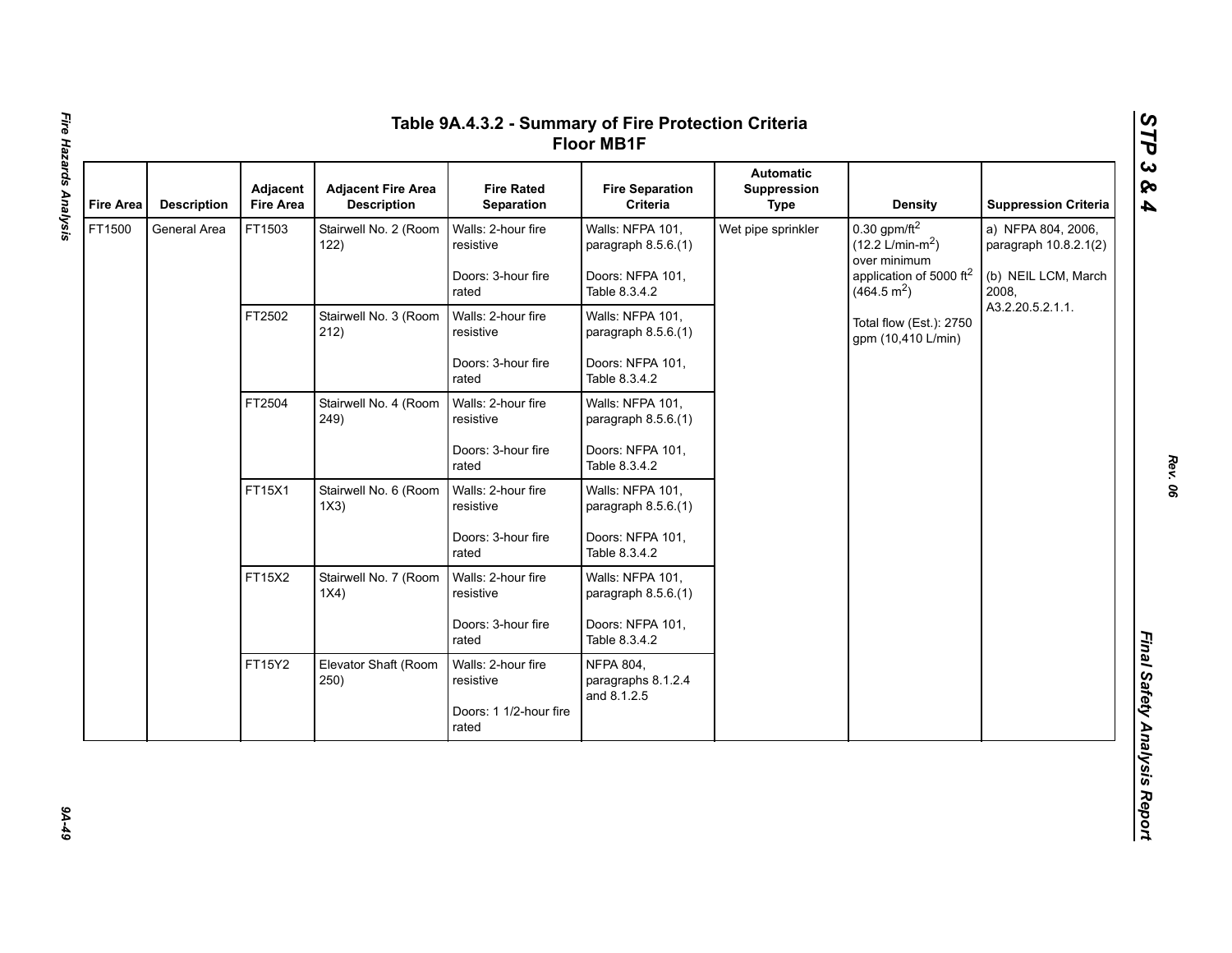|                  |                    | Adjacent         | <b>Adjacent Fire Area</b>                            | <b>Fire Rated</b>                                              | <b>Fire Separation</b>                                                                            | <b>Automatic</b><br>Suppression |                                                                                                                                            |                                                                                                 |
|------------------|--------------------|------------------|------------------------------------------------------|----------------------------------------------------------------|---------------------------------------------------------------------------------------------------|---------------------------------|--------------------------------------------------------------------------------------------------------------------------------------------|-------------------------------------------------------------------------------------------------|
| <b>Fire Area</b> | <b>Description</b> | <b>Fire Area</b> | <b>Description</b>                                   | Separation                                                     | Criteria                                                                                          | <b>Type</b>                     | <b>Density</b>                                                                                                                             | <b>Suppression Criteria</b>                                                                     |
| FT1500           | General Area       | FT2500           | Lube Oil Purification<br>Unit (Room 230)             | Walls: 3-hour fire<br>resistive<br>Doors: 3-hour fire<br>rated | NEIL LCM, March<br>2008,<br>3.2.9.1<br>NFPA 804, paragraph<br>8.1.2.3                             | Wet pipe sprinkler              | $0.30$ gpm/ft <sup>2</sup><br>$(12.2 \text{ L/min-m}^2)$<br>over minimum<br>application of 5000 ft <sup>2</sup><br>(464.5 m <sup>2</sup> ) | a) NFPA 804, 2006,<br>paragraph 10.8.2.1(2)<br>(b) NEIL LCM, March<br>2008,<br>A3.2.20.5.2.1.1. |
|                  |                    | FT15Y3           | Lube Oil Storage<br>Tanks (Room 1Y1)                 | Walls: 3-hour fire<br>resistive<br>Doors: 3-hour fire<br>rated | NEIL LCM, March<br>2008,<br>3.2.9.1<br>NFPA 804, paragraph<br>8.1.2.3                             |                                 | Total flow (Est.): 2750<br>gpm (10,410 L/min)                                                                                              |                                                                                                 |
|                  |                    | FT15Y4           | <b>EHC Hydraulic Power</b><br>Unit (Room 232)        | Walls: 3-hour fire<br>resistive<br>Doors: 3-hour fire<br>rated | NEIL LCM, March<br>2008,<br>3.2.9.1<br>NFPA 804, paragraph<br>8.1.2.3                             |                                 |                                                                                                                                            |                                                                                                 |
|                  |                    | FT15X3           | Stairwell Access to<br>Radwaste Tunnel<br>(Room 141) | Floor: 3-hour fire rated                                       | NEIL LCM, March<br>2008,<br>3.2.9.1<br>NFPA 804, paragraph<br>8.1.2.3                             |                                 |                                                                                                                                            |                                                                                                 |
|                  |                    |                  |                                                      |                                                                | Also, based on (IBC)<br>H-4 Occupancy and<br>Type 1A construction                                 |                                 |                                                                                                                                            |                                                                                                 |
|                  |                    |                  |                                                      |                                                                | Exterior Turbine Bldg.<br>Wall: IBC, 2006,<br>Table 601                                           |                                 |                                                                                                                                            |                                                                                                 |
|                  |                    |                  |                                                      |                                                                | Turbine Bldg. Floor<br>over Radwaste<br>Building (treated as<br>separation between<br>buildings): |                                 |                                                                                                                                            |                                                                                                 |

*9A-50*

*Fire Hazards Analysis* 

Fire Hazards Analysis

*Rev. 06*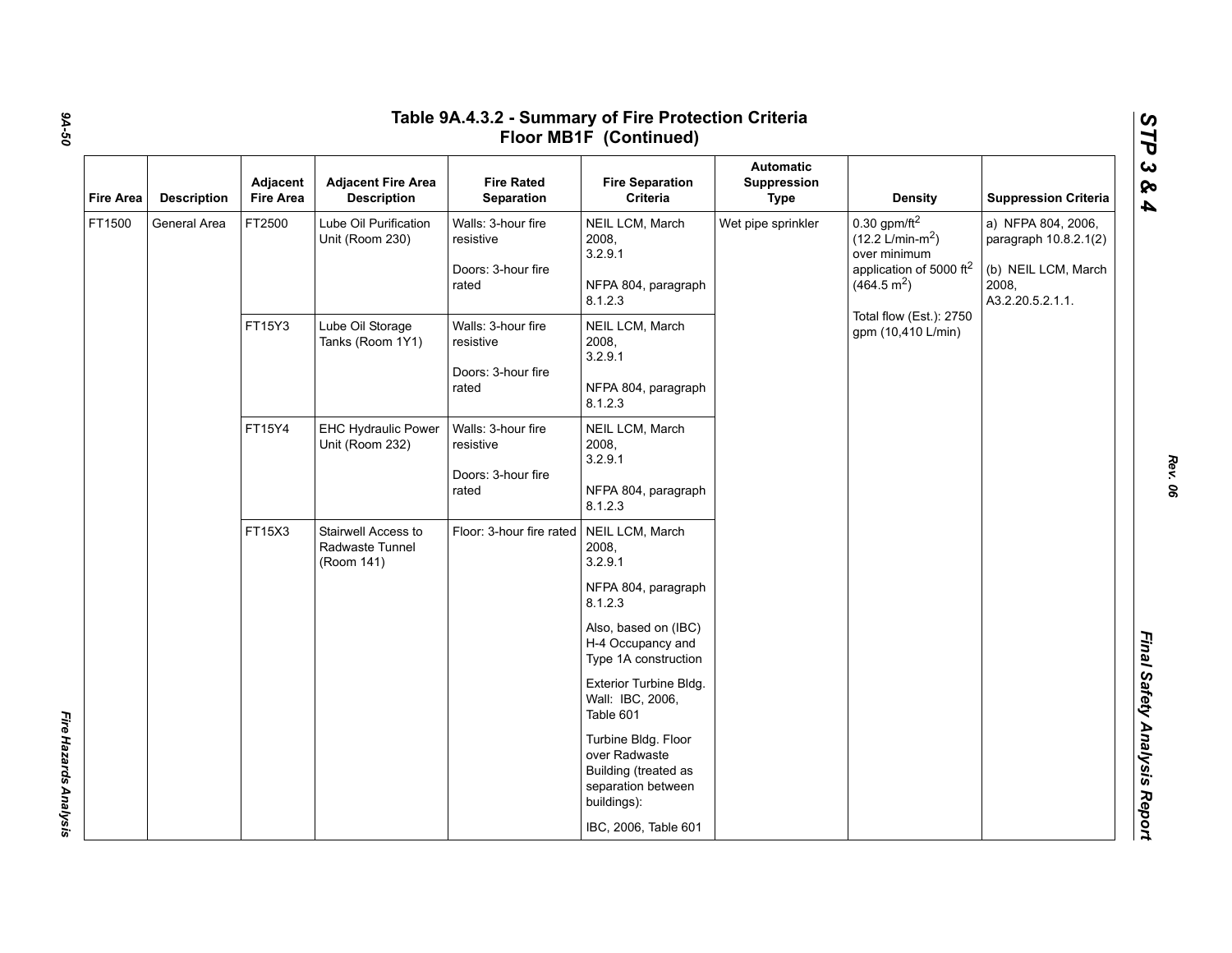| <b>Fire Area</b> | <b>Description</b>            | Adjacent<br><b>Fire Area</b>              | <b>Adjacent Fire Area</b><br><b>Description</b>                                                                                             | <b>Fire Rated</b><br><b>Separation</b>                                                  | <b>Fire Separation</b><br><b>Criteria</b>                                                                                                                                                      | <b>Automatic</b><br>Suppression<br><b>Type</b> | <b>Density</b>                                                                                                                                                                              | <b>Suppression Criteria</b>                                                                     |
|------------------|-------------------------------|-------------------------------------------|---------------------------------------------------------------------------------------------------------------------------------------------|-----------------------------------------------------------------------------------------|------------------------------------------------------------------------------------------------------------------------------------------------------------------------------------------------|------------------------------------------------|---------------------------------------------------------------------------------------------------------------------------------------------------------------------------------------------|-------------------------------------------------------------------------------------------------|
| FT1500           | General Area                  | FT2503                                    | House Boiler Area<br>(Room 247)                                                                                                             | Wall: 3-hour fire<br>resistive                                                          | NEIL LCM, March<br>2008, 3.2.9.6<br>NOTE: 3-hour wall is<br>specified based on<br>fuel fired boiler.<br>Specified rating may<br>be reduced in the<br>future due to planned<br>electric boiler. | Wet pipe sprinkler                             | $0.30$ gpm/ft <sup>2</sup><br>$(12.2 \text{ L/min-m}^2)$<br>over minimum<br>application of 5000 ft <sup>2</sup><br>(464.5 m <sup>2</sup> )<br>Total flow (Est.): 2750<br>gpm (10,410 L/min) | a) NFPA 804, 2006,<br>paragraph 10.8.2.1(2)<br>(b) NEIL LCM, March<br>2008,<br>A3.2.20.5.2.1.1. |
|                  |                               | FT1501                                    | <b>HNCW Chiller Area</b><br>(Room 248),<br>Instrument, Service,<br>and Breathing Air<br>System Equipment<br>Areas (Rooms 111<br>and 1Y2)    | Wall: 2-hour fire<br>resistive                                                          | Specified by FPE at<br>this location.                                                                                                                                                          |                                                |                                                                                                                                                                                             |                                                                                                 |
|                  |                               | External to<br>Turbine<br><b>Building</b> | Horizontal<br>passageway between<br>Turbine Building and<br><b>Control Building</b>                                                         | Exterior Turbine Bldg.<br>Wall: 3-hour fire<br>resistive<br>Doors: 3-hour fire<br>rated | NEIL LCM, March<br>2008,<br>3.2.9.1<br>NFPA 804, paragraph<br>8.1.2.3                                                                                                                          |                                                |                                                                                                                                                                                             |                                                                                                 |
|                  |                               |                                           |                                                                                                                                             |                                                                                         | Also, based on (IBC)<br>H-4 Occupancy and<br>Type 1A construction<br>Exterior Turbine Bldg.                                                                                                    |                                                |                                                                                                                                                                                             |                                                                                                 |
|                  |                               |                                           |                                                                                                                                             |                                                                                         | Wall: IBC, 2006,<br>Table 601                                                                                                                                                                  |                                                |                                                                                                                                                                                             |                                                                                                 |
| FT1503           | Stairwell No. 1<br>(Room 114) | FT1501                                    | <b>HNCW Chiller Area</b><br>(Room 248),<br>Instrument, Service,<br>and Breathing Air<br>System Equipment<br>Areas (Rooms 111<br>and $1Y2$ ) | Walls: 2-hour fire<br>resistive<br>Doors: 3-hour fire<br>rated                          | Walls: NFPA 101,<br>paragraph 8.5.6.(1)<br>Doors: NFPA 101,<br>Table 8.3.4.2                                                                                                                   | Wet pipe sprinkler                             | $0.15$ gpm/ft <sup>2</sup><br>$(6.1$ L/min-m <sup>2</sup> ) over<br>1500 ft <sup>2</sup> (139 m <sup>2</sup> )<br>Total flow (Est.): 850<br>gpm (3218 L/min)                                | Ordinary Hazard<br>Group 1 per NFPA 13,<br>paragraph 5.3.1                                      |

Fire Hazards Analysis *Fire Hazards Analysis 9A-51*

9A-51

*Rev. 06*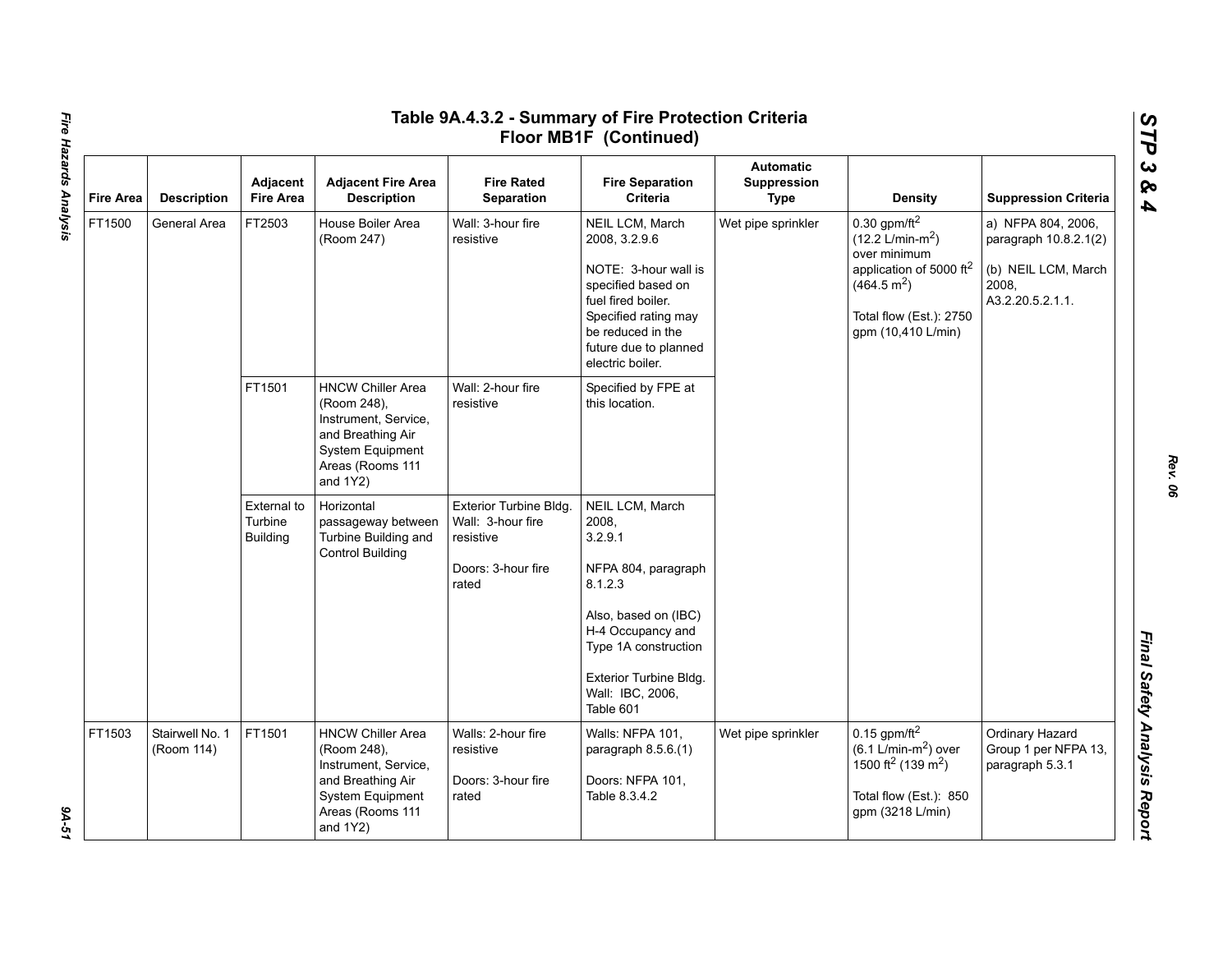| <b>Fire Area</b> | <b>Description</b>            | Adjacent<br><b>Fire Area</b>              | <b>Adjacent Fire Area</b><br><b>Description</b>                                                                                             | <b>Fire Rated</b><br>Separation                                                      | <b>Fire Separation</b><br>Criteria                                                                                                                                                                 | <b>Automatic</b><br>Suppression<br><b>Type</b> | <b>Density</b>                                                                                                                                           | <b>Suppression Criteria</b>                                |
|------------------|-------------------------------|-------------------------------------------|---------------------------------------------------------------------------------------------------------------------------------------------|--------------------------------------------------------------------------------------|----------------------------------------------------------------------------------------------------------------------------------------------------------------------------------------------------|------------------------------------------------|----------------------------------------------------------------------------------------------------------------------------------------------------------|------------------------------------------------------------|
| FT1503           | Stairwell No. 1<br>(Room 114) | External to<br>Turbine<br><b>Building</b> | Horizontal<br>passageway between<br>Turbine Building and<br><b>Control Building</b>                                                         | Exterior Turbine Bldg.<br>Wall: 3-hour fire<br>resistive                             | NEIL LCM, March<br>2008, 3.2.9.1<br>NFPA 804, paragraph<br>8.1.2.3<br>Also, based on (IBC)<br>H-4 Occupancy and<br>Type 1A construction<br>Exterior Turbine Bldg.<br>Wall: IBC, 2006,<br>Table 601 | Wet pipe sprinkler                             | $0.15$ gpm/ft <sup>2</sup><br>$(6.1 \text{ L/min-m}^2)$ over<br>1500 ft <sup>2</sup> (139 m <sup>2</sup> )<br>Total flow (Est.): 850<br>gpm (3218 L/min) | Ordinary Hazard<br>Group 1 per NFPA 13,<br>paragraph 5.3.1 |
| FT1503           | Stairwell No. 2<br>(Room 122) | FT1500                                    | General Area                                                                                                                                | Walls: 2-hour fire<br>resistive<br>Doors: 3-hour fire<br>rated                       | Walls: NFPA 101,<br>paragraph 8.5.6.(1)<br>Doors: NFPA 101,<br>Table 8.3.4.2                                                                                                                       | Wet pipe sprinkler                             | $0.15$ gpm/ft <sup>2</sup><br>$(6.1 \text{ L/min-m}^2)$ over<br>1500 ft <sup>2</sup> (139 m <sup>2</sup> )<br>Total flow (Est.): 850<br>gpm (3218 L/min) | Ordinary Hazard<br>Group 1 per NFPA 13,<br>paragraph 5.3.1 |
| FT2504           | Stairwell No. 3<br>(Room 212) | FT1500<br>FT15Y2                          | General Area<br>Elevator Shaft (Room                                                                                                        | Walls: 2-hour fire<br>resistive<br>Doors: 3-hour fire<br>rated<br>Walls: 2-hour fire | Walls: NFPA 101,<br>paragraph 8.5.6.(1)<br>Doors: NFPA 101,<br>Table 8.3.4.2<br><b>NFPA 804,</b>                                                                                                   | Wet pipe sprinkler                             | $0.15$ gpm/ft <sup>2</sup><br>$(6.1 \text{ L/min-m}^2)$ over<br>1500 ft <sup>2</sup> (139 m <sup>2</sup> )<br>Total flow (Est.): 850<br>gpm (3218 L/min) | Ordinary Hazard<br>Group 1 per NFPA 13,<br>paragraph 5.3.1 |
|                  |                               |                                           | 250)                                                                                                                                        | resistive                                                                            | paragraphs 8.1.2.4<br>and 8.1.2.5                                                                                                                                                                  |                                                |                                                                                                                                                          |                                                            |
|                  |                               | FT1501                                    | <b>HNCW Chiller Area</b><br>(Room 248),<br>Instrument, Service,<br>and Breathing Air<br>System Equipment<br>Areas (Rooms 111<br>and $1Y2$ ) | Walls: 2-hour fire<br>resistive                                                      | Walls: NFPA 101,<br>paragraph 8.5.6.(1)                                                                                                                                                            |                                                |                                                                                                                                                          |                                                            |

*STP 3 & 4*

*Rev. 06*

*9A-52*

Fire Hazards Analysis *Fire Hazards Analysis*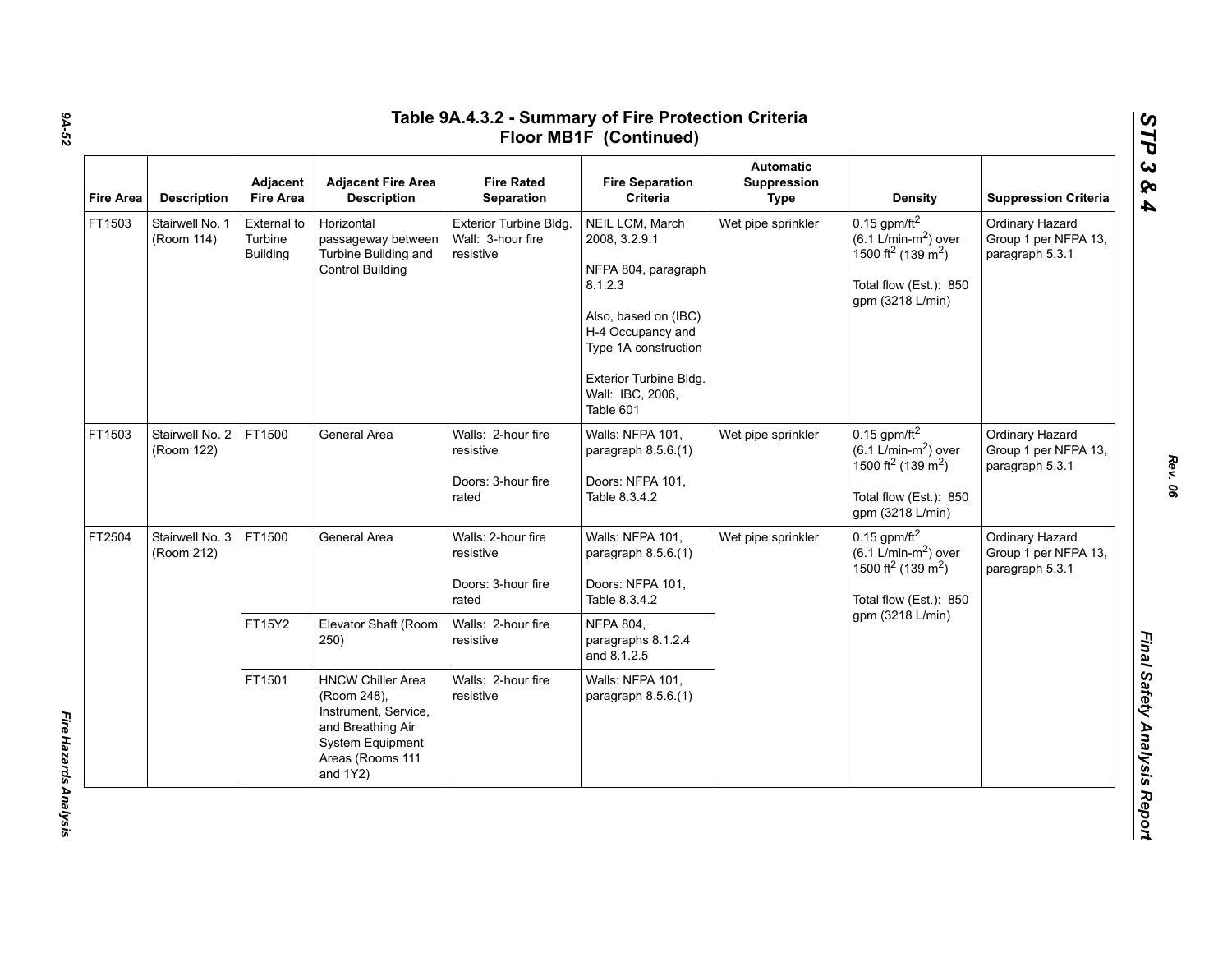| <b>Fire Area</b> | <b>Description</b>            | Adjacent<br><b>Fire Area</b> | <b>Adjacent Fire Area</b><br><b>Description</b>                                                                                             | <b>Fire Rated</b><br>Separation                                 | <b>Fire Separation</b><br>Criteria                                            | <b>Automatic</b><br>Suppression<br><b>Type</b> | <b>Density</b>                                                                                                                                           | <b>Suppression Criteria</b>                                |
|------------------|-------------------------------|------------------------------|---------------------------------------------------------------------------------------------------------------------------------------------|-----------------------------------------------------------------|-------------------------------------------------------------------------------|------------------------------------------------|----------------------------------------------------------------------------------------------------------------------------------------------------------|------------------------------------------------------------|
| FT2504           | Stairwell No. 4<br>(Room 249) | FT1500                       | General Area                                                                                                                                | Walls : 2-hour fire<br>resistive<br>Doors: 3-hour fire<br>rated | Walls: NFPA 101,<br>paragraph 8.5.6.(1)<br>Doors: NFPA 101,<br>Table 8.3.4.2  | Wet pipe sprinkler                             | $0.15$ gpm/ft <sup>2</sup><br>$(6.1 L/min-m2)$ over<br>1500 ft <sup>2</sup> (139 m <sup>2</sup> )<br>Total flow (Est.): 850                              | Ordinary Hazard<br>Group 1 per NFPA 13,<br>paragraph 5.3.1 |
|                  |                               | FT15Y1                       | Stairwell No. 8                                                                                                                             | Walls: 3-hour fire<br>resistive                                 | Walls: NFPA 101,<br>paragraph 8.5.6.(1)                                       |                                                | gpm (3218 L/min)                                                                                                                                         |                                                            |
| FT15X1           | Stairwell No. 6<br>(Room 1X3) | FT1500                       | General Area                                                                                                                                | Walls: 2-hour fire<br>resistive<br>Doors: 3-hour fire<br>rated  | Walls: NFPA 101,<br>paragraph $8.5.6(1)$<br>Doors: NFPA 101,<br>Table 8.3.4.2 | Wet pipe sprinkler                             | $0.15$ gpm/ft <sup>2</sup><br>$(6.1 \text{ L/min-m}^2)$ over<br>1500 ft <sup>2</sup> (139 m <sup>2</sup> )<br>Total flow (Est.): 850<br>gpm (3218 L/min) | Ordinary Hazard<br>Group 1 per NFPA 13,<br>paragraph 5.3.1 |
| FT15X2           | Stairwell No. 7<br>(Room 1X4) | FT1500                       | General Area                                                                                                                                | Walls: 2-hour fire<br>resistive<br>Doors: 3-hour fire<br>rated  | Walls: NFPA 101,<br>paragraph $8.5.6(1)$<br>Doors: NFPA 101,<br>Table 8.3.4.2 | Wet pipe sprinkler                             | $0.15$ gpm/ft <sup>2</sup><br>$(6.1$ L/min-m <sup>2</sup> ) over<br>1500 ft <sup>2</sup> (139 m <sup>2</sup> )<br>Total flow (Est.): 850                 | Ordinary Hazard<br>Group 1 per NFPA 13,<br>paragraph 5.3.1 |
|                  |                               | FT1501                       | <b>HNCW Chiller Area</b><br>(Room 248),<br>Instrument, Service,<br>and Breathing Air<br>System Equipment<br>Areas (Rooms 111<br>and $1Y2$ ) | Walls: 2-hour fire<br>resistive                                 | Walls: NFPA 101,<br>paragraph $8.5.6(1)$                                      |                                                | gpm (3218 L/min)                                                                                                                                         |                                                            |

9A-53

*Rev. 06*

*STP 3 & 4*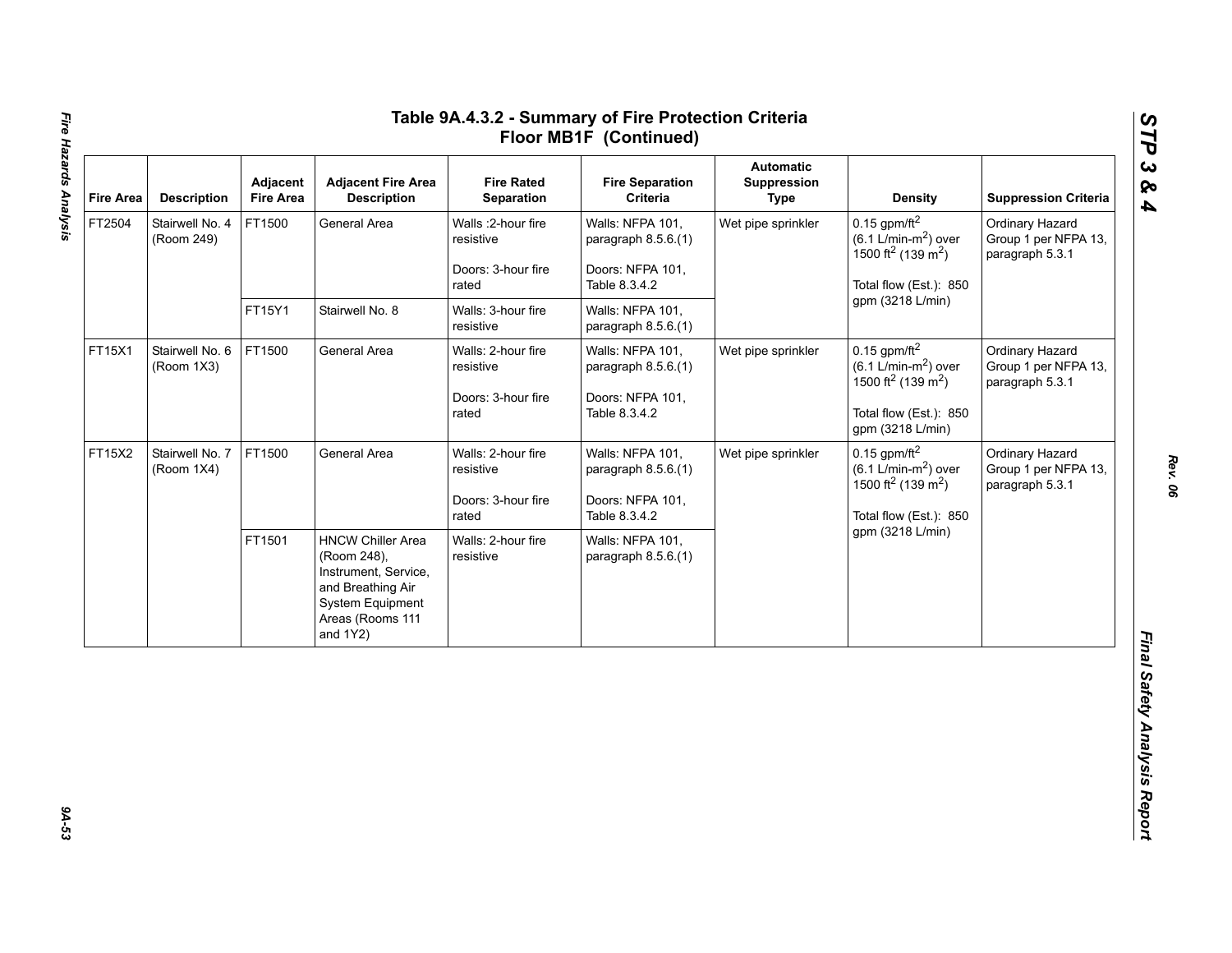| <b>Fire Area</b> | <b>Description</b>            | Adjacent<br><b>Fire Area</b>              | <b>Adjacent Fire Area</b><br><b>Description</b>                                     | <b>Fire Rated</b><br>Separation                          | <b>Fire Separation</b><br>Criteria                                                                                                                                                                    | <b>Automatic</b><br>Suppression<br><b>Type</b> | <b>Density</b>                                                                                                                                           | <b>Suppression Criteria</b>                                |
|------------------|-------------------------------|-------------------------------------------|-------------------------------------------------------------------------------------|----------------------------------------------------------|-------------------------------------------------------------------------------------------------------------------------------------------------------------------------------------------------------|------------------------------------------------|----------------------------------------------------------------------------------------------------------------------------------------------------------|------------------------------------------------------------|
| FT15X2           | Stairwell No. 7<br>(Room 1X4) | External to<br>Turbine<br><b>Building</b> | Horizontal<br>passageway between<br>Turbine Building and<br><b>Control Building</b> | Exterior Turbine Bldg.<br>Wall: 3-hour fire<br>resistive | NEIL LCM, March<br>2008,<br>3.2.9.1<br>NFPA 804, paragraph<br>8.1.2.3<br>Also, based on (IBC)<br>H-4 Occupancy and<br>Type 1A construction<br>Exterior Turbine Bldg.<br>Wall: IBC, 2006,<br>Table 601 | Wet pipe sprinkler                             | $0.15$ gpm/ft <sup>2</sup><br>$(6.1 \text{ L/min-m}^2)$ over<br>1500 ft <sup>2</sup> (139 m <sup>2</sup> )<br>Total flow (Est.): 850<br>gpm (3218 L/min) | Ordinary Hazard<br>Group 1 per NFPA 13,<br>paragraph 5.3.1 |
| FT15Y1           | Stairwell No. 8<br>(Room 1X4) | FT2504                                    | Stairwell No. 4 (Room<br>249)                                                       | Walls: 3-hour fire<br>resistive                          | Walls: NFPA 101,<br>paragraph 8.5.6.(1)                                                                                                                                                               | Wet pipe sprinkler                             | $0.15$ gpm/ft <sup>2</sup><br>$(6.1 \text{ L/min-m}^2)$ over                                                                                             | Ordinary Hazard<br>Group 1 per NFPA 13,                    |
|                  |                               | FT2503                                    | House Boiler Area<br>(Room 247)                                                     | Walls: 3-hour fire<br>resistive                          | Walls: NFPA 101,<br>paragraph 8.5.6.(1)                                                                                                                                                               |                                                | 1500 ft <sup>2</sup> (139 m <sup>2</sup> )<br>Total flow (Est.): 850<br>gpm (3218 L/min)                                                                 | paragraph 5.3.1                                            |

*9A-54*

*Rev. 06*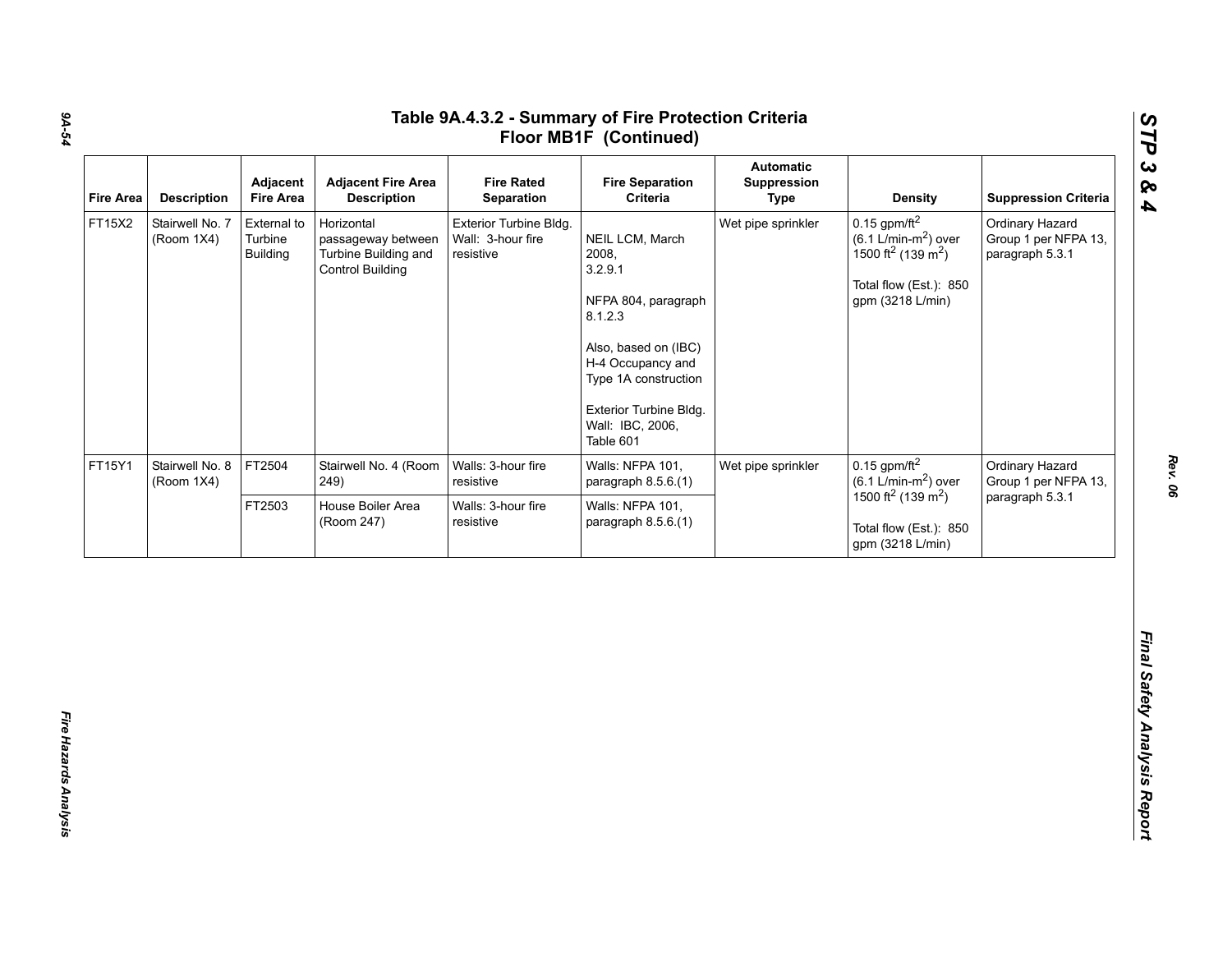| <b>Fire Area</b> | <b>Description</b>                             | Adjacent<br><b>Fire Area</b> | <b>Adjacent Fire Area</b><br><b>Description</b>                                                                                             | <b>Fire Rated</b><br>Separation                                                                                                        | <b>Fire Separation</b><br>Criteria                                           | <b>Automatic</b><br>Suppression<br><b>Type</b> | <b>Density</b>                                                                                                                                                     | <b>Suppression Criteria</b>                                                                                                                                   |
|------------------|------------------------------------------------|------------------------------|---------------------------------------------------------------------------------------------------------------------------------------------|----------------------------------------------------------------------------------------------------------------------------------------|------------------------------------------------------------------------------|------------------------------------------------|--------------------------------------------------------------------------------------------------------------------------------------------------------------------|---------------------------------------------------------------------------------------------------------------------------------------------------------------|
| FT15Y2           | Elevator Shaft<br>(Room 250)                   | FT1500                       | General Area                                                                                                                                | Walls: 2-hour fire<br>resistive<br>Doors: 3-hour fire<br>rated                                                                         | <b>NFPA 804,</b><br>paragraphs 8.1.2.4<br>and 8.1.2.5                        | Wet pipe sprinkler                             | $0.20$ gpm/ft <sup>2</sup><br>$(8.2 \text{ L/min-m}^2)$ over<br>1500 ft <sup>2</sup> (139 m <sup>2</sup> )<br>Total flow (Est.): 950                               | Ordinary Hazard<br>Group 2 per NFPA 13,<br>paragraph 5.3.2                                                                                                    |
|                  |                                                | FT1501                       | <b>HNCW Chiller Area</b><br>(Room 248),<br>Instrument, Service,<br>and Breathing Air<br>System Equipment<br>Areas (Rooms 111<br>and $1Y2$ ) | Walls: 2-hour fire<br>resistive                                                                                                        | Walls: NFPA 101,<br>paragraph 8.5.6.(1)                                      |                                                | gpm (3596 L/min)                                                                                                                                                   |                                                                                                                                                               |
|                  |                                                | FT2502                       | Stairwell No. 3 (Room<br>212)                                                                                                               | Walls: 2-hour fire<br>resistive<br>Doors: 3-hour fire<br>rated                                                                         | Walls: NFPA 101,<br>paragraph 8.5.6.(1)<br>Doors: NFPA 101,<br>Table 8.3.4.2 |                                                |                                                                                                                                                                    |                                                                                                                                                               |
| FT2500           | Lube Oil<br>Purification<br>Unit (Room<br>230) | FT1500                       | General Area                                                                                                                                | Walls: 3-hour fire<br>resistive<br>Doors: 3-hour fire<br>rated<br>Floor: 3-hour fire<br>resistive<br>Ceiling: 3-hour fire<br>resistive | NEIL LCM, paragraph<br>3.2.9.1<br>NFPA 804, paragraph<br>8.1.2.3             | Deluge Foam Water<br>Spray                     | 0.50 gpm/ $ft^2$ (20.4<br>L/min- $m2$ ) over the<br>entire area (Est. 640<br>ft <sup>2</sup> (59.5 m <sup>2</sup> ))<br>Total flow (Est.): 980<br>gpm (3710 L/min) | NEIL LCM, paragraph<br>3.2.20.5 and Appendix<br>A.3.2.20.5<br>NFPA 15, paragraphs<br>7.2.1.3 and 7.3.3<br>NFPA 16, paragraph<br>7.3.2 and Appendix<br>A.7.3.2 |

# Fire Hazards Analysis *Fire Hazards Analysis 9A-55*

*Rev. 06*

39-55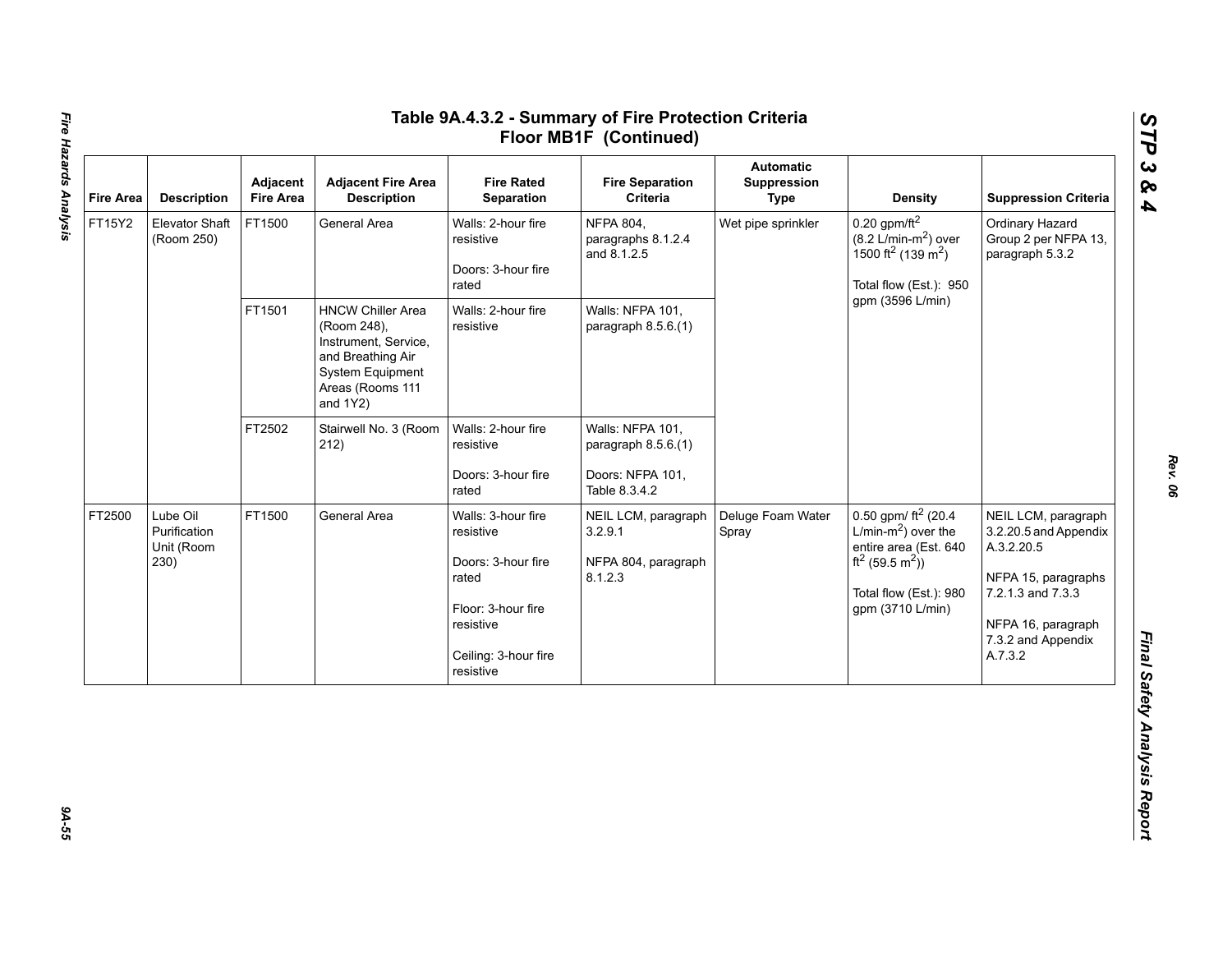| <b>Fire Area</b> | <b>Description</b>                        | Adjacent<br><b>Fire Area</b> | <b>Adjacent Fire Area</b><br><b>Description</b> | <b>Fire Rated</b><br>Separation                                                                                                        | <b>Fire Separation</b><br>Criteria                               | <b>Automatic</b><br>Suppression<br><b>Type</b> | <b>Density</b>                                                                                                                                                               | <b>Suppression Criteria</b>                                                                                                                                   |
|------------------|-------------------------------------------|------------------------------|-------------------------------------------------|----------------------------------------------------------------------------------------------------------------------------------------|------------------------------------------------------------------|------------------------------------------------|------------------------------------------------------------------------------------------------------------------------------------------------------------------------------|---------------------------------------------------------------------------------------------------------------------------------------------------------------|
| FT15Y3           | Lube Oil<br>Storage Tanks<br>(Room 1Y1)   | FT1500                       | General Area                                    | Walls: 3-hour fire<br>resistive<br>Doors: 3-hour fire<br>rated<br>Floor: 3-hour fire<br>resistive<br>Ceiling: 3-hour fire<br>resistive | NEIL LCM, paragraph<br>3.2.9.1<br>NFPA 804, paragraph<br>8.1.2.3 | Deluge Foam Water<br>Spray                     | 0.50 gpm/ $ft^2$ (20.4<br>L/min-m <sup>2</sup> ) over the<br>entire area (Est. 1400<br>ft <sup>2</sup> (130 m <sup>2</sup> ))<br>Total flow (Est.): 1550<br>gpm (5867 L/min) | NEIL LCM, paragraph<br>3.2.20.5 and Appendix<br>A.3.2.20.5<br>NFPA 15, paragraphs<br>7.2.1.3 and 7.3.3<br>NFPA 16, paragraph<br>7.3.2 and Appendix<br>A.7.3.2 |
| FT15Y4           | EHC Hydraulic<br>Power Unit<br>(Room 232) | FT1500                       | General Area                                    | Walls: 3-hour fire<br>resistive<br>Doors: 3-hour fire<br>rated<br>Floor: 3-hour fire<br>resistive<br>Ceiling: 3-hour fire<br>resistive | NEIL LCM, paragraph<br>3.2.9.1<br>NFPA 804, paragraph<br>8.1.2.3 | Deluge Foam Water<br>Spray                     | 0.50 gpm/ $ft^2$ (20.4<br>L/min- $m2$ ) over the<br>entire area (Est. 1120<br>ft <sup>2</sup> (104 m <sup>2</sup> ))<br>Total flow (Est.): 1340<br>gpm (5072 L/min)          | NEIL LCM, paragraph<br>3.2.20.5 and Appendix<br>A.3.2.20.5<br>NFPA 15, paragraphs<br>7.2.1.3 and 7.3.3<br>NFPA 16, paragraph<br>7.3.2 and Appendix<br>A.7.3.2 |

*Rev. 06*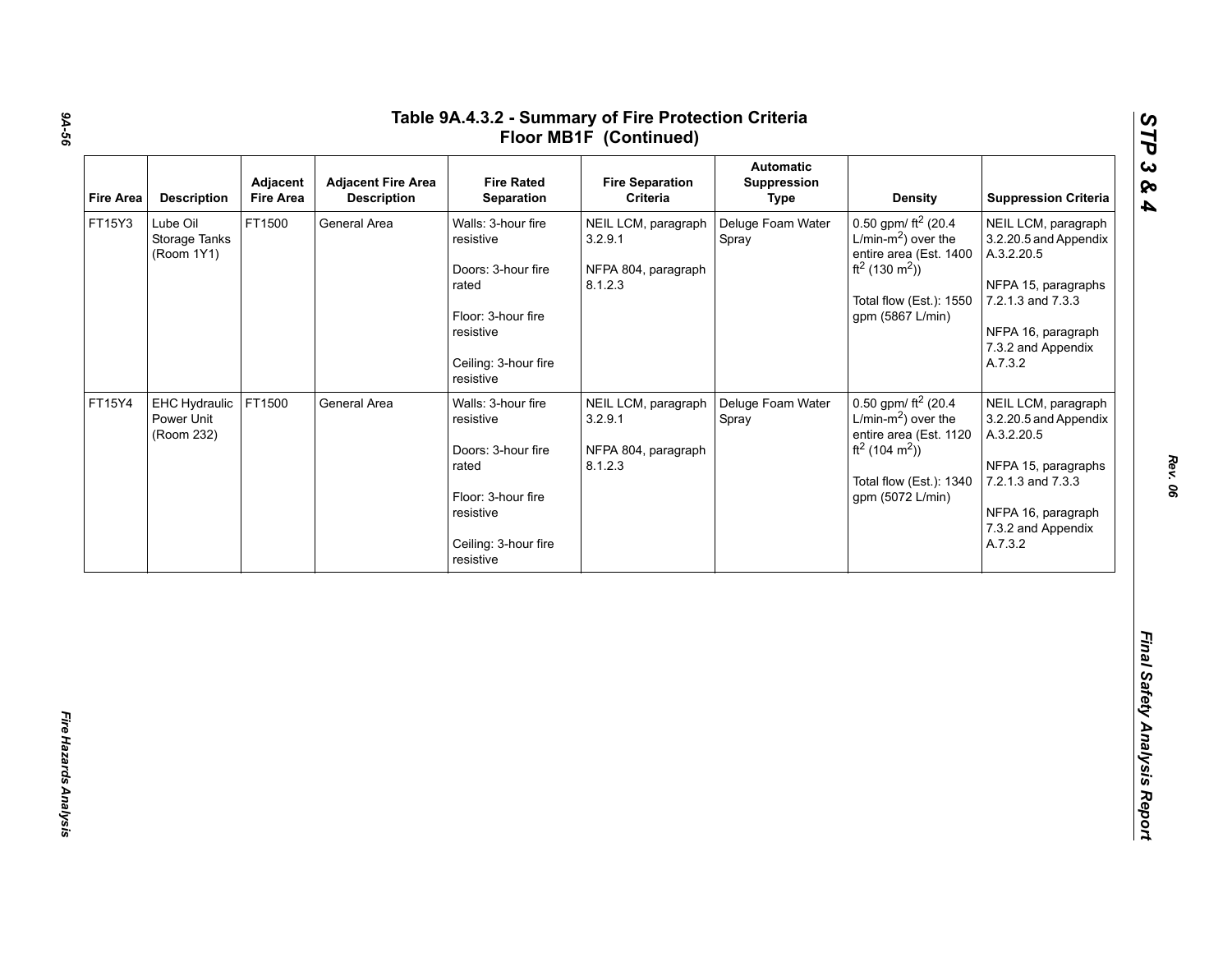| <b>Fire Area</b> | <b>Description</b>                 | Adjacent<br><b>Fire Area</b> | <b>Adjacent Fire Area</b><br><b>Description</b>                                                                                             | <b>Fire Rated</b><br>Separation                                | <b>Fire Separation</b><br>Criteria                                                                                                                                                             | <b>Automatic</b><br>Suppression<br><b>Type</b> | <b>Density</b>                                                                                                                                                              | <b>Suppression Criteria</b>                                       |
|------------------|------------------------------------|------------------------------|---------------------------------------------------------------------------------------------------------------------------------------------|----------------------------------------------------------------|------------------------------------------------------------------------------------------------------------------------------------------------------------------------------------------------|------------------------------------------------|-----------------------------------------------------------------------------------------------------------------------------------------------------------------------------|-------------------------------------------------------------------|
| FT2503           | House Boiler<br>Area<br>(Room 247) | FT1500                       | General Area                                                                                                                                | Wall: 3-hour fire<br>resistive                                 | NEIL LCM, March<br>2008, 3.2.9.6<br>NOTE: 3-hour wall is<br>specified based on<br>fuel fired boiler.<br>Specified rating may<br>be reduced in the<br>future due to planned<br>electric boiler. | Wet pipe sprinkler                             | $0.25$ gpm/ft <sup>2</sup><br>$(10.2 \text{ L/min-m}^2)$ over<br>5440 ft <sup>2</sup> (505 m <sup>2</sup> ) –<br>entire area<br>Total flow (Est.): 2540<br>gpm (9615 L/min) | NEIL LCM, paragraph<br>3.2.20.5<br>NFPA 804, paragraph<br>10.24.3 |
|                  |                                    | FT1501                       | <b>HNCW Chiller Area</b><br>(Room 248),<br>Instrument, Service,<br>and Breathing Air<br>System Equipment<br>Areas (Rooms 111<br>and $1Y2$ ) | Walls: 3-hour fire<br>resistive<br>Doors: 3-hour fire<br>rated | NEIL LCM, March<br>2008, 3.2.9.6<br>NOTE: 3-hour wall is<br>specified based on<br>fuel fired boiler.<br>Specified rating may<br>be reduced in the<br>future due to planned<br>electric boiler. |                                                |                                                                                                                                                                             |                                                                   |
| FT2503           | House Boiler<br>Area<br>(Room 247) | FT15Y1                       | Stairwell No. 8                                                                                                                             | Walls: 3-hour fire<br>resistive                                | Walls: NFPA 101,<br>paragraph $8.5.6(1)$                                                                                                                                                       | Wet pipe sprinkler                             | $0.25$ gpm/ft <sup>2</sup><br>$(10.2 \text{ L/min-m}^2)$ over<br>5440 ft <sup>2</sup> (505 m <sup>2</sup> ) –<br>entire area<br>Total flow (Est.): 2540<br>gpm (9615 L/min) | NEIL LCM, paragraph<br>3.2.20.5<br>NFPA 804, paragraph<br>10.24.3 |

*STP 3 & 4*

75-A9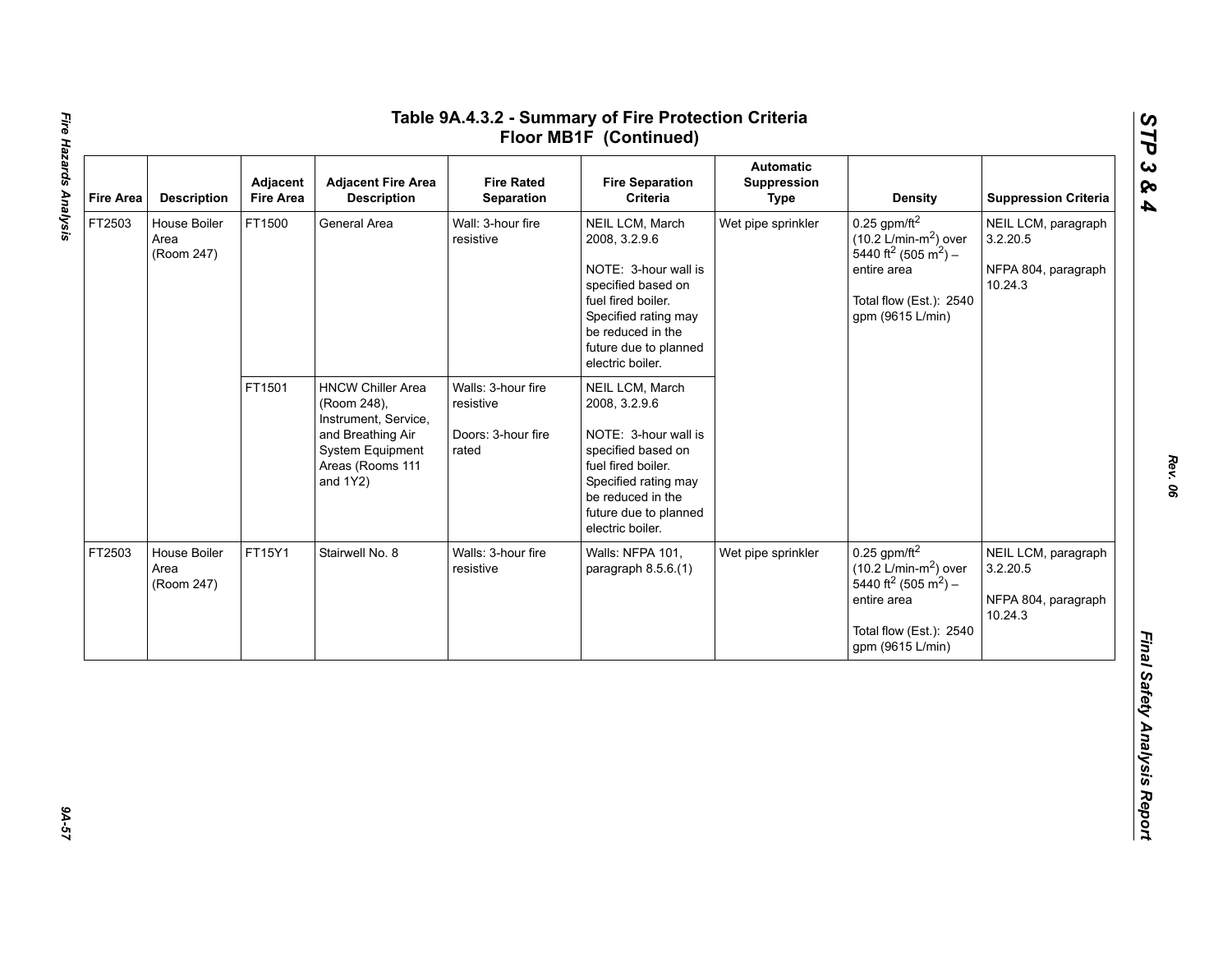| <b>Fire Area</b> | <b>Description</b>                          | Adjacent<br><b>Fire Area</b>                                                                                                                                     | <b>Adjacent Fire Area</b><br><b>Description</b>                    | <b>Fire Rated</b><br>Separation            | <b>Fire Separation</b><br>Criteria                    | <b>Automatic</b><br>Suppression<br><b>Type</b> | <b>Density</b>                                                                           | <b>Suppression Criteria</b>             |
|------------------|---------------------------------------------|------------------------------------------------------------------------------------------------------------------------------------------------------------------|--------------------------------------------------------------------|--------------------------------------------|-------------------------------------------------------|------------------------------------------------|------------------------------------------------------------------------------------------|-----------------------------------------|
| FT1501           | <b>HNCW Chiller</b><br>Area                 | FT1500                                                                                                                                                           | General Area                                                       | Wall: 2-hour fire<br>resistive             | Specified by FPE at<br>this location.                 | Wet pipe sprinkler                             | $0.20$ gpm/ft <sup>2</sup><br>$(8.2 \text{ L/min-m}^2)$ over                             | Ordinary Hazard<br>Group 2 per NFPA 13, |
|                  | (Room 248),<br>Instrument,<br>Service, and  | FT2502                                                                                                                                                           | Stairwell No. 3 (Room<br>212)                                      | Walls: 2-hour fire<br>resistive            | Walls:NFPA 101,<br>paragraph 8.5.6.(1)                |                                                | 1500 ft <sup>2</sup> (139 m <sup>2</sup> )<br>Total flow (Est.): 950<br>gpm (3596 L/min) | paragraph 5.3.2                         |
|                  | <b>Breathing Air</b><br>System<br>Equipment |                                                                                                                                                                  |                                                                    | Doors: 3-hour fire<br>rated                | Doors:NFPA 101,<br>Table 8.3.4.2                      |                                                |                                                                                          |                                         |
|                  | Areas (Rooms<br>111 and 1Y2)                | FT15Y2                                                                                                                                                           | Elevator Shaft (Room<br>250)                                       | Walls: 2-hour fire<br>resistive            | <b>NFPA 804,</b><br>paragraphs 8.1.2.4<br>and 8.1.2.5 |                                                |                                                                                          |                                         |
|                  |                                             | FT1503                                                                                                                                                           | Stairwell No. 1 (Room<br>114)                                      | Walls: 2-hour fire<br>resistive            | Walls:NFPA 101,<br>paragraph 8.5.6.(1)                |                                                |                                                                                          |                                         |
|                  |                                             |                                                                                                                                                                  |                                                                    | Doors: 3-hour fire<br>rated                | Doors:NFPA 101,<br>Table 8.3.4.2                      |                                                |                                                                                          |                                         |
|                  |                                             | FT3500                                                                                                                                                           | <b>Combustion Turbine</b><br>Generator Area<br>(Rooms 2X8 and 317) | Ceiling: 3-hour fire<br>resistive          | NFPA 804, paragraph<br>8.1.2.3                        |                                                |                                                                                          |                                         |
|                  |                                             | FT25X1<br><b>Combustion Turbine</b><br>Ceiling: Minimum 1-<br>NEIL LCM, March<br>Generator Switchgear<br>hour fire resistive<br>2008, 3.2.9.5<br>Area (Room 2X5) |                                                                    |                                            |                                                       |                                                |                                                                                          |                                         |
|                  |                                             |                                                                                                                                                                  |                                                                    |                                            | NFPA 13, paragraph<br>8.15.10                         |                                                |                                                                                          |                                         |
|                  |                                             | FT25X3                                                                                                                                                           | Switchgear Room 'A'<br>(Room 210)                                  | Ceiling: Minimum 1-<br>hour fire resistive | NEIL LCM, March<br>2008, 3.2.9.5                      |                                                |                                                                                          |                                         |
|                  |                                             |                                                                                                                                                                  |                                                                    |                                            | NFPA 13, paragraph<br>8.15.10                         |                                                |                                                                                          |                                         |

*9A-58*

Fire Hazards Analysis *Fire Hazards Analysis* 

*Rev. 06*

*STP 3 & 4*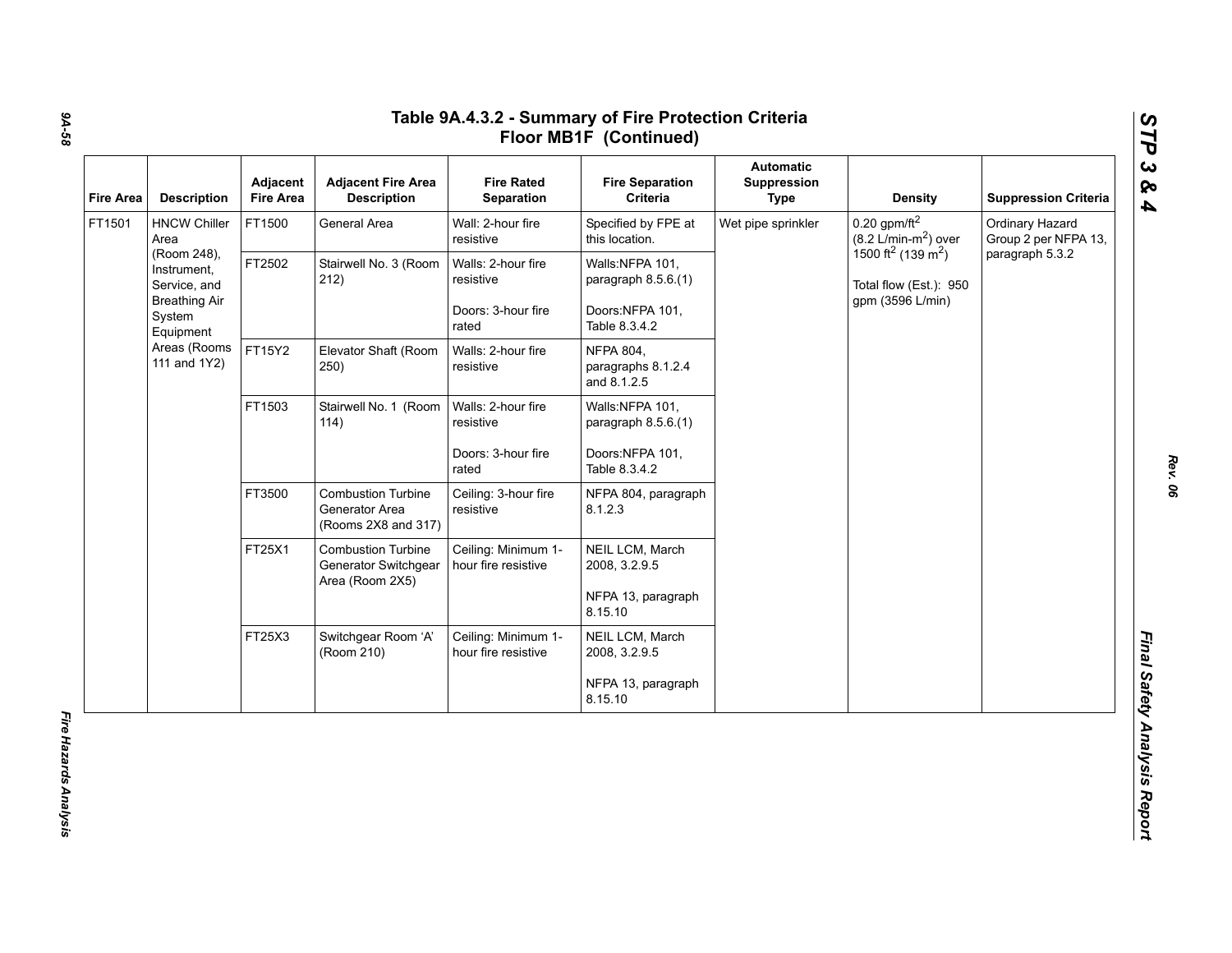| <b>Fire Area</b> | <b>Description</b>                                                                                                                                       | Adjacent<br><b>Fire Area</b>              | <b>Adjacent Fire Area</b><br><b>Description</b>                                     | <b>Fire Rated</b><br>Separation                                                         | <b>Fire Separation</b><br>Criteria                                                                                                                                                                    | <b>Automatic</b><br>Suppression<br><b>Type</b> | <b>Density</b>                                                                                                                                           | <b>Suppression Criteria</b>                                |
|------------------|----------------------------------------------------------------------------------------------------------------------------------------------------------|-------------------------------------------|-------------------------------------------------------------------------------------|-----------------------------------------------------------------------------------------|-------------------------------------------------------------------------------------------------------------------------------------------------------------------------------------------------------|------------------------------------------------|----------------------------------------------------------------------------------------------------------------------------------------------------------|------------------------------------------------------------|
| FT1501           | <b>HNCW Chiller</b><br>Area<br>(Room 248),<br>Instrument,<br>Service, and<br><b>Breathing Air</b><br>System<br>Equipment<br>Areas (Rooms<br>111 and 1Y2) | FT2503                                    | House Boiler Area<br>(Room 247)                                                     | Walls: 3-hour fire<br>resistive<br>Doors: 3-hour fire<br>rated                          | NEIL LCM, March<br>2008, 3.2.9.6<br>NOTE: 3-hour wall is<br>specified based on<br>fuel fired boiler.<br>Specified rating may<br>be reduced in the<br>future due to planned<br>electric boiler.        | Wet pipe sprinkler                             | $0.20$ gpm/ft <sup>2</sup><br>$(8.2 \text{ L/min-m}^2)$ over<br>1500 ft <sup>2</sup> (139 m <sup>2</sup> )<br>Total flow (Est.): 950<br>gpm (3596 L/min) | Ordinary Hazard<br>Group 2 per NFPA 13,<br>paragraph 5.3.2 |
|                  |                                                                                                                                                          | External to<br>Turbine<br><b>Building</b> | Horizontal<br>passageway between<br>Turbine Building and<br><b>Control Building</b> | Exterior Turbine Bldg.<br>Wall: 3-hour fire<br>resistive<br>Doors: 3-hour fire<br>rated | NEIL LCM, March<br>2008,<br>3.2.9.1<br>NFPA 804, paragraph<br>8.1.2.3<br>Also, based on (IBC)<br>H-4 Occupancy and<br>Type 1A construction<br>Exterior Turbine Bldg.<br>Wall: IBC, 2006,<br>Table 601 |                                                |                                                                                                                                                          |                                                            |
|                  |                                                                                                                                                          |                                           |                                                                                     |                                                                                         |                                                                                                                                                                                                       |                                                |                                                                                                                                                          |                                                            |

*STP 3 & 4*

94-59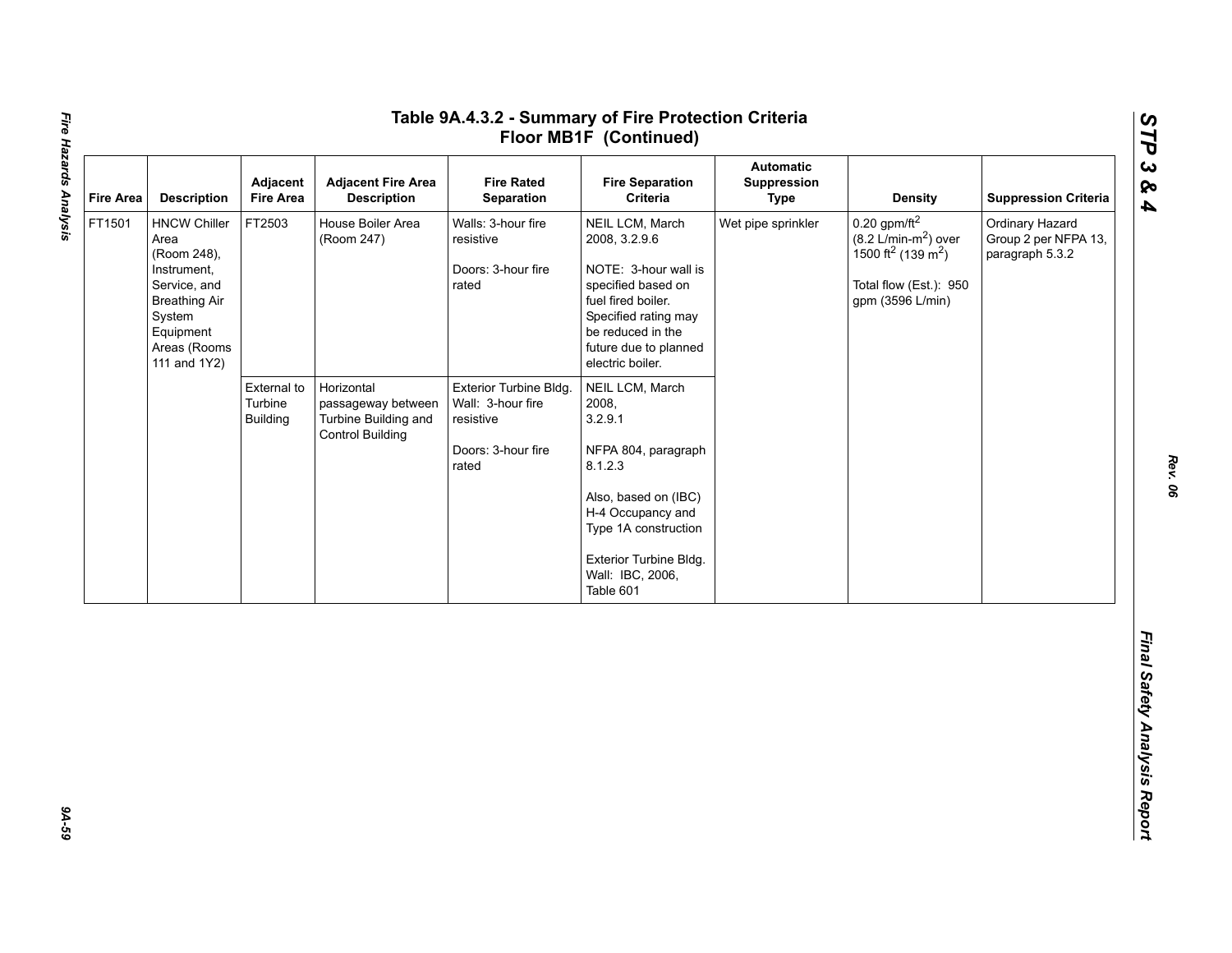# **9A.4.3.3 Floor 1F (El. 12.3m (35'-0")) – See Figure 9A.4-19 and Table 9A.4.3.3 Summary of Fire Protection Criteria Floor 1F**

# **9A.4.3.3.1 Fire Area – FT1500 (General Area)**

(1) Fire Area Boundary Description

Floor 1F shares fire area FT1500 with all other floors in the Turbine Building.

Non fire-rated equipment access hatches are installed in the floor between floor 1F and floor MB1F in the northwest corridor area (room 242).

Non-fire rated equipment access hatches exist in the ceiling of the condensate filter vessel area (room 241) beneath the condensate filter maintenance area (room 342) on floor 2F above.

Additionally, a large non fire-rated equipment hatch is installed in the ceiling above the unloading bay leading to floor 2F above.

The offgas charcoal adsorber area (room 112) extends vertically upward from floor B1F through floors MB1F and 1F to the underside of floor 2F (elevation 19.7m (59'-3  $\frac{1}{2}$ ")). In room 112, a non fire-rated equipment access hatch is installed at room ceiling level, elevation 19.7m (59'-3 ½") (floor 2F).

The low pressure condensate pump area (room 140) extends vertically up from floor B1F, through floors MB1F, 1F and 2F, to and through an non-fire rated equipment hatch in the turbine operating deck floor (floor 3F, elevation 27.8m (85'-10 ½"))

The steam jet air ejector area (room 311) and gland seal steam condenser area (room 314) extend vertically up from floor 1F, through floor 2F, to and through an non-fire rated equipment hatch in the operating deck floor (floor 3F, elevation 27.8m (85'-10 ½")).

Access to the offgas charcoal adsorber area (room 112) is from floor 1F with open grating is installed at this floor level.

Fire area FT1500 is bounded by:

- The Turbine Building exterior walls
- The exterior walls separating stairwell no. 2 (room 122, fire area FT1503)
- The interior walls enclosing stairwell no. 3 (room 212, fire area FT2502)
- The interior walls enclosing stairwell no. 4 (room 249, fire area FT2504)
- The interior walls enclosing stairwell no. 6 (room 1X3, fire area FT15X1)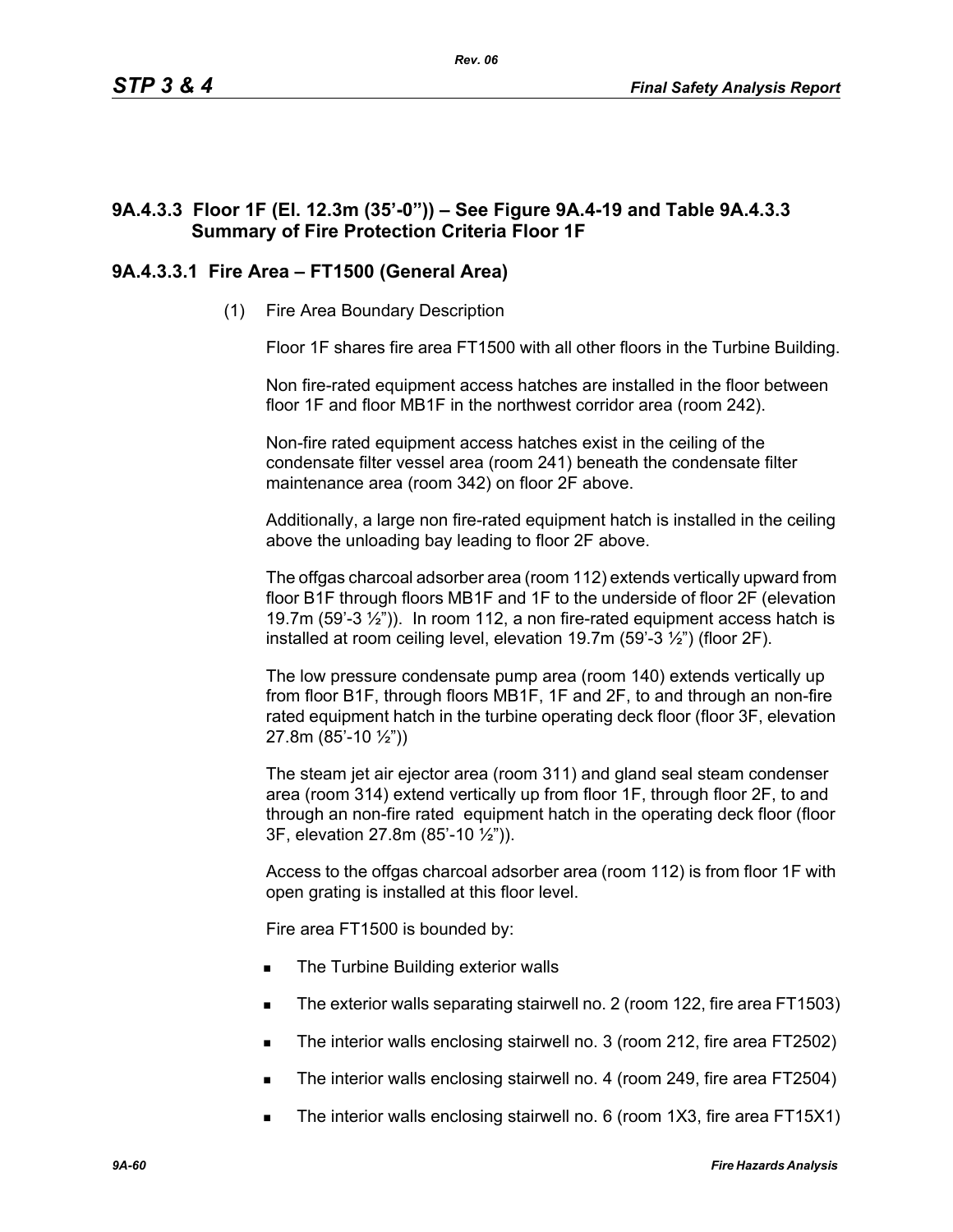- The interior walls enclosing stairwell no. 7 (room 1X4, fire area FT15X2)
- The interior walls enclosing the elevator shaft (room 250, fire area FT15Y2)
- The floor above the area housing the lube oil purification unit (room 230, fire area FT2500) on floor MB1F
- The floor above the area housing the lube oil storage tanks (room 1Y1, fire area FT15Y3 ) on floor MB1F
- **The floor above the area housing the EHC hydraulic power unit (room** 232, fire area FT15Y4 ) on floor MB1F
- The interior wall between the house boiler area (room 247, fire area FT2503) and this fire area, along building column line T8.
- The interior wall between the combustion turbine generator auxiliary equipment area (room 2X8, fire area FT3500) and this fire area, along column line T8
- The interior wall between the combustion gas turbine switchgear area (room 2X5, fire area FT25X1) and this fire area, along column line T8
- The interior wall between switchgear room 'A' (room 210, fire area FT25X3) and this fire area, along column line T8
- The ceiling between this fire area and the Main Turbine Lube Oil Tank area (room 330, fire area FT3501)
- The ceiling between this fire area and the Generator Seal Oil Unit area (room 3X2, fire area FT35X9)
- The ceiling between this fire area and the Low Pressure Condensate Pump Switchgear area (room 31X-2, fire area FT35X1)
- (2) Equipment See Table 9A.6-4

| <b>Safety Related</b> | <b>Provides Core Cooling</b> |
|-----------------------|------------------------------|
| No.                   | N٥                           |

- (3) Radioactive Material Present None that can be released as a result of fire.
- (4) Qualification of Fire Barriers –

The Turbine Building is classified as Type IA construction in accordance with the International Building Code (IBC), 2006. Type IA construction is noncombustible. The building structural frame, and all exterior and interior bearing walls, are required to be of 3 hour fire-resistive construction. The building floor is required to be of not less than 2 hour fire resistive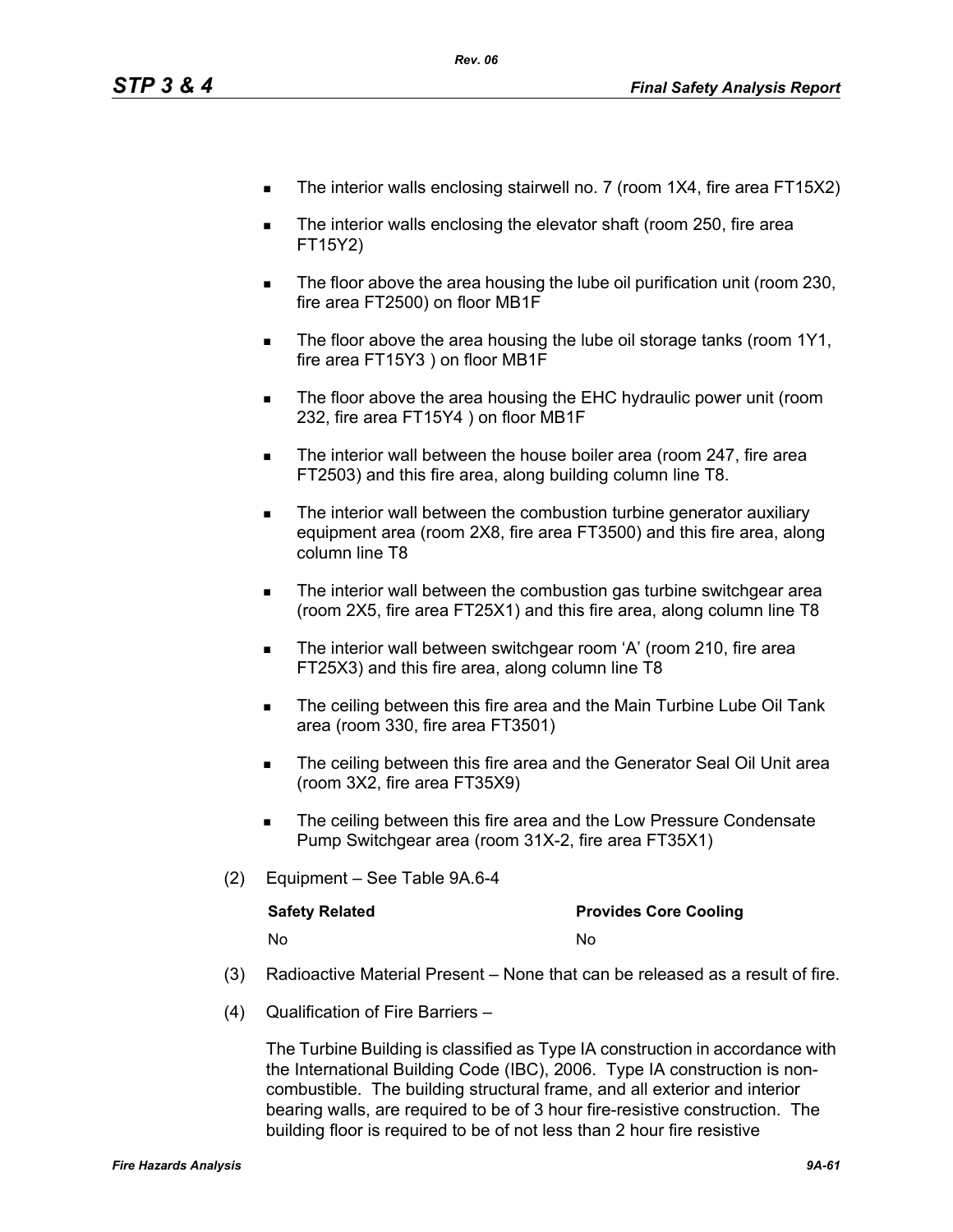construction, including supporting beams and joists. Also, the building roof is required to be of not less than  $1\frac{1}{2}$  hour fire resistive construction.

The enclosed stairwells that serve floor 1F, stairwell nos. 1, 2, 3, 4, 6, 7 and 8 are of 2 hour fire-resistive concrete construction.

Enclosed stairwell nos. 2, 4, 6, and 7 are separate fire areas and are discussed in subsections 9A.4.3.1.2 through 9A.4.3.1.5 (fire areas FT1503, FT2504, FT15X1, and FT15X2).

Enclosed stairwells 1, 3 and 8 are described in subsections 9A.4.3.2.2 through 9A.4.3.2.4 (fire areas FT1502, FT2502 and FT15Y1), respectively.

The elevator shaft (room 250) is of 2 hour fire-resistive concrete construction, is a separate fire area (FT15Y2), and is described in subsection 9A.4.3.2.5.

Floor areas on this level located above the lube oil purification unit (room 230, fire area FT2500), lube oil storage tank area (room 1Y1, fire area FT15Y3), and the EHC hydraulic power unit (room 232, fire area FT15Y4) are of 3 hour fire-resistive construction. These rooms are described as separate fire areas in subsections 9A.4.3.2.6 through 9A.4.3.2.8, respectively.

The house boiler area (room 247, fire area FT2503) is separated from fire area FT1500 by 3 hour fire-resistive concrete construction along building column line T8. The fire area (FT2503) associated with room 247 is addressed in subsection 9A.4.3.2.9.

The combustion turbine generator area (rooms 317 and 2X8, fire area FT3500) is separated from FT1500 on floor 1F by 3 hour fire-resistive concrete construction along building column line T8. Fire area FT3500 is discussed in subsection 9A.4.3.3.2.

Combustion turbine generator switchgear (room 2X5, fire area FT25X1) is separated from fire area FT1500 by 3 hour fire-resistive concrete construction along column line T8. This fire area is described in subsection 9A.4.3.3.3.

Fire area FT1500 is separated from the area housing switchgear room 'A' (room 210, fire area FT25X3) by 2 hour fire-resistive concrete construction along column line T8. Fire area FT25X3 is described in subsection 9A.4.3.3.4.

The Turbine Building is separated from the horizontal passageway that runs exterior and parallel to the southernmost building wall by 3 hour fire-resistive concrete construction. This horizontal passageway provides a protected exit and access from the Turbine Building to the Control Building and Service Building.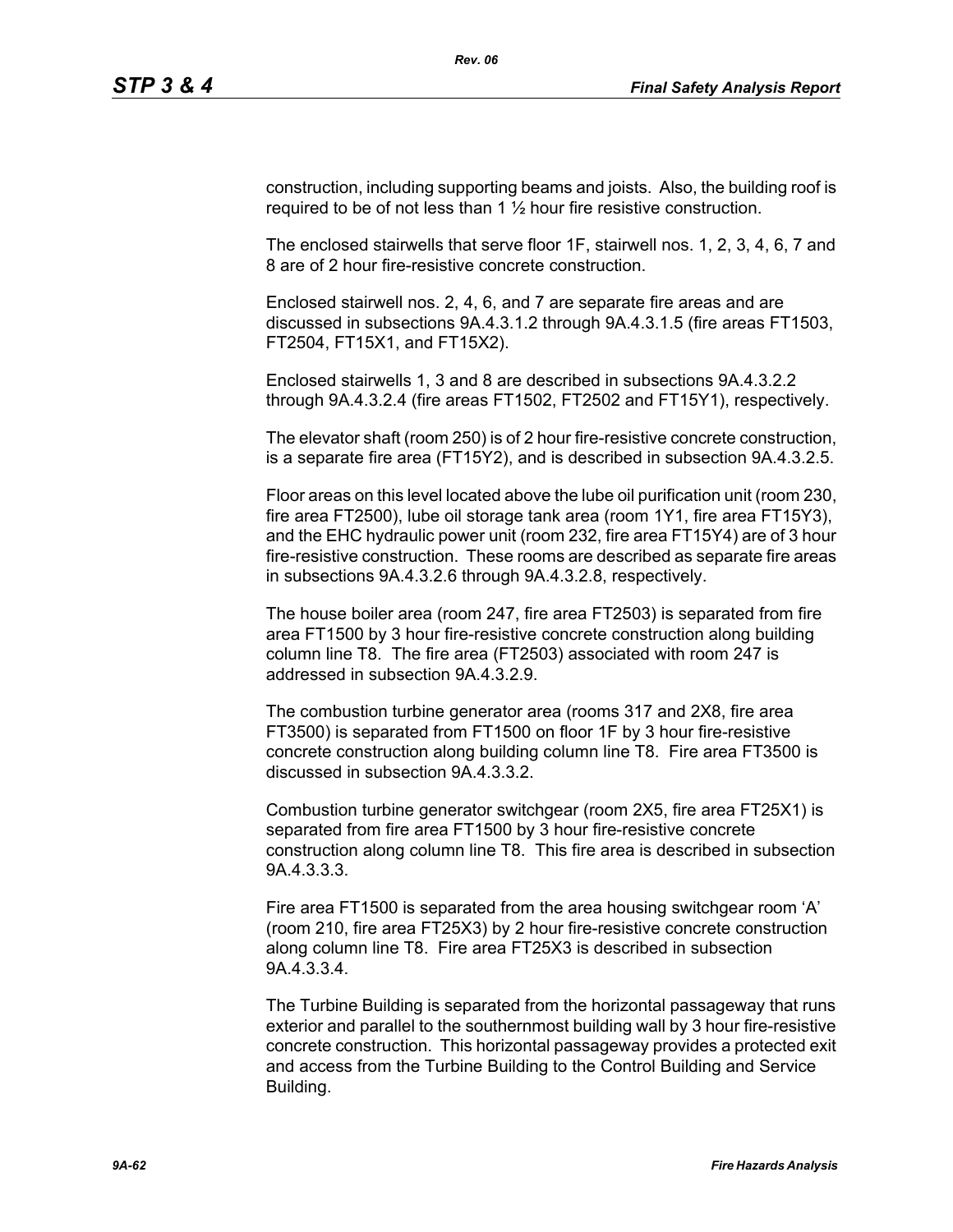The exterior Turbine Building walls are of 3 hour fire-resistive concrete construction, consistent with the requirements of the IBC.

The ceiling between this fire area and areas on floor 2F above is 3 hour fireresistive concrete construction. These areas include the Main Turbine Lube Oil Tank area (room 330, fire area FT3501, Safety Related Low Pressure Condensate Pump Switchgear (room 31X-2, fire area FT35X1), and the Generator Seal Oil Unit (room 3X2, FT35X9).

(5) Combustibles Present:

| <b>Fire Loading</b>                                                                     | <b>Total Heat of Combustion (MJ)</b> |
|-----------------------------------------------------------------------------------------|--------------------------------------|
| Cable in conduit, and less than the Acceptable<br>a).<br>equivalent of 0.6m cable trays |                                      |
| (b) Limited quantities of lubricants in<br>pumps                                        | <b>Negligible</b>                    |
| (c) Charcoal in offgas charcoal bed                                                     | Does not contribute to fire loading  |

(6) Detection Provided – Class A supervised POC, and manual alarm pull stations.

Manual Pull Locations: TA.4-T7.5, TH.5-T7.9, TJ.7-T7.5, TJ.6-T2.2, TG.2-T2, TJ.9-T8.1.

(7) Suppression Available:

| <b>Type</b>                                                                                                                                           | Location/Actuation                                                                                                                                                                                                                                                                               |  |  |
|-------------------------------------------------------------------------------------------------------------------------------------------------------|--------------------------------------------------------------------------------------------------------------------------------------------------------------------------------------------------------------------------------------------------------------------------------------------------|--|--|
| Modified Class III standpipes                                                                                                                         | Stairwells No. $1$ < 114 $>$ , No. 2<br><122>, No.3 <212>, No.4<br>$<$ 249>, No.6 $<$ 1X3>, No.7<br>$<$ 1X4>, and No.8 $<$ 1Y5>                                                                                                                                                                  |  |  |
| ABC portable (hand) extinguishers and<br>hose stations                                                                                                | TA.1-T2.7, TA.9-T4.8,<br>TA.1-T6.4, TB.6-T7.8,<br>TD.4-T7.8, TF.3-T7.8,<br>TH.2-T7.8, TH.1-T6, TH.7-T4.9,<br>TH.9-T2.8, TG.2-T2.1,<br>TB.4-T1.2, TC.5-T2.9,<br>TB.1-T.29, TB.7-T3.4, TC.5-T5,<br>TB.9-T6, TC.6-T6.9, TE.3-T6.9,<br>TJ.9-T6.6, TJ.1-T5.9, TJ.9-<br>T5.2,<br>TJ.1-T4.3, TJ.9-T3.3, |  |  |
| Wet pipe sprinkler system<br>Design density 12.2 L/min-m <sup>2</sup> (0.3 gpm/ft <sup>2</sup> )<br>over 464.5 m <sup>2</sup> (5000 ft <sup>2</sup> ) | Throughout floor 1F                                                                                                                                                                                                                                                                              |  |  |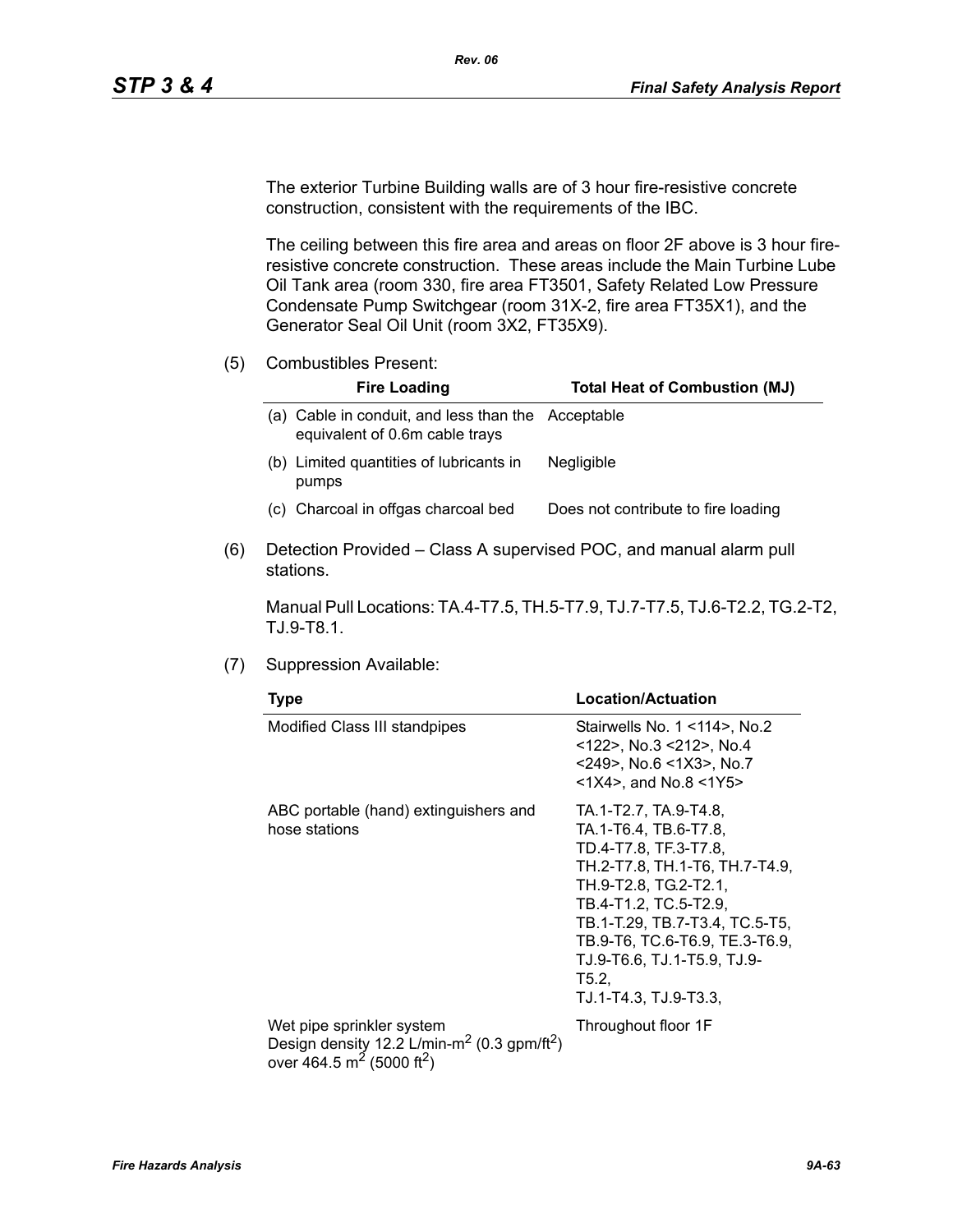- (8) Fire Protection Design Criteria Employed:
	- (a) Fire detection and suppression capability is provided and accessible;
	- (b) Fire stops are provided for penetrations through rated fire barriers.
- (9) Consequences of Fire Postulated fire assumes loss of function. Smoke from a fire would be removed by the normal HVAC system except for the following rooms:
	- (a) Rooms 314 and 344 by normal HVAC and process exhaust
- (10) Consequences of Fire Suppression Suppression extinguishes the fire. Refer to Section 3.4, "Water Level (Flood) Design," for drain system.
- (11) Design Criteria Used for Protection Against Inadvertent Operation, Careless Operation or Rupture of the Suppression System:
	- (a) Provision of raised supports for the equipment
	- (b) Refer to Section 3.4, "Water Level (Flood) Design," for drain system.
- (12) Fire Containment or Inhibiting Methods Employed:
	- (a) Fire stops are provided for penetrations through fire rated barriers.
	- (b) The means of fire detection, suppression and alarming are provided and accessible.
- (13) Remarks:
	- (a) Smoke detectors, and temperature controllers are mounted in the exhaust duct of the offgas system to detect any fire in the charcoal beds. The fire is contained by isolating the charcoal adsorber vessel and purging the vessel with nitrogen gas.
	- (b) Electrical cable insulation in conduit does not represent a combustible fire load.
	- (c) The total flow of the wet pipe sprinkler system on floor 1F with a 1893 L/min (500 gpm) hose stream allowance is estimated to be 10,410 L/min (2750 gpm).

# **9A.4.3.3.2 Fire Area – FT3500 (Combustion Turbine Generator Area – Rooms 317 and 2X8)**

(1) Fire Area Boundary Description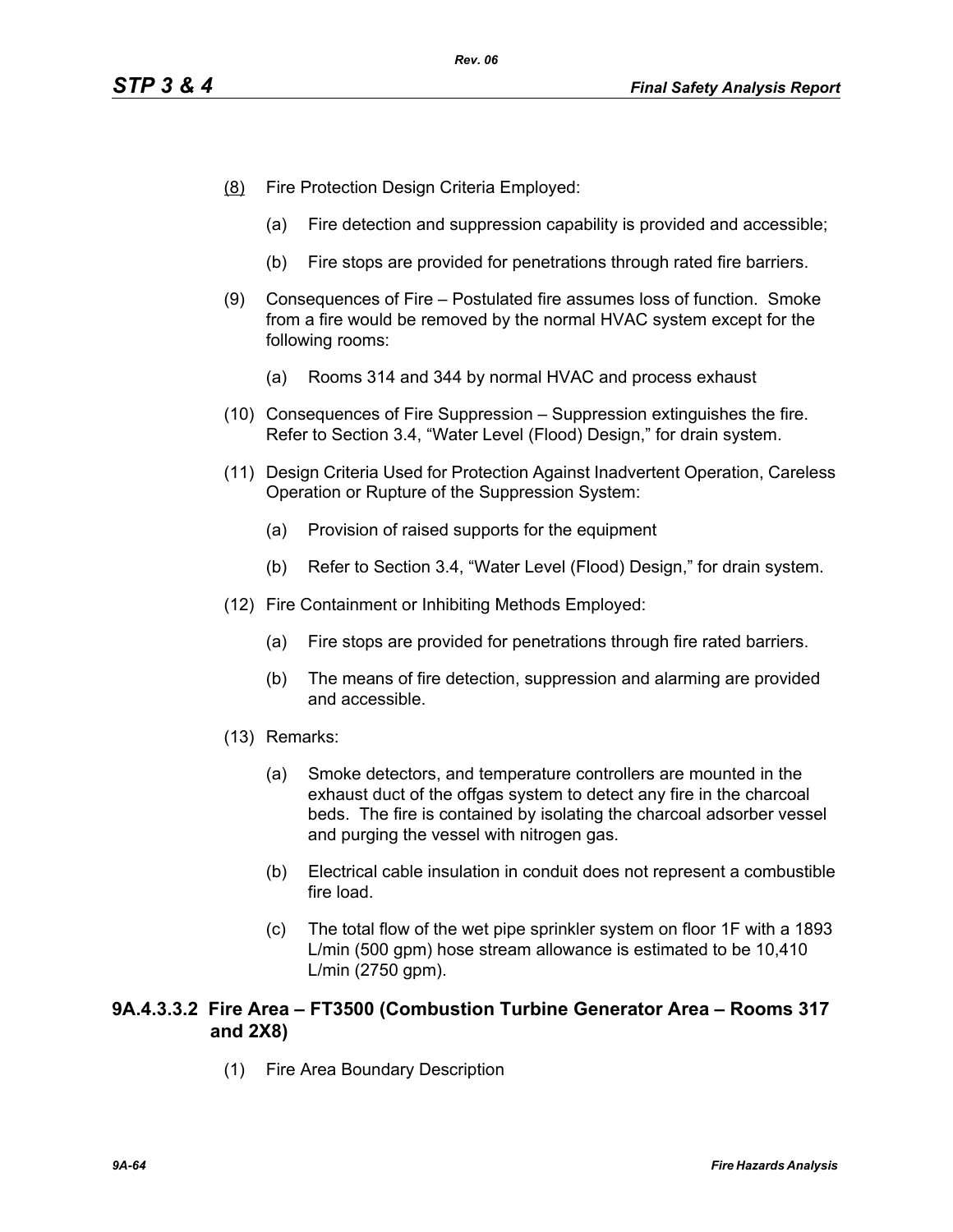The combustion turbine generator area (room 317) and associated equipment area (room 2X8) are bounded by concrete fire-resistive wall, floor and ceiling construction.

Adjacent fire areas include the house boiler area (room 247, fire area FT2503), switchgear room 'A' (room 210, fire area FT25X3), the combustion turbine generator switchgear room (room 2X5, fire area FT25X1), and enclosed stairwell no. 8 (room 1Y5, fire area FT15Y1).

The combustion turbine generator area is located above the HNCW chiller area (room 248) and instrument and service air equipment area (room 111) on floor MB1F below (fire area FT1501). The floor separating fire area FT3500 and FT1501 is of fire-resistive concrete construction.

Combustion turbine generator room 317 extends vertically upward from floor 1F, through floor 2F, to the underside of the roof deck at elevation 27.8m.

- (2) Equipment See Table 9A.6-4 **Safety Related Provides Core Cooling** No No
- (3) Radioactive Material Present None.
- (4) Qualification of Fire Barriers The interior and exterior walls enclosing the combustion turbine generator area (rooms 317 and 2X8, FT3500), except for walls enclosing stairwell no. 8, are of 3 hour fire-resistive concrete construction.

Stairwell no. 8 is of 2 hour fire-resistive concrete construction and is described in subsection 9A.4.3.2.4.

The floor in rooms 317 and 2X8 is of 3 hour fire resistive concrete construction.

Combustion turbine generator room 317 extends vertically upward to the roof deck at elevation 27.8m. The ceiling (and roof deck) is of 1 ½ hour fireresistive concrete construction consistent with the requirements for a Type IA structure described in the IBC.

The ceiling above the combustion turbine generator equipment area (room 2X8) is of 3 hour fire-resistive concrete construction.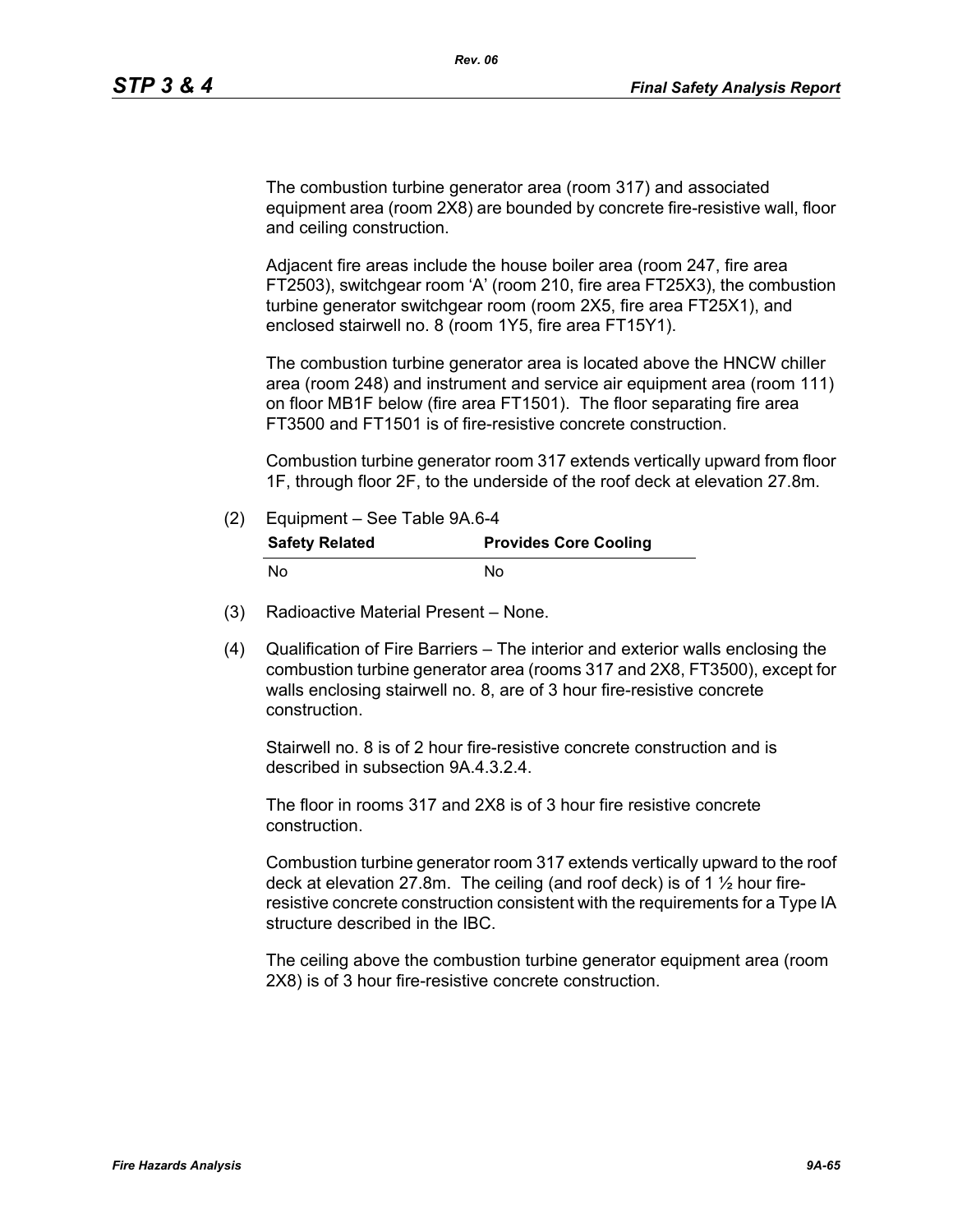## (5) Combustibles Present:

| <b>Fire Loading</b>                                                                     | <b>Total Heat of Combustion (MJ)</b> |
|-----------------------------------------------------------------------------------------|--------------------------------------|
| Turbine lube oil tank,<br>Capacity 189 L (50 gal.) (Est.)                               | 7,915 MJ (7,501,972 Btu)             |
| Generator lube oil tank,<br>Capacity 1 325 L (350 gal.) (Est.)                          | 55,405 MJ (52,513,805 Btu)           |
| Fuel oil day tank, No. 2 Diesel<br>Capacity 2000 gal. (Est.)                            | 289,600 MJ (274,487,826 Btu)         |
| Fuel filtering and metering, No. 2 Diesel,<br>Capacity 114 L $(30 \text{ gal.})$ (Est.) | 4,344 MJ (4,117,317 Btu)             |
| Hydraulic start package, Hydraulic fluid<br>Capacity 378 L (100 gal.) (Est.)            | 14,000 MJ (13,269,439 Btu)           |
| Diesel starter day tank, No. 2 Diesel<br>Capacity 4 542 L (1,200 gal.) (Est.)           | 173,760 MJ (164,692,695 Btu)         |
| Diesel starter lube oil tank,<br>Capacity 189 L (50 gal.) (Est.)                        | 7,915 MJ (7,501,972 Btu)             |

- (6) Detection Provided Class A supervised rate compensated thermal detectors. The detection system is a cross zoned system requiring two detectors, one in each zone, to sense fire before initiating the suppression system. Manual alarm pull stations at exits.
- (7) Suppression Available:

| Type                                                                                                                                                           | <b>Location/Actuation</b>                                                                                |
|----------------------------------------------------------------------------------------------------------------------------------------------------------------|----------------------------------------------------------------------------------------------------------|
| Modified Class III standpipe                                                                                                                                   | Stairwell No. 1 <114>                                                                                    |
| ABC portable (hand) extinguishers and<br>hose stations'                                                                                                        | TC.1-T8.2, TD-T8.9, TD.9-T8.2,<br>TA.1-T9.3, TB.9-T9.1,<br>TD.8-T9.1, TF.4-T9.5,<br>TB.9-T9.9, TD.8-T9.9 |
| Deluge foam water sprinkler system<br>Design density 12.2 L/min-m <sup>2</sup> (0.3 gpm/ft <sup>2</sup> )<br>over 464.5 m <sup>2</sup> (5000 ft <sup>2</sup> ) | Rooms 317 and 2X8                                                                                        |

- (8) Fire Protection Design Criteria Employed:
	- (a) Rooms 317 and 2X8 are configured as a separate fire-resistive enclosure.
	- (b) Fire detection and suppression capability is provided and accessible.
	- (c) Fire stops are provided for penetrations through rated fire barriers.
- *(9)* Consequences of Fire The postulated fire assumes loss of function of the enclosed area and affected equipment. Smoke from a fire would be removed by the normal HVAC system.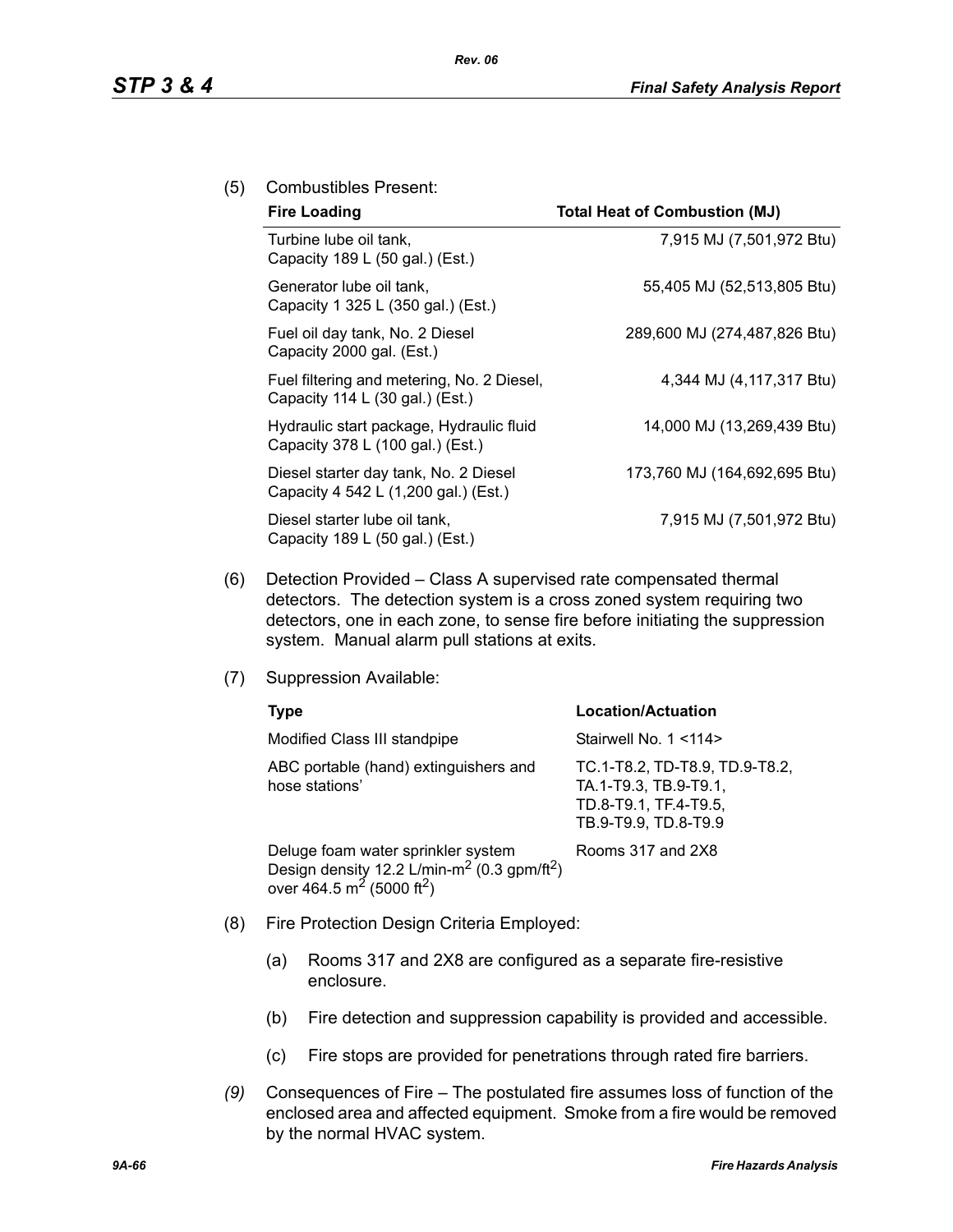- (10) Consequences of Fire Suppression Suppression extinguishes the fire. Refer to Section 3.4, "Water Level (Flood) Design," for drain system.
- (11) Design Criteria Used for Protection Against Inadvertent Operation, Careless Operation or Rupture of the Suppression System:
	- (a) Location of the manual suppression system external to the room
	- (b) Provision of raised supports for equipment
	- (c) Refer to Section 3.4, "Water Level (Flood) Design," for drain system.
	- (d) Cross zoned detectors for initiation of deluge system
- (12) Fire Containment or Inhibiting Methods Employed:
	- (a) Fire stops are provided for penetrations through fire rated barriers.
	- (b) The means of fire detection, suppression and alarming are provided and accessible.
- (13) Remarks: The total flow of the wet pipe sprinkler system on floor 1F with a 1893 L/min (500 gpm) hose stream allowance is estimated to be 10,410 L/min (2750 gpm).

# **9A.4.3.3.3 Fire Area –FT25X1 (Combustion Turbine Generator Switchgear - Room 2X5)**

(1) Fire Area Boundary Description

The combustion turbine generator switchgear area (room 2X5) is bounded by a concrete fire-resistive wall, floor and ceiling construction.

Adjacent fire areas include the combustion turbine generator area (rooms 317 and 2XS, fire area FT3500), switchgear room 'A' (room 210, fire area FT25X3), and the controlled access areas on floor 1F in the Turbine Building (fire area FT1500).

Fire-resistive concrete construction separates the switchgear room 'A' from fire area FT1500 along column line T8.

(2) Equipment – See Table 9A.6-4

| <b>Safety Related</b> | <b>Provides Core Cooling</b> |
|-----------------------|------------------------------|
| No                    | N٥                           |

(3) Radioactive Material Present – None.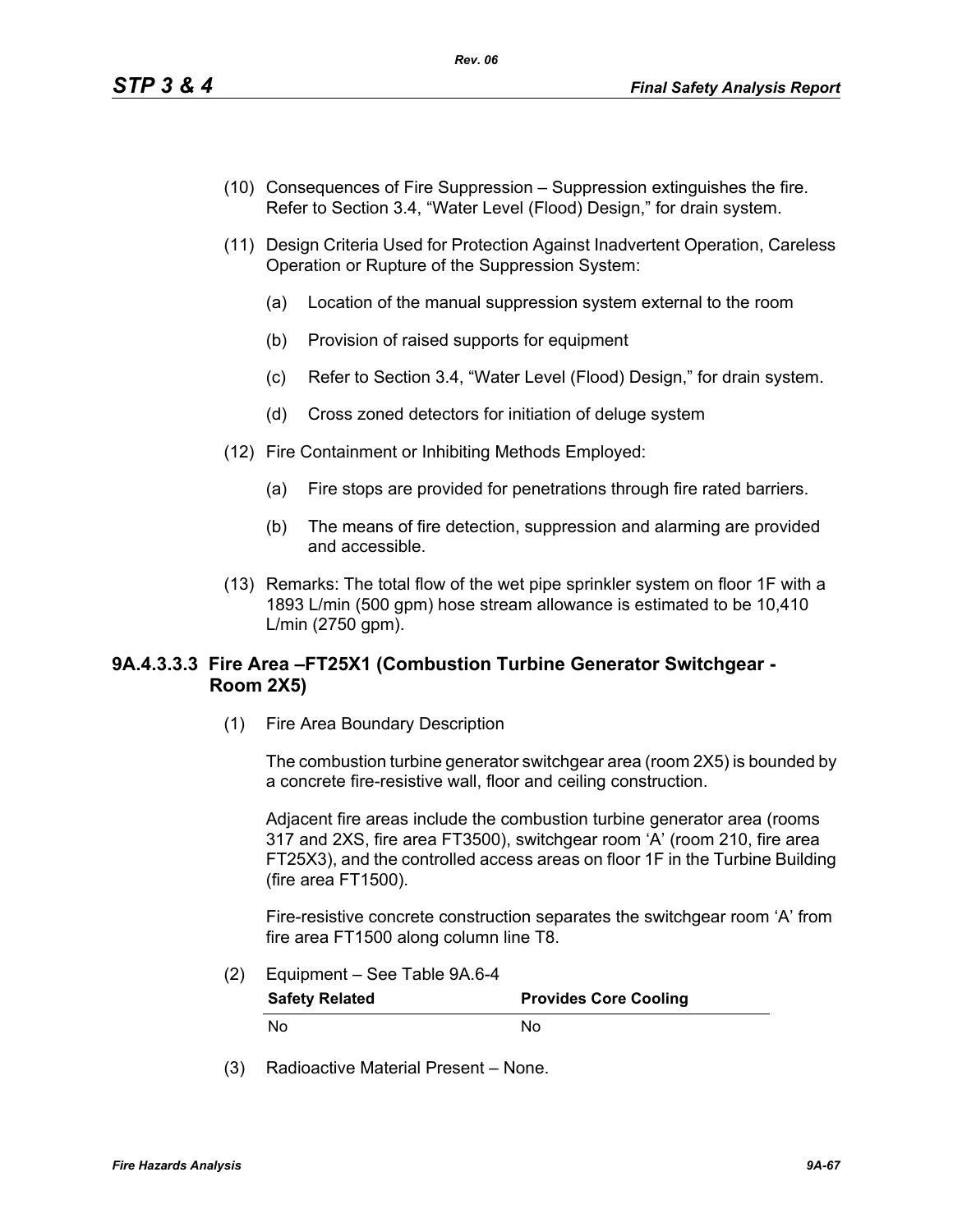(4) Qualification of Fire Barriers – The combustion turbine generator switchgear room (room 2X5) is separated from the combustion turbine generator area (rooms 317 and 2X8) by 3 hour fire-resistive concrete construction.

The interior separation between room 2X5 and fire area FT1500 at column line T8 is of 2 hour fire-resistive concrete construction. Additionally, the separation between the combustion turbine switchgear room (room 2X5) and switchgear room 'A' is a minimum of 1 hour fire-resistive construction

The ceiling and floor in room 2X5 are of a minimum 1 hour fire-resistive concrete construction.

(5) Combustibles Present:

| <b>Fire Loading</b> | <b>Total Heat of Combustion (MJ)</b>                                                   |
|---------------------|----------------------------------------------------------------------------------------|
| Cable in conduit    | Acceptable                                                                             |
| Cable Trays         | 1454 MJ/m <sup>2</sup> (0.1425 Btu/ft <sup>2</sup> ) ECLL<br>(maximum average) applies |

- (6) Detection Provided Class A supervised POC at each building floor elevation and manual pull station external to the enclosed stairway at each floor elevation.
- (7) Suppression Available:

| Type                                                                                                                   | <b>Location/Actuation</b> |
|------------------------------------------------------------------------------------------------------------------------|---------------------------|
| Modified Class III standpipe                                                                                           | Stairwell No. 1 < 114>    |
| ABC portable (hand) extinguisher and hose<br>station                                                                   | TF.4-TB.3                 |
| Wet Pipe Sprinkler<br>Design density: 8.2 L/min-m <sup>2</sup> (0.20 gpm/ft <sup>2</sup> )<br>over $1500 \text{ ft}^2$ | Room 2X5                  |

(8) Fire Protection Design Criteria Employed:

Fire detection and suppression capability is provided and accessible.

Fire stops are provided for penetrations through fire rated barriers.

- (9) Consequences of Fire The postulated fire assumes loss of function. Smoke from a fire would be removed by the normal HVAC system.
- (10) Consequences of Fire Suppression Suppression extinguishes the fire. Refer to Section 3.4, "Water Level (Flood) Design," for drain system.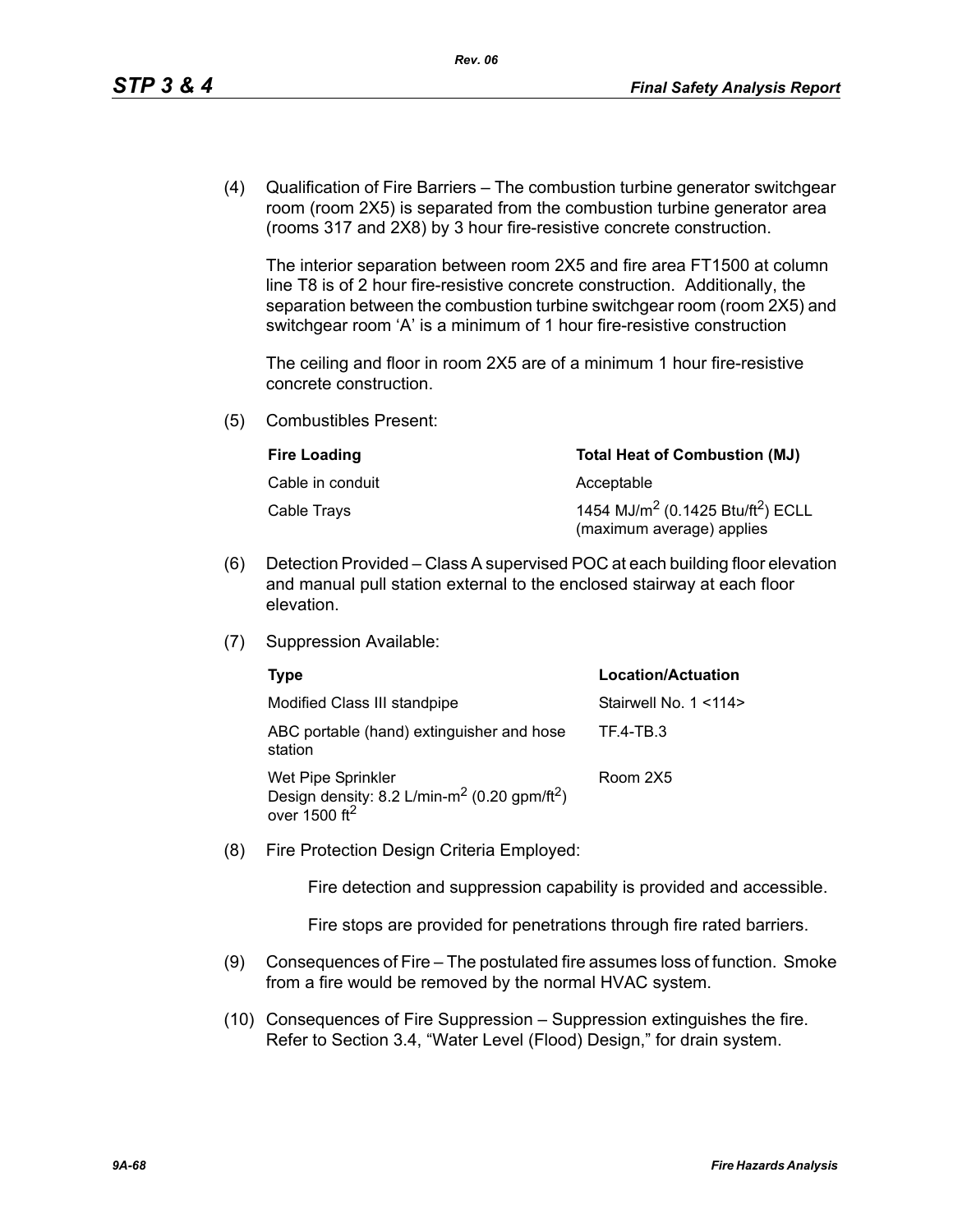- (11) Design Criteria Used for Protection Against Inadvertent Operation, Careless Operation or Rupture of the Suppression System:
	- (a) Provision of raised supports for equipment.
	- (b) Refer to Section 3.4, "Water Level (Flood) Design," for drain system.
- (12) Fire Containment or Inhibiting Methods Employed:
	- (a) Fire stops are provided for penetrations through fire rated barriers.
	- (b) The means of fire detection, suppression and alarming are provided and accessible.
- (13) Remarks:
	- (a) The total flow of the wet pipe sprinkler system with a 1893 L/min (500 gpm) hose stream allowance is estimated to be 3,596 L/min (950 gpm).
	- (b) Electrical cable insulation in conduit does not represent a combustible fire load.

# **9A.4.3.3.4 Fire Area –FT25X3 (Switchgear Room 'A' - Room 210)**

(1) Fire Area Boundary Description

Switchgear room 'A' is bounded by a concrete fire-resistive wall, floor and ceiling construction.

Adjacent fire areas include the combustion turbine generator area (room 317, fire area FT3500), the combustion turbine generator switchgear area (room 2X5, fire area FT25X1), the controlled access areas on floor 1F in the Turbine Building (fire area FT1500), enclosed stairwell no. 1 (room 114, fire area FT1502), enclosed stairwell no. 3 (room no. 212, fire area FT2502), and the elevator shaft (room no. 250, fire area FT15Y2).

The ceiling of Room 210 is of fire-resistive concrete construction, separating switchgear room 'A' from switchgear room 'B' (room 310, fire area FTFT35X8), 250Vdc battery rooms (rooms 3X4, fire area FT35X3, and 3X5, fire area FT35X2), and electrical equipment area (room 3X9, fire area FT35X7), on floor 2F above.

The floor of Room 110 is of fire-resistive concrete construction to separate this electrical switchgear area from the HNCW chiller area and breathing air system equipment area (rooms 248 and 1Y2, fire area FT1501) on floor MB1F below.

A fire-rated equipment hatch is installed in the floor of room 210 providing equipment access to the HNCW chiller area (room 248) below.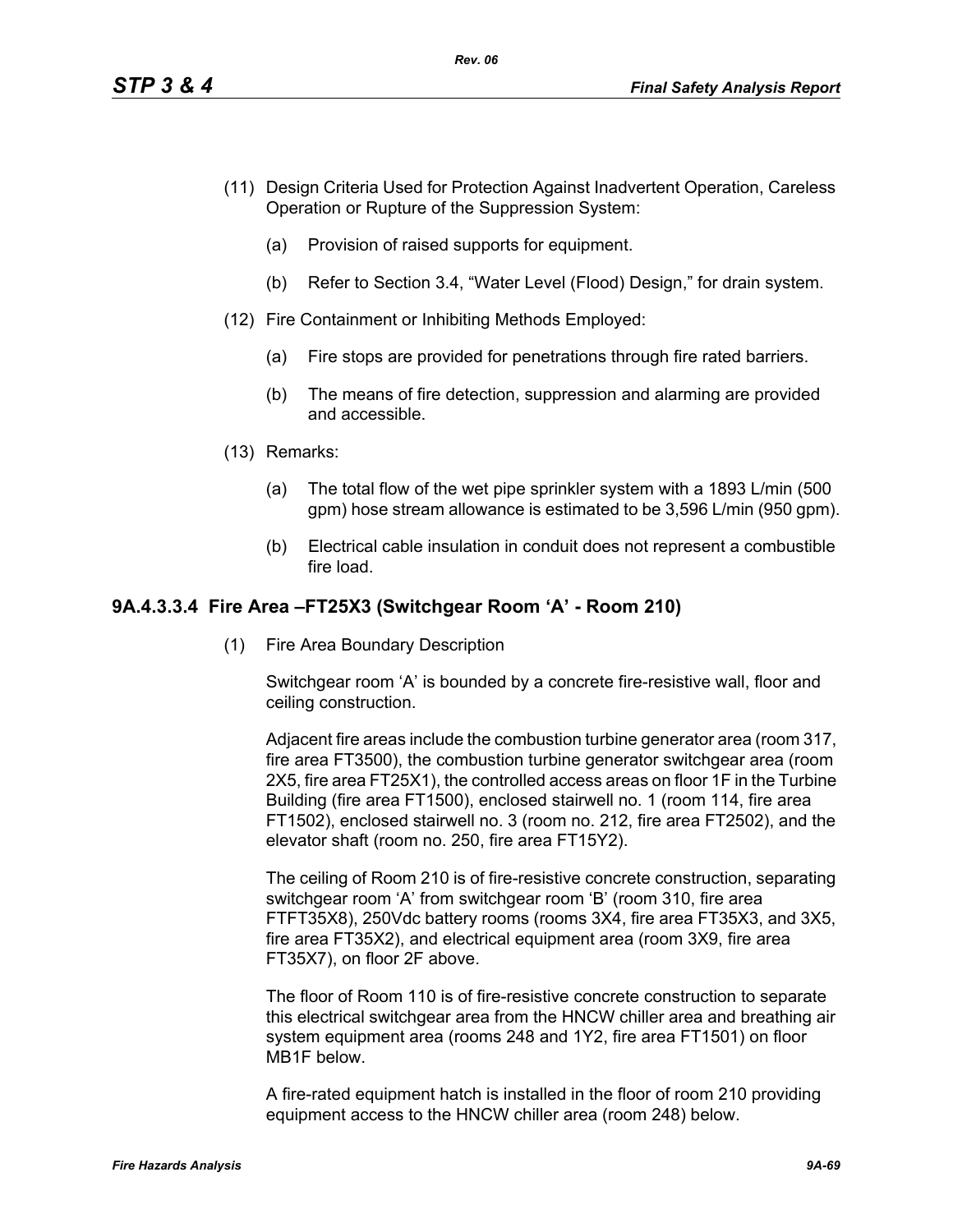(2) Equipment – See Table 9A.6-4

| <b>Safety Related</b> | <b>Provides Core Cooling</b> |
|-----------------------|------------------------------|
| No.                   | N٥                           |

- (3) Radioactive Material Present None.
- (4) Qualification of Fire Barriers Switchgear room 'A' (room 210 ) is separated from the combustion turbine generator area (room 317) by 3 hour fireresistive concrete construction.

Room 210 is separated from stairwell no. 1 (room 114, fire area FT1502), stairwell no. 3 (room 212, fire area FT2502), and the elevator shaft (room 250, fire area FT15Y2), by 2 hour fire-resistive concrete construction. These fire-resistive separations are described in subsections 9A.4.3.2.2, 9A.4.3.2.3, and 9A.4.3.2.5, respectively.

Separation from the combustion turbine generator switchgear room is a minimum of a 1 hour fire-resistive construction with a minimum of a  $\frac{3}{4}$  hour fire rated (doors are 3-hour fire rated for consistency throughout the Turbine Building).

The interior separation between switchgear room 'A' (room 210) and fire area FT1500 at column line T8 is of 2 hour fire-resistive concrete construction.

The ceiling and floor in room 210 are of a minimum 1 hour fire-resistive concrete construction.

(5) Combustibles Present:

| <b>Fire Loading</b> | <b>Total Heat of Combustion (MJ)</b>                                                   |
|---------------------|----------------------------------------------------------------------------------------|
| Cable in conduit    | Acceptable                                                                             |
| Cable trays         | 1454 MJ/m <sup>2</sup> (0.1425 Btu/ft <sup>2</sup> ) ECLL<br>(maximum average) applies |

(6) Detection Provided – Class A supervised POC at each building floor elevation and manual pull station external to the enclosed stairway at each floor elevation.

Manual Pull Locations: TJ.5-T10

(7) Suppression Available:

Modified Class III standpipe Stairwell No. 1 <114>

**Type Location/Actuation**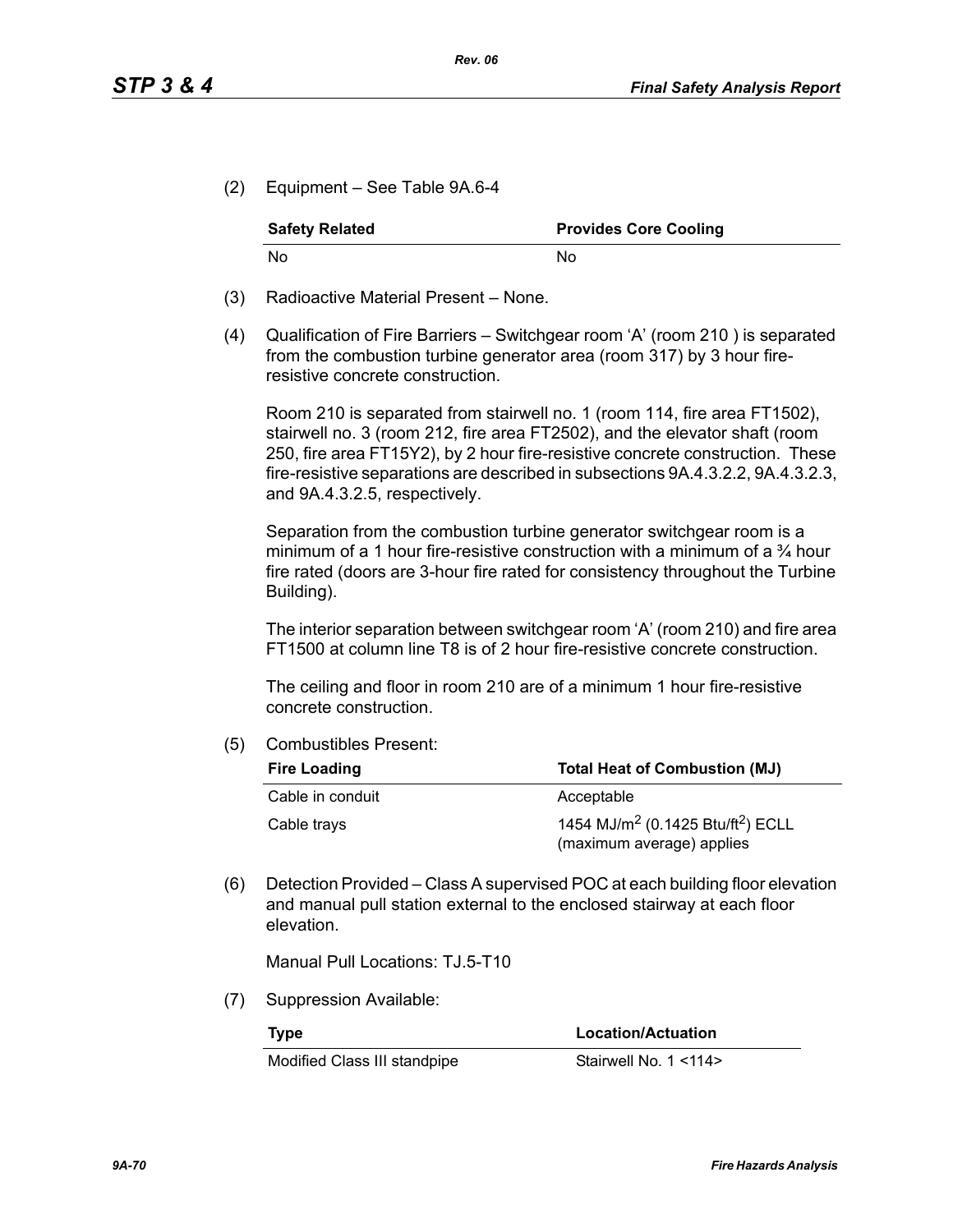| ABC portable (hand) extinguishers and<br>hose stations                                     | TG.1-T9, TH.9-T9 |
|--------------------------------------------------------------------------------------------|------------------|
| Wet Pipe Sprinkler<br>Design density: 8.2 L/min-m <sup>2</sup> (0.20 gpm/ft <sup>2</sup> ) | Room 210         |
| over 1500 $ft2$                                                                            |                  |

- (8) Fire Protection Design Criteria Employed:
	- (a) Fire detection and suppression capability is provided and accessible.
	- (b) Fire stops are provided for penetrations through fire rated barriers.
- (9) Consequences of Fire The postulated fire assumes loss of function. Smoke from a fire would be removed by the normal HVAC system.
- (10) Consequences of Fire Suppression Suppression extinguishes the fire. Refer to Section 3.4, "Water Level (Flood) Design," for drain system.
- (11) Design Criteria Used for Protection Against Inadvertent Operation, Careless Operation or Rupture of the Suppression System:
	- (a) Provision of raised supports for equipment.
	- (b) Refer to Section 3.4, "Water Level (Flood) Design," for drain system.
- (12) Fire Containment or Inhibiting Methods Employed:
	- (a) Fire stops are provided for penetrations through fire rated barriers.
	- (b) The means of fire detection, suppression and alarming are provided and accessible.
- (13) Remarks:
	- (a) The total flow of the wet pipe sprinkler system with a 1893 L/min (500 gpm) hose stream allowance is estimated to be 3,596 L/min (950 gpm).
	- (b) Electrical cable insulation in conduit does not represent a combustible fire load.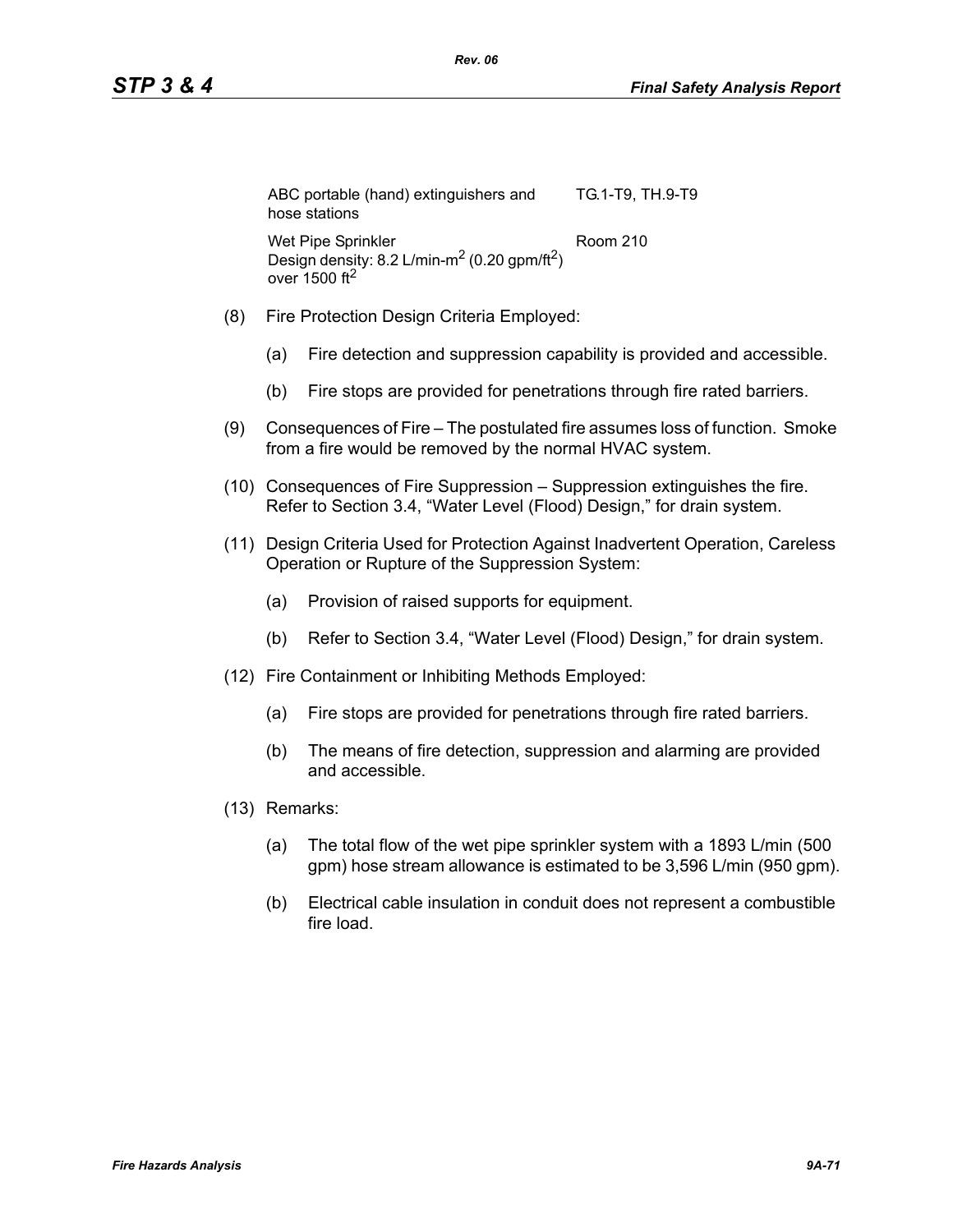| Fire<br>Area | <b>Description</b> | Adjacent<br><b>Fire Area</b> | <b>Adjacent Fire Area</b><br><b>Description</b>           | <b>Fire Rated Separation</b>                               | <b>Fire Separation</b><br>Criteria                                                                                                                                                                                                                                                                                                                                                                        | <b>Automatic</b><br>Suppression<br><b>Type</b> | <b>Density</b>                                                                                                                                                                                           | Suppression<br>Criteria                                                                            |  |  |  |  |  |  |  |
|--------------|--------------------|------------------------------|-----------------------------------------------------------|------------------------------------------------------------|-----------------------------------------------------------------------------------------------------------------------------------------------------------------------------------------------------------------------------------------------------------------------------------------------------------------------------------------------------------------------------------------------------------|------------------------------------------------|----------------------------------------------------------------------------------------------------------------------------------------------------------------------------------------------------------|----------------------------------------------------------------------------------------------------|--|--|--|--|--|--|--|
| FT1500       | General Area       | FT1503                       | Stairwell No. 2 (Room 122)                                | Walls: 3-hour fire resistive<br>Doors: 3 - hour fire rated | NEIL LCM, March 2008,<br>3.2.9.1<br>NFPA 804, paragraph<br>8.1.2.3<br>Also, based on (IBC) H-4<br>Occupancy and Type 1A<br>construction<br>Exterior Turbine Bldg. Wall:<br>IBC, 2006, Table 601<br>Turbine Bldg. Floor over<br>Radwaste Building (treated<br>as separation between<br>buildings):<br>IBC, 2006, Table 601<br>Walls: NFPA 101,<br>paragraph 8.5.6.(1)<br>Doors: NFPA 101, Table<br>8.3.4.2 | Wet pipe<br>sprinkler                          | 0.30 gpm/ft $^2$<br>(12.2 L/min-<br>$\rm \dot{m}^2$ )<br>over minimum<br>application of<br>5000 ft <sup>2</sup><br>(464.5 m <sup>2</sup> )<br><b>Total flow</b><br>(Est.): 2750<br>gpm (10,410<br>L/min) | a) NFPA 804, 2006,<br>paragraph<br>10.8.2.1(2)<br>(b) NEIL LCM,<br>March 2008,<br>A3.2.20.5.2.1.1. |  |  |  |  |  |  |  |
|              |                    | FT2502                       | Stairwell No. 3 (Room 212)                                | Walls: 2-hour fire resistive<br>Doors: 3-hour fire rated   | Walls: NFPA 101,<br>paragraph 8.5.6.(1)<br>Doors: NFPA 101, Table<br>8.3.4.2                                                                                                                                                                                                                                                                                                                              |                                                |                                                                                                                                                                                                          |                                                                                                    |  |  |  |  |  |  |  |
|              |                    | FT2504                       | Stairwell No. 4 (Room 249)   Walls: 2-hour fire resistive | Doors: 3-hour fire rated                                   | Walls: NFPA 101,<br>paragraph 8.5.6.(1)<br>Doors: NFPA 101, Table<br>8.3.4.2                                                                                                                                                                                                                                                                                                                              |                                                |                                                                                                                                                                                                          |                                                                                                    |  |  |  |  |  |  |  |
|              |                    | FT15X1                       | Stairwell No. 6 (Room<br>1X3)                             | Walls: 2-hour fire resistive<br>Doors: 3-hour fire rated   | Walls: NFPA 101,<br>paragraph $8.5.6(1)$<br>Doors: NFPA 101, Table<br>8.3.4.2                                                                                                                                                                                                                                                                                                                             |                                                |                                                                                                                                                                                                          |                                                                                                    |  |  |  |  |  |  |  |

*9A-72*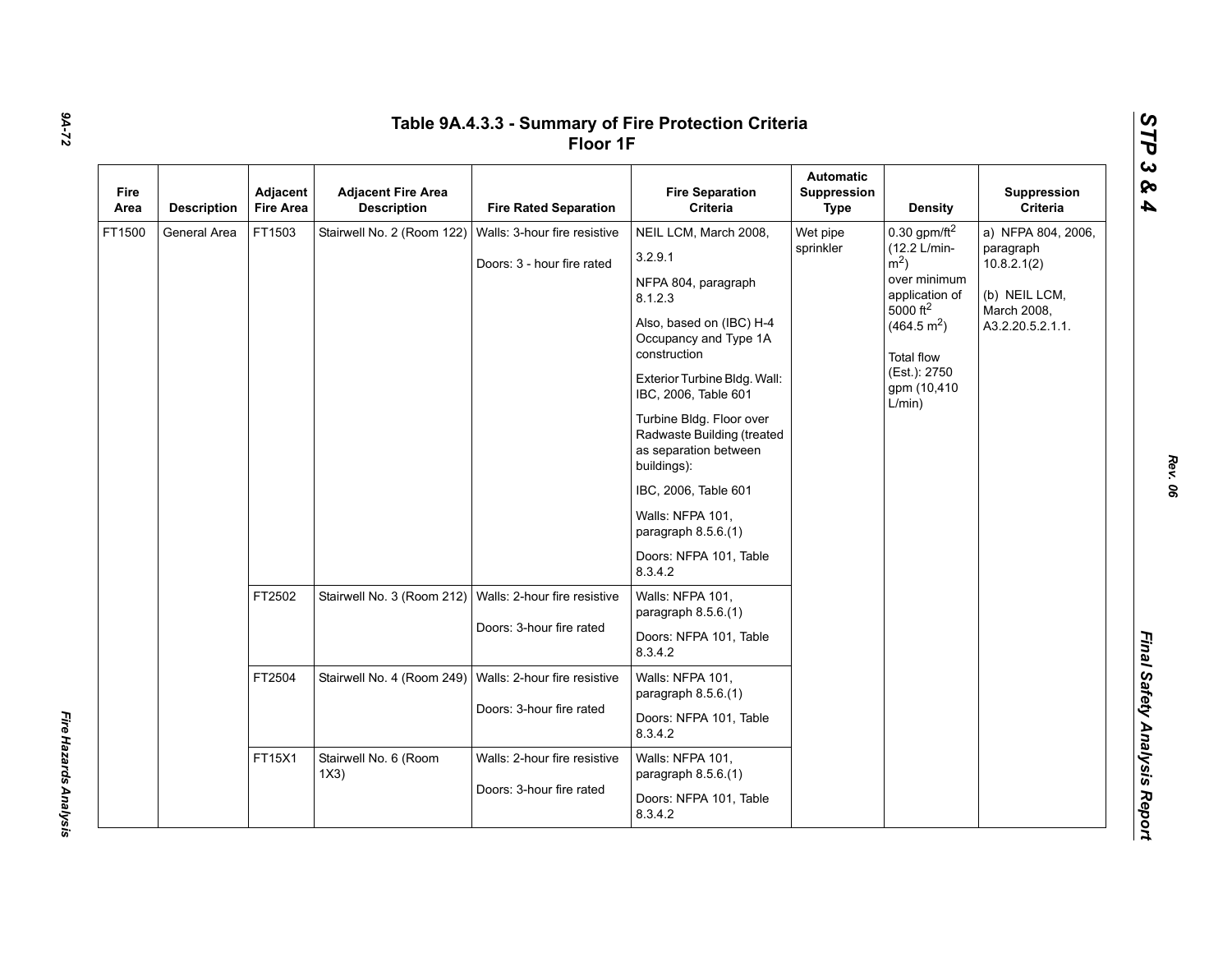| Fire<br>Area | <b>Description</b> | Adjacent<br><b>Fire Area</b> | <b>Adjacent Fire Area</b><br><b>Description</b>                    | <b>Fire Rated Separation</b>                             | <b>Fire Separation</b><br>Criteria                                                                                                                      | <b>Automatic</b><br>Suppression<br><b>Type</b> | <b>Density</b>                                                                                                  | Suppression<br>Criteria                                         |
|--------------|--------------------|------------------------------|--------------------------------------------------------------------|----------------------------------------------------------|---------------------------------------------------------------------------------------------------------------------------------------------------------|------------------------------------------------|-----------------------------------------------------------------------------------------------------------------|-----------------------------------------------------------------|
| FT1500       | General Area       | FT15X2                       | Stairwell No. 7 (Room<br>1X4)                                      | Walls: 2-hour fire resistive<br>Doors: 3-hour fire rated | Walls: NFPA 101,<br>paragraph 8.5.6.(1)<br>Doors: NFPA 101, Table<br>8.3.4.2                                                                            | Wet pipe<br>sprinkler                          | 0.30 gpm/ft $^2$<br>(12.2 L/min-<br>$m2$ )<br>over minimum<br>application of                                    | a) NFPA 804, 2006,<br>paragraph<br>10.8.2.1(2)<br>(b) NEIL LCM, |
|              |                    | FT15Y2                       | Elevator Shaft (Room 250)                                          | Walls: 2-hour fire resistive<br>Doors: 3-hour fire rated | NFPA 804, paragraphs<br>8.1.2.4 and 8.1.2.5                                                                                                             |                                                | $5000$ ft <sup>2</sup><br>(464.5 m <sup>2</sup> )<br><b>Total flow</b><br>(Est.): 2750<br>gpm (10,410<br>L/min) | March 2008,<br>A3.2.20.5.2.1.1.                                 |
|              |                    | FT2500                       | Lube Oil Purification Unit<br>(Room 230)                           | Floor: 3-hour fire resistive                             | NEIL LCM, March 2008,<br>3.2.9.1                                                                                                                        |                                                |                                                                                                                 |                                                                 |
|              |                    |                              |                                                                    |                                                          | NFPA 804, paragraph<br>8.1.2.3                                                                                                                          |                                                |                                                                                                                 |                                                                 |
|              |                    | FT15Y3                       | Lube Oil Storage Tanks<br>(Room 1Y1)                               | Floor: 3-hour fire resistive                             | NEIL LCM, March 2008,<br>3.2.9.1                                                                                                                        |                                                |                                                                                                                 |                                                                 |
|              |                    |                              |                                                                    |                                                          | NFPA 804, paragraph<br>8.1.2.3                                                                                                                          |                                                |                                                                                                                 |                                                                 |
|              |                    | FT15Y4                       | EHC Hydraulic Power Unit<br>(Room 232)                             | Floor: 3-hour fire resistive                             | NEIL LCM, March 2008,<br>3.2.9.1                                                                                                                        |                                                |                                                                                                                 |                                                                 |
|              |                    |                              |                                                                    |                                                          | NFPA 804, paragraph<br>8.1.2.3                                                                                                                          |                                                |                                                                                                                 |                                                                 |
|              |                    | FT2503                       | House Boiler Area<br>(Room 247)                                    | Wall: 3-hour fire resistive                              | NEIL LCM, March 2008,<br>3.2.9.6                                                                                                                        |                                                |                                                                                                                 |                                                                 |
|              |                    |                              |                                                                    |                                                          | NOTE: 3-hour wall is<br>specified based on fuel<br>fired boiler. Specified<br>rating may be reduced in<br>the future due to planned<br>electric boiler. |                                                |                                                                                                                 |                                                                 |
|              |                    | FT3500                       | <b>Combustion Turbine</b><br>Generator Area (Rooms<br>317 and 2X8) | Wall: 3-hour fire resistive                              | NFPA 804, paragraph<br>8.1.2.3                                                                                                                          |                                                |                                                                                                                 |                                                                 |

*Rev. 06*

*STP 3 & 4*

 $9A-73$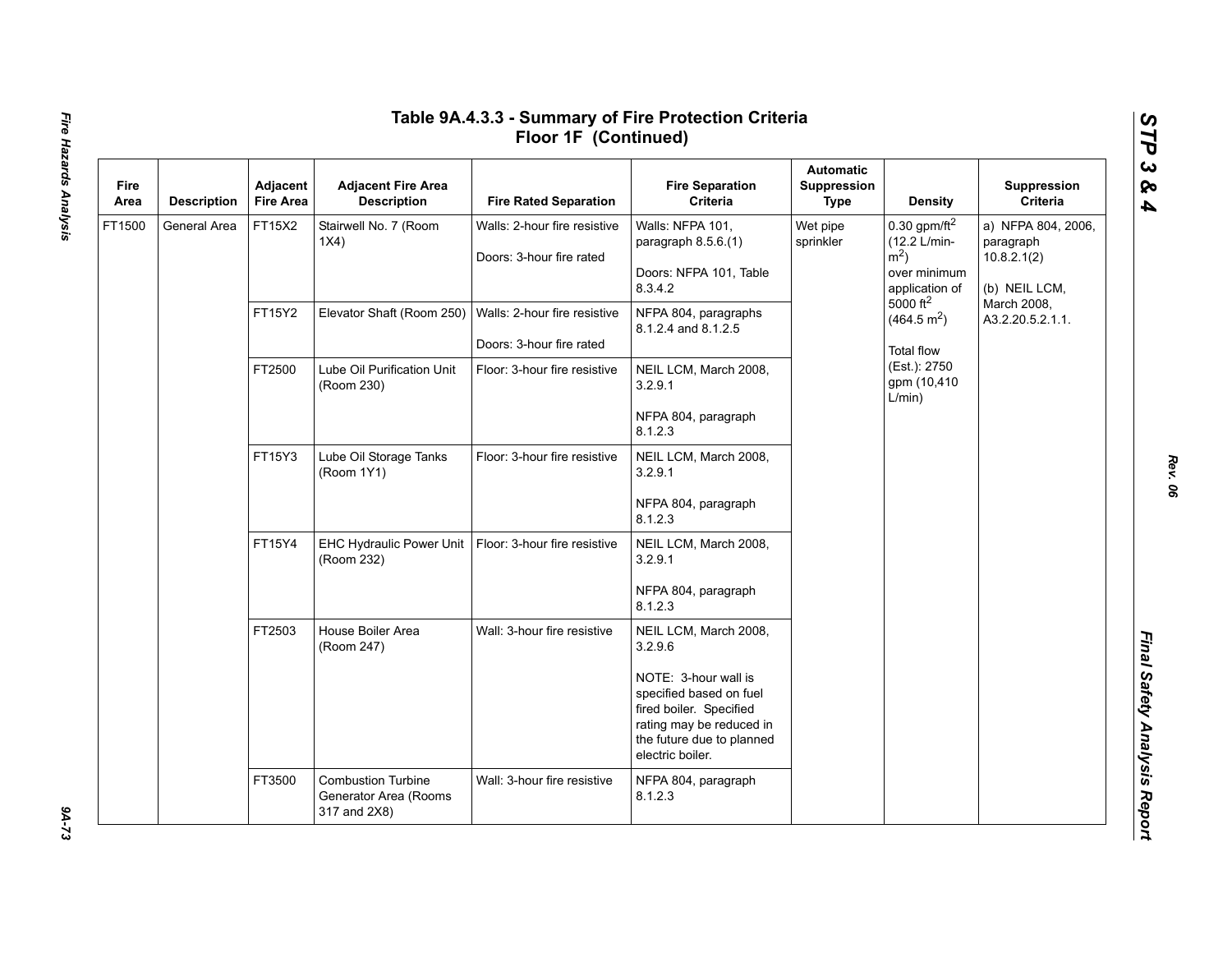| Fire<br>Area | <b>Description</b> | Adjacent<br><b>Fire Area</b> | <b>Adjacent Fire Area</b><br><b>Description</b>                 | <b>Fire Rated Separation</b>                          | <b>Fire Separation</b><br>Criteria                                                                                                                                                              | <b>Automatic</b><br>Suppression<br><b>Type</b> | <b>Density</b>                                                                                                                               | Suppression<br>Criteria                                                                            |
|--------------|--------------------|------------------------------|-----------------------------------------------------------------|-------------------------------------------------------|-------------------------------------------------------------------------------------------------------------------------------------------------------------------------------------------------|------------------------------------------------|----------------------------------------------------------------------------------------------------------------------------------------------|----------------------------------------------------------------------------------------------------|
| FT1500       | General Area       | FT25X1                       | <b>Combustion Turbine</b><br>Generator Switchgear<br>(Room 2X5) | Wall: 2-hour fire resistive                           | Specified by FPE at this<br>location.<br>NEIL LCM, March 2008,<br>3.2.9.5<br>NFPA 13, paragraph<br>8.15.10                                                                                      | Wet pipe<br>sprinkler                          | 0.30 gpm/ft $^2$<br>(12.2 L/min-<br>$\rm \dot{m}^2$ )<br>over minimum<br>application of<br>$5000$ ft <sup>2</sup><br>(464.5 m <sup>2</sup> ) | a) NFPA 804, 2006,<br>paragraph<br>10.8.2.1(2)<br>(b) NEIL LCM,<br>March 2008,<br>A3.2.20.5.2.1.1. |
|              |                    | FT25X3                       | Switchgear Room 'A'<br>(Room 210)                               | Wall: 2-hour fire resistive                           | Specified by FPE at this<br>location.<br>NEIL LCM, March 2008,<br>3.2.9.5<br>NFPA 13, paragraph<br>8.15.10                                                                                      |                                                | <b>Total flow</b><br>(Est.): 2750<br>gpm (10,410<br>L/min)                                                                                   |                                                                                                    |
|              |                    | FT2505                       | Main Steam Tunnel (Room<br>219)                                 | Exterior Turbine Bldg. Wall:<br>3-hour fire resistive | NEIL LCM, March 2008,<br>3.2.9.1<br>NFPA 804, paragraph<br>8.1.2.3<br>Also, based on (IBC) H-4<br>Occupancy and Type 1A<br>construction<br>Exterior Turbine Bldg. Wall:<br>IBC, 2006, Table 601 |                                                |                                                                                                                                              |                                                                                                    |
|              |                    | FT3501                       | Main Turbine Lube Oil<br>Tank (Room 330)                        | Ceiling: 3-hour fire resistive                        | NEIL LCM, March 2008,<br>3.2.9.1<br>NFPA 804, paragraph<br>8.1.2.3                                                                                                                              |                                                |                                                                                                                                              |                                                                                                    |
|              |                    | FT35X1<br>Safety Related Low | Pressure Condensate<br>Switchgear (Room 31X-2)                  | Ceiling: 3-hour fire resistive                        | NEIL LCM, March 2008,<br>3.2.9.1                                                                                                                                                                |                                                |                                                                                                                                              |                                                                                                    |

*Fire Hazards Analysis* 

Fire Hazards Analysis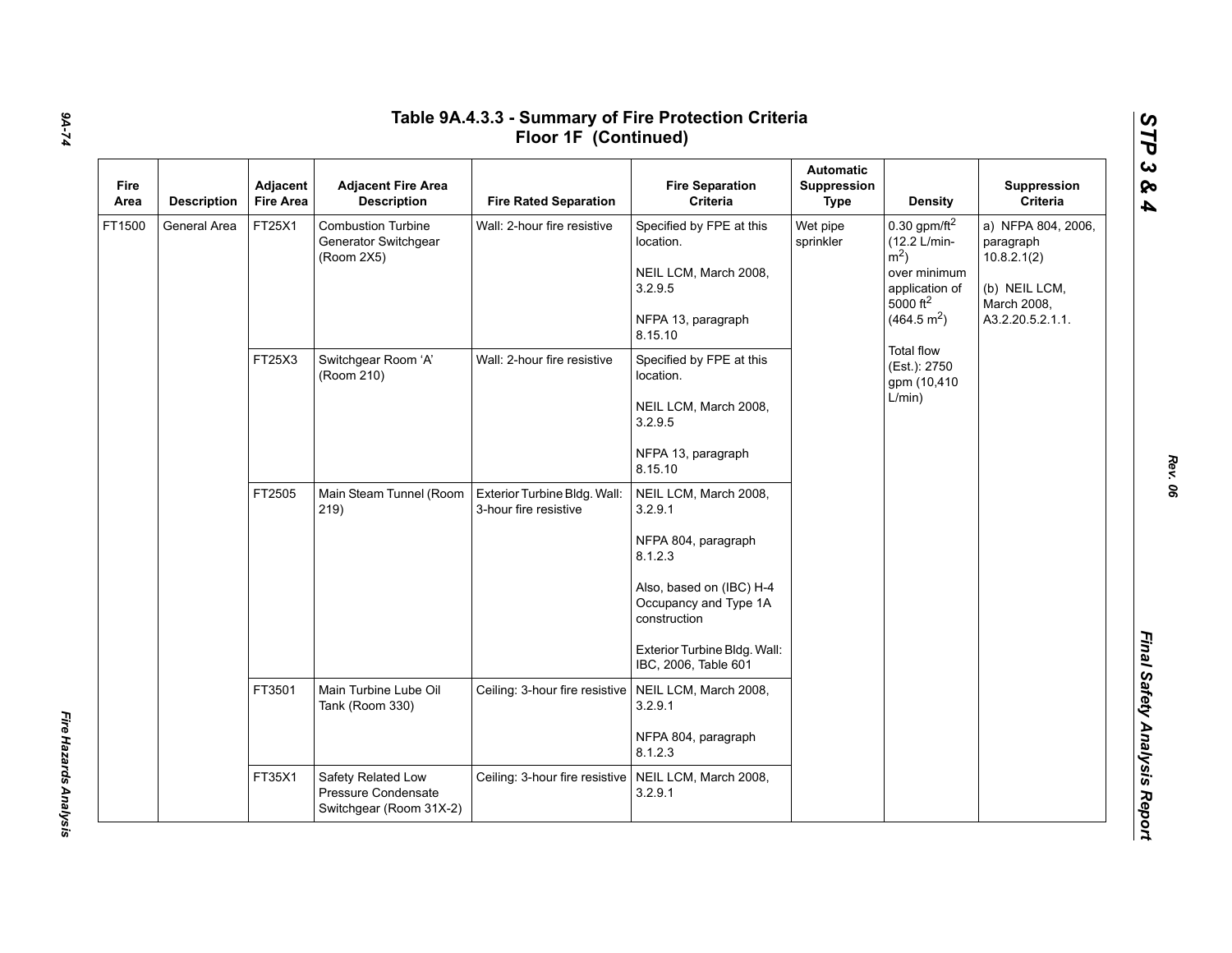| Fire<br>Area | <b>Description</b>            | Adjacent<br><b>Fire Area</b>              | <b>Adjacent Fire Area</b><br><b>Description</b>   | <b>Fire Rated Separation</b>                            | <b>Fire Separation</b><br>Criteria                                | <b>Automatic</b><br>Suppression<br>Type | <b>Density</b>                                                             | Suppression<br>Criteria                                         |
|--------------|-------------------------------|-------------------------------------------|---------------------------------------------------|---------------------------------------------------------|-------------------------------------------------------------------|-----------------------------------------|----------------------------------------------------------------------------|-----------------------------------------------------------------|
| FT1500       | General Area                  | FT35X9                                    | Generator Seal Oil Unit<br>(Room 3X2)             | Ceiling: 3-hour fire resistive   NEIL LCM, March 2008,  | 3.2.9.1                                                           | Wet pipe<br>sprinkler                   | 0.30 gpm/ft $^2$<br>(12.2 L/min-                                           | a) NFPA 804, 2006,<br>paragraph                                 |
|              |                               | External<br>to Turbine<br><b>Building</b> | Horizontal passageway<br>between Turbine Building | Exterior Turbine Bldg. Wall:<br>3-hour fire resistive   | NEIL LCM, March 2008,<br>3.2.9.1                                  |                                         | $m2$ )<br>over minimum<br>application of                                   | 10.8.2.1(2)<br>(b) NEIL LCM,<br>March 2008,<br>A3.2.20.5.2.1.1. |
|              |                               |                                           | and Control Building                              | Doors: 3-hour fire rated                                | NFPA 804, paragraph<br>8.1.2.3                                    |                                         | 5000 $ft^2$<br>(464.5 m <sup>2</sup> )                                     |                                                                 |
|              |                               |                                           |                                                   |                                                         | Also, based on (IBC) H-4<br>Occupancy and Type 1A<br>construction |                                         | <b>Total flow</b><br>(Est.): 2750<br>gpm (10,410<br>L/min)                 |                                                                 |
|              |                               |                                           |                                                   |                                                         | Exterior Turbine Bldg. Wall:<br>IBC, 2006, Table 601              |                                         |                                                                            |                                                                 |
| FT1502       | Stairwell No. 1<br>(Room 114) | FT25X3                                    | Switchgear Room 'A'<br>(Room 210)                 | Walls: 2-hour fire resistive<br>Door: 3-hour fire rated | Walls: NFPA 101,<br>paragraph 8.5.6.(1)                           | Wet pipe<br>sprinkler                   | 0.15 gpm/ft $^2$<br>$(6.1 \text{ L/min-m}^2)$<br>over 1500 ft <sup>2</sup> | Ordinary Hazard<br>Group 1 per NFPA                             |
|              |                               |                                           |                                                   |                                                         | Doors: NFPA 101, Table<br>8.3.4.2                                 |                                         | $(139 \text{ m}^2)$                                                        | 13, paragraph 5.3.1                                             |
|              |                               | External<br>to Turbine                    | Horizontal passageway<br>between Turbine Building | Exterior Turbine Bldg. Wall:<br>3-hour fire resistive   | NEIL LCM, March 2008,<br>3.2.9.1                                  |                                         | Total flow<br>(Est.): 850<br>gpm (3218                                     |                                                                 |
|              |                               | <b>Building</b>                           | and Control Building                              |                                                         | NFPA 804, paragraph<br>8.1.2.3                                    |                                         | L/min)                                                                     |                                                                 |
|              |                               |                                           |                                                   |                                                         | Also, based on (IBC) H-4<br>Occupancy and Type 1A<br>construction |                                         |                                                                            |                                                                 |
|              |                               |                                           |                                                   |                                                         | Exterior Turbine Bldg. Wall:<br>IBC, 2006, Table 601              |                                         |                                                                            |                                                                 |

 $94 - 75$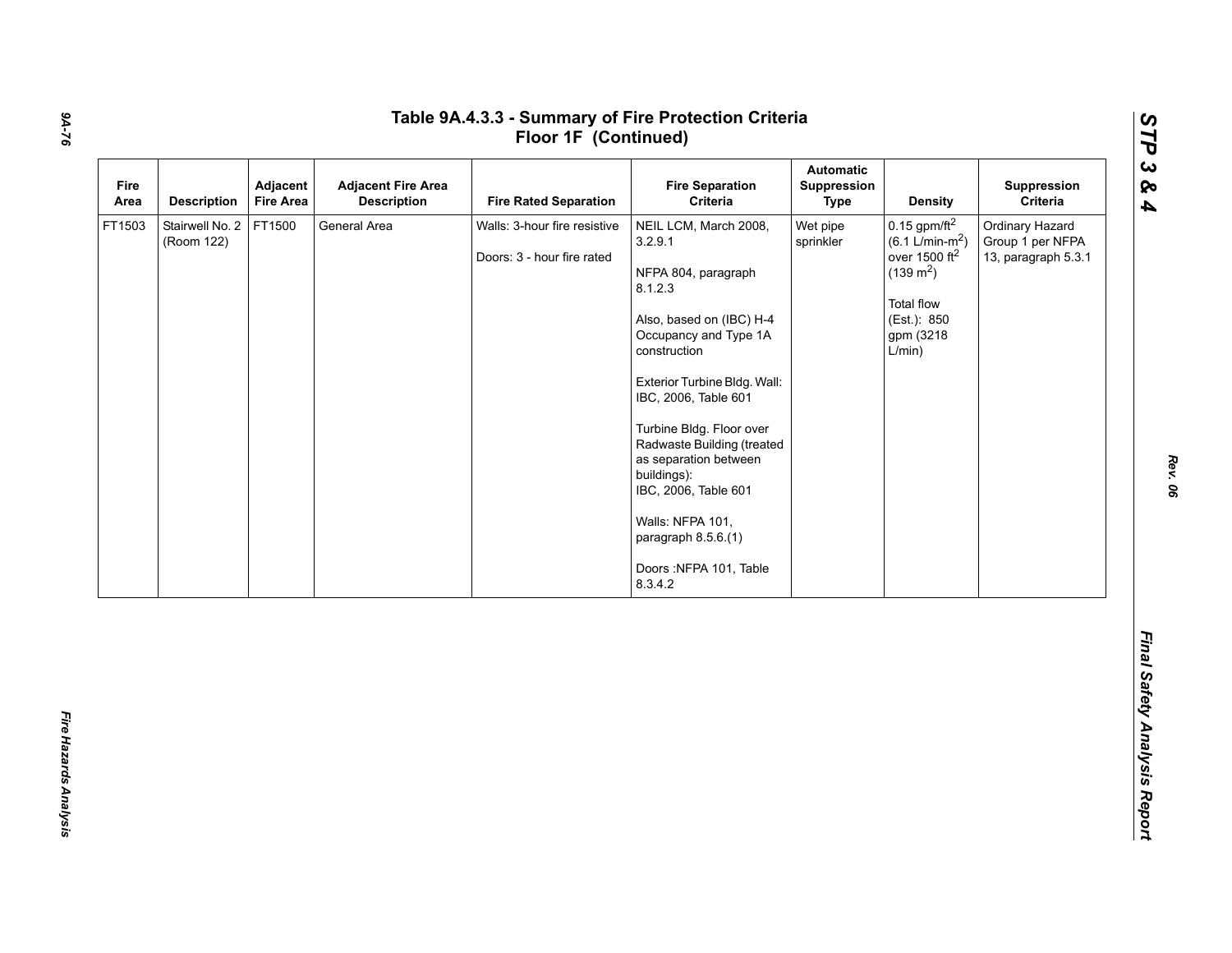| Fire<br>Area | <b>Description</b>            | Adjacent<br><b>Fire Area</b> | <b>Adjacent Fire Area</b><br><b>Description</b> | <b>Fire Rated Separation</b>                             | <b>Fire Separation</b><br>Criteria                                           | <b>Automatic</b><br><b>Suppression</b><br><b>Type</b> | <b>Density</b>                                                                                                                                                | Suppression<br>Criteria                                    |
|--------------|-------------------------------|------------------------------|-------------------------------------------------|----------------------------------------------------------|------------------------------------------------------------------------------|-------------------------------------------------------|---------------------------------------------------------------------------------------------------------------------------------------------------------------|------------------------------------------------------------|
| FT2502       | Stairwell No. 3<br>(Room 212) | FT1500                       | General Area                                    | Walls: 2-hour fire resistive<br>Doors: 3-hour fire rated | Walls: NFPA 101,<br>paragraph 8.5.6.(1)<br>Doors: NFPA 101, Table<br>8.3.4.2 | Wet pipe<br>sprinkler                                 | 0.15 gpm/ft $^2$<br>$(6.1 \text{ L/min-m}^2)$<br>over 1500 ft <sup>2</sup><br>$(139 \text{ m}^2)$                                                             | Ordinary Hazard<br>Group 1 per NFPA<br>13, paragraph 5.3.1 |
|              |                               | FT15Y2                       | Elevator Shaft (Room 250)                       | Walls: 2-hour fire resistive                             | NFPA 804, paragraphs<br>8.1.2.4 and 8.1.2.5                                  |                                                       | <b>Total flow</b><br>(Est.): 850<br>gpm (3218                                                                                                                 |                                                            |
|              |                               | FT25X3                       | Switchgear Room 'A'<br>(Room 210)               | Wall: 2-hour fire resistive                              | Specified by FPE at this<br>location.                                        |                                                       | L/min)                                                                                                                                                        |                                                            |
|              |                               |                              |                                                 |                                                          | NEIL LCM, March 2008,<br>3.2.9.5                                             |                                                       |                                                                                                                                                               |                                                            |
|              |                               |                              |                                                 |                                                          | NFPA 13, paragraph<br>8.15.10                                                |                                                       |                                                                                                                                                               |                                                            |
| FT2504       | Stairwell No. 4<br>(Room 249) | FT1500                       | General Area                                    | Walls: 2-hour fire resistive<br>Doors: 3-hour fire rated | Walls: NFPA 101,<br>paragraph 8.5.6.(1)<br>Doors: NFPA 101, Table<br>8.3.4.2 | Wet pipe<br>sprinkler                                 | 0.15 gpm/ft $^2$<br>$(6.1 \text{ L/min-m}^2)$<br>over 1500 ft <sup>2</sup><br>$(139 \text{ m}^2)$                                                             | Ordinary Hazard<br>Group 1 per NFPA<br>13, paragraph 5.3.1 |
|              |                               | FT15Y1                       | Stairwell No. 8                                 | Walls: 3-hour fire resistive                             | Walls: NFPA 101,<br>paragraph 8.5.6.(1)                                      |                                                       | <b>Total flow</b><br>(Est.): 850<br>gpm (3218<br>L/min)                                                                                                       |                                                            |
| FT15X1       | Stairwell No. 6<br>(Room 1X3) | FT1500                       | General Area                                    | Walls: 2-hour fire resistive<br>Doors: 3-hour fire rated | Walls: NFPA 101,<br>paragraph 8.5.6.(1)<br>Doors: NFPA 101, Table<br>8.3.4.2 | Wet pipe<br>sprinkler                                 | $0.15$ gpm/ft <sup>2</sup><br>$(6.1 \text{ L/min-m}^2)$<br>over 1500 $ft2$<br>$(139 \text{ m}^2)$<br><b>Total flow</b><br>(Est.): 850<br>gpm (3218)<br>L/min) | Ordinary Hazard<br>Group 1 per NFPA<br>13, paragraph 5.3.1 |

# Fire Hazards Analysis *Fire Hazards Analysis 9A-77*

*Rev. 06*

*STP 3 & 4*

 $27 - 77$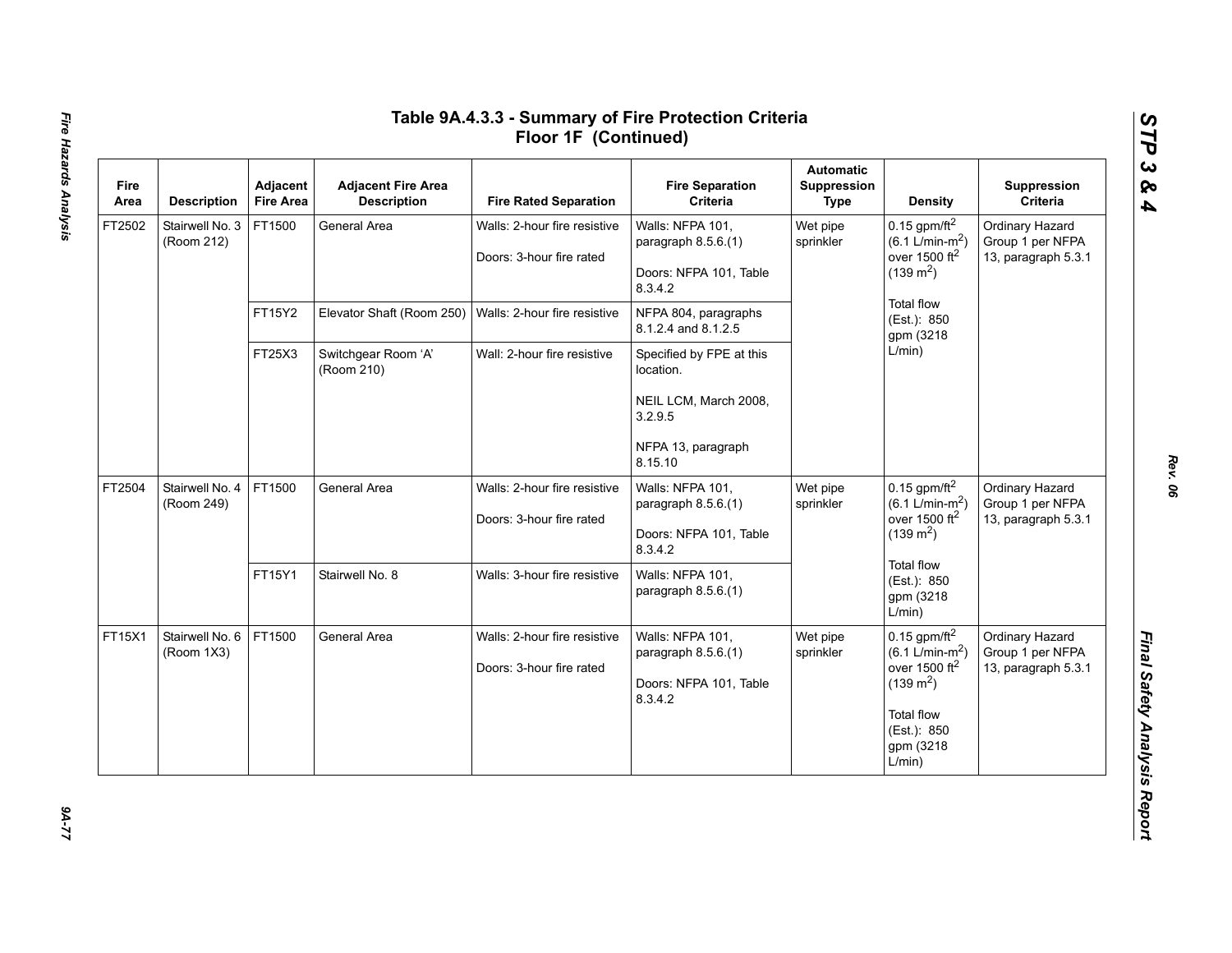| Fire<br>Area | <b>Description</b>            | Adjacent<br><b>Fire Area</b>              | <b>Adjacent Fire Area</b><br><b>Description</b>                           | <b>Fire Rated Separation</b>                             | <b>Fire Separation</b><br>Criteria                                           | <b>Automatic</b><br>Suppression<br>Type | <b>Density</b>                                                                                    | Suppression<br>Criteria                                    |
|--------------|-------------------------------|-------------------------------------------|---------------------------------------------------------------------------|----------------------------------------------------------|------------------------------------------------------------------------------|-----------------------------------------|---------------------------------------------------------------------------------------------------|------------------------------------------------------------|
|              | Stairwell No. 7<br>(Room 1X4) | FT1500                                    | General Area                                                              | Walls: 2-hour fire resistive<br>Doors: 3-hour fire rated | Walls: NFPA 101,<br>paragraph 8.5.6.(1)<br>Doors: NFPA 101, Table<br>8.3.4.2 | Wet pipe<br>sprinkler                   | 0.15 gpm/ft $^2$<br>$(6.1 \text{ L/min-m}^2)$<br>over 1500 $ft2$<br>$(139 \text{ m}^2)$           | Ordinary Hazard<br>Group 1 per NFPA<br>13, paragraph 5.3.1 |
| FT15X2       |                               | External<br>to Turbine<br><b>Building</b> | Horizontal passageway<br>between Turbine Building<br>and Control Building | Exterior Turbine Bldg. Wall:<br>3-hour fire resistive    | NEIL LCM, March 2008,<br>3.2.9.1<br>NFPA 804, paragraph<br>8.1.2.3           |                                         | Total flow<br>(Est.): 850<br>gpm (3218)<br>L/min)                                                 |                                                            |
|              |                               |                                           |                                                                           |                                                          | Also, based on (IBC) H-4<br>Occupancy and Type 1A<br>construction            |                                         |                                                                                                   |                                                            |
|              |                               |                                           |                                                                           |                                                          | Exterior Turbine Bldg. Wall:<br>IBC, 2006, Table 601                         |                                         |                                                                                                   |                                                            |
| FT15Y1       | Stairwell No. 8<br>(Room 1X4) | FT2504                                    | Stairwell No. 4 (Room 249)                                                | Walls: 3-hour fire resistive                             | Walls: NFPA 101,<br>paragraph 8.5.6.(1)                                      | Wet pipe<br>sprinkler                   | $0.15$ gpm/ft <sup>2</sup><br>$(6.1 \text{ L/min-m}^2)$                                           | Ordinary Hazard<br>Group 1 per NFPA                        |
|              |                               | FT2503                                    | House Boiler Area<br>(Room 247)                                           | Walls: 3-hour fire resistive                             | Walls: NFPA 101,<br>paragraph 8.5.6.(1)                                      |                                         | over 1500 $ft2$<br>$(139 \text{ m}^2)$<br><b>Total flow</b><br>(Est.): 850<br>gpm (3218<br>L/min) | 13, paragraph 5.3.1                                        |

*Rev. 06*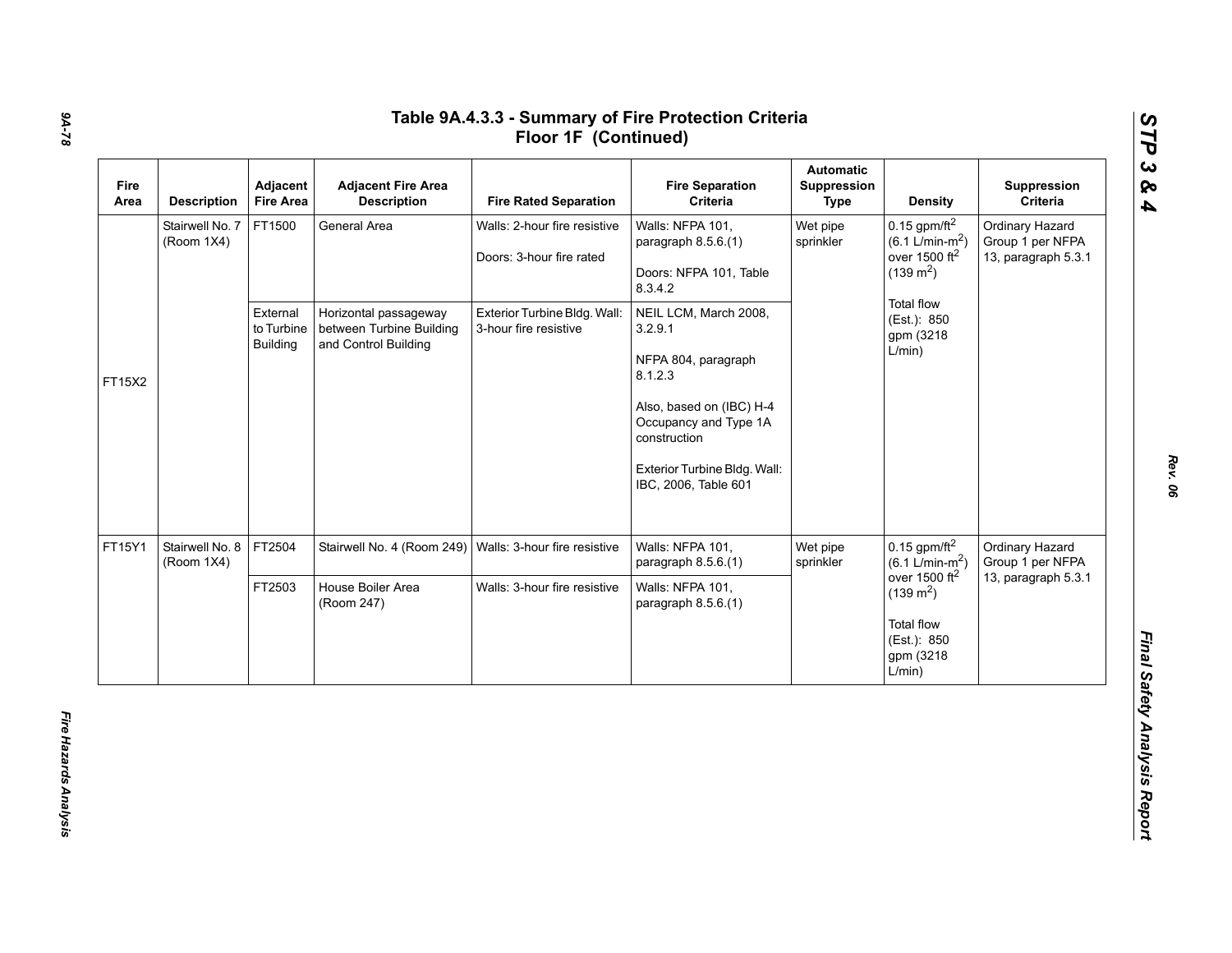| Fire<br>Area | <b>Description</b>                  | Adjacent<br><b>Fire Area</b> | <b>Adjacent Fire Area</b><br><b>Description</b>        | <b>Fire Rated Separation</b>                                   | <b>Fire Separation</b><br>Criteria                                                                                                                                                          | <b>Automatic</b><br>Suppression<br><b>Type</b> | <b>Density</b>                                                                                                                                                                       | Suppression<br>Criteria                                                  |
|--------------|-------------------------------------|------------------------------|--------------------------------------------------------|----------------------------------------------------------------|---------------------------------------------------------------------------------------------------------------------------------------------------------------------------------------------|------------------------------------------------|--------------------------------------------------------------------------------------------------------------------------------------------------------------------------------------|--------------------------------------------------------------------------|
| FT15Y2       | <b>Elevator Shaft</b><br>(Room 250) | FT1500                       | General Area                                           | Walls: 2-hour fire resistive<br>Doors: 1 1/2 - hour fire rated | NFPA 804, paragraphs<br>8.1.2.4 and 8.1.2.5                                                                                                                                                 | Wet pipe<br>sprinkler                          | $0.20$ gpm/ft <sup>2</sup><br>$(8.2 \text{ L/min-m}^2)$<br>over 1500 ft <sup>2</sup>                                                                                                 | Ordinary Hazard<br>Group 2 per NFPA<br>13, paragraph 5.3.2               |
|              |                                     | FT25X3                       | Switchgear Room 'A'<br>(Room 210)                      | Walls: 2-hour fire resistive                                   | Specified by FPE at this<br>location.<br>NEIL LCM, March 2008,<br>3.2.9.5<br>NFPA 13, paragraph<br>8.15.10                                                                                  |                                                | $(139 \text{ m}^2)$<br><b>Total flow</b><br>(Est.): 950<br>gpm (3596<br>L/min)                                                                                                       |                                                                          |
|              |                                     | FT2502                       | Stairwell No. 3 (Room 212) Wall: 2-hour fire resistive |                                                                | Walls: NFPA 101,<br>paragraph 8.5.6.(1)<br>Doors: NFPA 101, Table<br>8.3.4.2                                                                                                                |                                                |                                                                                                                                                                                      |                                                                          |
| FT2503       | House Boiler<br>Area<br>(Room 247)  | FT1500                       | General Area                                           | Walls: 3-hour fire resistive                                   | NEIL LCM, March 2008,<br>3.2.9.6<br>NOTE: 3-hour wall is<br>specified based on fuel<br>fired boiler. Specified<br>rating may be reduced in<br>the future due to planned<br>electric boiler. | Wet pipe<br>sprinkler                          | $0.25$ gpm/ft <sup>2</sup><br>(10.2 L/min-<br>$m2$ ) over 5440<br>ft <sup>2</sup> (505 m <sup>2</sup> ) –<br>entire area<br><b>Total flow</b><br>(Est.): 2540<br>gpm (9615<br>L/min) | NEIL LCM,<br>paragraph 3.2.20.5<br><b>NFPA 804,</b><br>paragraph 10.24.3 |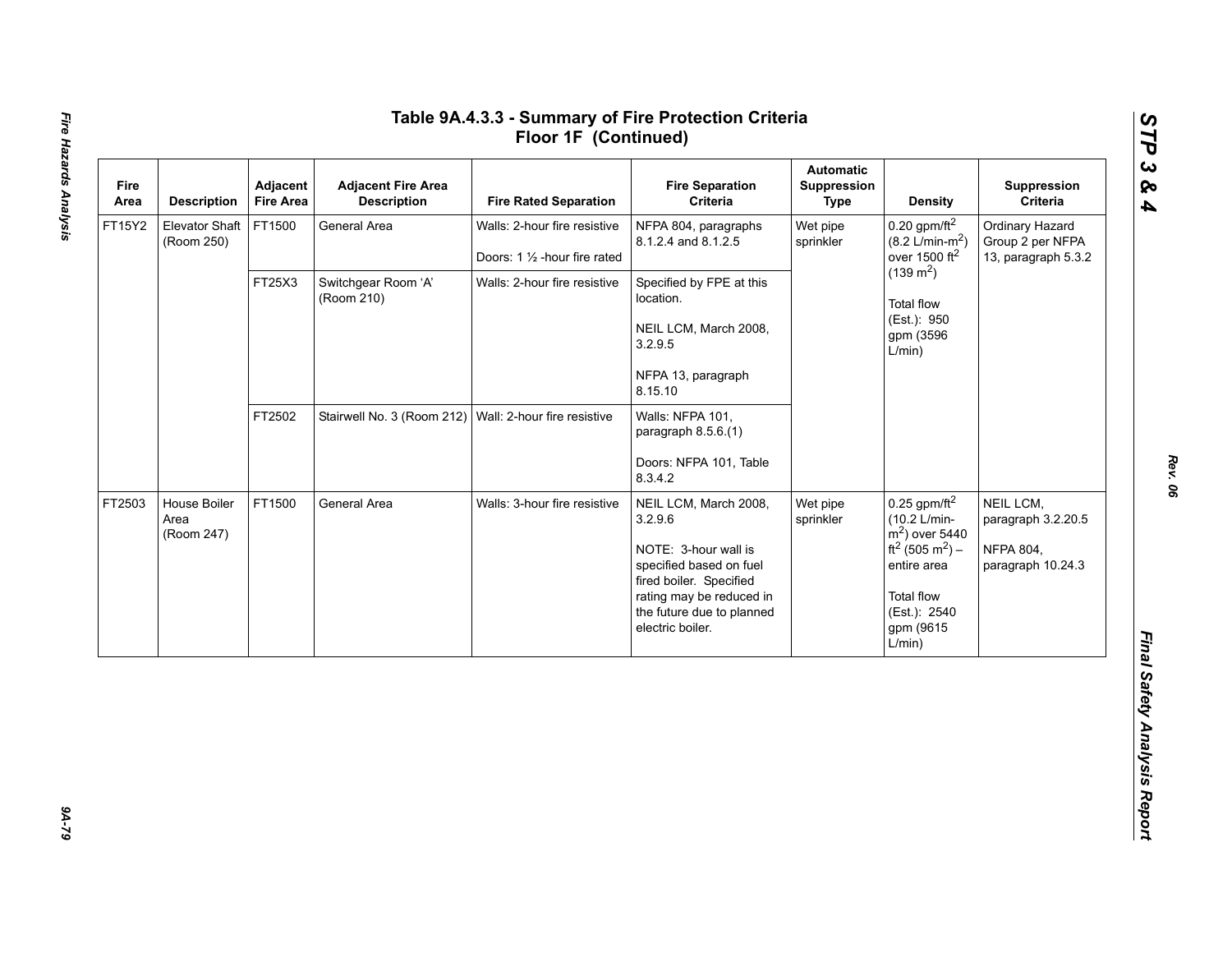| Fire<br>Area | <b>Description</b>                 | Adjacent<br><b>Fire Area</b> | <b>Adjacent Fire Area</b><br><b>Description</b>                    | <b>Fire Rated Separation</b>   | <b>Fire Separation</b><br>Criteria                                                                                                                                                                                                    | <b>Automatic</b><br>Suppression<br><b>Type</b> | <b>Density</b>                                                                                                                                                                       | Suppression<br>Criteria                                                  |
|--------------|------------------------------------|------------------------------|--------------------------------------------------------------------|--------------------------------|---------------------------------------------------------------------------------------------------------------------------------------------------------------------------------------------------------------------------------------|------------------------------------------------|--------------------------------------------------------------------------------------------------------------------------------------------------------------------------------------|--------------------------------------------------------------------------|
| FT2503       | House Boiler<br>Area<br>(Room 247) | FT15Y1                       | Stairwell No. 8 (Room<br>1X4)                                      | Walls: 3-hour fire resistive   | NEIL LCM, March 2008,<br>3.2.9.6<br>NOTE: 3-hour wall is<br>specified based on fuel<br>fired boiler. Specified<br>rating may be reduced in<br>the future due to planned<br>electric boiler.<br>Walls:NFPA 101,<br>paragraph 8.5.6.(1) | Wet pipe<br>sprinkler                          | $0.25$ gpm/ft <sup>2</sup><br>(10.2 L/min-<br>$m2$ ) over 5440<br>ft <sup>2</sup> (505 m <sup>2</sup> ) –<br>entire area<br><b>Total flow</b><br>(Est.): 2540<br>gpm (9615<br>L/min) | NEIL LCM,<br>paragraph 3.2.20.5<br><b>NFPA 804,</b><br>paragraph 10.24.3 |
|              |                                    | FT3500                       | <b>Combustion Turbine</b><br>Generator Area (Rooms<br>317 and 2X8) | Walls: 3-hour fire resistive   | NEIL LCM, March 2008,<br>3.2.9.6<br>NOTE: 3-hour wall is<br>specified based on fuel<br>fired boiler. Specified<br>rating may be reduced in<br>the future due to planned<br>electric boiler.                                           |                                                |                                                                                                                                                                                      |                                                                          |
|              |                                    | FT35X8                       | Switchgear Room 'B'<br>(Room 310)                                  | Ceiling: 3-hour fire resistive | NEIL LCM, March 2008,<br>3.2.9.6<br>NOTE: 3-hour wall is<br>specified based on fuel<br>fired boiler. Specified<br>rating may be reduced in<br>the future due to planned<br>electric boiler.                                           |                                                |                                                                                                                                                                                      |                                                                          |

*Rev. 06*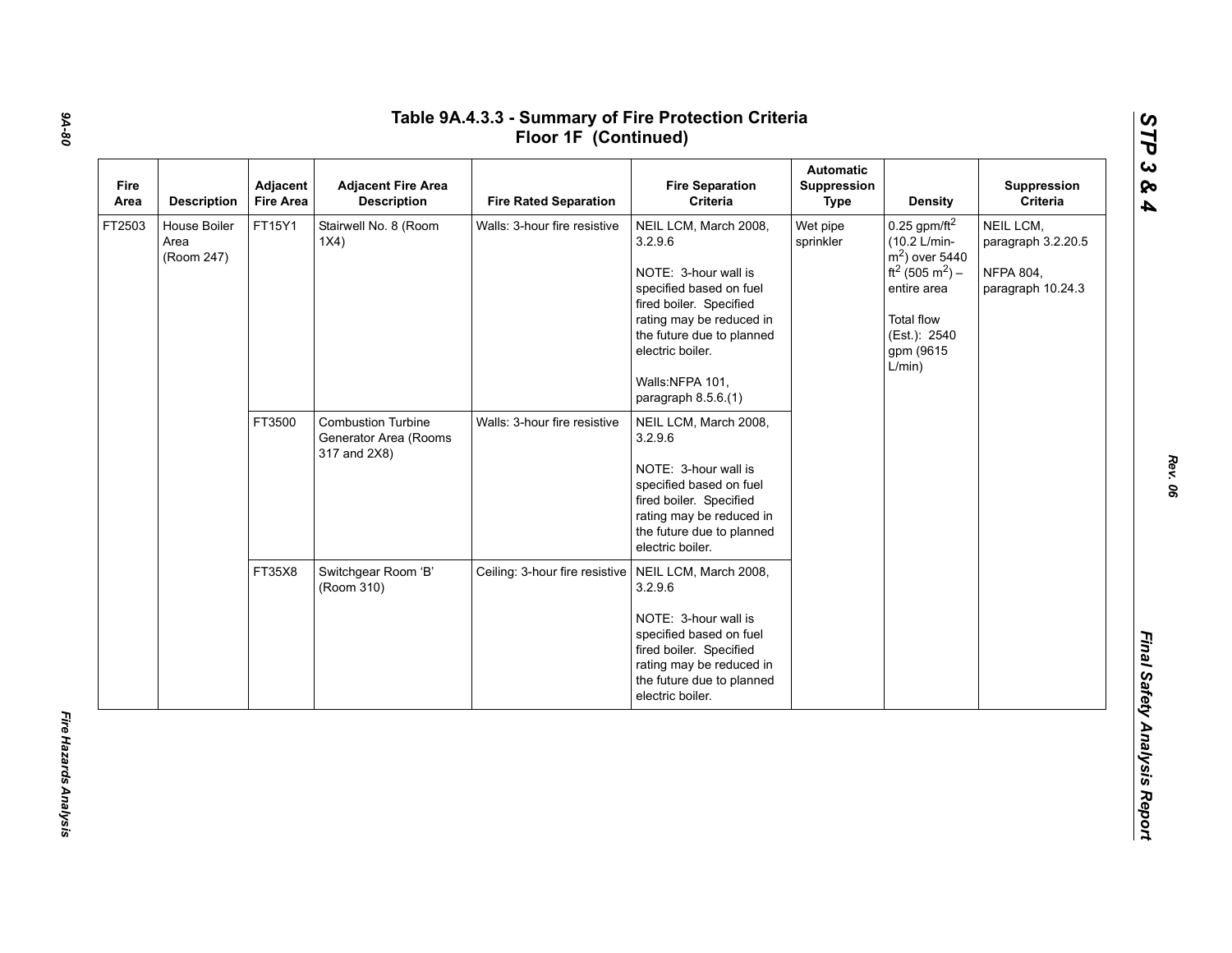| Fire<br>Area | <b>Description</b>                                                | Adjacent<br><b>Fire Area</b> | <b>Adjacent Fire Area</b><br><b>Description</b>                                                                                           | <b>Fire Rated Separation</b>                           | <b>Fire Separation</b><br>Criteria                                                                         | <b>Automatic</b><br>Suppression<br>Type | <b>Density</b>                                                                                                                                        | Suppression<br>Criteria                                                                                                                                                                                                                                     |
|--------------|-------------------------------------------------------------------|------------------------------|-------------------------------------------------------------------------------------------------------------------------------------------|--------------------------------------------------------|------------------------------------------------------------------------------------------------------------|-----------------------------------------|-------------------------------------------------------------------------------------------------------------------------------------------------------|-------------------------------------------------------------------------------------------------------------------------------------------------------------------------------------------------------------------------------------------------------------|
| FT3500       | Combustion<br>Turbine<br>Generator<br>Area (Rooms<br>317 and 2X8) | FT1501                       | <b>HNCW Chiller Area</b><br>(Room 248), Instrument,<br>Service, and Breathing Air<br><b>System Equipment Areas</b><br>(Rooms 111 and 1Y2) | Floor: 3-hour fire resistive                           | NFPA 804, paragraph<br>8.1.2.3                                                                             | Wet Pipe<br>Sprinkler                   | 0.25 gpm/ft <sup>2</sup><br>(10.2 L/min-<br>$m2$ ) over 2500<br>$ft^2(230 \text{ m}^2)$                                                               | NFPA 37, paragraph<br>11.4.5.1<br>NOTE:Realistic<br>criteria taken from                                                                                                                                                                                     |
|              |                                                                   | FT35X8                       | Switchgear Room 'B'<br>(Room 310)                                                                                                         | Ceiling: 3-hour fire resistive   NFPA 804, paragraph   | 8.1.2.3                                                                                                    |                                         | <b>Total flow</b><br>(Est.): 1440<br>gpm (5451                                                                                                        | NFPA 37. Flow and<br>density taken from<br><b>NFPA 804,</b><br>paragraph 10.9.3, is<br>very demanding<br>(over entire area)<br>and is not realistic for<br>the size of STP 3 & 4<br>CTG Area.<br>Ordinary Hazard<br>Group 2 per NFPA<br>13, paragraph 5.3.2 |
|              |                                                                   | FT1500                       | General Area                                                                                                                              | Wall: 3-hour fire resistive                            | NFPA 804, paragraph<br>8.1.2.3                                                                             |                                         | L/min)                                                                                                                                                |                                                                                                                                                                                                                                                             |
|              |                                                                   | FT2503                       | House Boiler Area<br>(Room 247)                                                                                                           | Wall: 3-hour fire resistive                            | NFPA 804, paragraph<br>8.1.2.3                                                                             |                                         |                                                                                                                                                       |                                                                                                                                                                                                                                                             |
|              |                                                                   | FT25X1                       | <b>Combustion Turbine</b><br>Generator Switchgear<br>(Room 2X5)                                                                           | Wall: 3-hour fire resistive                            | NFPA 804, paragraph<br>8.1.2.3                                                                             |                                         |                                                                                                                                                       |                                                                                                                                                                                                                                                             |
|              |                                                                   | FT25X3                       | Switchgear Room 'A'<br>(Room 210)                                                                                                         | Wall: 3-hour fire resistive<br>Door: 3-hour fire rated | NFPA 804, paragraph<br>8.1.2.3                                                                             |                                         |                                                                                                                                                       |                                                                                                                                                                                                                                                             |
| FT25X1       | Combustion<br>Turbine<br>Generator<br>Switchgear<br>(Room 2X5)    | FT1500                       | General Area                                                                                                                              | Wall: 2-hour fire resistive                            | Specified by FPE at this<br>location.<br>NEIL LCM, March 2008,<br>3.2.9.5<br>NFPA 13, paragraph<br>8.15.10 | Wet pipe<br>sprinkler                   | $0.20$ gpm/ft <sup>2</sup><br>$(8.2 \text{ L/min-m}^2)$<br>over 1500 ft <sup>2</sup><br>$(139 \text{ m}^2)$<br>Total flow<br>(Est.): 950<br>gpm (3596 |                                                                                                                                                                                                                                                             |
|              |                                                                   | FT1501                       | <b>HNCW Chiller Area</b><br>(Room 248), Instrument,<br>Service, and Breathing Air<br><b>System Equipment Areas</b><br>(Rooms 111 and 1Y2) | Floor: Minimum 1-hour fire<br>resistive                | NEIL LCM, March 2008,<br>3.2.9.5<br>NFPA 13, paragraph<br>8.15.10                                          |                                         | L/min)                                                                                                                                                |                                                                                                                                                                                                                                                             |

94-81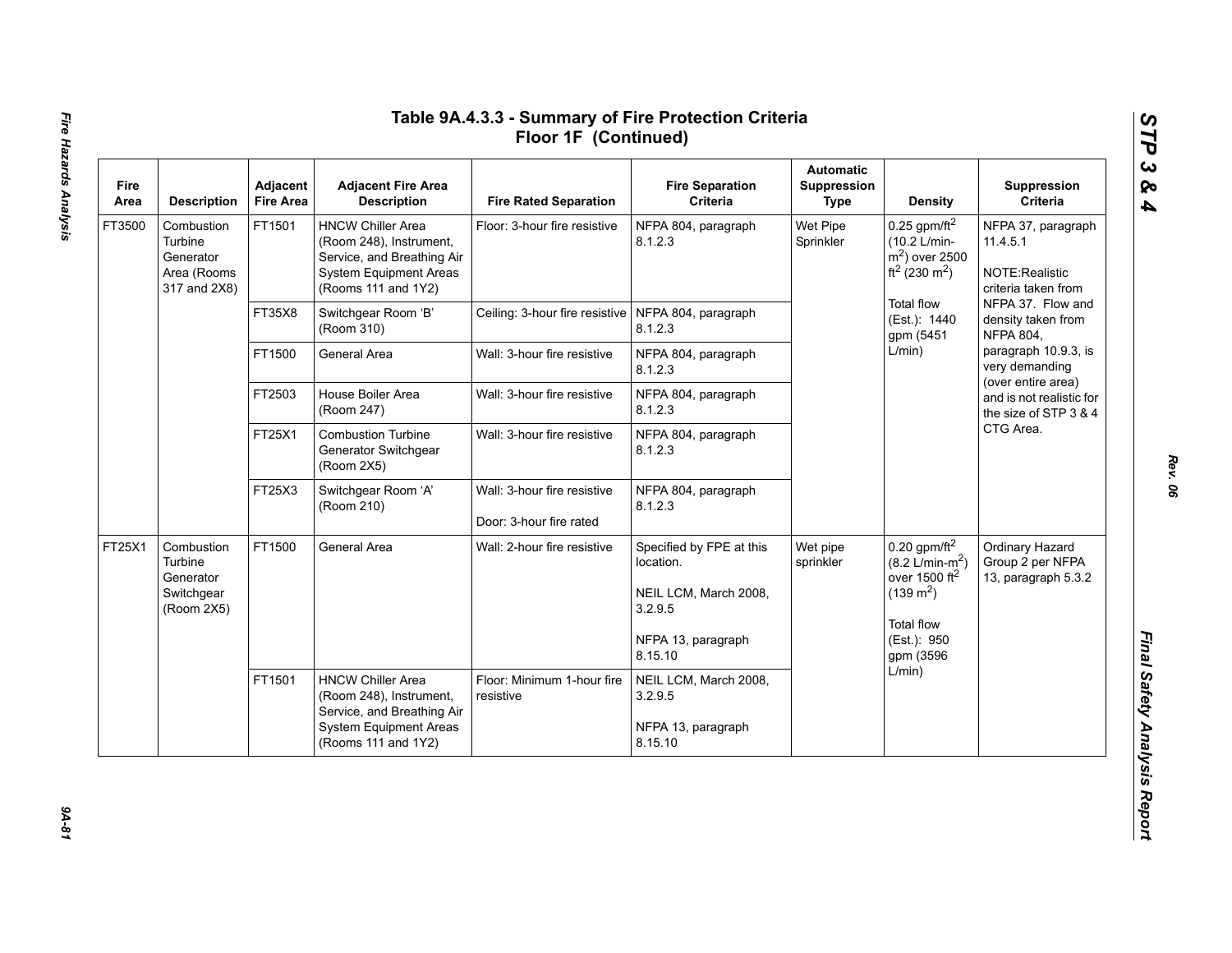| Fire<br>Area | <b>Description</b>                                             | Adjacent<br><b>Fire Area</b> | <b>Adjacent Fire Area</b><br><b>Description</b>                    | <b>Fire Rated Separation</b>              | <b>Fire Separation</b><br>Criteria                                | <b>Automatic</b><br>Suppression<br><b>Type</b> | <b>Density</b>                                                                                    | Suppression<br>Criteria                                    |
|--------------|----------------------------------------------------------------|------------------------------|--------------------------------------------------------------------|-------------------------------------------|-------------------------------------------------------------------|------------------------------------------------|---------------------------------------------------------------------------------------------------|------------------------------------------------------------|
| FT25X1       | Combustion<br>Turbine<br>Generator<br>Switchgear<br>(Room 2X5) | FT35X8                       | Switchgear Room 'B'<br>(Room 310)                                  | Ceiling: Minimum 1-hour<br>fire resistive | NEIL LCM, March 2008,<br>3.2.9.5<br>NFPA 13, paragraph<br>8.15.10 | Wet pipe<br>sprinkler                          | $0.20$ gpm/ft <sup>2</sup><br>$(8.2 \text{ L/min-m}^2)$<br>over 1500 $ft2$<br>$(139 \text{ m}^2)$ | Ordinary Hazard<br>Group 2 per NFPA<br>13, paragraph 5.3.2 |
|              |                                                                | FT3500                       | <b>Combustion Turbine</b><br>Generator Area (Rooms<br>317 and 2X8) | Wall: 3-hour fire resistive               | NFPA 804, paragraph<br>8.1.2.3                                    |                                                | <b>Total flow</b><br>(Est.): 950<br>gpm (3596<br>L/min)                                           |                                                            |
|              |                                                                | FT25X3                       | Switchgear Room 'A'<br>(Room 210)                                  | Wall: Minimum 1-hour fire<br>resistive    | NEIL LCM, March 2008,<br>3.2.9.5                                  |                                                |                                                                                                   |                                                            |
|              |                                                                |                              |                                                                    | Door: Minimum 1-hour fire<br>rated        | NFPA 13, paragraph<br>8.15.10                                     |                                                |                                                                                                   |                                                            |
|              |                                                                |                              |                                                                    |                                           |                                                                   |                                                |                                                                                                   |                                                            |
|              |                                                                |                              |                                                                    |                                           |                                                                   |                                                |                                                                                                   |                                                            |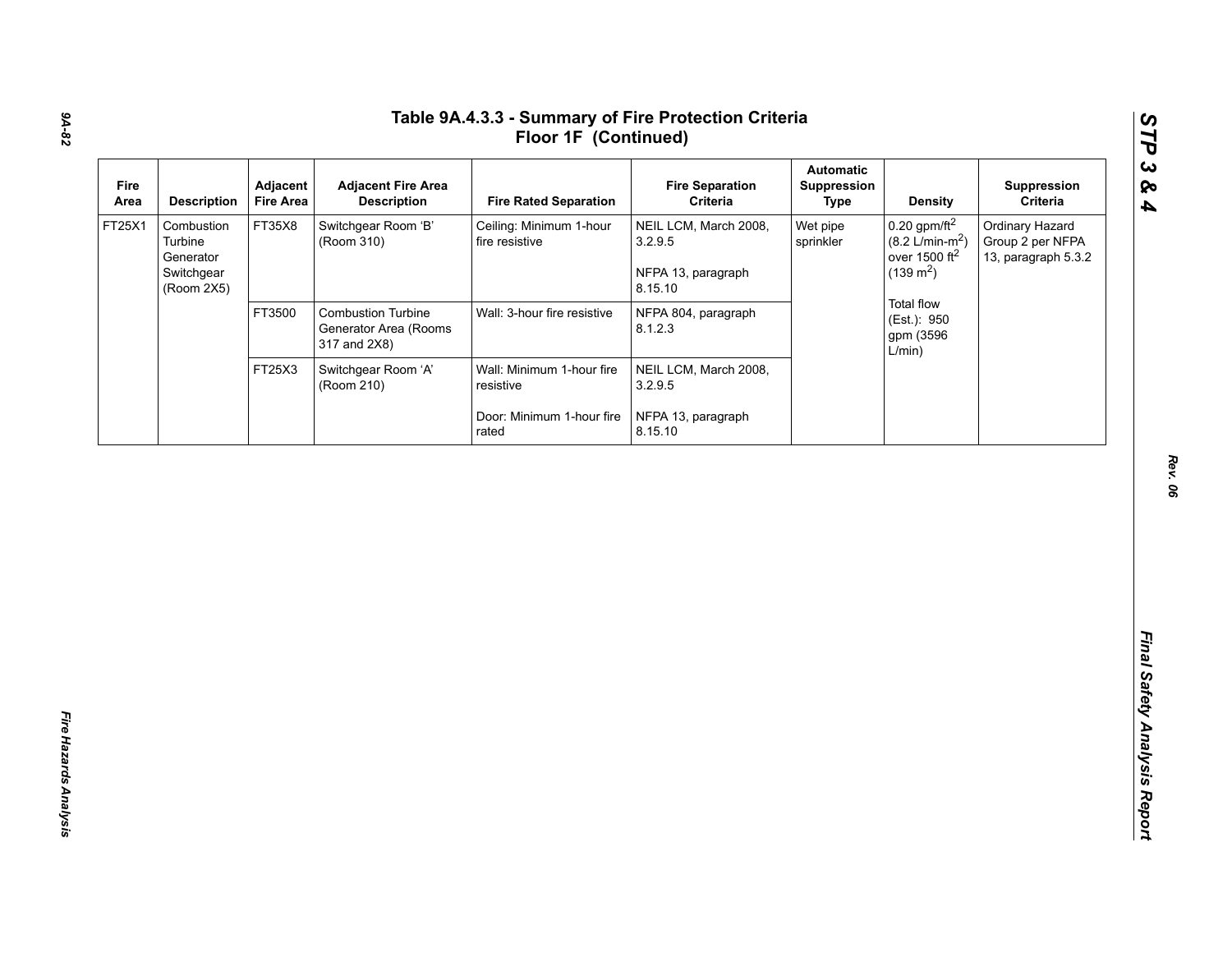| Fire<br>Area | <b>Description</b>                   | Adjacent<br><b>Fire Area</b> | <b>Adjacent Fire Area</b><br><b>Description</b>                                                                                           | <b>Fire Rated Separation</b>                                                 | <b>Fire Separation</b><br>Criteria                                                                         | <b>Automatic</b><br>Suppression<br><b>Type</b> | <b>Density</b>                                                                                                                              | Suppression<br>Criteria                                    |        |  |  |
|--------------|--------------------------------------|------------------------------|-------------------------------------------------------------------------------------------------------------------------------------------|------------------------------------------------------------------------------|------------------------------------------------------------------------------------------------------------|------------------------------------------------|---------------------------------------------------------------------------------------------------------------------------------------------|------------------------------------------------------------|--------|--|--|
| FT25X3       | Switchgear<br>Room 'A'<br>(Room 210) | FT1500                       | General Area                                                                                                                              | Wall: 2-hour fire resistive                                                  | Specified by FPE at this<br>location.<br>NEIL LCM, March 2008,<br>3.2.9.5<br>NFPA 13, paragraph<br>8.15.10 | Wet pipe<br>sprinkler                          | $0.20$ gpm/ft <sup>2</sup><br>$(8.2 \text{ L/min-m}^2)$<br>over 1500 $ft2$<br>$(139 \text{ m}^2)$<br>Total flow<br>(Est.): 950<br>gpm (3596 | Ordinary Hazard<br>Group 2 per NFPA<br>13, paragraph 5.3.2 |        |  |  |
|              |                                      | FT1501                       | <b>HNCW Chiller Area</b><br>(Room 248), Instrument,<br>Service, and Breathing Air<br><b>System Equipment Areas</b><br>(Rooms 111 and 1Y2) | Floor: Minimum 1-hour fire<br>resistive                                      | NEIL LCM, March 2008,<br>3.2.9.5<br>NFPA 13, paragraph<br>8.15.10                                          |                                                |                                                                                                                                             |                                                            | L/min) |  |  |
|              |                                      | FT35X8                       | Switchgear Room 'B'<br>(Room 310)                                                                                                         | Ceiling: Minimum 1-hour<br>fire resistive                                    | NEIL LCM, March 2008,<br>3.2.9.5<br>NFPA 13, paragraph<br>8.15.10                                          |                                                |                                                                                                                                             |                                                            |        |  |  |
|              |                                      | FT3500                       | <b>Combustion Turbine</b><br>Generator Area (Rooms<br>317 and 2X8)                                                                        | Wall: 3-hour fire resistive                                                  | NFPA 804, paragraph<br>8.1.2.3                                                                             |                                                |                                                                                                                                             |                                                            |        |  |  |
|              |                                      | FT25X1                       | <b>Combustion Turbine</b><br>Generator Switchgear<br>(Room 2X5)                                                                           | Wall: Minimum 1-hour fire<br>resistive<br>Door: Minimum 1-hour fire<br>rated | NEIL LCM, March 2008,<br>3.2.9.5<br>NFPA 13, paragraph<br>8.15.10                                          |                                                |                                                                                                                                             |                                                            |        |  |  |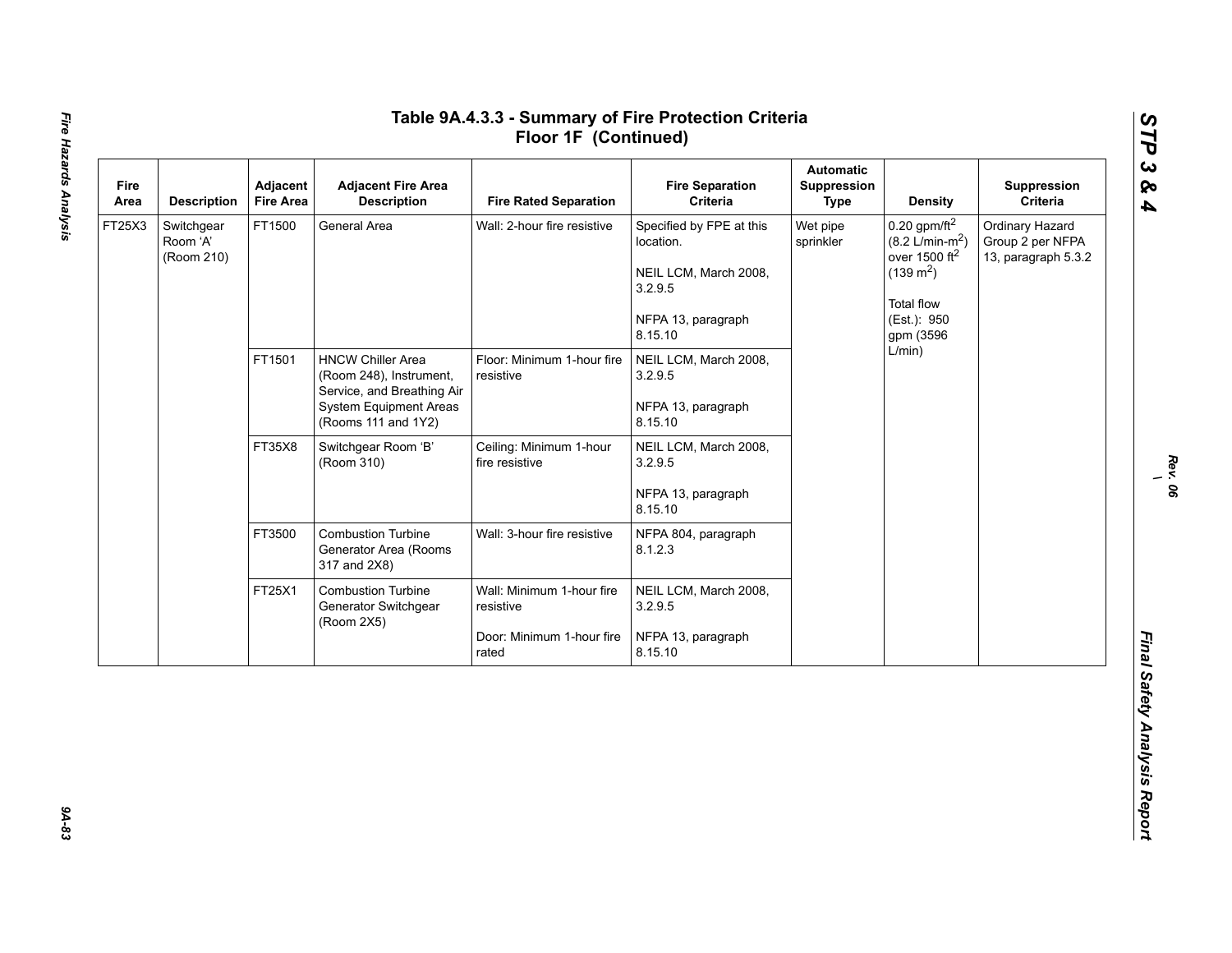| Fire<br>Area | <b>Description</b>                   | Adjacent<br><b>Fire Area</b>              | <b>Adjacent Fire Area</b><br><b>Description</b>                           | <b>Fire Rated Separation</b>                            | <b>Fire Separation</b><br>Criteria                                                                                                                                                              | <b>Automatic</b><br>Suppression<br><b>Type</b> | <b>Density</b>                                                                                    | Suppression<br>Criteria                                    |
|--------------|--------------------------------------|-------------------------------------------|---------------------------------------------------------------------------|---------------------------------------------------------|-------------------------------------------------------------------------------------------------------------------------------------------------------------------------------------------------|------------------------------------------------|---------------------------------------------------------------------------------------------------|------------------------------------------------------------|
| FT25X3       | Switchgear<br>Room 'A'<br>(Room 210) | FT2502                                    | Stairwell No. 3 (Room 212)                                                | Walls: 2-hour fire resistive                            | Walls: NFPA 101,<br>paragraph 8.5.6.(1)<br>Doors: NFPA 101, Table<br>8.3.4.2                                                                                                                    | Wet pipe<br>sprinkler                          | $0.20$ gpm/ft <sup>2</sup><br>$(8.2 \text{ L/min-m}^2)$<br>over 1500 $ft2$<br>$(139 \text{ m}^2)$ | Ordinary Hazard<br>Group 2 per NFPA<br>13, paragraph 5.3.2 |
|              |                                      | FT1502                                    | Stairwell No. 1 (Room 114)                                                | Walls: 2-hour fire resistive<br>Door: 3-hour fire rated | Walls: NFPA 101,<br>paragraph 8.5.6.(1)<br>Doors: NFPA 101, Table<br>8.3.4.2                                                                                                                    |                                                | Total flow<br>(Est.): 950<br>gpm (3596<br>L/min)                                                  |                                                            |
|              |                                      | FT15Y2                                    | Elevator Shaft (Room 250)                                                 | Walls: 2-hour fire resistive                            | NFPA 804, paragraphs<br>8.1.2.4 and 8.1.2.5                                                                                                                                                     |                                                |                                                                                                   |                                                            |
|              |                                      | External<br>to Turbine<br><b>Building</b> | Horizontal passageway<br>between Turbine Building<br>and Control Building | Exterior Turbine Bldg. Wall:<br>3-hour fire resistive   | NEIL LCM, March 2008,<br>3.2.9.1<br>NFPA 804, paragraph<br>8.1.2.3<br>Also, based on (IBC) H-4<br>Occupancy and Type 1A<br>construction<br>Exterior Turbine Bldg. Wall:<br>IBC, 2006, Table 601 |                                                |                                                                                                   |                                                            |

# *9A-84*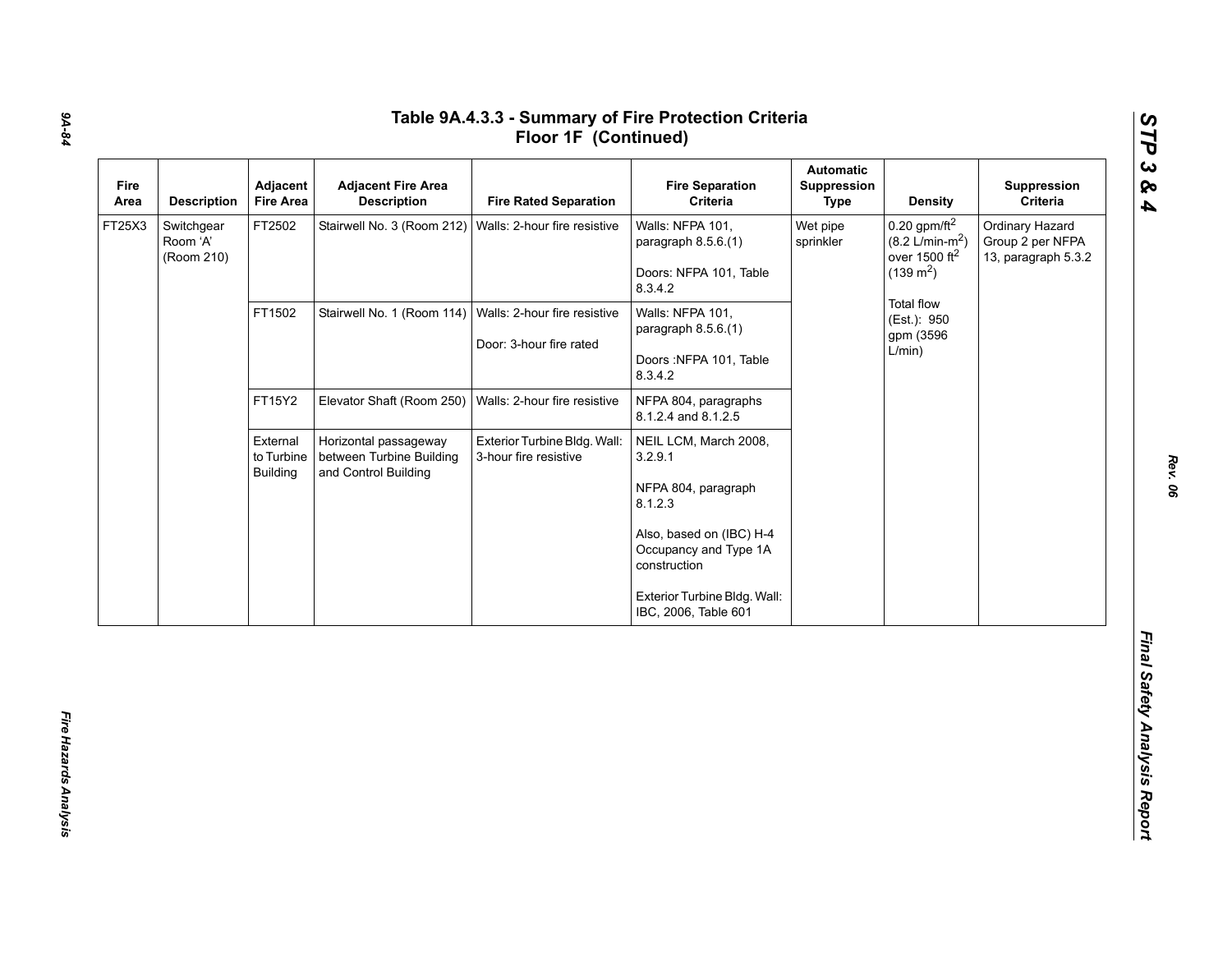# **9A.4.3.4 Floor 2F (El. 19.7m (59'-3 ½")) – See Figure 9A.4-20 and Table 9A.4.3.4 Summary of Fire Protection Criteria Floor 2F**

# **9A.4.3.4.1 Fire Area – FT1500 (General Area)**

(1) Fire Area Boundary Description

Floor 2F shares fire area FT1500 with all other floors in the Turbine Building.

A non fire-rated equipment access hatch is installed in the floor above the offgas charcoal adsorber room (room 112). Room 112 is part of fire area FT1500.

Additionally, a large non fire-rated equipment hatch exists in the floor on the northwest side of the building leading vertically down to the unloading bay on floor 1F below. Above, in the ceiling, a large grated opening and non-fire rated equipment hatch directly connect floors 2F and 3F.

Non-fire rated equipment access hatches exist in the floor of the condensate filter maintenance area (room 342) over the condensate filter vessel area (room 241) on floor 1F below.

The low pressure condensate pump area (room 140) extends vertically up from floor B1F, through floors MB1F, 1F and 2F, to and through an unprotected equipment hatch in the turbine operating deck floor (floor 3F, elevation 27.8m (85'-10  $\frac{1}{2}$ ")). The low pressure condensate pump area is part of fire area FT1500.

The steam jet air ejector area (room 311) and gland seal steam condenser area (room 314) extend vertically up from floor 1F, through floor 2F, to and through a non fire-rated equipment hatch in the operating deck floor (floor 3F, elevation 27.8m (85'-10  $\frac{1}{2}$ ")). Rooms 311 and 314 are part of fire area FT1500.

Fire area FT1500 is bounded by:

- The Turbine Building exterior walls
- The exterior walls separating stairwell no. 2 (room 122, fire area FT1503)
- The interior walls enclosing stairwell no. 3 (room 212, fire area FT2502)
- The interior walls enclosing stairwell no. 4 (room 249, fire area FT2504)
- The interior walls enclosing the elevator shaft (room 250, fire area FT15Y2)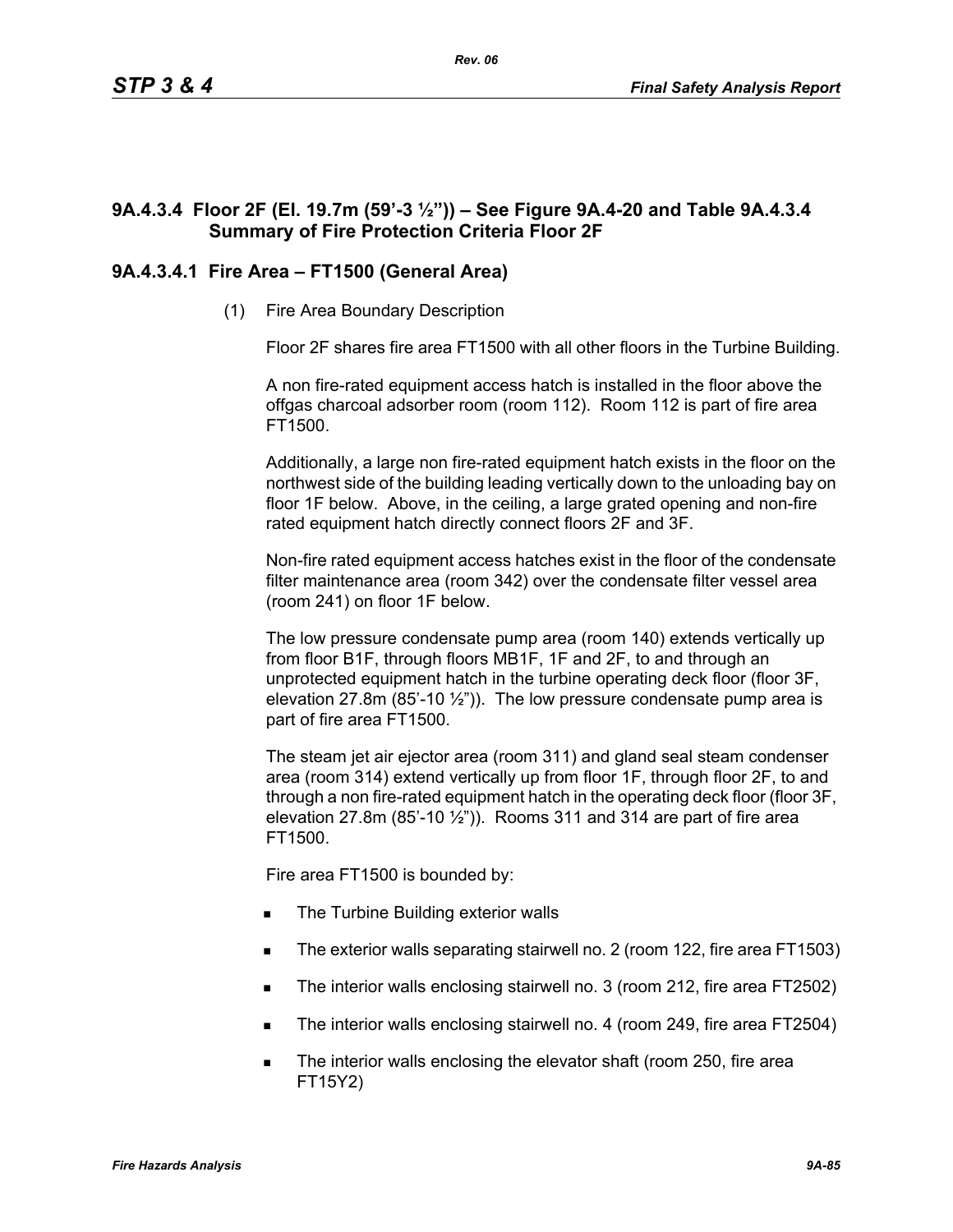- The interior walls enclosing the area housing the main turbine lube oil tank (room 330, fire area FT3501)
- The interior walls enclosing the area housing the safety related low pressure condensate pump switchgear (room 31X-2, fire area FT35X1)
- **The interior walls enclosing the area housing the generator oil seal unit** (room 3X2, fire area FT35X9)
- The interior wall between switchgear area 'B' (room 310, fire area FT35X8) and this fire area, along building column line T8.
- The interior wall between 125Vdc and 250Vdc battery rooms (rooms 3X4, 3X5, 3X6, 3X7 and 3X8, fire areas FT35X3, FT35X2, FT35X4, FT35X5, and FT35X6, respectively) and this fire area, along column line T8
- The interior and exterior walls enclosing the steam tunnel area (room 219, fire area FT2505)

| (2) | Equipment - See Table 9A.6-4 |                              |
|-----|------------------------------|------------------------------|
|     | <b>Safety Related</b>        | <b>Provides Core Cooling</b> |
|     | N٥                           | N٥                           |

- (3) Radioactive Material Present None that can be released as a result of fire.
- (4) Qualification of Fire Barriers –

The Turbine Building is classified as Type IA construction in accordance with the International Building Code (IBC), 2006. Type IA construction is noncombustible. The building structural frame, and all exterior and interior bearing walls, are required to be of 3 hour fire-resistive construction. The building floor is required to be of not less than 2 hour fire resistive construction, including supporting beams and joists. Also, the building roof is required to be of not less than 1 ½ hour fire resistive construction.

The enclosed stairwells that serve fire area FT1500 on floor 2F, stairwell nos. 2, 3, and 4 are of 2 hour fire-resistive concrete construction. These stairwells are separate fire areas and are discussed in subsections 9A.4.3.1.2, 9A.4.3.2.3 and 9A.4.3.1.3 (fire areas FT1503, FT2502 and FT2504).

The elevator shaft (room 250) is of 2 hour fire-resistive concrete construction, is a separate fire area (FT15Y2) and is described in subsection 9A.4.3.2.5.

The walls of the area housing the main turbine lube oil tank (room 330, fire area FT3501), generator hydrogen seal oil unit (room 3X2, fire area FT35X9) and safety related low pressure condensate pump switchgear (room 31X-2, fire area FT35X1) are separated from fire area FT1500 by 3 hour fire-resistive concrete construction with 3 hour fire rated doors. These rooms are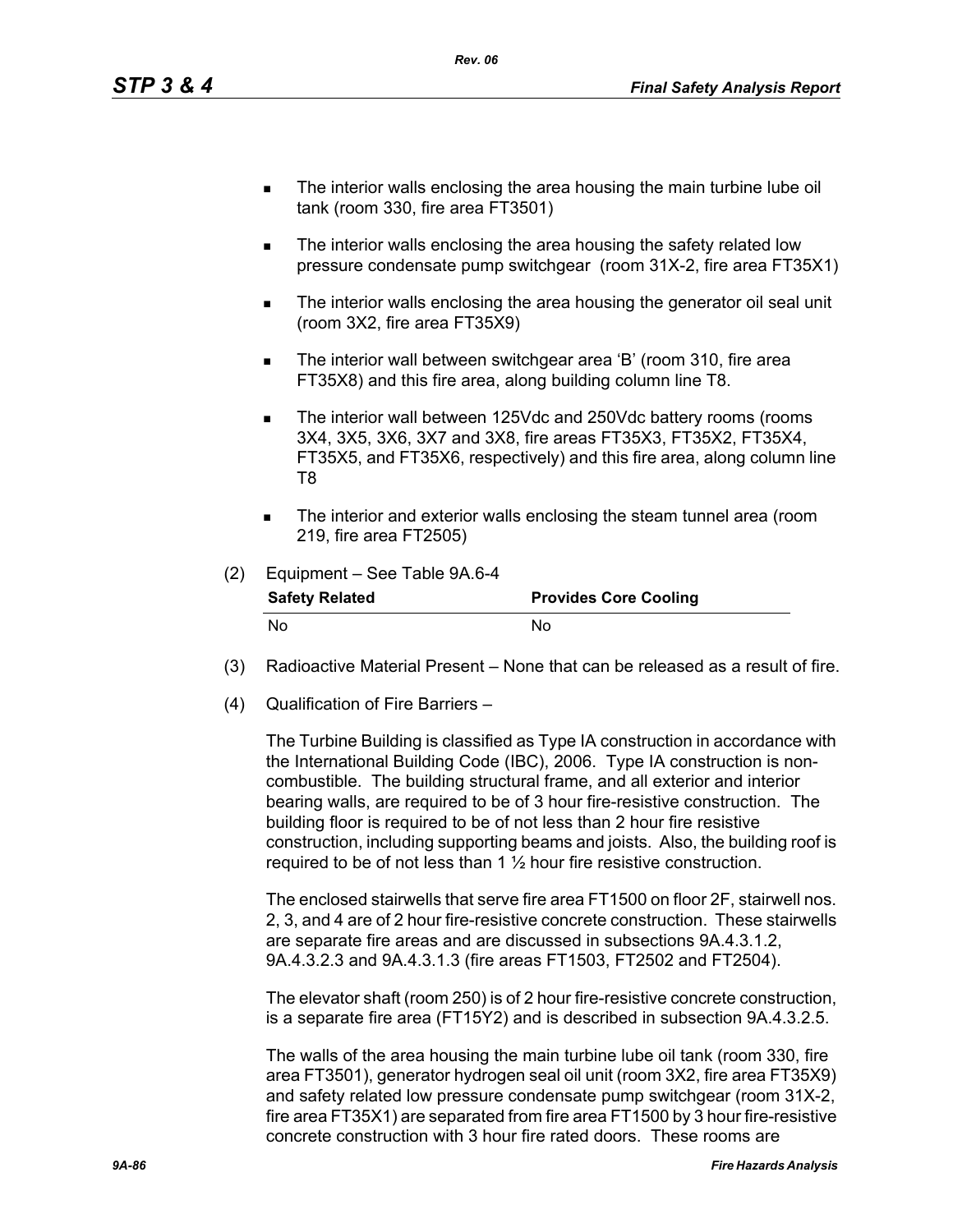described as separate fire areas in subsections 9A.4.3.4.2 through 9A.4.3.4.4, respectively.

Fire area FT1500 is separated from the area housing switchgear room 'B' (room 210, fire area FT35X8) by 2 hour fire-resistive concrete construction along column line T8. Fire area FT35X8 is described in subsection 9A.4.3.4.5.

The 125Vdc and 250Vdc battery rooms (rooms 3X4, 3X5, 3X6, 3X7 and 3X8, fire areas FT35X3, FT35X2, FT35X4, FT35X5, and FT35X6, respectively) are separated from fire area FT1500 by 2 hour fire-resistive concrete construction along column line T8. The fire-resistive construction of these battery rooms is described in subsection 9A.4.3.4.7.

The steam tunnel area (room 219, fire area FT2505) is separated from the turbine building by 3 hour fire-resistive concrete construction. The steam tunnel is described in subsection 9A.4.3.4.8.

### (5) Combustibles Present:

| <b>Fire Loading</b>                                  | <b>Total Heat of Combustion (MJ)</b> |
|------------------------------------------------------|--------------------------------------|
| (a) Cable in conduit and dispersed in<br>cable trays | Acceptable                           |
| (b) Limited quantities of lubricants in<br>pumps     | <b>Negligible</b>                    |

(6) Detection Provided – Class A supervised POC, and manual alarm pull stations.

Manual Pull Locations: TA.4-T7.5, TH.5-T7.9, TG.6-T2

(7) Suppression Available:

| <b>Type</b>                                                                                                                                           | Location/Actuation                                                                                                                                                                                                     |
|-------------------------------------------------------------------------------------------------------------------------------------------------------|------------------------------------------------------------------------------------------------------------------------------------------------------------------------------------------------------------------------|
| Modified Class III standpipes                                                                                                                         | Stairwells No.2 <122>, No.3<br>$<$ 212>, and No.4 $<$ 249>                                                                                                                                                             |
| ABC portable (hand) extinguishers and<br>hose stations                                                                                                | TB.1-T2, TB.3-T3.1, TB-T4.6,<br>TC.9-T5.4, TA.9-T5.9,<br>TA.6-T7.8, TC.4-T7.8,<br>TE.2-T7.8, TG-T7.8, TH.5-T7.8,<br>TD.3-T6.1. TE.7-T5.9.<br>TD.4-T1.1, TF.1-T2, TG.4-T2.3,<br>TJ.1-T2.1, TJ.1-T4, TH.9-T6,<br>TG.1-T6 |
| Wet pipe sprinkler system<br>Design density 12.2 L/min-m <sup>2</sup> (0.3 gpm/ft <sup>2</sup> )<br>over 464.5 m <sup>2</sup> (5000 ft <sup>2</sup> ) | Throughout floor 2F                                                                                                                                                                                                    |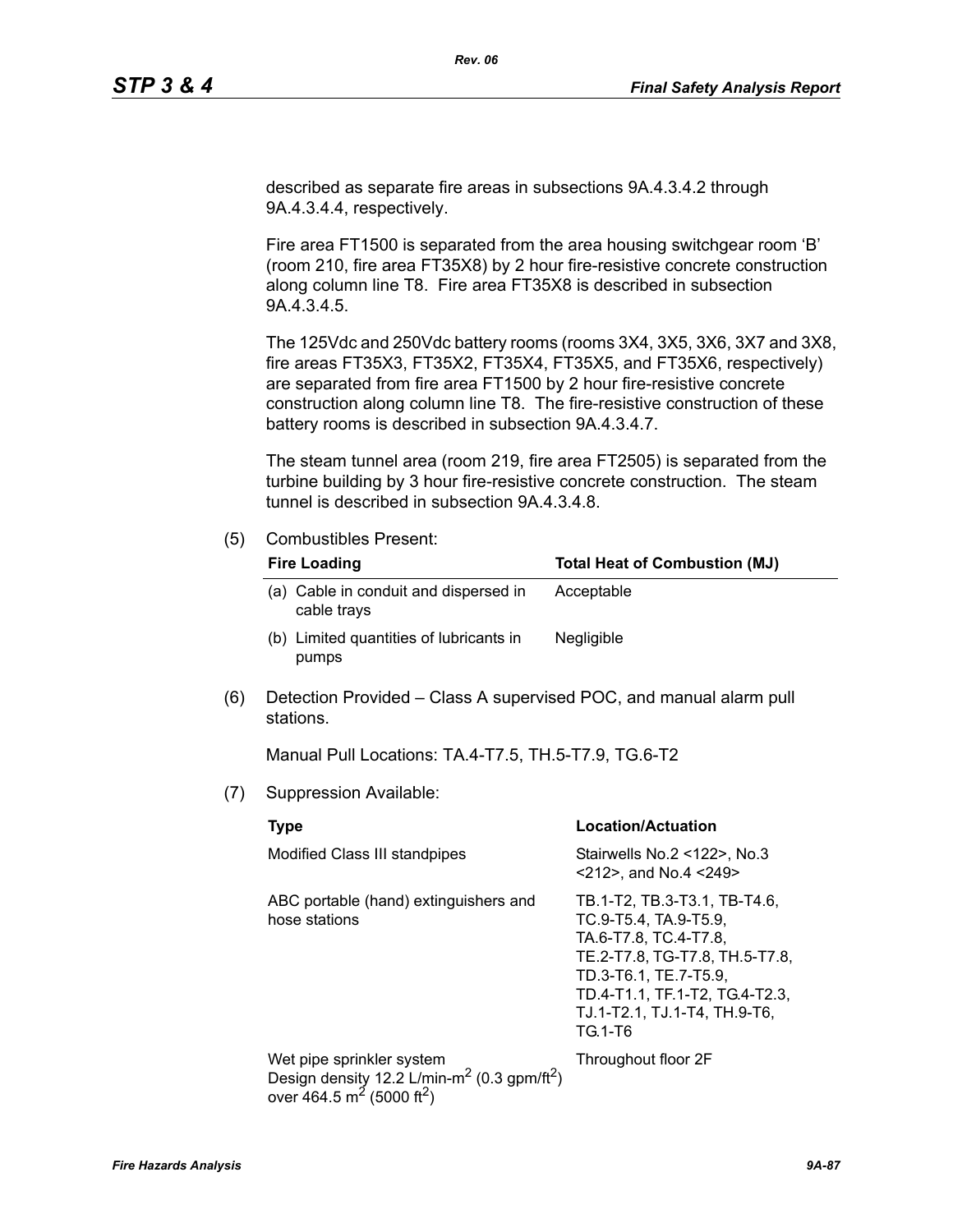- (8) Fire Protection Design Criteria Employed:
	- (a) Fire detection and suppression capability is provided and accessible;
	- (b) Fire stops are provided for penetrations through rated fire barriers.
- (9) Consequences of Fire Postulated fire assumes loss of function. Smoke from a fire would be removed by the normal HVAC.
- (10) Consequences of Fire Suppression Suppression extinguishes the fire. Refer to Section 3.4, "Water Level (Flood) Design," for drain system.
- (11) Design Criteria Used for Protection Against Inadvertent Operation, Careless Operation or Rupture of the Suppression System:
	- (a) Provision of raised supports for the equipment
	- (b) Refer to Section 3.4, "Water Level (Flood) Design," for drain system.
- (12) Fire Containment or Inhibiting Methods Employed:
	- (a) Fire stops are provided for penetrations through fire rated barriers.
	- (b) The means of fire detection, suppression and alarming are provided and accessible.
- (13) Remarks:
	- (a) The following safety-related equipment representing all four safety divisions is mounted on this floor:

C71-PoS001 A-D

C71-PoS004 A-D

B21-PS028 A-D

- (b) Section 9A.5, Special Cases, provides justification for locating equipment from multiple safety divisions on this floor of the turbine building.
- (c) The safety related low pressure condensate pump switchgear is located on this floor.
- (d) Electrical cable insulation in conduit does not represent a combustible fire load.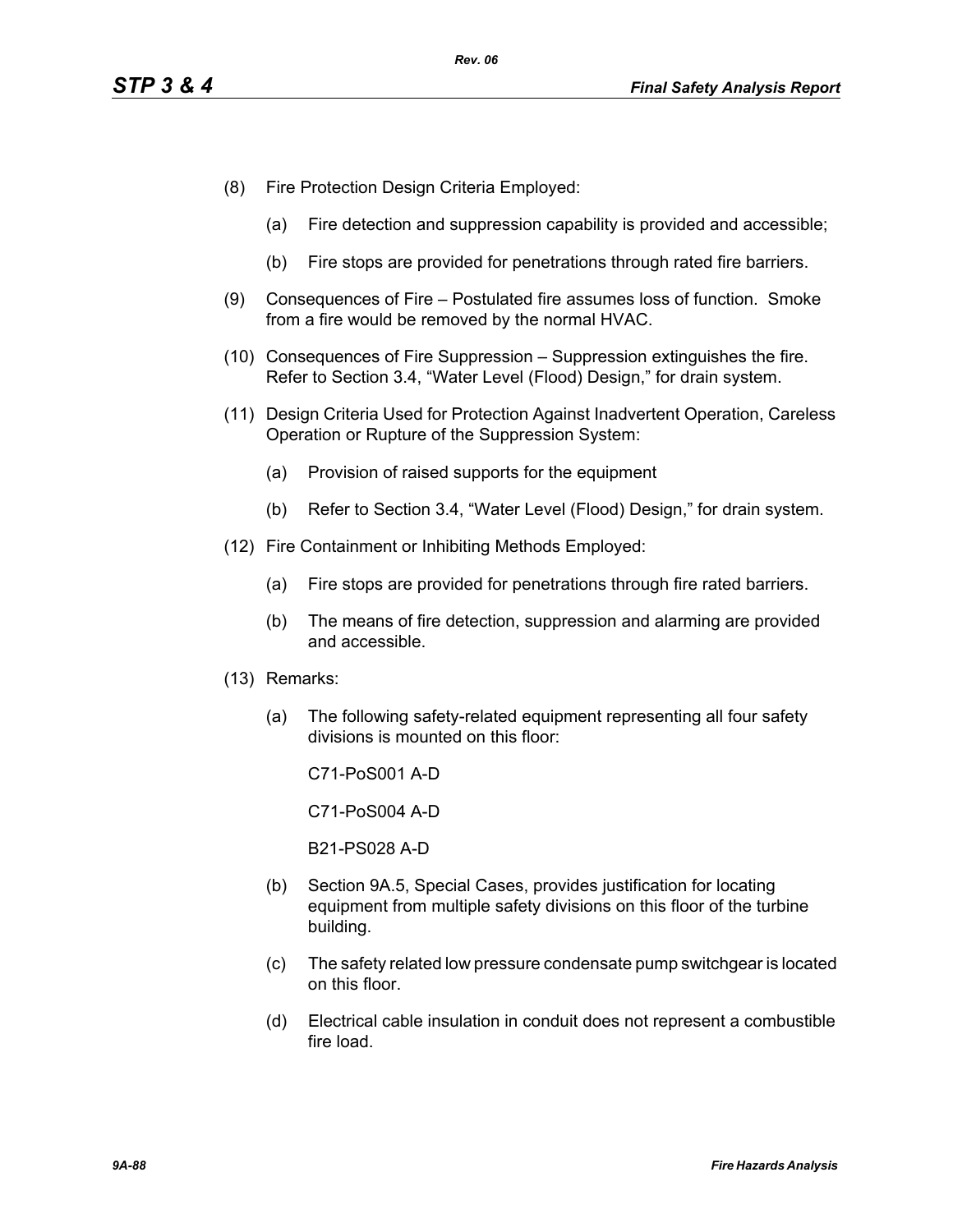# **9A.4.3.4.2 Fire Area – FT3501 (Main Turbine Lube Oil Tank – Room 330)**

(1) Fire Area Boundary Description

The interior walls, ceiling and floor of fire area FT3501, containing the main turbine lube oil tank consists of fire-resistive concrete construction.

- (2) Equipment See Table 9A.6-4 **Safety Related Provides Core Cooling** No No
- (3) Radioactive Material Present None.
- (4) Qualification of Fire Barriers The walls, ceiling and floor enclosing the lube oil purification unit (room 230) are of 3 hour fire-resistive-concrete construction with 3 hour fire rated doors.
- (5) Combustibles Present:

| <b>Fire Loading</b>                                              | <b>Total Heat of Combustion (MJ)</b> |
|------------------------------------------------------------------|--------------------------------------|
| Turbine lube oil tank,<br>Capacity 69,966 L (18,483 gal.) (Est.) | 2,925,858 MJ (2,773,178,180 Btu)     |

- (6) Detection Provided Class A supervised rate compensated thermal detectors. The detection system is a cross zoned system requiring two detectors, one in each zone to sense fire before initiating the suppression system. A manual alarm pull station is located at the door.
- (7) Suppression Available:

| Type                                                                                                        | <b>Location/Actuation</b> |
|-------------------------------------------------------------------------------------------------------------|---------------------------|
| Modified Class III standpipe                                                                                | Stairwells No.3 <212>     |
| ABC portable (hand) extinguishers and<br>hose stations                                                      | TG.8-T6.7, TJ.1-T7        |
| Deluge foam water spray system<br>Foam water density: 20.4 L/min-m <sup>2</sup> (0.5<br>$gpm/ft^2$ ) (Est.) | Room 330                  |

- (8) Fire Protection Design Criteria Employed:
	- (a) Room 330 is configured as a separate fire-resistive enclosure.
	- (b) Alternate access and egress routes are provided by separate enclosed stairways at this floor level.
	- (c) Fire detection and suppression capability is provided and accessible.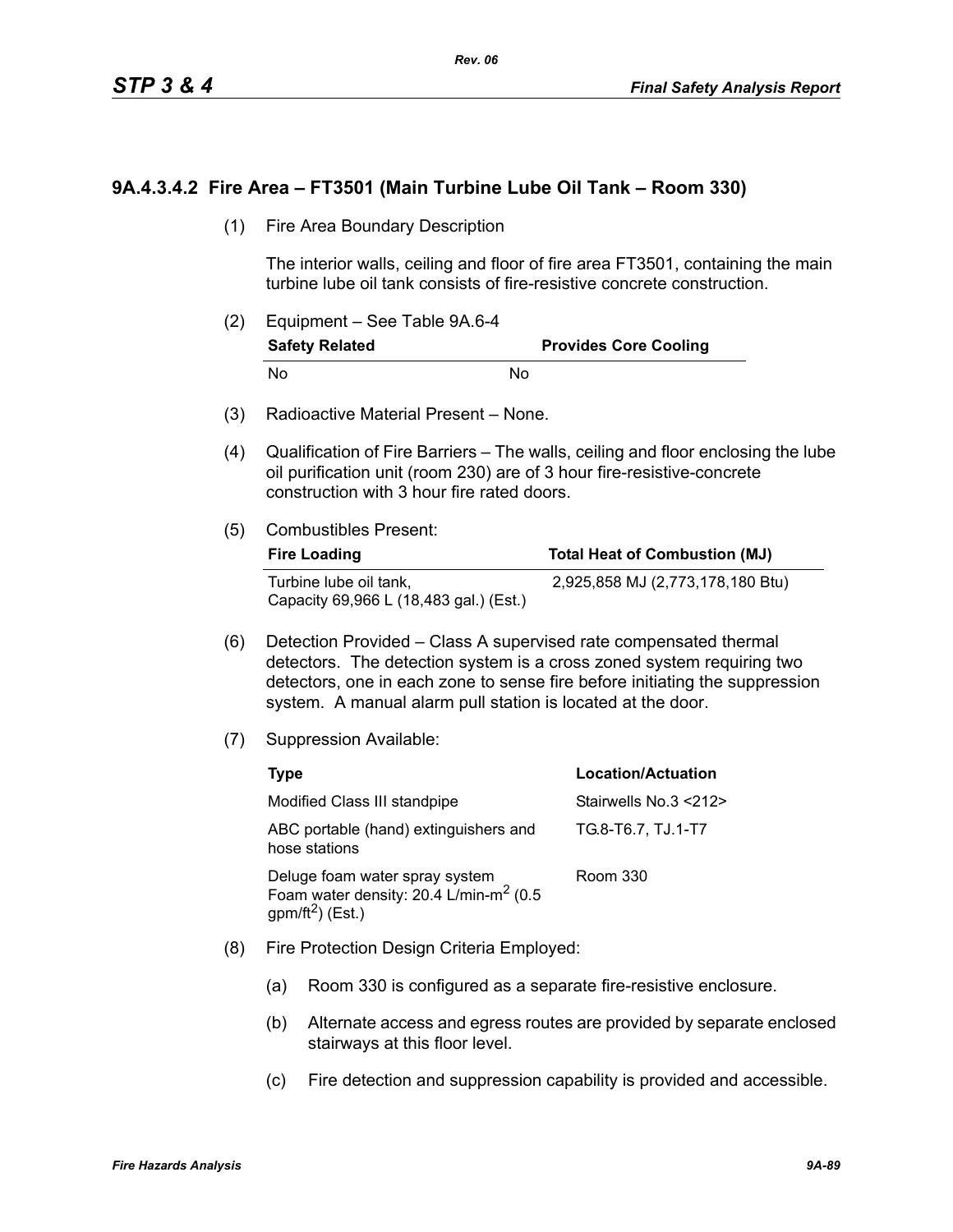- (9) Consequences of Fire The postulated fire assumes loss of function of the enclosed area and affected equipment. Smoke from a fire would be removed by the normal HVAC system.
- (10) Consequences of Fire Suppression Suppression extinguishes the fire. Refer to Section 3.4, "Water Level (Flood) Design," for drain system.
- (11) Design Criteria Used for Protection Against Inadvertent Operation, Careless Operation or Rupture of the Suppression System:
	- (a) Location of the manual suppression system external to the room
	- (b) Provision of raised supports for equipment
	- (c) Refer to Section 3.4, "Water Level (Flood) Design," for drain system.
	- (d) Cross zoned detectors for initiation of deluge system
- (12) Fire Containment or Inhibiting Methods Employed:
	- (a) The function is provided in a fire-resistive enclosure.
	- (b) Fire stops are provided for penetrations through fire rated barriers.
	- (c) The means of fire detection, suppression and alarming are provided and accessible.
- (13) Remarks –The main turbine lube oil tank contains approximately 69,966 L (18,483 gallons), therefore the deluge foam water sprinkler system must be capable of suppressing any fire in this room. The total flow of the deluge foam spray system with a 1893 L/min (500 gpm) hose stream allowance is estimated to be 4,618 L/min (1,220 gpm).

# **9A.4.3.4.3 Fire Area –FT35X9 (Generator Hydrogen Seal Oil Unit – Room 3X2)**

(1) Fire Area Boundary Description

The interior walls, ceiling and floor of fire area FT35X9, containing the generator hydrogen seal oil unit consists of fire-resistive concrete construction.

- (2) Equipment See Table 9A.6-4 **Safety Related Provides Core Cooling** No No
- (3) Radioactive Material Present None.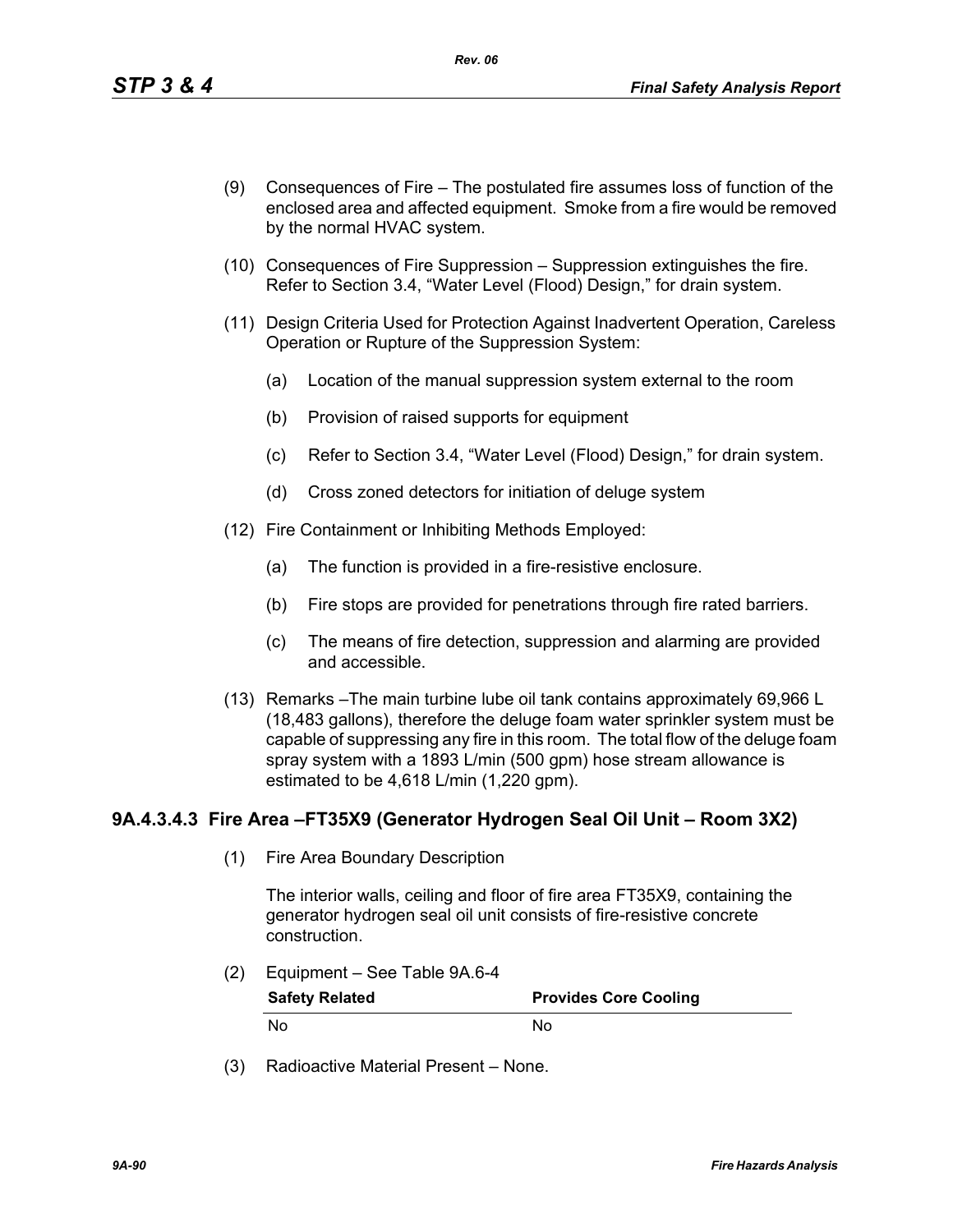- (4) Qualification of Fire Barriers The walls, ceiling and floor enclosing the generator hydrogen seal oil unit (room 3X2) are of 3 hour fire-resistiveconcrete construction with 3 hour fire rated doors.
- (5) Combustibles Present:

| <b>Fire Loading</b>                                                       | <b>Total Heat of Combustion (MJ)</b> |
|---------------------------------------------------------------------------|--------------------------------------|
| Generator hydrogen seal oil tank,<br>Capacity 5,148 L (1,360 gal.) (Est.) | 215,288 MJ (204,053,643 Btu)         |

- (6) Detection Provided Class A supervised rate compensated thermal detectors. The detection system is a cross zoned system requiring two detectors, one in each zone to sense fire before initiating the suppression system. A manual alarm pull station is located at the door.
- (7) Suppression Available:

| Type                                                                                                                 | <b>Location/Actuation</b> |
|----------------------------------------------------------------------------------------------------------------------|---------------------------|
| Modified Class III standpipe                                                                                         | Stairwells No.4 <249>     |
| ABC portable (hand) extinguishers and<br>hose stations                                                               | TB.3-T3.1, TB.1-T2        |
| Deluge foam water spray system<br>Foam water density: 20.4 L/min-m <sup>2</sup> (0.5<br>gpm/ft <sup>2</sup> ) (Est.) | Room 3X2                  |

- (8) Fire Protection Design Criteria Employed:
	- (a) Room 3X2 is configured as a separate fire-resistive enclosure.
	- (b) Alternate access and egress routes are provided by separate enclosed stairways at this floor level.
	- (c) Fire detection and suppression capability is provided and accessible.
- (9) Consequences of Fire The postulated fire assumes loss of function of the enclosed area and affected equipment. Smoke from a fire would be removed by the normal HVAC system.
- (10) Consequences of Fire Suppression Suppression extinguishes the fire. Refer to Section 3.4, "Water Level (Flood) Design," for drain system.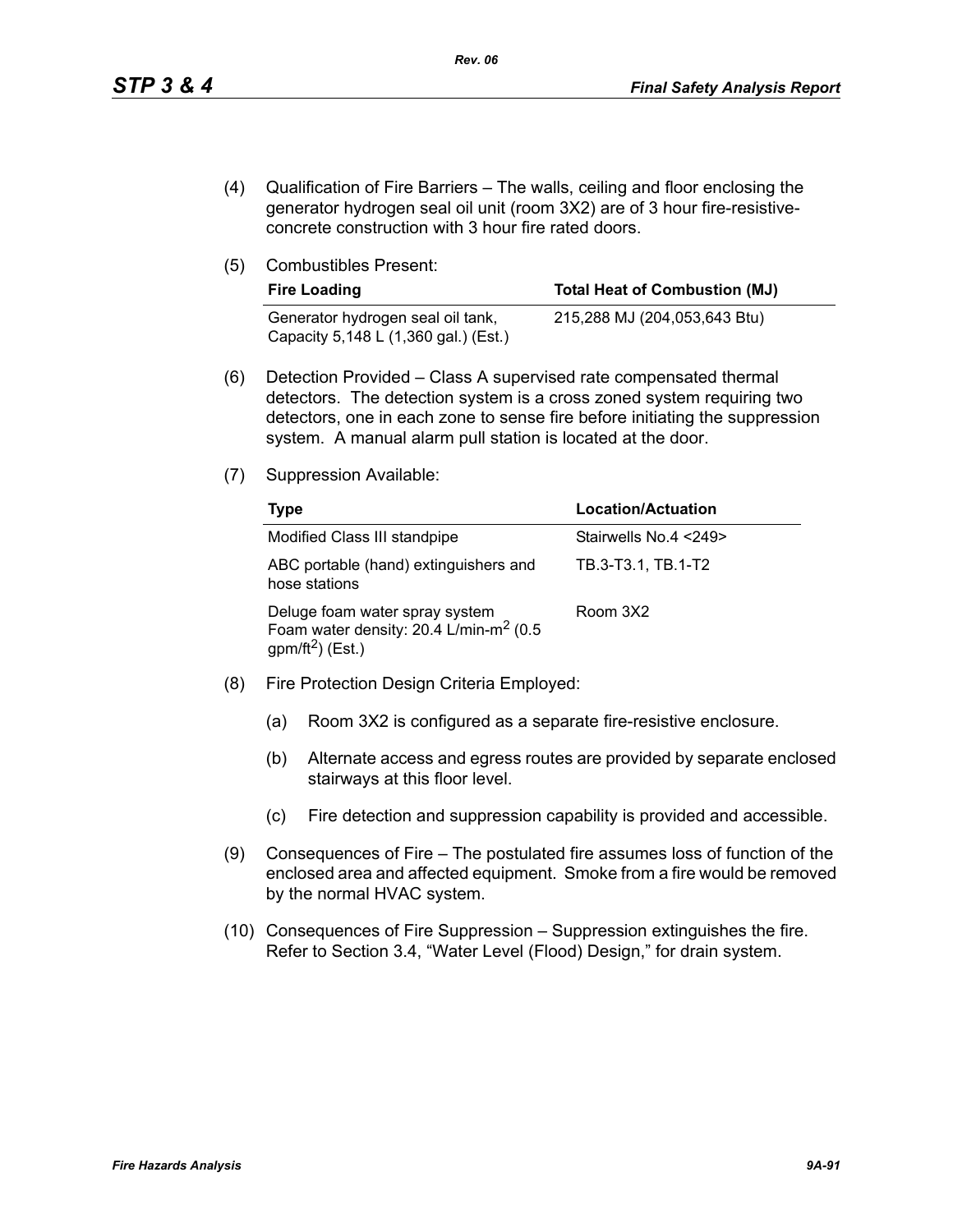- (11) Design Criteria Used for Protection Against Inadvertent Operation, Careless Operation or Rupture of the Suppression System:
	- (a) Location of the manual suppression system external to the room
	- (b) Provision of raised supports for equipment
	- (c) Refer to Section 3.4, "Water Level (Flood) Design," for drain system.
	- (d) Cross zoned detectors for initiation of deluge system
- (12) Fire Containment or Inhibiting Methods Employed:
	- (a) The function is provided in a fire-resistive enclosure.
	- (b) Fire stops are provided for penetrations through fire rated barriers.
	- (c) The means of fire detection, suppression and alarming are provided and accessible.
- (13) Remarks The generator hydrogen seal oil unit contains approximately 5,148 L (1,360 gallons), therefore the deluge foam water spray system must be capable of suppressing any fire in this room. The total flow of the deluge foam spray system with a 1893 L/min (500 gpm) hose stream allowance is estimated to be 3,426 L/min (905 gpm).

# **9A.4.3.4.4 Fire Area –FT35X1 (Safety Related Low Pressure Condensate Pump Switchgear (Room 31X-2)**

Fire area FT1500 is separated from the area housing switchgear room 'B' (room 210, fire area FT35X8) by 2 hour fire-resistive concrete construction along column line T8. Fire area FT35X8 is described in subsection 9A.4.3.4.5.

(1) Fire Area Boundary Description

The safety-related low pressure condensate pump switchgear room (room 31X-2, fire area FT35X1) is separated from fire area FT1500 by a concrete fire-resistive wall, floor and ceiling construction.

## (2) Equipment – See Remarks

| <b>Safety Related</b> | <b>Provides Core Cooling</b> |
|-----------------------|------------------------------|
| Yes.                  | Nο                           |

- (3) Radioactive Material Present None.
- (4) Qualification of Fire Barriers The safety-related low pressure condensate switchgear room is enclosed in 3 hour fire-resistant concrete construction including 3 hour fire rated doors.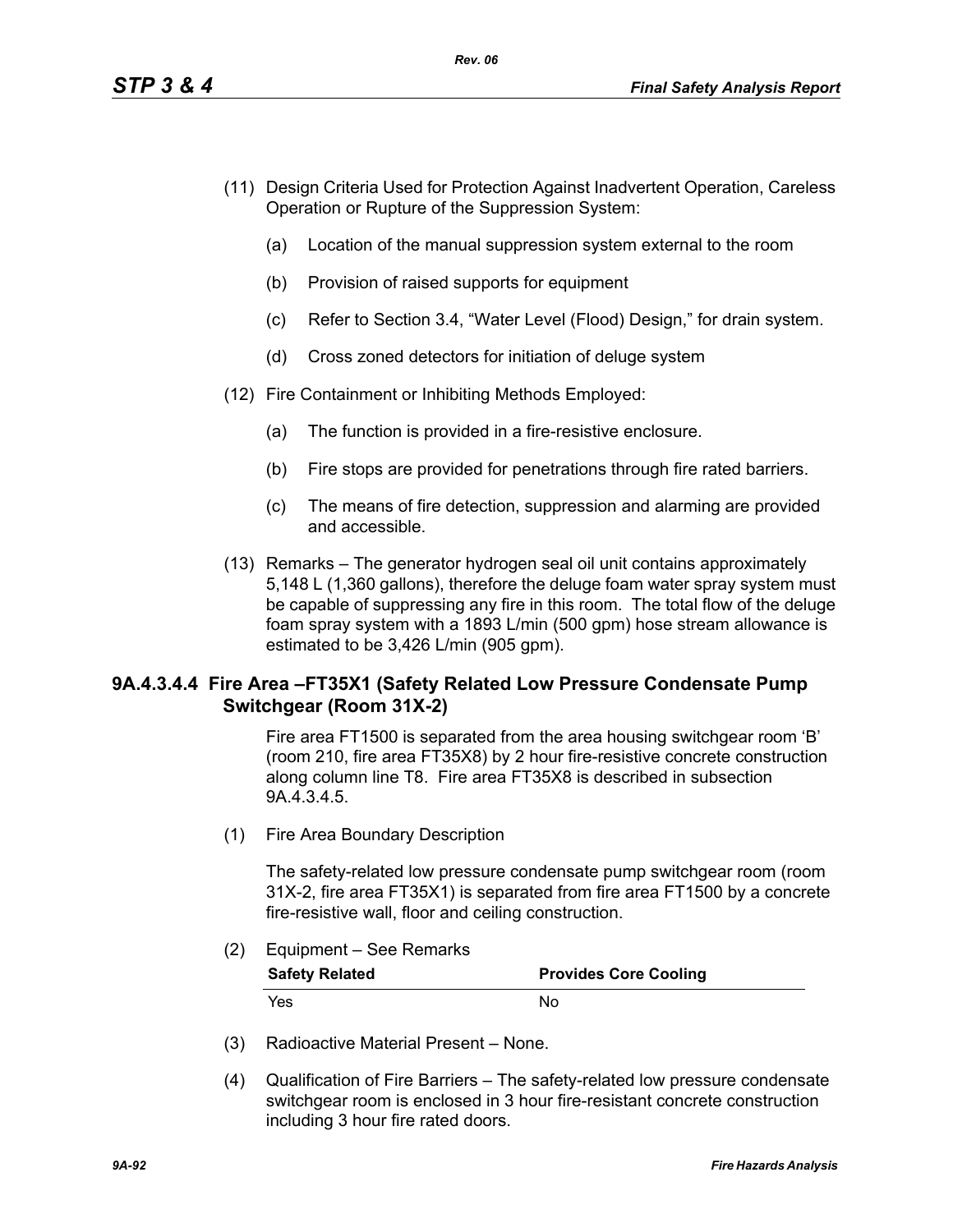(5) Combustibles Present:

| <b>Fire Loading</b> | <b>Total Heat of Combustion (MJ)</b>                                                   |
|---------------------|----------------------------------------------------------------------------------------|
| Cable in conduit    | Acceptable                                                                             |
| Cable trays         | 1454 MJ/m <sup>2</sup> (0.1425 Btu/ft <sup>2</sup> ) ECLL<br>(maximum average) applies |

- (6) Detection Provided Class A supervised POC at each building floor elevation and manual pull station external to the enclosed stairway at each floor elevation.
- (7) Suppression Available:

| Type                                                                                                                    | Location/Actuation                          |
|-------------------------------------------------------------------------------------------------------------------------|---------------------------------------------|
| Modified Class III standpipes                                                                                           | Stairwells No. 1 < 114 >, No. 3<br>$<$ 212> |
| ABC portable (hand) extinguishers and<br>hose station                                                                   | TE 9-T6.6                                   |
| Wet Pipe Sprinkler<br>Design density: 8.2 L/min-m <sup>2</sup> (0.20 gpm/ft <sup>2</sup> )<br>over 1500 ft <sup>2</sup> | Room 3X-2                                   |

- (8) Fire Protection Design Criteria Employed:
	- (a) Fire detection and suppression capability is provided and accessible.
	- (b) Fire stops are provided for penetrations through fire rated barriers.
- (9) Consequences of Fire The postulated fire assumes loss of function. Smoke from a fire would be removed by the normal HVAC system.
- (10) Consequences of Fire Suppression Suppression extinguishes the fire. Refer to Section 3.4, "Water Level (Flood) Design," for drain system.
- (11) Design Criteria Used for Protection Against Inadvertent Operation, Careless Operation or Rupture of the Suppression System:
	- (a) Provision of raised supports for equipment.
	- (b) Refer to Section 3.4, "Water Level (Flood) Design," for drain system.
- (12) Fire Containment or Inhibiting Methods Employed:
	- (a) Fire stops are provided for penetrations through fire rated barriers.
	- (b) The means of fire detection, suppression and alarming are provided and accessible.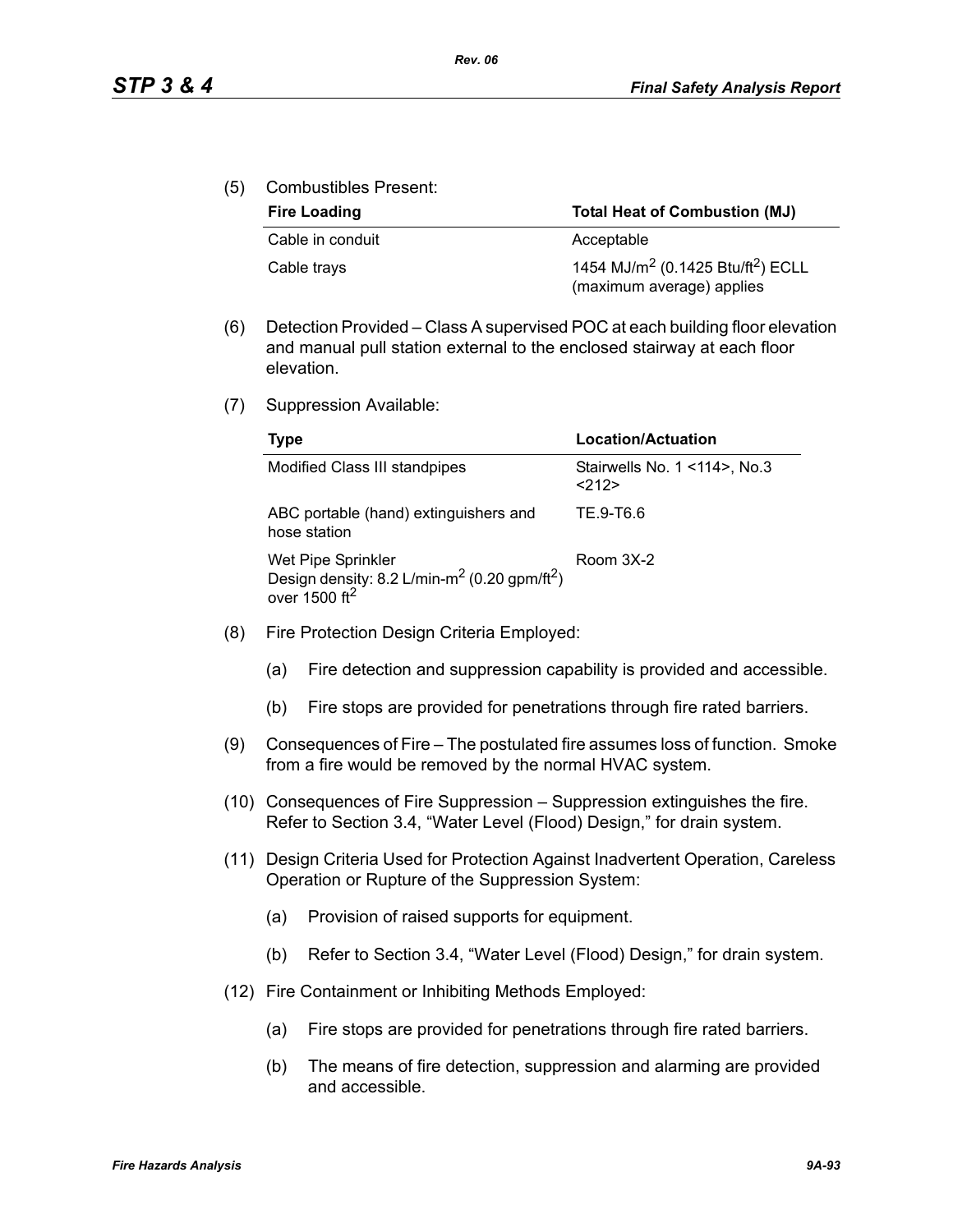- (13) Remarks:
	- (a) Electrical cable insulation in conduit does not represent a combustible fire load.
	- (b) The low pressure condensate pumps are required to automatically trip when a feedwater line break inside the drywell is detected. This is a safety related trip function but is not included in any post-fire safe shutdown success path (i.e., it is not required to safely shutdown to reactor to a hot or cold shutdown condition, or to maintain the reactor in a safe shutdown condition).

This trip function is accomplished by the Safety System Logic and Control (SSLC) which controls the application of divisional 125Vdc control power routed through the Turbine Building to two independent trip coils, respectively, within each safety related breaker.

All four safety related low pressure condensate pump breakers are located in the same fire area (room 3X2, fire area FT35X1). These safety related breakers are protected from a fire inside of the Turbine Building. The 125Vdc divisional control power enters this area from the common fire area (FT1500) to provide for the required trip function.

The SSLC circuits and 125Vdc control power are separated by electrical isolation devices. Therefore, a fire in the Turbine Building, including a fire inside the low pressure condensate pump switchgear room will not affect the SSLC system.

(c) The total flow of the wet pipe sprinkler system with a 1893 L/min (500 gpm) hose stream allowance is estimated to be 2,983 L/min (788 gpm).

# **9A.4.3.4.5 Fire Area –FT35X8 (Switchgear Room 'B' - Room 310)**

(1) Fire Area Boundary Description

Switchgear room 'B' is bounded by a concrete fire-resistive wall, floor and ceiling construction.

Adjacent fire areas include:

- The combustion turbine generator area (room 317, fire area FT3500)
- An electrical equipment area (room 3X9, fire area FT35X7)
- The controlled access areas on floor 2F in the Turbine Building (fire area FT1500)
- Enclosed stairwell no. 1 (room 114, fire area FT1502)
- Enclosed stairwell no. 3 (room no. 212, fire area FT2502)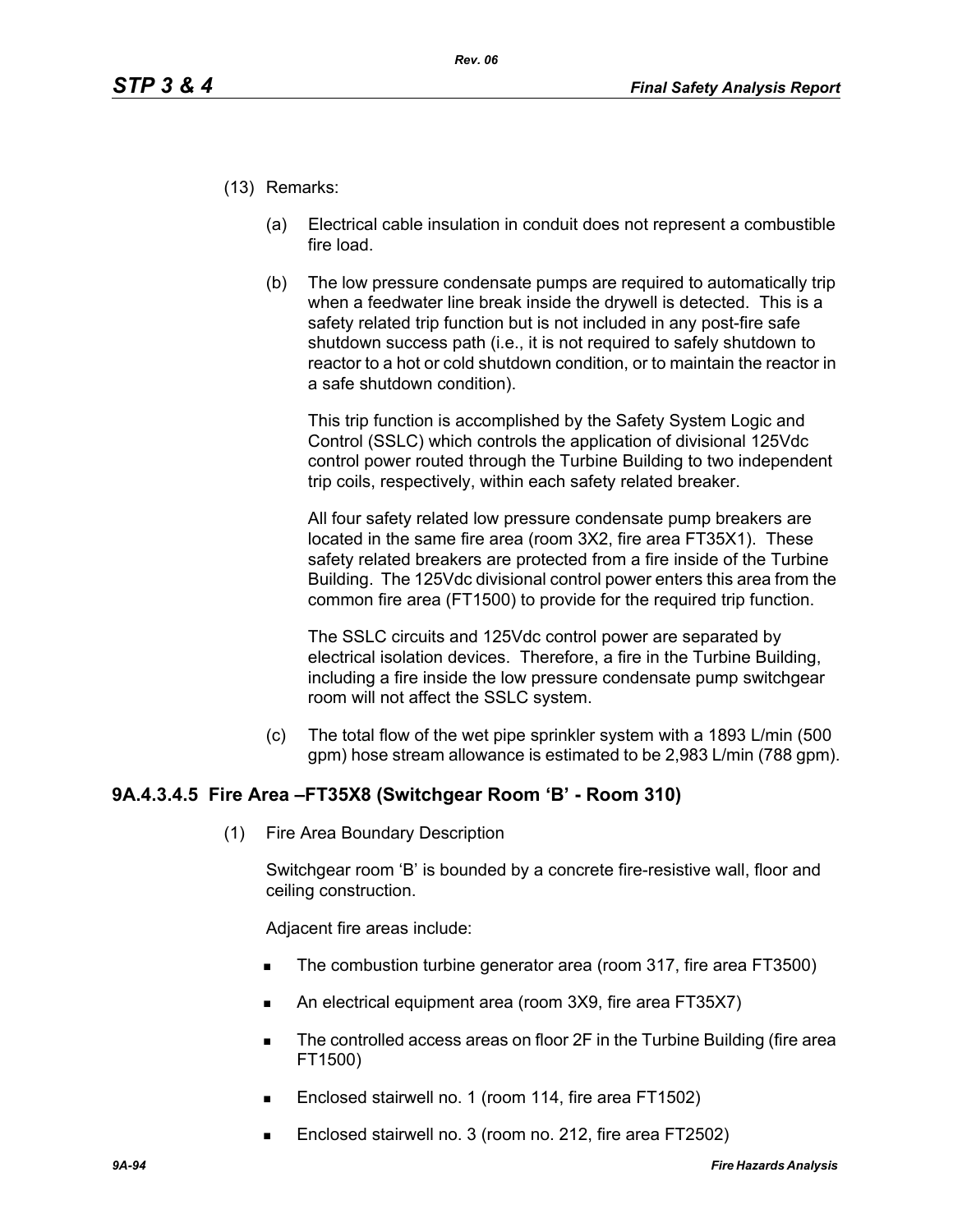- Enclosed stairwell no. 8 (room no. 1Y5, fire area FT15Y1)
- The elevator shaft (room no. 250, fire area FT15Y2)
- 125Vdc and 250Vdc battery rooms (room nos. 3X4, 3X5, 3X6, 3X7, and 3X8, and respective fire areas FT35X3, FT35X2, FT35X4, FT35X5, and FT35X6)

The switchgear room 'B' floor is fire-resistive and separate this area from switchgear room 'A' (room 210, fire area FT25X3), house boiler area (room 247, fire area FT2503) and the combustion turbine generator switchgear area (room 2X5, fire area FT2X1) on floor 1F below.

The ceiling is of fire-resistive construction, separating switchgear room 'B' from roof areas, the reactor building exhaust fan area (room 412, fire area FT1500), the turbine building equipment exhaust fan area (room 4X3), and lube oil exhaust fan area on floor 3F above.

A non fire-rated equipment hatch is installed in the floor of room 310 providing equipment access to switchgear area 'A' below.

| (2) | Equipment - See Table 9A.6-4 |                              |
|-----|------------------------------|------------------------------|
|     | <b>Safety Related</b>        | <b>Provides Core Cooling</b> |
|     | N٥                           | N٥                           |

- (3) Radioactive Material Present None.
- (4) Qualification of Fire Barriers Switchgear room 'B' (room 210 ) is separated from the combustion turbine generator area (room 317) by 3 hour fireresistive concrete construction. This fire resistive separation is described in subsection 9A.4.3.3.2.

Room 310 is separated from stairwell no. 1 (room 114, fire area FT1502), stairwell no. 3 (room 212, fire area FT2502), stairwell no. 8 (room 1Y5, fire area FT15Y1), and the elevator shaft (room 250, fire area FT15Y2), by 2 hour fire-resistive concrete construction. These fire-resistive separations are described in subsections 9A.4.3.2.2, 9A.4.3.2.3, 9A.4.3.2.4, and 9A.4.3.2.5, respectively.

Separation from the electrical equipment room (room 3X9, fire area FT35X7), 125Vdc, and 250Vdc battery rooms is a minimum of 1 hour fire-resistive construction with a minimum of a  $\frac{3}{4}$  hour fire rated door (doors are 3-hour fire rated for consistency throughout the Turbine Building). Room 3X9 (fire area FT35X7) is described in subsection 9A.4.3.4.8. The 125Vdc and 250Vdc battery rooms (room nos. 3X4, 3X5, 3X6, 3X7, and 3X8, and respective fire areas FT35X3, FT35X2, FT35X4, FT35X5, and FT35X6) are described in subsection 9A.4.3.4.7.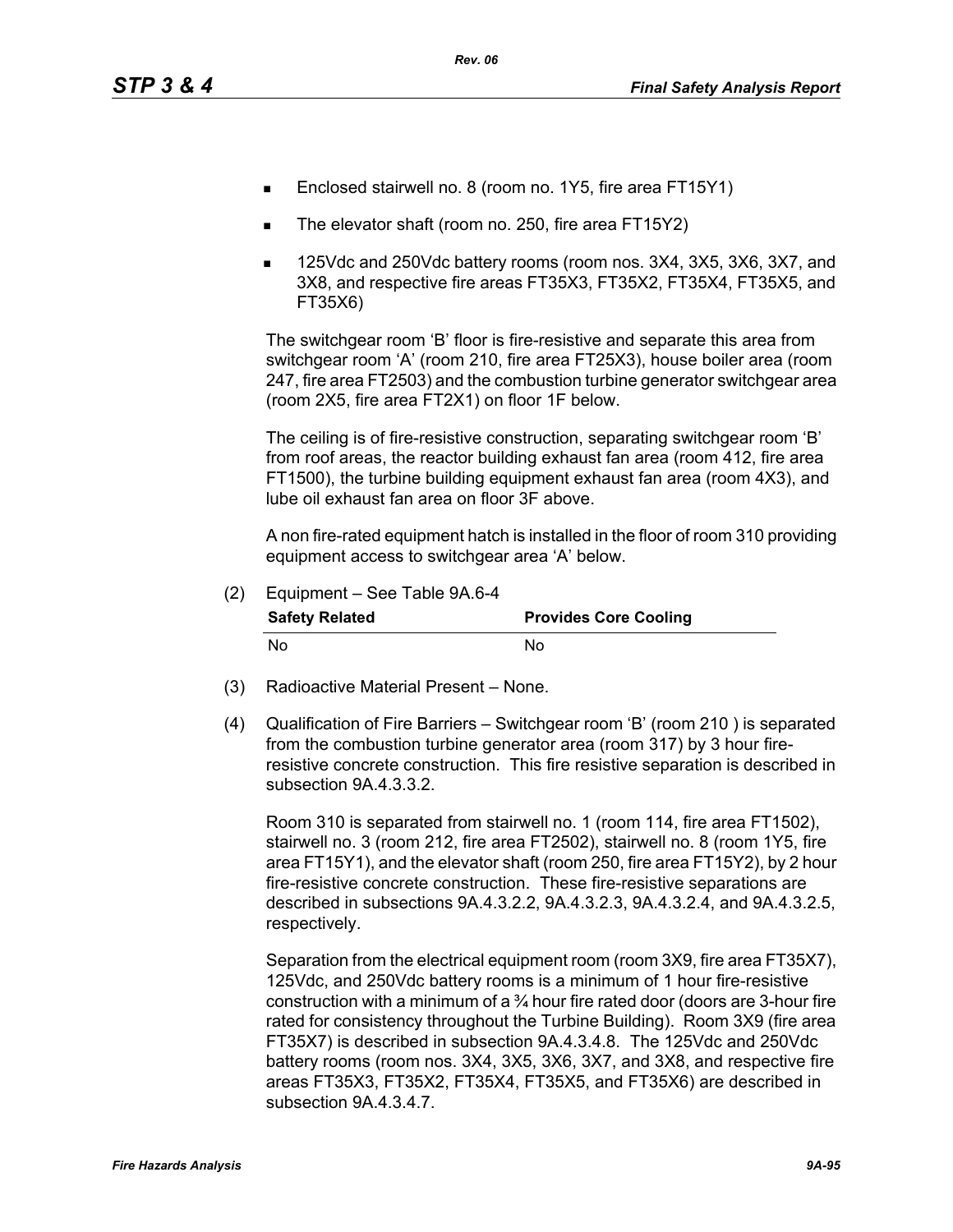The interior separation between switchgear room 'B' (room 310) and fire area FT1500 at column line T8 is of 2 hour fire-resistive concrete construction.

The ceiling above switchgear room 'B' is a minimum of 1-1/2 hour fire resistive construction when this ceiling is the underside of the roof deck, or a minimum 1 hour fire-resistive construction beneath the reactor building exhaust fan area (room 412), turbine building equipment exhaust fan area (room 4X3), and lube oil exhaust fan area (room 413) on floor 3F (elevation 27.8m) above. Rooms 412, 4X3 and 413 are part of fire area FT1500 on floor 3F.

The switchgear room 'B' floor is of 3 hour fire-resistive construction where located above the house boiler area (room 247, fire area FT2503) and combustion turbine generator area (room 2X8, fire area FT3500). The floor is a minimum 1 hour fire-resistive concrete construction where located over switchgear room 'A' (room 210, fire area FT25X3) and the combustion turbine generator switchgear area (room 2X5, fire area FT25X1).

(5) Combustibles Present:

| <b>Fire Loading</b> | <b>Total Heat of Combustion (MJ)</b>                                                   |
|---------------------|----------------------------------------------------------------------------------------|
| Cable in conduit    | Acceptable                                                                             |
| Cable trays         | 1454 MJ/m <sup>2</sup> (0.1425 Btu/ft <sup>2</sup> ) ECLL<br>(maximum average) applies |

(6) Detection Provided – Class A supervised POC at each building floor elevation and manual pull station external to the enclosed stairway at each floor elevation.

Manual Pull Locations: TJ.5-T10, TA.2-T8.2

(7) Suppression Available:

|     | Type                                                                                                                      | Location/Actuation                                                   |
|-----|---------------------------------------------------------------------------------------------------------------------------|----------------------------------------------------------------------|
|     | Modified Class III standpipes                                                                                             | Stairwells No. 1 < 14 >, and<br>No.8 < 1Y5                           |
|     | ABC portable (hand) extinguishers and<br>hose stations                                                                    | TA.3-T8.2, TC.1-T8.9,<br>TD.2-T8.1, TE.4-T8.9,<br>TG.1-T8.8, TH.9-T9 |
|     | Wet Pipe Sprinkler<br>Design density: 8.2 L/min-m <sup>2</sup> (0.20 gpm/ft <sup>2</sup> )<br>over $1500$ ft <sup>2</sup> | Room 310                                                             |
| (8) | Fire Protection Design Criteria Employed:                                                                                 |                                                                      |

- (a) Fire detection and suppression capability is provided and accessible.
- (b) Fire stops are provided for penetrations through fire rated barriers.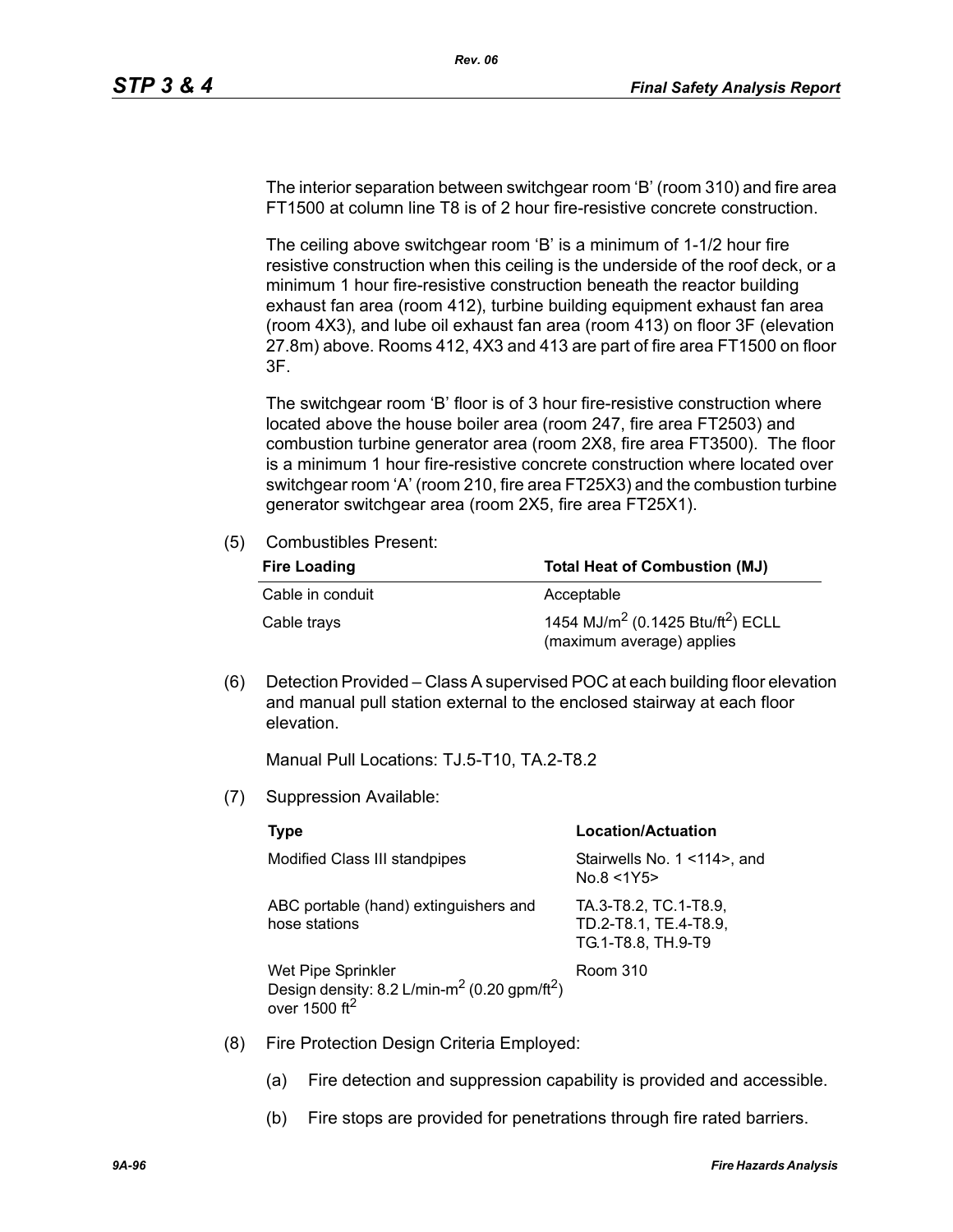- (9) Consequences of Fire The postulated fire assumes loss of function. Smoke from a fire would be removed by the normal HVAC system.
- (10) Consequences of Fire Suppression Suppression extinguishes the fire. Refer to Section 3.4, "Water Level (Flood) Design," for drain system.
- (11) Design Criteria Used for Protection Against Inadvertent Operation, Careless Operation or Rupture of the Suppression System:
	- (a) Provision of raised supports for equipment.
	- (b) Refer to Section 3.4, "Water Level (Flood) Design," for drain system.
- (12) Fire Containment or Inhibiting Methods Employed:
	- (a) Fire stops are provided for penetrations through fire rated barriers.
	- (b) The means of fire detection, suppression and alarming are provided and accessible.
- (13) Remarks:
	- (a) Electrical cable insulation in conduit does not represent a combustible fire load.
	- (b) The total flow of the wet pipe sprinkler system with a 1893 L/min (500 gpm) hose stream allowance is estimated to be 3,596 L/min (950 gpm).

## **9A.4.3.4.6 Fire Area –FT35X7 (Electrical Equipment Area - Room 3X9)**

(1) Fire Area Boundary Description

The electrical equipment area (room 3X9, fire area FT35X7) is enclosed on one side by turbine building exterior walls and on 3 sides by fire-resistant separation walls separating this area from switchgear room 'B' (room 310, fire area FT35X8).

The electrical equipment area floor separates this room from the combustion turbine generator room (room 317, fire are FT3500) and switchgear room 'A' (room 210, fire area FT25X3) on floor 1F below.

The fire resistive properties of the electrical equipment area ceiling are consistent with the requirements of the IBC for Type IA fire-resistive structures where the ceiling is made up of the roof deck above.

(2) Equipment – See Table 9A.6-4

**Safety Related Provides Core Cooling** No No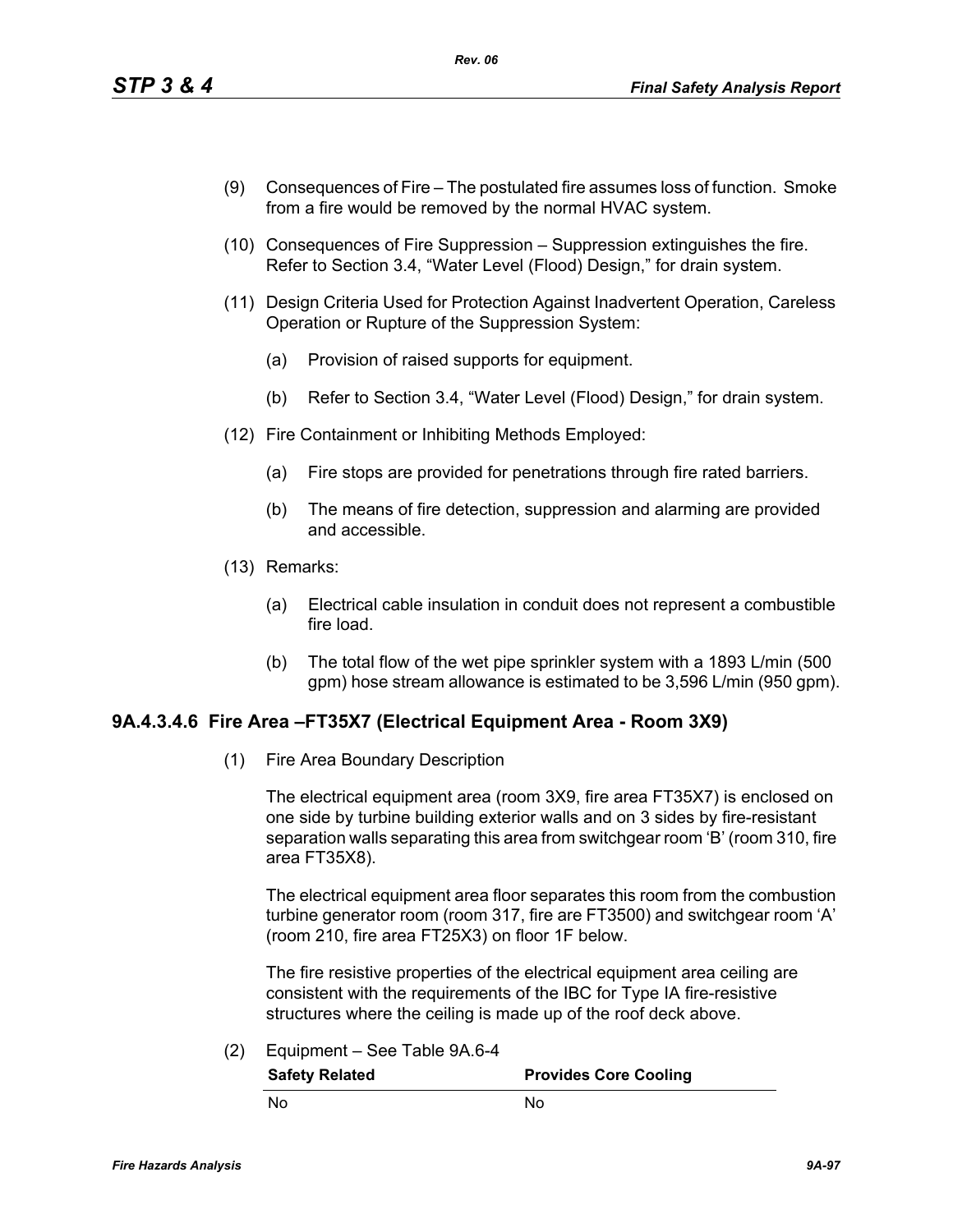- (3) Radioactive Material Present None.
- (4) Qualification of Fire Barriers The Turbine Building is classified as Type IA construction in accordance with the International Building Code (IBC), 2006. Type IA construction is non-combustible. The building structural frame, and all exterior and interior bearing walls, are required to be of 3 hour fire-resistive construction. The building floor is required to be of not less than 2 hour fire resistive construction, including supporting beams and joists. Also, the building roof is required to be of not less than  $1\frac{1}{2}$  hour fire resistive construction.

The interior walls and floor that separate the electrical equipment room from adjacent switchgear room 'B'(room 310, fire area FT35X8) and switchgear room 'A' (room 210, fire area FT25X3) on floor 1F below are a minimum 1 hour fire-resistive construction.

(5) Combustibles Present:

| <b>Fire Loading</b> | <b>Total Heat of Combustion (MJ)</b>                                                   |  |  |
|---------------------|----------------------------------------------------------------------------------------|--|--|
| Cable in conduit.   | Acceptable                                                                             |  |  |
| Cable trays         | 1454 MJ/m <sup>2</sup> (0.1425 Btu/ft <sup>2</sup> ) ECLL<br>(maximum average) applies |  |  |

(6) Detection Provided – Class A supervised POC at each building floor elevation and manual pull station external to the enclosed stairway at each floor elevation.

Manual Pull Locations: TJ.5-T10, TA.2-T8.2

(7) Suppression Available:

| Type                                                                                                                    | Location/Actuation                        |  |  |
|-------------------------------------------------------------------------------------------------------------------------|-------------------------------------------|--|--|
| Modified Class III standpipes                                                                                           | Stairwells No. 1 <114>, and<br>No.8 < 1Y5 |  |  |
| ABC portable (hand) extinguishers and<br>hose stations                                                                  | TE.4-T8.9, TG.1-T8.8, TH.9-T9             |  |  |
| Wet Pipe Sprinkler<br>Design density: 8.2 L/min-m <sup>2</sup> (0.20 gpm/ft <sup>2</sup> )<br>over 1500 ft <sup>2</sup> | Room 3X9                                  |  |  |

- (8) Fire Protection Design Criteria Employed:
	- (a) Fire detection and suppression capability is provided and accessible.
	- (b) Fire stops are provided for penetrations through fire rated barriers.
- (9) Consequences of Fire The postulated fire assumes loss of function. Smoke from a fire would be removed by the normal HVAC system.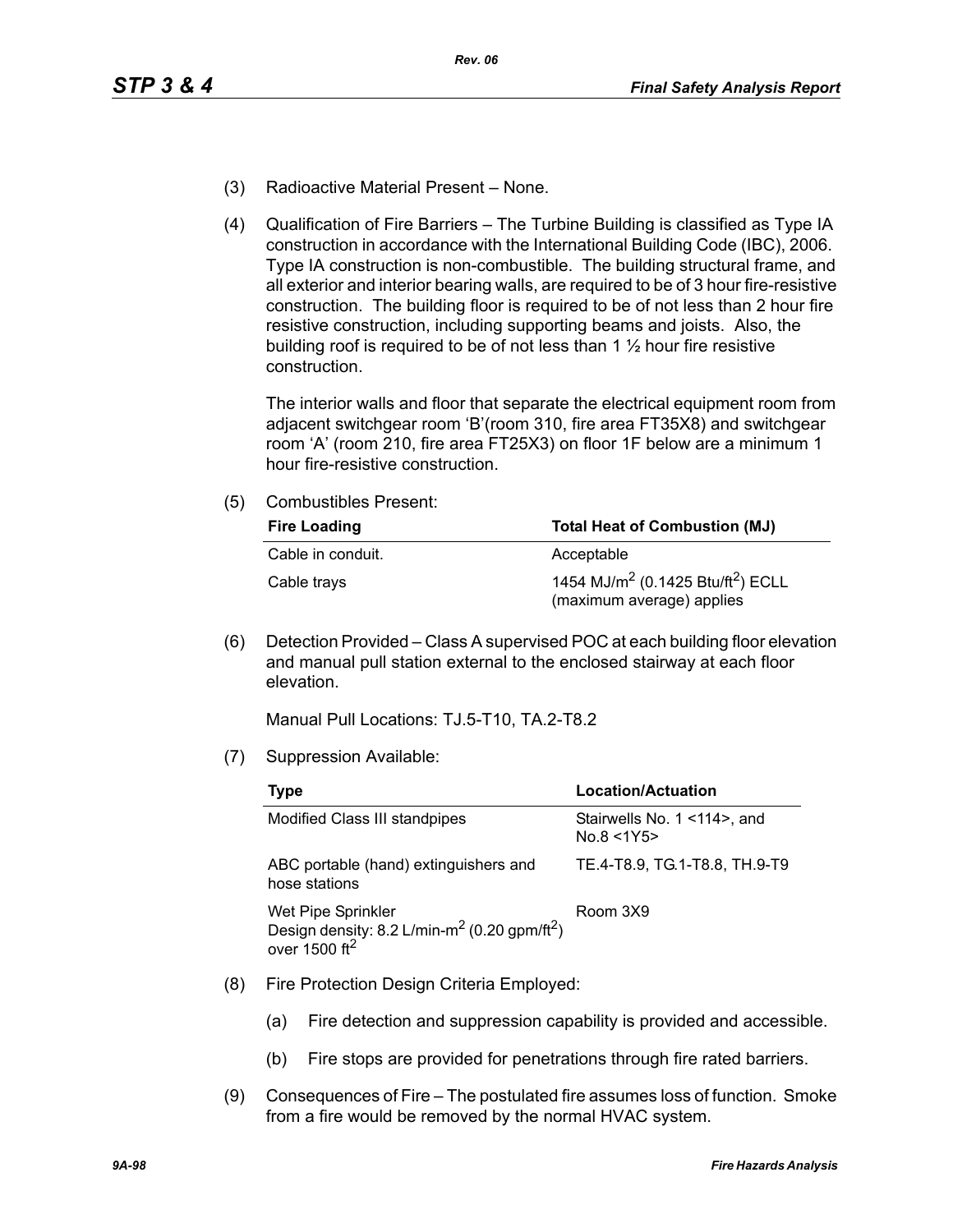- (10) Consequences of Fire Suppression Suppression extinguishes the fire. Refer to Section 3.4, "Water Level (Flood) Design," for drain system.
- (11) Design Criteria Used for Protection Against Inadvertent Operation, Careless Operation or Rupture of the Suppression System:
	- (a) Provision of raised supports for equipment.
	- (b) Refer to Section 3.4, "Water Level (Flood) Design," for drain system.
- (12) Fire Containment or Inhibiting Methods Employed:
	- (a) Fire stops are provided for penetrations through fire rated barriers.
	- (b) The means of fire detection, suppression and alarming are provided and accessible.
- (13) Remarks:
	- (a) Electrical cable insulation in conduit does not represent a combustible fire load.
	- (b) The total flow of the wet pipe sprinkler system with a 1893 L/min (500 gpm) hose stream allowance is estimated to be 3,596 L/min (950 gpm).

## **9A.4.3.4.7 Fire Areas – FT35X3, FT35X2, FT35X4, FT35X5, and FT35X6 (125Vdc and 250Vdc Battery Rooms – Room Nos. 3X4, 3X5, 3X6, 3X7, and 3X8)**

(1) Fire Area Boundary Description

The walls, floor and ceiling of battery rooms (room nos. 3X4, 3X5, 3X6, 3X7, and 3X8, fire areas FT35X3, FT35X2, FT35X4, FT35X5, and FT35X6) provide a fire-resistive separation between these rooms and adjacent switchgear room 'B' (room 310, fire area FT35X8) and switchgear room 'A' (room 210, fire area FT25X3) on floor 1F below.

A fire-resistive separation is also required between the 125Vdc and 250Vdc battery rooms and the controlled turbine building areas. This fire separation is located along column line T8.

(2) Equipment – See Table 9A.6-4

| <b>Safety Related</b> | <b>Provides Core Cooling</b> |
|-----------------------|------------------------------|
| No                    | Nο                           |

- (3) Radioactive Material Present None.
- (4) Qualification of Fire Barriers –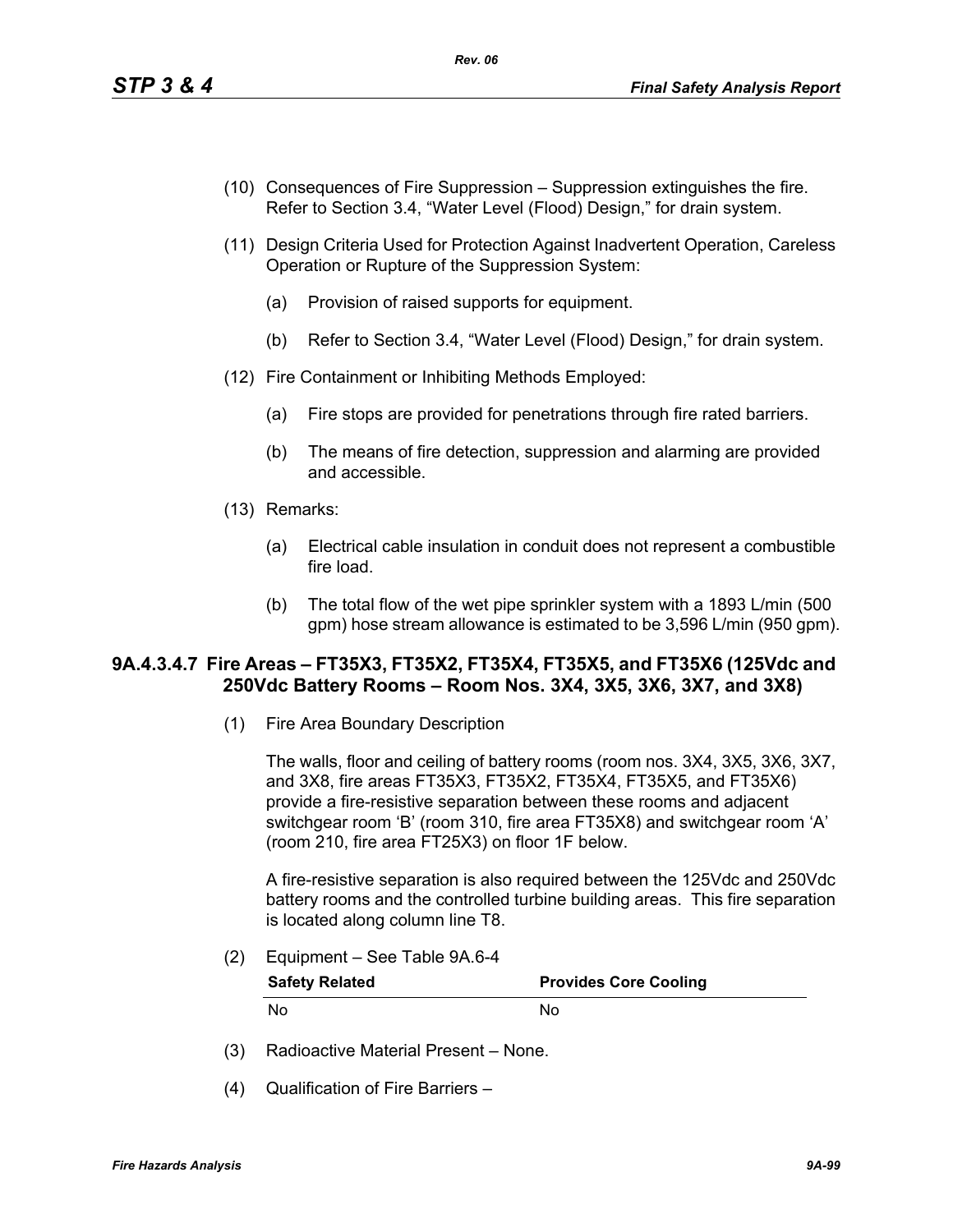The interior walls, floor and ceiling of the 125Vdc and 250Vdc battery rooms (room nos. 3X4, 3X5, 3X6, 3X7, and 3X8, fire areas FT35X3, FT35X2, FT35X4, FT35X5, and FT35X6) are of minimum 1 hour fire-resistive construction.

The wall along column line T8 that separates these battery rooms from controlled turbine building areas is of 2 hour fire-resistive construction.

(5) Combustibles Present:

| <b>Fire Loading</b>                                                     | <b>Total Heat of Combustion (MJ)</b>                                                   |  |  |
|-------------------------------------------------------------------------|----------------------------------------------------------------------------------------|--|--|
| Cable in conduit                                                        | Acceptable                                                                             |  |  |
| Cable trays.                                                            | 1454 MJ/m <sup>2</sup> (0.1425 Btu/ft <sup>2</sup> ) ECLL<br>(maximum average) applies |  |  |
| HVAC will maintain hydrogen gas<br>concentration less than 1% by volume | Acceptable                                                                             |  |  |

(6) Detection Provided – Class A supervised POC at each building floor elevation and manual pull station external to the enclosed stairway at each floor elevation.

Manual Pull Locations: TJ.5-T10, TA.2-T8.2

(7) Suppression Available:

| Type                                                                                                                    | Location/Actuation                        |  |  |
|-------------------------------------------------------------------------------------------------------------------------|-------------------------------------------|--|--|
| Modified Class III standpipes                                                                                           | Stairwells No. 1 <114>, and<br>No.8 < 1Y5 |  |  |
| ABC portable (hand) extinguishers and<br>hose stations                                                                  | TE.4-T8.9, TG.1-T8.8, TH.9-T9             |  |  |
| Wet Pipe Sprinkler<br>Design density: 8.2 L/min-m <sup>2</sup> (0.20 gpm/ft <sup>2</sup> )<br>over 1500 ft <sup>2</sup> | Rooms 3X4, 3X5, 3X6, 3X7,<br>and 3X8      |  |  |

- (8) Fire Protection Design Criteria Employed:
	- (a) Fire detection and suppression capability is provided and accessible.
	- (b) Fire stops are provided for penetrations through fire rated barriers.
- (9) Consequences of Fire The postulated fire assumes loss of function. Smoke from a fire would be removed by the normal HVAC system.
- (10) Consequences of Fire Suppression Suppression extinguishes the fire. Refer to Section 3.4, "Water Level (Flood) Design," for drain system.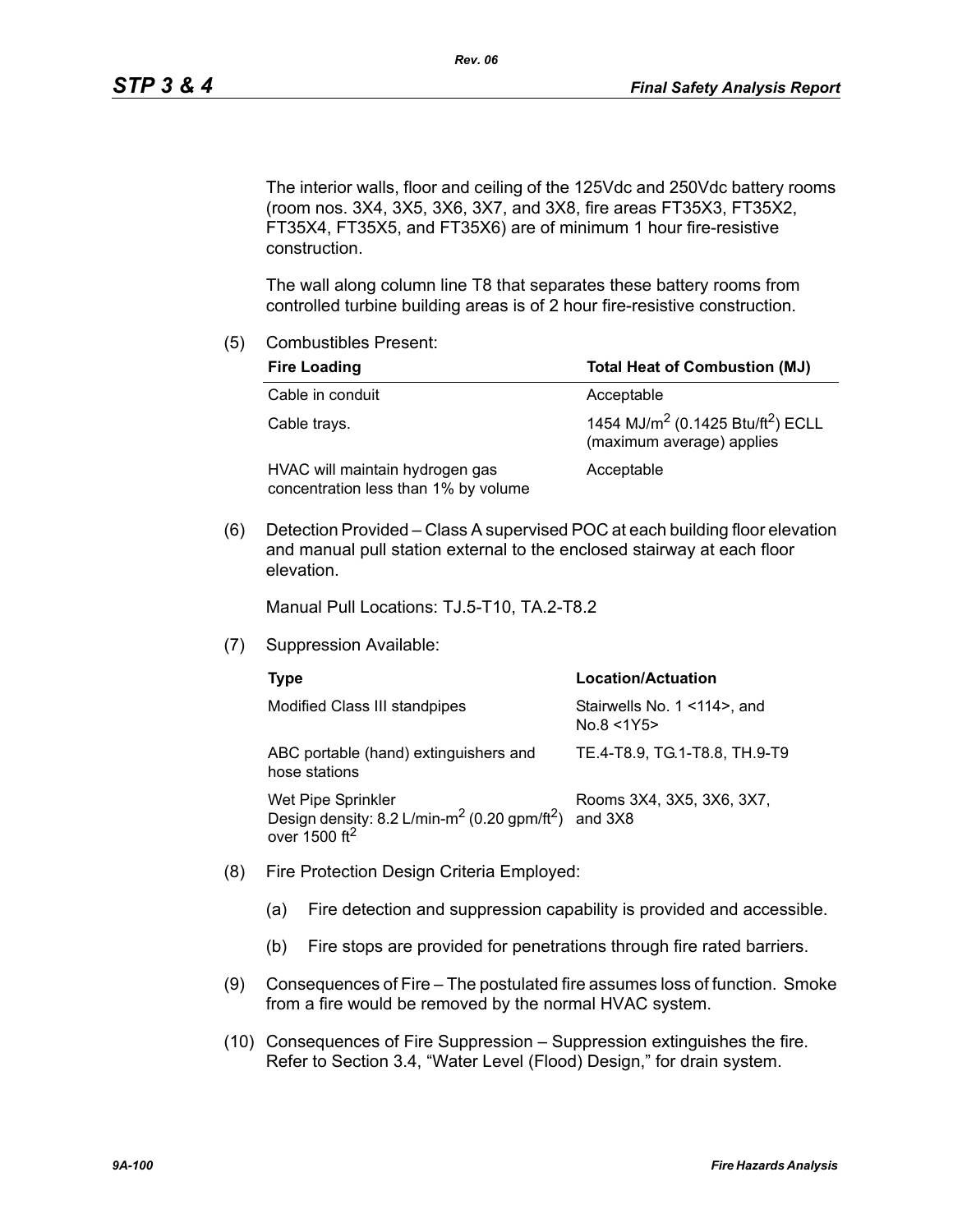- (11) Design Criteria Used for Protection Against Inadvertent Operation, Careless Operation or Rupture of the Suppression System:
	- (a) Provision of raised supports for batteries..
	- (b) Refer to Section 3.4, "Water Level (Flood) Design," for drain system.
- (12) Fire Containment or Inhibiting Methods Employed:
	- (a) Functions provided by batteries are located in separate fire-resistive enclosures
	- (b) Fire stops are provided for penetrations through fire rated barriers.
	- (c) The means of fire detection, suppression and alarming are provided and accessible.
- (13) Remarks:
	- (a) Electrical cable insulation in conduit does not represent a combustible fire load.
	- (b) The total flow of the wet pipe sprinkler system with a 1893 L/min (500 gpm) hose stream allowance is estimated to be 3,596 L/min (950 gpm).

## **9A.4.3.4.8 Fire Area –FT2505 (Steam Tunnel - Room 219)**

(1) Fire Area Boundary Description

The steam tunnel (room 219, fire area FT2505) is separated from all other areas by fire-resistive construction. The steam tunnel extends vertically upward along the exterior turbine building wall to an elevation directly beneath the turbine building roof structure.

(2) Equipment – See Table 9A.6-4

| <b>Safety Related</b> | <b>Provides Core Cooling</b> |  |  |
|-----------------------|------------------------------|--|--|
| Yes                   | Nο                           |  |  |

- (3) Radioactive Material Present None that can be release as a result of a fire.
- (4) Qualification of Fire Barriers The steam tunnel walls, floor and ceiling are all of 3 hour fire-resistive concrete construction.
- (5) Combustibles Present:

| <b>Fire Loading</b>               | <b>Total Heat of Combustion (MJ)</b> |  |  |
|-----------------------------------|--------------------------------------|--|--|
| Cable in conduit and dispersed in | Acceptable                           |  |  |
| cable trays                       |                                      |  |  |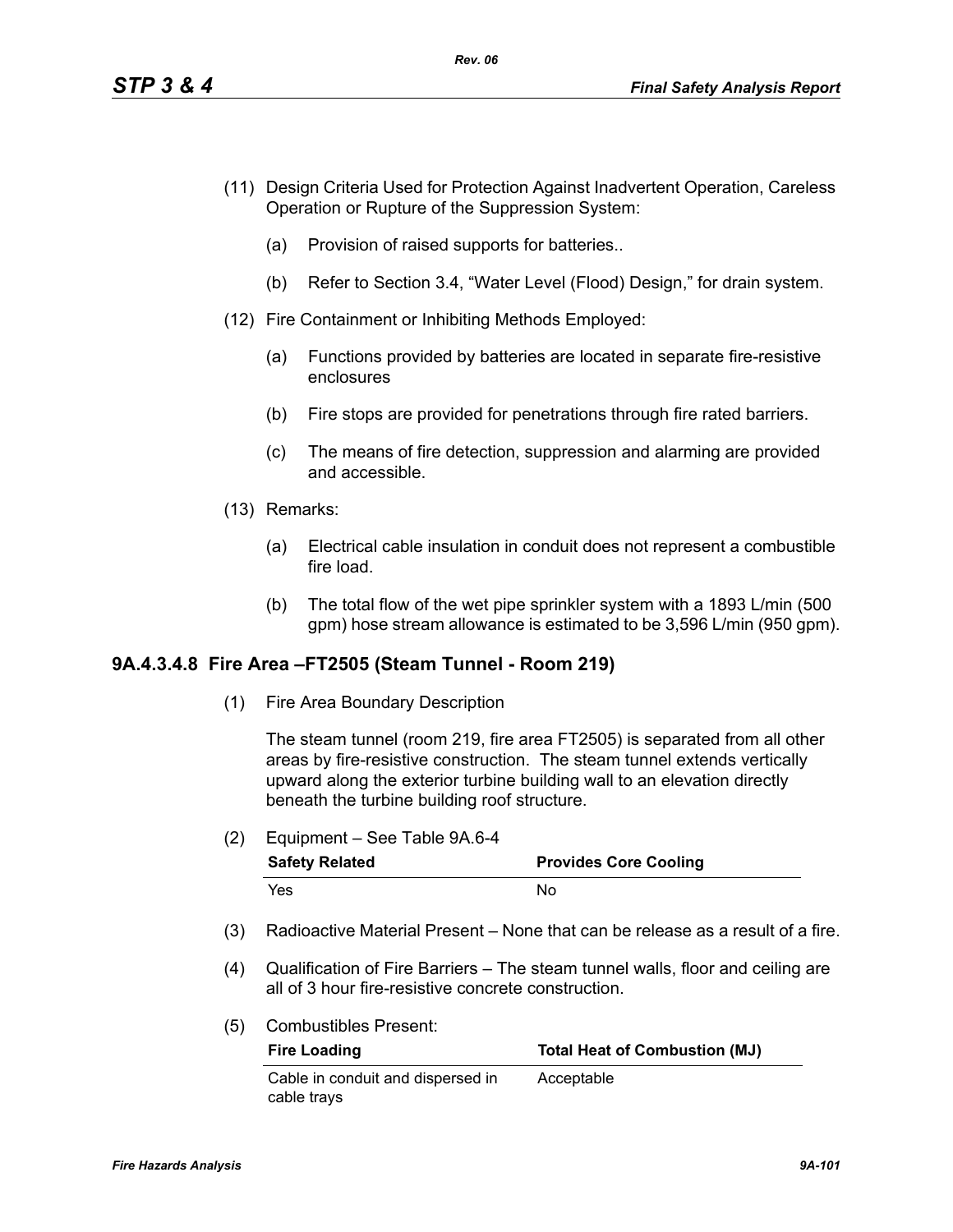- (6) Detection Provided Class A supervised rate compensated thermal detectors.
- (7) Suppression Available:

| Type                                                   | <b>Location/Actuation</b>                                                                                  |
|--------------------------------------------------------|------------------------------------------------------------------------------------------------------------|
| Modified Class III standpipe                           | Stairwells No.3 <212> (outside<br>of FT2505)                                                               |
| ABC portable (hand) extinguishers and<br>hose stations | TH.5-T7.8, TJ.1-T4, TH.9-T6<br>(floor 2F, outside of FT2505)                                               |
|                                                        | TG.9-T6.8, TH.3-T8, TJ.1-T6,<br>TG.6-T5.1, TJ.9-T4, TG.6-T2.9,<br>TJ.1-T2 (floor 3F, outside of<br>FT2505) |

- (8) Fire Protection Design Criteria Employed:
	- (a) Fire detection and suppression capability is provided and accessible.
	- (b) Fire stops are provided for penetrations through fire rated barriers.
- (9) Consequences of Fire The postulated fire assumes loss of function. Smoke from a fire would be removed by the normal HVAC system.
- (10) Consequences of Fire Suppression Suppression extinguishes the fire. Refer to Section 3.4, "Water Level (Flood) Design," for drain system.
- (11) Design Criteria Used for Protection Against Inadvertent Operation, Careless Operation or Rupture of the Suppression System:
	- (a) Location of manual suppression system external to room.
	- (b) No floor mounted equipment.
	- (c) Refer to Section 3.4, "Water Level (Flood) Design," for drain system.
- (12) Fire Containment or Inhibiting Methods Employed:
	- (a) Fire stops are provided for penetrations through fire rated barriers.
	- (b) The means of fire detection, suppression and alarming are provided and accessible.
- (13) Remarks:
	- (a) The following safety-related equipment representing all four safety divisions are mounted in the steam tunnel:
		- (i) E31-TE021-029 A-D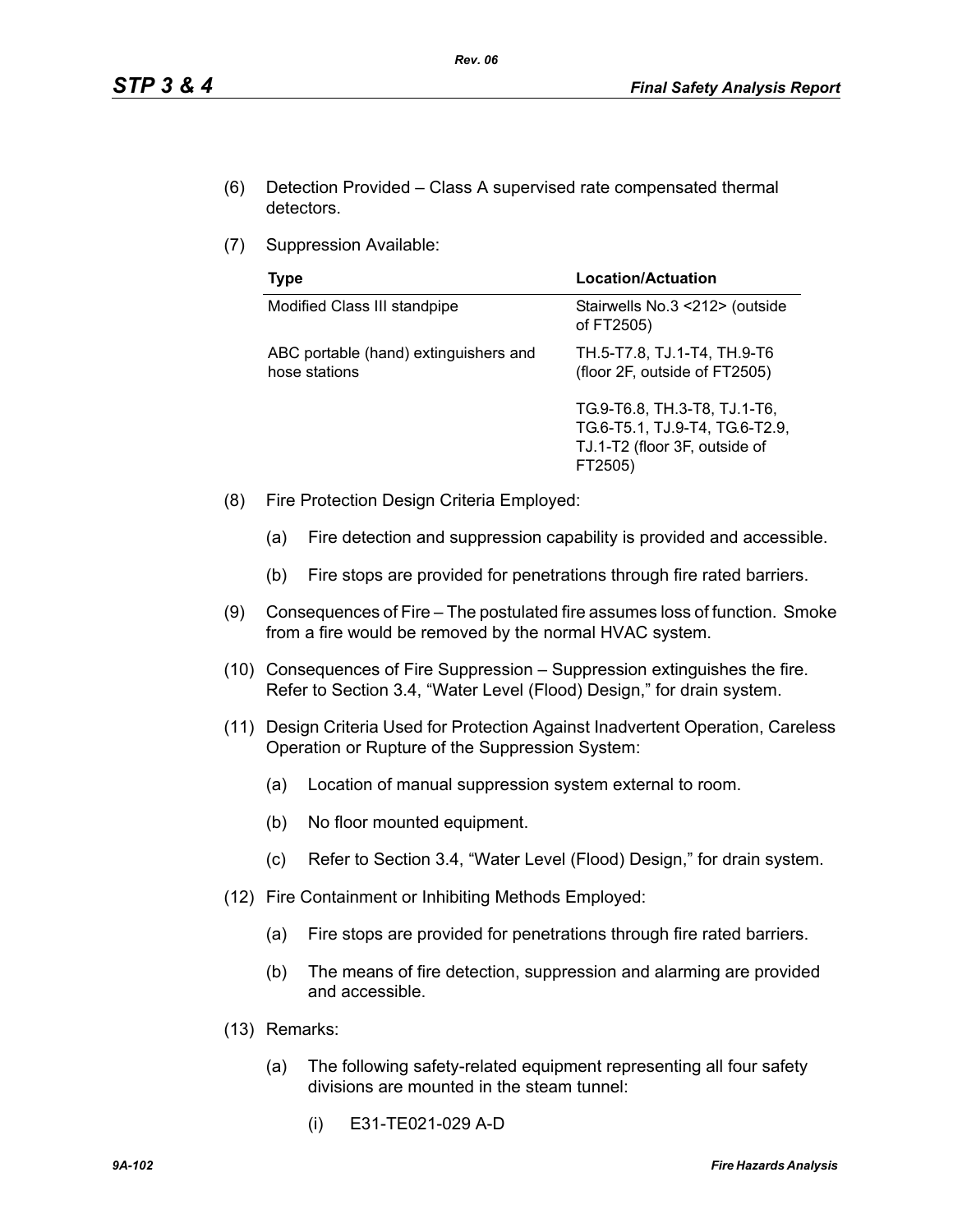- (b) Section 9A.5. Special Cases, provides justification for locating equipment from multiple safety divisions on this floor of the turbine building.
- (c) Electrical cable insulation in conduit does not represent a combustible fire load.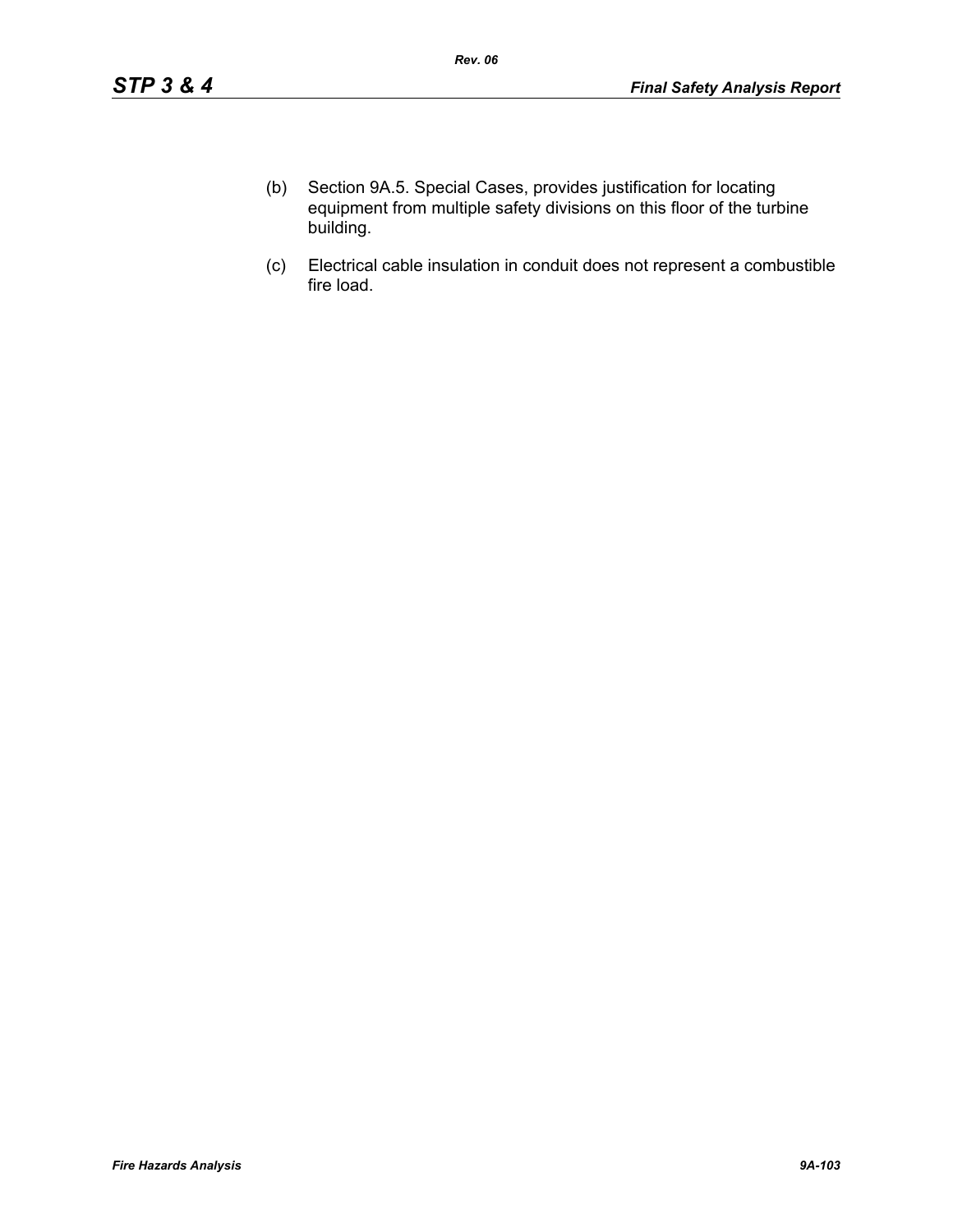| Fire<br>Area | <b>Description</b> | Adjacent<br><b>Fire Area</b> | <b>Adjacent Fire Area</b><br><b>Description</b>           | <b>Fire Rated Separation</b>                                   | <b>Fire Separation</b><br>Criteria                                                                                                                                                                                                                                                                                                                                                                        | <b>Automatic</b><br>Suppression<br><b>Type</b> | <b>Density</b>                                                                                                                                                                                           | Suppression<br>Criteria                                                                            |
|--------------|--------------------|------------------------------|-----------------------------------------------------------|----------------------------------------------------------------|-----------------------------------------------------------------------------------------------------------------------------------------------------------------------------------------------------------------------------------------------------------------------------------------------------------------------------------------------------------------------------------------------------------|------------------------------------------------|----------------------------------------------------------------------------------------------------------------------------------------------------------------------------------------------------------|----------------------------------------------------------------------------------------------------|
| FT1500       | General Area       | FT1503                       | Stairwell No. 2 (Room 122)                                | Walls :3-hour fire resistive<br>Doors: 3 - hour fire rated     | NEIL LCM, March 2008,<br>3.2.9.1<br>NFPA 804, paragraph<br>8.1.2.3<br>Also, based on (IBC) H-4<br>Occupancy and Type 1A<br>construction<br>Exterior Turbine Bldg. Wall:<br>IBC, 2006, Table 601<br>Turbine Bldg. Floor over<br>Radwaste Building (treated<br>as separation between<br>buildings):<br>IBC, 2006, Table 601<br>Walls: NFPA 101,<br>paragraph 8.5.6.(1)<br>Doors: NFPA 101, Table<br>8.3.4.2 | Wet pipe<br>sprinkler                          | 0.30 gpm/ft $^2$<br>(12.2 L/min-<br>$\rm \dot{m}^2$ )<br>over minimum<br>application of<br>5000 ft <sup>2</sup><br>(464.5 m <sup>2</sup> )<br><b>Total flow</b><br>(Est.): 2750<br>gpm (10,410<br>L/min) | a) NFPA 804, 2006,<br>paragraph<br>10.8.2.1(2)<br>(b) NEIL LCM,<br>March 2008,<br>A3.2.20.5.2.1.1. |
|              |                    | FT2502                       | Stairwell No. 3 (Room 212)                                | Walls: 2-hour fire resistive<br>Doors: 3-hour fire rated       | Walls: NFPA 101,<br>paragraph 8.5.6.(1)<br>Doors: NFPA 101, Table<br>8.3.4.2                                                                                                                                                                                                                                                                                                                              |                                                |                                                                                                                                                                                                          |                                                                                                    |
|              |                    | FT2504                       | Stairwell No. 4 (Room 249)   Walls: 2-hour fire resistive | Doors: 3-hour fire rated                                       | Walls: NFPA 101,<br>paragraph $8.5.6(1)$<br>Doors: NFPA 101, Table<br>8.3.4.2                                                                                                                                                                                                                                                                                                                             |                                                |                                                                                                                                                                                                          |                                                                                                    |
|              |                    | FT15Y2                       | Elevator Shaft (Room 250)                                 | Walls: 2-hour fire resistive<br>Doors: 1 1/2 - hour fire rated | NFPA 804, paragraphs<br>8.1.2.4 and 8.1.2.5                                                                                                                                                                                                                                                                                                                                                               |                                                |                                                                                                                                                                                                          |                                                                                                    |

*Fire Hazards Analysis* 

Fire Hazards Analysis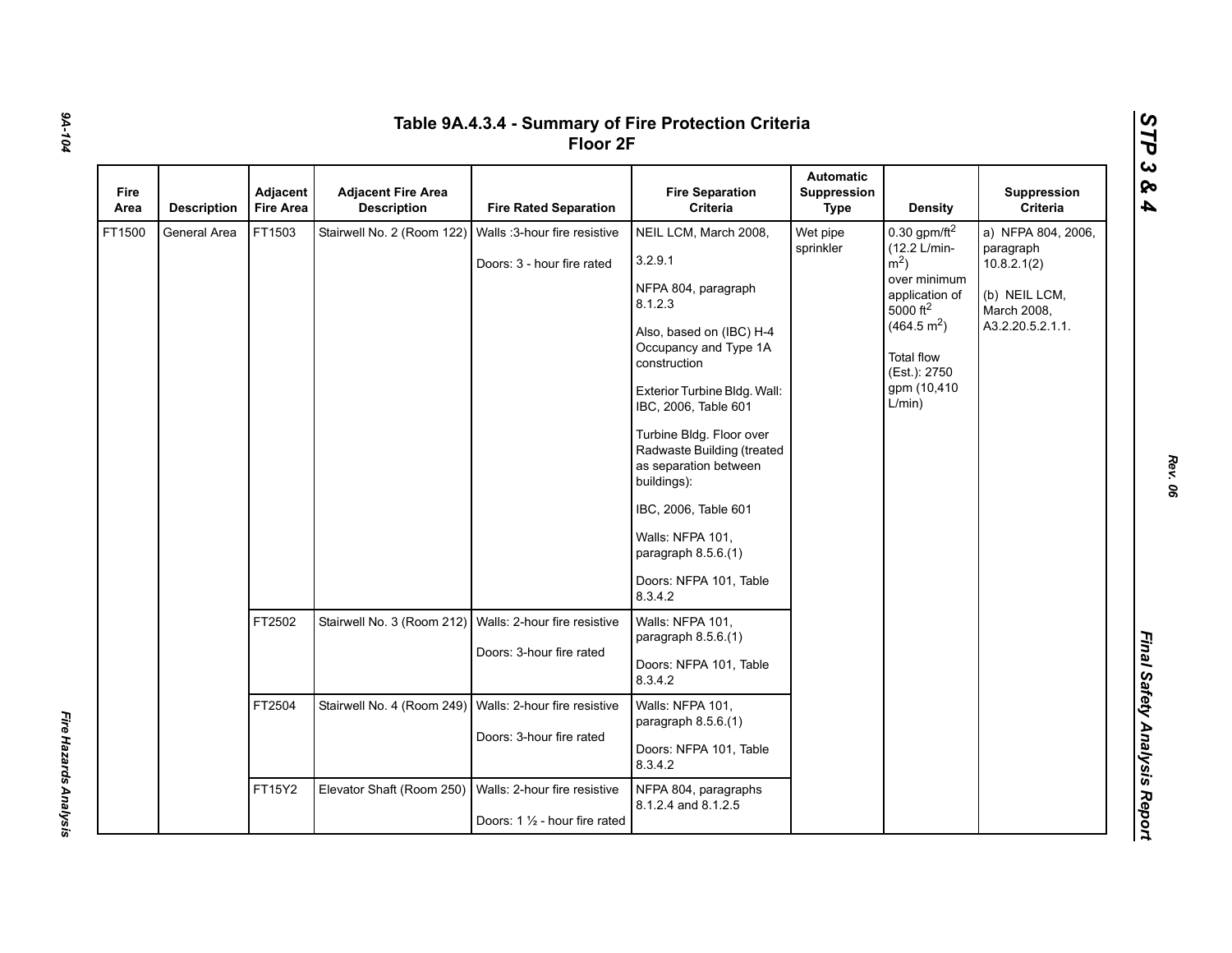| Fire<br>Area | <b>Description</b> | Adjacent<br><b>Fire Area</b>                   | <b>Adjacent Fire Area</b><br><b>Description</b>                                   | <b>Fire Rated Separation</b>                             | <b>Fire Separation</b><br>Criteria                                                                                            | <b>Automatic</b><br>Suppression<br>Type                                                                                                                                                                                         | <b>Density</b>                                                  | Suppression<br>Criteria         |
|--------------|--------------------|------------------------------------------------|-----------------------------------------------------------------------------------|----------------------------------------------------------|-------------------------------------------------------------------------------------------------------------------------------|---------------------------------------------------------------------------------------------------------------------------------------------------------------------------------------------------------------------------------|-----------------------------------------------------------------|---------------------------------|
| FT1500       | General Area       | FT3501                                         | Main Turbine Lube Oil<br>Tank (Room 330)                                          | Walls: 3-hour fire resistive<br>Doors: 3-hour fire rated | NEIL LCM, March 2008,<br>3.2.9.1<br>NFPA 804, paragraph<br>8.1.2.3                                                            | $0.30$ gpm/ft <sup>2</sup><br>Wet pipe<br>(12.2 L/min-<br>sprinkler<br>$m2$ )<br>over minimum<br>application of<br>$5000 \text{ ft}^2$<br>(464.5 m <sup>2</sup> )<br><b>Total flow</b><br>(Est.): 2750<br>gpm (10,410<br>L/min) | a) NFPA 804, 2006,<br>paragraph<br>10.8.2.1(2)<br>(b) NEIL LCM, |                                 |
|              |                    | FT35X1                                         | Safety Related Low<br>Pressure Condensate<br>Switchgear (Room 31X-2)              | Walls: 3-hour fire resistive<br>Doors: 3-hour fire rated | NEIL LCM, March 2008,<br>3.2.9.1                                                                                              |                                                                                                                                                                                                                                 |                                                                 | March 2008,<br>A3.2.20.5.2.1.1. |
|              |                    | FT35X9                                         | Generator Seal Oil Unit<br>(Room 3X2)                                             | Walls: 3-hour fire resistive<br>Doors: 3-hour fire rated | NEIL LCM, March 2008,<br>3.2.9.1                                                                                              |                                                                                                                                                                                                                                 |                                                                 |                                 |
|              |                    | FT35X8                                         | Switchgear Room 'B'<br>(Room 310)                                                 | Wall: 2-hour fire resistive                              | Specified by FPE at this<br>location.<br>NEIL LCM, March 2008,<br>3.2.9.5<br>NFPA 13, paragraph<br>8.15.10                    |                                                                                                                                                                                                                                 |                                                                 |                                 |
|              |                    | FT35X3<br>FT35X2<br>FT35X4<br>FT35X5<br>FT35X6 | 125Vdc and 250Vdc<br><b>Battery Rooms (Rooms</b><br>3X4, 3X5, 3X6, 3X7 and<br>3X8 | Wall: 2-hour fire resistive                              | Specified by FPE at this<br>location.<br>NFPA 804, paragraph<br>10.7.2 (Guidance followed<br>for Safety Related<br>equipment) |                                                                                                                                                                                                                                 |                                                                 |                                 |
|              |                    | FT45X1                                         | Stairwell No. 9 (Room<br>4X5)                                                     | Ceiling: 2-hour fire resistive                           | NFPA 101, paragraph<br>8.5.6(1)                                                                                               |                                                                                                                                                                                                                                 |                                                                 |                                 |

94-105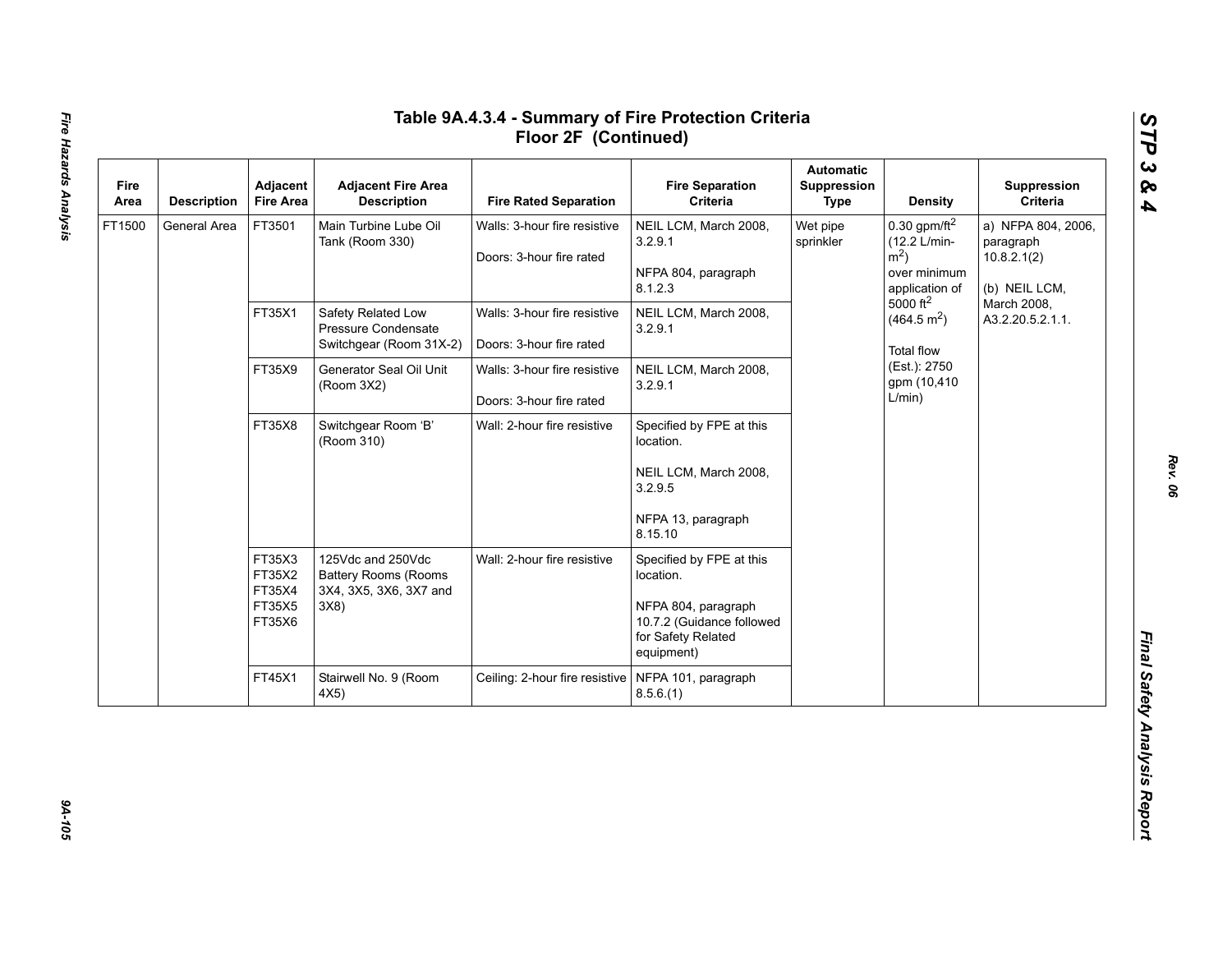| Fire<br>Area | <b>Description</b>            | Adjacent<br><b>Fire Area</b> | <b>Adjacent Fire Area</b><br><b>Description</b> | <b>Fire Rated Separation</b>                            | <b>Fire Separation</b><br>Criteria                                                                                                                                                              | <b>Automatic</b><br><b>Suppression</b><br><b>Type</b> | <b>Density</b>                                                                                                                                                                                                        | Suppression<br>Criteria                                                                            |
|--------------|-------------------------------|------------------------------|-------------------------------------------------|---------------------------------------------------------|-------------------------------------------------------------------------------------------------------------------------------------------------------------------------------------------------|-------------------------------------------------------|-----------------------------------------------------------------------------------------------------------------------------------------------------------------------------------------------------------------------|----------------------------------------------------------------------------------------------------|
| FT1500       | General Area                  | FT2505                       | Main Steam Tunnel (Room<br>219)                 | Exterior Turbine Bldg. Wall:<br>3-hour fire resistive   | NEIL LCM, March 2008,<br>3.2.9.1<br>NFPA 804, paragraph<br>8.1.2.3<br>Also, based on (IBC) H-4<br>Occupancy and Type 1A<br>construction<br>Exterior Turbine Bldg. Wall:<br>IBC, 2006, Table 601 | Wet pipe<br>sprinkler                                 | $0.30$ gpm/ft <sup>2</sup><br>(12.2 L/min-<br>$\rm \dot{m}^2$ )<br>over minimum<br>application of<br>$5000$ ft <sup>2</sup><br>(464.5 m <sup>2</sup> )<br><b>Total flow</b><br>(Est.): 2750<br>gpm (10,410)<br>L/min) | a) NFPA 804, 2006,<br>paragraph<br>10.8.2.1(2)<br>(b) NEIL LCM,<br>March 2008,<br>A3.2.20.5.2.1.1. |
| FT1502       | Stairwell No. 1<br>(Room 114) | FT35X8                       | Switchgear Room 'B'<br>(Room 310)               | Walls: 2-hour fire resistive<br>Door: 3-hour fire rated | Walls: NFPA 101,<br>paragraph 8.5.6.(1)<br>Doors: NFPA 101, Table<br>8.3.4.2                                                                                                                    | Wet pipe<br>sprinkler                                 | $0.15$ gpm/ft <sup>2</sup><br>$(6.1 \text{ L/min-m}^2)$<br>over 1500 ft <sup>2</sup><br>$(139 \text{ m}^2)$<br>Total flow<br>(Est.): 850<br>gpm (3218<br>L/min)                                                       | Ordinary Hazard<br>Group 1 per NFPA<br>13, paragraph 5.3.1                                         |

*Rev. 06*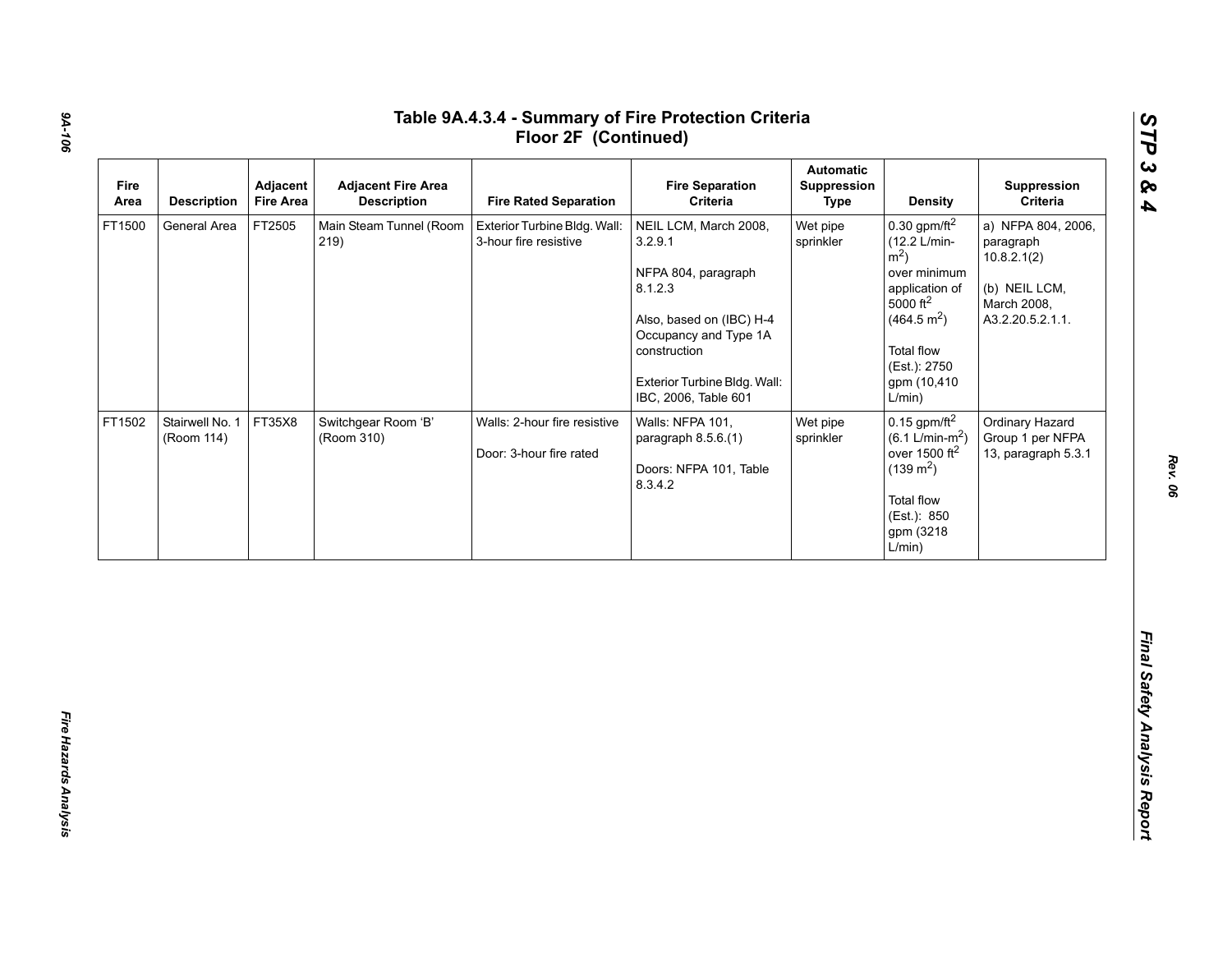| Fire<br>Area | <b>Description</b>            | Adjacent<br><b>Fire Area</b> | <b>Adjacent Fire Area</b><br><b>Description</b>                                                                   | <b>Fire Rated Separation</b>                               | <b>Fire Separation</b><br>Criteria                                                                                                                                                                                                                                                                                                                                                                   | <b>Automatic</b><br>Suppression<br>Type | Density                                                                                                                                                      | Suppression<br>Criteria                                    |
|--------------|-------------------------------|------------------------------|-------------------------------------------------------------------------------------------------------------------|------------------------------------------------------------|------------------------------------------------------------------------------------------------------------------------------------------------------------------------------------------------------------------------------------------------------------------------------------------------------------------------------------------------------------------------------------------------------|-----------------------------------------|--------------------------------------------------------------------------------------------------------------------------------------------------------------|------------------------------------------------------------|
| FT1503       | Stairwell No. 2<br>(Room 122) | FT1500                       | 1 - General Area<br>2 - General Area<br>3 - Elevator Shaft (Room<br>250)<br>4 - Switchgear Room 'B'<br>(Room 310) | Walls: 3-hour fire resistive<br>Doors: 3 - hour fire rated | NEIL LCM, March 2008,<br>3.2.9.1<br>NFPA 804, paragraph<br>8.1.2.3<br>Also, based on (IBC) H-4<br>Occupancy and Type 1A<br>construction<br>Exterior Turbine Bldg. Wall:<br>IBC, 2006, Table 601<br>Turbine Bldg. Floor over<br>Radwaste Building (treated<br>as separation between<br>buildings):<br>IBC, 2006, Table 601<br>Walls:NFPA 101,<br>paragraph 8.5.6.(1)<br>Doors:NFPA 101, Table<br>8342 | Wet pipe<br>sprinkler                   | 0.15 gpm/ft $^2$<br>$(6.1 \text{ L/min-m}^2)$<br>over 1500 ft <sup>2</sup><br>$(139 \text{ m}^2)$<br><b>Total flow</b><br>(Est.): 850<br>gpm (3218<br>L/min) | Ordinary Hazard<br>Group 1 per NFPA<br>13, paragraph 5.3.1 |
| FT2502       | Stairwell No. 3<br>(Room 212) | FT1500                       |                                                                                                                   | Walls: 2-hour fire resistive<br>Doors: 3-hour fire rated   | Walls: NFPA 101,<br>paragraph 8.5.6.(1)<br>Doors: NFPA 101, Table<br>8.3.4.2                                                                                                                                                                                                                                                                                                                         | Wet pipe<br>sprinkler                   | 0.15 gpm/ft $^2$<br>$(6.1 \text{ L/min-m}^2)$<br>over 1500 $ft2$<br>$(139 \text{ m}^2)$<br><b>Total flow</b><br>(Est.): 850<br>gpm (3218<br>L/min)           | Ordinary Hazard<br>Group 1 per NFPA<br>13, paragraph 5.3.1 |
|              |                               | FT15Y2                       |                                                                                                                   | Walls: 2-hour fire resistive                               | NFPA 804, paragraphs<br>8.1.2.4 and 8.1.2.5                                                                                                                                                                                                                                                                                                                                                          |                                         |                                                                                                                                                              |                                                            |
|              |                               | FT35X8                       |                                                                                                                   | Wall: 2-hour fire resistive                                | Specified by FPE at this<br>location.<br>NEIL LCM, March 2008,<br>3.2.9.5                                                                                                                                                                                                                                                                                                                            |                                         |                                                                                                                                                              |                                                            |
|              |                               |                              |                                                                                                                   |                                                            | NFPA 13, paragraph<br>8.15.10                                                                                                                                                                                                                                                                                                                                                                        |                                         |                                                                                                                                                              |                                                            |

# Fire Hazards Analysis *Fire Hazards Analysis 9A-107*

 $201 - 107$ 

*Rev. 06*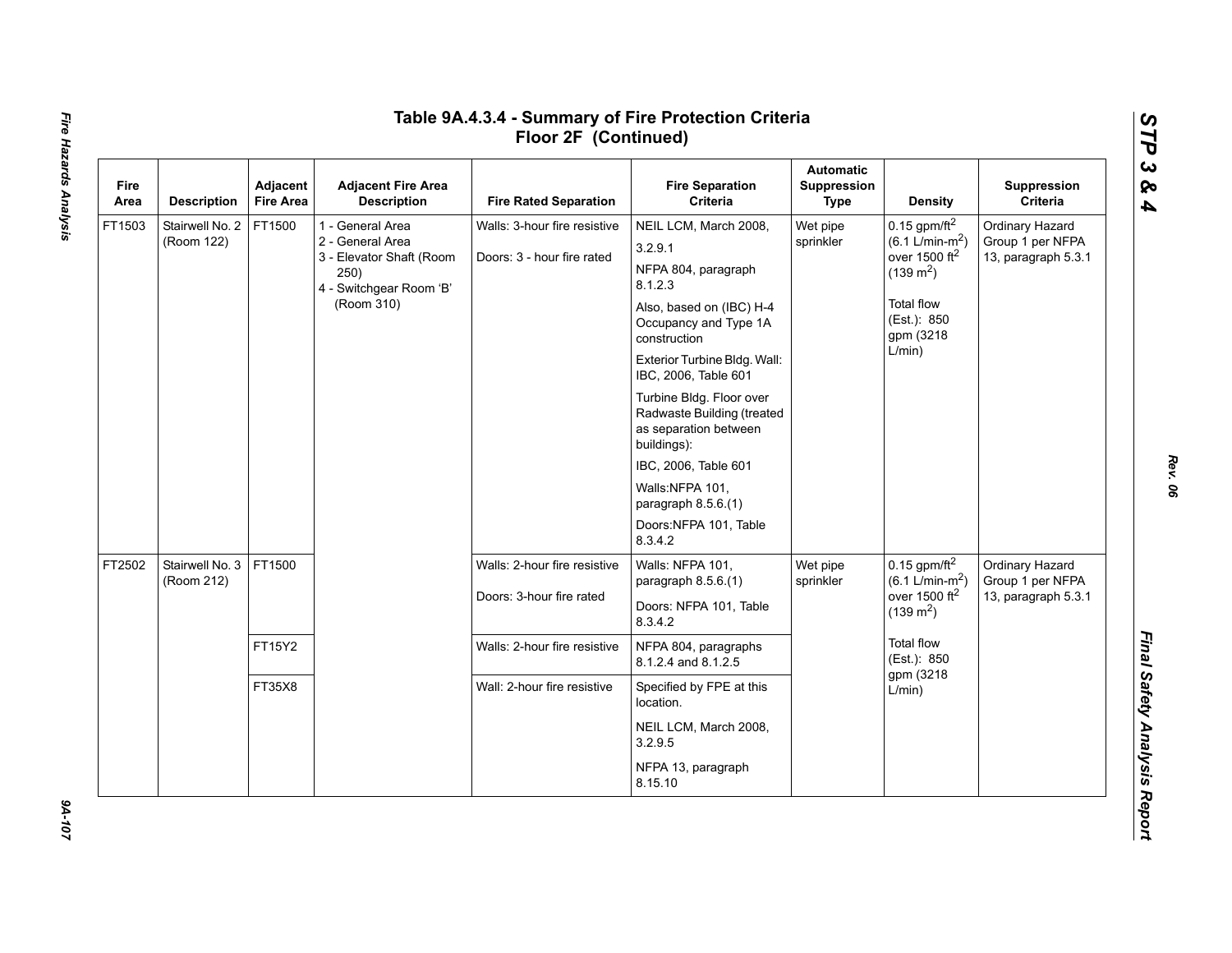| <b>Fire</b><br>Area | <b>Description</b>                                 | Adjacent<br><b>Fire Area</b> | <b>Adjacent Fire Area</b><br><b>Description</b>         | <b>Fire Rated Separation</b>                                                                                               | <b>Fire Separation</b><br>Criteria                                                                         | <b>Automatic</b><br>Suppression<br>Type | <b>Density</b>                                                                                                                                                            | Suppression<br>Criteria                                                                                                                                                    |
|---------------------|----------------------------------------------------|------------------------------|---------------------------------------------------------|----------------------------------------------------------------------------------------------------------------------------|------------------------------------------------------------------------------------------------------------|-----------------------------------------|---------------------------------------------------------------------------------------------------------------------------------------------------------------------------|----------------------------------------------------------------------------------------------------------------------------------------------------------------------------|
| FT2504              | Stairwell No. 4<br>(Room 249)                      | FT1500                       | General Area                                            | Walls: 2-hour fire resistive<br>Doors: 3-hour fire rated                                                                   | Walls: NFPA 101,<br>paragraph 8.5.6.(1)<br>Doors: NFPA 101, Table<br>8.3.4.2                               | Wet pipe<br>sprinkler                   | 0.15 gpm/ft $^2$<br>$(6.1 L/min-m2)$<br>over 1500 $ft2$<br>$(139 \text{ m}^2)$                                                                                            | Ordinary Hazard<br>Group 1 per NFPA<br>13, paragraph 5.3.1                                                                                                                 |
|                     |                                                    | FT15Y1                       | Stairwell No. 8                                         | Walls: 3-hour fire resistive                                                                                               | Walls: NFPA 101,<br>paragraph $8.5.6(1)$                                                                   |                                         | <b>Total flow</b><br>(Est.): 850<br>gpm (3218<br>L/min)                                                                                                                   |                                                                                                                                                                            |
| FT15Y2              | <b>Elevator Shaft</b><br>(Room 250)                | FT1500                       | General Area                                            | Walls: 2-hour fire resistive<br>Doors: 3-hour fire rated                                                                   | NFPA 804, paragraphs<br>8.1.2.4 and 8.1.2.5                                                                | Wet pipe<br>sprinkler                   | $0.20$ gpm/ft <sup>2</sup><br>$(8.2 \text{ L/min-m}^2)$<br>over 1500 $ft2$<br>$(139 \text{ m}^2)$<br><b>Total flow</b><br>(Est.): 950<br>gpm (3596<br>L/min)              | Ordinary Hazard<br>Group 2 per NFPA<br>13, paragraph 5.3.2                                                                                                                 |
|                     |                                                    | FT25X3                       | Switchgear Room 'A'<br>(Room 210)                       | Wall: 2-hour fire resistive                                                                                                | Specified by FPE at this<br>location.<br>NEIL LCM, March 2008,<br>3.2.9.5<br>NFPA 13, paragraph<br>8.15.10 |                                         |                                                                                                                                                                           |                                                                                                                                                                            |
|                     |                                                    | FT2502                       | Stairwell No. 3 (Room 212) Walls: 2-hour fire resistive | Doors: 3-hour fire rated                                                                                                   | Walls: NFPA 101,<br>paragraph 8.5.6.(1)<br>Doors: NFPA 101, Table<br>8.3.4.2                               |                                         |                                                                                                                                                                           |                                                                                                                                                                            |
| FT3501              | <b>Main Turbine</b><br>Lube Oil Tank<br>(Room 330) | FT1500                       | General Area                                            | Walls: 3-hour fire resistive<br>Doors: 3-hour fire rated<br>Floor: 3-hour fire resistive<br>Ceiling: 3-hour fire resistive | NEIL LCM, March 2008,<br>3.2.9.1<br>NFPA 804, paragraph<br>8.1.2.3                                         | Deluge Foam<br>Water Spray              | 0.50 gpm/ $ft^2$<br>(20.4 L/min-<br>$m2$ ) over the<br>entire area<br>(Est.) 960 $ft^2$<br>$(89 \text{ m}^2)$<br><b>Total flow</b><br>(Est.): 1220<br>gpm (4618<br>L/min) | NEIL LCM,<br>paragraph 3.2.20.5<br>and Appendix<br>A.3.2.20.5<br><b>NFPA 15,</b><br>paragraphs 7.2.1.3<br>and 7.3.3<br>NFPA 16, paragraph<br>7.3.2 and Appendix<br>A.7.3.2 |

*9A-108*

*Fire Hazards Analysis* 

Fire Hazards Analysis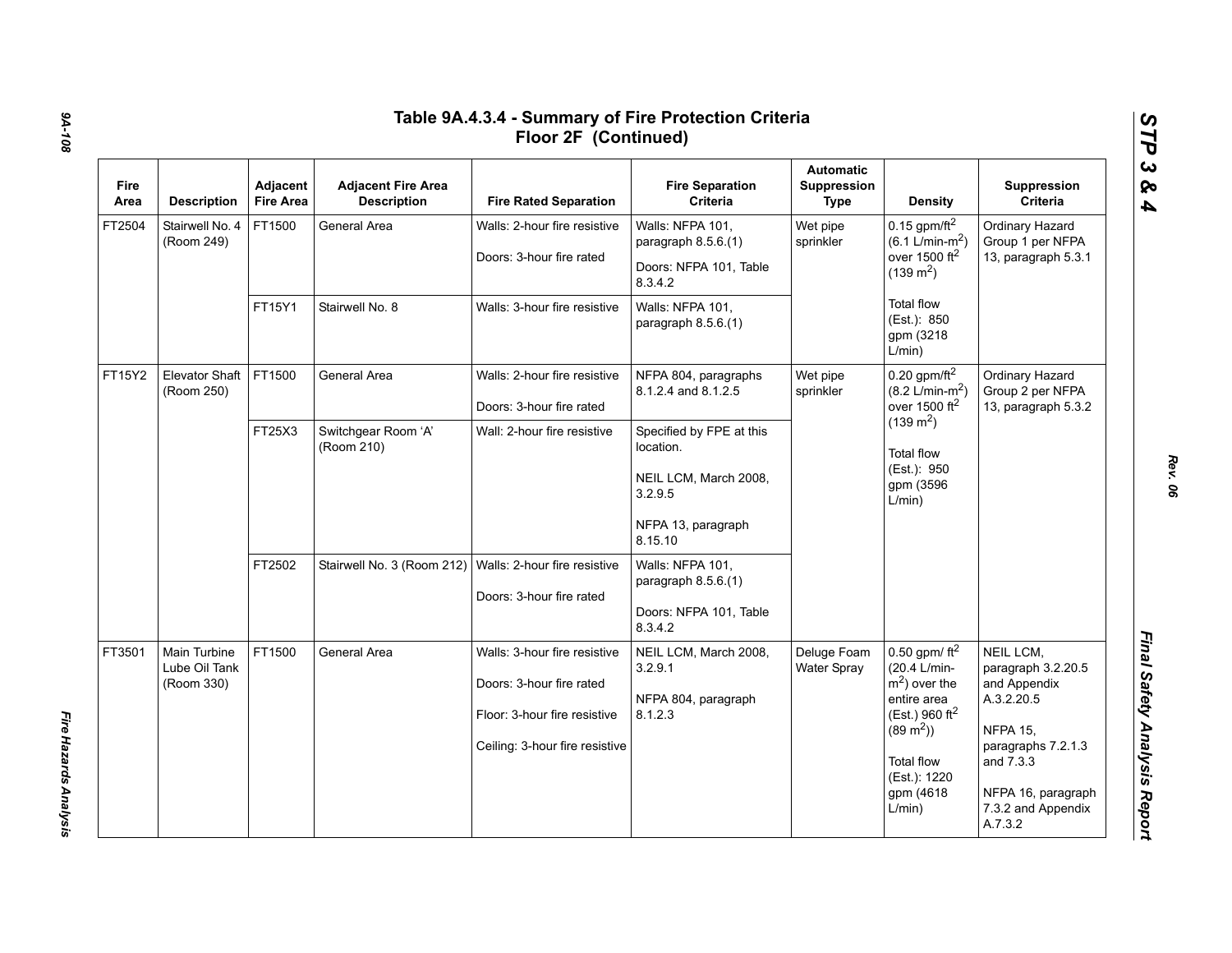| Area   | <b>Description</b>                                                            | Adjacent<br><b>Fire Area</b> | <b>Adjacent Fire Area</b><br><b>Description</b> | <b>Fire Rated Separation</b>                                                                                               | <b>Fire Separation</b><br>Criteria | <b>Automatic</b><br>Suppression<br><b>Type</b> | <b>Density</b>                                                                                                                                                                           | Suppression<br>Criteria                                                                                                                                                    |
|--------|-------------------------------------------------------------------------------|------------------------------|-------------------------------------------------|----------------------------------------------------------------------------------------------------------------------------|------------------------------------|------------------------------------------------|------------------------------------------------------------------------------------------------------------------------------------------------------------------------------------------|----------------------------------------------------------------------------------------------------------------------------------------------------------------------------|
| FT35X1 | Safety<br>Related Low<br>Pressure<br>Condensate<br>Switchgear<br>(Room 31X-2) | FT1500                       | General Area                                    | Walls: 3-hour fire resistive<br>Doors: 3-hour fire rated<br>Floor: 3-hour fire resistive<br>Ceiling: 3-hour fire resistive | NEIL LCM, March 2008,<br>3.2.9.1   | Wet pipe<br>sprinkler                          | $0.20$ gpm/ft <sup>2</sup><br>$(8.2 \text{ L/min-m}^2)$<br>over entire<br>area (Est.)960<br>ft <sup>2</sup> (89 m <sup>2</sup> )<br><b>Total flow</b><br>(Est.): 788 gpm<br>(2983 L/min) | Ordinary Hazard<br>Group 2 per NFPA<br>13, paragraph 5.3.2                                                                                                                 |
| FT35X9 | Generator<br>Seal Oil Unit<br>(Room 3X2)                                      | FT1500                       | General Area                                    | Walls: 3-hour fire resistive<br>Doors: 3-hour fire rated<br>Floor: 3-hour fire resistive<br>Ceiling: 3-hour fire resistive | NEIL LCM, March 2008,<br>3.2.9.1   | Deluge Foam<br>Water Spray                     | 0.50 gpm/ $ft^2$<br>(20.4 L/min-<br>$m2$ ) over the<br>entire area<br>(Est. 540 ft <sup>2</sup><br>$(50 \text{ m}^2)$<br><b>Total flow</b><br>(Est.): 905 gpm<br>(3426 L/min)            | NEIL LCM,<br>paragraph 3.2.20.5<br>and Appendix<br>A.3.2.20.5<br><b>NFPA 15,</b><br>paragraphs 7.2.1.3<br>and 7.3.3<br>NFPA 16, paragraph<br>7.3.2 and Appendix<br>A.7.3.2 |

*STP 3 & 4*

**9A-109**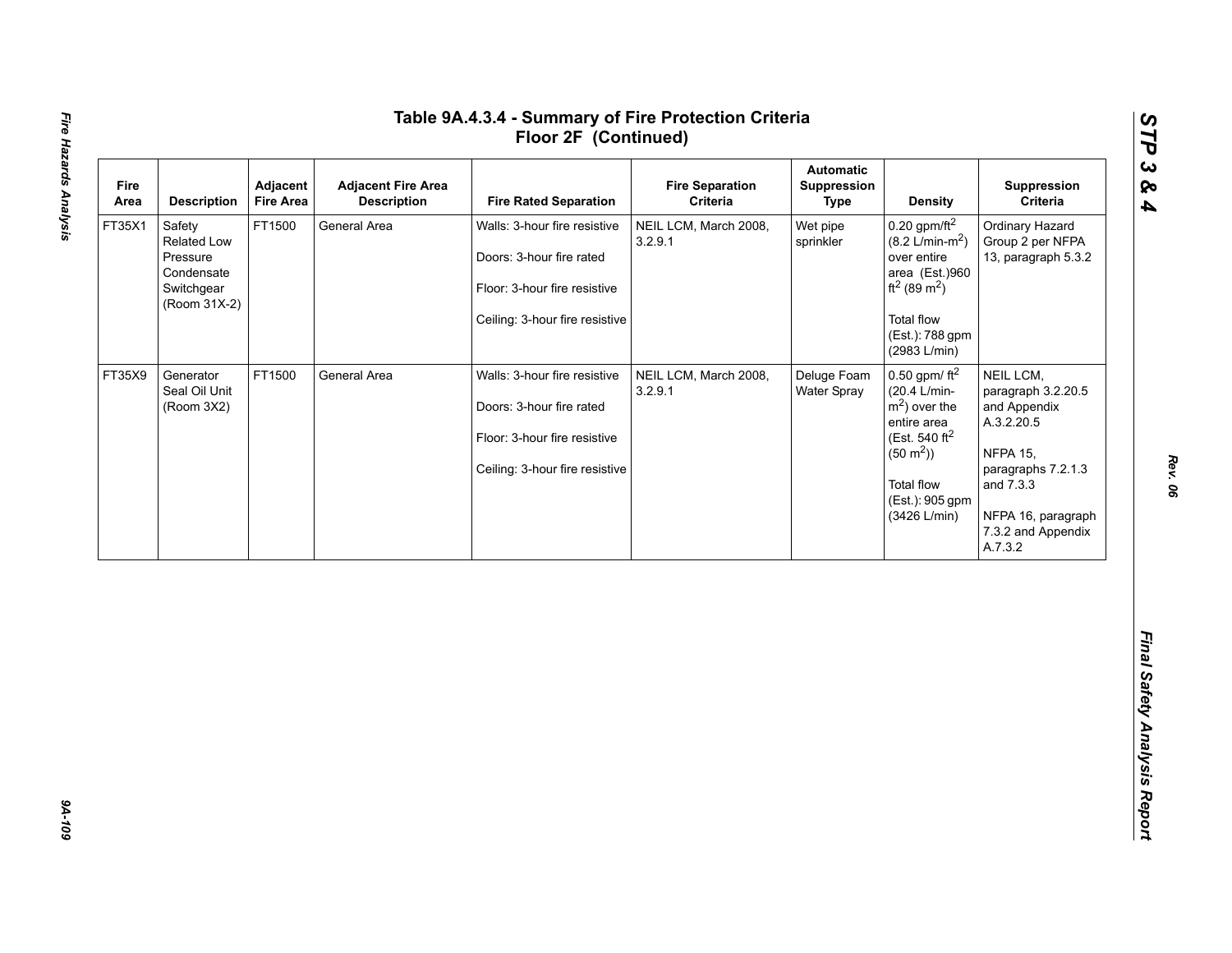| FT35X8 | <b>Description</b>                   | Adjacent<br><b>Fire Area</b> | <b>Adjacent Fire Area</b><br><b>Description</b>           | <b>Fire Rated Separation</b>                                             | <b>Fire Separation</b><br>Criteria                                                                         | Automatic<br>Suppression<br><b>Type</b> | <b>Density</b>                                                                                                                                     | Suppression<br>Criteria                                    |
|--------|--------------------------------------|------------------------------|-----------------------------------------------------------|--------------------------------------------------------------------------|------------------------------------------------------------------------------------------------------------|-----------------------------------------|----------------------------------------------------------------------------------------------------------------------------------------------------|------------------------------------------------------------|
|        | Switchgear<br>Room 'B'<br>(Room 310) | FT1500                       | General Area                                              | Wall: 2-hour fire resistive<br>Ceiling: Minimum 1-hour<br>fire resistive | Specified by FPE at this<br>location.<br>NEIL LCM, March 2008,<br>3.2.9.5<br>NFPA 13, paragraph<br>8.15.10 | Wet pipe<br>sprinkler                   | $0.20$ gpm/ft <sup>2</sup><br>$(8.2 \text{ L/min-m}^2)$<br>over 1500 $ft2$<br>$(139 \text{ m}^2)$<br><b>Total flow</b><br>(Est.): 950<br>gpm (3596 | Ordinary Hazard<br>Group 2 per NFPA<br>13, paragraph 5.3.2 |
|        |                                      | FT25X3                       | Switchgear Room 'A'<br>(Room 210)                         | Floor: Minimum 1-hour fire<br>resistive                                  | NEIL LCM, March 2008,<br>3.2.9.5<br>NFPA 13, paragraph<br>8.15.10                                          |                                         | L/min)                                                                                                                                             |                                                            |
|        |                                      | FT1502                       | Stairwell No. 1 (Room 114)   Walls: 2-hour fire resistive | Door: 3-hour fire rated                                                  | Walls: NFPA 101,<br>paragraph 8.5.6.(1)<br>Doors: NFPA 101, Table<br>8.3.4.2                               |                                         |                                                                                                                                                    |                                                            |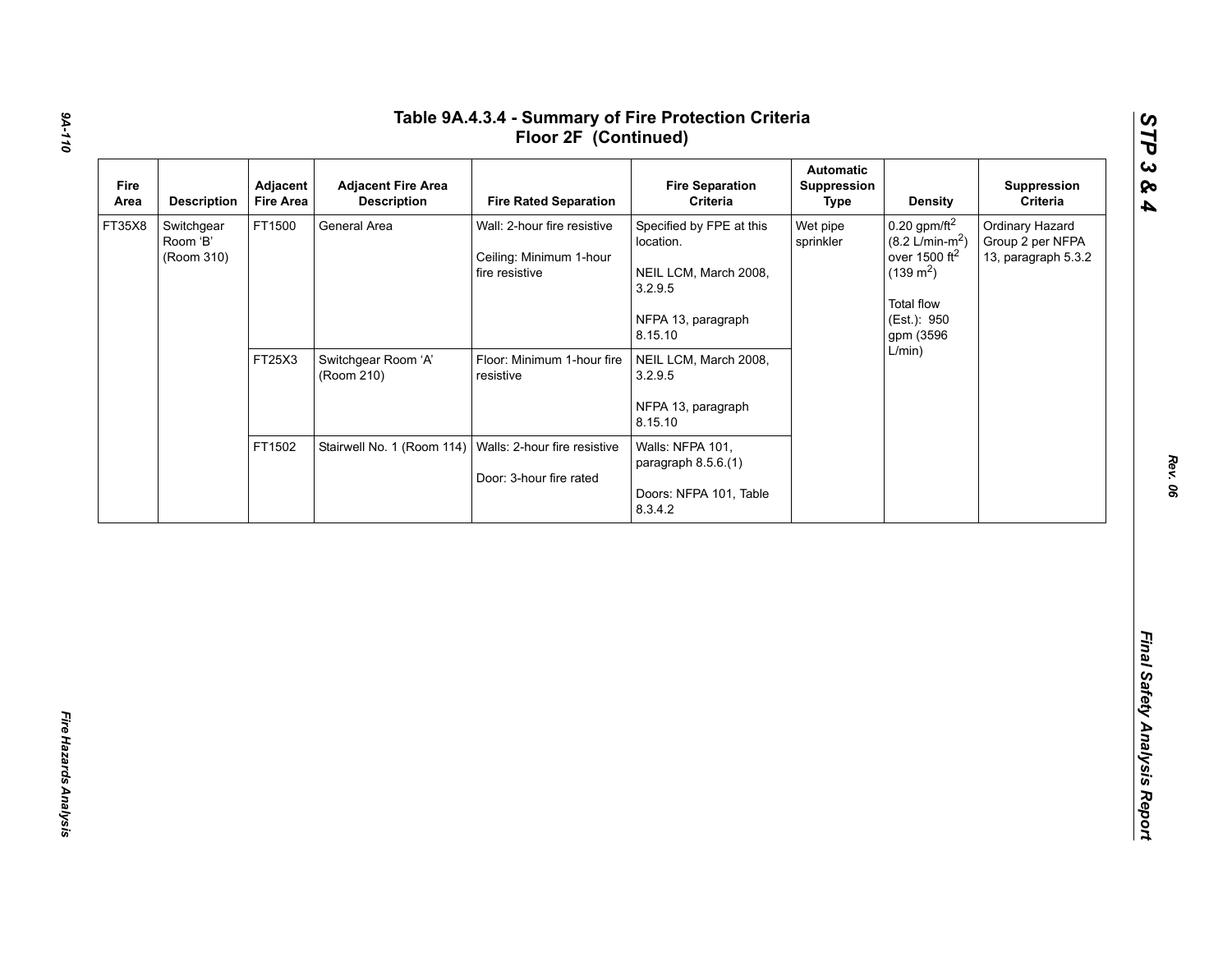| Fire<br>Area | <b>Description</b>     | Adjacent<br><b>Fire Area</b> | <b>Adjacent Fire Area</b><br><b>Description</b>                                    | <b>Fire Rated Separation</b>               | <b>Fire Separation</b><br>Criteria                                     | <b>Automatic</b><br><b>Suppression</b><br><b>Type</b> | <b>Density</b>                                          | Suppression<br>Criteria             |
|--------------|------------------------|------------------------------|------------------------------------------------------------------------------------|--------------------------------------------|------------------------------------------------------------------------|-------------------------------------------------------|---------------------------------------------------------|-------------------------------------|
| FT35X8       | Switchgear<br>Room 'B' | FT2502                       | Stairwell No. 3 (Room 212)                                                         | Walls: 2-hour fire resistive               | Walls:NFPA 101,<br>paragraph 8.5.6.(1)                                 | Wet pipe<br>sprinkler                                 | $0.20$ gpm/ft <sup>2</sup><br>$(8.2 \text{ L/min-m}^2)$ | Ordinary Hazard<br>Group 2 per NFPA |
|              | (Room 310)             | FT15Y1                       | Stairwell No. 8 (Room<br>1Y5)                                                      | Walls: 2-hour fire resistive               | Walls:NFPA 101,<br>paragraph 8.5.6.(1)                                 |                                                       | over 1500 ft <sup>2</sup><br>$(139 \text{ m}^2)$        | 13, paragraph 5.3.2                 |
|              |                        |                              |                                                                                    | Door: 3-hour fire rated                    | Doors:NFPA 101, Table<br>8.3.4.2                                       |                                                       | <b>Total flow</b><br>(Est.): 950<br>gpm (3596<br>L/min) |                                     |
|              |                        | FT15Y2<br>FT35X3<br>FT35X2   | Elevator Shaft (Room 250)                                                          | Walls: 2-hour fire resistive               | NFPA 804, paragraphs<br>8.1.2.4 and 8.1.2.5                            |                                                       |                                                         |                                     |
|              | FT35X4<br>FT35X6       |                              | 125Vdc and 250Vdc<br><b>Battery Rooms (Rooms</b><br>3X4, 3X5, 3X6, 3X7 and<br>3X8) | Walls: Minimum 1-hour fire<br>resistive    | NFPA 804, paragraph<br>10.7.2 (Guidance followed<br>for Safety Related |                                                       |                                                         |                                     |
|              |                        | FT35X5                       |                                                                                    | Doors: 3-hour fire rated                   | equipment)                                                             |                                                       |                                                         |                                     |
|              |                        |                              |                                                                                    | Floors: Minimum 1-hour<br>fire resistive   | NFPA 13, paragraph<br>8.15.10                                          |                                                       |                                                         |                                     |
|              |                        |                              |                                                                                    | Ceilings: Minimum 1-hour<br>fire resistive |                                                                        |                                                       |                                                         |                                     |
|              |                        | FT3500                       | <b>Combustion Turbine</b><br>Generator Area (Rooms<br>317 and 2X8)                 | Walls: 3-hour fire resistive               | NFPA 804, paragraph<br>8.1.2.3                                         |                                                       |                                                         |                                     |
|              |                        | FT35X7                       | <b>Electrical Equipment</b><br>(Room 3X9)                                          | Walls: Minimum 1-hour fire<br>resistive    | NEIL LCM, March 2008,<br>3.2.9.5                                       |                                                       |                                                         |                                     |
|              |                        |                              |                                                                                    |                                            | NFPA 13, paragraph<br>8.15.10                                          |                                                       |                                                         |                                     |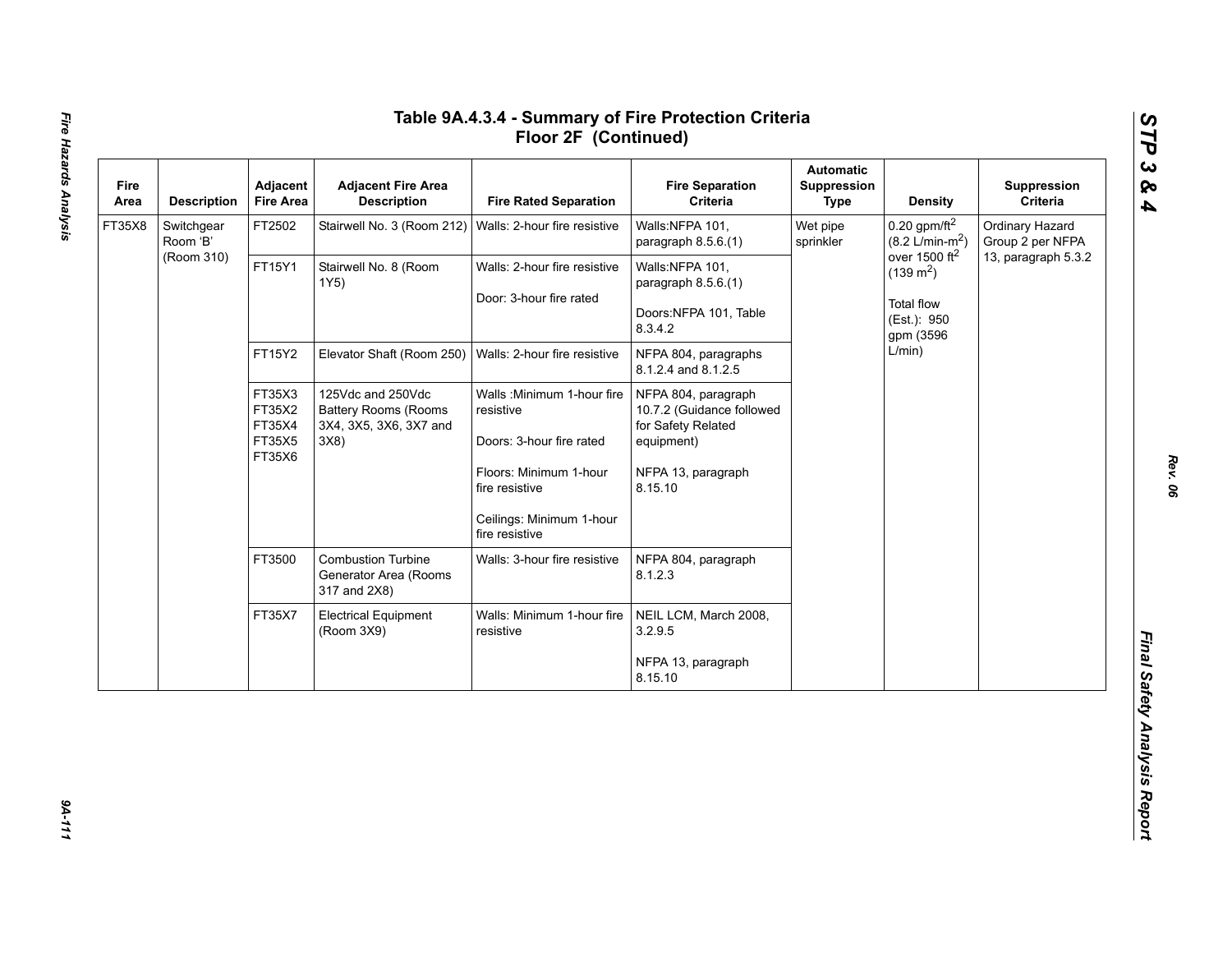| <b>Fire</b><br>Area                            | <b>Description</b>                                                                             | Adjacent<br><b>Fire Area</b>                   | <b>Adjacent Fire Area</b><br><b>Description</b>                                   | <b>Fire Rated Separation</b>                                                                                                                                  | <b>Fire Separation</b><br>Criteria                                                                                                                             | <b>Automatic</b><br>Suppression<br><b>Type</b> | <b>Density</b>                                                                                                                                                         | Suppression<br>Criteria                                    |
|------------------------------------------------|------------------------------------------------------------------------------------------------|------------------------------------------------|-----------------------------------------------------------------------------------|---------------------------------------------------------------------------------------------------------------------------------------------------------------|----------------------------------------------------------------------------------------------------------------------------------------------------------------|------------------------------------------------|------------------------------------------------------------------------------------------------------------------------------------------------------------------------|------------------------------------------------------------|
| FT35X3<br>FT35X2<br>FT35X4<br>FT35X5<br>FT35X6 | 125Vdc and<br>250Vdc<br>Battery<br><b>Rooms</b><br>(Rooms 3X4,<br>3X5, 3X6, 3X7<br>and $3X8$ ) | FT1500                                         | General Area                                                                      | Wall: 2-hour fire resistive                                                                                                                                   | Specified by FPE at this<br>location.<br>NFPA 804, paragraph<br>10.7.2 (Guidance followed<br>for Safety Related<br>equipment)<br>NFPA 13, paragraph<br>8.15.10 | Wet pipe<br>sprinkler                          | $0.20$ gpm/ft <sup>2</sup><br>$(8.2 \text{ L/min-m}^2)$<br>over 1500 ft <sup>2</sup><br>$(139 \text{ m}^2)$<br><b>Total flow</b><br>(Est.): 950<br>gpm (3596<br>L/min) | Ordinary Hazard<br>Group 2 per NFPA<br>13, paragraph 5.3.2 |
| FT35X3<br>FT35X2<br>FT35X4<br>FT35X5<br>FT35X6 | 125Vdc and<br>250Vdc<br>Battery<br>Rooms<br>(Rooms 3X4,<br>3X5, 3X6, 3X7<br>and $3X8$ )        | FT35X3<br>FT35X2<br>FT35X4<br>FT35X5<br>FT35X6 | 125Vdc and 250Vdc<br><b>Battery Rooms (Rooms</b><br>3X4, 3X5, 3X6, 3X7 and<br>3X8 | Walls: Minimum 1-hour fire<br>resistive<br>Doors: 3-hour fire rated<br>Floors: Minimum 1-hour<br>fire resistive<br>Ceilings: Minimum 1-hour<br>fire resistive | NFPA 804, paragraph<br>10.7.2 (Guidance followed<br>for Safety Related<br>equipment)<br>NFPA 13, paragraph<br>8.15.10                                          | Wet pipe<br>sprinkler                          | $0.20$ gpm/ft <sup>2</sup><br>$(8.2 \text{ L/min-m}^2)$<br>over 1500 $ft2$<br>$(139 \text{ m}^2)$<br><b>Total flow</b><br>(Est.): 950<br>gpm (3596<br>L/min)           | Ordinary Hazard<br>Group 2 per NFPA<br>13, paragraph 5.3.2 |
|                                                |                                                                                                | FT35X8                                         | Switchgear Room 'B'<br>(Room 310)                                                 | Walls: Minimum 1-hour fire<br>resistive<br>Doors: 3-hour fire rated<br>Ceilings: Minimum 1-hour<br>fire resistive                                             | NFPA 804, paragraph<br>10.7.2 (Guidance followed<br>for Safety Related<br>equipment)<br>NFPA 13, paragraph<br>8.15.10                                          |                                                |                                                                                                                                                                        |                                                            |
|                                                |                                                                                                | FT2502                                         | Stairwell No. 3 (Room 212)                                                        | Wall: 2-hour fire resistive                                                                                                                                   | Specified by FPE at this<br>location.<br>NEIL LCM, March 2008,<br>3.2.9.5<br>NFPA 13, paragraph<br>8.15.10                                                     |                                                |                                                                                                                                                                        |                                                            |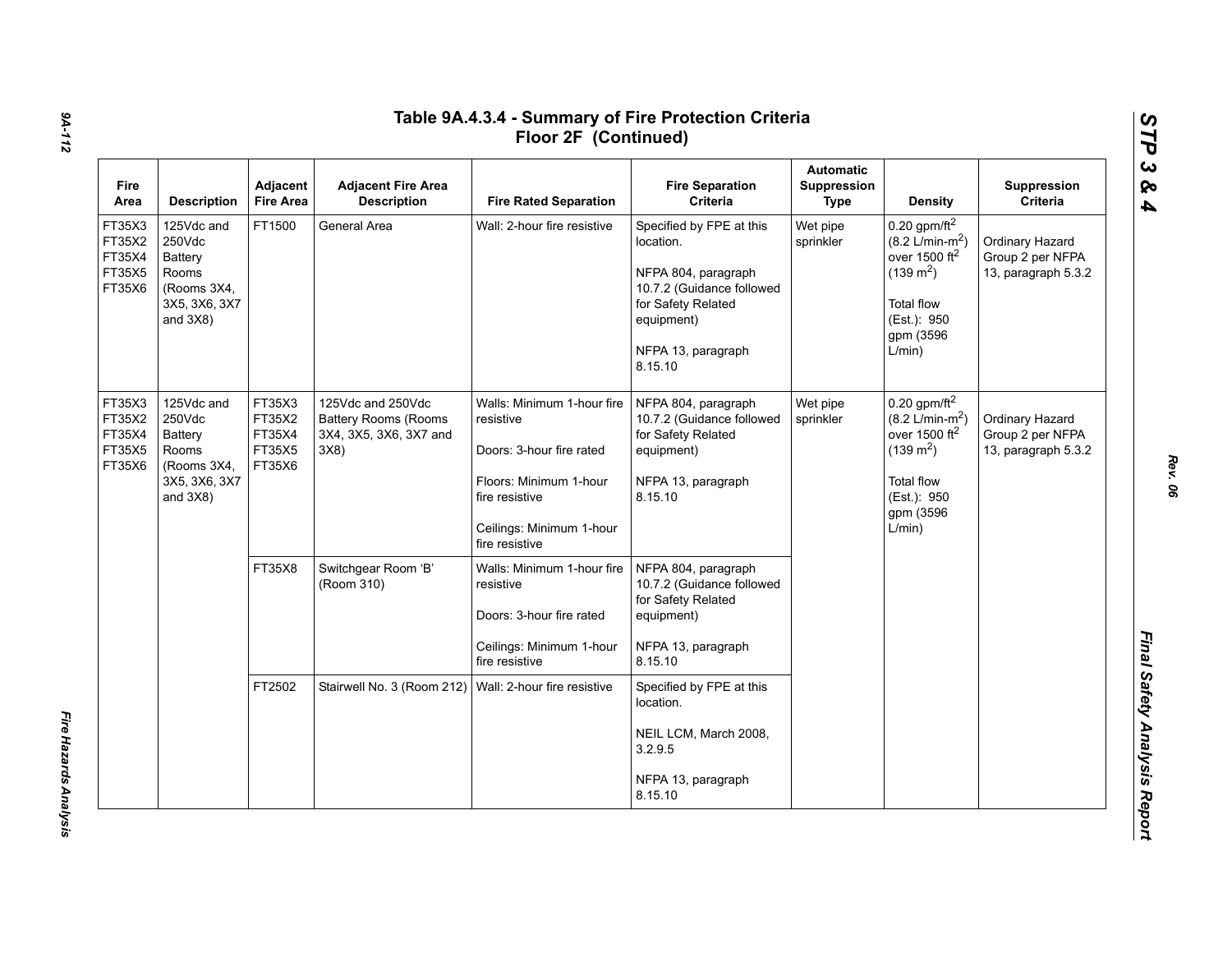| Fire<br>Area | <b>Description</b>                                                | Adjacent<br><b>Fire Area</b> | <b>Adjacent Fire Area</b><br><b>Description</b> | <b>Fire Rated Separation</b>                            | <b>Fire Separation</b><br>Criteria                                           | <b>Automatic</b><br>Suppression<br>Type | Density                                                                                                                                                         | Suppression<br>Criteria                                                                                                                                                                                                                                                          |
|--------------|-------------------------------------------------------------------|------------------------------|-------------------------------------------------|---------------------------------------------------------|------------------------------------------------------------------------------|-----------------------------------------|-----------------------------------------------------------------------------------------------------------------------------------------------------------------|----------------------------------------------------------------------------------------------------------------------------------------------------------------------------------------------------------------------------------------------------------------------------------|
| FT15Y1       | Stairwell No. 8<br>(Room 1X4)                                     | FT35X8                       | Switchgear Room 'B'<br>(Room 310)               | Walls: 2-hour fire resistive<br>Door: 3-hour fire rated | Walls: NFPA 101,<br>paragraph 8.5.6.(1)<br>Doors: NFPA 101, Table<br>8.3.4.2 | Wet pipe<br>sprinkler                   | 0.15 gpm/ft $^2$<br>$(6.1 \text{ L/min-m}^2)$<br>over 1500 $ft2$<br>$(139 \text{ m}^2)$                                                                         | Ordinary Hazard<br>Group 1 per NFPA<br>13, paragraph 5.3.1                                                                                                                                                                                                                       |
|              |                                                                   | FT2504                       | Stairwell No. 4 (Room 249)                      | Walls: 3-hour fire resistive                            | Walls:NFPA 101,<br>paragraph 8.5.6.(1)                                       |                                         | Total flow<br>(Est.): 850<br>gpm (3218<br>L/min)                                                                                                                |                                                                                                                                                                                                                                                                                  |
| FT3500       | Combustion<br>Turbine<br>Generator<br>Area (Rooms<br>317 and 2X8) | FT35X8                       | Switchgear Room 'B'<br>(Room 310)               | Walls: 3-hour fire resistive                            | NFPA 804, paragraph<br>8.1.2.3                                               | Wet Pipe<br>Sprinkler                   | $0.25$ gpm/ft <sup>2</sup><br>(10.2 L/min-<br>$m2$ ) over 2500<br>ft <sup>2</sup> (230 m <sup>2</sup> )<br>Total flow<br>(Est.): 1440<br>gpm (5451<br>L/min)    | NFPA 37, paragraph<br>11.4.5.1<br><b>NOTE: Realistic</b><br>criteria taken from<br>NFPA 37. Flow and<br>density taken from<br><b>NFPA 804,</b><br>paragraph 10.9.3, is<br>very demanding<br>(over entire area)<br>and is not realistic for<br>the size of STP 3 & 4<br>CTG Area. |
| FT35X7       | Electrical<br>Equipment<br>(Room 3X9)                             | FT35X8                       | Switchgear Room 'B'<br>(Room 310)               | Walls: Minimum 1-hour fire<br>resistive                 | NEIL LCM, March 2008,<br>3.2.9.5<br>NFPA 13, paragraph<br>8.15.10            | Wet pipe<br>sprinkler                   | $0.20$ gpm/ft <sup>2</sup><br>$(8.2 \text{ L/min-m}^2)$<br>over 1500 ft <sup>2</sup><br>$(139 \text{ m}^2)$<br>Total flow<br>(Est.): 950<br>gpm (3596<br>L/min) | Ordinary Hazard<br>Group 2 per NFPA<br>13, paragraph 5.3.2<br>Ordinary Hazard<br>Group 2 per NFPA<br>13, paragraph 5.3.2                                                                                                                                                         |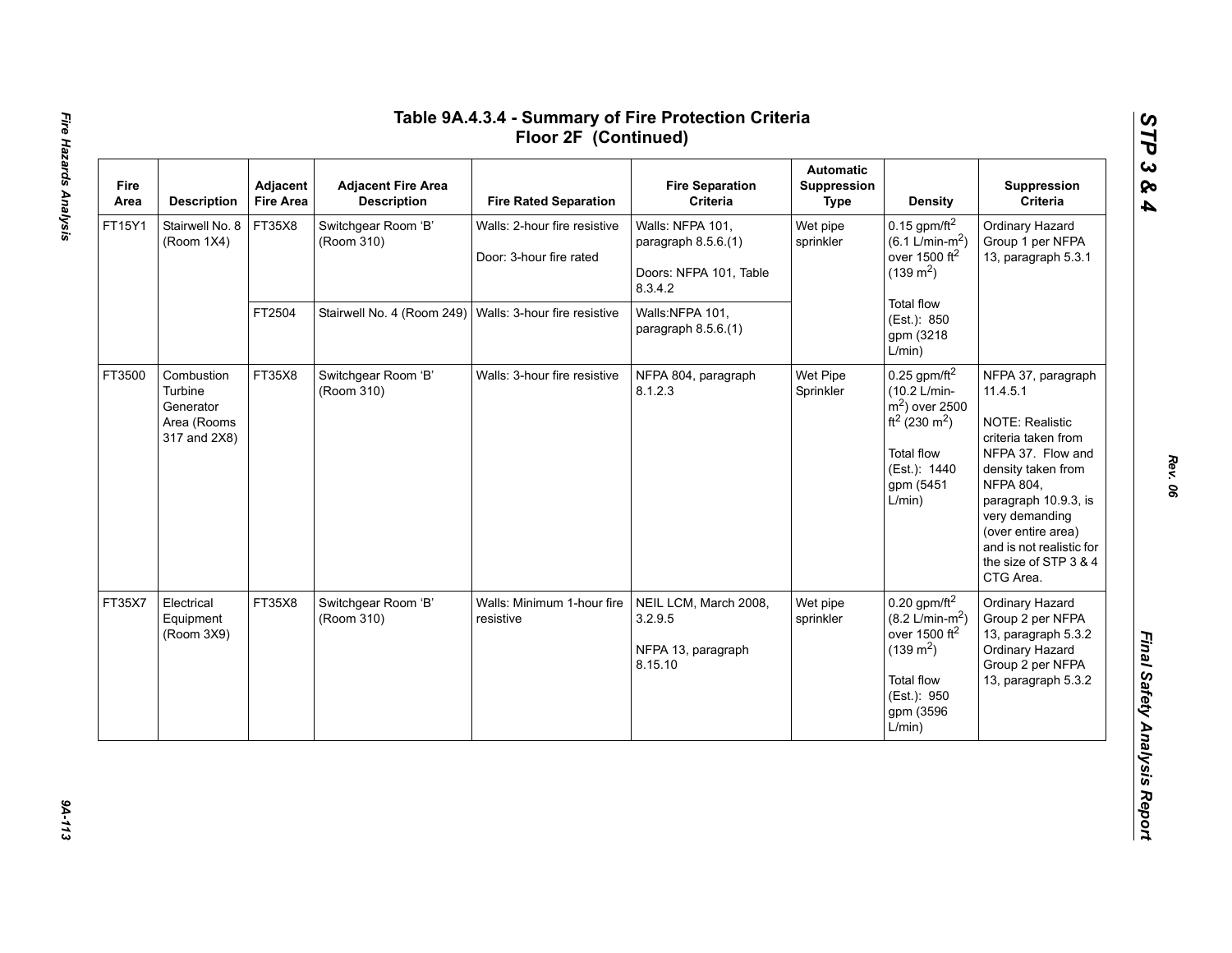# **9A.4.3.5 Floor 3F (El. 27.8m (85'-10 ½")) – See Figure 9A.4-21 and Table 9A.4.3.5 Summary of Fire Protection Criteria Floor 3F**

# **9A.4.3.5.1 Fire Area – FT1500 (General Area)**

(1) Fire Area Boundary Description

Floor 3F shares fire area FT1500 with all other floors in the Turbine Building.

The following openings or non-fire rated openings are present in floor 3F extending downward to floor areas below:

- A large non fire-rated equipment hatch and grated opening exists in the floor on the northwest side of the building leading vertically down to floors 1F and 2F below
- A non-fire rated equipment access hatch is installed above the condensate filter maintenance area (room 342) on floor 2F below
- A non fire-rated equipment access hatch is installed above the low pressure condensate pump area (room 140) on floor B1F below
- A non fire-rated hatch is located above the turbine bypass valve on floor 2F below
- Two (2) large non fire-rated hatches are installed in floor 3F above the 5<sup>th</sup> and 6<sup>th</sup> stage feedwater heaters on floor 2F below
- A large non fire-rated hatch is installed above the turbine stop valves and turbine control valves on floor 2F below
- Large gaps and openings in floor 3F beneath the main turbine skirt that extend downward to the main condenser pit area (room 120)

Fire area FT1500 is bounded by:

- The Turbine Building exterior walls
- The exterior walls separating stairwell no. 2 (room 122, fire area FT1503)
- The interior walls enclosing stairwell no. 3 (room 212, fire area FT2502)
- The interior walls enclosing stairwell no. 4 (room 249, fire area FT2504)
- The interior walls enclosing the elevator shaft (room 250, fire area FT15Y2)
- The interior walls enclosing stairwell no. 9 (room 4X5, fire area FT45X1)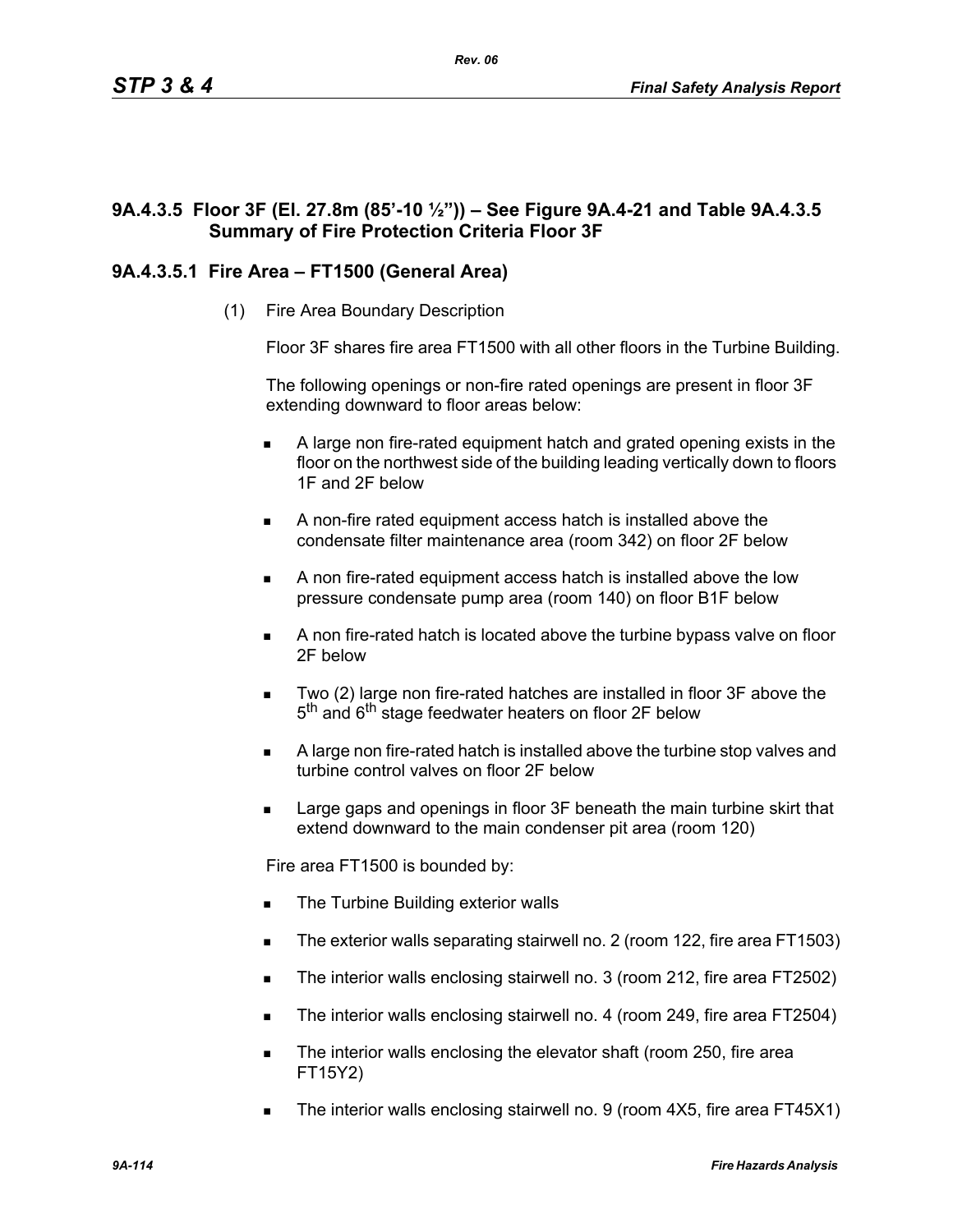- A fire-rated hatch or concrete cover block, if necessary to obtain the proper fire-resistance, is installed over the safety-related low pressure condensate pump switchgear room (room 31X-2, fire area FT35X1) on floor 2F below
- A large fire-rated hatch or concrete cover block, if necessary to obtain the proper fire-resistance, is installed over the main turbine lube oil tank (room 330, fire area FT3501) on floor 2F below
- **The exterior turbine building wall providing separation from the steam** tunnel area (room 219, fire area FT2505)
- The floor 3F areas above switchgear room 'B' (room 310, fire area FT35X8), electrical equipment area (room 3X9, fire area FT35X7) and 125Vdc and 250Vdc battery rooms (room nos. 3X4, 3X5, 3X6, 3X7 and 3X8, fire areas FT35X3, FT35X2, FT35X4, FT35X5, and FT35X6, respectively)

## (2) Equipment – See Table 9A.6-4

| <b>Safety Related</b> | <b>Provides Core Cooling</b> |
|-----------------------|------------------------------|
| Yes.                  | No.                          |

- (3) Radioactive Material Present None that can be released as a result of fire.
- (4) Qualification of Fire Barriers –

The Turbine Building is classified as Type IA construction in accordance with the International Building Code (IBC), 2006. Type IA construction is noncombustible. The building structural frame, and all exterior and interior bearing walls, are required to be of 3 hour fire-resistive construction. The building floor is required to be of not less than 2 hour fire resistive construction, including supporting beams and joists. Also, the building roof is required to be of not less than 1 ½ hour fire resistive construction.

The enclosed stairwells that serve fire area FT1500 on floor 3F, stairwell nos. 2, 3, and 4 are of 2 hour fire-resistive concrete construction. These stairwells are separate fire areas and are discussed in subsections 9A.4.3.1.2, 9A.4.3.2.3 and 9A.4.3.1.3 (fire areas FT1503, FT2502 and FT2504).

Enclosed stairwell no. 9 provides access to floor 4F (elevation 38.3m (120'- 4")). This stairwell is of 2 hour fire-resistive concrete construction. Stairwell no. 9 is described in subsection 9A.4.3.5.2.

The elevator shaft (room 250) is of 2 hour fire-resistive concrete construction, is a separate fire area (FT15Y2) and is described in subsection 9A.4.3.2.5.

The equipment access hatches, concrete cover blocks, or other method of providing the required fire-resistance rating, between the safety-related low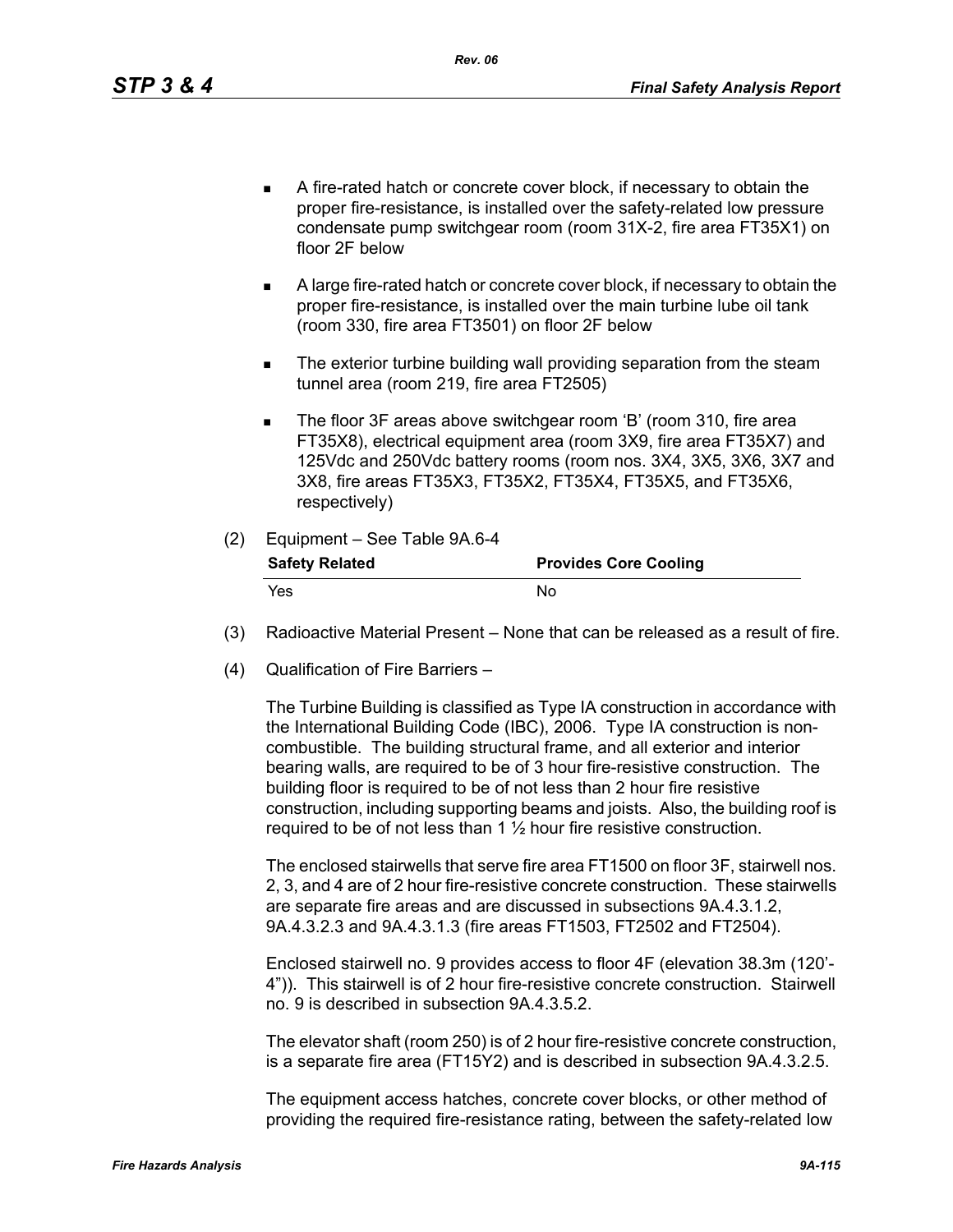pressure condensate pump switchgear room (room 31X-2, fire area FT35X1) and main turbine lube oil tank area (room 330, fire area FT3501) and FT1500, are required to have a 3 hour fire-resistance rating.

Floor 3F areas above switchgear room 'B' (room 310, fire area FT35X8), electrical equipment area (room 3X9, fire area FT35X7) and 125Vdc and 250Vdc battery rooms (room nos. 3X4, 3X5, 3X6, 3X7 and 3X8, fire areas FT35X3, FT35X2, FT35X4, FT35X5, and FT35X6, respectively) are of a minimum 1 hour fire-resistive concrete construction. These floor areas include the reactor building exhaust fan area (room 412), turbine building equipment compartment exhaust fan area (room 4X3) and the lube oil area exhaust fan area.

(5) Combustibles Present:

| <b>Fire Loading</b>                                             | <b>Total Heat of Combustion (MJ)</b> |
|-----------------------------------------------------------------|--------------------------------------|
| (a) Cable in conduit and dispersed in Acceptable<br>cable trays |                                      |
| (b) Limited quantities of lubricants in Negligible<br>pumps     |                                      |

(6) Detection Provided – Class A supervised POC, and manual alarm pull stations.

Manual Pull Locations: TA.4-T7.5, TH.5-T7.9, TJ.6-T7.6, TG.6-T1.9, TA.2- T8.2, TJ.5-T9.6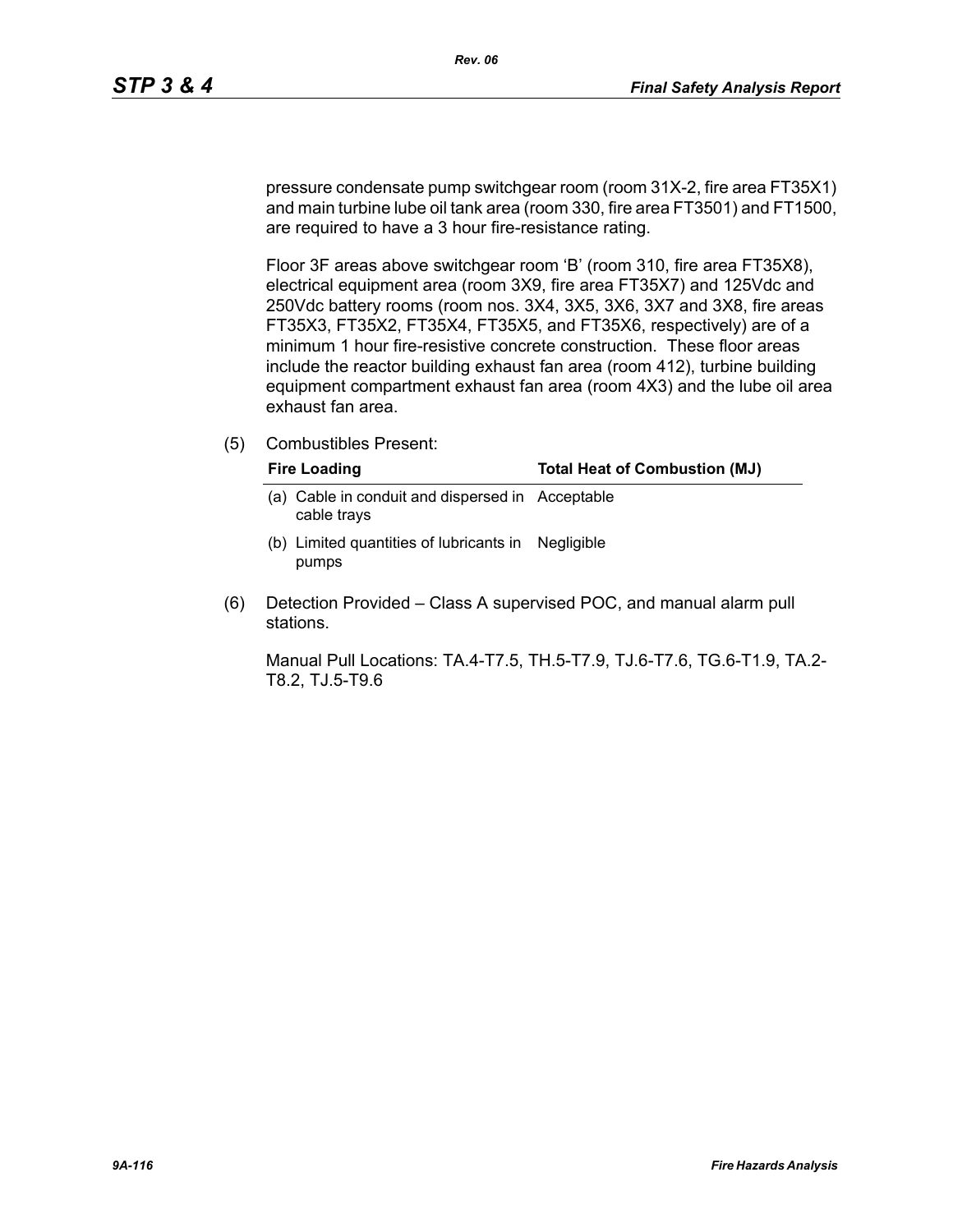|     | <b>Type</b>                                                                                                                                                                                                      | <b>Location/Actuation</b>                                                                                                                                                                                                                                           |  |  |  |
|-----|------------------------------------------------------------------------------------------------------------------------------------------------------------------------------------------------------------------|---------------------------------------------------------------------------------------------------------------------------------------------------------------------------------------------------------------------------------------------------------------------|--|--|--|
|     | Modified Class III standpipes                                                                                                                                                                                    | Stairwells No. 1 <114>, No.2<br><122>, No.3 <212>, No.4<br><249>, No.8 <1Y5>, No.8<br><1Y5>, and No. 9 <4X5>                                                                                                                                                        |  |  |  |
|     | ABC portable (hand) extinguishers and<br>hose stations                                                                                                                                                           | TB.1-T2, TC.6-T2.8, TB-T4,<br>TC.6-T5.1, TA.1-T5.8,<br>TB.8-T6.9, TD.4-T6.4,<br>TF.2-T6.8, TG.9-T6.8, TH.3-T8,<br>TJ.1-T6, TG.6-T5.1, TJ.9-T4,<br>TG.6-T2.9, TJ.1-T2,<br>TE.1-T6.9, TG-T6.9,<br>TE.1-T2.1, TF.9-T2.1,<br>TF.5-T7, TE.2-T8.2,<br>TH-T8.5, TF.3-T8.4, |  |  |  |
|     | Wet pipe sprinkler system<br>Design density 12.2 L/min-m <sup>2</sup> (0.3 gpm/ft <sup>2</sup> )<br>over 464.5 m <sup>2</sup> (5000 ft <sup>2</sup> )                                                            | Throughout floor 3F                                                                                                                                                                                                                                                 |  |  |  |
|     | Closed head pre-action spray system<br>Design density 12.2 L/min-m <sup>2</sup> (0.3 gpm/ft <sup>2</sup> ),<br>Assume 20 spray heads over 10 bearings<br>at coverage of 4.65 $m2$ (50 ft <sup>2</sup> ) per head | Turbine generator bearings                                                                                                                                                                                                                                          |  |  |  |
|     | Wet pipe sprinkler system<br>Design density 12.2 L/min-m <sup>2</sup> (0.3 gpm/ft <sup>2</sup> )<br>(5000 ft <sup>2</sup> )                                                                                      | Beneath turbine skirt                                                                                                                                                                                                                                               |  |  |  |
| (8) | Fire Protection Design Criteria Employed:                                                                                                                                                                        |                                                                                                                                                                                                                                                                     |  |  |  |
|     | (a)                                                                                                                                                                                                              | Fire detection and suppression capability is provided and accessible;                                                                                                                                                                                               |  |  |  |
|     | Fire stops are provided for penetrations through rated fire barriers.<br>(b)                                                                                                                                     |                                                                                                                                                                                                                                                                     |  |  |  |
| (9) | Consequences of Fire – Postulated fire assumes loss of function. Smoke<br>from a fire would be removed by the normal HVAC.                                                                                       |                                                                                                                                                                                                                                                                     |  |  |  |
|     | (10) Consequences of Fire Suppression – Suppression extinguishes the fire.<br>Refer to Section 3.4, "Water Level (Flood) Design," for drain system.                                                              |                                                                                                                                                                                                                                                                     |  |  |  |
|     | (11) Design Criteria Used for Protection Against Inadvertent Operation, Careless<br>Operation or Rupture of the Suppression System:                                                                              |                                                                                                                                                                                                                                                                     |  |  |  |
|     | Provision of raised supports for the equipment<br>(a)                                                                                                                                                            |                                                                                                                                                                                                                                                                     |  |  |  |

(b) Refer to Section 3.4, "Water Level (Flood) Design," for drain system.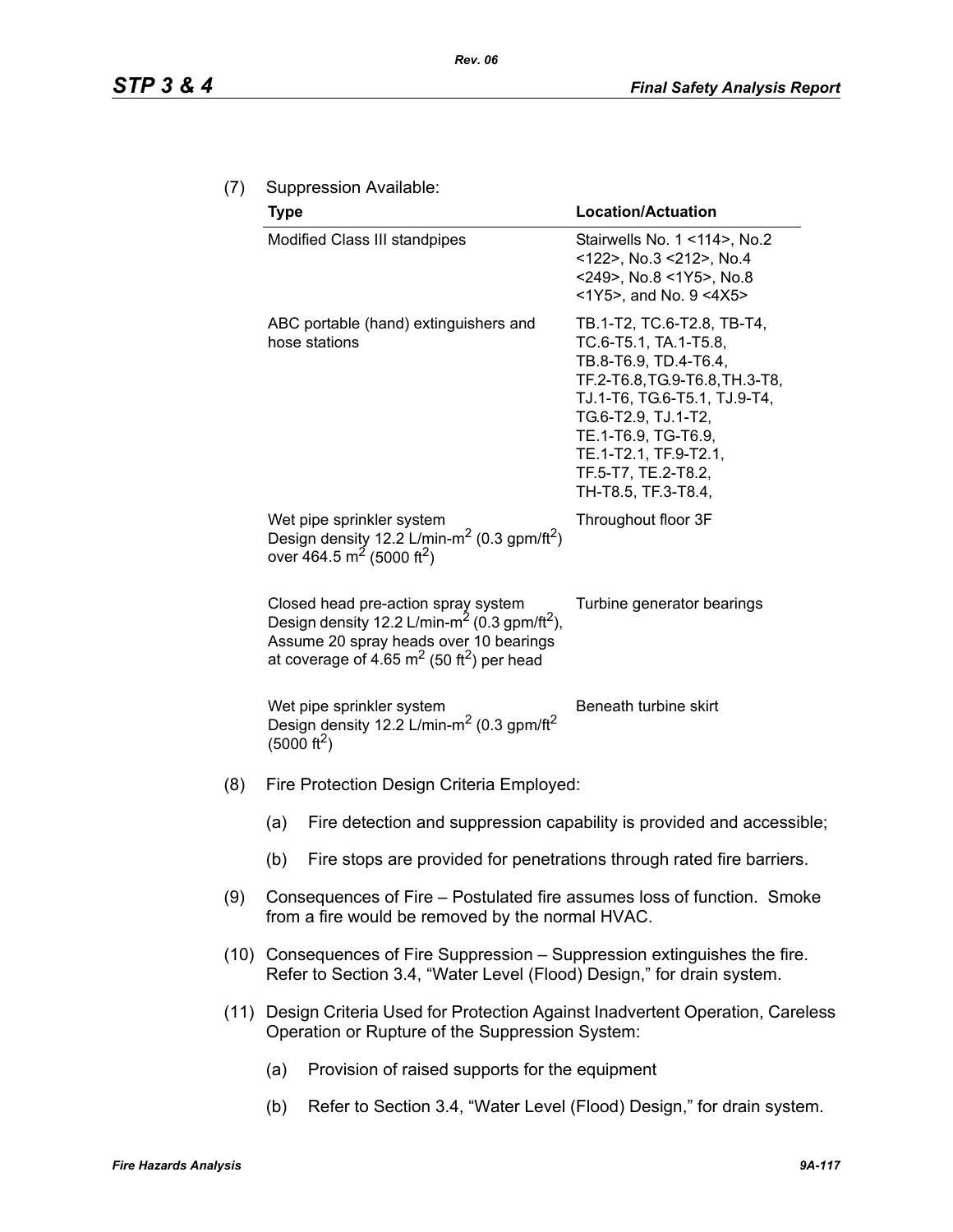- (12) Fire Containment or Inhibiting Methods Employed:
	- (a) Fire stops are provided for penetrations through fire rated barriers.
	- (b) The means of fire detection, suppression and alarming are provided and accessible.
- (13) Remarks:
	- (a) The following safety-related equipment representing all four safety divisions is mounted on this floor:

C71-PT003 A-D

- (b) Section 9A.5, Special Cases, provides justification for locating equipment from multiple safety divisions on this floor of the turbine building.
- (c) Electrical cable insulation in conduit does not represent a combustible fire load.
- (d) The total flow of the wet pipe sprinkler system on floor 3F with 1893 L/min (500 gpm) hose stream allowance is estimated to be 7,571 L/min (2750 gpm).
- (e) The total flow of the closed head preaction spray system on main turbine bearings with a 1893 L/min (500 gpm) hose stream allowance is estimated to be 3,596 L/min (950 gpm).
- (f) The total flow of the wet pipe sprinkler system beneath the main turbine skirt with a 1893 L/min (500 gpm) hose stream allowance is estimated to be 10,410 L/min (2750 gpm).

# **9A.4.3.5.2 Fire Area – FT45X1 (Stairwell No. 9 – Room 4X5)**

(1) Fire Area Boundary Description

Stairwell No. 9 serves controlled areas inside the Turbine Building at floor level 3F.

Fire area FT45X1 extends vertically upward from floor 3F through floor 4F and provides access to and from floor 4F (elevation 38.3m (120'-4")).

Stairwell no. 9 is a separate fire area bounded by interior fire walls at floor levels 3F and 4F.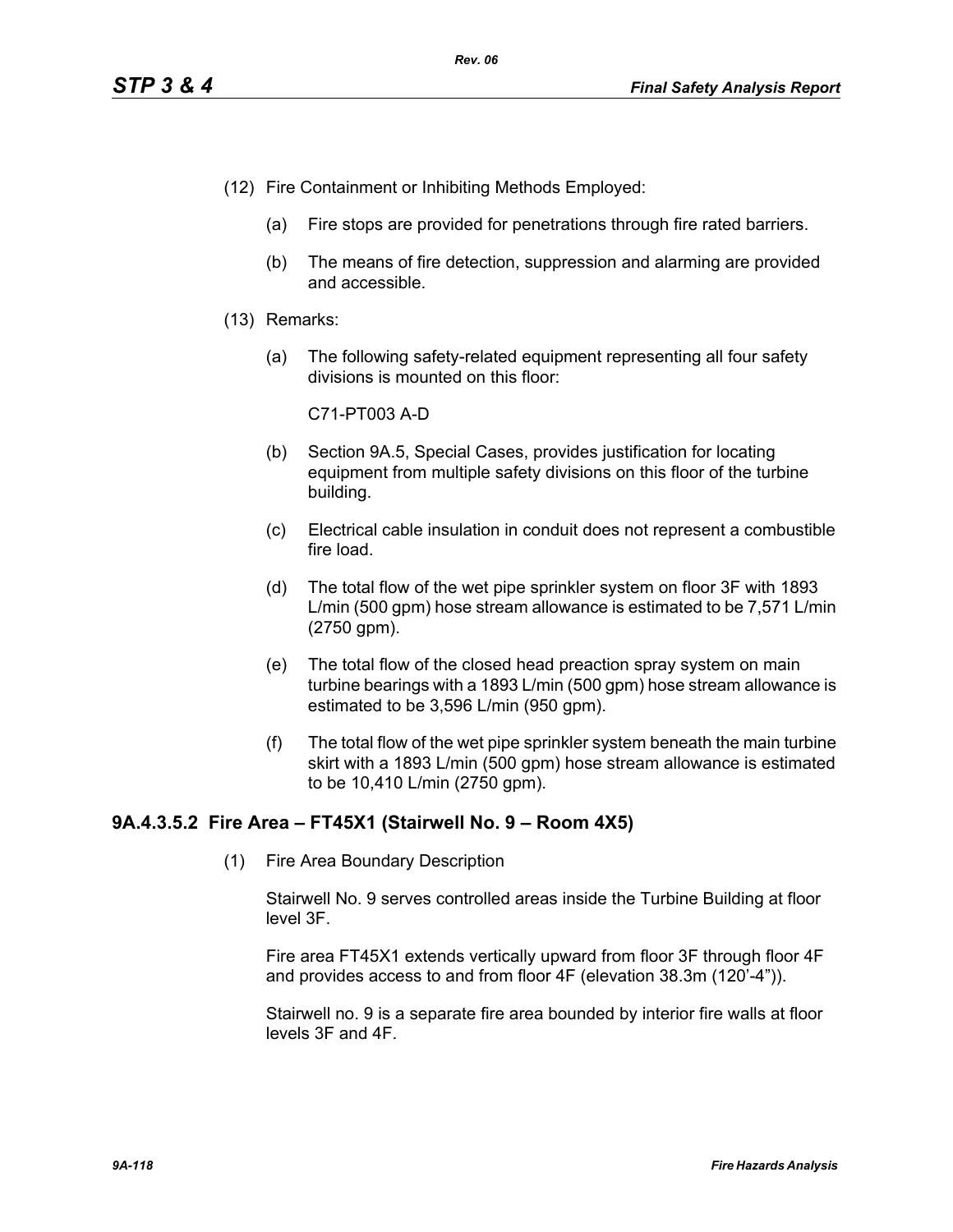(2) Equipment – See Table 9A.6-4

| <b>Safety Related</b> | <b>Provides Core Cooling</b> |
|-----------------------|------------------------------|
| No                    | Nο                           |

- (3) Radioactive Material Present None.
- (4) Qualification of Fire Barriers At floor levels 3F and 4F, walls enclosing stairwell no. 9 are a minimum of 2 hour fire-resistive concrete construction. Stairwell doors are a minimum of 1-1/2 hour fire rated (doors are 3-hour fire rated for consistency throughout the Turbine Building).
- (5) Combustibles Present No significant quantities of exposed combustibles.
- (6) Detection Provided Class A supervised POC at each building floor elevation and manual pull station external to the enclosed stairway at each floor elevation.
- (7) Suppression Available:

| Type                                                                                             | <b>Location/Actuation</b> |
|--------------------------------------------------------------------------------------------------|---------------------------|
| Modified Class III standpipe                                                                     | Stairwell No. 9 <4X5>     |
| ABC portable (hand) extinguishers and<br>hose stations                                           | TH.3-T8, TJ.1-T6, TH-T8.5 |
| Wet pipe sprinkler system<br>Design density 6.1 L/min-m <sup>2</sup> (0.15 gpm/ft <sup>2</sup> ) | Stairwell No. 9           |

- (8) Fire Protection Design Criteria Employed:
	- (a) The stairwell is located in a separate fire-resistive enclosure.
	- (b) Fire detection and suppression capability is provided and accessible.
- (9) Consequences of Fire The postulated fire assumes loss of function of the enclosed stairway. Smoke from a fire would be removed by the normal HVAC system.
- (10) Consequences of Fire Suppression Suppression extinguishes the fire. Refer to to Section 3.4, "Water Level (Flood) Design," for drain system.
- (11) Design Criteria Used for Protection Against Inadvertent Operation, Careless Operation or Rupture of the Suppression System:
	- (a) Refer to Section 3.4, "Water Level (Flood) Design," for drain system.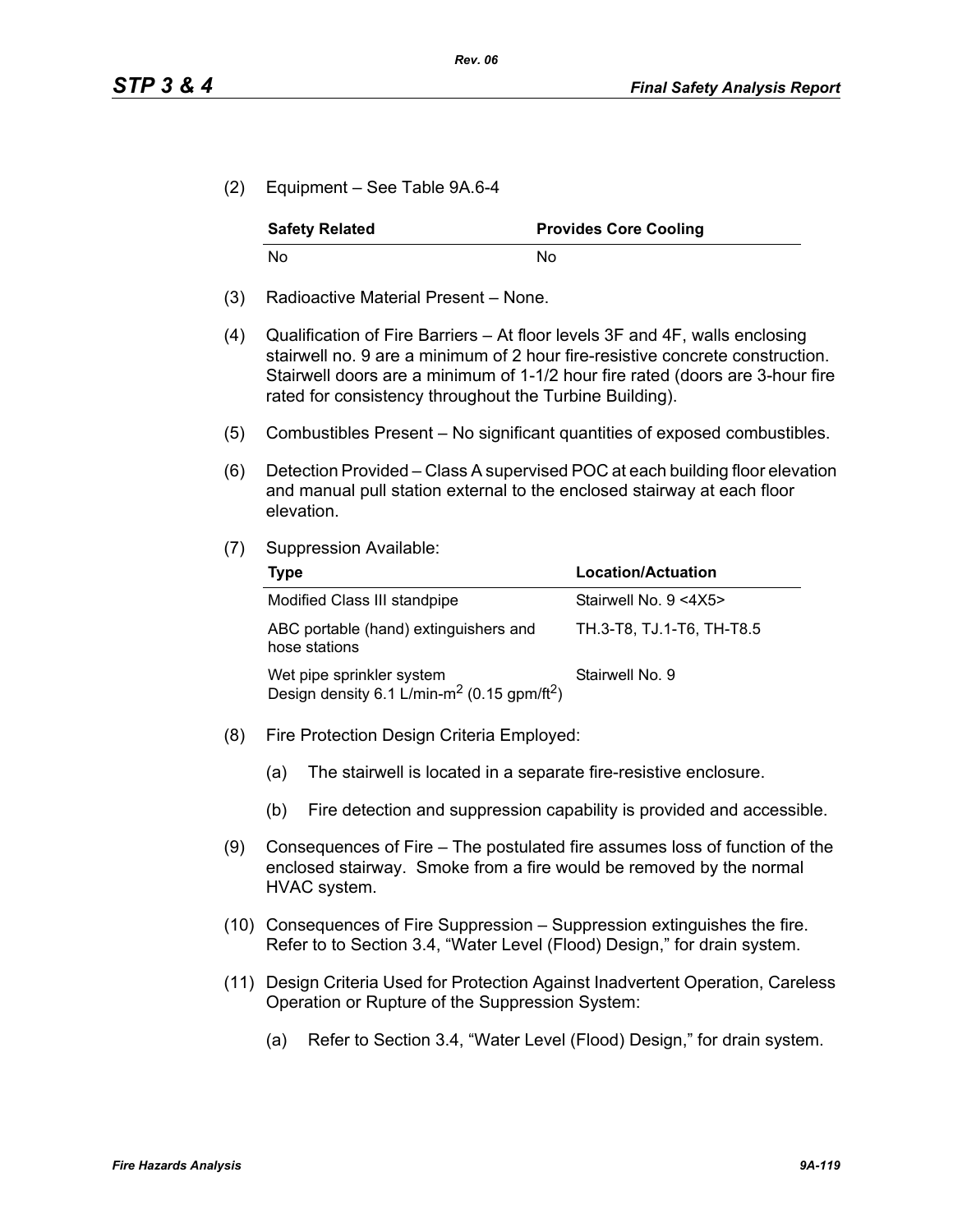- (12) Fire Containment or Inhibiting Methods Employed:
	- (a) The function is provided in a fire-resistive enclosure.
	- (b) Fire stops are provided for penetrations through fire rated barriers.
	- (c) The means of fire detection, suppression and alarming are provided and accessible.
- (13) Remarks The total flow of the wet pipe sprinkler system with a 1893 L/min (500 gpm) hose stream allowance is estimated to be 3,218 L/min (850 gpm).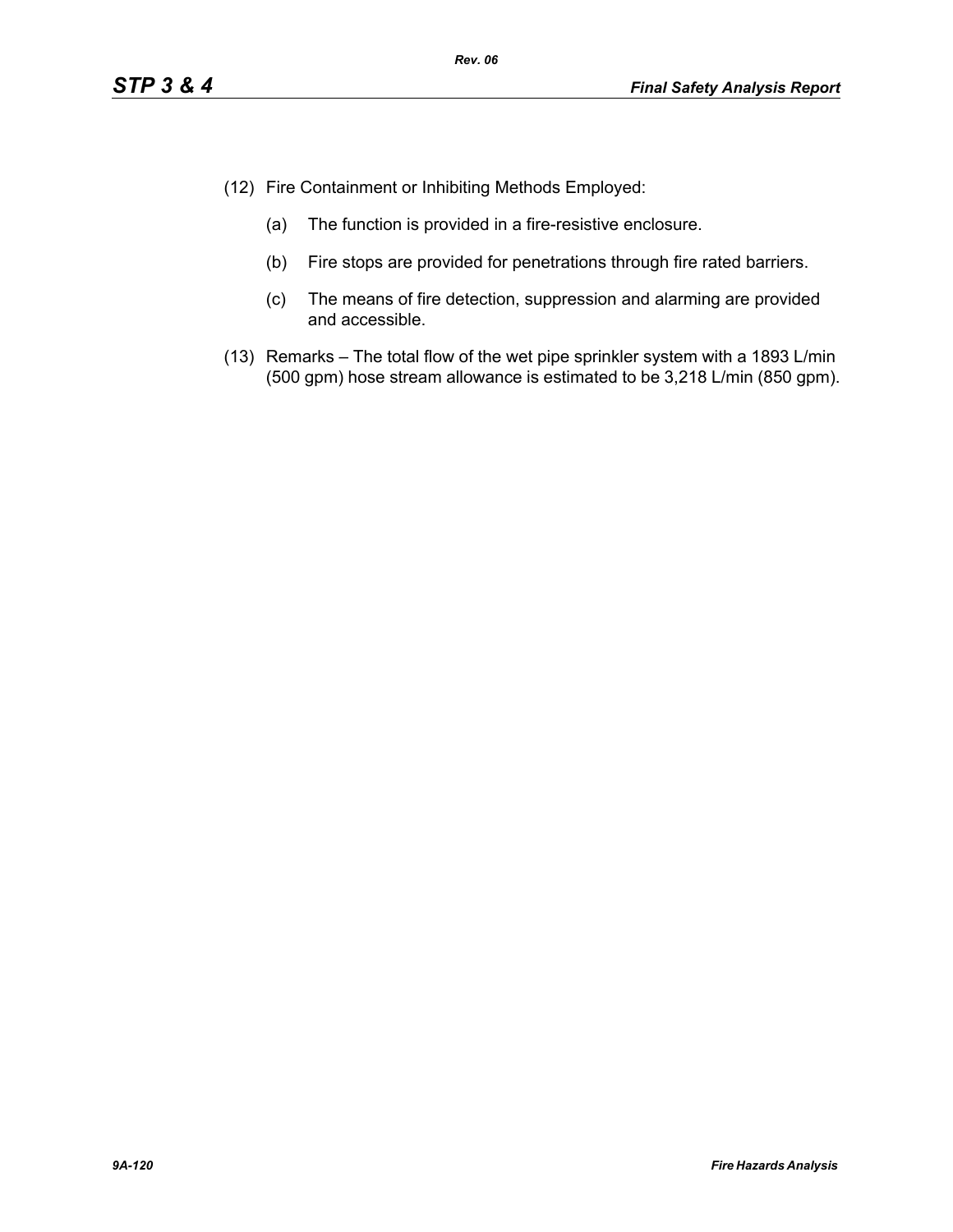|              | Table 9A.4.3.5 - Summary of Fire Protection Criteria<br>Floor 3F |                              |                                                 |                                                                |                                                                                                                                                                                                                                                                                                                                                                                                           |                                                       |                                                                                                                                                                                                      |                                                                                                    |  |  |
|--------------|------------------------------------------------------------------|------------------------------|-------------------------------------------------|----------------------------------------------------------------|-----------------------------------------------------------------------------------------------------------------------------------------------------------------------------------------------------------------------------------------------------------------------------------------------------------------------------------------------------------------------------------------------------------|-------------------------------------------------------|------------------------------------------------------------------------------------------------------------------------------------------------------------------------------------------------------|----------------------------------------------------------------------------------------------------|--|--|
| Fire<br>Area | <b>Description</b>                                               | Adjacent<br><b>Fire Area</b> | <b>Adjacent Fire Area</b><br><b>Description</b> | <b>Fire Rated Separation</b>                                   | <b>Fire Separation</b><br>Criteria                                                                                                                                                                                                                                                                                                                                                                        | <b>Automatic</b><br><b>Suppression</b><br><b>Type</b> | <b>Density</b>                                                                                                                                                                                       | Suppression<br><b>Criteria</b>                                                                     |  |  |
| FT1500       | General Area                                                     | FT1503                       | Stairwell No. 2 (Room 122)                      | Walls: 3-hour fire resistive<br>Doors: 3 - hour fire rated     | NEIL LCM, March 2008,<br>3.2.9.1<br>NFPA 804, paragraph<br>8.1.2.3<br>Also, based on (IBC) H-4<br>Occupancy and Type 1A<br>construction<br>Exterior Turbine Bldg. Wall:<br>IBC, 2006, Table 601<br>Turbine Bldg. Floor over<br>Radwaste Building (treated<br>as separation between<br>buildings):<br>IBC, 2006, Table 601<br>Walls: NFPA 101,<br>paragraph 8.5.6.(1)<br>Doors: NFPA 101, Table<br>8.3.4.2 | Wet pipe<br>sprinkler                                 | 0.30 gpm/ft $^2$<br>(12.2 L/min-<br>$\rm \dot{m}^2$ )<br>over minimum<br>application of<br>$5000$ ft <sup>2</sup><br>(464.5 m <sup>2</sup> )<br>Total flow<br>(Est.): 2750<br>gpm (10,410)<br>L/min) | a) NFPA 804, 2006,<br>paragraph<br>10.8.2.1(2)<br>(b) NEIL LCM,<br>March 2008,<br>A3.2.20.5.2.1.1. |  |  |
|              |                                                                  | FT2502                       | Stairwell No. 3 (Room 212)                      | Walls: 2-hour fire resistive<br>Doors: 3-hour fire rated       | Walls: NFPA 101,<br>paragraph 8.5.6.(1)<br>Doors: NFPA 101, Table<br>8.3.4.2                                                                                                                                                                                                                                                                                                                              |                                                       |                                                                                                                                                                                                      |                                                                                                    |  |  |
|              |                                                                  | FT2504                       | Stairwell No. 4 (Room 249)                      | Walls: 2-hour fire resistive<br>Doors: 3-hour fire rated       | Walls: NFPA 101,<br>paragraph 8.5.6.(1)<br>Doors: NFPA 101, Table<br>8.3.4.2                                                                                                                                                                                                                                                                                                                              |                                                       |                                                                                                                                                                                                      |                                                                                                    |  |  |
|              |                                                                  | FT15Y2                       | Elevator Shaft (Room 250)                       | Walls: 2-hour fire resistive<br>Doors: 1 1/2 - hour fire rated | NFPA 804, paragraphs<br>8.1.2.4 and 8.1.2.5                                                                                                                                                                                                                                                                                                                                                               |                                                       |                                                                                                                                                                                                      |                                                                                                    |  |  |

9A-121

*Rev. 06*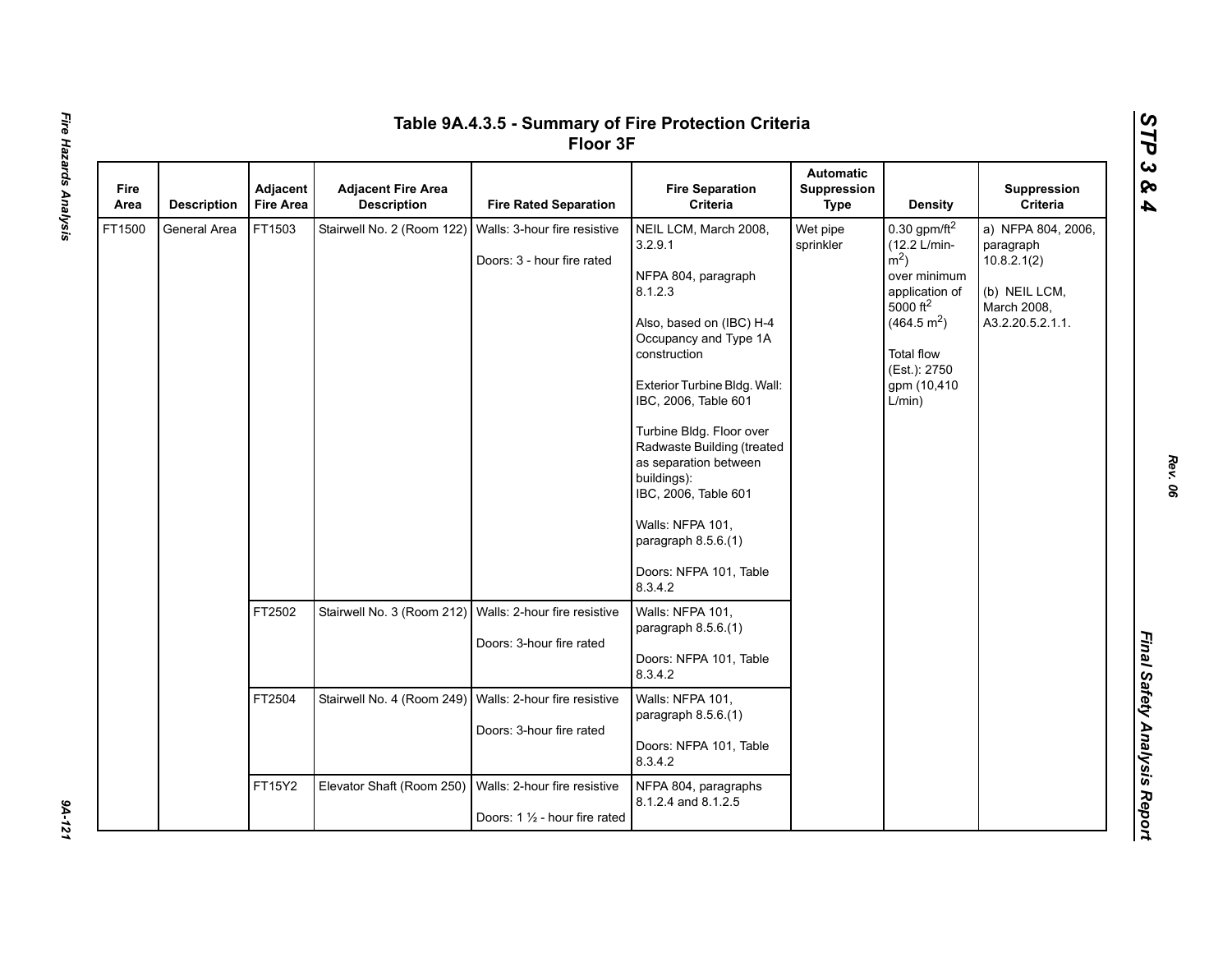| Fire<br>Area              | <b>Description</b> | Adjacent<br><b>Fire Area</b>   | <b>Adjacent Fire Area</b><br><b>Description</b>                      | <b>Fire Rated Separation</b>                             | <b>Fire Separation</b><br>Criteria                                                                                                                                                              | Automatic<br>Suppression<br><b>Type</b>                                                                                                           | <b>Density</b>                                              | Suppression<br>Criteria                                         |
|---------------------------|--------------------|--------------------------------|----------------------------------------------------------------------|----------------------------------------------------------|-------------------------------------------------------------------------------------------------------------------------------------------------------------------------------------------------|---------------------------------------------------------------------------------------------------------------------------------------------------|-------------------------------------------------------------|-----------------------------------------------------------------|
| FT1500<br>General<br>Area |                    | FT45X1                         | Stairwell No. 9 (Room<br>4X5)                                        | Walls: 2-hour fire resistive<br>Doors: 3-hour fire rated | Walls: NFPA 101,<br>paragraph 8.5.6.(1)<br>Doors: NFPA 101, Table<br>8.3.4.2                                                                                                                    | Wet pipe<br>(12.2 L/min-<br>sprinkler<br>$\rm \dot{m}^2$ )<br>over minimum<br>application of<br>$5000$ ft <sup>2</sup><br>(464.5 m <sup>2</sup> ) | 0.30 gpm/ft $^2$                                            | a) NFPA 804, 2006,<br>paragraph<br>10.8.2.1(2)<br>(b) NEIL LCM, |
|                           | FT55X1             | Stairwell No. 10 (Room<br>5X1) | Ceiling: 2-hour fire resistive   NFPA 101, paragraph                 | 8.5.6(1)                                                 |                                                                                                                                                                                                 |                                                                                                                                                   | March 2008,<br>A3.2.20.5.2.1.1.                             |                                                                 |
|                           |                    | FT2505                         | Main Steam Tunnel (Room<br>219)                                      | Exterior Turbine Bldg. Wall:<br>3-hour fire resistive    | NEIL LCM, March 2008,<br>3.2.9.1<br>NFPA 804, paragraph<br>8.1.2.3<br>Also, based on (IBC) H-4<br>Occupancy and Type 1A<br>construction<br>Exterior Turbine Bldg. Wall:<br>IBC, 2006, Table 601 |                                                                                                                                                   | <b>Total flow</b><br>(Est.): 2750<br>gpm (10,410)<br>L/min) |                                                                 |
|                           |                    | FT35X1                         | Safety Related Low<br>Pressure Condensate<br>Switchgear (Room 31X-2) | Floor Hatch or Cover<br>Block: 3-hour fire resistive     | NEIL LCM, March 2008,<br>3.2.9.1                                                                                                                                                                |                                                                                                                                                   |                                                             |                                                                 |
|                           |                    | FT3501                         | Main Turbine Lube Oil<br>Tank (Room 330)                             | Floor Hatch or Cover<br>Block: 3-hour fire resistive     | NEIL LCM, March 2008,<br>3.2.9.1<br>NFPA 804, paragraph<br>8.1.2.3                                                                                                                              |                                                                                                                                                   |                                                             |                                                                 |
|                           |                    | FT35X8                         | Switchgear Room 'B'<br>(Room 310)                                    | Floor: Minimum 1-hour fire<br>resistive                  | NEIL LCM, March 2008,<br>3.2.9.5                                                                                                                                                                |                                                                                                                                                   |                                                             |                                                                 |
|                           |                    |                                |                                                                      |                                                          | NFPA 13, paragraph 8.5.10                                                                                                                                                                       |                                                                                                                                                   |                                                             |                                                                 |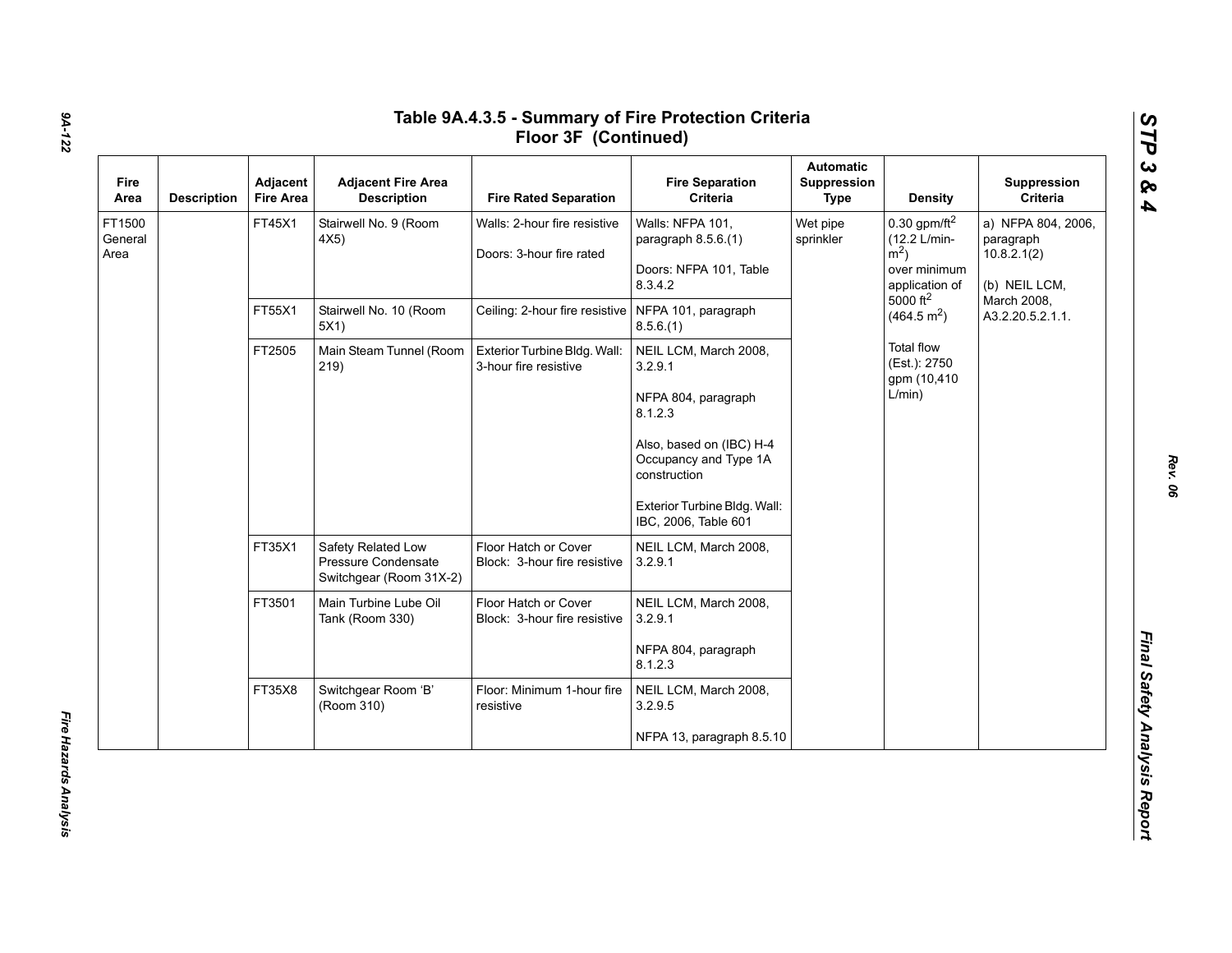| Fire<br>Area | <b>Description</b> | Adjacent<br><b>Fire Area</b>                        | <b>Adjacent Fire Area</b><br><b>Description</b>                    | <b>Fire Rated Separation</b>                | <b>Fire Separation</b><br>Criteria | <b>Automatic</b><br>Suppression<br><b>Type</b>                                      | <b>Density</b>                                                                                                                                                                                        | Suppression<br>Criteria                                                   |
|--------------|--------------------|-----------------------------------------------------|--------------------------------------------------------------------|---------------------------------------------|------------------------------------|-------------------------------------------------------------------------------------|-------------------------------------------------------------------------------------------------------------------------------------------------------------------------------------------------------|---------------------------------------------------------------------------|
| FT1500       | General Area       | FT3500                                              | <b>Combustion Turbine</b><br>Generator Area (Rooms<br>317 and 2X8) | Floor: 3-hour fire resistive                | NFPA 804, paragraph<br>8.1.2.3     | Wet pipe<br>sprinkler                                                               | 0.30 gpm/ft $^2$<br>(12.2 L/min-<br>$\rm \dot{m}^2$ )                                                                                                                                                 | a) NFPA 804, 2006,<br>paragraph<br>10.8.2.1(2)                            |
|              |                    | FT35X7<br><b>Electrical Equipment</b><br>(Room 3X9) | Floor: Minimum 1-hour fire<br>resistive<br>3.2.9.5                 | NEIL LCM, March 2008,<br>NFPA 13, paragraph |                                    | over minimum<br>application of<br>$5000$ ft <sup>2</sup><br>(464.5 m <sup>2</sup> ) | (b) NEIL LCM,<br>March 2008,<br>A3.2.20.5.2.1.1.                                                                                                                                                      |                                                                           |
|              |                    |                                                     |                                                                    |                                             | 8.15.10                            |                                                                                     | <b>Total flow</b><br>(Est.): 2750<br>gpm (10,410)<br>L/min)                                                                                                                                           |                                                                           |
| FT1500       | General Area       | --                                                  | Main Turbine Bearings                                              | $\overline{a}$                              |                                    | Closed head<br>pre-action<br>spray                                                  | $0.30$ gpm/ft <sup>2</sup><br>(12.2 L/min-<br>$\rm \dot{m}^2$ )<br>over 500 $ft^2$<br>(46.5 m <sup>2</sup> )<br><b>Total flow</b><br>(Est.): 3,596<br>L/min (950<br>gpm)                              | NEIL LCM, March<br>2008, 3.2.20.5<br><b>NFPA 804,</b><br>paragraph 10.8.3 |
|              |                    | --                                                  | <b>Beneath Main Turbine</b><br>Skirt                               | --                                          |                                    | Wet pipe<br>sprinkler                                                               | $0.30$ gpm/ft $^2$<br>(12.2 L/min-<br>$\rm \dot{m}^2$ )<br>over minimum<br>application of<br>$5000$ ft <sup>2</sup><br>(464.5 m <sup>2</sup> )<br>Total flow<br>(Est.): 2750<br>gpm (10,410<br>L/min) | NEIL LCM, March<br>2008, 3.2.20.5<br><b>NFPA 804,</b><br>paragraph 10.8.2 |

# Fire Hazards Analysis *Fire Hazards Analysis 9A-123*

*STP 3 & 4*

94-123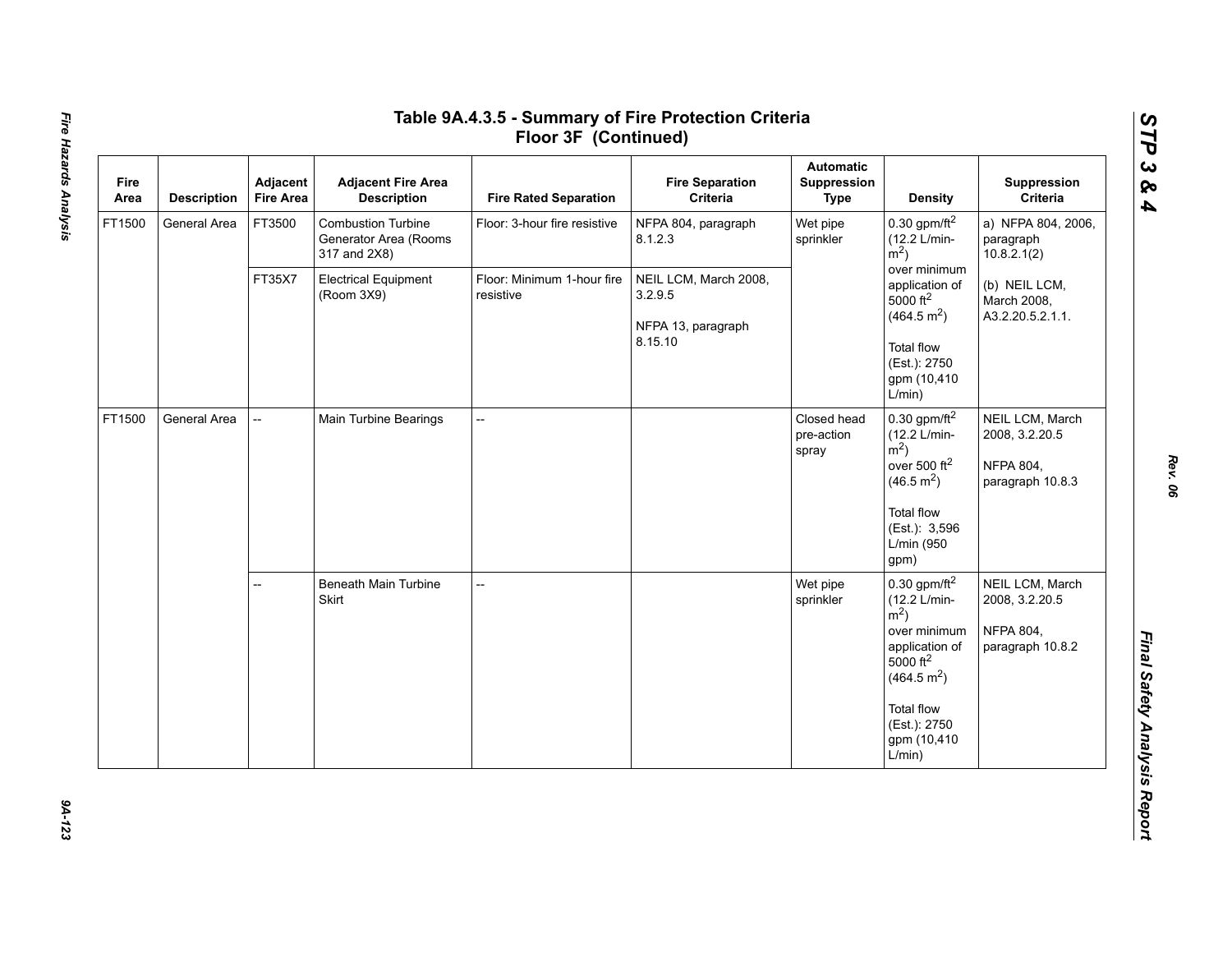| Fire<br>Area | <b>Description</b>            | Adjacent<br><b>Fire Area</b> | <b>Adjacent Fire Area</b><br><b>Description</b> | <b>Fire Rated Separation</b>                               | <b>Fire Separation</b><br>Criteria                                                                                                                                                                                                                                                                                                                                                                        | <b>Automatic</b><br>Suppression<br><b>Type</b> | <b>Density</b>                                                                                                                                        | Suppression<br>Criteria                                    |
|--------------|-------------------------------|------------------------------|-------------------------------------------------|------------------------------------------------------------|-----------------------------------------------------------------------------------------------------------------------------------------------------------------------------------------------------------------------------------------------------------------------------------------------------------------------------------------------------------------------------------------------------------|------------------------------------------------|-------------------------------------------------------------------------------------------------------------------------------------------------------|------------------------------------------------------------|
| FT1503       | Stairwell No. 2<br>(Room 122) | FT1500                       | General Area                                    | Walls: 3-hour fire resistive<br>Doors: 3 - hour fire rated | NEIL LCM, March 2008,<br>3.2.9.1<br>NFPA 804, paragraph<br>8.1.2.3<br>Also, based on (IBC) H-4<br>Occupancy and Type 1A<br>construction<br>Exterior Turbine Bldg. Wall:<br>IBC, 2006, Table 601<br>Turbine Bldg. Floor over<br>Radwaste Building (treated<br>as separation between<br>buildings):<br>IBC, 2006, Table 601<br>Walls: NFPA 101,<br>paragraph 8.5.6.(1)<br>Doors: NFPA 101, Table<br>8.3.4.2 | Wet pipe<br>sprinkler                          | $0.15$ gpm/ft <sup>2</sup><br>$(6.1 \text{ L/min-m}^2)$<br>over 1500 $ft2$<br>$(139 \text{ m}^2)$<br>Total flow<br>(Est.): 850<br>gpm (3218<br>L/min) | Ordinary Hazard<br>Group 1 per NFPA<br>13, paragraph 5.3.1 |
| FT2502       | Stairwell No. 3<br>(Room 212) | FT1500                       | FT1500                                          | General Area                                               | Walls: 2-hour fire resistive<br>Doors: 1 1/2 - hour fire rated                                                                                                                                                                                                                                                                                                                                            | Wet pipe<br>sprinkler                          | 0.15 gpm/ft $^2$<br>$(6.1 L/min-m2)$<br>over 1500 $ft2$                                                                                               | Ordinary Hazard<br>Group 1 per NFPA<br>13, paragraph 5.3.1 |
|              |                               |                              | FT15Y2                                          | Elevator Shaft (Room 250)                                  | Walls: 2-hour fire resistive                                                                                                                                                                                                                                                                                                                                                                              |                                                | $(139 \text{ m}^2)$<br><b>Total flow</b><br>(Est.): 850<br>gpm (3218)<br>L/min)                                                                       |                                                            |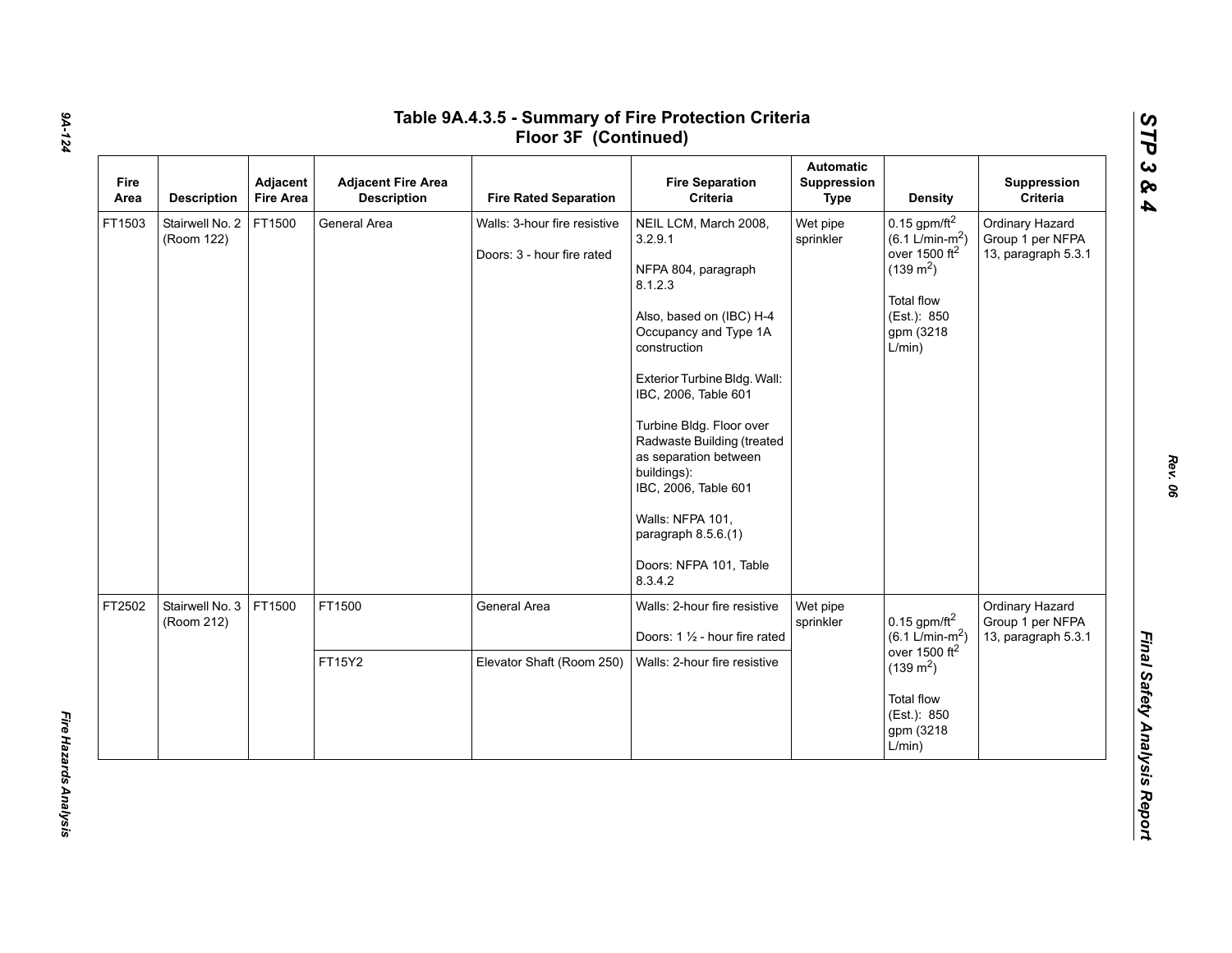| Fire<br>Area | <b>Description</b>                  | Adjacent<br><b>Fire Area</b>                                        | <b>Adjacent Fire Area</b><br><b>Description</b>           | <b>Fire Rated Separation</b>                                                              | <b>Fire Separation</b><br>Criteria                                                         | <b>Automatic</b><br>Suppression<br><b>Type</b>                                 | Density                                                                                                                                                                     | Suppression<br>Criteria                                    |
|--------------|-------------------------------------|---------------------------------------------------------------------|-----------------------------------------------------------|-------------------------------------------------------------------------------------------|--------------------------------------------------------------------------------------------|--------------------------------------------------------------------------------|-----------------------------------------------------------------------------------------------------------------------------------------------------------------------------|------------------------------------------------------------|
| FT2504       | Stairwell No. 4<br>(Room 249)       | FT1500                                                              | General Area                                              | Walls: 2-hour fire resistive<br>Doors: 3- hour fire rated                                 | Walls: NFPA 101,<br>paragraph 8.5.6.(1)<br>Doors: NFPA 101, Table<br>8.3.4.2               | Wet pipe<br>sprinkler                                                          | $0.15$ gpm/ft <sup>2</sup><br>$(6.1 \text{ L/min-m}^2)$<br>over 1500 $ft2$<br>$(139 \text{ m}^2)$                                                                           | Ordinary Hazard<br>Group 1 per NFPA<br>13, paragraph 5.3.1 |
|              |                                     | FT15Y1                                                              | Stairwell No. 8                                           | Walls: 3-hour fire resistive                                                              | Walls: NFPA 101,<br>paragraph 8.5.6.(1)                                                    |                                                                                | <b>Total flow</b><br>(Est.): 850<br>gpm (3218<br>L/min)                                                                                                                     |                                                            |
| FT15Y2       | <b>Elevator Shaft</b><br>(Room 250) | FT1500                                                              | General Area                                              | Walls: 2-hour fire resistive<br>Doors: $1\frac{1}{2}$ - hour fire rated                   | NFPA 804, paragraphs<br>8.1.2.4 and 8.1.2.5                                                | Wet pipe<br>sprinkler                                                          | $0.20$ gpm/ft <sup>2</sup><br>$(8.2 \text{ L/min-m}^2)$<br>over 1500 $ft2$                                                                                                  | Ordinary Hazard<br>Group 2 per NFPA<br>13, paragraph 5.3.2 |
|              |                                     | FT2502<br>Stairwell No. 3 (Room 212)   Walls: 2-hour fire resistive |                                                           | Walls: NFPA 101,<br>paragraph 8.5.6.(1)<br>Doors: NFPA 101, Table<br>8.3.4.2              |                                                                                            | $(139 \text{ m}^2)$<br><b>Total flow</b><br>(Est.): 950<br>gpm (3596<br>L/min) |                                                                                                                                                                             |                                                            |
| FT15Y1       | Stairwell No. 8<br>(Room 1X4)       | FT2504                                                              | Stairwell No. 4 (Room 249)   Walls: 3-hour fire resistive |                                                                                           | Walls: NFPA 101,<br>paragraph 8.5.6.(1)                                                    | Wet pipe<br>sprinkler                                                          | $0.15$ gpm/ft $^2$<br>$(6.1 \text{ L/min-m}^2)$<br>over 1500 $ft2$<br>$(139 \text{ m}^2)$<br><b>Total flow</b><br>(Est.): 850<br>gpm (3218<br>L/min)                        | Ordinary Hazard<br>Group 1 per NFPA<br>13, paragraph 5.3.1 |
| FT45X1       | Stairwell No. 9<br>(Room 4X5)       | FT1500                                                              | General Area                                              | Walls: 2-hour fire resistive<br>Doors: 3- hour fire rated<br>Floor: 2-hour fire resistive | Walls and Ceiling:<br>NFPA 101, paragraph<br>8.5.6(1)<br>Doors: NFPA 101, Table<br>8.3.4.2 | Wet pipe<br>sprinkler                                                          | $0.15$ gpm/ft <sup>2</sup><br>$(6.1 \text{ L/min-m}^2)$<br>over 1500 $\,$ ft <sup>2</sup><br>$(139 \text{ m}^2)$<br><b>Total flow</b><br>(Est.): 850<br>gpm (3218<br>L/min) | Ordinary Hazard<br>Group 1 per NFPA<br>13, paragraph 5.3.1 |

*STP 3 & 4*

9A-125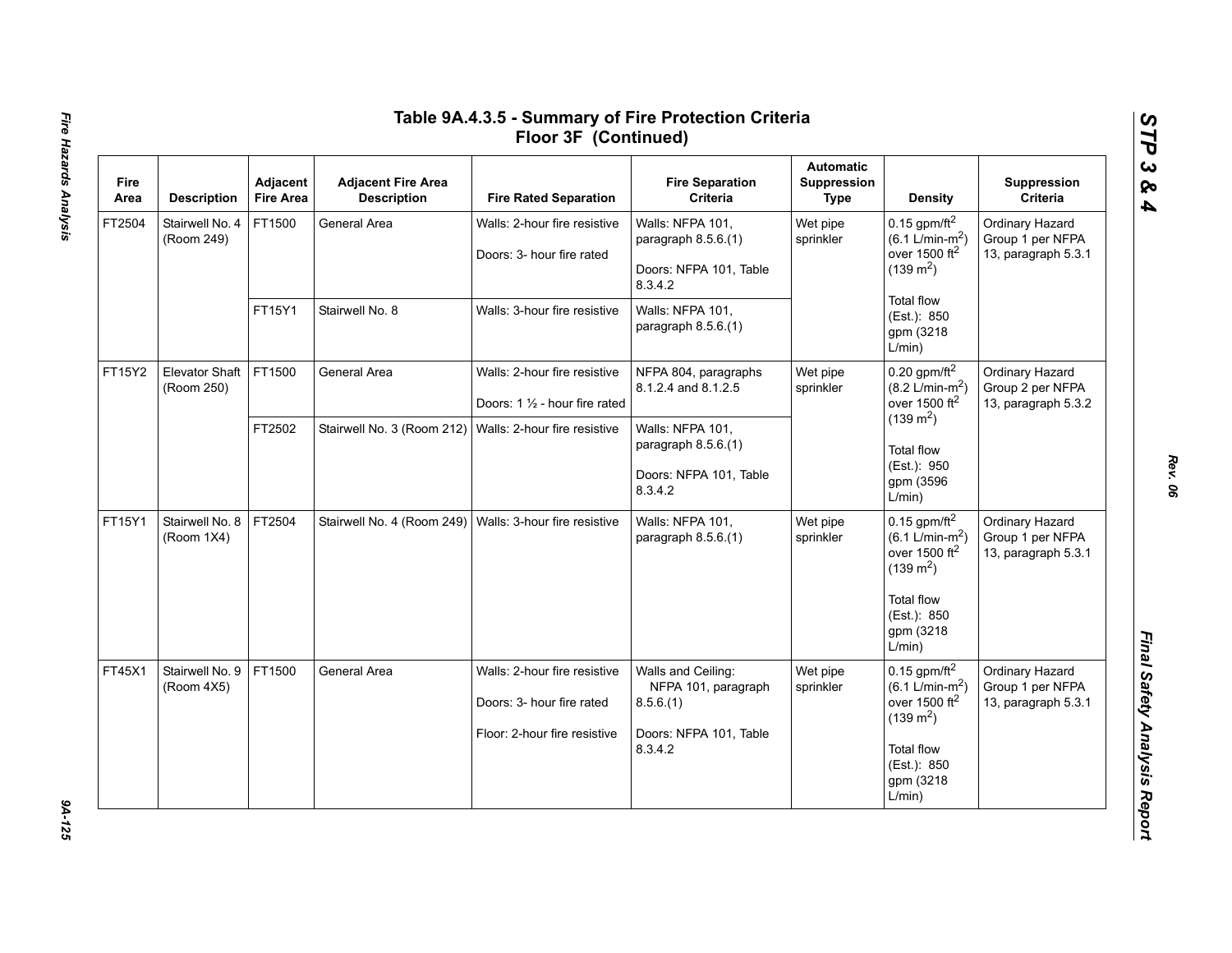# **9A.4.3.6 Floor 4F (El. 38.3m (120'-4")) – See Figure 9A.4-33 and Table 9A.4.3.6 Summary of Fire Protection Criteria Floor 4F**

# **9A.4.3.6.1 Fire Area – FT1500 (General Area)**

(1) Fire Area Boundary Description

Floor 4F shares fire area FT1500 with all other floors in the Turbine Building.

Fire area FT1500 is bounded by:

- The Turbine Building exterior walls
- The interior walls enclosing stairwell no. 9 (room 4X5, fire area FT45X1)
- The interior walls enclosing stairwell no. 10 (room 5X1, fire area FT55X1)
- (2) Equipment See Table 9A.6-4 **Safety Related Provides Core Cooling** No No
- (3) Radioactive Material Present None that can be released as a result of fire.
- (4) Qualification of Fire Barriers –

The Turbine Building is classified as Type IA construction in accordance with the International Building Code (IBC), 2006. Type IA construction is noncombustible. The building structural frame, and all exterior and interior bearing walls, are required to be of 3 hour fire-resistive construction. The building floor is required to be of not less than 2 hour fire resistive construction, including supporting beams and joists. Also, the building roof is required to be of not less than  $1\frac{1}{2}$  hour fire resistive construction.

Enclosed stairwell no. 9 extends upward from floor 3F and provides access to equipment on floor 4F. This stairwell is of 2 hour fire-resistive concrete construction. Stairwell no. 9 is described in subsection 9A.4.3.5.2.

Enclosed stairwell no. 10 extends upward from floor 4F and provides access to equipment on floor 5F. This stairwell is of 2 hour fire-resistive concrete construction. Stairwell no. 10 is described in subsection 9A.4.3.6.2.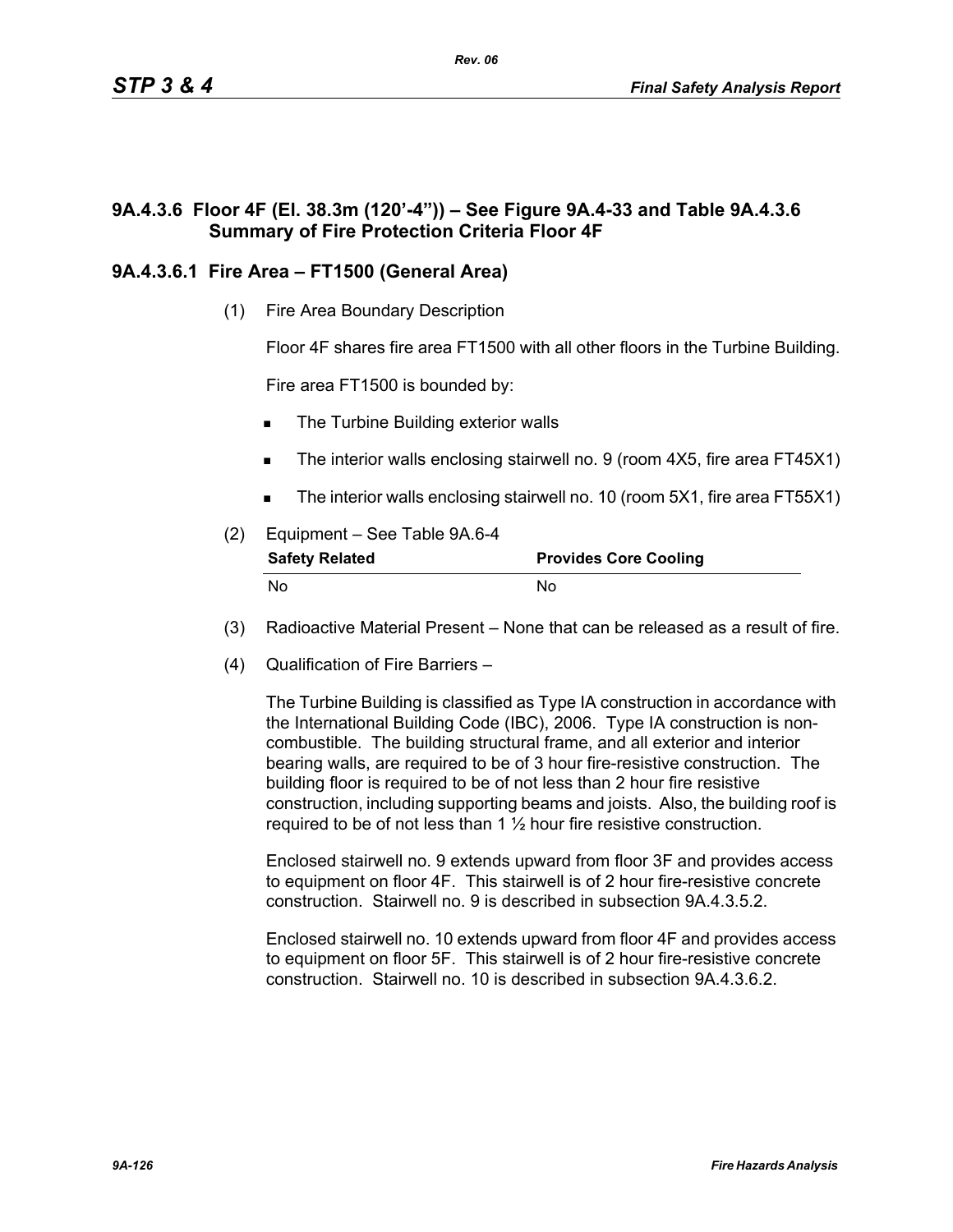(5) Combustibles Present:

### Fire Loading **Fire Loading Fire Loading Fire Loading Fire Loading Fig. 2 Total Heat of Combustion (MJ)**

- (a) Cable in conduit and dispersed in Acceptable cable trays
- (b) Limited quantities of lubricants in Negligible pumps
- (6) Detection Provided Class A supervised POC, and manual alarm pull stations.

Manual Pull Locations: TA.4-T8, TJ.6-T7.6, TF-T6.6

(7) Suppression Available:

| Type                                                                                                                                                  | Location/Actuation                                                                                  |
|-------------------------------------------------------------------------------------------------------------------------------------------------------|-----------------------------------------------------------------------------------------------------|
| Modified Class III standpipes                                                                                                                         | Stairwells No.8 <1Y5>, No. 9<br><4X5>, and No. 10 <5X1>                                             |
| ABC portable (hand) extinguishers and<br>hose stations                                                                                                | TD.9-T2, TF.1-T2, TD.9-T6,<br>TF.1-T6,<br>TB.1-T8, TC.9-T8, TE.4-T8,<br>TF.5-T8, TH.9-T8, TG.8-T6.8 |
| Wet pipe sprinkler system<br>Design density 12.2 L/min-m <sup>2</sup> (0.3 gpm/ft <sup>2</sup> )<br>over 464.5 m <sup>2</sup> (5000 ft <sup>2</sup> ) | Throughout floor 4F                                                                                 |

- (8) Fire Protection Design Criteria Employed:
	- (a) Fire detection and suppression capability is provided and accessible;
	- (b) Fire stops are provided for penetrations through rated fire barriers.
- (9) Consequences of Fire Postulated fire assumes loss of function. Smoke from a fire would be removed by the normal HVAC.
- (10) Consequences of Fire Suppression Suppression extinguishes the fire. Refer to Section 3.4, "Water Level (Flood) Design," for drain system.
- (11) Design Criteria Used for Protection Against Inadvertent Operation, Careless Operation or Rupture of the Suppression System:
	- (a) Provision of raised supports for the equipment
	- (b) Refer to Section 3.4, "Water Level (Flood) Design," for drain system.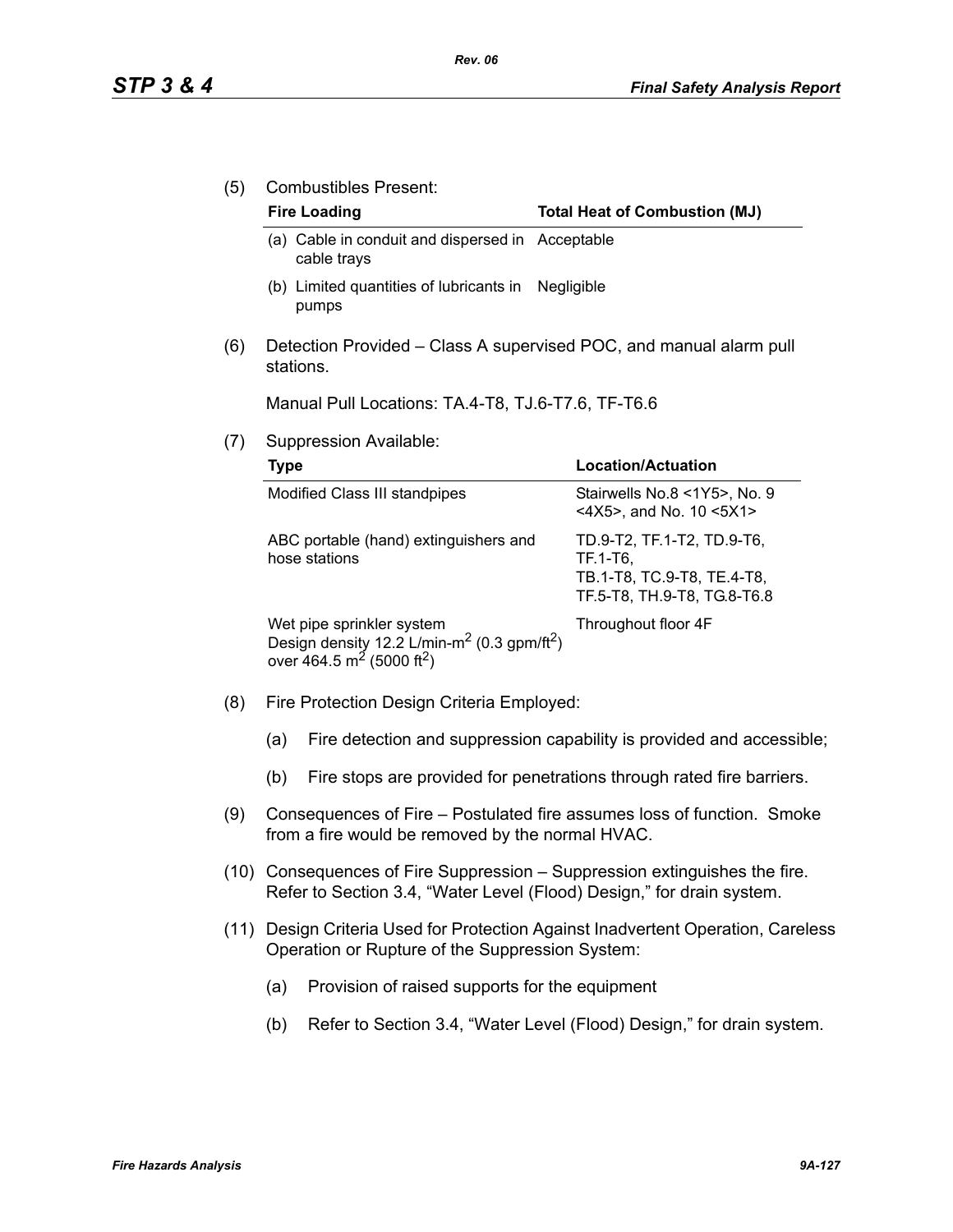- (12) Fire Containment or Inhibiting Methods Employed:
	- (a) Fire stops are provided for penetrations through fire rated barriers.
	- (b) The means of fire detection, suppression and alarming are provided and accessible.
- (13) Remarks The total flow of the wet pipe sprinkler system on floor 4F with a 1893 L/min (500 gpm) hose stream allowance is estimated to be 10,410 L/min (2750 gpm).

## **9A.4.3.6.2 Fire Area – FT55X1 (Stairwell No. 10 – Room 5X1)**

(1) Fire Area Boundary Description

Stairwell No. 10 serves controlled areas inside the Turbine Building at floor level 4F.

Fire area FT55X1 extends vertically upward from floor 4F through floor 5F and provides access to and from floor 5F (elevation 47.2m).

Stairwell no. 10 is a separate fire area bounded by interior fire walls at floor levels 4F and 5F.

(2) Equipment – See Table 9A.6-4

| <b>Safety Related</b> | <b>Provides Core Cooling</b> |
|-----------------------|------------------------------|
| No                    | No                           |

- (3) Radioactive Material Present None.
- (4) Qualification of Fire Barriers At floor levels 4F and 5F, walls enclosing stairwell no. 10 are a minimum of 2 hour fire-resistive concrete construction. Stairwell doors are a minimum of 1-1/2 hour fire rated (doors are 3-hour fire rated for consistency throughout the Turbine Building).
- (5) Combustibles Present No significant quantities of exposed combustibles.
- (6) Detection Provided Class A supervised POC at each building floor elevation and manual pull station external to the enclosed stairway at each floor elevation.
- (7) Suppression Available: **Type Location/Actuation**

Modified Class III standpipe Stairwell No. 10 <5X1>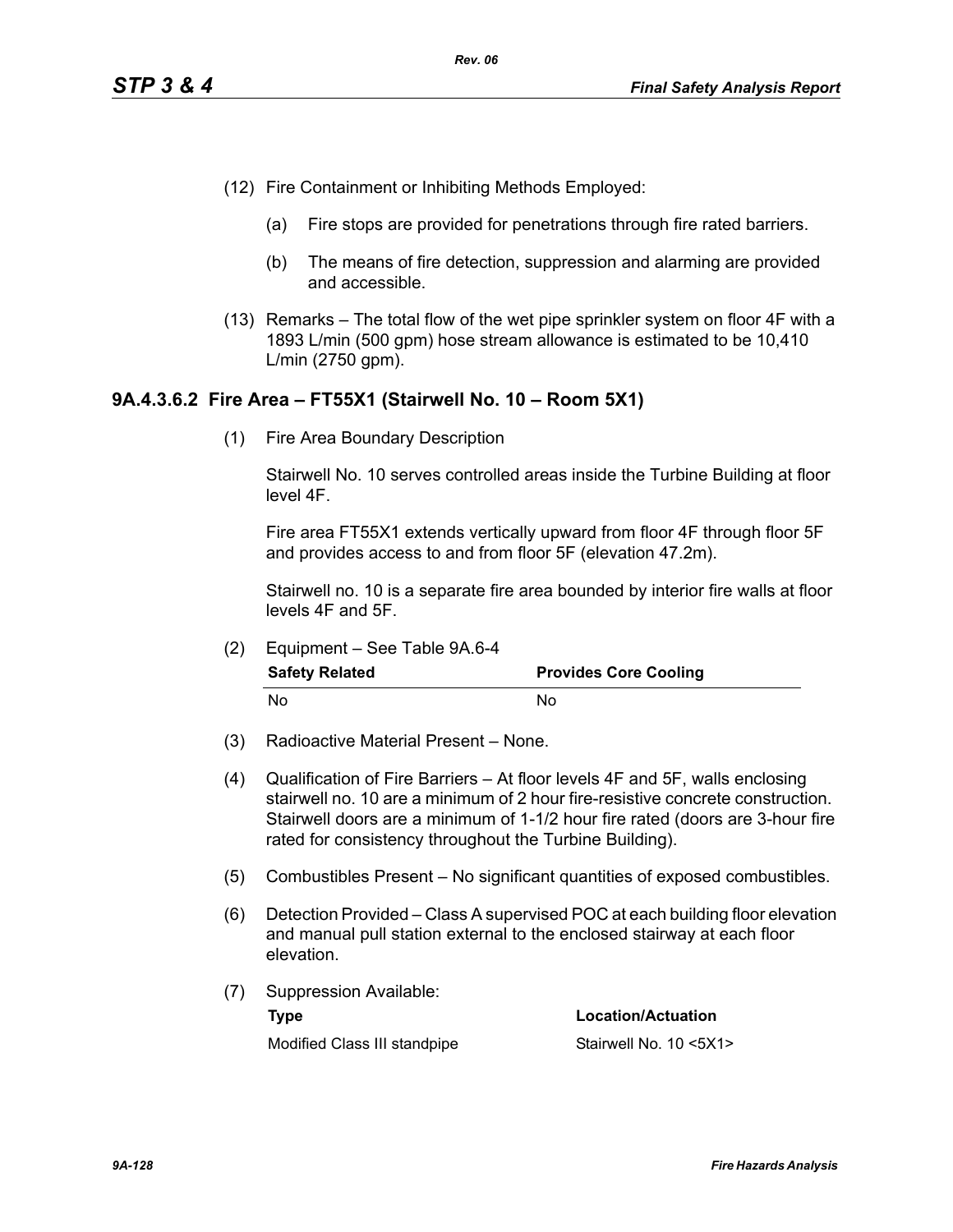| ABC portable (hand) extinguishers and<br>hose stations                                           | TE.4-T8, TF.5-T8 |
|--------------------------------------------------------------------------------------------------|------------------|
| Wet pipe sprinkler system<br>Design density 6.1 L/min-m <sup>2</sup> (0.15 gpm/ft <sup>2</sup> ) | Stairwell No. 10 |

- (8) Fire Protection Design Criteria Employed:
	- (a) The stairwell is located in a separate fire-resistive enclosure.
	- (b) Fire detection and suppression capability is provided and accessible.
- (9) Consequences of Fire The postulated fire assumes loss of function of the enclosed stairway. Smoke from a fire would be removed by the normal HVAC system.
- (10) Consequences of Fire Suppression Suppression extinguishes the fire. Refer to to Section 3.4, "Water Level (Flood) Design," for drain system.
- (11) Design Criteria Used for Protection Against Inadvertent Operation, Careless Operation or Rupture of the Suppression System:
	- (a) Refer to Section 3.4, "Water Level (Flood) Design," for drain system.
- (12) Fire Containment or Inhibiting Methods Employed:
	- (a) The function is provided in a fire-resistive enclosure.
	- (b) Fire stops are provided for penetrations through fire rated barriers.
	- (c) The means of fire detection, suppression and alarming are provided and accessible.
- (13) Remarks The total flow of the wet pipe sprinkler system with a 1893 L/min (500 gpm) hose stream allowance is estimated to be 3,218 L/min (850 gpm)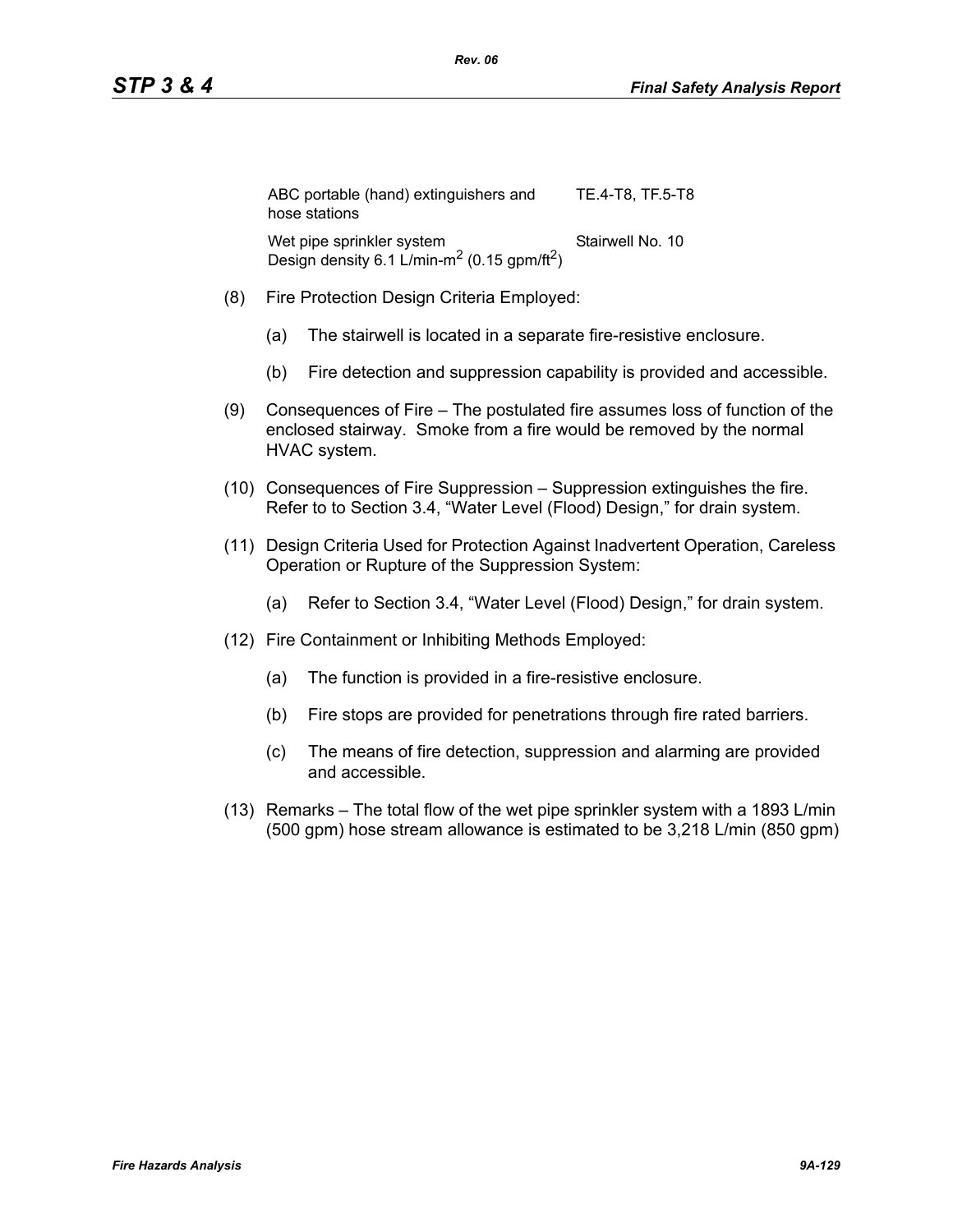| Fire<br>Area | <b>Description</b> | Adjacent<br><b>Fire Area</b> | <b>Adjacent Fire Area</b><br><b>Description</b> | <b>Fire Rated Separation</b>                               | <b>Fire Separation</b><br>Criteria                                                                                                                                                                                                                                                                                                                                                                     | <b>Automatic</b><br><b>Suppression</b><br><b>Type</b> | <b>Density</b>                                                                                                                                                                                              | Suppression<br>Criteria                                                                            |
|--------------|--------------------|------------------------------|-------------------------------------------------|------------------------------------------------------------|--------------------------------------------------------------------------------------------------------------------------------------------------------------------------------------------------------------------------------------------------------------------------------------------------------------------------------------------------------------------------------------------------------|-------------------------------------------------------|-------------------------------------------------------------------------------------------------------------------------------------------------------------------------------------------------------------|----------------------------------------------------------------------------------------------------|
| FT1500       | General Area       | FT15Y1                       | Stairwell No. 8 (Room<br>1X4)                   | Walls: 3-hour fire resistive<br>Doors: 3 - hour fire rated | NEIL LCM, March 2008,<br>3.2.9.1<br>NFPA 804, paragraph<br>8.1.2.3<br>Also, based on (IBC) H-4<br>Occupancy and Type 1A<br>construction<br>Exterior Turbine Bldg. Wall:<br>IBC, 2006, Table 601<br>Turbine Bldg. Floor over<br>Radwaste Building (treated<br>as separation between<br>buildings):<br>IBC, 2006, Table 601<br>Walls: NFPA 101,<br>paragraph 8.5.6.(1)<br>Doors: NFPA 101, Table<br>8342 | Wet pipe<br>sprinkler                                 | $0.30$ gpm/ft <sup>2</sup><br>(12.2 L/min-<br>$\rm \dot{m}^2$ )<br>over minimum<br>application of<br>5000 ft <sup>2</sup><br>(464.5 m <sup>2</sup> )<br>Total flow<br>(Est.): 2750<br>gpm (10,410<br>L/min) | a) NFPA 804, 2006,<br>paragraph<br>10.8.2.1(2)<br>(b) NEIL LCM,<br>March 2008,<br>A3.2.20.5.2.1.1. |
|              |                    | FT45X1                       | Stairwell No. 9 (Room<br>4X5)                   | Walls: 2-hour fire resistive<br>Doors: 3 - hour fire rated | Walls: NFPA 101,<br>paragraph 8.5.6.(1)<br>Doors: NFPA 101, Table<br>8.3.4.2                                                                                                                                                                                                                                                                                                                           |                                                       |                                                                                                                                                                                                             |                                                                                                    |
|              |                    | FT55X1                       | Stairwell No. 10 (Room<br>5X1)                  | Walls: 2-hour fire resistive<br>Doors: 3 - hour fire rated | Walls: NFPA 101,<br>paragraph $8.5.6(1)$<br>Doors: NFPA 101, Table<br>8.3.4.2                                                                                                                                                                                                                                                                                                                          |                                                       |                                                                                                                                                                                                             |                                                                                                    |

*Fire Hazards Analysis* 

Fire Hazards Analysis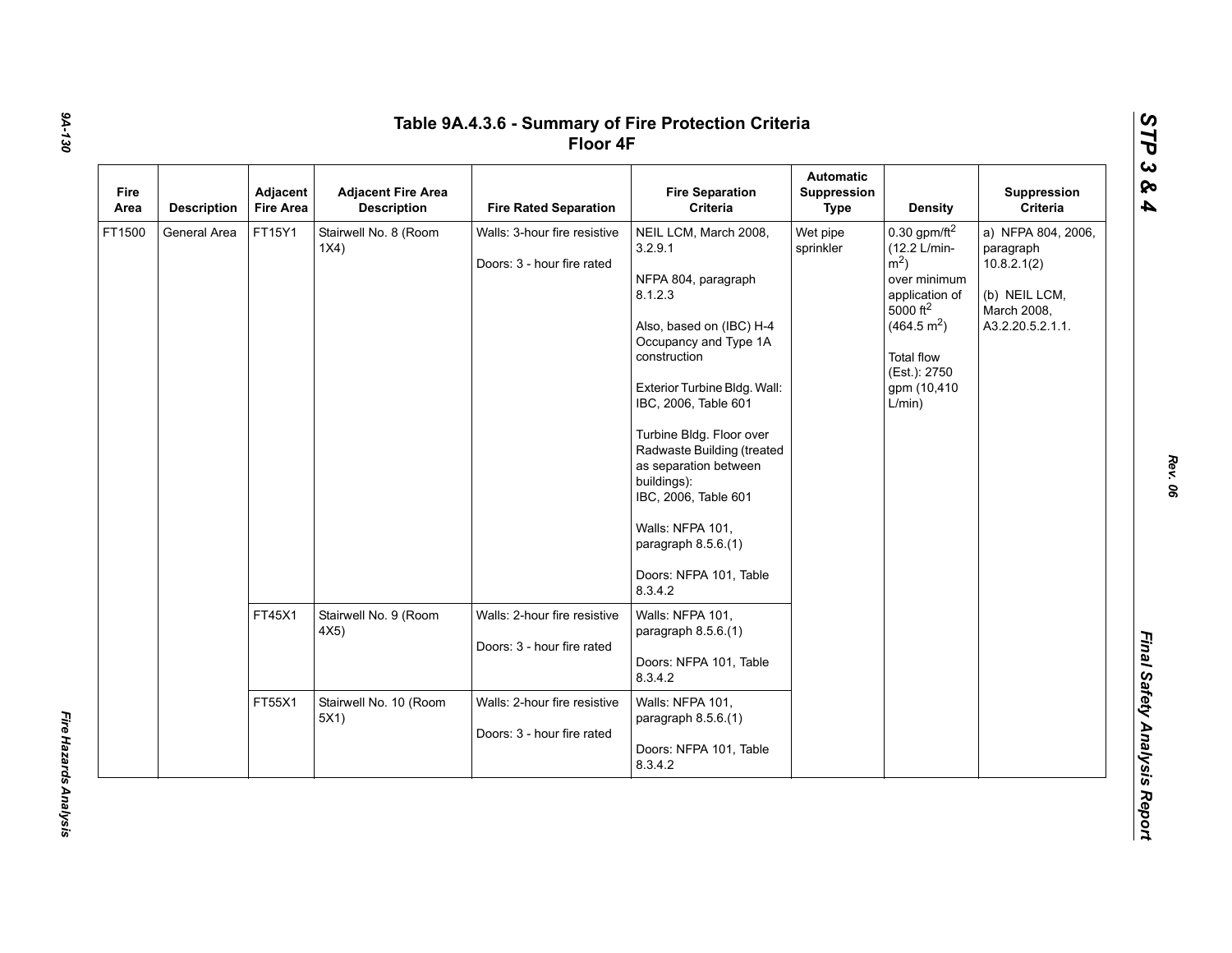| Fire<br>Area | <b>Description</b>            | Adjacent<br><b>Fire Area</b> | <b>Adjacent Fire Area</b><br><b>Description</b> | <b>Fire Rated Separation</b>                               | <b>Fire Separation</b><br>Criteria                                                                                                                                                                                                                                              | <b>Automatic</b><br>Suppression<br><b>Type</b> | <b>Density</b>                                                                                                                                                                               | Suppression<br>Criteria                                                                            |
|--------------|-------------------------------|------------------------------|-------------------------------------------------|------------------------------------------------------------|---------------------------------------------------------------------------------------------------------------------------------------------------------------------------------------------------------------------------------------------------------------------------------|------------------------------------------------|----------------------------------------------------------------------------------------------------------------------------------------------------------------------------------------------|----------------------------------------------------------------------------------------------------|
| FT1500       | General Area                  | FT2505                       | Main Steam Tunnel (Room<br>219)                 | Exterior Turbine Bldg. Wall:<br>3-hour fire resistive      | NEIL LCM, March 2008,<br>3.2.9.1<br>NFPA 804, paragraph<br>8.1.2.3<br>Also, based on (IBC) H-4<br>Occupancy and Type 1A<br>construction<br>Exterior Turbine Bldg. Wall:<br>IBC, 2006, Table 601                                                                                 | Wet pipe<br>sprinkler                          | 0.30 gpm/ft $^2$<br>(12.2 L/min-<br>$m2$ )<br>over minimum<br>application of<br>$5000 \text{ ft}^2$<br>(464.5 m <sup>2</sup> )<br><b>Total flow</b><br>(Est.): 2750<br>gpm (10,410<br>L/min) | a) NFPA 804, 2006,<br>paragraph<br>10.8.2.1(2)<br>(b) NEIL LCM,<br>March 2008,<br>A3.2.20.5.2.1.1. |
| FT15Y1       | Stairwell No. 8<br>(Room 1X4) | FT1500                       | General Area                                    | Walls: 3-hour fire resistive<br>Doors: 3 - hour fire rated | NEIL LCM, March 2008,<br>3.2.9.1<br>NFPA 804, paragraph<br>8.1.2.3<br>Also, based on (IBC) H-4<br>Occupancy and Type 1A<br>construction<br>Exterior Turbine Bldg. Wall:<br>IBC, 2006, Table 601<br>Walls: NFPA 101,<br>paragraph 8.5.6.(1)<br>Doors: NFPA 101, Table<br>8.3.4.2 | Wet pipe<br>sprinkler                          | $0.15$ gpm/ft <sup>2</sup><br>$(6.1 \text{ L/min-m}^2)$<br>over 1500 $ft2$<br>$(139 \text{ m}^2)$<br><b>Total flow</b><br>(Est.): 850<br>gpm (3218<br>L/min)                                 | Ordinary Hazard<br>Group 1 per NFPA<br>13, paragraph 5.3.1                                         |

*STP 3 & 4*

9A-131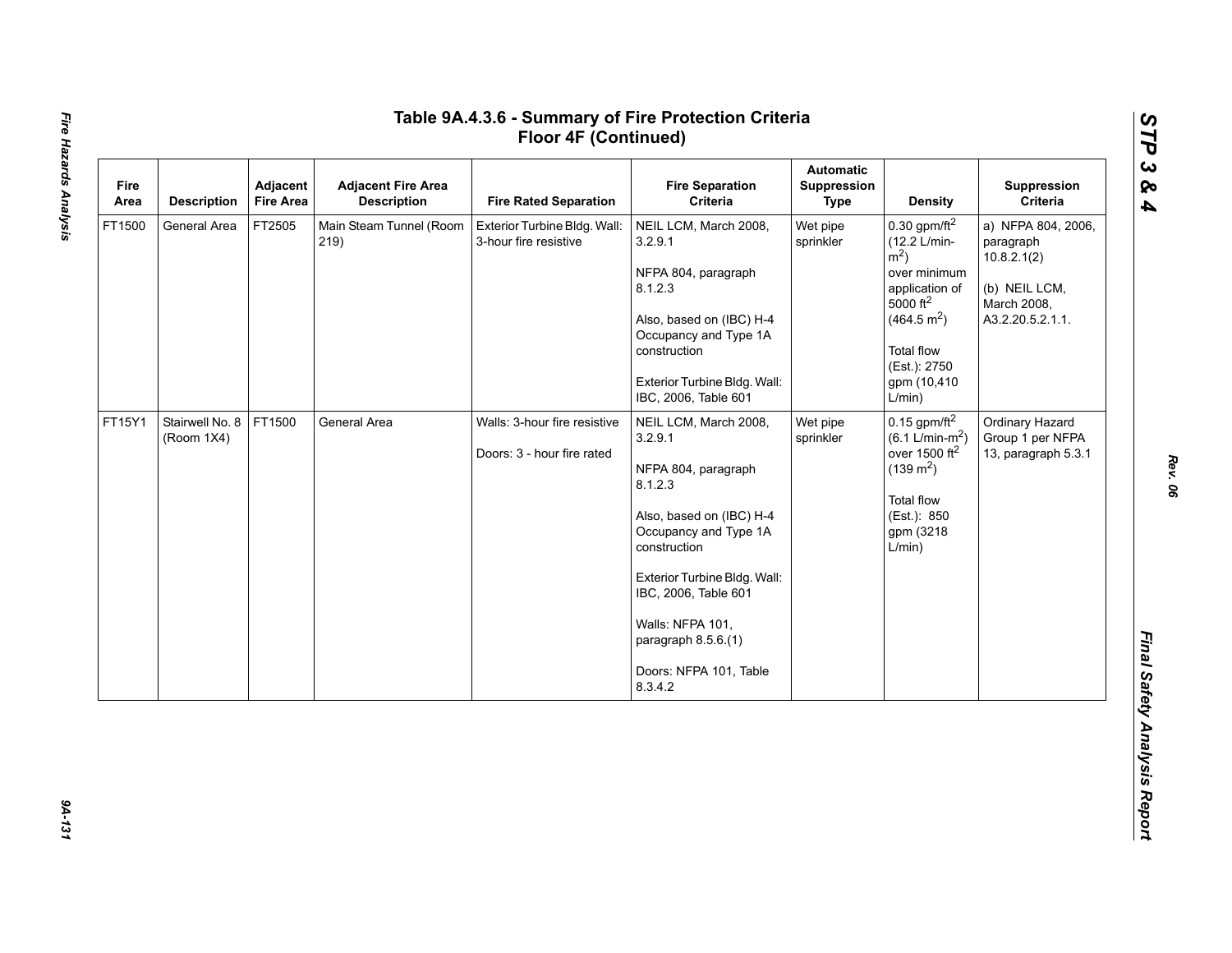|        | <b>Description</b>               | Adjacent<br><b>Fire Area</b> | <b>Adjacent Fire Area</b><br><b>Description</b> | <b>Fire Rated Separation</b>                                                               | <b>Fire Separation</b><br>Criteria                                           | <b>Automatic</b><br>Suppression<br><b>Type</b> | <b>Density</b>                                                                                                                                     | Suppression<br>Criteria                                    |
|--------|----------------------------------|------------------------------|-------------------------------------------------|--------------------------------------------------------------------------------------------|------------------------------------------------------------------------------|------------------------------------------------|----------------------------------------------------------------------------------------------------------------------------------------------------|------------------------------------------------------------|
| FT45X1 | Stairwell No. 9<br>(Room 4X5)    | FT1500                       | General Area                                    | Walls: 2-hour fire resistive<br>Doors: 3 - hour fire rated                                 | Walls: NFPA 101,<br>paragraph 8.5.6.(1)<br>Doors: NFPA 101, Table<br>8.3.4.2 | Wet pipe<br>sprinkler                          | 0.15 gpm/ft $^2$<br>$(6.1 \text{ L/min-m}^2)$<br>over 1500 $ft2$<br>$(139 \text{ m}^2)$<br><b>Total flow</b><br>(Est.): 850<br>gpm (3218<br>L/min) | Ordinary Hazard<br>Group 1 per NFPA<br>13, paragraph 5.3.1 |
| FT55X1 | Stairwell No.<br>10 (Room<br>5X1 | FT1500                       | General Area                                    | Walls: 2-hour fire resistive<br>Doors: 3 - hour fire rated<br>Floor: 2-hour fire resistive | Walls: NFPA 101,<br>paragraph 8.5.6.(1)<br>Doors: NFPA 101, Table<br>8342    | Wet pipe<br>sprinkler                          | $0.15$ gpm/ft $^2$<br>$(6.1 \text{ L/min-m}^2)$<br>over 1500 $ft2$<br>$(139 \text{ m}^2)$<br>Total flow<br>(Est.): 850<br>gpm (3218<br>L/min)      | Ordinary Hazard<br>Group 1 per NFPA<br>13, paragraph 5.3.1 |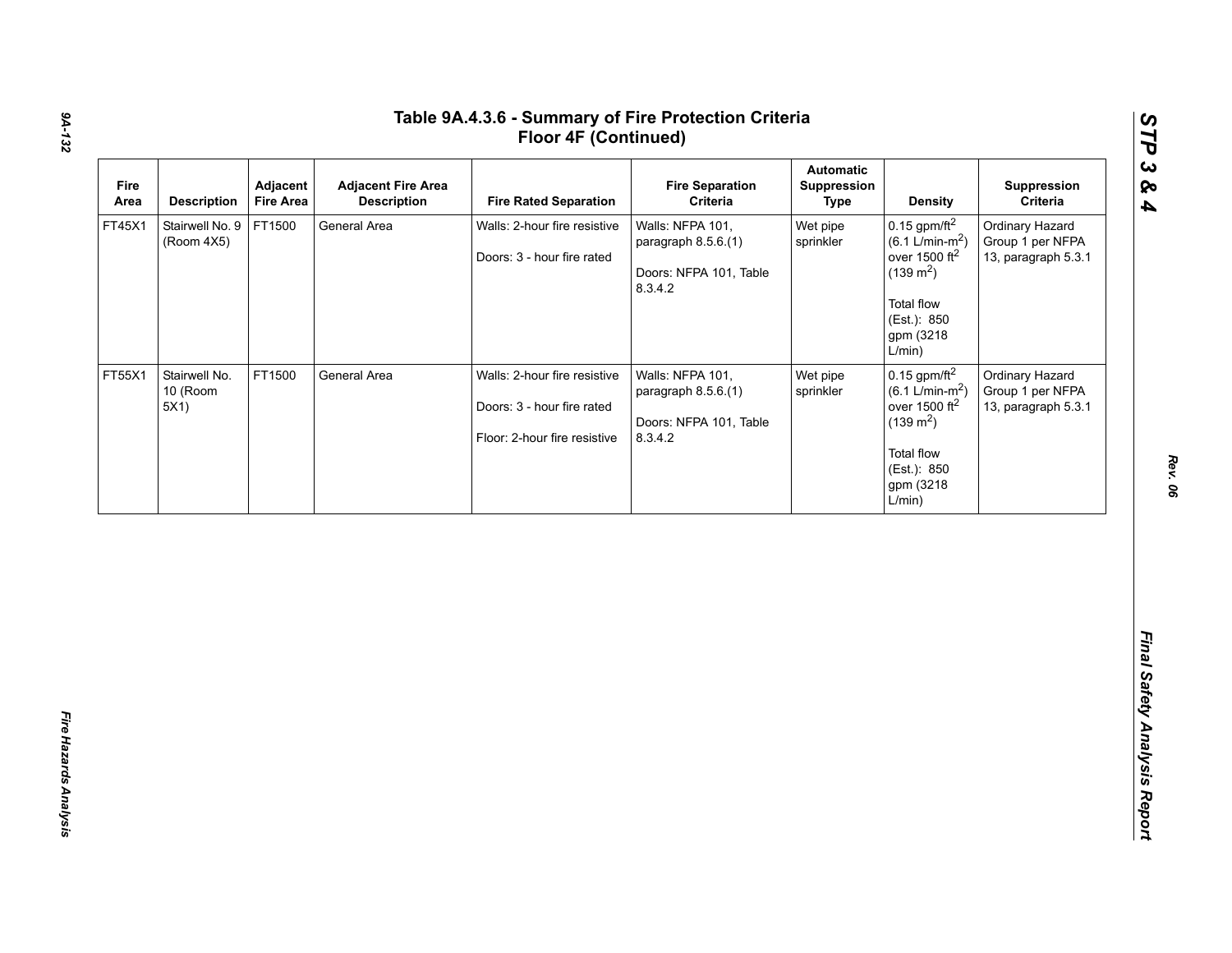# **9A.4.3.7 Floor 5F (El. 47.2m) – See Figure 9A.4-34 and Table 9A.4.3.7 Summary of Fire Protection Criteria Floor 5F**

# **9A.4.3.7.1 Fire Area – FT1500 (General Area)**

(1) Fire Area Boundary Description

Floor 5F shares fire area FT1500 with all other floors in the Turbine Building.

Fire area FT1500 is bounded by:

- The Turbine Building exterior walls
- The interior walls enclosing stairwell no. 10 (room 5X1, fire area FT55X1)
- (2) Equipment See Table 9A.6-4

| <b>Safety Related</b> | <b>Provides Core Cooling</b> |
|-----------------------|------------------------------|
| No                    | No.                          |

- (3) Radioactive Material Present None that can be released as a result of fire.
- (4) Qualification of Fire Barriers –

The Turbine Building is classified as Type IA construction in accordance with the International Building Code (IBC), 2006. Type IA construction is noncombustible. The building structural frame, and all exterior and interior bearing walls, are required to be of 3 hour fire-resistive construction. The building floor is required to be of not less than 2 hour fire resistive construction, including supporting beams and joists. Also, the building roof is required to be of not less than  $1\frac{1}{2}$  hour fire resistive construction.

Enclosed stairwell no. 10 extends upward from floor 4F and provides access to equipment on floor 5F. This stairwell is of 2 hour fire-resistive concrete construction. Stairwell no. 10 is described in subsection 9A.4.3.6.2.

(5) Combustibles Present:

|     | <b>Fire Loading</b>                                  | <b>Total Heat of Combustion (MJ)</b>                               |
|-----|------------------------------------------------------|--------------------------------------------------------------------|
|     | (a) Cable in conduit and dispersed in<br>cable trays | Acceptable                                                         |
|     | (b) Limited quantities of lubricants in<br>pumps     | <b>Negligible</b>                                                  |
| (6) | stations.                                            | Detection Provided – Class A supervised POC, and manual alarm pull |

Manual Pull Locations: TF-T6.6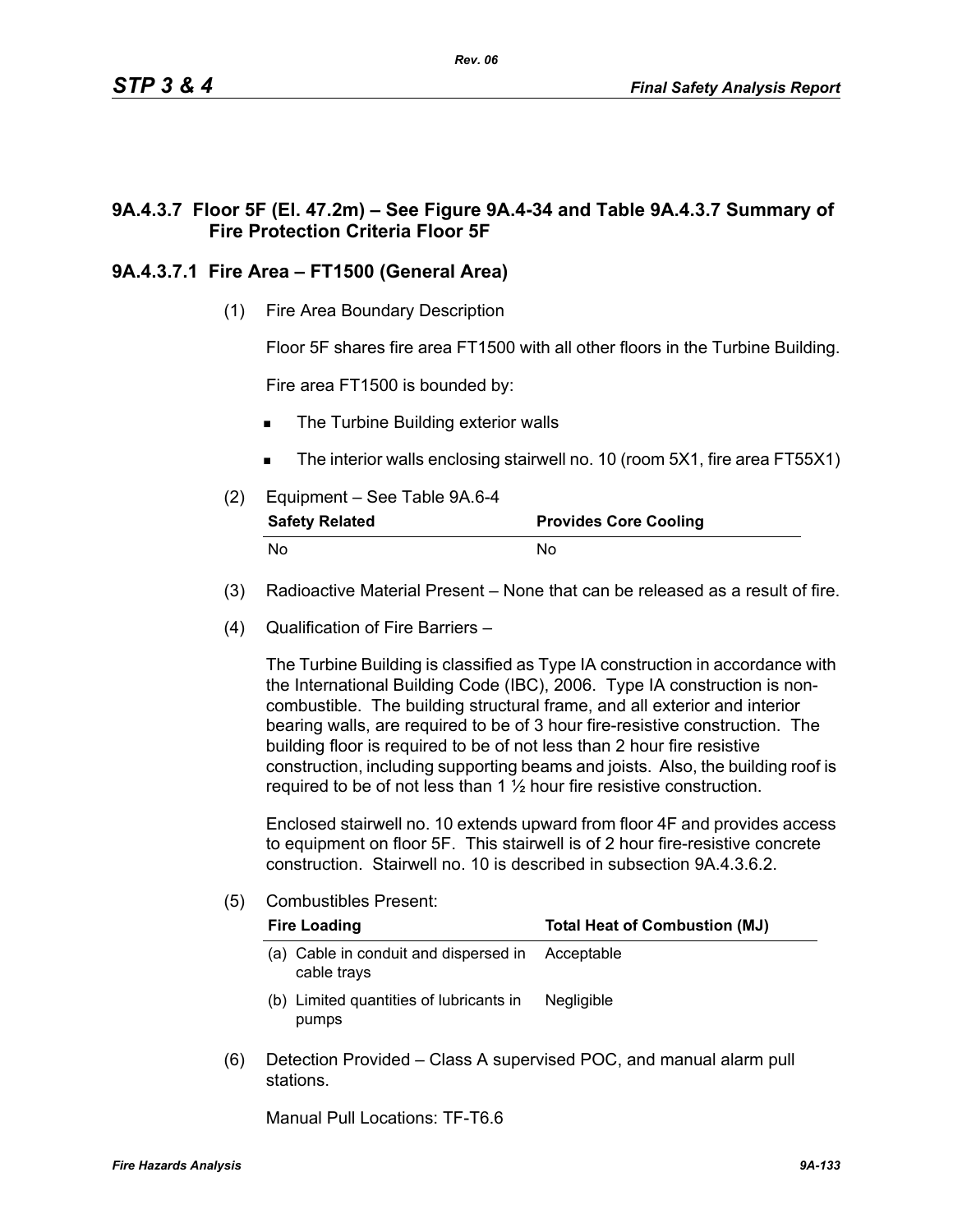(7) Suppression Available:

| <b>Type</b>                                                                                                                                           | Location/Actuation                        |
|-------------------------------------------------------------------------------------------------------------------------------------------------------|-------------------------------------------|
| Modified Class III standpipe                                                                                                                          | Stairwells No. 10 <5X1>                   |
| ABC portable (hand) extinguishers and<br>hose stations                                                                                                | TB.8-T7, TB.8-T6.2,<br>TD.1-T6.2, TF-T6.2 |
| Wet pipe sprinkler system<br>Design density 12.2 L/min-m <sup>2</sup> (0.3 gpm/ft <sup>2</sup> )<br>over 464.5 m <sup>2</sup> (5000 ft <sup>2</sup> ) | Throughout floor 5F                       |

- (8) Fire Protection Design Criteria Employed:
	- (a) Fire detection and suppression capability is provided and accessible.
	- (b) Fire stops are provided for penetrations through rated fire barriers.
- (9) Consequences of Fire Postulated fire assumes loss of function. Smoke from a fire would be removed by the normal HVAC.
- (10) Consequences of Fire Suppression Suppression extinguishes the fire. Refer to Section 3.4, "Water Level (Flood) Design," for drain system.
- (11) Design Criteria Used for Protection Against Inadvertent Operation, Careless Operation or Rupture of the Suppression System:
	- (a) Provision of raised supports for the equipment
	- (b) Refer to Section 3.4, "Water Level (Flood) Design," for drain system.
- (12) Fire Containment or Inhibiting Methods Employed:
	- (a) Fire stops are provided for penetrations through fire rated barriers.
	- (b) The means of fire detection, suppression and alarming are provided and accessible.
- (13) Remarks The total flow of the wet pipe sprinkler system on floor 5F with a 1893 L/min (500 gpm) hose stream allowance is estimated to be 10,410 L/min (2750 gpm).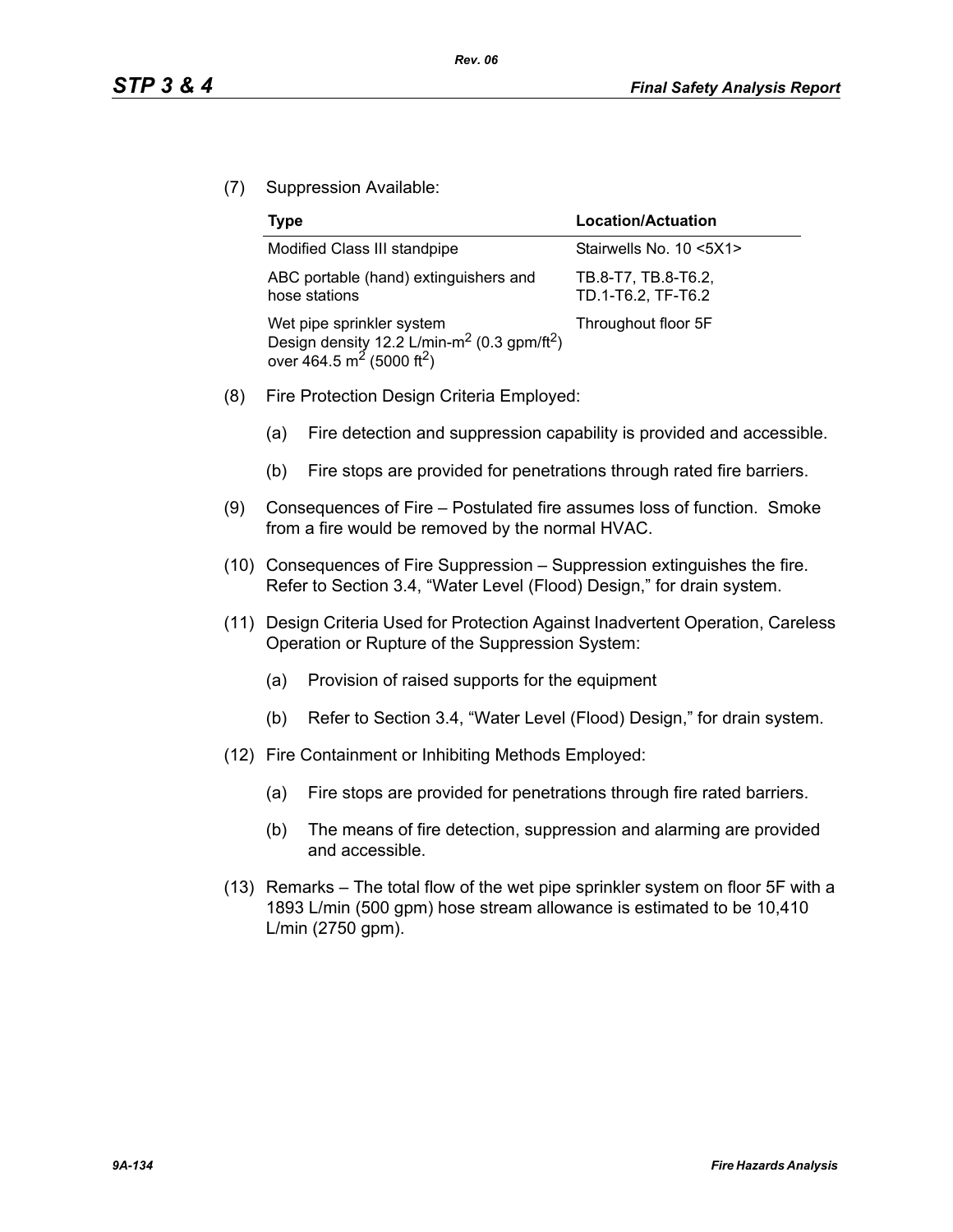| Fire<br>Area | Adjacent<br><b>Description</b><br><b>Fire Area</b> | <b>Adjacent Fire Area</b><br><b>Description</b> | <b>Fire Rated Separation</b>                               | <b>Fire Separation</b><br>Criteria                                                                                                                                                                                                                                              | <b>Automatic</b><br>Suppression<br><b>Type</b> | <b>Density</b>                                                                                                                                                                                            | Suppression<br>Criteria                                                                            |
|--------------|----------------------------------------------------|-------------------------------------------------|------------------------------------------------------------|---------------------------------------------------------------------------------------------------------------------------------------------------------------------------------------------------------------------------------------------------------------------------------|------------------------------------------------|-----------------------------------------------------------------------------------------------------------------------------------------------------------------------------------------------------------|----------------------------------------------------------------------------------------------------|
| FT1500       | FT55X1<br>General Area                             | Stairwell No. 10 (Room<br>5X1)                  | Walls: 2-hour fire resistive<br>Doors: 3 - hour fire rated | NEIL LCM, March 2008,<br>3.2.9.1<br>NFPA 804, paragraph<br>8.1.2.3<br>Also, based on (IBC) H-4<br>Occupancy and Type 1A<br>construction<br>Exterior Turbine Bldg. Wall:<br>IBC, 2006, Table 601<br>Walls: NFPA 101,<br>paragraph 8.5.6.(1)<br>Doors: NFPA 101, Table<br>8.3.4.2 | Wet pipe<br>sprinkler                          | $0.30$ gpm/ft <sup>2</sup><br>(12.2 L/min-<br>$\rm \dot{m}^2$ )<br>over minimum<br>application of<br>5000 $ft^2$<br>(464.5 m <sup>2</sup> )<br><b>Total flow</b><br>(Est.): 2750<br>gpm (10,410<br>L/min) | a) NFPA 804, 2006,<br>paragraph<br>10.8.2.1(2)<br>(b) NEIL LCM,<br>March 2008,<br>A3.2.20.5.2.1.1. |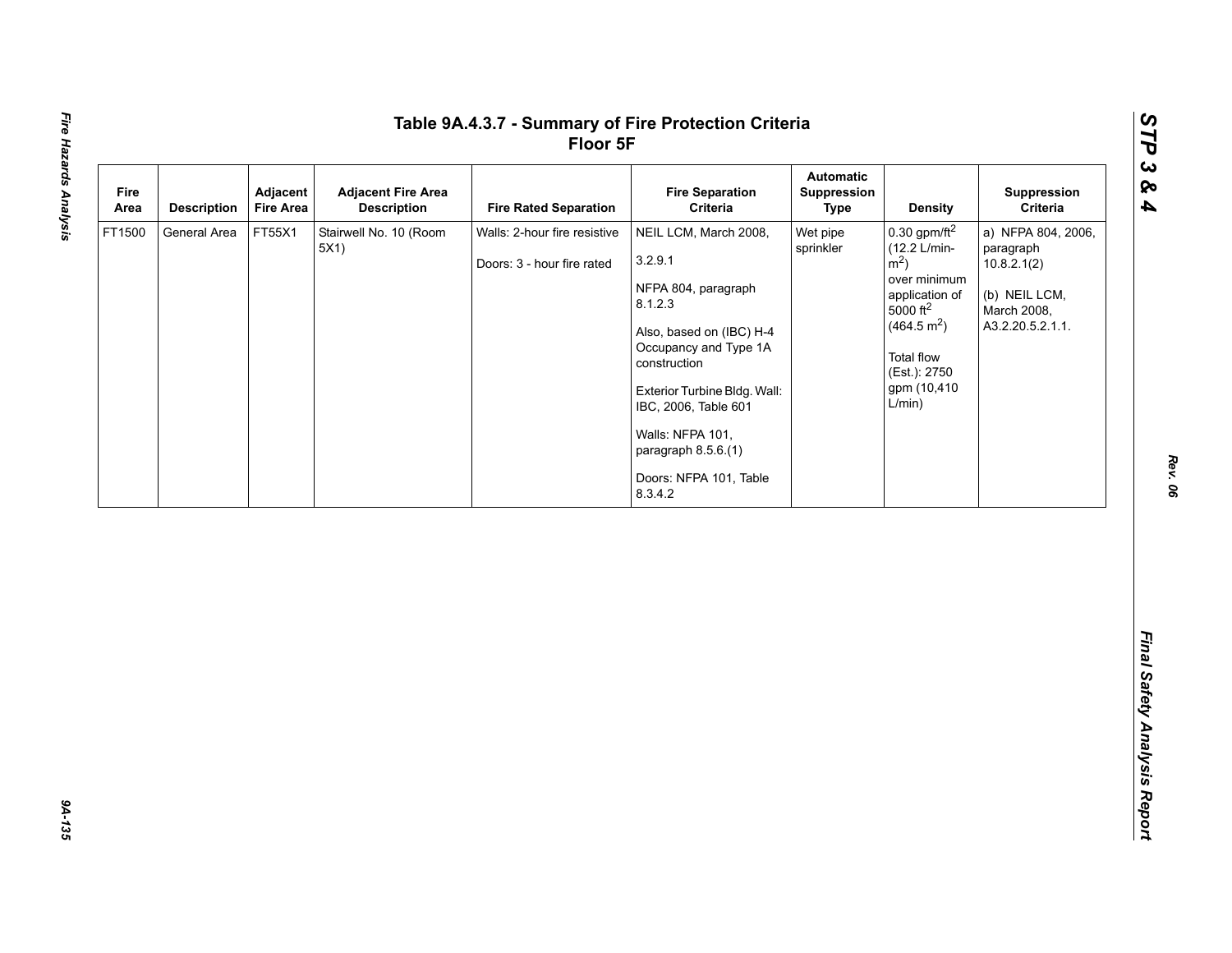| Fire<br>Area | <b>Description</b>                | Adjacent<br><b>Fire Area</b> | <b>Adjacent Fire Area</b><br><b>Description</b> | <b>Fire Rated Separation</b>                               | <b>Fire Separation</b><br>Criteria                                                                                                                                                                                                                                                                     | Automatic<br>Suppression<br><b>Type</b> | <b>Density</b>                                                                                                                               | Suppression<br>Criteria                                    |
|--------------|-----------------------------------|------------------------------|-------------------------------------------------|------------------------------------------------------------|--------------------------------------------------------------------------------------------------------------------------------------------------------------------------------------------------------------------------------------------------------------------------------------------------------|-----------------------------------------|----------------------------------------------------------------------------------------------------------------------------------------------|------------------------------------------------------------|
| FT1500       | General Area                      | FT2505                       | Main Steam Tunnel (Room<br>219)                 | Exterior Turbine Bldg. Wall:<br>3-hour fire resistive      | NEIL LCM, March 2008,<br>3.2.9.1<br>NFPA 804, paragraph<br>8.1.2.3<br>Also, based on (IBC) H-4<br>Occupancy and Type 1A<br>construction<br>Exterior Turbine Bldg. Wall:                                                                                                                                |                                         |                                                                                                                                              |                                                            |
| FT55X1       | Stairwell No.<br>10 (Room<br>5X1) | FT1500                       | General Area                                    | Walls: 2-hour fire resistive<br>Doors: 3 - hour fire rated | IBC, 2006, Table 601<br>NEIL LCM, March 2008,<br>3.2.9.1<br>NFPA 804, paragraph<br>8.1.2.3<br>Also, based on (IBC) H-4<br>Occupancy and Type 1A<br>construction<br>Exterior Turbine Bldg. Wall:<br>IBC, 2006, Table 601<br>Walls: NFPA 101,<br>paragraph 8.5.6.(1)<br>Doors NFPA 101, Table<br>8.3.4.2 | Wet pipe<br>sprinkler                   | $0.15$ gpm/ft <sup>2</sup><br>$(6.1 L/min-m2)$<br>over 1500 $ft2$<br>$(139 \text{ m}^2)$<br>Total flow<br>(Est.): 850<br>gpm (3218<br>L/min) | Ordinary Hazard<br>Group 1 per NFPA<br>13, paragraph 5.3.1 |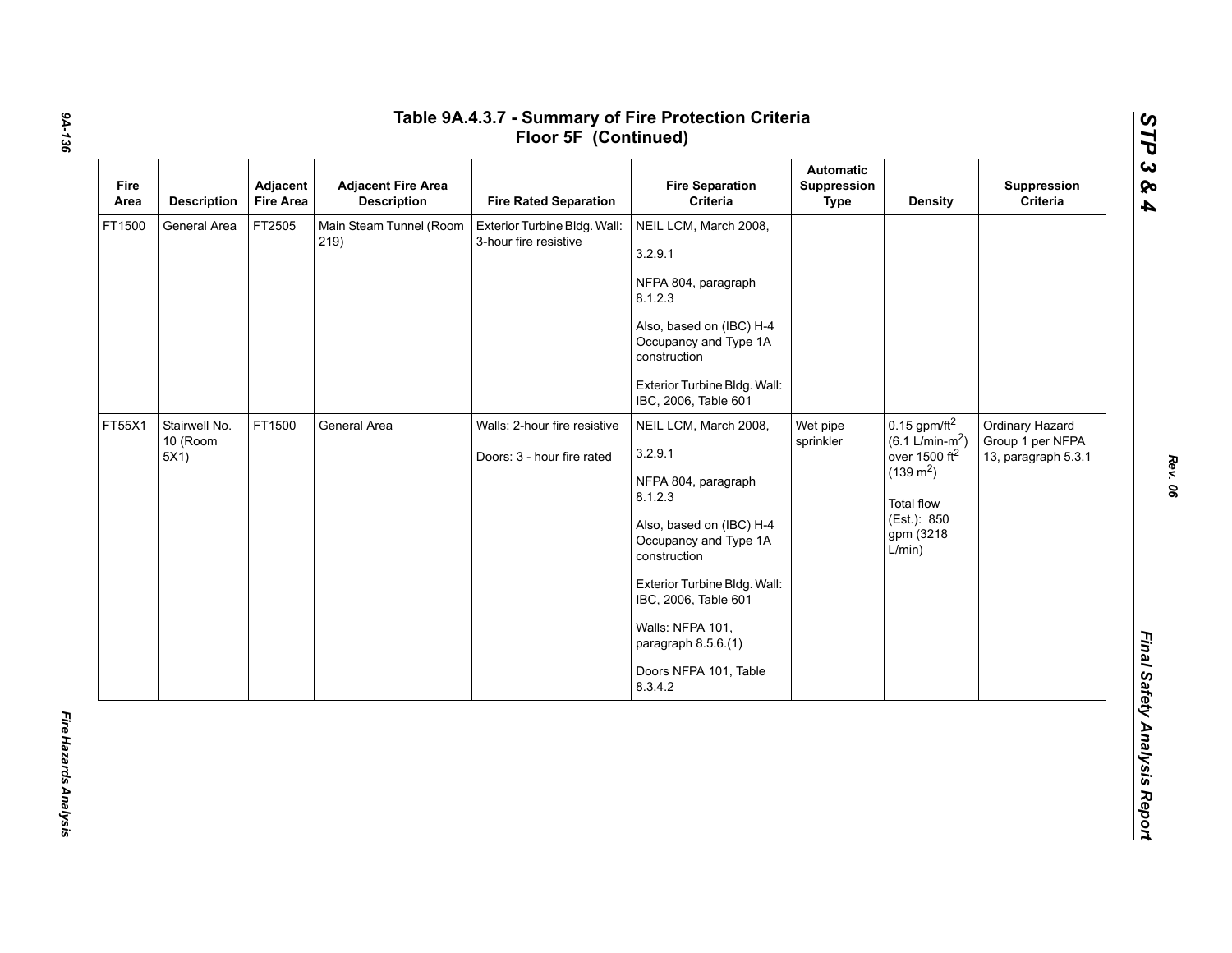The following figures are located in Chapter 21:

- **Figure 9A.4-4 Reactor Building Fire Protection at Elevation 12300 mm**
- **Figure 9A.4-9 Reactor Building Fire Protection, Section A-A**
- Figure 9A.4-17 Turbine Building Fire Protection at El. 2300 mm
- Figure 9A.4-18 Turbine Building Fire Protection at El. 6300 mm
- Figure 9A.4-19 Turbine Building Fire Protection at El. 12300 mm
- Figure 9A.4-20 Turbine Building Fire Protection at El. 19700 mm
- Figure 9A.4-21 Turbine Building Fire Protection at El. 27800 mm
- Figure 9A.4-28 Radwaste Building Fire Protection, *Section A-A* RWB Sections
- Figure 9A.4-29 Radwaste Building Fire Protection at El *1500* 1700 mm
- Figure 9A.4-30 Radwaste Building Fire Protection at El *4800* 5300 mm
- **Figure 9A.4-31 Radwaste Building Fire Protection at El 12300 mm**
- Figure 9A.4-32 Radwaste Building Fire Protection at El *21000* 18300 mm
- Figure 9A.4-33 Turbine Building Fire Protection at El. 38300 mm
- Figure 9A.4-34 Turbine Building Fire Protection at El. 47200 mm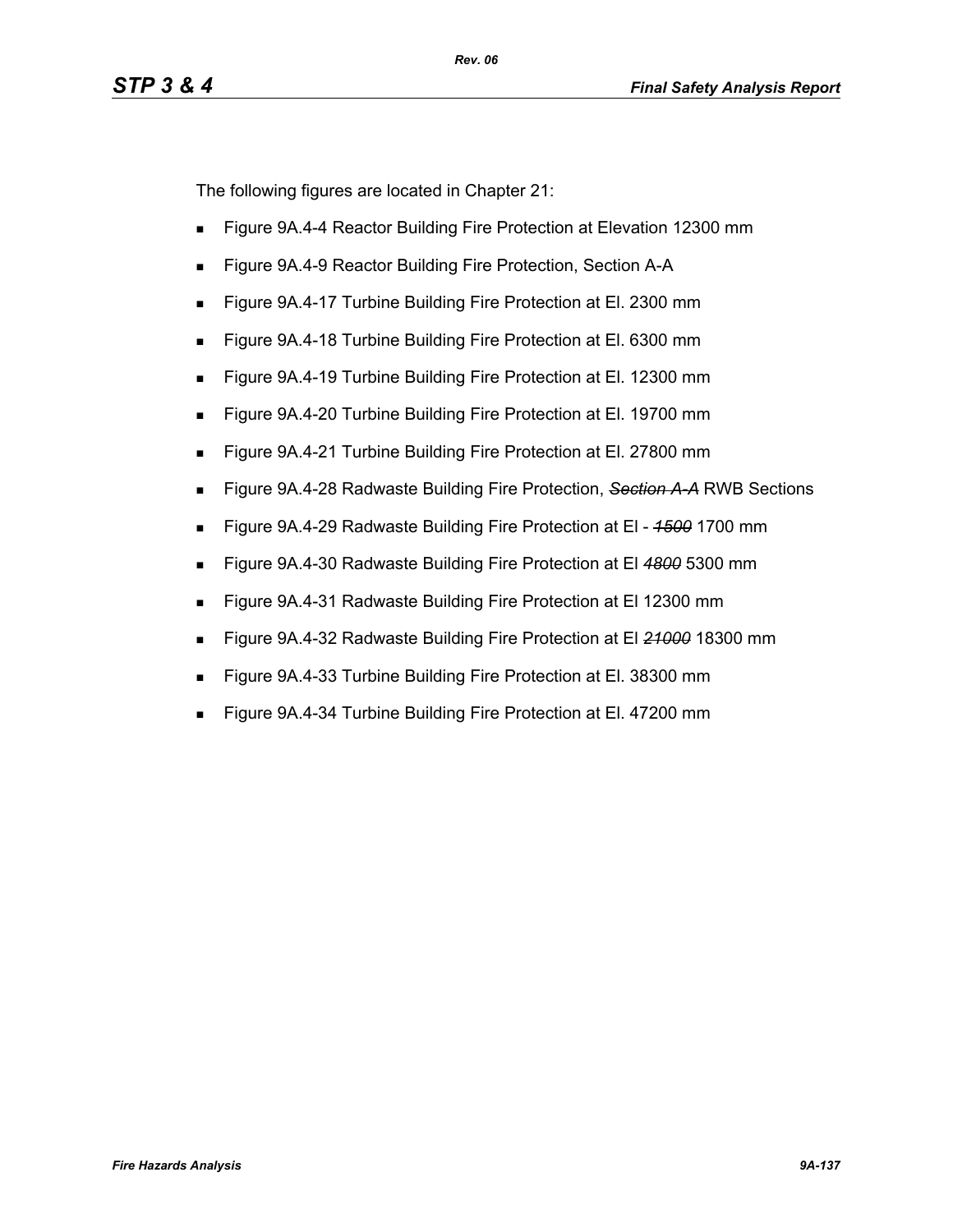## **9A.5 Special Cases**

STD DEP T1 2.14-1

STD DEP T1 3.4-1

## **9A.5.5.3 Main Steamline ADS Relief Valves**

*The Division 1 and 2 signal cables are run in separate conduit from their location on the valve to the appropriate divisional penetration and, from there, via divisional raceways to their multiplex* data communication *interfaces*.

## **9A.5.5.5 Under the Reactor Vessel**

*(2) FMCRD Separation Switch Cables*

*The FMCRD cables for the Class 1E separation switches of each FMCRD are classified as safety related and separated into two groups (A and B) for routing out of the undervessel area to two separate divisions of the essential multiplexing system* communications function (ECF). *The cables are routed under the vessel through pull boxes inside the pedestal; then through cable boxes and raceways to electrical containment (RCCV) penetrations. The separation switch cables are then routed from the containment penetrations to essential multiplexing system* ECF *panels in the reactor building. The installation of these Class 1E cables is arranged so that "A" and "B" cables travel in opposite directions from under the vessel and pass through penetrations on the opposite side of the reactor building.*

*The cables receive low-voltage (approx. 48 volts) power from the essential multiplex system* ECF *power supplies. This provides natural circuit protection in event of shorts or grounds on the system. Such events would not jeopardize the integrity or independence of the higher voltage divisional power busses which are upstream of the power supplies*.

## **9A.5.5.9** *Flammability Control System***Not Used**

*The flammability control system equipment is located in a large enclosed area at grade-level at approximately 180 degrees azimuth. The rooms have a fire barrier floor and is completely surrounded by fire barrier walls and doors. There are large access doors to the outside at the centerline of the room.*

*The FCS is made up of two independent redundant divisions (Divisions 2 and 3), and each division is located in the fire area division 2 and 3 respectively. Each division has two suction isolation valves (inboard and outboard) and two return isolation valves (inboard and outboard). The inboard isolation valves are motor-operated (MO) valves, and the outboard isolation valves are fail close (FC) air operated (AO) solenoid valves (two solenoids per valve). They are powered from division 1 and 4. Fire in either division may cause the inboard valves (Div. 2 or 3) to fail to operate, but the outboard isolation valves are still capable to isolate because they are powered from different*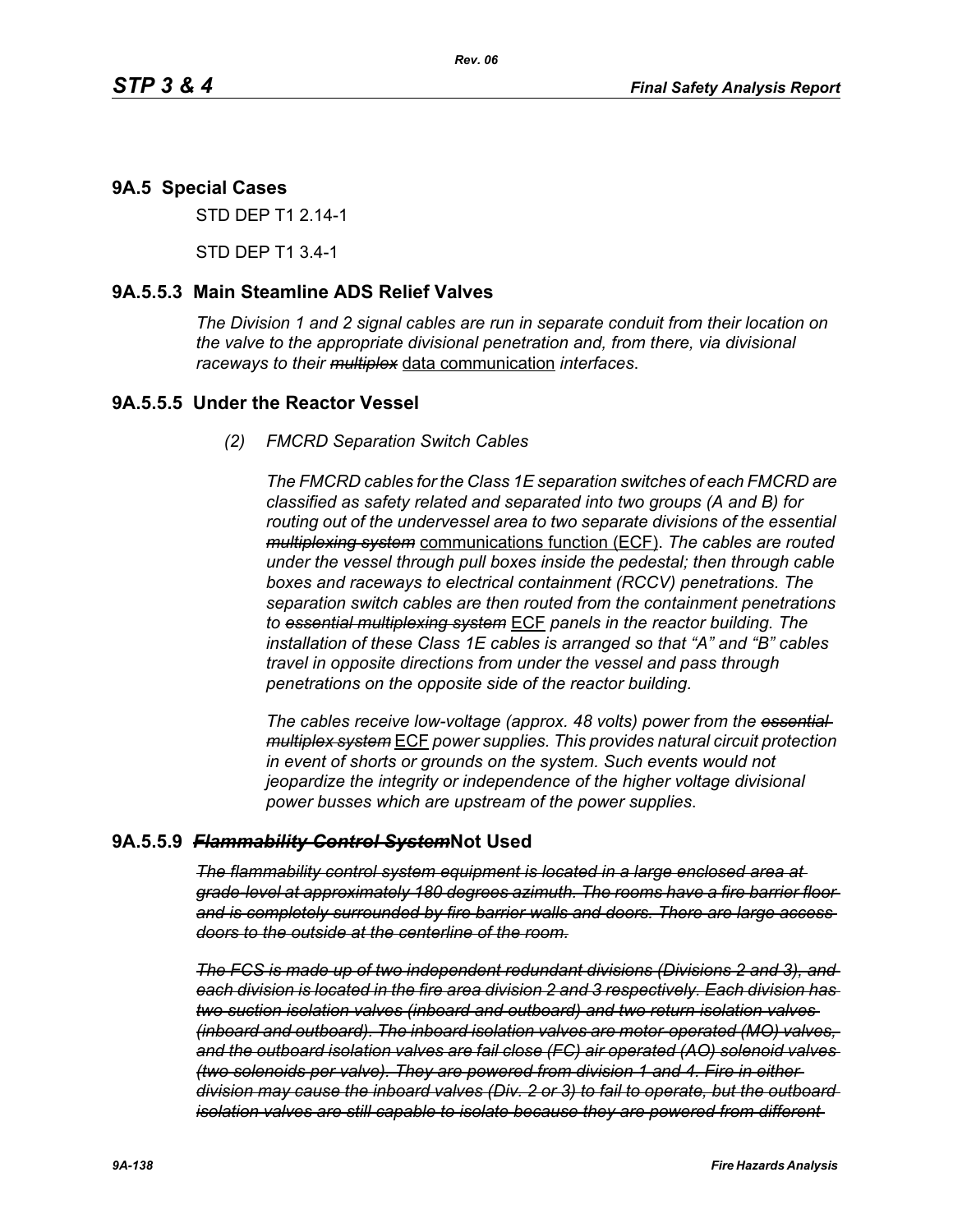*divisions (Div. 1 and 4). Loss of a complete division is acceptable because FCS is made up of two independent redundant divisions mounted in two separated fire areas.*

## **9A.5.5.13 Reactor Building Operating Deck Radiation Monitors**

STD DEP 11.5-1

*Radiation monitoring within this area is facilitated by two independent systems. The area radiation monitoring system and the process radiation monitoring system.* 

*The area radiation monitoring (ARM) system is non-safety related and uses two radiation channels in the fuel storage and handling areas. It has no system actuation function, but is used for monitoring of background radiation and radiation resulting from accidental fuel drops. The sensors are mounted on the walls within the fire zone area. These detectors are designed to annunciate local and control room alarms for both high and low radiation conditions. The low condition is an indication of an inoperative radiation monitor. Loss of these detectors, due to fire, does not impact plant safety.*

*The process radiation monitoring (PRM) channels that are utilized in this area are safety related, and are used to perform isolation functions. The Gieger Mueller detectors are mounted in the reactor building ventilation system exhaust duct (Rm 643). They are safety related, and receive their power from a dual auctioneered class 1E divisional high voltage power supplies of the Digital ARM* radiation monitor *(D11- Z602A-D Div, 1-4). Each divisional Digital ARM* radiation monitor *output voltage is hard wired to its associated detector and it is* its voltage and current are *limited to 700 VDC, and 3 ma current*. *Each divisional power cable is routed separately in separate metal conduit. A fire in the room can develop a short on any detector power cable/or all the detectors power cables. A series resistor has been placed in each channel of the auctioneer power supplies, therefore, current drain on the high voltage* power *supply*  will be limited and the fault will not propagate any further. A short on a power cable shall *generate a down scale inop trip alarm to the ARM* radiation monitor *control logic in the control room. The ARM* radiation monitor *control logic requires 2 out of 4 trip to initiate isolation of the reactor building ventilation exhaust duct automatically. Although a fire could cause the system to issue an isolation signal due to its effect on the radiation*  detectors, the containment isolation valves can be manually reopened from the control *room by the operator.*

*The detectors are mounted in the fuel handling exhaust radiation monitor area (Rms 716, 721, 733 and 742 respectively). They are safety related, and receive their power*  from a dual auctioneered class 1E divisional power supplies of the radiation monitor *(D11-Z602A-D Div. 1-4). Each divisional* radiation monitor *output voltage is hard wired to its associated detector and* its voltage and current are *limited. Each divisional power cable is routed separately in separate metal conduit. A fire in any of the rooms can develop a short on a detector power cable. A series resistor has been placed in each channel of the auctioneered power supplies, the current drain on the* power *supply will be limited and the fault will not propagate further. A short on power cable will generate a down scale inop trip alarm to the* radiation monitor *control logic in the control room. The* radiation monitor *control logic requires 2 out of 4 trip to initiate isolation of the fuel*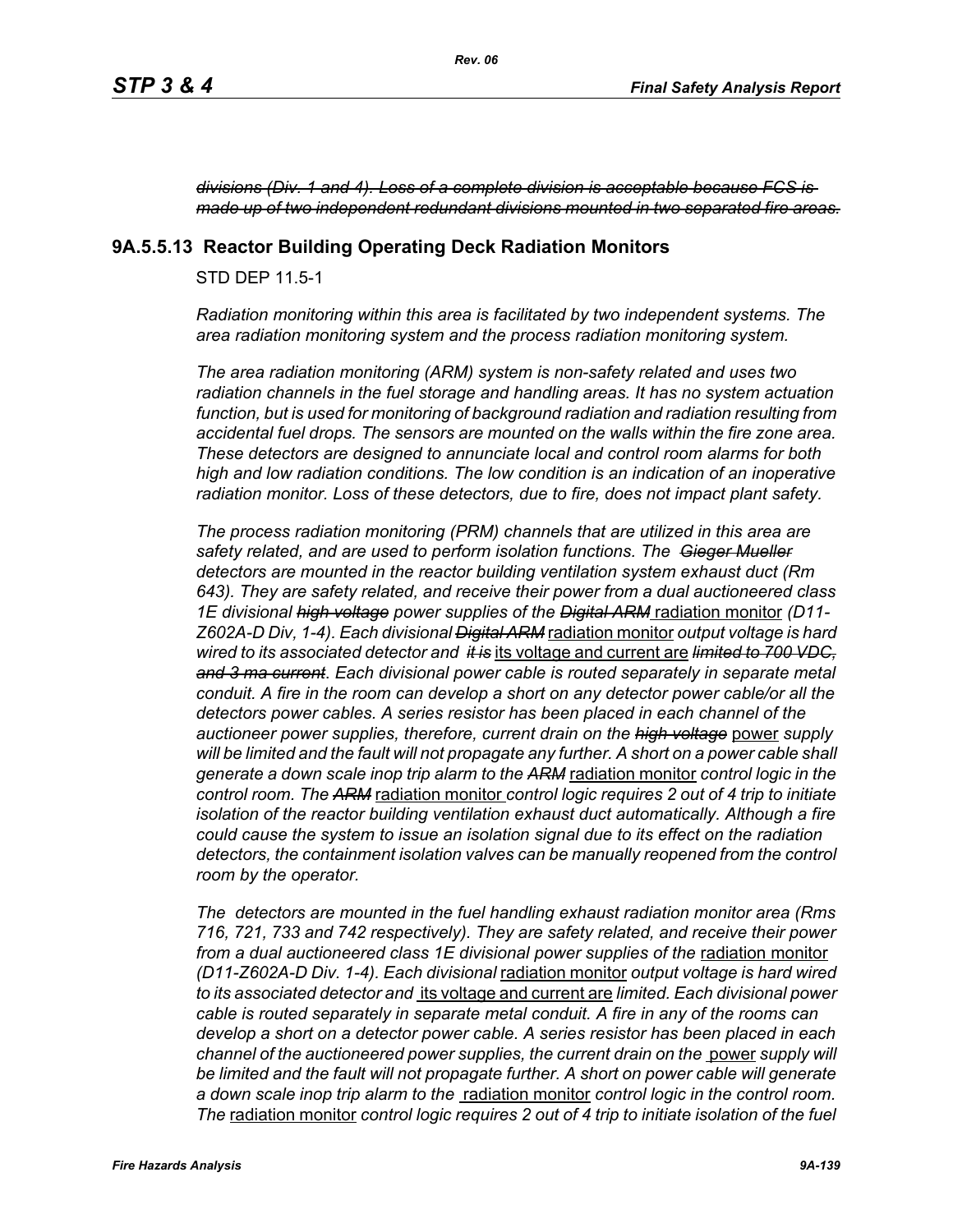*handling exhaust duct automatically. Therefore loss of one or all four divisional detectors in the area due to the fire is acceptable.*

*The PRM channels are designed such that any two-out-of-four signals, based on very high or very low radiation conditions within the HVAC duct, will initiate the standby gas treatment system (SGTS), isolate the HVAC for the reactor building secondary containment, and initiate closure of the containment vent and purge ducts. The very low radiation trip assures the safety action will be initiated in spite of sensor failure.*

*The four divisions of PRM sensors are located within close proximity to each other in order to provide true two-out-of-four actuation logic. The arrangement is justified by the automatic actuation of the system's safety function should two or more sensors fail and*  by the fact that the secondary containment isolation valves can be reopened from the *control room by the operator.*

## **9A.5.7 Typical Circuits Analysis of Special Cases**

STD DEP T1 3.4-1

STD DEP Admin

## *Type 2A, Thermocouple*

*Cables are routed in low level signal cable trays with covers or in conduit so that there are no voltage sources within the raceways which could short to the thermocouples* leads to create overvoltage situations in the thermocouple circuits. Loss of signal is all *that could occur as a result of failures in the thermocouple circuits. Transfer of voltage disturbances upstream is blocked by the millivolt readout circuits of the* I/O *signal*unit *multiplexer*. *Tables referencing this typical circuit analysis should have a column which gives the justification for the acceptability of the loss of function of the device.*

## *Type 2B, Process Instrument Transmitters*

*Cables for transmitters for process instruments are routed in low level signal cable trays with covers or in conduit so that there are no voltage sources within the raceways which could short and create overvoltage situations in the instrument circuits. Loss of signal could occur as a result of failures in the transmitter circuits. Upscale and/or downscale trips and/or alarms are provided. The current power supply in the* I/O *signal*unit *multiplexer blocks upstream transfer of voltage and current disturbances which may occur in the cable or transmitter. Tables referencing this typical circuit analysis should have a column which gives the justification for the acceptability of the loss of function of the device.*

## *Type 3B, AC Solenoid Valves*

*The power for operating AC solenoid valves is supplied from the 120 VAC distribution system to the demultiplexer* I/O unit *for the valve. A current limiting fuse is installed on the power feed fine to the multiplexer* I/O unit*, so that any fault on solenoid valve is isolated and do*es *not propagate back up into the portions of the AC distribution system common with other systems.*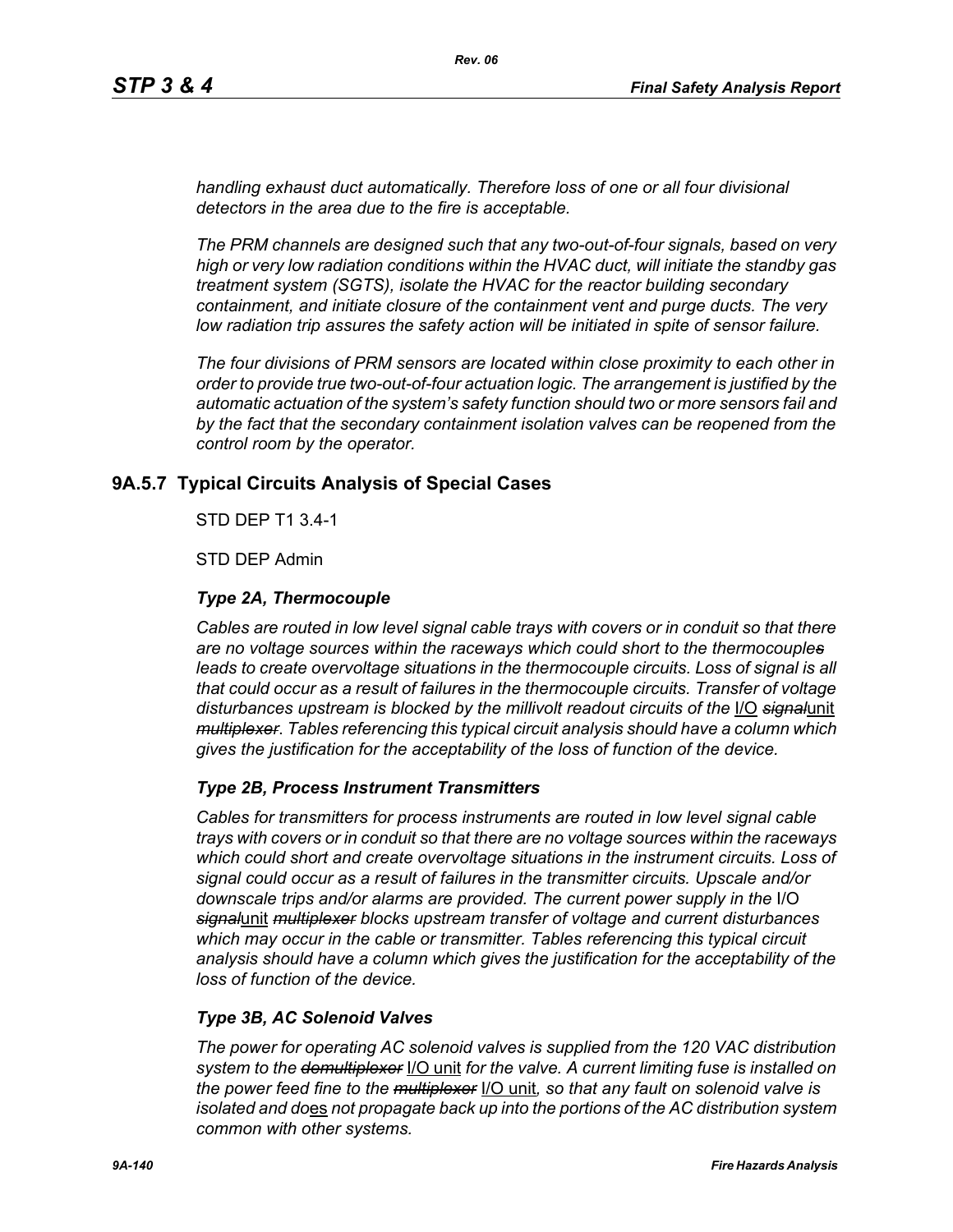# *Type 3C, DC Solenoid Valves*

*The power for operating DC solenoid valves is supplied from the DC distribution system to the demultiplexer* I/O unit *for the valve. Both the supply and return for the DC are fused at the multiplexer so that faults are isolated and do not propagate back up into the portions of the DC system common with other systems.*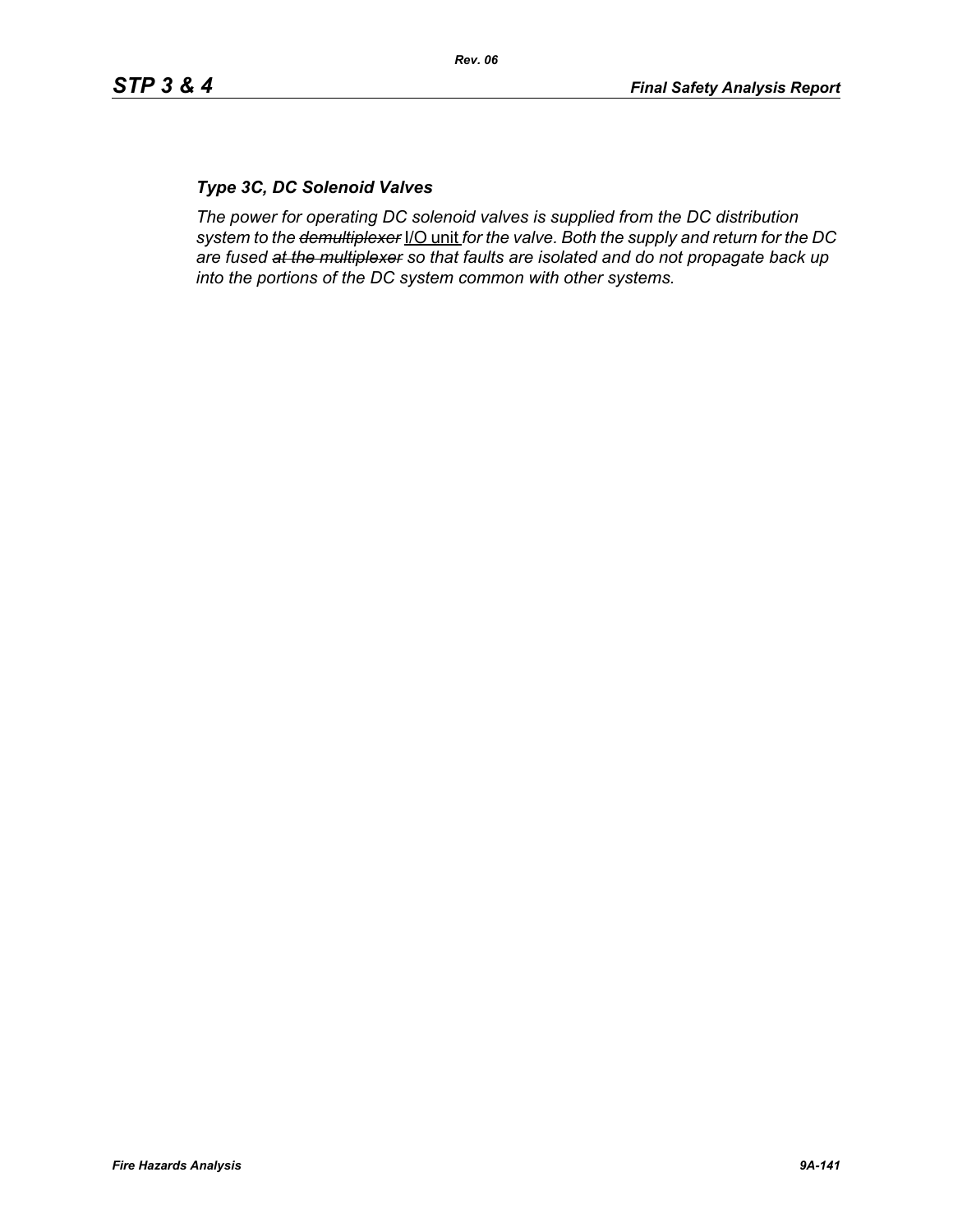

**Figure 9A.5-2 Typical Electrical Equipment Connection Block Diagrams of Special Cases**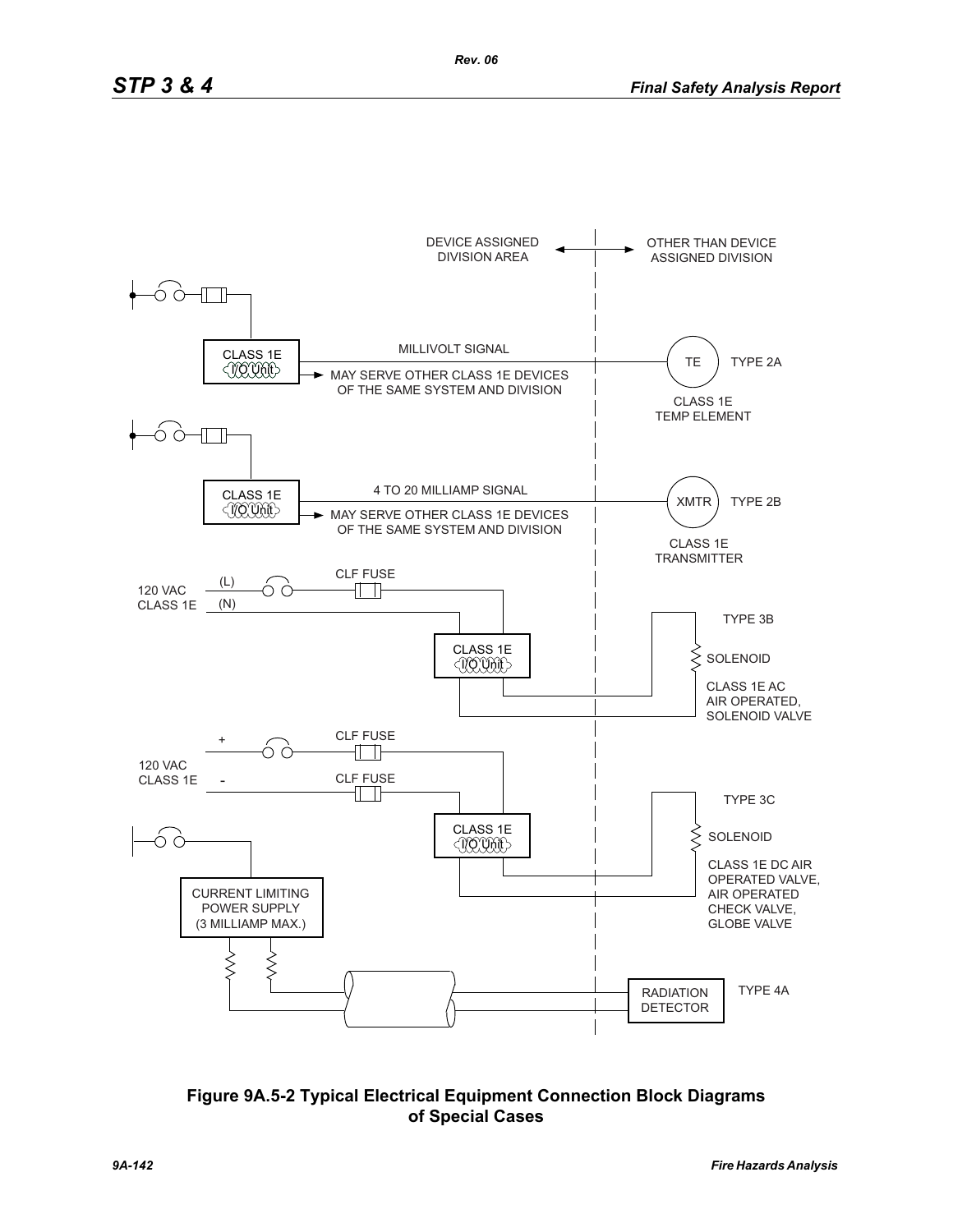

IT IS A REQUIREMENT THAT THE INDICATION, CONTROL AND INTERLOCK POWER FOR THIS DIVISIONAL CROSS-OVER \* TYPE BE FROM A CONTROL POWER TRANSFORMER IN THE CUBICLE SUPPLYING POWER TO THE MOV.

## **Figure 9A.5-2 (Continued) Typical Electrical Equipment Connection Block Diagrams of Special Cases**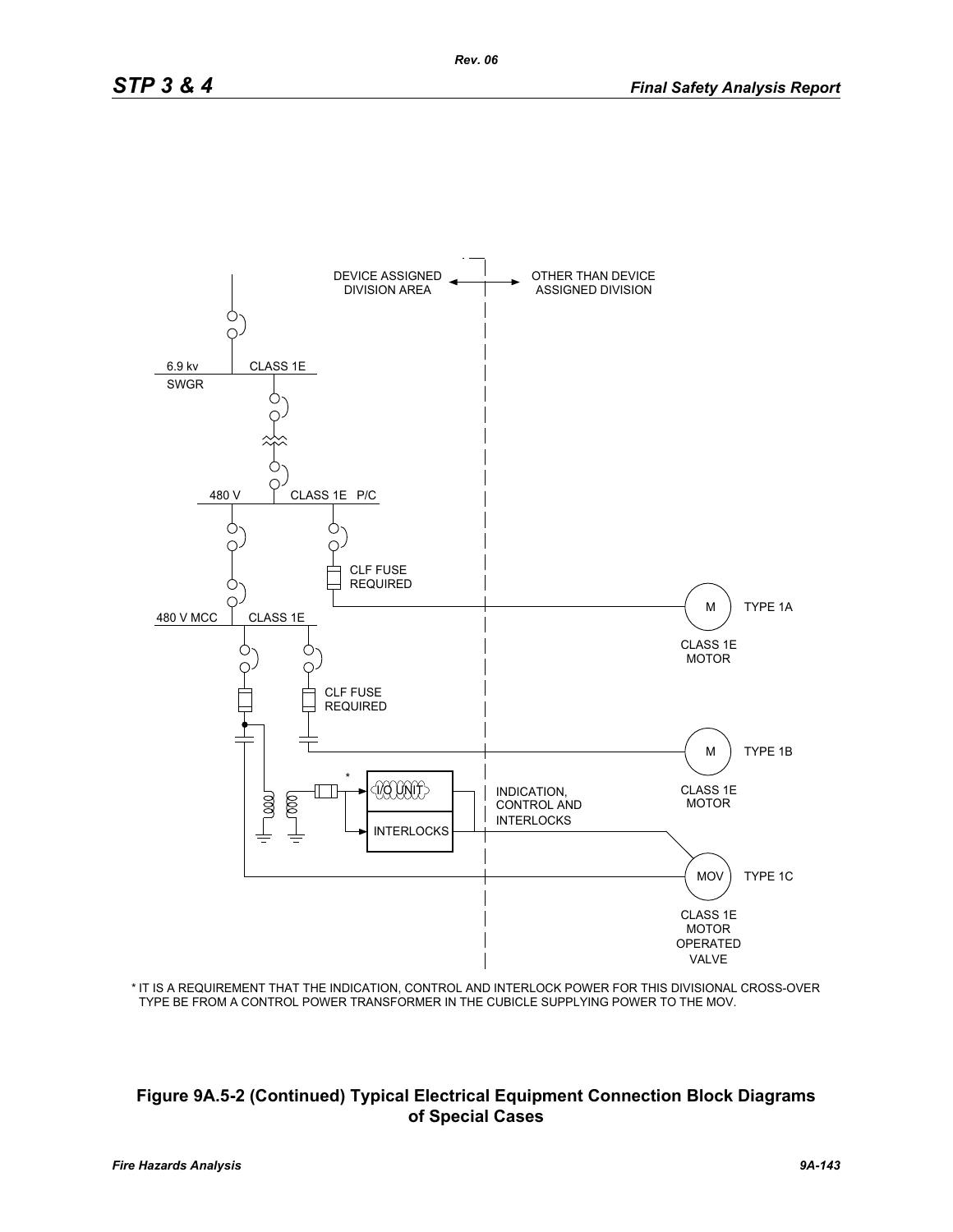# **9A.6 Fire Hazard Analysis Database**

STD DEP T1 2.4-1 (Table (9A.6-2)

STD DEP T1 2.14-1 (Table 9A.6-2)

STD DEP T1 3.4-1

STP DEP 1.2-2 (Figures 9A.4-17 through 9A.34-21, 9A.4-33, 9A.4-34, Table 9A.6-4)

STD DEP 8.3-1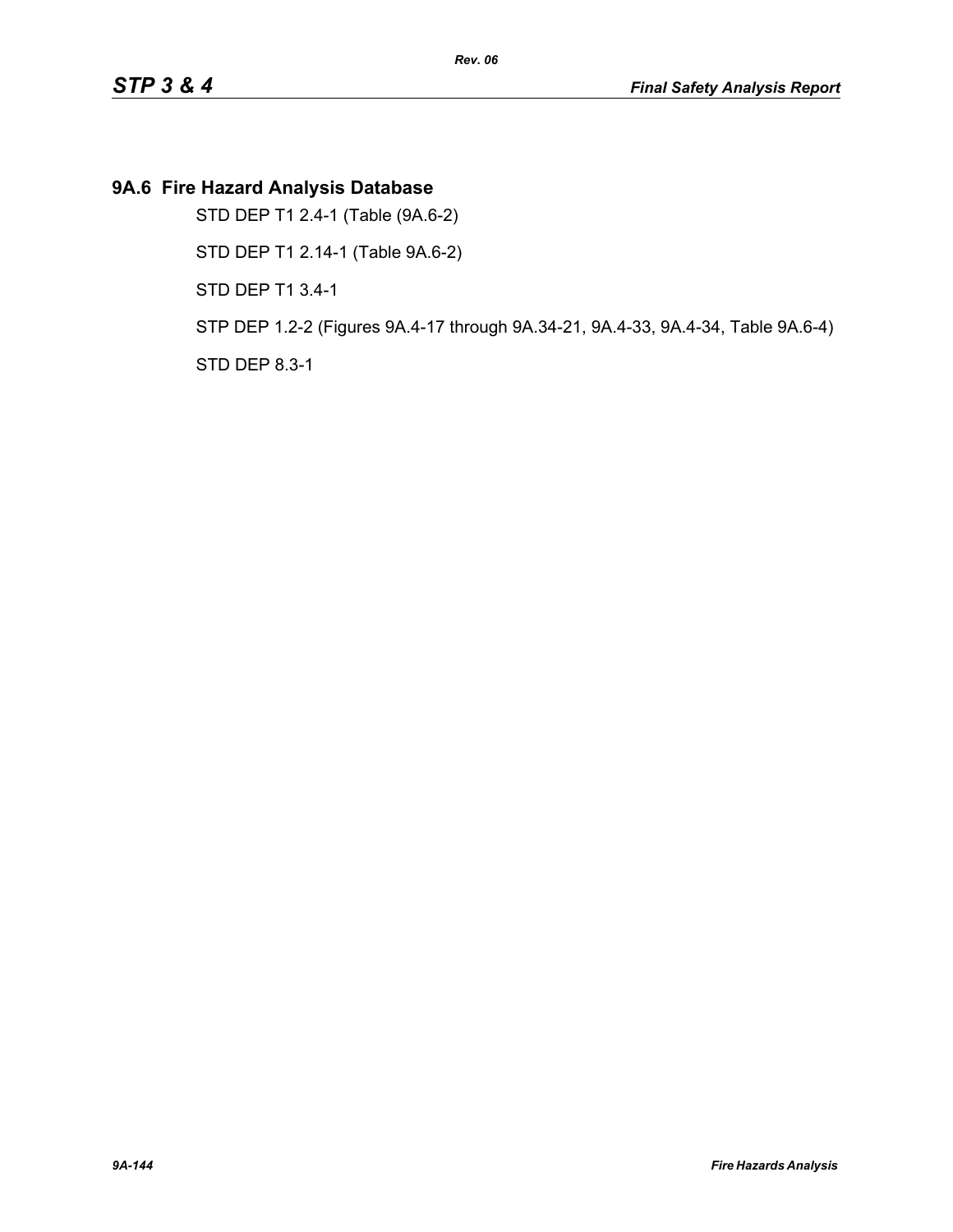| Item<br>No.    | <b>MPL No</b>          | Elect<br>Div.           | Elev.<br>Location  | Location<br><b>Number</b><br>Coord. | Location<br>Alpha<br>Coord. | <b>Description</b>               | <b>System</b><br><b>Drawing</b> | Room<br>No. |
|----------------|------------------------|-------------------------|--------------------|-------------------------------------|-----------------------------|----------------------------------|---------------------------------|-------------|
| TBD            | E11-F014A              | 1                       | TBD                | TBD                                 | <b>TBD</b>                  | MO GATE VALVE (FPC)              | <b>TBD</b>                      | <b>TBD</b>  |
| <b>TBD</b>     | E11-F015A              | 1                       | <b>TBD</b>         | <b>TBD</b>                          | <b>TBD</b>                  | MO GATE VALVE (FPC)              | <b>TBD</b>                      | <b>TBD</b>  |
| 59             | E51-C901*              | $\overline{1}$          | -8200-             | 6.3                                 | C.9                         | <b>RGIG VACUUM PUMP</b>          | 103E1795/1                      | 112         |
| 60             | E51-C902*              | $\overline{1}$          | <del>-8200 -</del> | 6.4                                 | G.9                         | <b>RGIG CONDENSATE PUMP</b>      | <del>103E1795/1</del>           | $+12$       |
| 63             | E51-F031               | $\overline{1}$          | $-8200$            | 6.3                                 | G.6                         | AO GLOBE VALVE                   | 403E1795/1                      | 112         |
| 64             | E51-F032               | $\overline{1}$          | -8200-             | 6.3                                 | C.6                         | AO GLOBE VALVE                   | 103E1795/1                      | 112         |
| 71             | E51-LS901*             | $\overline{1}$          | $-8200$            | 6.4                                 | G.9                         | <b>LEVEL SW (BARO TK)</b>        | 103E1795/1                      | $-112$      |
| 72             | E51-LS902*             | $\overline{1}$          | $-8200$            | 6.4                                 | G.9                         | <b>LEVEL SW (BARO TK)</b>        | 103E1795/1                      | 112         |
| 73             | E51-PS901*             | $\overline{1}$          | -8200-             | 6.4                                 | G.9                         | <b>LEVEL SW (BARO TK)</b>        | 103E1795/1                      | 112         |
| 90             | E51-F012               | $\overline{\mathbf{1}}$ | -8200-             | 6.0                                 | C.5                         | <b>MO GLOBE VALVE (LO)</b>       | 103E1795/1                      | 112         |
| 92             | E51-F045               | $\overline{1}$          | -8200-             | 6.0                                 | G.5                         | <b>MO GLOBE VALVE</b><br>(STBYP) | 403E1795/1                      | 112         |
| 103            | H23-P001*              | N                       | $-8200$            | 5.5                                 | A.3                         | <b>MULTIPLEXER I/O DEVICE</b>    | -----?-----                     | 116         |
| 221            | H23-P002*              | N                       | $-8200$            | 4.2                                 | F.8                         | <b>MULTIPLEXER I/O DEVICE</b>    | -----?-----                     | 123         |
| 222            | H23-P003*              | N                       | $-8200$            | 4.0                                 | F.8                         | <b>MULTIPLEXER I/O DEVICE</b>    | -----?-----                     | 123         |
| 223            | H23-P004*              | N                       | $-8200$            | 3.8                                 | F.8                         | <b>MULTIPLEXER I/O DEVICE</b>    | ----- ?-----                    | 123         |
| 514            | H23-P005*              | N                       | $-1700$            | 5.8                                 | B.0                         | <b>MULTIPLEXER I/O DEVICE</b>    | -----?-----                     | 210         |
| 565            | E51-F047               | $\overline{1}$          | 1200               | $5.9 -$                             | C.6                         | <b>MO GATE VALVE (VPDISC)</b>    | 103E1795/1                      | 212         |
| 593            | H23-P006*              | N                       | $-1700$            | 2.6                                 | F.O                         | <b>MULTIPLEXER I/O DEVICE</b>    |                                 | 221         |
| 594            | H23-P007*              | N                       | $-1700$            | 2.8                                 | F.O                         | <b>MULTIPLEXER I/O DEVICE</b>    | -----?-----                     | 221         |
| 595            | <b>T49-F006B</b>       | $\overline{c}$          | 800                | 2.8                                 | E.5                         | <b>MO GATE VALVE</b>             | 107E6047/0                      | 221         |
| 596            | <b>T49-F007B</b>       | 2                       | 800                | 28                                  | E.5                         | <b>AO GATE VALVE</b>             | 107E6047/0                      | 221         |
| 597            | <del>T49-F007B-1</del> | $\overline{1}$          | 800                | 2.8                                 | E 5                         | <b>SOLENOID VALVE</b>            | <del>107E6047/0</del>           | 221         |
| 598            | <del>T49-F007B-2</del> | $\overline{4}$          | 800                | $2.8 -$                             | E.5                         | SOLENOID VALVE                   | 107E6047/0                      | 221         |
| 599            | <del>X-242</del>       | 2                       | 800                | 2.7                                 | E.5                         | <b>FGS RETURN</b>                | NT-1006643                      | 221         |
| 639            | <del>T49-F006C</del>   | 3                       | 800                | <u>5.8</u>                          | D.5                         | <b>MO GATE VALVE</b>             | 107E6047/0                      | 230         |
| 640            | <del>749-F007A-1</del> | $\overline{1}$          | 800                | $5.8 -$                             | D.5                         | SOLENOID VALVE                   | 107E6047/0                      | 230         |
| 641            | 749-F007A-2            | 4                       | 800                | $5.8 -$                             | D.5                         | <b>SOLENOID VALVE</b>            | 107E6047/0                      | 230         |
| <del>642</del> | <b>T49-F007C</b>       | з                       | 800                | 5.8                                 | D.5                         | <del>AO GATE VALVE</del>         | <del>107E6047/0</del>           | 230         |
|                | 1277 H23-P008*         | 1                       | 4800               | 2.4                                 | A.3                         | MULTIPLEXER I/O DEVICE ----?---- |                                 | 310         |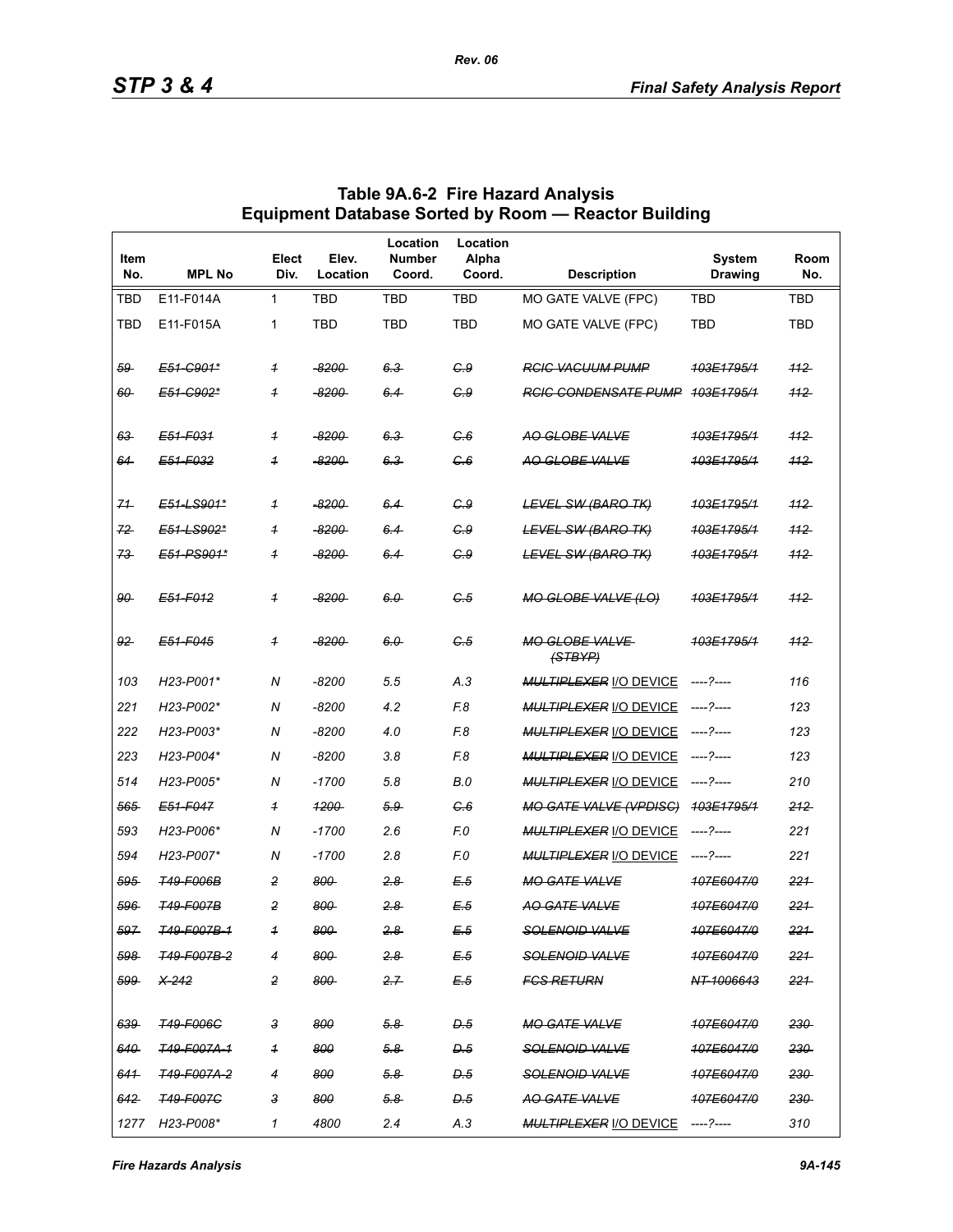|             |                                     |               |                   | Location                | Location        |                               |                                 |             |
|-------------|-------------------------------------|---------------|-------------------|-------------------------|-----------------|-------------------------------|---------------------------------|-------------|
| Item<br>No. | <b>MPL No</b>                       | Elect<br>Div. | Elev.<br>Location | <b>Number</b><br>Coord. | Alpha<br>Coord. | <b>Description</b>            | <b>System</b><br><b>Drawing</b> | Room<br>No. |
| 1278        | H23-P009*                           |               | 4800              | 2.2                     | A.3             | <b>MULTIPLEXER I/O DEVICE</b> |                                 | 310         |
| 1279        | H23-P010*                           |               | 4800              | 2.1                     | A.3             | <b>MULTIPLEXER I/O DEVICE</b> |                                 | 310         |
| 1280        | H23-P012*                           |               | 4800              | 2.1                     | A.1             | <b>MULTIPLEXER I/O DEVICE</b> |                                 | 310         |
| 1281        | H <sub>23</sub> -P <sub>013</sub> * |               | 4800              | 2.3                     | A.1             | <b>MULTIPLEXER I/O DEVICE</b> |                                 | 310         |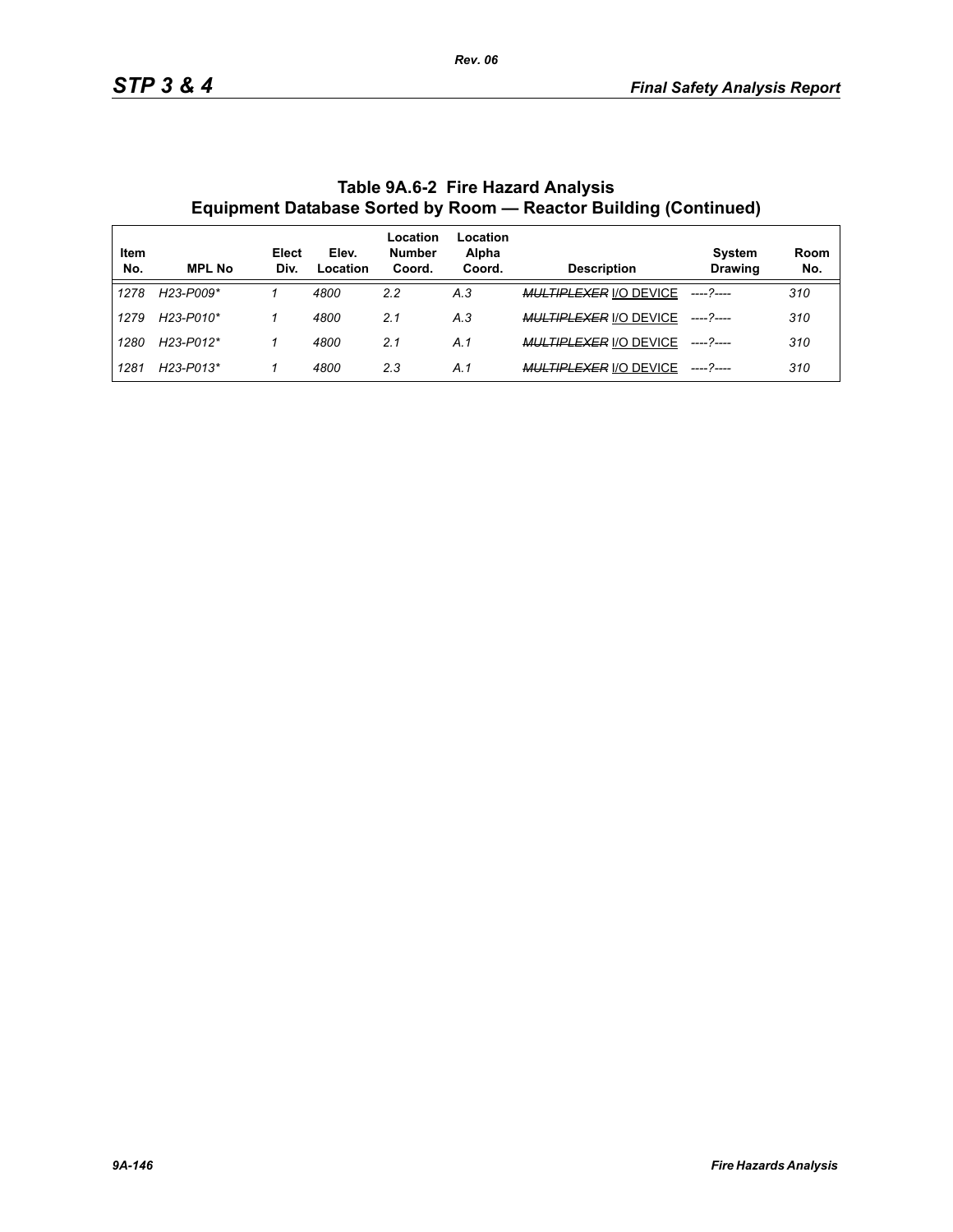| ltem-<br>No.     | <b>MPL No</b>                       | <b>Elect</b><br>Div. | Elev-<br>Location | Location<br><b>Number</b><br>Goord. | <b>Location</b><br>Alpha-<br>Goord. | <b>Description</b>            | System<br><b>Drawina</b> | <b>Reem</b><br>No. |
|------------------|-------------------------------------|----------------------|-------------------|-------------------------------------|-------------------------------------|-------------------------------|--------------------------|--------------------|
| 1288             | $X-215$                             | $\overline{1}$       | 5800              | 5.7                                 | C <sub>0</sub>                      | <b>RCIC VAC PUMP EXHAUST</b>  | 795E883/4                | $313 -$            |
| 1353             | H23-P021*                           | N                    | 4800              | 1.9                                 | F.9                                 | <b>MULTIPLEXER I/O DEVICE</b> |                          | 320                |
| 1369             | H23-P022*                           | N                    | 4800              | 2.8                                 | F.O                                 | <b>MULTIPLEXER I/O DEVICE</b> | ----- 2-----             | 321                |
| 1372             | H23-P023*                           | N                    | 4800              | 3.8                                 | F.O                                 | <b>MULTIPLEXER I/O DEVICE</b> | ----?----                | 321                |
| 1420             | H23-P014*                           | $\overline{c}$       | 4800              | 2.4                                 | F.6                                 | <b>MULTIPLEXER I/O DEVICE</b> | ----?----                | 326                |
| 1423             | H <sub>23</sub> -P <sub>015</sub> * | $\overline{c}$       | 4800              | 2.6                                 | F.5                                 | <b>MULTIPLEXER I/O DEVICE</b> |                          | 326                |
| 1424             | $H23-P016*$                         | $\overline{c}$       | 4800              | 2.6                                 | F <sub>3</sub>                      | <b>MULTIPLEXER I/O DEVICE</b> | ----?----                | 326                |
| 1425             | H23-P017*                           | $\overline{c}$       | 4800              | 2.6                                 | F <sub>2</sub>                      | <b>MULTIPLEXER I/O DEVICE</b> | ----?----                | 326                |
| 1433             | H23-P018*                           | $\overline{c}$       | 4800              | 4.3                                 | F.9                                 | <b>MULTIPLEXER I/O DEVICE</b> | ----- 2-----             | 326                |
| 1483             | H23-P025*                           | N                    | 4800              | 5.6                                 | E.3                                 | <b>MULTIPLEXER I/O DEVICE</b> | ----?----                | 335                |
| 1486             | H23-P024*                           | N                    | 4800              | 4.8                                 | F.O                                 | <b>MULTIPLEXER I/O DEVICE</b> | ----- 2-----             | 335                |
| 1490             | $H23-P019*$                         | 3                    | 4800              | 5.0                                 | F.1                                 | <b>MULTIPLEXER I/O DEVICE</b> |                          | 337                |
| 1491             | H23-P020*                           | 3                    | 4800              | 5.2                                 | F.1                                 | <b>MULTIPLEXER I/O DEVICE</b> | ----?----                | 337                |
| 1617             | H23-P011*                           | 4                    | 4800              | 1.7                                 | A.1                                 | <b>MULTIPLEXER I/O DEVICE</b> | ----?----                | 381                |
| 1655             | H23-P026*                           | N                    | 12300             | 5.7                                 | <b>B.2</b>                          | <b>MULTIPLEXER I/O DEVICE</b> |                          | 410                |
| 1761             | <b>T49-A001B</b>                    | $\overline{c}$       | <del>12300</del>  | 3.1                                 | F.Z                                 | <b>RECOMBINER</b>             | 107E6047/0               | 425                |
| 1762             | <b>T49-B001B</b>                    | 2                    | <b>12300</b>      | 3.1                                 | F7                                  | <b>SPRAY COOLER</b>           | 107E6047/0               | 425                |
| 1763             | <b>T49-G001B</b>                    | 2                    | <del>12300</del>  | 3.1                                 | F.7                                 | <b>BLOWER</b>                 | 107E6047/0               | 425                |
| 1764             | <b>T49-D001B</b>                    | $\overline{c}$       | <del>12300</del>  | 3.1                                 | F.Z                                 | <b>WATER SEPARATOR</b>        | 107E6047/0               | 425                |
| 1765             | <b>T49-D002B*</b>                   | 2                    | <b>12300</b>      | 3.1                                 | F.Z                                 | <b>RECOMB HEATER</b>          | 107E6047/0               | 425                |
| 1766             | <b>T49-F003B</b>                    | $\overline{2}$       | <del>12300</del>  | 3.1                                 | F.7                                 | <b>MO GLOBE VALVE</b>         | 107E6047/0               | 425                |
| 1767             | <b>T49-F004B</b>                    | $\overline{c}$       | <del>12300</del>  | 3.1                                 | F.Z                                 | <b>MO GLOBE VALVE</b>         | 107E6047/0               | 425                |
| 1768             | <b>T49-F008B</b>                    | $\overline{c}$       | <b>12300</b>      | 3.1                                 | F.Z                                 | <b>MO GLOBE VALVE</b>         | 107E6047/0               | 425                |
| 1769             | <b>T49-F009B</b>                    | $\overline{2}$       | <del>12300</del>  | 3.1                                 | F.7                                 | <b>MAN OPER GLOBE VALVE</b>   | <del>107E6047/0</del>    | 425                |
| 1770             | T49-F010B                           | $\overline{c}$       | <del>12300</del>  | 3.1                                 | F.Z                                 | <b>MO GLOBE VALVE</b>         | 107E6047/0               | 425                |
| 1771             | <b>T49-F013B</b>                    | 2                    | 12300             | 3.1                                 | F.Z                                 | <b>MAN OPER GATE VALVE</b>    | 107E6047/0               | 425                |
| <del>1772.</del> | <b>T49-F014B</b>                    | 2                    | <del>12300</del>  | $-3.1$                              | F.7                                 | MAN OPER GATE VALVE           | 107E6047/0               | 425                |
| 1773             | <b>T49-F016B</b>                    | 2                    | <u> 12300-</u>    | 3.1                                 | F7                                  | <b>MAN OPER GATE VALVE</b>    | 107E6047/0               | 425.               |
| 1774             | <b>T49-FT002B</b>                   | 2                    | 12300             | 3.1                                 | F7                                  | <b>FLOW TRANSMITTER</b>       | 107F6047/0               | 425                |
| 1775             | <b>T49-FT004B</b>                   | 2                    | <del>12300</del>  | $-3.1$                              | F.7                                 | <b>FLOW TRANSMITTER</b>       | 107E6047/0               | 425                |
| 1776             | <del>T49-LS011B</del>               | 2                    | <u> 12300-</u>    | 3.1                                 | F7                                  | <del>LEVEL SWITCH</del>       | 107E6047/0               | 425                |
| 1777             | <b>T49-LS012B</b>                   | 2                    | 12300             | 3.1                                 | F7                                  | <b>LEVEL SWITCH</b>           | 107E6047/0               | 425                |
| 1778             | <b>T49-LS013B</b>                   | 2                    | <del>12300</del>  | $-3.1$                              | F.7                                 | <b>LEVEL SWITCH</b>           | <del>107E6047/0</del>    | $425 -$            |
| 1779             | <b>T49-PT003B</b>                   | 2                    | 12300             | 3.1                                 | F.Z                                 | <b>PRESS TRANSMITTER</b>      | 107E6047/0               | $425 -$            |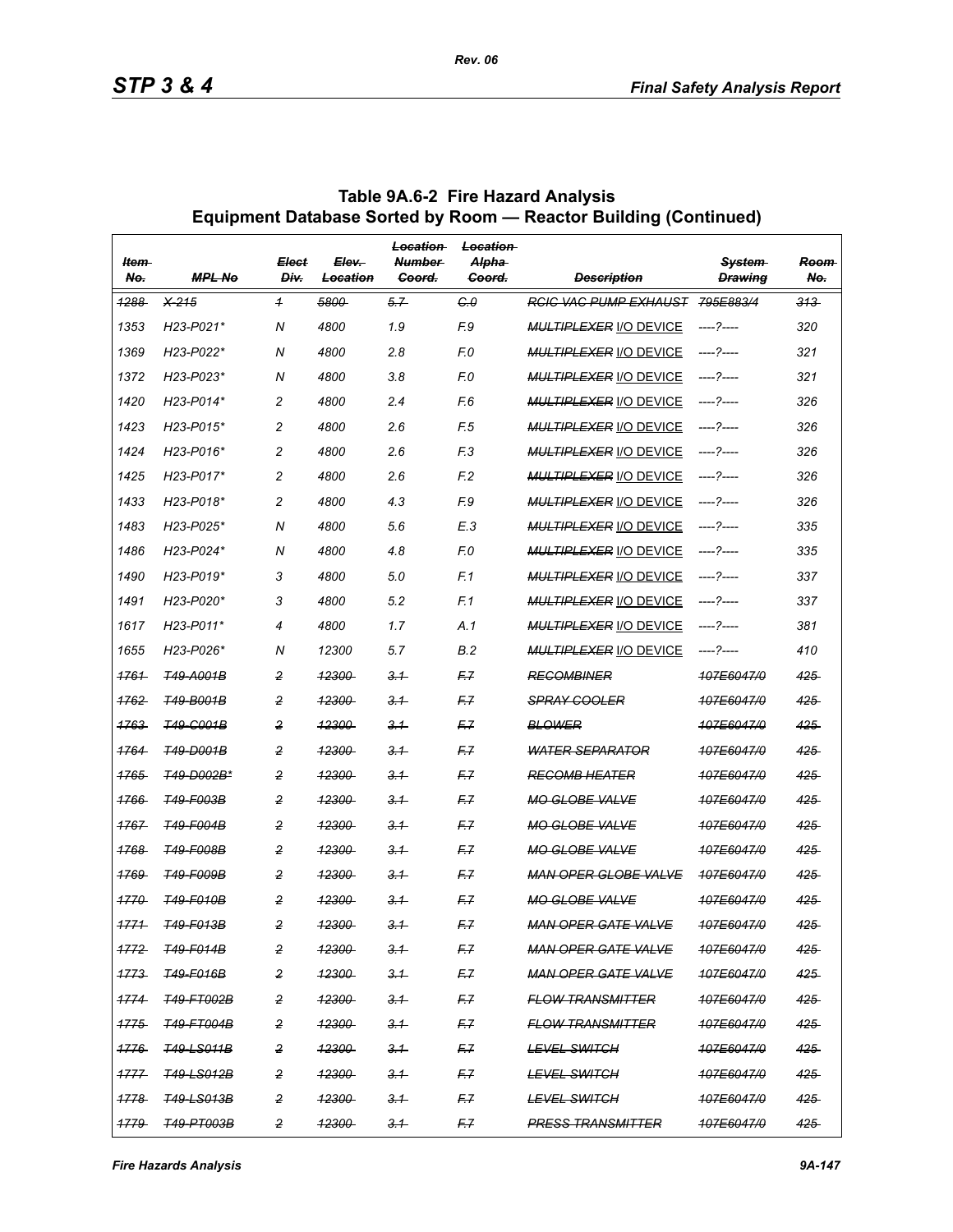| ltem-<br>Ne.     | <b>MPL No</b>           | Elect<br><b>Div</b> | Elev-<br>Location | Location<br><b>Number</b><br>Goord. | Location<br><del>Alpha</del><br>Goord. | <b>Description</b>          | <b>System</b><br><b>Drawing</b> | Room<br>Ne. |
|------------------|-------------------------|---------------------|-------------------|-------------------------------------|----------------------------------------|-----------------------------|---------------------------------|-------------|
| 1780             | <b>T49-TE001B</b>       | 2                   | 42300             | 3.1                                 | F.Z                                    | <b>TEMP ELEMENT</b>         | 107E6047/0                      | 425         |
| 1781             | <b>T49-TE005B</b>       | 2                   | <u> 12300-</u>    | 3.1                                 | F7                                     | <b>TEMP ELEMENT</b>         | 107E6047/0                      | 425         |
| <u> 1782 </u>    | <del>T49-TE006B-1</del> | 2                   | <del>12300</del>  | 3.1                                 | F.7                                    | <del>TEMP ELEMENT</del>     | <del>107E6047/0</del>           | 425         |
| 1783             | <b>T49-TE006B-2</b>     | 2                   | <del>12300</del>  | 3.1                                 | F.7                                    | <b>TEMP ELEMENT</b>         | 107E6047/0                      | 425         |
| 1784             | <del>T49-TE007B-1</del> | 2                   | <u> 12300-</u>    | 3.1                                 | F.Z                                    | <b>TEMP ELEMENT</b>         | 107E6047/0                      | 425         |
| 1785             | <del>T49-TE007B-2</del> | 2                   | 12300             | 3.1                                 | F.7                                    | <del>TEMP ELEMENT</del>     | <del>107E6047/0</del>           | $425 -$     |
| 1786             | <b>T49-TE008B-1</b>     | 2                   | 12300             | 3.1                                 | F.7                                    | <b>TEMP ELEMENT</b>         | 107E6047/0                      | 425         |
| 1787             | <del>T49-TE008B-2</del> | 2                   | 12300             | 3.1                                 | F.Z                                    | <b>TEMP ELEMENT</b>         | 107E6047/0                      | 425         |
| 1788             | <del>T49-TE009B-1</del> | 2                   | 42300             | 3.1                                 | F.7                                    | <del>TEMP ELEMENT-</del>    | <del>107E6047/0</del>           | $425 -$     |
| 1789             | <b>T49-TE009B-2</b>     | 2                   | 12300             | 3.1                                 | F7                                     | <b>TEMP ELEMENT</b>         | 107E6047/0                      | 425         |
| 1790             | <del>T49-TE010B-1</del> | 2                   | 12300             | 3.1                                 | F.Z                                    | <b>TEMP ELEMENT</b>         | 107E6047/0                      | 425         |
| 1791             | <del>T49-TE010B-2</del> | 2                   | 12300             | 3.1                                 | F.Z                                    | TEMP ELEMENT                | 107E6047/0                      | 425         |
| 1792             | <b>T49-TE011B</b>       | 2                   | 12300             | 3.1                                 | F7                                     | <b>TEMP ELEMENT</b>         | 107E6047/0                      | 425         |
| 1793             | <del>T49-TT609B</del>   | 2                   | 12300             | 3.1                                 | F.Z                                    | <b>TEMP TRANSMITTER</b>     | 107E6047/0                      | 425         |
| 1794             | U41-D108                | 2                   | 12300             | 2.7                                 | F <sub>5</sub>                         | FCS ROOM (B) HVH            | 107E5189/0                      | 425         |
| 1831             | <b>T49-A001A</b>        | 3                   | <del>12300</del>  | 4.0                                 | F.Z                                    | <b>REGOMBINER</b>           | 107E6047/0                      | 436         |
| 1832             | <del>149-B001A</del>    | 3                   | <u> 12300-</u>    | 4.0                                 | F.Z                                    | <b>SPRAY COOLER</b>         | 107E6047/0                      | 436         |
| 1833             | <del>749-C001A</del>    | 3                   | 12300             | 4.0                                 | F.Z                                    | <b>BLOWER</b>               | 107E6047/0                      | 436         |
| 1834             | <del>T49-D001A</del>    | 3                   | <del>12300</del>  | 4.0                                 | F7                                     | <b>WATER SEPARATOR</b>      | 107E6047/0                      | 436         |
| 1835             | <del>T49-D002A*</del>   | 3                   | <u> 12300-</u>    | 4.0                                 | F.Z                                    | <b>RECOMB HEATER</b>        | 107E6047/0                      | 436         |
| 1836             | <b>T49-F003A</b>        | 3                   | <b>12300</b>      | 4.0                                 | F.Z                                    | <b>MO GLOBE VALVE</b>       | 107E6047/0                      | 436         |
| 1837             | <b>T49-F004A</b>        | 3                   | <del>12300</del>  | 4.0                                 | F7                                     | <b>MO GLOBE VALVE</b>       | 107E6047/0                      | 436         |
| 1838             | <del>T49-F008A</del>    | 3                   | <u> 12300-</u>    | 4.0                                 | F.Z                                    | <b>MO GLOBE VALVE</b>       | 107E6047/0                      | 436         |
| 1839             | T49-F009A               | 3                   | <b>12300</b>      | 4.0                                 | F.Z                                    | <b>MAN OPER GLOBE VALVE</b> | 107F6047/0                      | 436         |
| <u> 1840 </u>    | <b>T49-F010A</b>        | 3                   | <del>12300</del>  | 4.0                                 | F.7                                    | <b>MO GLOBE VALVE</b>       | <b>407E6047/0</b>               | 436         |
| 1841             | <b>T49-F013A</b>        | 3                   | 12300             | 4.0                                 | F7                                     | <b>MAN OPER GATE VALVE</b>  | 107E6047/0                      | 436-        |
| <del>1842.</del> | <b>T49-F014A</b>        | з                   | <del>12300</del>  | 4.0                                 | F7                                     | <b>MAN OPER GATE VALVE</b>  | 107E6047/0                      | 436-        |
| <del>1843.</del> | <b>T49-F016A</b>        | з                   | <del>12300</del>  | 4.0                                 | F.7                                    | <b>MAN OPER GATE VALVE</b>  | 107E6047/0                      | 436         |
| 1844             | <del>T49-FT002A</del>   | 3                   | <del>12300</del>  | 4.0                                 | F7                                     | <b>FLOW TRANSMITTER</b>     | 107E6047/0                      | 436         |
| <del>1845</del>  | <del>T49-FT004A</del>   | З                   | <del>12300</del>  | 4.0                                 | F7                                     | <b>FLOW TRANSMITTER</b>     | 107E6047/0                      | 436         |
| <del>1846</del>  | <b>T49-LS011A</b>       | з                   | <del>12300</del>  | 4.0                                 | F.7                                    | <b>LEVEL SWITCH</b>         | 107E6047/0                      | 436         |
| 1847             | <b>T49-LS012A</b>       | з                   | <u> 12300-</u>    | 4.0                                 | F7                                     | <del>LEVEL SWITCH</del>     | 107E6047/0                      | 436         |
| <u> 1848 -</u>   | <del>749-LS013A</del>   | З                   | 12300             | 4.0                                 | F7                                     | <b>LEVEL SWITCH</b>         | 107E6047/0                      | 436         |

*Rev. 06*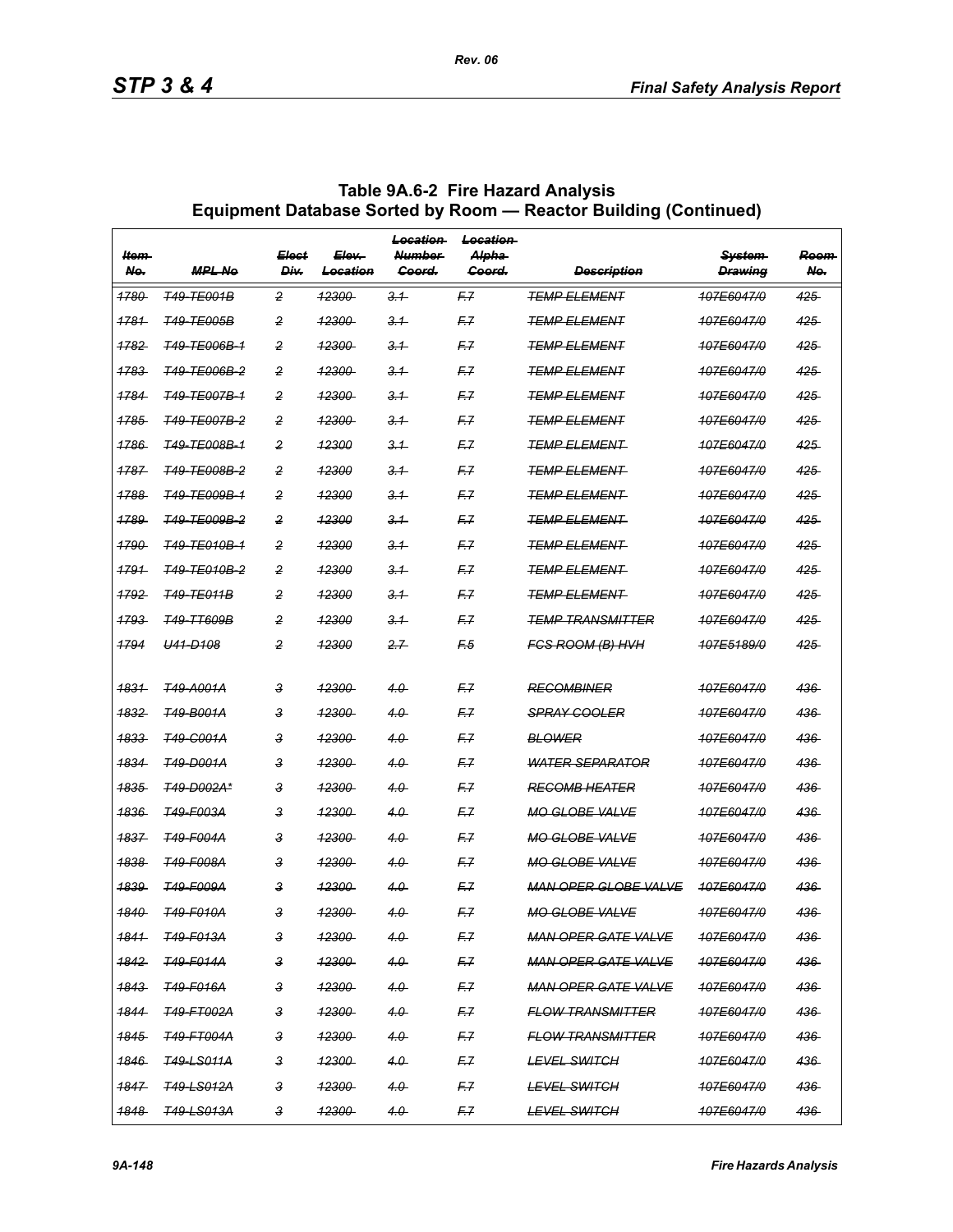| ltem-<br>No.     | <b>MPL Ne</b>                     | <b>Elect</b><br>Div. | Elev-<br>Location | <b>Location</b><br><b>Number</b><br>Goord. | <b>Location</b><br><del>Alpha</del><br><del>Goord.</del> | <b>Description</b>                                | <b>System</b><br><b>Drawing</b> | Room<br>Ne. |
|------------------|-----------------------------------|----------------------|-------------------|--------------------------------------------|----------------------------------------------------------|---------------------------------------------------|---------------------------------|-------------|
| <del>1849-</del> | T49-PT003A                        | з                    | <del>12300</del>  | $4.0 -$                                    | F.7                                                      | <b>PRESS TRANSMITTER</b>                          | <b>107E6047/0</b>               | 436         |
| 1850             | <b>T49-TE001A</b>                 | 3                    | <b>12300</b>      | 4.0                                        | F.Z                                                      | <b>TEMP ELEMENT</b>                               | 107E6047/0                      | 436         |
| 1851             | <b>T49-TE005A</b>                 | 3                    | <del>12300</del>  | $4.0 -$                                    | F.7                                                      | <b>TEMP ELEMENT</b>                               | <del>107E6047/0</del>           | 436         |
| <del>1852</del>  | <b>T49-TE006A-1</b>               | З                    | <del>12300</del>  | 4.0                                        | F.7                                                      | TEMP ELEMENT                                      | 407E6047/0                      | 436         |
| 1853             | <b>T49-TE006A-2</b>               | 3                    | <b>12300</b>      | 4.0                                        | F.Z                                                      | <b>TEMP ELEMENT</b>                               | 107E6047/0                      | 436         |
| 1854             | <b>T49-TE007A-1</b>               | з                    | <del>12300</del>  | $4.0 -$                                    | F.7                                                      | <b>TEMP ELEMENT</b>                               | <del>107E6047/0</del>           | 436         |
| 1855             | <b>T49-TE007A-2</b>               | З                    | <del>12300-</del> | 4.0                                        | F.7                                                      | <b>TEMP ELEMENT</b>                               | <del>107E6047/0</del>           | 436         |
| 1856             | <b>T49-TE008A-1</b>               | 3                    | <b>12300</b>      | 4.0                                        | F.Z                                                      | <b>TEMP ELEMENT</b>                               | 107E6047/0                      | 436         |
| 1857             | <del>T49-TE008A-2</del>           | з                    | <del>12300</del>  | $4.0 -$                                    | F.7                                                      | <b>TEMP ELEMENT</b>                               | <del>107E6047/0</del>           | 436         |
| <del>1858</del>  | <b>T49-TE009A-1</b>               | З                    | <del>12300-</del> | 4.0                                        | F.7                                                      | TEMP ELEMENT                                      | <del>107E6047/0</del>           | 436         |
| 1859             | <b>T49-TE009A-2</b>               | 3                    | 12300             | 4.0                                        | F.Z                                                      | <b>TEMP ELEMENT</b>                               | 107E6047/0                      | 436         |
| 1860             | <b>T49-TE010A-1</b>               | 3                    | <del>12300</del>  | 4.0                                        | F.Z                                                      | <b>TEMP ELEMENT</b>                               | 107E6047/0                      | 436         |
| <del>1861</del>  | <b>T49-TE010A-2</b>               | З                    | <del>12300</del>  | 4.0                                        | F.7                                                      | TEMP ELEMENT                                      | <del>107E6047/0</del>           | 436         |
| <u> 1862 </u>    | <b>T49-TE011A</b>                 | 3                    | <u> 12300 </u>    | 4.0                                        | F.Z                                                      | <b>TEMP ELEMENT</b>                               | 107E6047/0                      | 436         |
| <u> 1863 </u>    | <b>T49-TT609A</b>                 | 3                    | 12300             | $40 -$                                     | F.Z                                                      | <b>TEMP TRANSMITTER</b>                           | 107E6047/0                      | 436         |
| <del>1864</del>  | U <sub>41</sub> -D <sub>107</sub> | 3                    | <del>12300</del>  | 4.6                                        | F.9                                                      | <b>FGS ROOM (G) HVH</b>                           | <del>107E5189/0</del>           | 436         |
|                  |                                   |                      |                   |                                            |                                                          |                                                   |                                 |             |
| 2222             | <b>T49-F001C</b>                  |                      | 20100             | 2.7                                        | E.4                                                      | <b>MO GATE VALVE</b>                              | 107E6047/0                      | 521         |
| 2223             | <b>T49-F002B</b>                  |                      | 20100             | 2.7                                        | E.4                                                      | <b>AO GATE VALVE</b>                              | 107E6047/0                      | 521         |
| 2224             | T49-F002B-1                       |                      | <del>20100-</del> | 2.7                                        | E.4                                                      | <del>SOLENOID VALVE</del>                         | <del>107E6047/0</del>           | 521         |
| 2225             | T49-F002B-2                       |                      | 20100             | 2.7                                        | E.4                                                      | <del>SOLENOID VALVE</del>                         | 107E6047/0                      | 521         |
| 2227             | $X-082$                           | 2                    | 20100             | 2.7                                        | E.4                                                      | <b>FGS INTAKE</b>                                 | NT-1006643                      | 521         |
| 2247             | <b>T49-F001B</b>                  |                      | <del>20100</del>  | 5.7                                        | D.8                                                      | <b>MO GATE VALVE</b>                              | 107E6047/0                      | 530         |
| 2248             | <b>T49-F002C</b>                  |                      | <del>20100</del>  | 5.7                                        | <b>D.8</b>                                               | AO GATE VALVE                                     | 107E6047/0                      | 530         |
| 2249             | T49-F002C-1                       |                      | 20100             | 5.7                                        | D.8                                                      | <b>SOLENOID VALVE</b>                             | 407E6047/0                      | 530         |
| 2250             | T49-F002C-2                       |                      | <del>20100</del>  | 5.7                                        | <del>D.8</del>                                           | <del>SOLENOID VALVE</del>                         | <del>107E6047/0</del>           | 530         |
| 2301             | H23-P027*                         | N                    | 18100             | 1.9                                        | <b>B.2</b>                                               | MULTIPLEXER I/O DEVICE                            | ----?----                       | 547         |
| 2302             | H23-P028*                         | N                    | 18100             | 1.9                                        | B.3                                                      | MULTIPLEXER <u>I/O DEVICE</u>                     | -----?----                      | 547         |
| 2471             | <del>R23 P/C EN110A</del>         | - <del>N1</del>      | 23500             | 45                                         | A.5                                                      | <del>P/C EN110A - LO VOLT -</del><br><b>SWTGR</b> | <del>107E5072/0</del>           | 640         |
| 2472             | <b>R23 P/C EN110B</b>             | A <sup>2</sup>       | 23500             | 1.2                                        | A.5                                                      | <b>P/C EN110A - LO VOLT</b><br><b>SWTGR</b>       | 107E5072/0                      | 640         |
| 2473             | <b>R23 P/C EN110C</b>             | <b>N3</b>            | 23500             | $+2$                                       | A.2                                                      | P/G EN110G - LO VOLT<br><b>SWTGR</b>              | 407E5072/0                      | 640         |

*Rev. 06*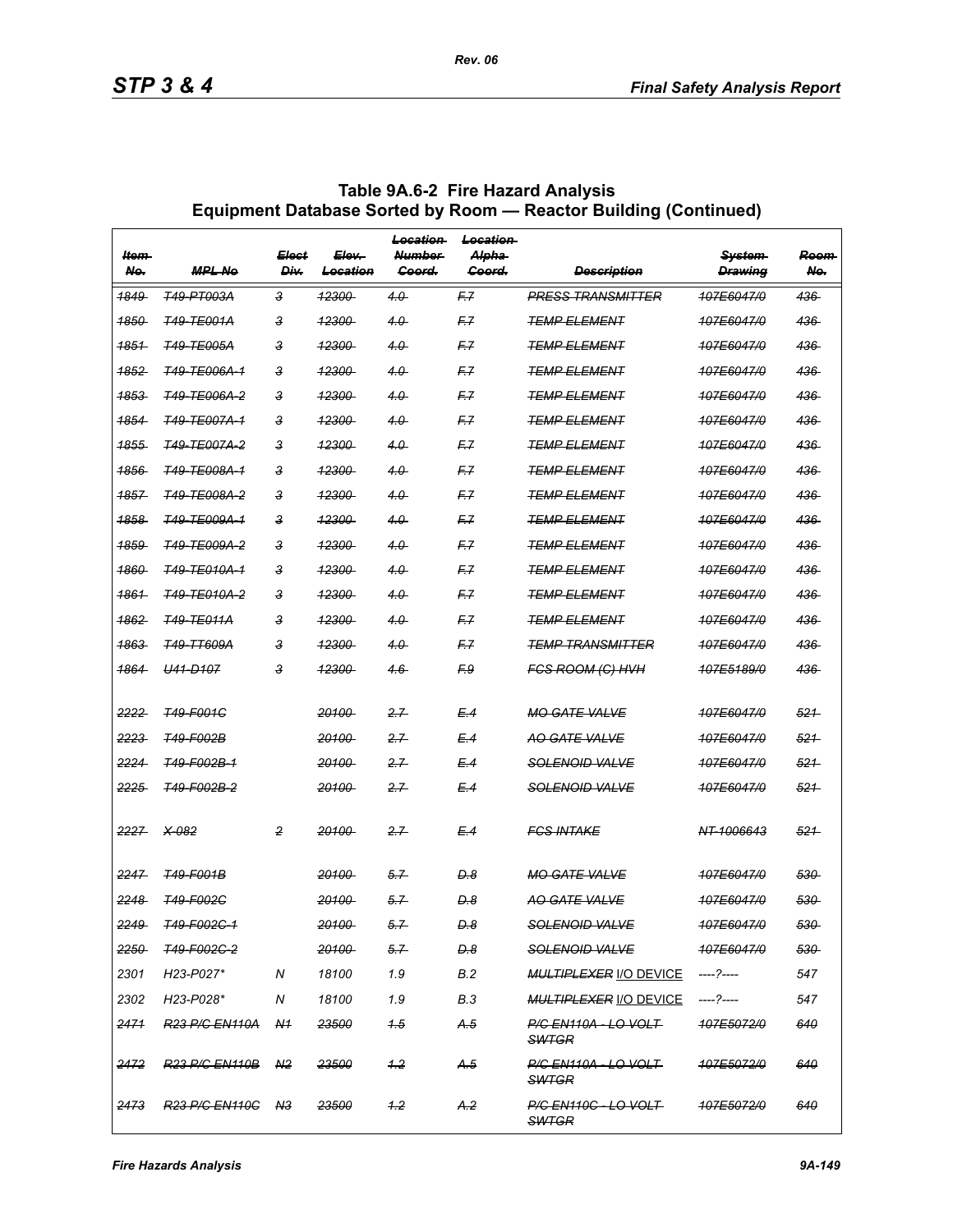| Item-<br>No. | <b>MPL No</b>                   | <b>Elect</b><br>Div. | Elev-<br>Location | <del>Location</del><br><b>Number</b><br>Goord. | Location<br>Alpha<br>Goord. | <b>Description</b>            | <b>System</b><br><b>Drawing</b> | Room<br>Ne. |
|--------------|---------------------------------|----------------------|-------------------|------------------------------------------------|-----------------------------|-------------------------------|---------------------------------|-------------|
| 2475         | <b>R24 MGG</b><br><b>EN110A</b> | N <sub>1</sub>       | 23500             | 4.3                                            | <b>B.5</b>                  | <del>MGC EN110A</del><br>R/B  | 107E5072/0                      | 640         |
| 2475a        | <b>R24 MGG</b><br><b>EN110B</b> | N <sub>2</sub>       | 23500             | 4.3                                            | B.6                         | <b>MGG EN110B-</b><br>R/B     | 107E5072/0                      | 640         |
| 2476         | <b>R24 MGC</b><br><b>EN110G</b> | N <sub>3</sub>       | 23500             | 1.3                                            | B.7                         | <b>MGC EN110C - R/B</b>       | 107E5072/0                      | 640         |
| 2477         | H23-P029*                       | $\overline{N}$       | 23500             | 1.9                                            | C.3                         | <b>MULTIPLEXER I/O DEVICE</b> | ----- 2----                     | 640         |
| 2478         | H23-P030*                       | N                    | 23500             | 1.9                                            | C.5                         | <b>MULTIPLEXER I/O DEVICE</b> | $--- 2---$                      | 640         |
| 2479         | H23-P031*                       | $\overline{N}$       | 23500             | 1.9                                            | C.7                         | <b>MULTIPLEXER I/O DEVICE</b> | ----- 2----                     | 640         |
| 2774         | H23-P032*                       | $\overline{N}$       | 31700             | 6.2                                            | E.4                         | <b>MULTIPLEXER I/O DEVICE</b> | ----- 2----                     | 715         |
| 2775         | H23-P033*                       | $\overline{N}$       | 31700             | 6.2                                            | E.5                         | <b>MULTIPLEXER I/O DEVICE</b> | $--- 2---$                      | 715         |
| 2776         | H23-P034*                       | N                    | 31700             | 6.2                                            | E.7                         | <b>MULTIPLEXER I/O DEVICE</b> | ----- 2----                     | 715         |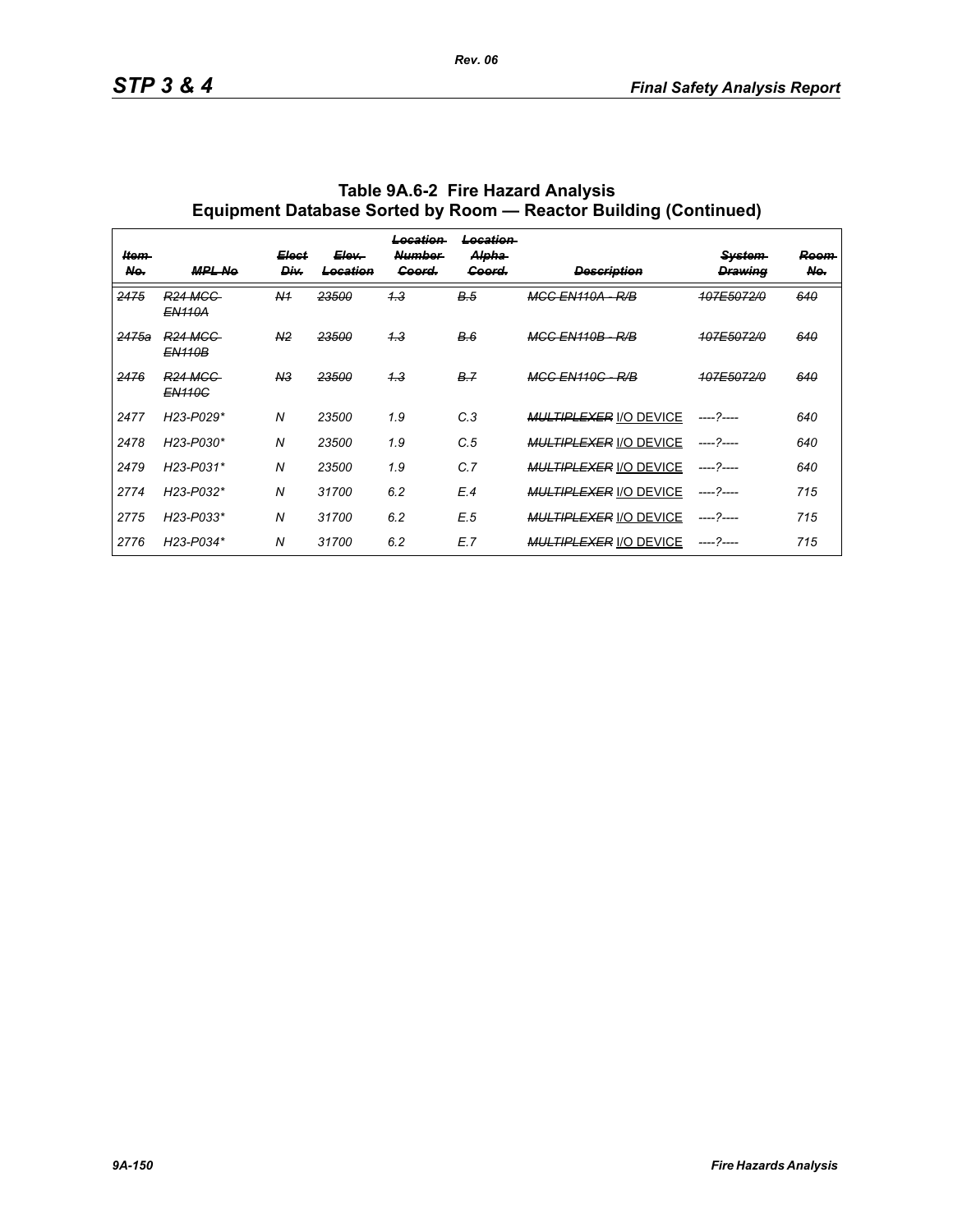| Table 9A.6-3 Fire Hazard Analysis Equipment Data Base - Sorted by Room - Control |
|----------------------------------------------------------------------------------|
| <b>Building</b>                                                                  |

| <b>ITEM</b><br><u>NO.</u> | <b>MPL</b><br>NO.         | <b>ELECT</b><br>DIV. | ELEV.<br><b>LOCATION</b> | _OCATION<br><b>NUMBER</b><br><b>COORD.</b> | LOCATION<br><b>ALPHA</b><br><b>COORD.</b> | <b>DESCRIPTION</b>                                               | <b>SYSTEM</b><br><b>DRAWING</b>     | <b>ROOM</b><br><u>NO.</u> |
|---------------------------|---------------------------|----------------------|--------------------------|--------------------------------------------|-------------------------------------------|------------------------------------------------------------------|-------------------------------------|---------------------------|
| 169                       | <del>C81-D001A*</del>     | N                    | 12300                    | 2.50                                       | J.3                                       | <b>RIP MG SET A</b>                                              | 107E5072                            | 501                       |
| 170                       | <del>U41-D132A</del>      | N                    | 12300                    | <u>1.80</u>                                | J.4                                       | <b>MG SET ROOM FGU A</b>                                         | 107E5189/0                          | 501                       |
| 171                       | <del>C81-P001A</del>      | N                    | 12300                    | 2.50                                       | J.7                                       | <b>PIP MC A CONTROL PNI</b><br><del>ni won con noc rive</del>    | $-2$                                | 502                       |
| 172                       | C81-D001B*                | N                    | <u> 12200</u><br>72300   | 2.50                                       | K <sub>1</sub>                            | <b>RIP MG SET B</b>                                              | $107E$ 5072<br><del>,,,,,,,,,</del> | 503                       |
| 173                       | <del>U41-D132B</del>      | N                    | 12300                    | <b>1.80</b>                                | K.4                                       | <b>MG SET ROOM FGU B</b>                                         | 107E5189/0                          | 503                       |
| 474                       | C81_P001B<br><del>.</del> | N                    | 12300<br>, 2000          | 2.50                                       | K.4                                       | <b>PIP MC R CONTROL PNIL</b><br><del>NF WG B GGIVINGET IVE</del> |                                     | 504                       |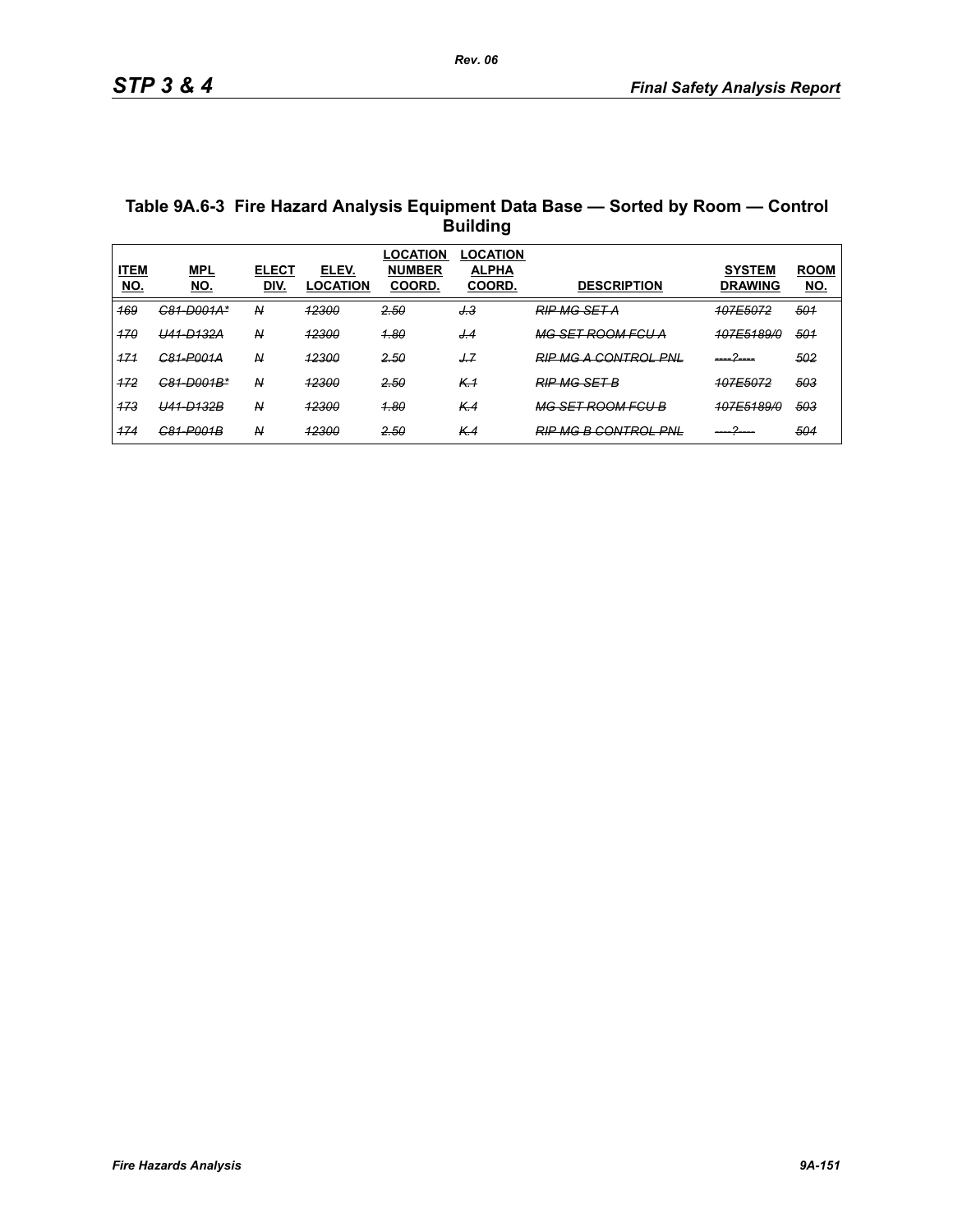| <b>WBS</b>      | Elec Div. | Elev<br>Loc. | Loc No.<br>Coord | <b>Loc</b><br>Alpha<br>Coord | <b>Description</b>                     | Room<br>No. |
|-----------------|-----------|--------------|------------------|------------------------------|----------------------------------------|-------------|
| K11             | N         | 2300         | 7.8              | B.2                          | LCW SUMP (A)                           | 110         |
| K11             | N         | 2300         | 7.8              | <b>B.8</b>                   | HCW SUMP (A)                           | 110         |
| K11             | Ν         | 2300         | 7.2              | <b>B.2</b>                   | SD SUMP (A)                            | 110         |
| P <sub>52</sub> | N         | 6300         | 10.4             | C.7                          | INSTRUMENT AIR COMPRESSOR (A)          | 111         |
| P <sub>52</sub> | N         | 6300         | 10.4             | D.3                          | INSTRUMENT AIR COMPRESSOR (B)          | 111         |
| P <sub>52</sub> | Ν         | 6300         | 10.4             | C.4                          | INSTRUMENT AIR RECEIVER TANK           | 111         |
| P <sub>52</sub> | N         | 6300         | 10.5             | <b>B.3</b>                   | INSTRUMENT AIR DRYER PACKAGE UNIT (A)  | 111         |
| P <sub>52</sub> | N         | 6300         | 10.5             | B.7                          | INSTRUMENT AIR DRYER PACKAGE UNIT (B)  | 111         |
| P51             | N         | 6300         | 10.4             | E.0                          | STATION AIR COMPRESSOR (A)             | 111         |
| P51             | N         | 6300         | 10.4             | E.5                          | STATION AIR COMPRESSOR (B)             | 111         |
| P <sub>51</sub> | N         | 6300         | 10.5             | D.7                          | STATION AIR RECEIVER TANK              | 111         |
| U41             | N         | 6300         | 10.5             | E.9                          | IA&SA ROOM L/C                         | 111         |
| N62             | N         | 2300         | 2.3              | C.2                          | OG CHARCOAL ABSORBER                   | 112         |
| N62             | N         | 2300         | 2.3              | C.5                          | OG CHARCOAL ABSORBER                   | 112         |
| N62             | N         | 2300         | 2.7              | C.2                          | OG CHARCOAL ABSORBER                   | 112         |
| N62             | N         | 2300         | 2.7              | C.5                          | OG CHARCOAL ABSORBER                   | 112         |
| N22             | N         | 2300         | 7.5              | G.7                          | HIGH PRESSURE HEATER DRAIN PUMP (A)    | 113         |
| N <sub>22</sub> | N         | 2300         | 7.5              | G <sub>4</sub>               | HIGH PRESSURE HEATER DRAIN PUMP (B)    | 113         |
| N22             | N         | 2300         | 7.5              | F.7                          | HIGH PRESSURE HEATER DRAIN PUMP (C)    | 113         |
| N22             | N         | 2300         | 7.5              | F.4                          | HIGH PRESSURE HEATER DRAIN PUMP (D)    | 113         |
| N61             | N         | 2300         | 4.0              | F <sub>5</sub>               | CONDENSER (A)                          | 120         |
| N61             | N         | 2300         | 4.0              | E.5                          | CONDENSER (B)                          | 120         |
| N61             | N         | 2300         | 4.0              | D.5                          | CONDENSER (C)                          | 120         |
| N <sub>22</sub> | N         | 2300         | 2.3              | F.O                          | 1ST FEED WATER HEATER DRAIN COOLER (A) | 120         |
| N <sub>22</sub> | N         | 2300         | 3.8              | E.6                          | 1ST FEED WATER HEATER DRAIN COOLER (B) | 120         |
| N22             | N         | 2300         | 2.3              | D.7                          | 1ST FEED WATER HEATER DRAIN COOLER (C) | 120         |
| N71             | N         | 2300         | 3.2              | <b>B.9</b>                   | <b>CW SUMP</b>                         | 121         |
| N21             | N         | 2300         | 8.5              | H.6                          | CONDENSATE WATER RECOVERY TANK         | 131         |
| N21             | N         | 2300         | 6.4              | A.4                          | HIGH PRESSURE CONDENSATE PUMP (A)      | 132         |
| N21             | N         | 2300         | 5.5              | A.4                          | HIGH PRESSURE CONDENSATE PUMP (B)      | 132         |
| N21             | N         | 2300         | 4.9              | A.4                          | HIGH PRESSURE CONDENSATE PUMP (C)      | 132         |
| N21             | N         | 2300         | 3.9              | A.4                          | HIGH PRESSURE CONDENSATE PUMP (D)      | 132         |
| N21             | N         | 2300         | 7.7              | E.8                          | LOW PRESSURE CONDENSATE PUMP (A)       | 140         |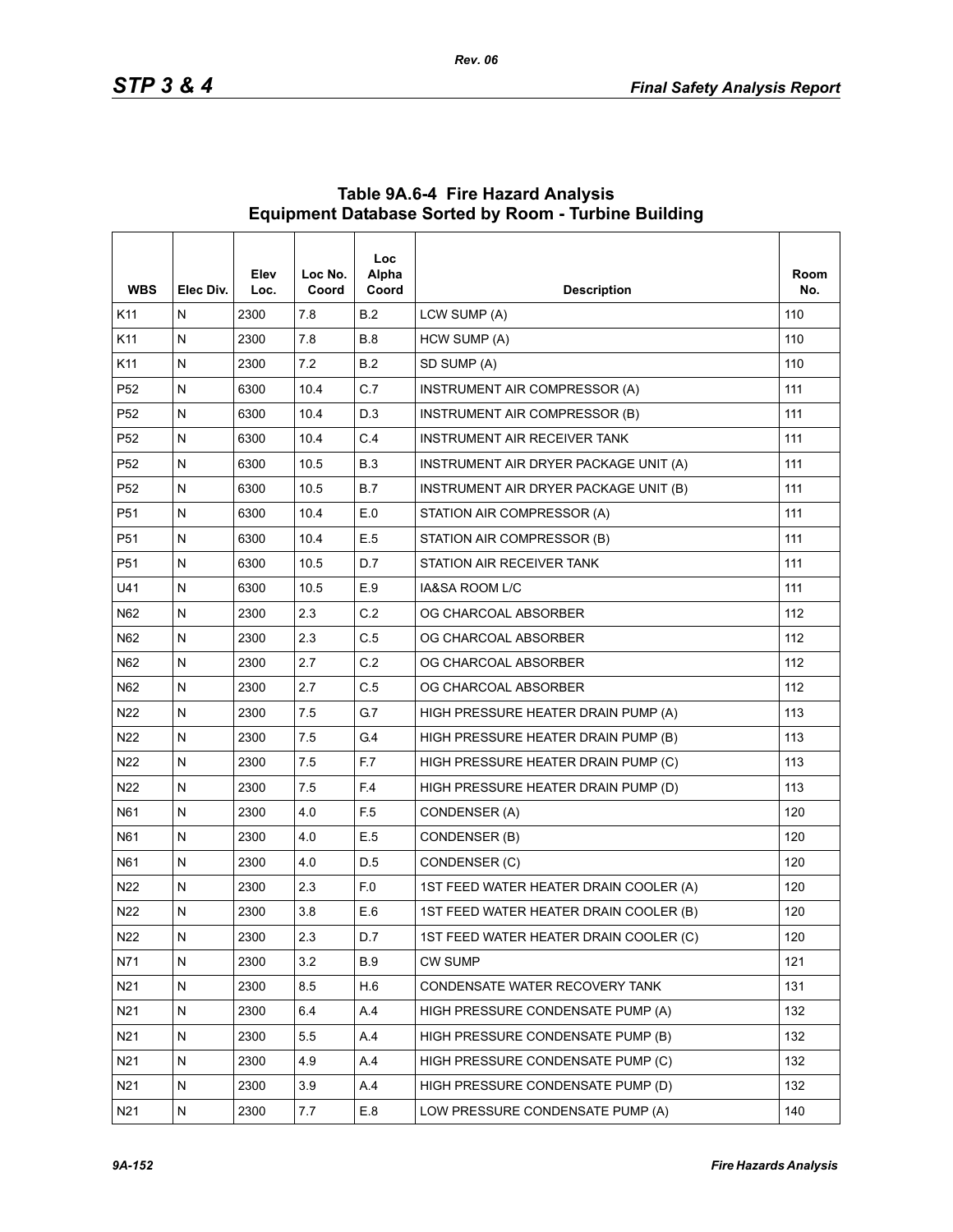| <b>WBS</b>      | Elec Div.    | Elev<br>Loc. | Loc No.<br>Coord | <b>Loc</b><br>Alpha<br>Coord | <b>Description</b>               | Room<br>No. |
|-----------------|--------------|--------------|------------------|------------------------------|----------------------------------|-------------|
| N <sub>21</sub> | N            | 2300         | 7.7              | E.5                          | LOW PRESSURE CONDENSATE PUMP (B) | 140         |
| N21             | ${\sf N}$    | 2300         | 7.7              | E.2                          | LOW PRESSURE CONDENSATE PUMP (C) | 140         |
| N21             | $\mathsf{N}$ | 2300         | 7.7              | D.8                          | LOW PRESSURE CONDENSATE PUMP (D) | 140         |
| N <sub>21</sub> | N            | 2300         | 7.8              | D.5                          | CAND WATER COLLECTING PUMP       | 140         |
| K11             | $\mathsf{N}$ | 2300         | 3.6              | G8                           | LCW SUMP (B)                     | 142         |
| K11             | N            | 2300         | 3.2              | G.8                          | HCW SUMP (B)                     | 142         |
| K11             | $\mathsf{N}$ | 2300         | 3.2              | G.3                          | SD SUMP (B)                      | 142         |
| K21             | $\mathsf{N}$ | 2300         | 7.4              | C.2                          | CF BACKWASH TRANSFER TANK        | 143         |
| K21             | N            | 2300         | 7.2              | C.8                          | CF BACKWASH TRANSFER PUMP (A)    | 144         |
| K <sub>21</sub> | $\mathsf{N}$ | 2300         | 7.6              | C.8                          | CF BACKWASH TRANSFER PUMP (B)    | 144         |
| N27             | ${\sf N}$    | 2300         | 6.4              | <b>B.2</b>                   | <b>DRAIN STRAINER</b>            | 1X1         |
| N <sub>27</sub> | N            | 2300         | 6.5              | <b>B.5</b>                   | <b>RESIN STORAGE TANK</b>        | 1X1         |
| N <sub>27</sub> | N            | 2300         | 6.5              | <b>B.8</b>                   | <b>RESIN STORAGE TANK</b>        | 1X1         |
| H <sub>22</sub> | ${\sf N}$    | 2300         | 5.8              | <b>B.4</b>                   | <b>LOCAL RACK</b>                | 1X2         |
| H <sub>22</sub> | N            | 2300         | 5.8              | <b>B.6</b>                   | <b>LOCAL RACK</b>                | 1X2         |
| H <sub>22</sub> | N            | 2300         | 4.2              | B.2                          | <b>LOCAL RACK</b>                | 1X2         |
| H <sub>22</sub> | ${\sf N}$    | 2300         | 4.5              | <b>B.1</b>                   | <b>LOCAL RACK</b>                | 1X2         |
| H <sub>22</sub> | N            | 2300         | 4.8              | <b>B.4</b>                   | <b>LOCAL RACK</b>                | 1X2         |
| H <sub>22</sub> | N            | 2300         | 4.8              | <b>B.6</b>                   | <b>LOCAL RACK</b>                | 1X2         |
| H <sub>22</sub> | ${\sf N}$    | 2300         | 4.5              | <b>B.8</b>                   | <b>LOCAL RACK</b>                | 1X2         |
| H <sub>22</sub> | N            | 2300         | 4.2              | C.1                          | <b>LOCAL RACK</b>                | 1X2         |
| C81             | N            | 2300         | 6.8              | <b>B.4</b>                   | <b>CD RECIRCULATION PUMP</b>     | 1X3         |
| H21             | ${\sf N}$    | 2300         | 5.3              | <b>B.1</b>                   | <b>LOCAL PANEL</b>               | 1X3         |
| H <sub>21</sub> | N            | 2300         | 5.4              | B.1                          | <b>LOCAL PANEL</b>               | 1X3         |
| H <sub>21</sub> | N            | 2300         | 5.6              | B.1                          | <b>LOCAL PANEL</b>               | 1X3         |
| H <sub>21</sub> | ${\sf N}$    | 2300         | 5.8              | <b>B.1</b>                   | <b>LOCAL PANEL</b>               | 1X3         |
| N34             | ${\sf N}$    | 6300         | 3.6              | H.3                          | OILSTORAGE TANK (A)              | 1Y1         |
| N34             | ${\sf N}$    | 6300         | 3.6              | H.7                          | OILSTORAGE TANK (B)              | 1Y1         |
| N34             | N            | 6300         | 3.8              | H.5                          | OIL TRANSFER PUMP                | 1Y1         |
| H <sub>22</sub> | ${\sf N}$    | 6300         | 3.8              | H.6                          | <b>LOCAL RACK</b>                | 1Y1         |
| P81             | N            | 6300         | 10.4             | G.9                          | BREATHING AIR COMPRESSOR AREA    | 1Y2         |
| R <sub>24</sub> | N            | 6300         | 8.7              | <b>B.4</b>                   | Non-1E MCC SA130                 | 1Y3         |
| R <sub>24</sub> | ${\sf N}$    | 6300         | 8.7              | C.1                          | Non-1E MCC SA131                 | 1Y3         |
| R <sub>24</sub> | N            | 6300         | 8.7              | D.6                          | Non-1E MCC SA132                 | 1Y3         |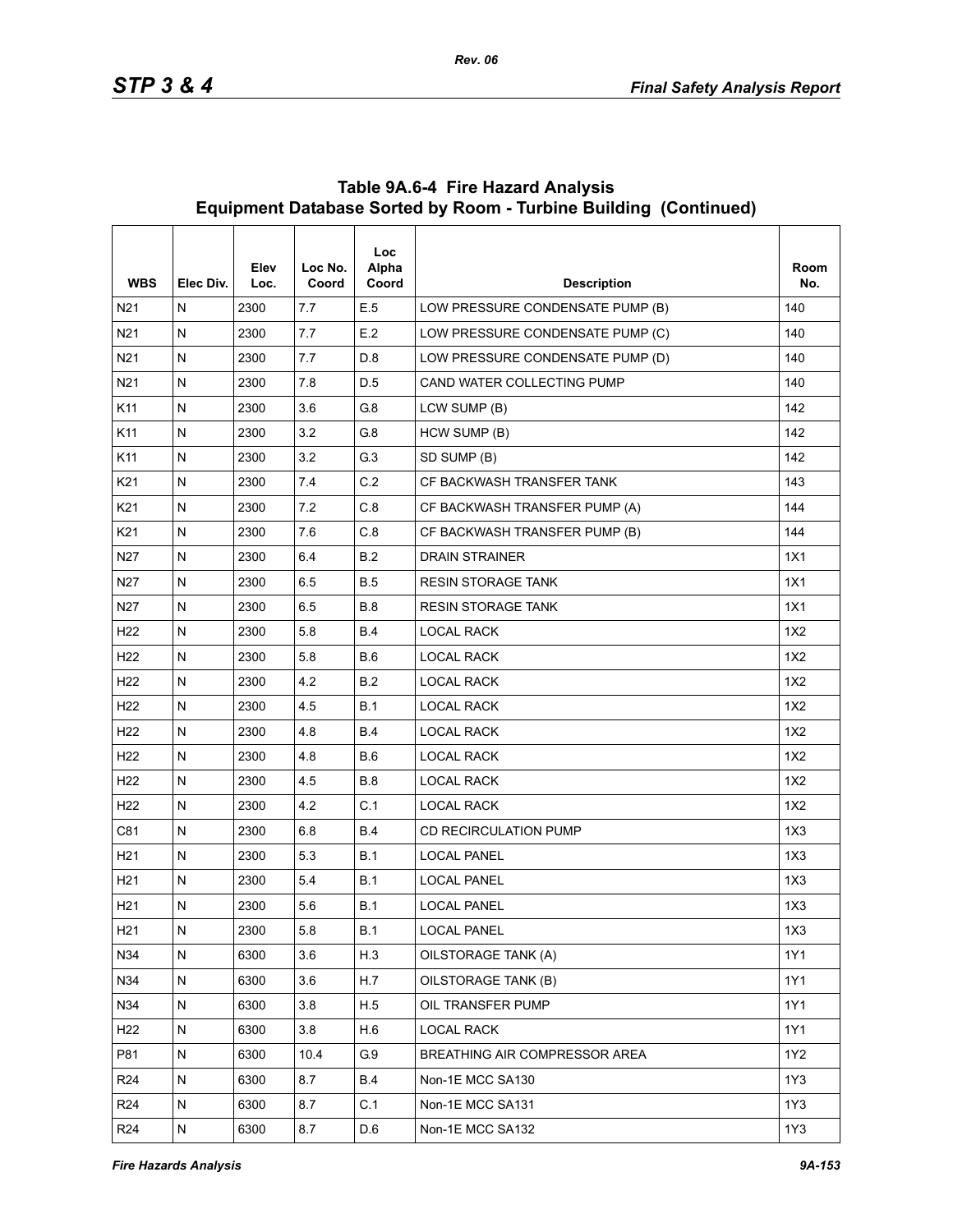| <b>WBS</b>      | Elec Div.    | Elev<br>Loc. | Loc No.<br>Coord | <b>Loc</b><br>Alpha<br>Coord | <b>Description</b>       | Room<br>No. |
|-----------------|--------------|--------------|------------------|------------------------------|--------------------------|-------------|
| R <sub>24</sub> | N            | 6300         | 8.7              | E.1                          | Non-1E MCC SA133         | 1Y3         |
| R <sub>24</sub> | N            | 6300         | 8.7              | E.5                          | Non-1E MCC SB130         | 1Y3         |
| R <sub>24</sub> | N            | 6300         | 7.1              | C.6                          | Non-1E MCC SB131         | 1Y3         |
| R <sub>24</sub> | N            | 6300         | 7.6              | C.6                          | Non-1E MCC SB132         | 1Y3         |
| R <sub>24</sub> | N            | 6300         | 74               | D.4                          | Non-1E MCC SB133         | 1Y3         |
| R <sub>24</sub> | N            | 6300         | 8.7              | G.2                          | Non-1E MCC SC130         | 1Y3         |
| R <sub>24</sub> | N            | 6300         | 8.7              | G.6                          | Non-1E MCC SC132         | 1Y3         |
| H <sub>22</sub> | N            | 6300         | 4.2              | <b>B.8</b>                   | <b>LOCAL RACK</b>        | 1Y4         |
| H <sub>22</sub> | N            | 6300         | 4.5              | <b>B.8</b>                   | <b>LOCAL RACK</b>        | 1Y4         |
| R <sub>22</sub> | N            | 12300        | 10.2             | H.5                          | Non-1E M/C A1            | 210         |
| R <sub>22</sub> | N            | 12300        | 10.5             | H.5                          | Non-1E M/C C1            | 210         |
| R <sub>22</sub> | N            | 12300        | 10.2             | G.3                          | Non-1E M/C B1            | 210         |
| R <sub>22</sub> | N            | 12300        | 10.6             | G.3                          | Non-1E M/C D1            | 210         |
| R <sub>22</sub> | N            | 12300        | 10.9             | H.4                          | Non-1E M/C A2-4-5        | 210         |
| R <sub>22</sub> | $\mathsf{N}$ | 12300        | 9.4              | H.4                          | Non-1E M/C B2-4-5        | 210         |
| R <sub>22</sub> | N            | 12300        | 9.6              | H.4                          | Non-1E M/C C2-4-5        | 210         |
| N62             | N            | 12300        | 2.7              | <b>B.9</b>                   | <b>OG FILTER</b>         | 211         |
| N62             | N            | 12300        | 2.3              | <b>B.8</b>                   | <b>GUARD BED</b>         | 211         |
| N21             | N            | 12300        | 6.6              | H.5                          | MD-RFP (A)               | 213         |
| N21             | N            | 12300        | 6.6              | G.5                          | $MD-RFP(B)$              | 213         |
| R <sub>22</sub> | N            | 12300        | 6.6              | H.5                          | M/D RFP Motor A          | 213         |
| R <sub>22</sub> | Ν            | 12300        | 6.6              | G <sub>5</sub>               | M/D RFP Motor B          | 213         |
| U41             | N            | 12300        | 7.2              | G.2                          | CONDENSER ROOM L/C (A)   | 213         |
| U41             | N            | 12300        | 7.7              | G.2                          | CONDENSER ROOM L/C (B)   | 213         |
| R <sub>22</sub> | N            | 12300        | 7.7              | J.5                          | M/D RFP ASD (A)          | 214         |
| R <sub>22</sub> | N            | 12300        | 4.2              | J.5                          | M/D RFP ASD (B)          | 214         |
| R <sub>22</sub> | N            | 6300         | 7.7              | J.5                          | MD RFP ASD (C)           | 214-2       |
| R <sub>22</sub> | N            | 6300         | 4.2              | J.5                          | MD RFP ASD (D)           | $214 - 2$   |
| N <sub>21</sub> | ${\sf N}$    | 12300        | 3.6              | H.5                          | $MD-RFP(C)$              | 215         |
| N21             | ${\sf N}$    | 12300        | 3.6              | G.5                          | MD-RFP (D)               | 215         |
| R <sub>22</sub> | N            | 12300        | 3.6              | H.5                          | M/D RFP Motor C          | 215         |
| R <sub>22</sub> | N            | 12300        | 3.6              | G.5                          | M/D RFP Motor D          | 215         |
| N26             | N            | 6300         | 5.5              | C.0                          | <b>BACKWASH AIR TANK</b> | 221         |
| N26             | ${\sf N}$    | 6300         | 5.5              | <b>B.6</b>                   | PRE-AIR FILTER VESSEL    | 221         |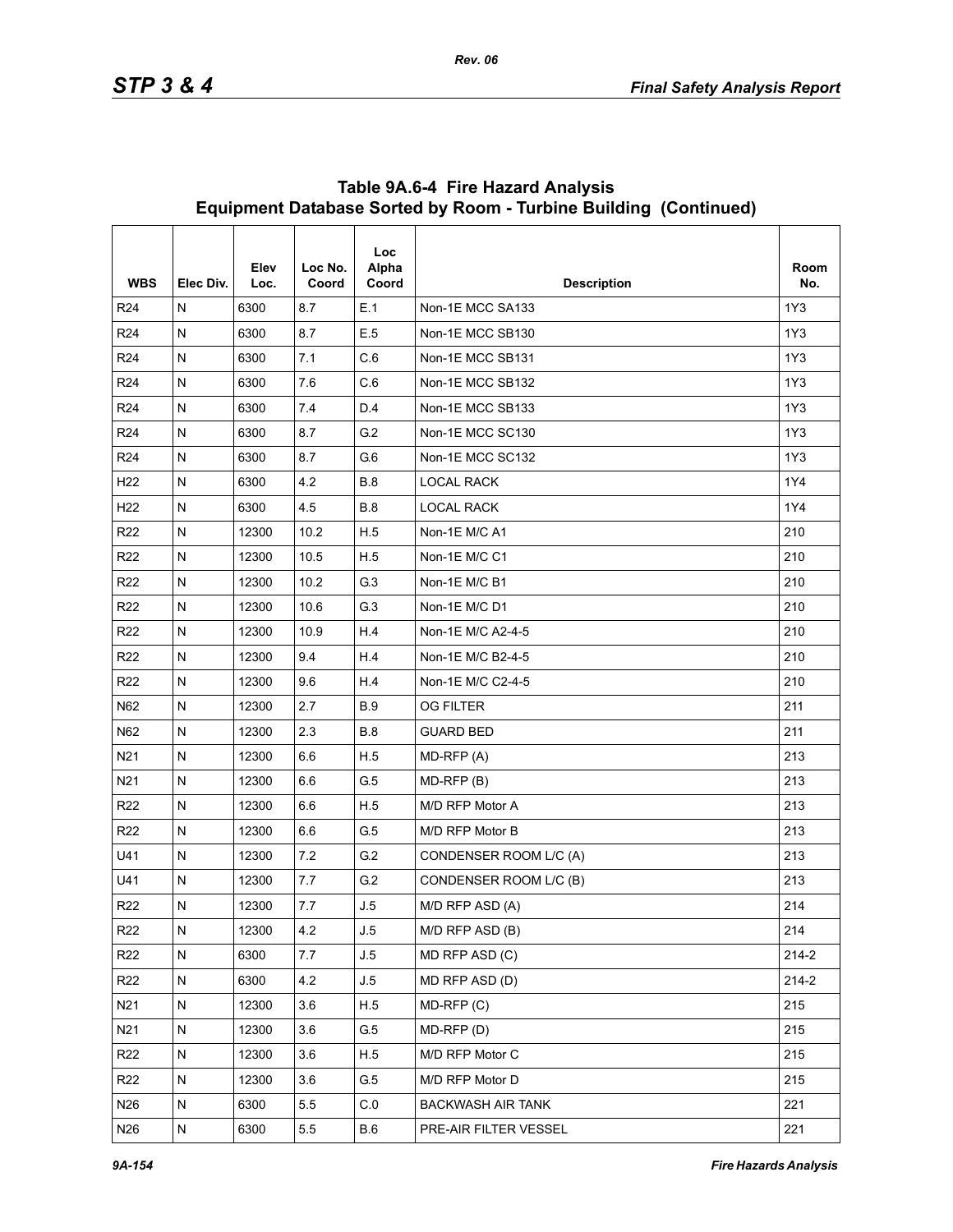| <b>WBS</b>      | Elec Div.    | Elev<br>Loc. | Loc No.<br>Coord | Loc<br>Alpha<br>Coord   | <b>Description</b>       | Room<br>No. |
|-----------------|--------------|--------------|------------------|-------------------------|--------------------------|-------------|
| N <sub>26</sub> | N            | 6300         | 5.9              | <b>B.7</b>              | <b>AIR FILTER VESSEL</b> | 221         |
| H <sub>22</sub> | N            | 6300         | 5.9              | <b>B.4</b>              | <b>LOCAL RACK</b>        | 221         |
| H <sub>22</sub> | N            | 6300         | 5.9              | B.6                     | <b>LOCAL RACK</b>        | 221         |
| H <sub>22</sub> | N            | 6300         | 4.0              | <b>B.6</b>              | <b>LOCAL RACK</b>        | 221         |
| H <sub>22</sub> | N            | 6300         | 4.4              | B.1                     | <b>LOCAL RACK</b>        | 221         |
| H <sub>22</sub> | N            | 6300         | 4.6              | B.1                     | <b>LOCAL RACK</b>        | 221         |
| H <sub>22</sub> | N            | 6300         | 4.9              | B.2                     | <b>LOCAL RACK</b>        | 221         |
| H <sub>22</sub> | N            | 6300         | 4.9              | <b>B.4</b>              | <b>LOCAL RACK</b>        | 221         |
| H <sub>22</sub> | ${\sf N}$    | 6300         | 3.0              | <b>B.5</b>              | <b>LOCAL RACK</b>        | 221         |
| P <sub>22</sub> | N            | 2300         | 7.4              | J.0                     | TCW PUMP (A)             | 224         |
| P <sub>22</sub> | N            | 2300         | 7.7              | J.0                     | TCW PUMP (B)             | 224         |
| P <sub>22</sub> | N            | 2300         | 6.3              | J.0                     | TCW PUMP (C)             | 224         |
| P <sub>22</sub> | N            | 2300         | 5.9              | H.5                     | TCW HEAT EXCHANGER (A)   | 224         |
| P <sub>22</sub> | N            | 2300         | 5.9              | H.8                     | TCW HEAT EXCHANGER (B)   | 224         |
| P <sub>22</sub> | N            | 2300         | 5.9              | J.4                     | TCW HEAT EXCHANGER (C)   | 224         |
| K11             | N            | 2300         | 7.1              | H.4                     | NRD SUMP                 | 224         |
| N34             | N            | 6300         | 7.5              | H.3                     | OIL PURIFICATION UNIT    | 230         |
| N34             | N            | 6300         | 7.8              | H.3                     | OIL FLUSHING FILTER UNIT | 230         |
| N32             | N            | 6300         | 4.2              | H.5                     | EHC HYDRAULIC POWER UNIT | 232         |
| H <sub>22</sub> | N            | 6300         | 4.7              | H.5                     | <b>LOCAL RACK</b>        | 232         |
| R <sub>24</sub> | ${\sf N}$    | 12300        | 8.7              | <b>B.5</b>              | Non-1E MCC A330          | 240         |
| R <sub>24</sub> | N            | 12300        | 8.7              | C.2                     | Non-1E MCC A331          | 240         |
| R <sub>24</sub> | N            | 12300        | 8.7              | D.9                     | Non-1E MCC B330          | 240         |
| R <sub>24</sub> | N            | 12300        | 8.7              | E.4                     | Non-1E MCC B331          | 240         |
| R <sub>24</sub> | N            | 12300        | 8.7              | E.6                     | Non-1E MCC C330          | 240         |
| R <sub>24</sub> | ${\sf N}$    | 12300        | 8.7              | F.5                     | Non-1E MCC C331          | 240         |
| R <sub>24</sub> | N            | 12300        | 8.7              | $\mathsf{F}.\mathsf{9}$ | Non-1E MCC C332          | 240         |
| N26             | N            | 12300        | 73               | <b>B.7</b>              | CF FILTER VESSEL (A)     | 241         |
| N26             | N            | 12300        | 7.6              | B.7                     | CF FILTER VESSEL (B)     | 241         |
| N26             | N            | 12300        | 7.6              | <b>B.3</b>              | CF FILTER VESSEL (C)     | 241         |
| P62             | ${\sf N}$    | 6300         | 10.5             | A.5                     | <b>BOILER (HB)</b>       | 247         |
| P62             | N            | 6300         | 9.5              | B.0                     | <b>BOILER (HB)</b>       | 247         |
| P <sub>24</sub> | $\mathsf{N}$ | 6300         | 9.3              | C.5                     | HNCW CHILLER (A)         | 248         |
| P <sub>24</sub> | ${\sf N}$    | 6300         | 9.3              | D.5                     | HNCW CHILLER (B)         | 248         |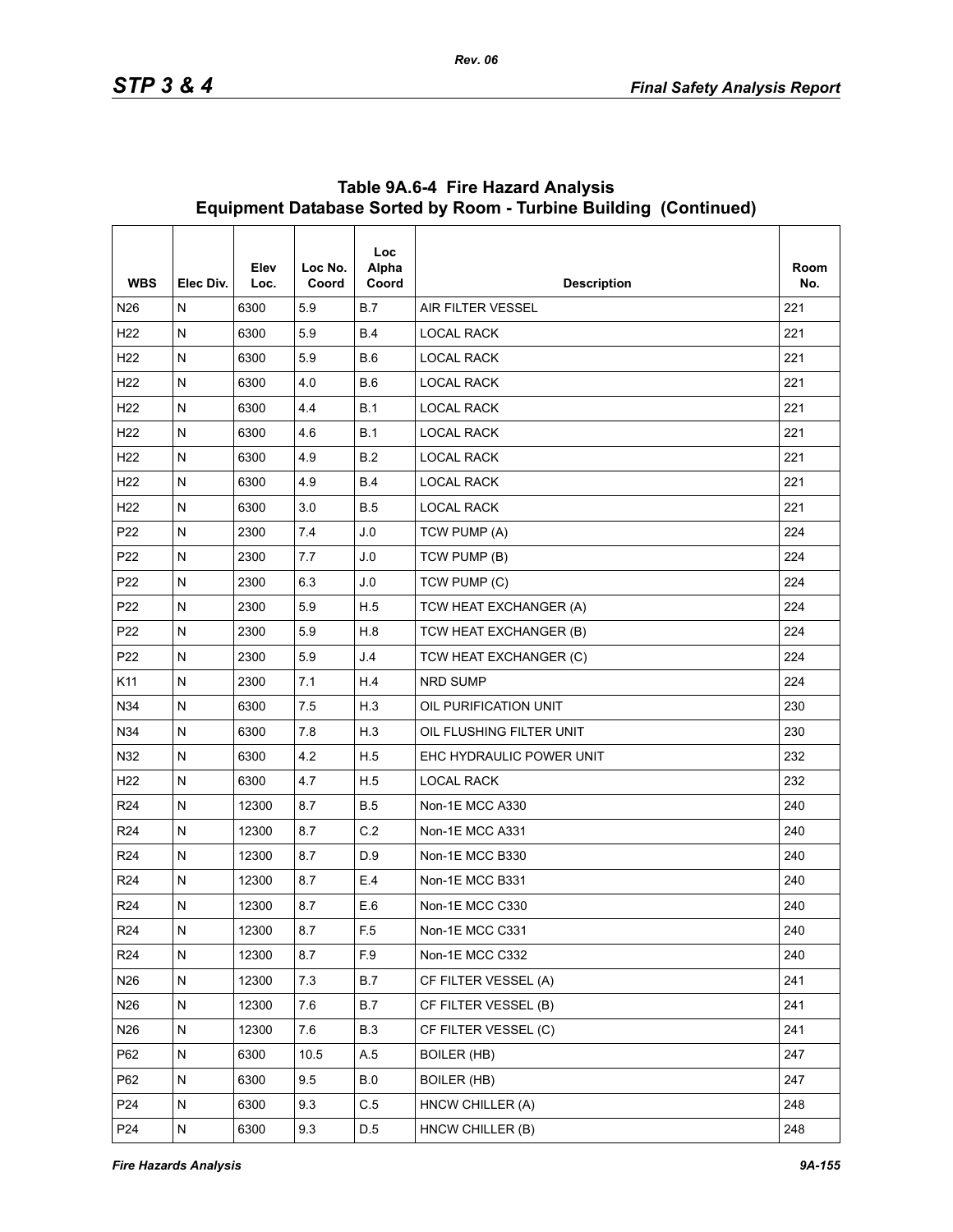| <b>WBS</b>      | Elec Div.    | Elev<br>Loc. | Loc No.<br>Coord | <b>Loc</b><br>Alpha<br>Coord | <b>Description</b>           | Room<br>No. |
|-----------------|--------------|--------------|------------------|------------------------------|------------------------------|-------------|
| P <sub>24</sub> | N            | 6300         | 9.3              | E.5                          | HNCW CHILLER (C)             | 248         |
| P <sub>24</sub> | $\mathsf{N}$ | 6300         | 9.3              | F <sub>5</sub>               | HNCW CHILLER (D)             | 248         |
| P <sub>24</sub> | ${\sf N}$    | 6300         | 9.3              | G.5                          | HNCW CHILLER (E)             | 248         |
| P24             | N            | 6300         | 9.4              | C.9                          | HNCW PUMP (A)                | 248         |
| P <sub>24</sub> | N            | 6300         | 9.4              | D.9                          | HNCW PUMP (B)                | 248         |
| P <sub>24</sub> | N            | 6300         | 9.4              | E.9                          | HNCW PUMP (C)                | 248         |
| P24             | N            | 6300         | 9.4              | F.9                          | HNCW PUMP (D)                | 248         |
| P <sub>24</sub> | $\mathsf{N}$ | 6300         | 9.4              | G.9                          | HNCW PUMP (E)                | 248         |
| N <sub>22</sub> | N            | 12300        | 7.6              | F <sub>5</sub>               | HIGH PRESSURE DRAIN TANK     | 2X3         |
| H <sub>22</sub> | N            | 12300        | 7.4              | F <sub>3</sub>               | <b>LOCAL RACK</b>            | 2X3         |
| N62             | N            | 12300        | 3.4              | <b>B.6</b>                   | OG PRE HEATER (A)            | 2X4         |
| N62             | N            | 12300        | 3.4              | C.6                          | OG PRE HEATER (B)            | 2X4         |
| N62             | N            | 12300        | 3.7              | <b>B.6</b>                   | OG RECOMBINER (A)            | 2X4         |
| N62             | N            | 12300        | 3.7              | C.6                          | OG RECOMBINER (B)            | 2X4         |
| N62             | N            | 12300        | 3.6              | <b>B.3</b>                   | OG CONDENSER (A)             | 2X4         |
| N62             | N            | 12300        | 3.6              | C.4                          | OG CONDENSER (B)             | 2X4         |
| N62             | N            | 12300        | 3.7              | <b>B.8</b>                   | OG COOLER CONDENSER (A)      | 2X4         |
| N62             | N            | 12300        | 3.7              | C.1                          | OG COOLER CONDENSER (B)      | 2X4         |
| R <sub>22</sub> | $\mathsf{N}$ | 12300        | 9.2              | E.3                          | Non-1E M/C CTG1              | 2X5         |
| R <sub>22</sub> | $\mathsf{N}$ | 12300        | 9.5              | E.2                          | Non-1E M/C CTG2              | 2X5         |
| R <sub>22</sub> | ${\sf N}$    | 12300        | 9.5              | E.7                          | Non-1E M/C CTG3              | 2X5         |
| R <sub>23</sub> | $\mathsf{N}$ | 12300        | 9.2              | E.9                          | Non-1E P/C CTG-1             | 2X5         |
| R <sub>24</sub> | N            | 12300        | 9.4              | F.3                          | Non-1E CTG MCC               | 2X5         |
| C95             | N            | 12300        | 5.5              | <b>B.9</b>                   | <b>CF/CD CONTROL PANEL</b>   | 2X6         |
| C95             | N            | 12300        | 5.5              | C.1                          | <b>CF/CD CONTROL PANEL</b>   | 2X6         |
| H <sub>22</sub> | N            | 12300        | 6.2              | A.3                          | <b>LOCAL RACK</b>            | 2X7         |
| H <sub>22</sub> | N            | 12300        | 6.6              | A.2                          | <b>LOCAL RACK</b>            | 2X7         |
| H <sub>22</sub> | N            | 12300        | 6.8              | A.2                          | LOCAL RACK                   | 2X7         |
| H <sub>22</sub> | N            | 12300        | 6.8              | A.4                          | <b>LOCAL RACK</b>            | 2X7         |
| R <sub>22</sub> | N            | 12300        | 9.5              | D.0                          | CTG AUXILIARY EQUIPMENT AREA | 2X8         |
| R <sub>23</sub> | ${\sf N}$    | 19700        | 9.2              | A.4                          | Non-1E P/C SA10              | 310         |
| R <sub>23</sub> | N            | 19700        | 9.5              | A.4                          | Non-1E P/C SB10              | 310         |
| R <sub>23</sub> | N            | 19700        | 9.2              | <b>B.0</b>                   | Non-1E P/C SC10              | 310         |
| R <sub>23</sub> | ${\sf N}$    | 19700        | 9.5              | $\mathsf B.0$                | Non-1E P/C SD10              | 310         |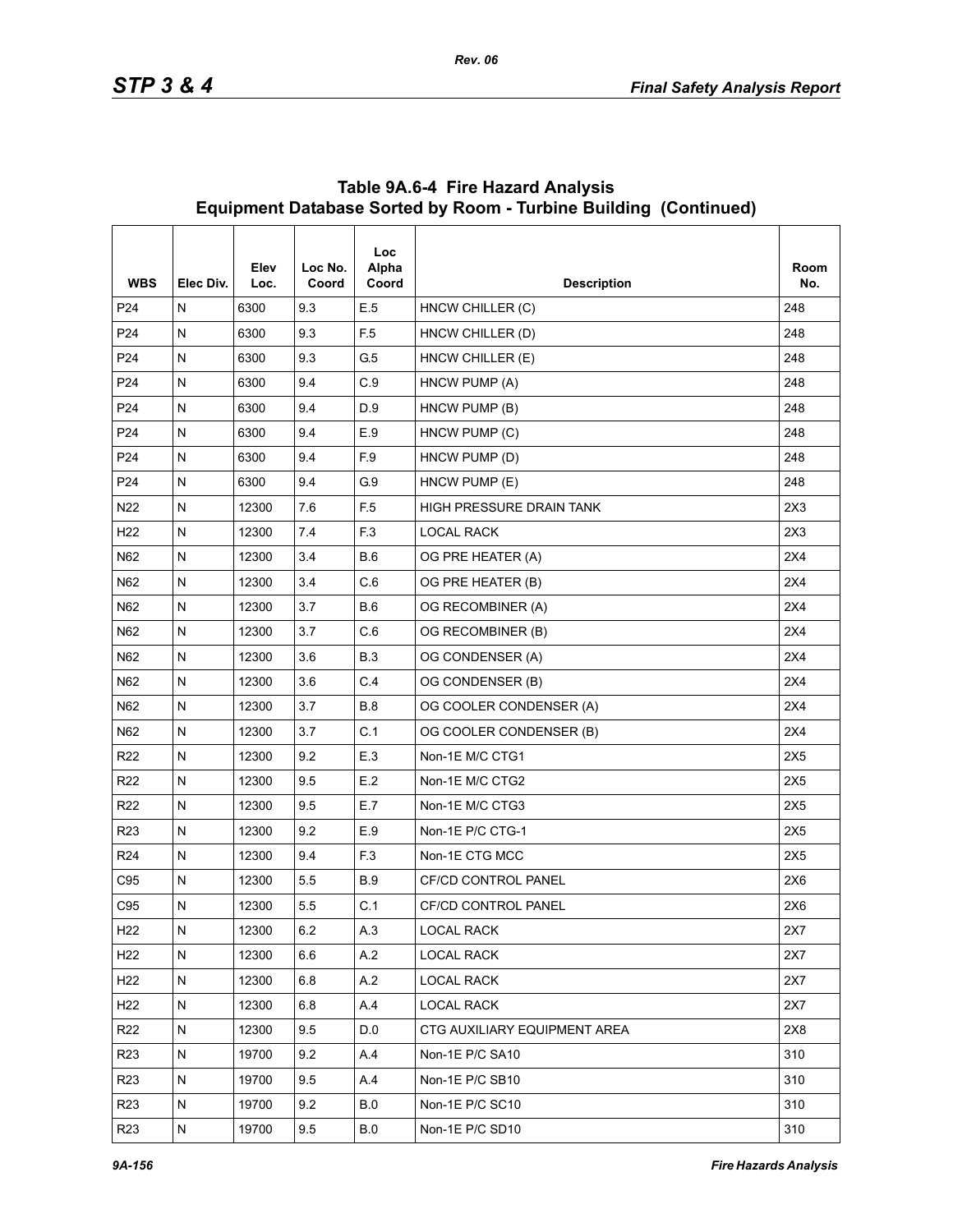| <b>WBS</b>      | Elec Div. | Elev<br>Loc. | Loc No.<br>Coord | Loc<br>Alpha<br>Coord | <b>Description</b>               | Room<br>No. |
|-----------------|-----------|--------------|------------------|-----------------------|----------------------------------|-------------|
| R <sub>23</sub> | N         | 19700        | 9.2              | D.6                   | Non-1E P/C SA12                  | 310         |
| <b>R23</b>      | N         | 19700        | 9.2              | B.7                   | Non-1E P/C SB12                  | 310         |
| R <sub>23</sub> | N         | 19700        | 9.5              | B.7                   | Non-1E P/C SC13                  | 310         |
| R <sub>23</sub> | Ν         | 19700        | 9.8              | B.7                   | Non-1E P/C SD13                  | 310         |
| R42             | N         | 19700        | 9.2              | H.4                   | Non-1E 125VDC CHG/PC/DB A        | 310         |
| R42             | N         | 19700        | 9.4              | H.4                   | Non-1E 125VDC CHG/PC/DB B        | 310         |
| R42             | N         | 19700        | 9.7              | H.4                   | Non-1E 125VDC CHG/PC/DB C        | 310         |
| R42             | N         | 19700        | 9.6              | F.2                   | Non-1E 250VDC CHG/PC/DB A1       | 310         |
| R42             | N         | 19700        | 9.6              | E.4                   | Non-1E 250VDC CHG/PC/DB B1       | 310         |
| R42             | Ν         | 19700        | 9.8              | F.2                   | Non-1E 250VDC CHG/PC/DB A2       | 310         |
| R42             | N         | 19700        | 9.8              | E.4                   | Non-1E 250VDC CHG/PC/DB B2       | 310         |
| R <sub>23</sub> | N         | 19700        | 9.2              | C.3                   | PIP P/C A30                      | 310         |
| R <sub>23</sub> | N         | 19700        | 9.2              | D.0                   | PIP P/C A31                      | 310         |
| <b>R23</b>      | N         | 19700        | 9.5              | C.3                   | PIP P/C A34                      | 310         |
| R <sub>23</sub> | N         | 19700        | 9.5              | D.0                   | PIP P/C B31                      | 310         |
| R <sub>23</sub> | Ν         | 19700        | 9.8              | D.0                   | PIP P/C B35                      | 310         |
| <b>R23</b>      | N         | 19700        | 9.8              | C.3                   | PIP P/C C31                      | 310         |
| R <sub>23</sub> | N         | 19700        | 9.5              | D.6                   | PIP P/C B30                      | 310         |
| R <sub>23</sub> | N         | 19700        | 9.8              | D.6                   | PIP P/C C32                      | 310         |
| <b>R23</b>      | N         | 19700        | 9.8              | B.0                   | PIP P/C C30                      | 310         |
| N21             | N         | 12300        | 6.7              | C.6                   | STEAM EJECTOR UNIT (A)           | 311         |
| N <sub>21</sub> | Ν         | 12300        | 6.7              | C.3                   | STEAM EJECTOR UNIT (B)           | 311         |
| U41             | N         | 19700        | 8.6              | H.9                   | <b>MS TUNNEL L/C</b>             | 313         |
| U41             | N         | 19700        | 8.6              | J.6                   | <b>MS TUNNEL L/C</b>             | 313         |
| N33             | N         | 12300        | 7.3              | D.6                   | <b>GRAND STEAM CONDENSER</b>     | 314         |
| N33             | N         | 12300        | 7.2              | E.6                   | <b>GRAND STEAM EXHAUSTER (A)</b> | 314         |
| N33             | N         | 12300        | 7.4              | E.6                   | <b>GRAND STEAM EXHAUSTER (B)</b> | 314         |
| N <sub>21</sub> | N         | 2300         | 3.6              | <b>B.4</b>            | CONDENSATE VACUUM PUMP (A)       | 315         |
| N21             | N         | 2300         | 2.5              | <b>B.4</b>            | CONDENSATE VACUUM PUMP (B)       | 315         |
| N21             | N         | 19700        | 7.3              | H.3                   | 6TH FEED WATER HEATER (A)        | 316         |
| N21             | N         | 19700        | 7.7              | H.3                   | 5TH FEED WATER HEATER (A)        | 316         |
| N37             | N         | 19700        | 7.8              | F <sub>5</sub>        | TURBINE BYPASS VALVE             | 316         |
| H <sub>22</sub> | N         | 19700        | 7.4              | H.3                   | <b>LOCAL RACK</b>                | 316         |
| H <sub>22</sub> | N         | 19700        | 7.6              | H.5                   | LOCAL RACK                       | 316         |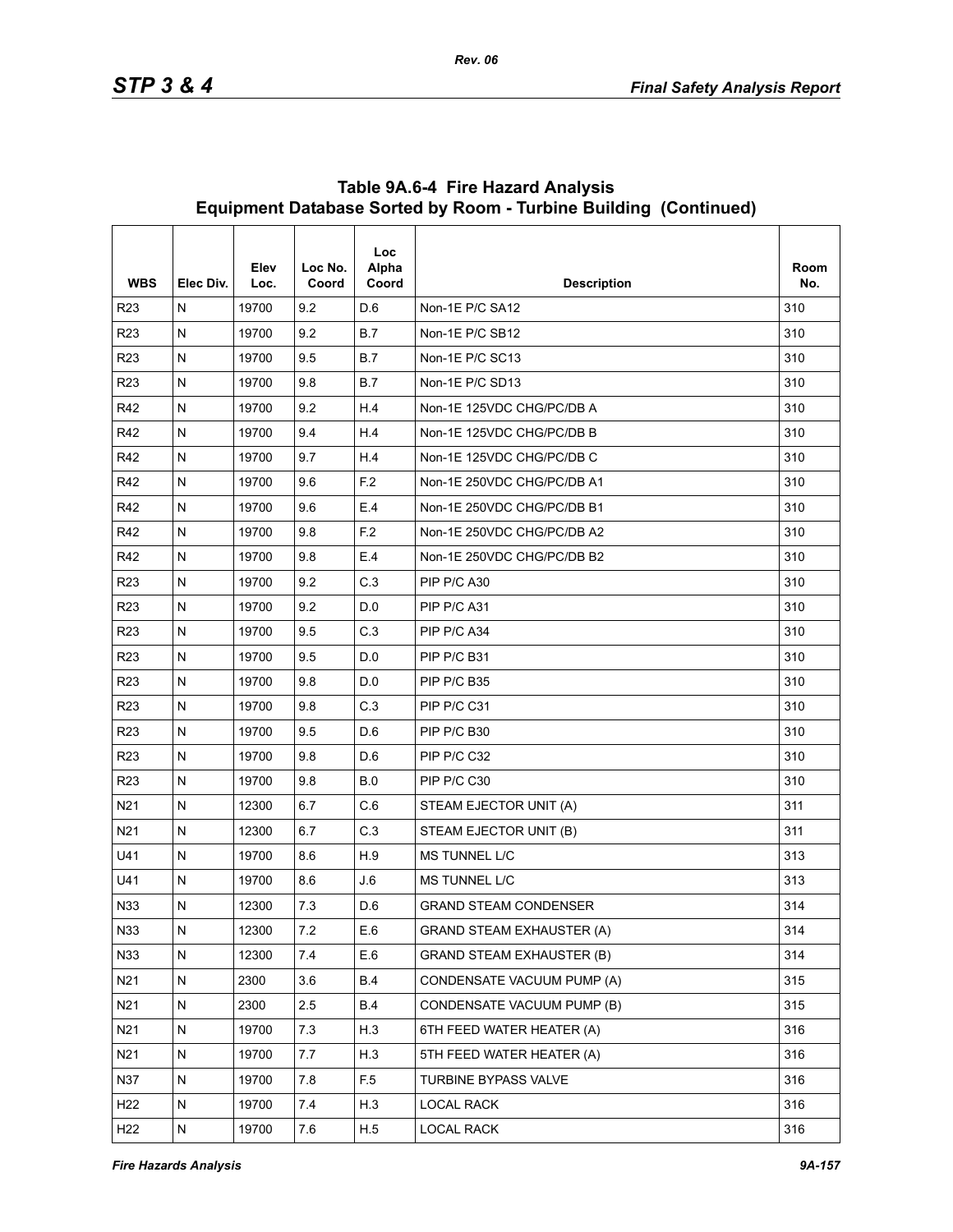| <b>WBS</b>      | Elec Div.    | Elev<br>Loc. | Loc No.<br>Coord | <b>Loc</b><br>Alpha<br>Coord | <b>Description</b>                      | Room<br>No. |
|-----------------|--------------|--------------|------------------|------------------------------|-----------------------------------------|-------------|
| R40             | N            | 12300        | 10.5             | <b>B.9</b>                   | <b>COMBUSTION TURBINE GENERATOR</b>     | 317         |
| R40             | ${\sf N}$    | 12300        | 10.6             | E.2                          | <b>DIESEL GENERATOR</b>                 | 317         |
| N62             | N            | 19700        | 2.4              | <b>B.8</b>                   | OG EXTRACTOR (A)                        | $31X-1$     |
| N62             | N            | 19700        | 2.4              | C.3                          | OG EXTRACTOR (B)                        | $31X-1$     |
| R <sub>22</sub> | Class 1E     | 19700        | 7.2              | D.8                          | SAFETY RELATED LPCP SWITCHGEAR (A)      | $31X-2$     |
| R <sub>22</sub> | Class 1E     | 19700        | 7.4              | D.8                          | SAFETY RELATED LPCP SWITCHGEAR (B)      | $31X-2$     |
| R <sub>22</sub> | Class 1E     | 19700        | 7.2              | E.4                          | SAFETY RELATED LPCP SWITCHGEAR (C)      | $31X-2$     |
| R <sub>22</sub> | Class 1E     | 19700        | 7.4              | E.4                          | SAFETY RELATED LPCP SWITCHGEAR (D)      | $31X-2$     |
| U41             | N            | 19700        | 2.4              | A.7                          | OFF-GAS CHARCOAL BED L/C                | 320         |
| U41             | N            | 19700        | 7.9              | A.1                          | IPB COOLING UNIT ROOM L/C               | 320         |
| U41             | ${\sf N}$    | 19700        | 5.2              | <b>B.5</b>                   | SCR PANEL ROOM L/C                      | 320         |
| U41             | $\mathsf{N}$ | 19700        | 5.5              | C.5                          | IPB/Z L/C                               | 320         |
| U41             | N            | 19700        | 6.4              | A.5                          | <b>IPB COOLING UNIT</b>                 | 320         |
| N43             | $\mathsf{N}$ | 19700        | 3.5              | C.5                          | STATOR COIL COOLING UNIT                | 320         |
| H <sub>21</sub> | N            | 19700        | 3.1              | C.8                          | STATOR COIL COOLING CTRL PANEL          | 320         |
| H <sub>21</sub> | ${\sf N}$    | 19700        | 3.7              | B.2                          | <b>GENERATOR OIL&amp;GAS CTRL PANEL</b> | 320         |
| H <sub>21</sub> | ${\sf N}$    | 19700        | 3.7              | <b>B.3</b>                   | <b>GENERATOR OIL&amp;GAS CTRL PANEL</b> | 320         |
| H <sub>21</sub> | N            | 19700        | 6.4              | A.9                          | PT&SA PANEL                             | 320         |
| H <sub>21</sub> | N            | 19700        | 4.0              | <b>B.9</b>                   | VT Panel                                | 320         |
| H <sub>21</sub> | ${\sf N}$    | 19700        | 4.0              | <b>B.5</b>                   | <b>NGR PANEL</b>                        | 320         |
| R <sub>22</sub> | N            | 19700        | 6.4              | <b>B.8</b>                   | <b>GENERATOR CIRCUIT BREAKER</b>        | 320         |
| N21             | N            | 19700        | 4.1              | F.6                          | 4TH FEED WATER HEATER (A)               | 321         |
| N21             | ${\sf N}$    | 19700        | 4.1              | E.6                          | 4TH FEED WATER HEATER (B)               | 321         |
| N21             | N            | 19700        | 4.1              | D.6                          | 4TH FEED WATER HEATER (C)               | 321         |
| N21             | ${\sf N}$    | 19700        | 4.3              | F.4                          | 3RD FEED WATER HEATER (A)               | 321         |
| N <sub>21</sub> | ${\sf N}$    | 19700        | 4.3              | E.4                          | 3RD FEED WATER HEATER (B)               | 321         |
| N <sub>21</sub> | ${\sf N}$    | 19700        | 4.3              | D.4                          | 3RD FEED WATER HEATER (C)               | 321         |
| N <sub>21</sub> | N            | 19700        | 2.3              | F.2                          | 1ST FEED WATER HEATER DRAIN TANK (A)    | 321         |
| N <sub>21</sub> | ${\sf N}$    | 19700        | 2.3              | D.9                          | 1ST FEED WATER HEATER DRAIN TANK (B)    | 321         |
| N21             | N            | 19700        | 2.4              | C.9                          | 1ST FEED WATER HEATER DRAIN TANK (C)    | 321         |
| N <sub>21</sub> | N            | 24400        | 4.2              | F <sub>4</sub>               | 1ST FEED WATER HEATER (A)               | 321         |
| N <sub>21</sub> | ${\sf N}$    | 24400        | 4.2              | E.4                          | 1ST FEED WATER HEATER (B)               | 321         |
| N21             | ${\sf N}$    | 24400        | 4.2              | D.4                          | 1ST FEED WATER HEATER (C)               | 321         |
| N <sub>21</sub> | N            | 24400        | 4.1              | F.6                          | 2ND FEED WATER HEATER (A)               | 321         |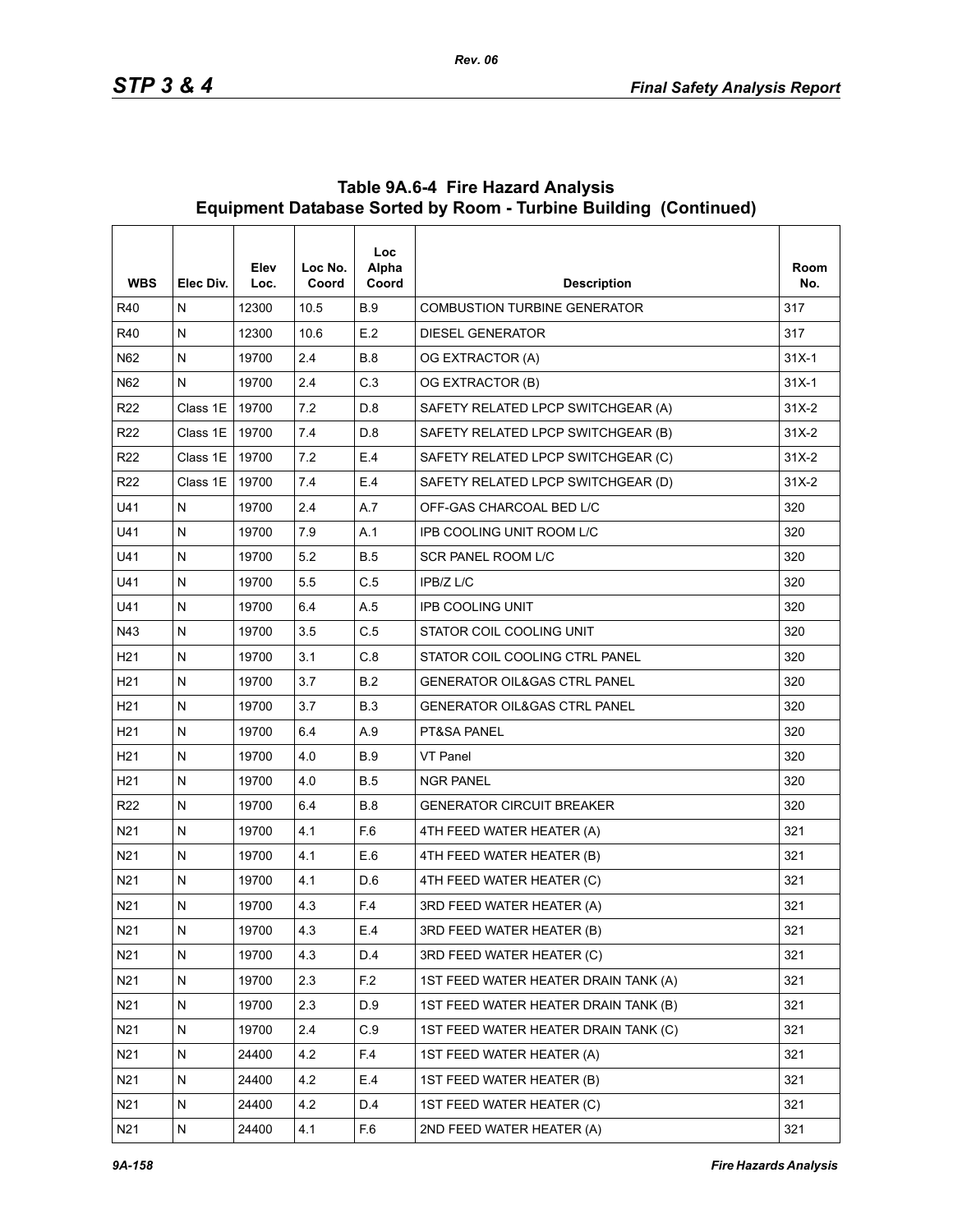| <b>WBS</b>      | Elec Div.    | Elev<br>Loc. | Loc No.<br>Coord | <b>Loc</b><br>Alpha<br>Coord | <b>Description</b>                  | Room<br>No. |
|-----------------|--------------|--------------|------------------|------------------------------|-------------------------------------|-------------|
| N <sub>21</sub> | N            | 24400        | 4.1              | E.6                          | 2ND FEED WATER HEATER (B)           | 321         |
| N <sub>21</sub> | N            | 24400        | 4.1              | D.6                          | 2ND FEED WATER HEATER (C)           | 321         |
| N <sub>22</sub> | $\mathsf{N}$ | 24400        | 3.7              | E.3                          | MOISTURE SEPARATOR DRAIN TANK       | 321         |
| N22             | N            | 24400        | 3.7              | E.7                          | MOISTURE SEPARATOR DRAIN TANK       | 321         |
| N22             | N            | 24400        | 6.3              | E.3                          | MOISTURE SEPARATOR DRAIN TANK       | 321         |
| N22             | $\mathsf{N}$ | 24400        | 6.3              | E.7                          | MOISTURE SEPARATOR DRAIN TANK       | 321         |
| N22             | N            | 24400        | 3.5              | D.3                          | MSH 1ST STAGE HEATER DRAIN TANK     | 321         |
| N22             | N            | 24400        | 3.7              | F.6                          | MSH 1ST STAGE HEATER DRAIN TANK     | 321         |
| N <sub>22</sub> | $\mathsf{N}$ | 24400        | 6.5              | D.3                          | MSH 1ST STAGE HEATER DRAIN TANK     | 321         |
| N22             | N            | 24400        | 6.3              | F.6                          | MSH 1ST STAGE HEATER DRAIN TANK     | 321         |
| N <sub>22</sub> | N            | 24400        | 3.7              | D.3                          | MSH 2ND STAGE HEATER DRAIN TANK     | 321         |
| N <sub>22</sub> | $\mathsf{N}$ | 24400        | 3.6              | F.2                          | MSH 2ND STAGE HEATER DRAIN TANK     | 321         |
| N22             | N            | 24400        | 6.3              | D.3                          | MSH 2ND STAGE HEATER DRAIN TANK     | 321         |
| N22             | N            | 24400        | 6.4              | F.2                          | MSH 2ND STAGE HEATER DRAIN TANK     | 321         |
| N34             | $\mathsf{N}$ | 19700        | 7.3              | H.5                          | <b>MAIN TURBINE LUBE OIL TANK</b>   | 330         |
| N34             | N            | 19700        | 7.3              | J.4                          | <b>MAIN FLUSHING PUMP</b>           | 330         |
| N21             | N            | 19700        | 3.3              | H.3                          | 6TH FEED WATER HEATER (B)           | 331         |
| N <sub>21</sub> | $\mathsf{N}$ | 19700        | 3.7              | H.3                          | 5TH FEED WATER HEATER (B)           | 331         |
| H <sub>22</sub> | N            | 19700        | 3.4              | H.5                          | <b>LOCAL RACK</b>                   | 331         |
| H <sub>22</sub> | N            | 19700        | 3.6              | H.6                          | <b>LOCAL RACK</b>                   | 331         |
| N31             | $\mathsf{N}$ | 19700        | 4.0              | H.5                          | <b>MAIN STEAM STOP VALVE</b>        | 334         |
| N31             | $\mathsf{N}$ | 19700        | 4.0              | H.5                          | MAIN STEAM CONTROL VALVE            | 334         |
| N42             | N            | 19700        | 3.7              | <b>B.8</b>                   | <b>GENERATOR HYDROGEN GAS DRYER</b> | 340         |
| R <sub>24</sub> | N            | 19700        | 8.7              | <b>B.7</b>                   | Non-1E MCC SC132                    | 340         |
| R <sub>24</sub> | $\mathsf{N}$ | 19700        | 8.7              | C.2                          | Non-1E MCC SC133                    | 340         |
| R <sub>24</sub> | ${\sf N}$    | 19700        | 8.7              | C.5                          | Non-1E MCC SD130                    | 340         |
| R <sub>24</sub> | ${\sf N}$    | 19700        | 8.7              | D.4                          | Non-1E MCC SD131                    | 340         |
| R <sub>24</sub> | ${\sf N}$    | 19700        | 8.7              | D.9                          | Non-1E MCC SD132                    | 340         |
| R <sub>24</sub> | N            | 19700        | 8.7              | E.4                          | Non-1E MCC SD133                    | 340         |
| N26             | ${\sf N}$    | 19700        | 7.3              | B.2                          | CF MODULE TANK                      | 342         |
| C95             | ${\sf N}$    | 12300        | 6.3              | <b>B.8</b>                   | CONDENSATE DEMINERALIZER (A)        | 344         |
| C95             | N            | 12300        | 6.6              | <b>B.8</b>                   | CONDENSATE DEMINERALIZER (B)        | 344         |
| C95             | ${\sf N}$    | 12300        | 6.9              | <b>B.8</b>                   | CONDENSATE DEMINERALIZER (C)        | 344         |
| C95             | N            | 12300        | 6.3              | B.2                          | CONDENSATE DEMINERALIZER (D)        | 344         |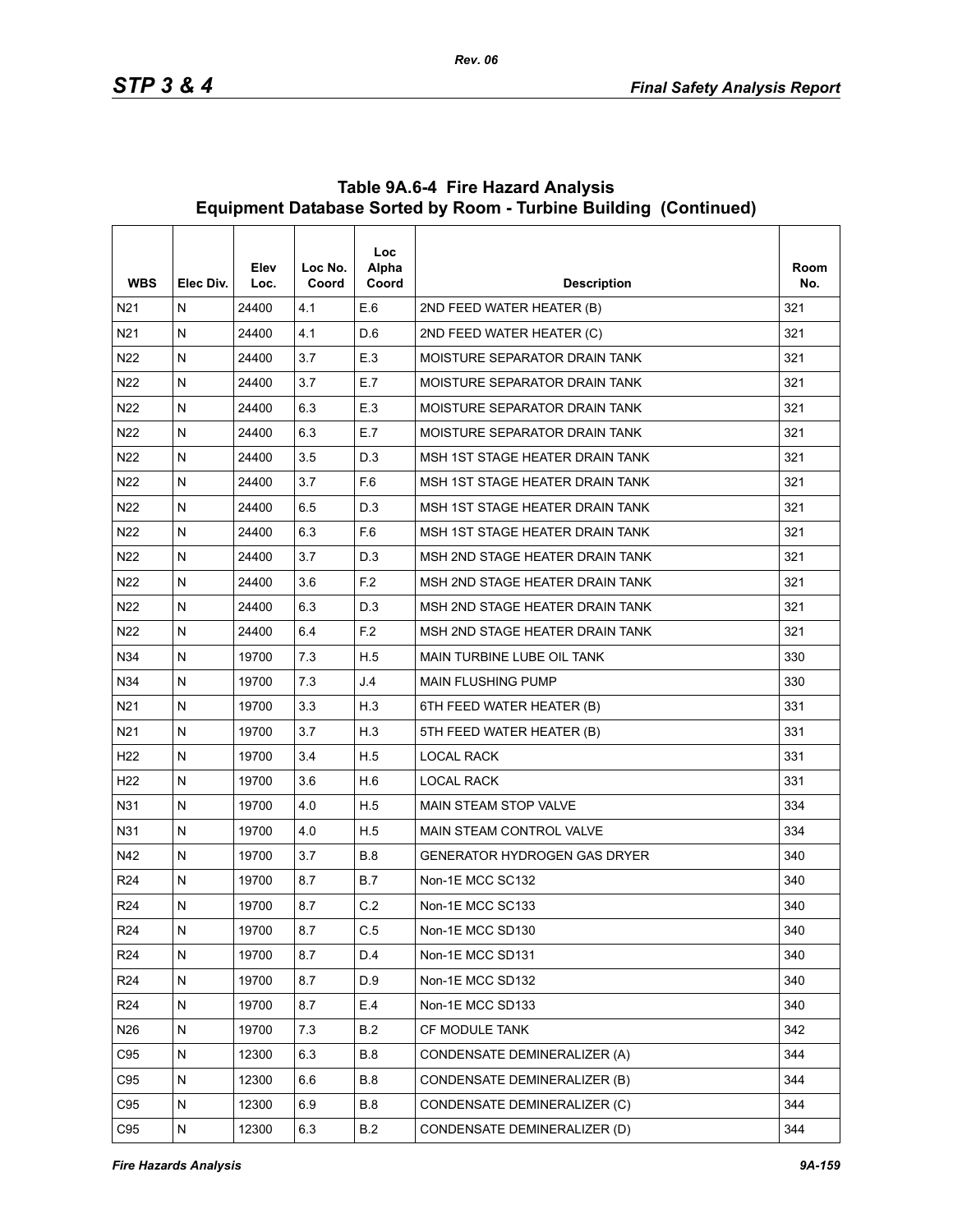| <b>WBS</b>      | Elec Div.    | Elev<br>Loc. | Loc No.<br>Coord | <b>Loc</b><br>Alpha<br>Coord | <b>Description</b>             | Room<br>No. |
|-----------------|--------------|--------------|------------------|------------------------------|--------------------------------|-------------|
| C95             | N            | 12300        | 6.6              | B.2                          | CONDENSATE DEMINERALIZER (E)   | 344         |
| C <sub>95</sub> | ${\sf N}$    | 12300        | 6.9              | B.2                          | CONDENSATE DEMINERALIZER (F)   | 344         |
| N44             | $\mathsf{N}$ | 19700        | 3.3              | B.6                          | <b>GENERATOR OIL SEAL UNIT</b> | 3X2         |
| H <sub>22</sub> | N            | 19700        | 3.1              | <b>B.5</b>                   | <b>LOCAL RACK</b>              | 3X2         |
| H <sub>22</sub> | $\mathsf{N}$ | 19700        | 3.1              | <b>B.6</b>                   | <b>LOCAL RACK</b>              | 3X2         |
| H <sub>22</sub> | $\mathsf{N}$ | 19700        | 3.4              | <b>B.4</b>                   | <b>LOCAL RACK</b>              | 3X2         |
| H <sub>22</sub> | N            | 19700        | 3.4              | <b>B.5</b>                   | <b>LOCAL RACK</b>              | 3X2         |
| H <sub>21</sub> | ${\sf N}$    | 19700        | 5.2              | A.5                          | <b>EXCITER RECTIFIER PANEL</b> | 3X3         |
| H <sub>21</sub> | N            | 19700        | 5.6              | A.5                          | <b>EXCITER CTRL PANEL</b>      | 3X3         |
| R42             | N            | 19700        | 9.8              | F.7                          | Non-1E 250VDC Battery A1       | 3X4         |
| R42             | $\mathsf{N}$ | 19700        | 9.8              | G <sub>0</sub>               | Non-1E 250VDC Battery B1       | 3X4         |
| R42             | $\mathsf{N}$ | 19700        | 9.4              | F.7                          | <b>SINK</b>                    | 3X4         |
| R42             | N            | 19700        | 9.8              | G <sub>4</sub>               | Non-1E 250VDC Battery A2       | 3X5         |
| R42             | ${\sf N}$    | 19700        | 9.8              | G.8                          | Non-1E 250VDC Battery B2       | 3X5         |
| R42             | N            | 19700        | 9.4              | G.4                          | <b>SINK</b>                    | 3X5         |
| R42             | N            | 19700        | 9.7              | F.6                          | Non-1E 125VDC Battery A        | 3X6         |
| R42             | $\mathsf{N}$ | 19700        | 9.4              | F.9                          | <b>SINK</b>                    | 3X6         |
| R42             | $\mathsf{N}$ | 19700        | 9.7              | G.3                          | Non-1E 125VDC Battery B        | 3X7         |
| R42             | N            | 19700        | 9.4              | G.3                          | <b>SINK</b>                    | 3X7         |
| R42             | ${\sf N}$    | 19700        | 9.7              | G.7                          | Non-1E 125VDC Battery C        | 3X8         |
| R42             | N            | 19700        | 9.4              | G.6                          | <b>SINK</b>                    | 3X8         |
| U41             | N            | 19700        | 10.5             | F.7                          | ELECTRICAL EQUIPMENT AREA      | 3X9         |
| U41             | ${\sf N}$    | 38300        | 8.8              | D.3                          | R/B SUPPLY FAN (A)             | 411         |
| U41             | ${\sf N}$    | 38300        | 8.8              | D.7                          | R/B SUPPLY FAN (B)             | 411         |
| U41             | ${\sf N}$    | 38300        | 8.8              | E.4                          | R/B SUPPLY FAN (C)             | 411         |
| P22             | ${\sf N}$    | 47200        | 7.7              | $E.8$                        | HNCW, TCW SURGE TANK           | 411         |
| U41             | $\mathsf{N}$ | 27800        | 9.5              | $\mathsf{E.5}$               | R/B EXHAUST FAN (A)            | 412         |
| U41             | N            | 27800        | 9.5              | F <sub>5</sub>               | R/B EXHAUST FAN (B)            | 412         |
| U41             | ${\sf N}$    | 27800        | 9.5              | G.5                          | R/B EXHAUST FAN (C)            | 412         |
| U41             | $\mathsf{N}$ | 27800        | 9.1              | E.5                          | R/B EXHAUST FAN FILTER (A)     | 412         |
| U41             | N            | 27800        | 9.1              | F <sub>5</sub>               | R/B EXHAUST FAN FILTER (B)     | 412         |
| U41             | ${\sf N}$    | 27800        | 9.1              | G.5                          | R/B EXHAUST FAN FILTER (C)     | 412         |
| H <sub>22</sub> | $\mathsf{N}$ | 27800        | 3.8              | G.2                          | <b>LOCAL RACK</b>              | 413         |
| H <sub>22</sub> | ${\sf N}$    | 27800        | 2.1              | G.9                          | LOCAL RACK                     | 413         |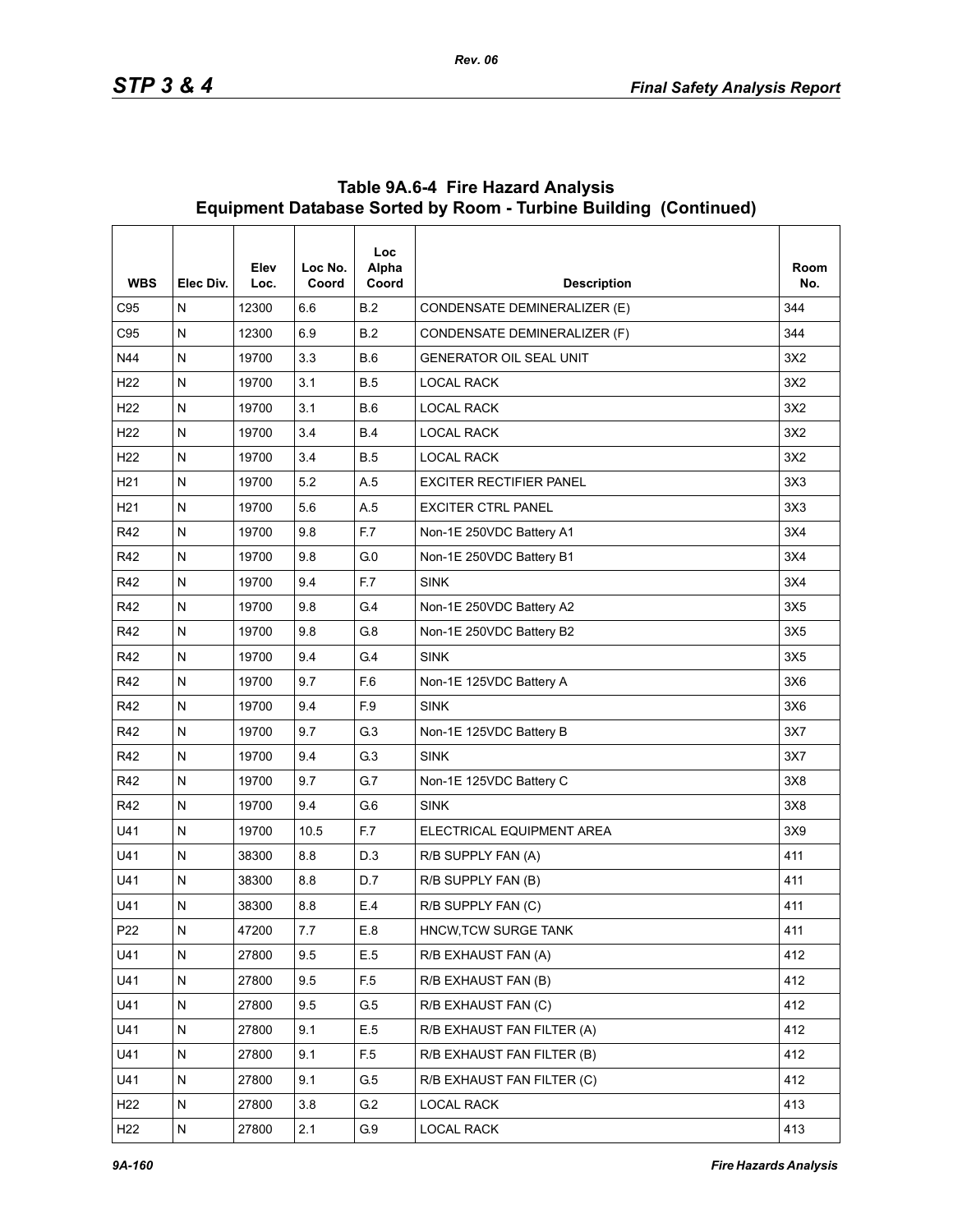| <b>WBS</b>      | Elec Div.    | Elev<br>Loc. | Loc No.<br>Coord | Loc.<br>Alpha<br>Coord | <b>Description</b>                                         | Room<br>No. |
|-----------------|--------------|--------------|------------------|------------------------|------------------------------------------------------------|-------------|
| H <sub>22</sub> | N            | 27800        | 2.1              | H.9                    | <b>LOCAL RACK</b>                                          | 413         |
| U41             | $\mathsf{N}$ | 27800        | 3.9              | C.6                    | MSH ROOM L/C                                               | 420         |
| N41             | ${\sf N}$    | 27800        | $4.0\,$          | C.4                    | <b>GENERATAOR</b>                                          | 421         |
| N35             | N            | 27800        | 6.5              | E.5                    | MOISTURE SEPARATOR AND REHEATER (A)                        | 423         |
| N35             | $\mathsf{N}$ | 27800        | 3.6              | E.5                    | MOISTURE SEPARATOR AND REHEATER (B)                        | 423         |
| N31             | ${\sf N}$    | 27800        | 4.0              | F <sub>5</sub>         | LOW PRESSURE TURBINE (A)                                   | 423         |
| N31             | N            | 27800        | 4.0              | E.5                    | LOW PRESSURE TURBINE (B)                                   | 423         |
| N31             | $\mathsf{N}$ | 27800        | 4.0              | D.5                    | LOW PRESSURE TURBINE (C)                                   | 423         |
| N31             | N            | 27800        | 6.9              | G.3                    | <b>COMBINED INTERMEDIATE VALVE</b>                         | 431         |
| N31             | N            | 27800        | 3.1              | G.3                    | COMBINED INTERMEDIATE VALVE                                | 431         |
| N34             | $\mathsf{N}$ | 27800        | 3.9              | H.6                    | <b>MIST SEPARATOR</b>                                      | 431         |
| N31             | ${\sf N}$    | 27800        | 4.0              | G.5                    | <b>HIGH PRESSURE TURBINE</b>                               | 432         |
| U41             | N            | 27800        | 6.1              | C.6                    | MSH ROOM L/C                                               | 441         |
| H <sub>22</sub> | $\mathsf{N}$ | 27800        | 6.9              | C.6                    | <b>LOCAL RACK</b>                                          | 441         |
| U41             | N            | 38300        | 8.2              | A.3                    | R/B T/B SUPPLY ROOM L/C                                    | 443         |
| U41             | N            | 38300        | 8.8              | A.6                    | T/B EXHAUST FAN (A)                                        | 443         |
| U41             | N            | 38300        | 8.8              | <b>B.5</b>             | T/B EXHAUST FAN (B)                                        | 443         |
| U41             | ${\sf N}$    | 38300        | 8.8              | C.5                    | T/B EXHAUST FAN (C)                                        | 443         |
| U41             | N            | 38300        | 8.5              | F <sub>3</sub>         | R/B T/B EXHAUST ROOM L/C                                   | 445         |
| U41             | N            | 38300        | 8.7              | G <sub>3</sub>         | T/B SUPPLY FAN (A)                                         | 445         |
| U41             | ${\sf N}$    | 38300        | 8.7              | H.3                    | T/B SUPPLY FAN (B)                                         | 445         |
| U41             | N            | 38300        | 8.7              | J.3                    | T/B SUPPLY FAN (C)                                         | 445         |
| N33             | $\mathsf{N}$ | 27800        | 8.5              | D.5                    | <b>GRAND STEAM GENERATOR</b>                               | 4X1         |
| H <sub>22</sub> | ${\sf N}$    | 27800        | 8.8              | D.3                    | <b>LOCAL RACK</b>                                          | 4X1         |
| H <sub>22</sub> | N            | 27800        | 8.8              | D.6                    | <b>LOCAL RACK</b>                                          | 4X1         |
| N33             | ${\sf N}$    | 27800        | 8.9              | C.3                    | GRAND STEAM GENERATOR FEEDWATER PUMP (A)                   | 4X2         |
| N33             | ${\sf N}$    | 27800        | 8.9              | C.5                    | GRAND STEAM GENERATOR FEEDWATER PUMP (B)                   | 4X2         |
| U41             | N            | 27800        | 8.0              | F <sub>5</sub>         | T/B EQUIPMENT COMPARTMENT EXHAUST FAN                      | 4X3         |
| H <sub>22</sub> | ${\sf N}$    | 27800        | 8.4              | E.1                    | <b>LOCAL RACK</b>                                          | 4X3         |
| H <sub>22</sub> | N            | 27800        | 8.7              | E.1                    | <b>LOCAL RACK</b>                                          | 4X3         |
| U41             | N            | 27800        | 9.2              | <b>B.5</b>             | ELECTRIC BOILER ROOM ROOF EXHAUSTER                        | 4X4         |
| U41             | ${\sf N}$    | 27800        | 9.2              | A.5                    | ELECTRIC BOILER ROOM ROOF EXHAUSTER                        | 4X4         |
| U41             | N            | 27800        | 10.3             | <b>B.3</b>             | COMBUSTION TURBINE GENERATOR ROOM ROOF<br><b>EXHAUSTER</b> | 4X4         |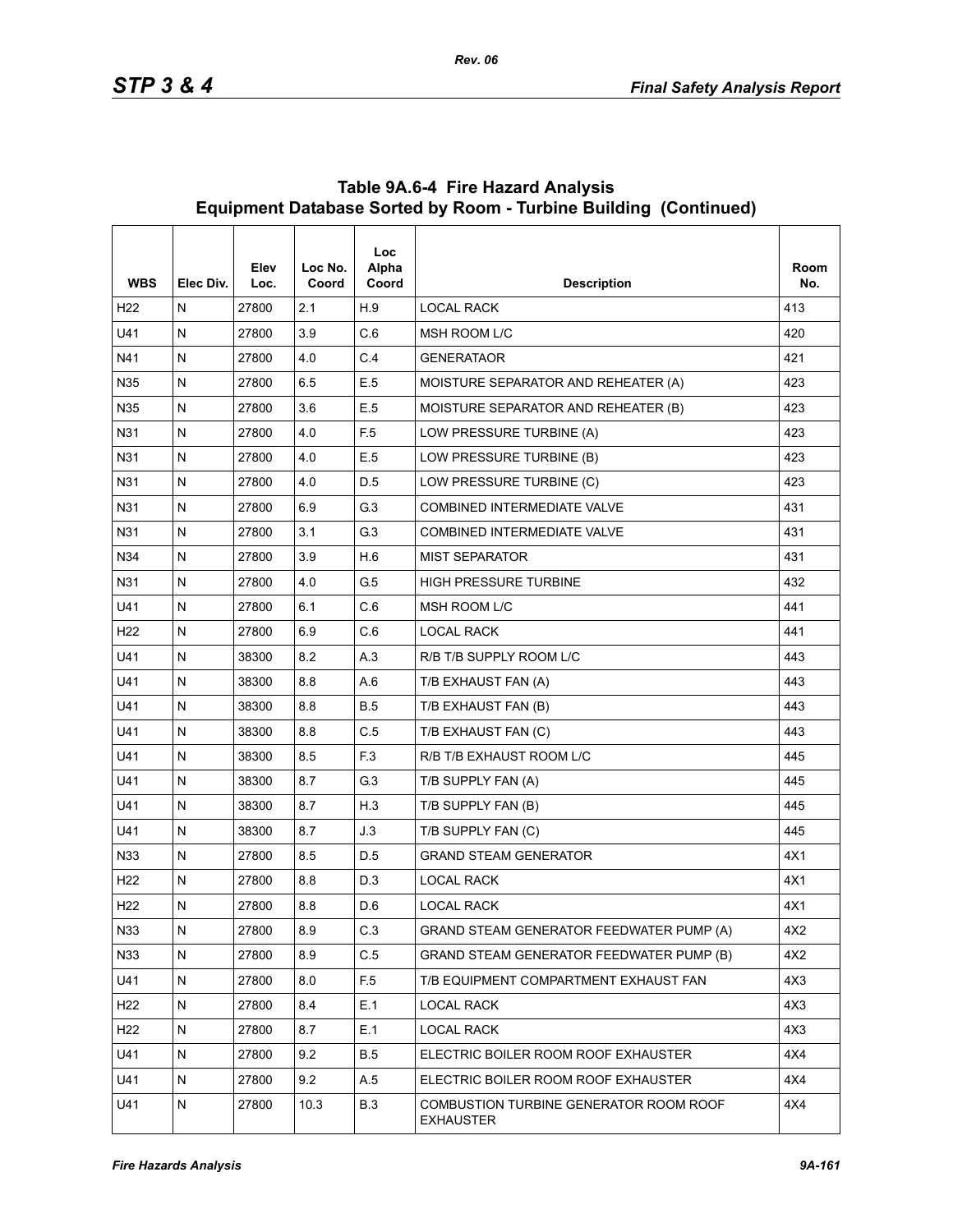| <b>WBS</b> | Elec Div.    | Elev<br>Loc. | Loc No.<br>Coord | Loc<br>Alpha<br>Coord | <b>Description</b>                                                | Room<br>No. |
|------------|--------------|--------------|------------------|-----------------------|-------------------------------------------------------------------|-------------|
| U41        | N            | 27800        | 10.3             | B.7                   | COMBUSTION TURBINE GENERATOR ROOM ROOF<br><b>EXHAUSTER</b>        | 4X4         |
| U41        | $\mathsf{N}$ | 27800        | 10.3             | C.3                   | COMBUSTION TURBINE GENERATOR ROOM ROOF<br><b>EXHAUSTER</b>        | 4X4         |
| U41        | $\mathsf{N}$ | 27800        | 10.3             | C.7                   | COMBUSTION TURBINE GENERATOR ROOM ROOF<br><b>EXHAUSTER</b>        | 4X4         |
| U41        | $\mathsf{N}$ | 27800        | 10.3             | D.3                   | COMBUSTION TURBINE GENERATOR ROOM ROOF<br><b>EXHAUSTER</b>        | 4X4         |
| U41        | $\mathsf{N}$ | 27800        | 10.3             | D.7                   | COMBUSTION TURBINE GENERATOR ROOM ROOF<br><b>EXHAUSTER</b>        | 4X4         |
| U41        | $\mathsf{N}$ | 27800        | 10.7             | B.3                   | COMBUSTION TURBINE GENERATOR ROOM ROOF<br><b>EXHAUSTER</b>        | 4X4         |
| U41        | N            | 27800        | 10.7             | B.7                   | COMBUSTION TURBINE GENERATOR ROOM ROOF<br><b>EXHAUSTER</b>        | 4X4         |
| U41        | $\mathsf{N}$ | 27800        | 10.7             | C.3                   | COMBUSTION TURBINE GENERATOR ROOM ROOF<br><b>EXHAUSTER</b>        | 4X4         |
| U41        | $\mathsf{N}$ | 27800        | 10.7             | C.7                   | <b>COMBUSTION TURBINE GENERATOR ROOM ROOF</b><br><b>EXHAUSTER</b> | 4X4         |
| U41        | $\mathsf{N}$ | 27800        | 10.7             | D.3                   | COMBUSTION TURBINE GENERATOR ROOM ROOF<br><b>EXHAUSTER</b>        | 4X4         |
| U41        | $\mathsf{N}$ | 27800        | 10.7             | D.7                   | COMBUSTION TURBINE GENERATOR ROOM ROOF<br><b>EXHAUSTER</b>        | 4X4         |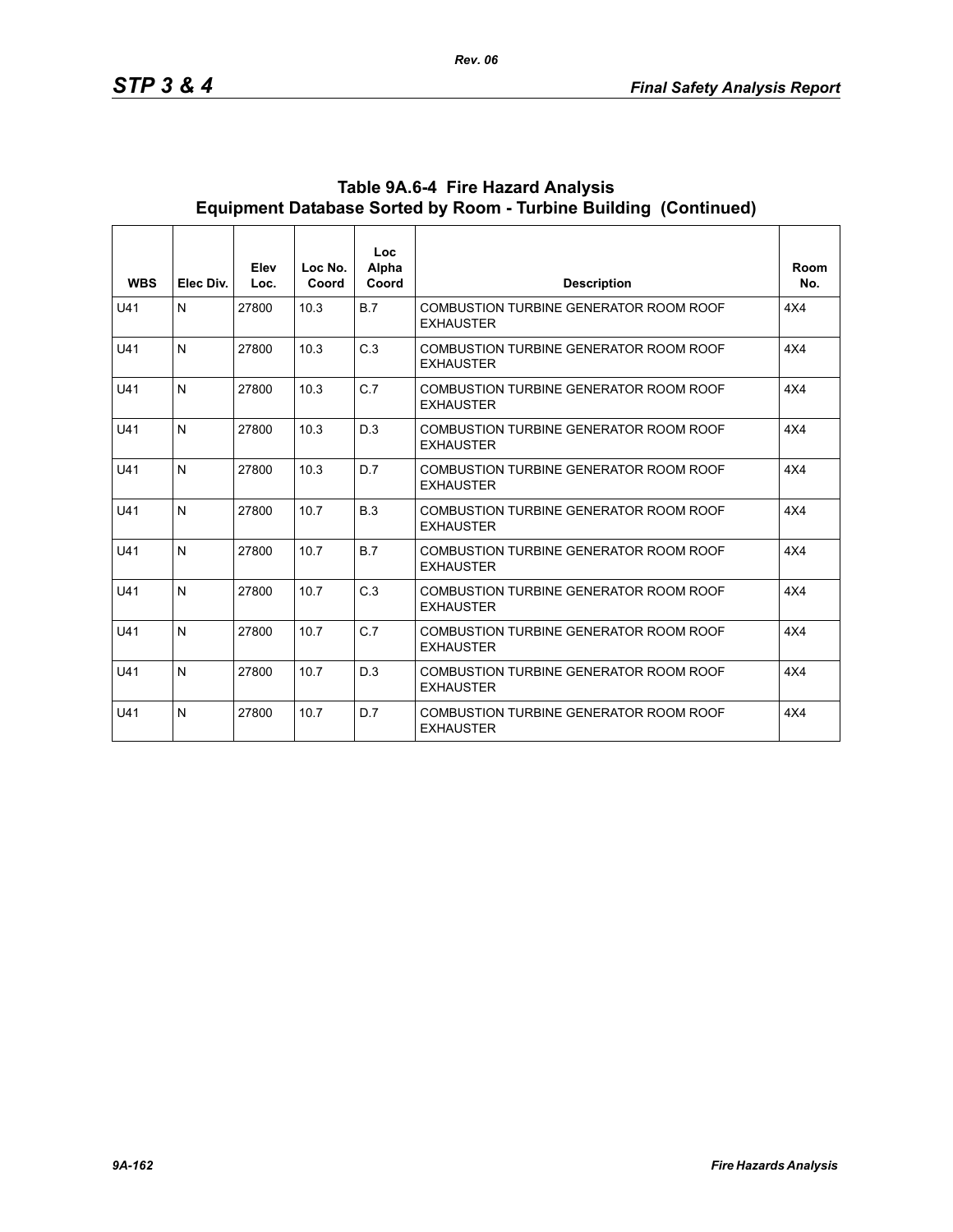| <b>MPL No.</b> | Elec<br>Div.   | Elev.<br>Loc. | Loc No.<br>Coord | Loc<br>Alpha<br>Coord | <b>Description</b>            | Room<br>No. |
|----------------|----------------|---------------|------------------|-----------------------|-------------------------------|-------------|
| B21-PT301A     | $\mathbf{1}$   | 1500          | <b>TBD</b>       | TBD                   | PRESSURE TRANSMITTER          | 120         |
| B21-PT301B     | $\overline{2}$ | 1500          | <b>TBD</b>       | <b>TBD</b>            | PRESSURE TRANSMITTER          | 120         |
| B21-PT301C     | 3              | 1500          | <b>TBD</b>       | TBD                   | PRESSURE TRANSMITTER          | 120         |
| B21-PT301D     | 4              | 1500          | <b>TBD</b>       | TBD                   | <b>PRESSURE TRANSMITTER</b>   | 120         |
| F31-TF021A     | 1              | 14750         | 5.5              | K.8                   | <b>MSL TEMPERATURE SENSOR</b> | 219         |
| E31-TE021B     | $\overline{c}$ | 14750         | 5.8              | K.8                   | <b>MSL TEMPERATURE SENSOR</b> | 219         |
| E31-TE021C     | 3              | 14750         | 6.2              | K.8                   | <b>MSL TEMPERATURE SENSOR</b> | 219         |
| E31-TE021D     | 4              | 14750         | 6.4              | K.8                   | <b>MSL TEMPERATURE SENSOR</b> | 219         |
| E31-TE022A     | 1              | 15100         | 5.5              | K.8                   | <b>TEMPERATURE ELEMENT</b>    | 219         |
| E31-TE022B     | $\overline{2}$ | 15100         | 5.8              | K.8                   | <b>TEMPERATURE ELEMENT</b>    | 219         |
| E31-TE022C     | 3              | 15100         | 6.2              | K.8                   | <b>TEMPERATURE ELEMENT</b>    | 219         |
| E31-TE022D     | 4              | 15100         | 6.4              | K.8                   | <b>TEMPERATURE ELEMENT</b>    | 219         |
| E31-TE023A     | 1              | 15450         | 5.5              | K.8                   | <b>TEMPERATURE ELEMENT</b>    | 219         |
| E31-TE023B     | $\overline{c}$ | 15450         | 5.8              | K.8                   | <b>TEMPERATURE ELEMENT</b>    | 219         |
| E31-TE023C     | 3              | 15450         | 6.2              | K.8                   | <b>TEMPERATURE ELEMENT</b>    | 219         |
| E31-TE023D     | 4              | 15450         | 6.4              | K.8                   | <b>TEMPERATURE ELEMENT</b>    | 219         |
| E31-TE024A     | 1              | 15800         | 5.5              | K.8                   | <b>TEMPERATURE ELEMENT</b>    | 219         |
| E31-TE024B     | 2              | 15800         | 5.8              | K.8                   | <b>TEMPERATURE ELEMENT</b>    | 219         |
| E31-TE024C     | 3              | 15800         | 6.2              | K.8                   | <b>TEMPERATURE ELEMENT</b>    | 219         |
| E31-TE024D     | 4              | 15800         | 6.4              | K.8                   | <b>TEMPERATURE ELEMENT</b>    | 219         |
| E31-TE025A     | 1              | 16150         | 5.5              | K.8                   | <b>TEMPERATURE ELEMENT</b>    | 219         |
| E31-TE025B     | $\overline{c}$ | 16150         | 5.8              | K.8                   | <b>TEMPERATURE ELEMENT</b>    | 219         |
| E31-TE025C     | 3              | 16150         | 6.2              | K.8                   | <b>TEMPERATURE ELEMENT</b>    | 219         |
| E31-TE025D     | 4              | 16150         | 6.4              | K.8                   | <b>TEMPERATURE ELEMENT</b>    | 219         |
| E31-TE026A     | 1              | 16500         | 5.5              | K.8                   | <b>TEMPERATURE ELEMENT</b>    | 219         |
| E31-TE026B     | $\overline{2}$ | 16500         | 5.8              | K.8                   | TEMPERATURE ELEMENT           | 219         |
| E31-TE026C     | 3              | 16500         | 6.2              | K.8                   | <b>TEMPERATURE ELEMENT</b>    | 219         |
| E31-TE026D     | 4              | 16500         | 6.4              | K.8                   | TEMPERATURE ELEMENT           | 219         |
| E31-TE027A     | 1              | 16850         | 5.5              | K.8                   | <b>TEMPERATURE ELEMENT</b>    | 219         |
| E31-TE027B     | $\overline{2}$ | 16850         | 5.8              | K.8                   | TEMPERATURE ELEMENT           | 219         |
| E31-TE027C     | 3              | 16850         | 6.2              | K.8                   | TEMPERATURE ELEMENT           | 219         |
| E31-TE027D     | 4              | 16850         | 6.4              | K.8                   | TEMPERATURE ELEMENT           | 219         |
| E31-TE028A     | 1              | 17100         | 5.5              | K.8                   | TEMPERATURE ELEMENT           | 219         |